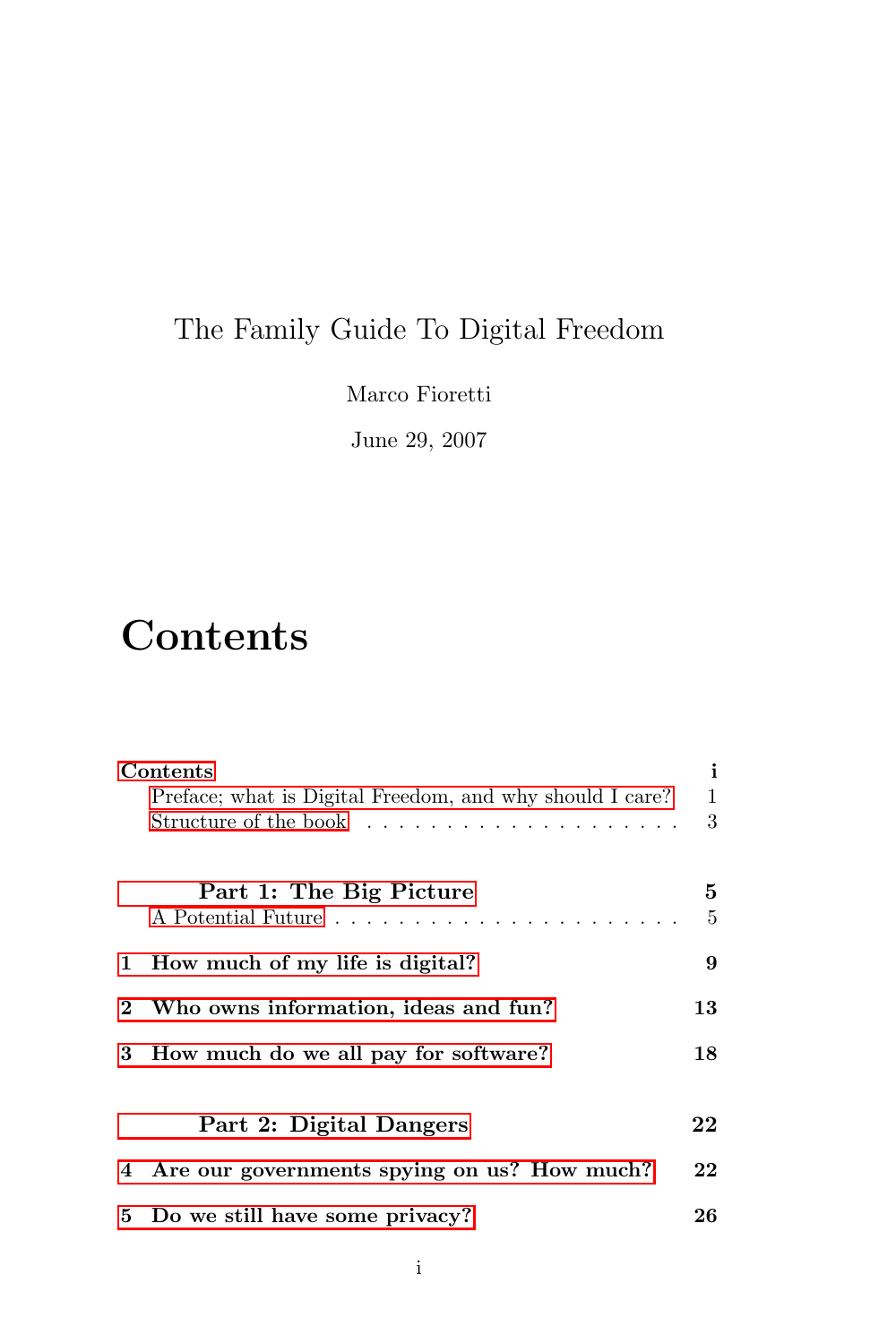| 6 | What are Biometrics and RFID                                                        | 31  |
|---|-------------------------------------------------------------------------------------|-----|
| 7 | Should all the computers and computer programs<br>of the world be equal?            | 37  |
| 8 | Do We Still Need Papyrus?                                                           | 40  |
| 9 | What do I really lose without Net Neutrality?                                       | 42  |
|   | 10 Are computers really needed in (basic) education?                                | 45  |
|   | 11 Is it OK for a School or Charity to accept software<br>donations?                | 49  |
|   | 12 My child wants to be a hacker. Should I worry?                                   | 52  |
|   | 13 My children "share files" with their friends: are<br>they always criminals?      | 54  |
|   | 14 I Can Record TV Programs, Can't I?                                               | 58  |
|   | 15 Can I publish My Own Movies?                                                     | 62  |
|   | 16 What is this DRM thing I keep hearing about?                                     | 66  |
|   | 17 What is Trusted Computing?                                                       | 71  |
|   | 18 When Is Fair Use Fair Enough?                                                    | 75  |
|   | 19 Does Software pollute?                                                           | 78  |
|   | 20 Does software waste energy?                                                      | 84  |
|   | 21 Does Fighting the Digital Dangers Destroy Jobs?                                  | 88  |
|   | 22 Would all the other businesses and jobs suffer from<br>fighting Digital Dangers? | 92  |
|   | 23 The tax on future, alleged guilt                                                 | 98  |
|   | 24 The Digital Troubles of politicians and the Military 103                         |     |
|   | 25 Is E-Voting a solution? To which problem?                                        | 106 |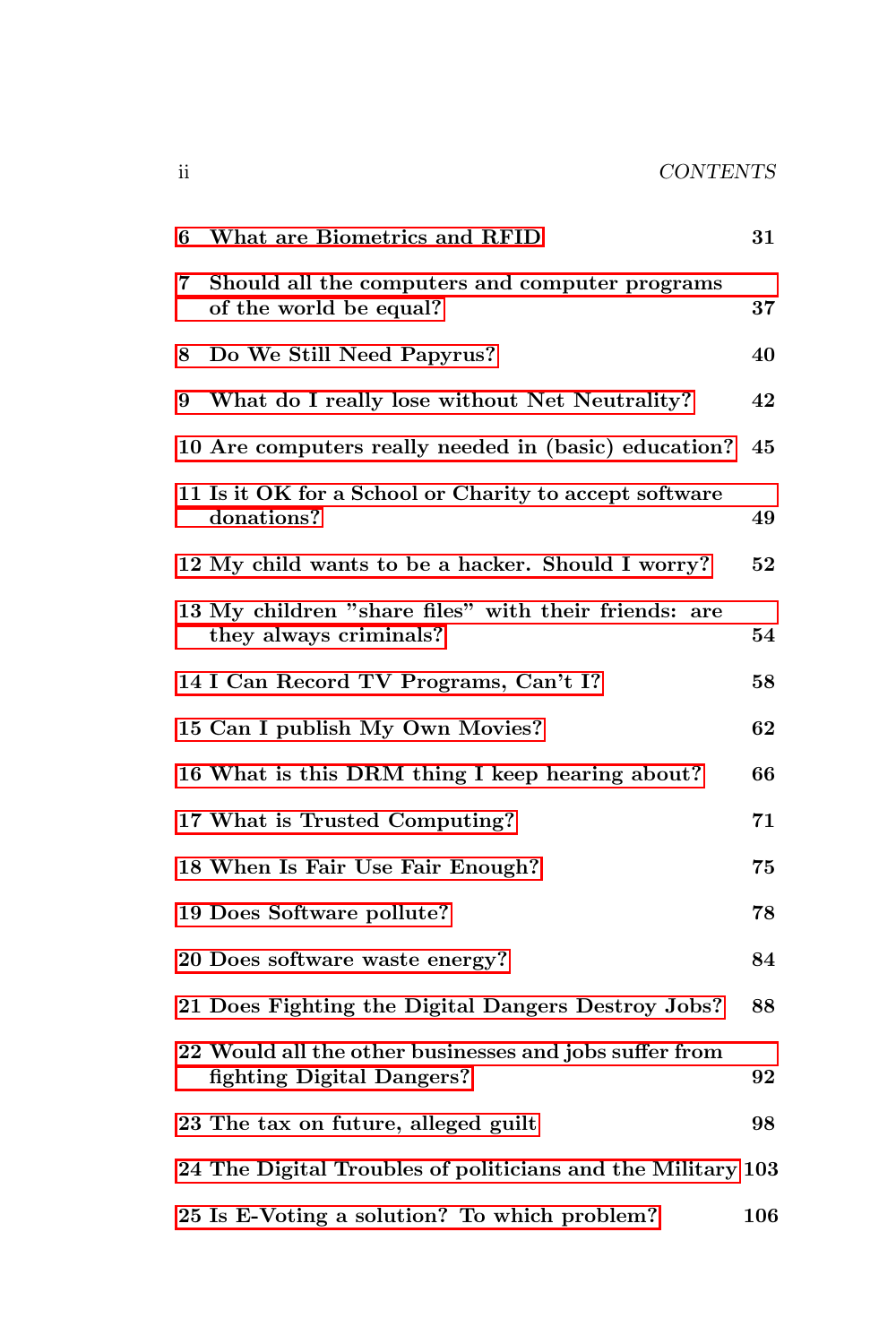| 26 Can freedom of speech and participation be actu-<br>ally practiced?               | 111 |
|--------------------------------------------------------------------------------------|-----|
| 27 What Is Web Usability, And Why Should I Care?                                     | 115 |
| 28 Does it make sense to buy a computer and not<br>install software on it?           | 118 |
| 29 Is it right and technically possible to block or re-<br>strict Internet Access?   | 121 |
| 30 Is that really you?                                                               | 124 |
| 31 Are digital communications safe? Can they be<br>used without hassles?             | 128 |
| 32 When does Internet Telephony Make Sense?                                          | 133 |
| Part 3: Causes of the Digital Dangers                                                | 138 |
| 33 The need to control the future                                                    | 139 |
| 34 Software and copyright fanatism and opportunism 142                               |     |
| 35 Ignorance and apathy versus equal opportunities                                   | 145 |
| Part 4: The solutions: what to know and<br>what to do                                | 147 |
| 36 How to tell if all the programs and games inside<br>a computer are legally usable | 147 |
| 37 What in the world is this "source code" anyway?                                   | 150 |
| 38 What is "Free Software"? Is it legal?                                             | 153 |
| 39 Must all software, be free, or all proprietary?                                   | 157 |
| 40 What are protocols and formats anyways?                                           | 160 |
| 41 What Is OpenDocument?                                                             | 165 |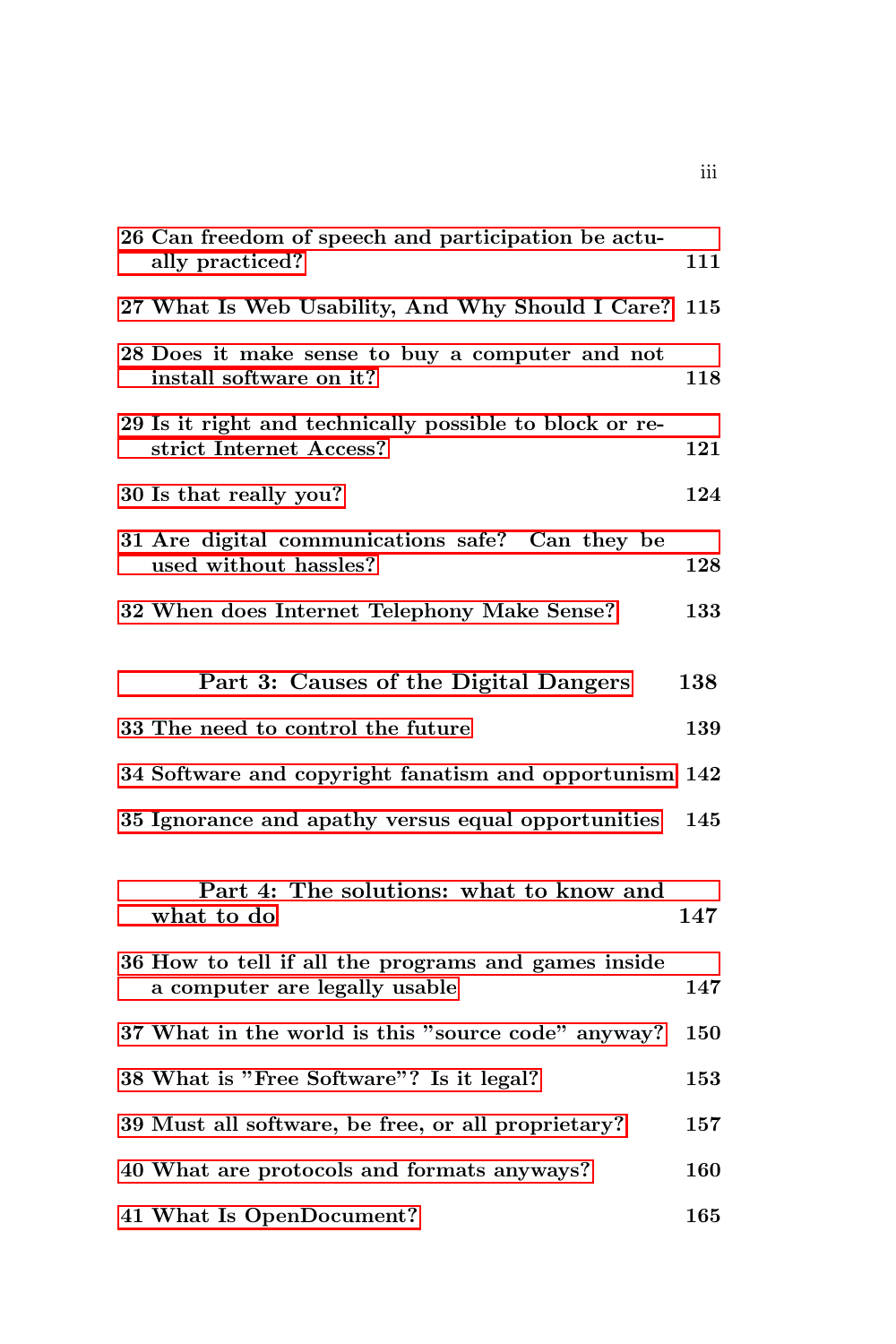| 42 How to protect privacy, or at least limit the damage 169                                                                |     |
|----------------------------------------------------------------------------------------------------------------------------|-----|
| 43 Must We All Become Computer Programmers?                                                                                | 172 |
| 44 What Can I Do As A Citizen?                                                                                             | 174 |
| 45 Make sure that Public Websites are Done Right                                                                           | 180 |
| 46 How Can A Parent Fight Digital Dangers?                                                                                 | 184 |
| 47 How to recognize a really good ICT School Pro-<br>gram, and why                                                         | 189 |
| 48 How All Internet Users Can Fight The Digital<br>Dangers                                                                 | 196 |
| 49 What Are Other Countries Doing?                                                                                         | 198 |
| 50 Living among digits and hackers: survival tips<br>Conclusion: act and spread the word $\ldots \ldots \ldots \ldots 205$ | 202 |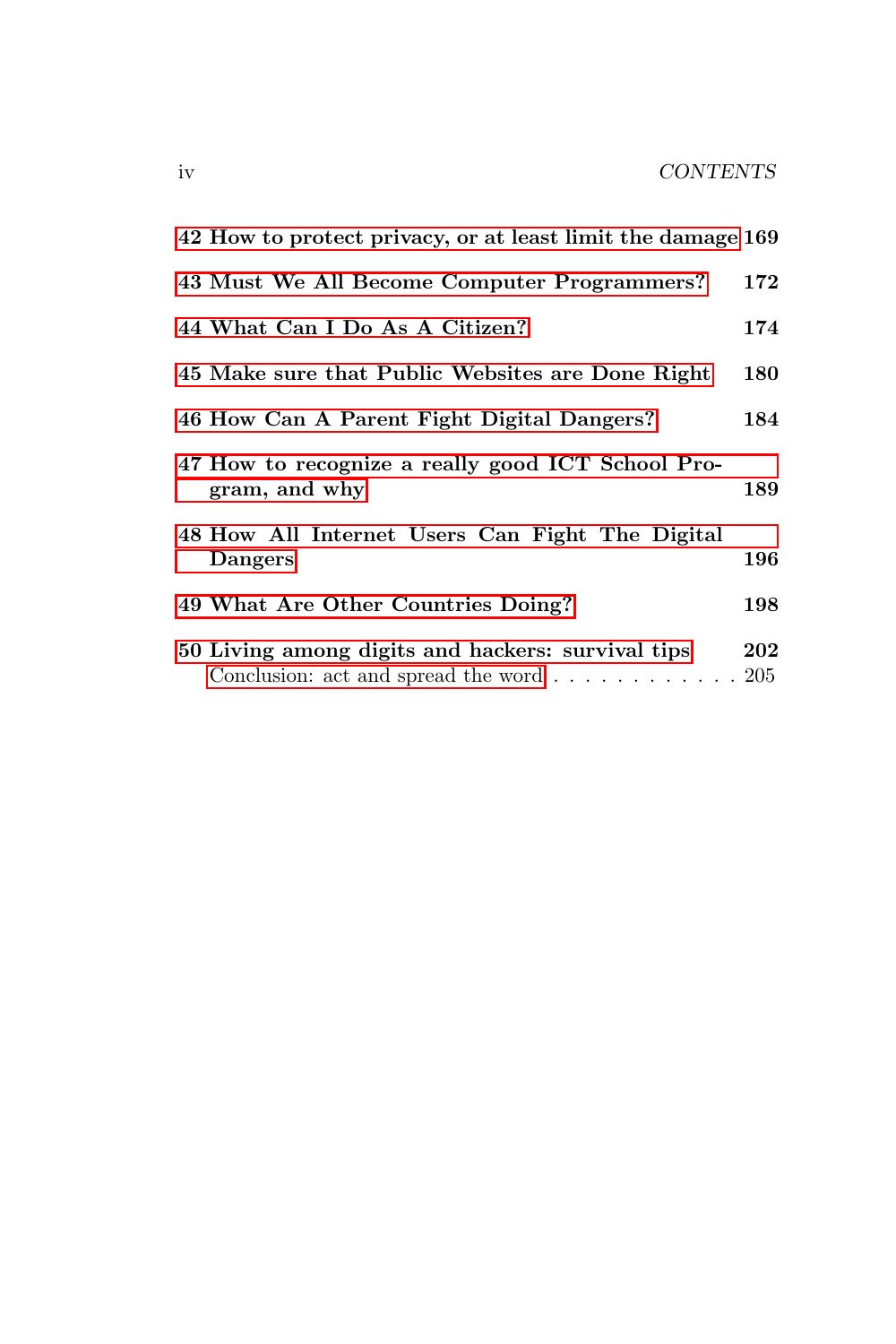### Preface: what is Digital Freedom, and why should I care?

<span id="page-4-0"></span>The Family Guide to Digital Freedom explains, in one place and in normal language, what everybody should know about software, digital technologies and digital culture, and above all the real reasons why they should care.

Today your rights and the overall quality of your life depend very heavily on which software is being used around you: this is true even if you don't care much about computers, or don't use them yet.

Don't be scared! This book is not a software manual, and doesn't require any technical knowledge. If you have ever heard of computers, you have all the background needed to take advantage from this Guide.

Today software and other digital technologies control and influence every aspect of our education, business and social activity. Even if you don't use them personally, you need to be sure they are chosen and used properly, just like the ingredients of the food you order at a restaurant. In other words, you have to make sure that your grocery store, school, post office, government... use their computers to your best advantage, something that doesn't happen very often yet.

Correct use of software and hardware, together with fair digital copyright laws, can help to protect civil rights, lower expenses for both families and businesses, and help many children to have the best possible education and a good job when they grow up. Properly used and regulated software can help even those who don't use it to keep as much of their money, privacy and freedom as possible.

There's a lot of stuff happening now to make sure that very powerful interests in these fields are protected. This is one of the worst kept secrets of our time, but also one of the best kept. Everything is happening legally, in plain sight, counting on the fact that, until now, almost everybody has been (kept) in such a state of ignorance, disinformation and bliss that one could basically get away with murder. This book is here to change this situation, and allow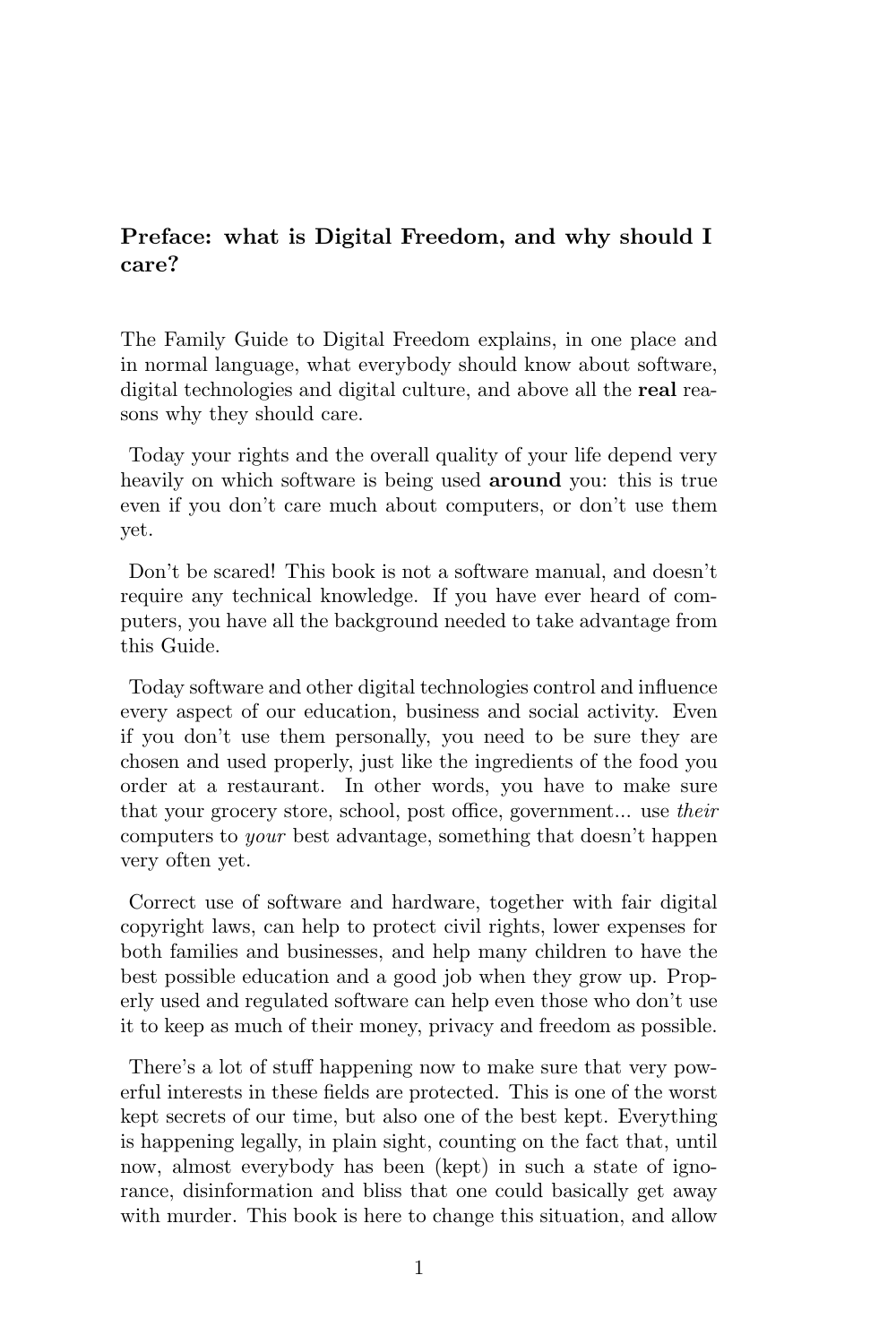you to protect yourself and the future of your children.

The real issues are presented mainly, but not exclusively, from a parent's point of view. This book is also written for teachers and other educators, as well as politicians: they all stand to benefit from truly open digital technologies, and each category can and should stimulate the other two to adopt these tools.

### Copyright Notice

The Family Guide to Digital Freedom is copyright 2006/2007 Marco Fioretti. All rights reserved.

This book is printed on demand, with as few intermediaries as possible, to be available at the smallest possible cost to the largest possible number of people. Still, almost the whole price of each copy goes to actually manufacturing it.

Illegally copying and redistributing this book, on paper or online, only harms the author, not some faceless, greedy corporation. Photocopying the book (or retyping and printing it) may even cost more in paper, ink, electricity and binding, than actually buying it, if one takes into account the quality of the result and the time spent making copies. The same is true for many other books. Please remember this and help to increase creativity by respecting authors' rights.

### Credits

Thanks to Julian and Daniel for their comments and help with proofreading. Any error still present is only my fault.

#### How to signal errors and send feedback

Feedback about this book is very welcome. Please send questions, comments, critics, error reports, suggestions on how to improve typesetting or any other message to [marco@digifreedom.net](mailto:marco@digifreedom.net)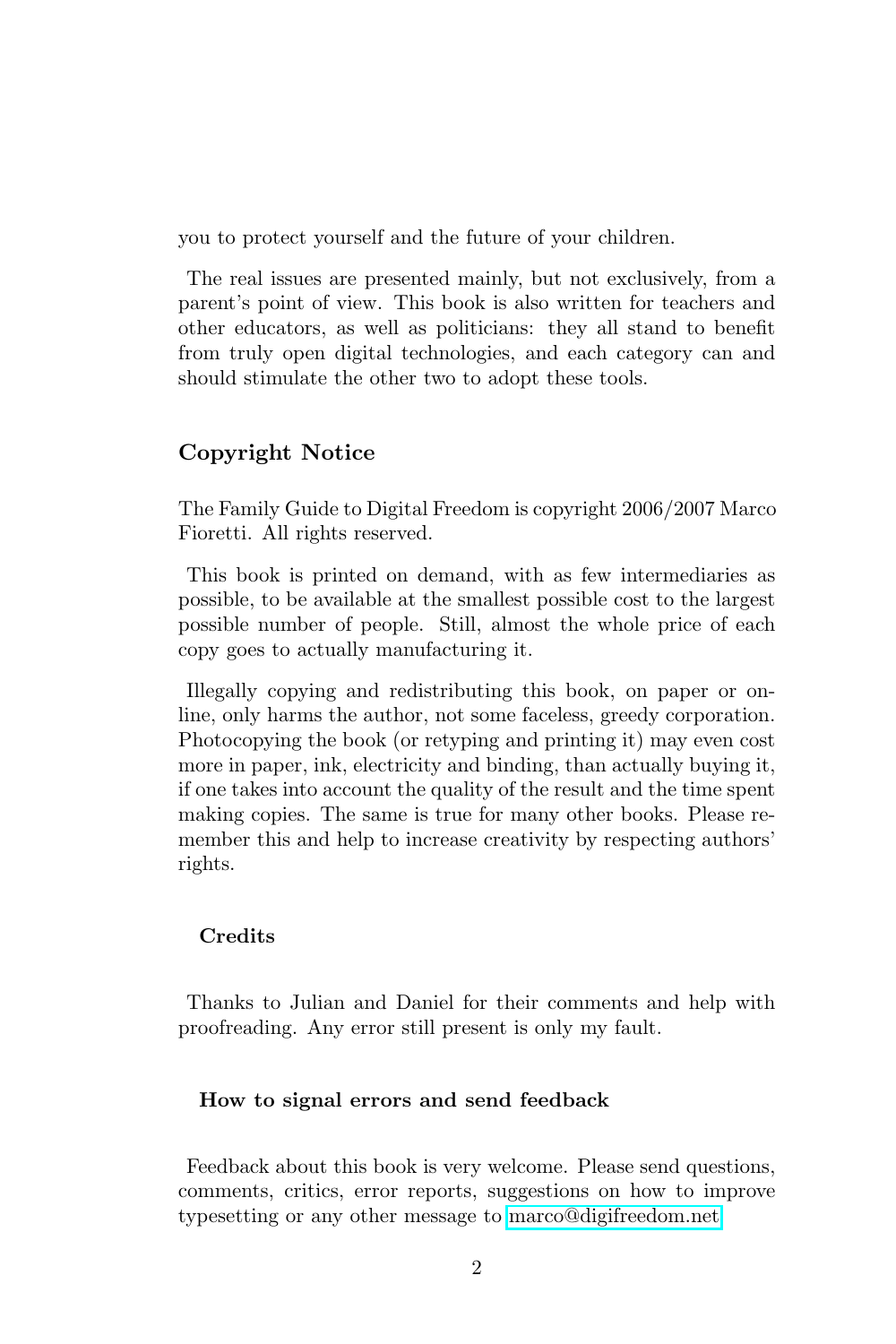### Structure of the book

<span id="page-6-0"></span>The Family Guide to Digital Freedom describes the fifty most important Things that all parents and educators should know about software, copyright and digital technologies. No previous software knowledge is required. Each Thing has one short chapter devoted entirely to it: all chapters are written in such a way that you can understand most of their content even if you don't read the others, or should you read them in random order.

The subject of each chapter is almost always presented by describing some real world examples and then explaining (when this isn't self-evident) why they highlight a serious problem for parents, students and all other citizens. Of course, reading the whole Guide from cover to cover makes it much easier to see how each issue is related to the others.

The Fifty Things are grouped into four main sections. The first one (Chapters 1 - 3) explains briefly what is really at stake, and why the average person should care at all about it.

The second section (Chapters 4 - 32) describes in detail the Digital Dangers we all face, or are already *bearing* as a consequence of our inattention, and the risks if we continue to do so. Unlike many other books or articles on this topic, we will not deal in detail with technical issues like software performance, reliability or security; don't worry, this is not a software manual or essay.

Instead, we look at how the lack of truly Free (as in Freedom, not price) Information Technology and related laws harms the standard, vital needs of the average family: privacy, culture, education, entertainment, environment, civil rights and security, online information or services and digital communications.

The two following sections explain respectively the real causes of those Digital Dangers (Chapters 33 - 35), and the most effective solutions or errors to avoid (Chapters 36 - 50): what the real problem is, what are the right issues to fight for, and how everybody should do it at home, in the office or when voting or shopping. Some tips on how to live in a world where ignoring computers has already become impossible, are also mentioned.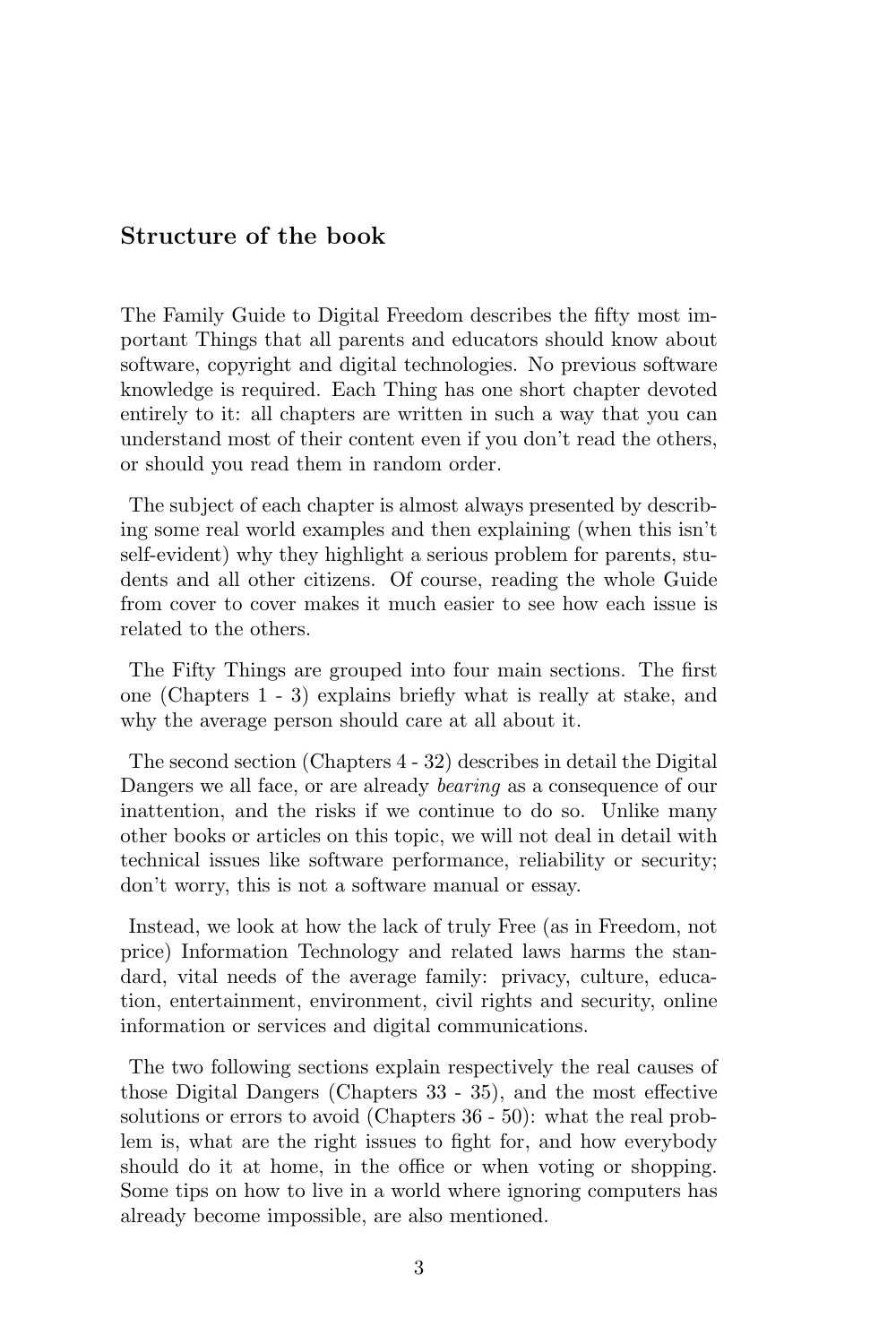### External and internal cross-references

Throughout this book, both internal and external cross-references are written between square brackets, in bold face. Single numbers are links to other chapters of the book itself. Number pairs, instead, refer to online documents. Therefore, in this example:

... scan fingerprint to process payments [6] ... the Winnie the Pooh monopoly [2-1]

The first reference points to Chapter 6 of this book (What are Biometrics and RFID). To read the second one, instead, you should visit the Web page<http://digifreedom.net/node/83> and click on the first link listed under Chapter 2.

### The Digifreedom website

<span id="page-7-0"></span>The website associated with the Family Guide to Digital Freedom is [http://digifreedom.net.](http://digifreedom.net) There you will find many more interesting news items and information on these topics than could ever fit in a single book, including tutorials and other services for all new, inexperienced computer users.

The website also hosts forums where all citizens concerned about the attacks on our Digital Freedom can coordinate their efforts to protect it, or simply share their experiences with software and digital technologies.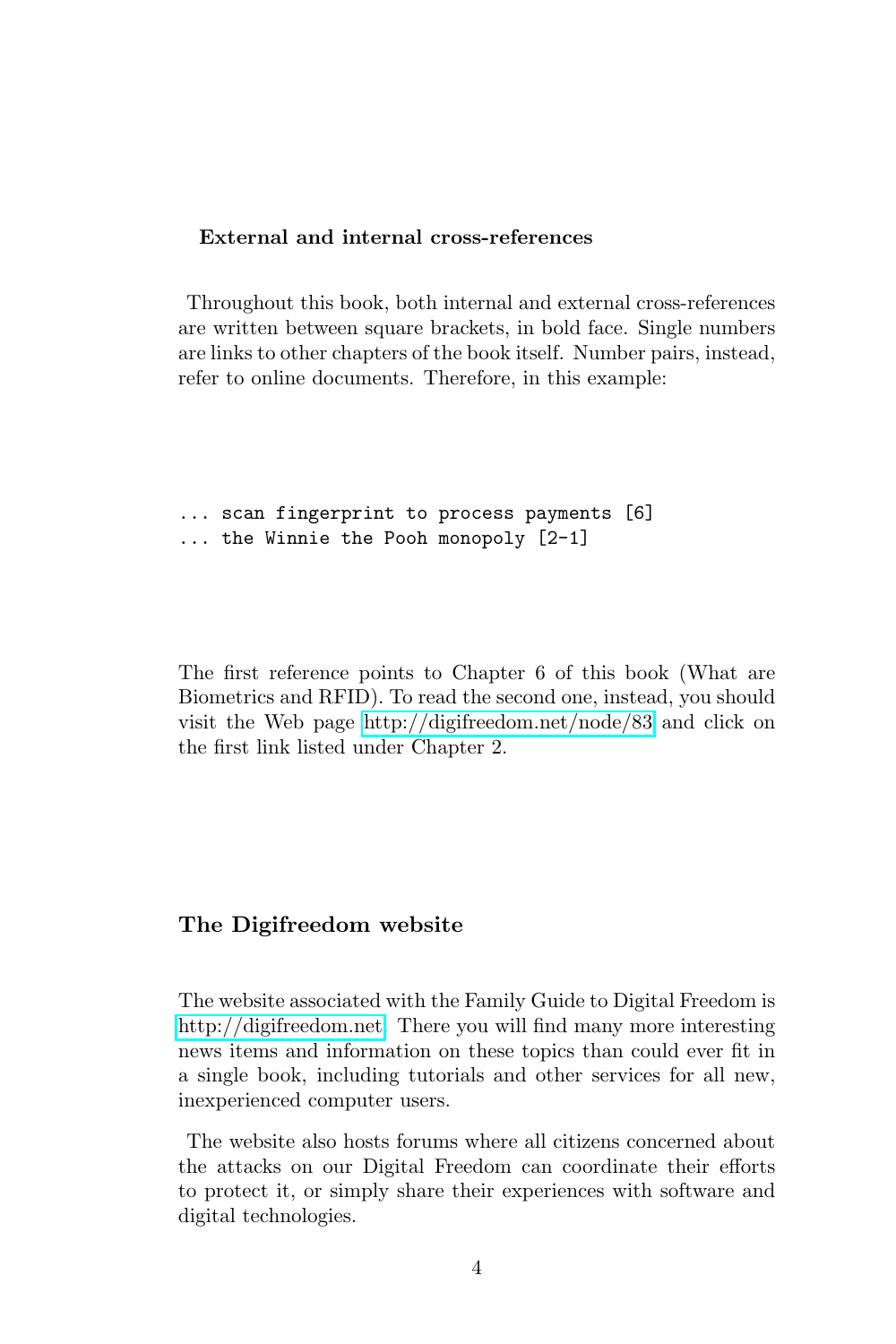### <span id="page-8-0"></span>A Potential Future

### Note for the reader

Strictly speaking, the short story which follows is not one of the Fifty Things To Know: it is just an anticipation of what could be the worst effects of the Digital Dangers described in this book. The story was written without external influences, around 1999 or 2000. About one year later I discovered Richard Stallman's Right To Read [0 - 1] which deals with the same theme and which you are all invited to read.

### A Dinner with The Infoserfs

Preface: In 2040 society is patronized by benevolent governments closely helped by several monopolistic, insatiable companies. The Internet is not neutral anymore [9]. One evening POP Jones, a generic employee, comes back home to have dinner with MOM, housewife, and their teenager son Jimmy. The first thing they hear him saying is...

POP: Hey, we had to lay off computers, today at the office. I hope they'll hire some cheaper humans to replace them. I sure don't want to work without a computer!

**MOM**: But how would *those* new people work without computers?

POP: Well, they will probably have to .. oh God, this is so humiliating... have to write orders by hand on sheets of paper and ship them inside envelopes as if they were parcels.

MOM: Good heavens, why?

POP: What do you mean, why? Because it's much less expensive, silly! It's much slower, I'll give you that, but in that way we don't have to pay word processing and email licenses. Furthermore, it's much safer and reliable: try to attach a virus or sneak from the network inside a sheet of paper! Oh, and since we are speaking of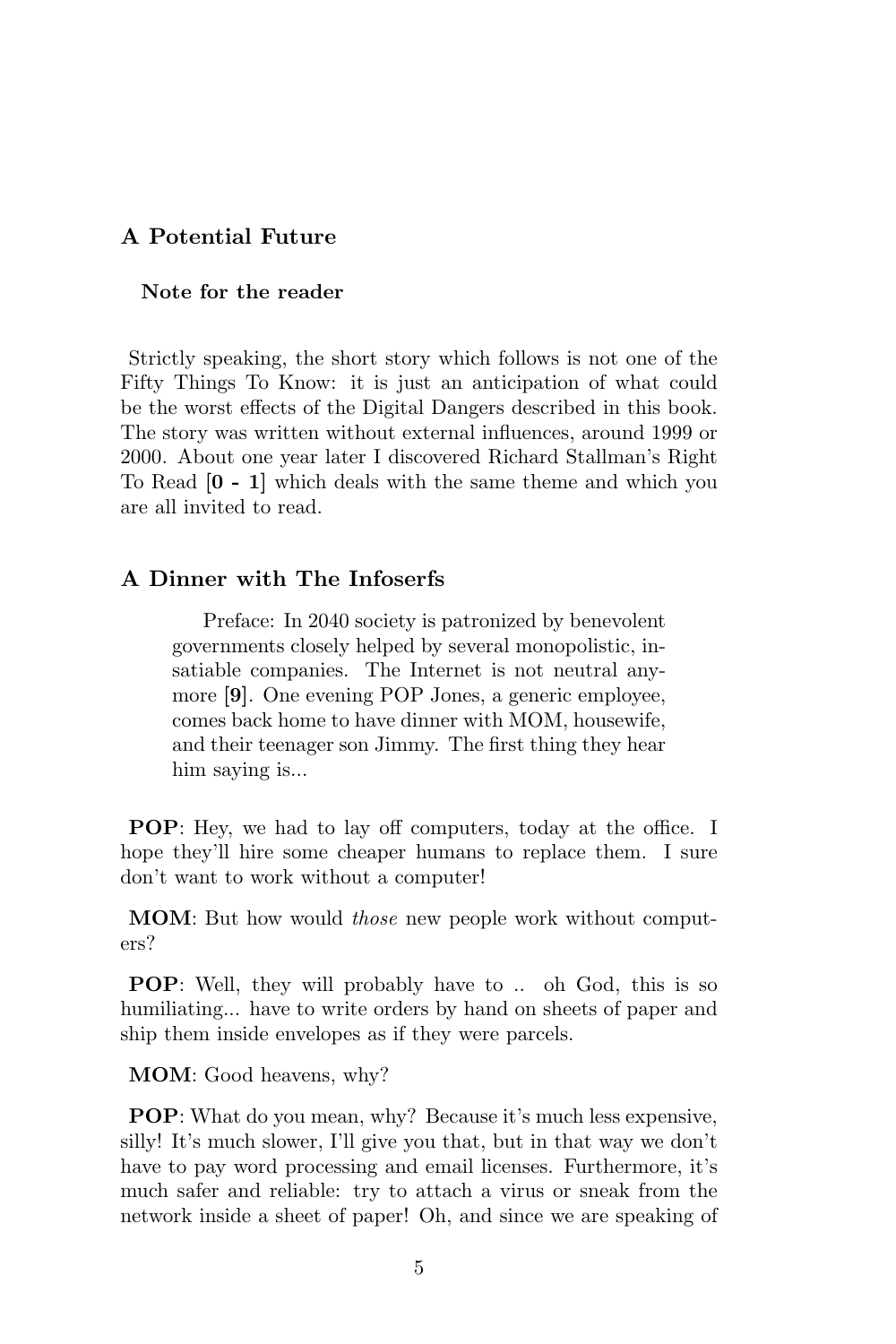computers, we can't buy the new washer this month: we have to order the new upgrade of the digital television software.

MOM: What?? But we have just renewed the yearly subscription last month!

POP: Yes, but that was only for basic software license and connection costs. If we don't upgrade we won't see the Superbowl in Tri-di-o-rama next week.

MOM: But we don't need to see it in Tri-di-o-rama. We can see it in the usual VideoBlast format.

POP: No, because they will broadcast it only as Tri-di-o-rama, and we can't watch it with the software we have now, we have to order the new one. You know that the new TVs explode if one tries to put unauthorized software in them [17].

MOM: Well, then we won't look at the Superbowl at all. Life is not just football after all.

POP: No comment. Just remember that, in three months from now, they will broadcast everything, including your sitcom, only in this new format. Either we pay now or we don't see anything any more, unless we pay a late fee.

MOM: Wait a moment, did you say Tri-di-o-rama? It's going to be the only format accepted for school projects next year, we have to have it or Jimmy won't be able to graduate! Great. There goes our vacation again!

(enters Jimmy)

JIMMY: Hey, mom I need money!

MOM/POP, YELLING TOGETHER: AGAIN!?!? What for?

JIMMY: Can't listen to music I need to hear to write my school essay: you know you gotta pay every time you listen to 64 bit quality, don't you? The only way music can be recorded that clear is in MPAA3 format, which is protected with a per-play fee.

POP: You pervert! When I was your age, we didn't need half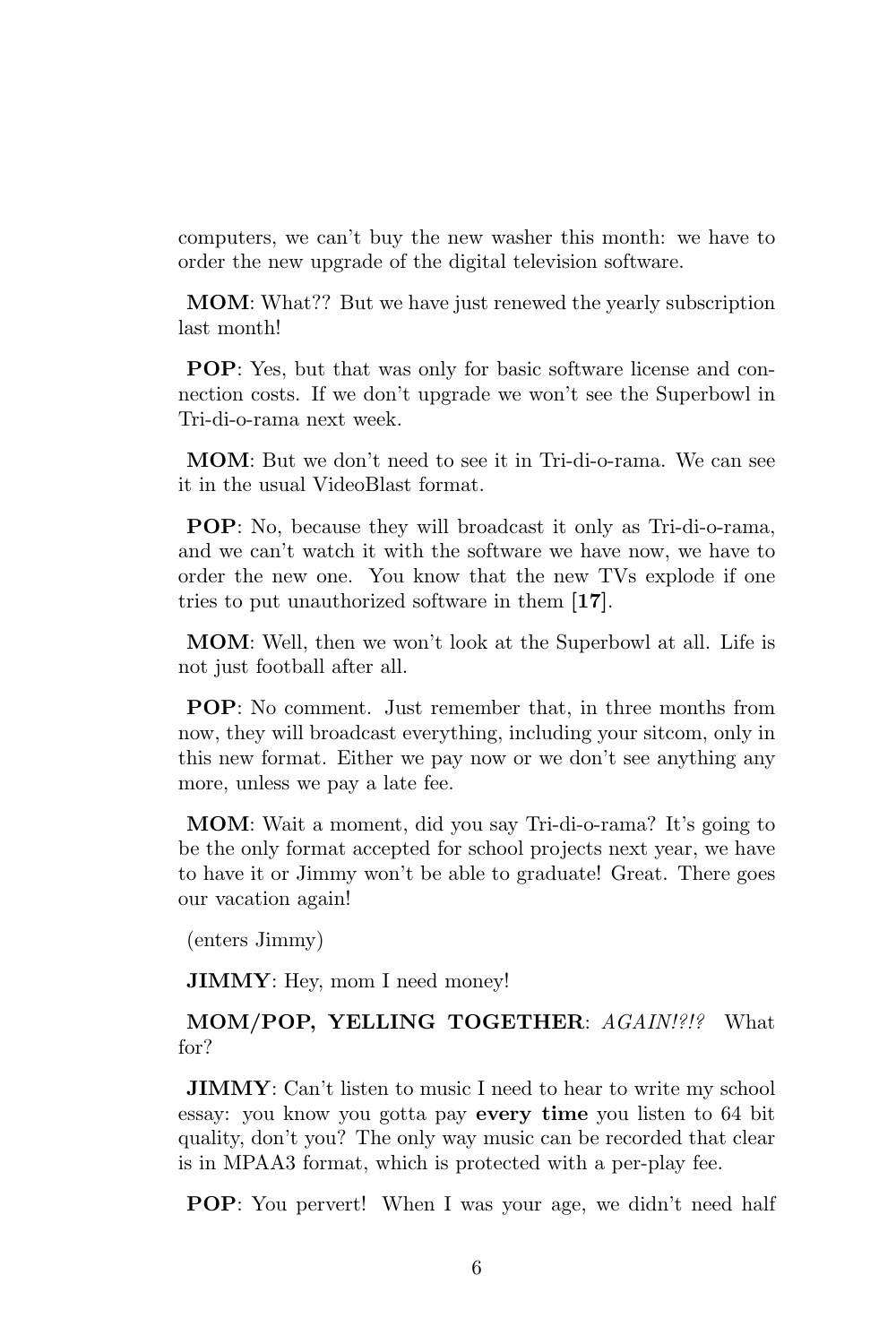our parents' income just to listen to some music. And what do you need 64 bits music for anyway? Last time I checked you didn't have 64 bit capable ears, did you? Listen to good old CDs, they're good enough, and free.

JIMMY: Aw, pop, you know they don't make CD players and software anymore...

POP: Never mind then. We can't afford your music. Go to the computer and play some, then, it should keep you out of mischief even better.

MOM: Are you crazy, or what? Do you want me arrested like that other guy for unauthorized music composition?

POP: What?

JIMMY: Yeah, pop, that freak was composing with software he had written himself, and without ever being registered with the mandatory Musicians Association.

POP: Quit with music, then: try smoking, it's less expensive and less dangerous. Speaking of serious matters, have you finally mailed the application form for the InfoAcademy?

JIMMY: Not yet pop, it looks awful difficult, and even damn expensive for that matter.

MOM: But Jimmy: it's certainly expensive, but you know it's the only legal way to be admitted in the journalists guild, and to apply for your very own web site, one on which you can report or write everything you feel even without explicit government approval.

NOTE: this excerpt is available to the public only under the terms of what will be the standard reading license in 2040:

### BY LOOKING AT THIS PAGE AND WAKING UP THIS MORNING YOU HAVE ALREADY AGREED THAT:

- Thou shalt not read this to more than ten people at any given time
- Thou shalt not read this more than ten times a month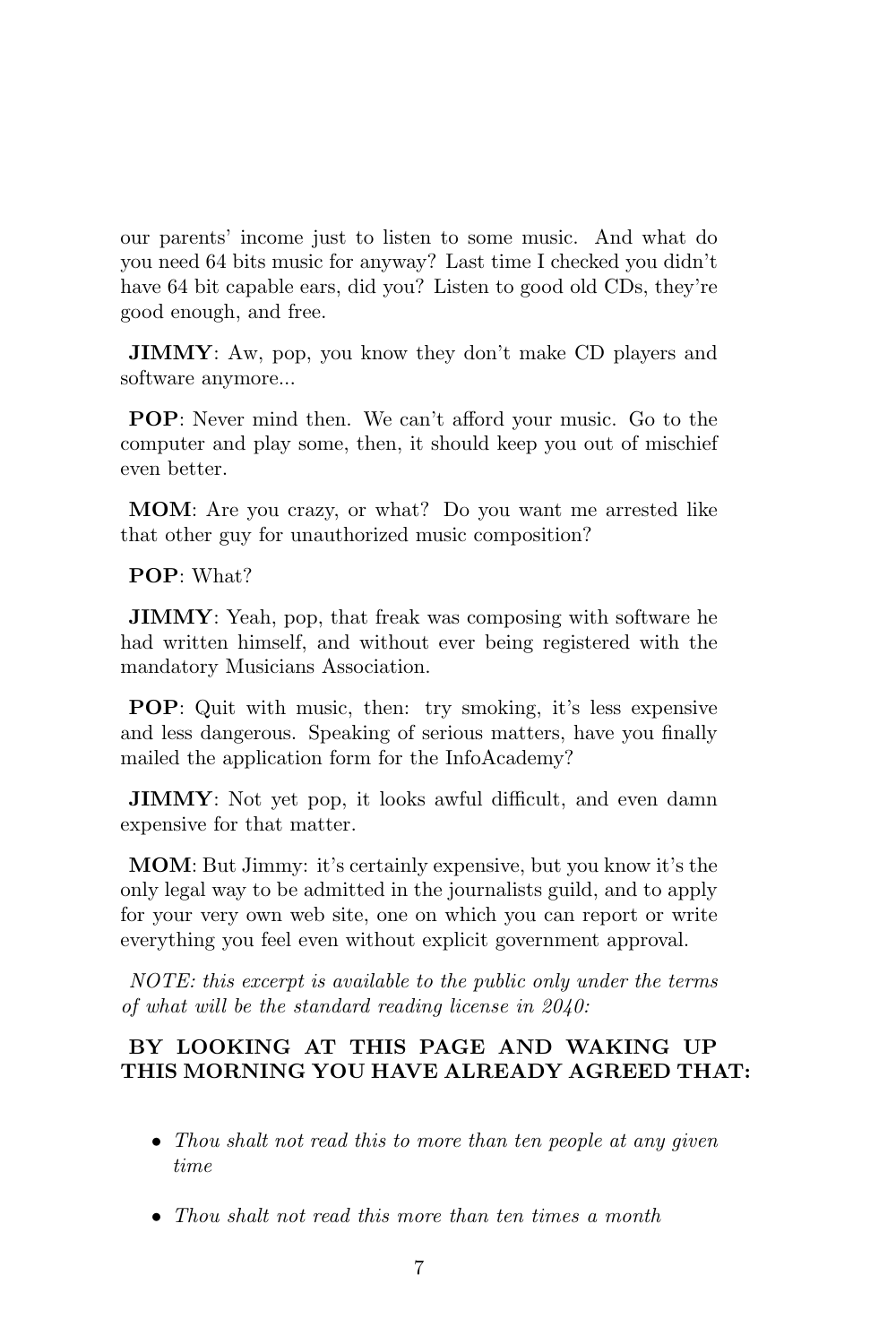- Thou shalt not read this faster than thirty words per minute
- Thou shalt print this only on paper approved by Nocomsoft
- Thou shalt ask our permission to tell your friends that you have read this page

### IF YOU ARE SO MEASLY AND ETHICALLY EMPTY TO NOT RELIGIOUSLY FOLLOW THIS AGREEMENT, THOU SHALL DESTROY YOUR COMPUTER IMME-DIATELY, AND PROMISE TO NOT READ ANYTHING AT ALL FOR THREE WEEKS.

Are you laughing? Well, we'll concede that "Infoserfs" is a little bit on the dramatic side, and tends to be pessimistic, but everything you read is what could happen by tolerating laws and practices which already exist. The way it could happen, the concrete risks that you and your children would face and the steps to take to make sure that you don't become an Infoserf are described in the rest of the Family Guide To Digital Freedom.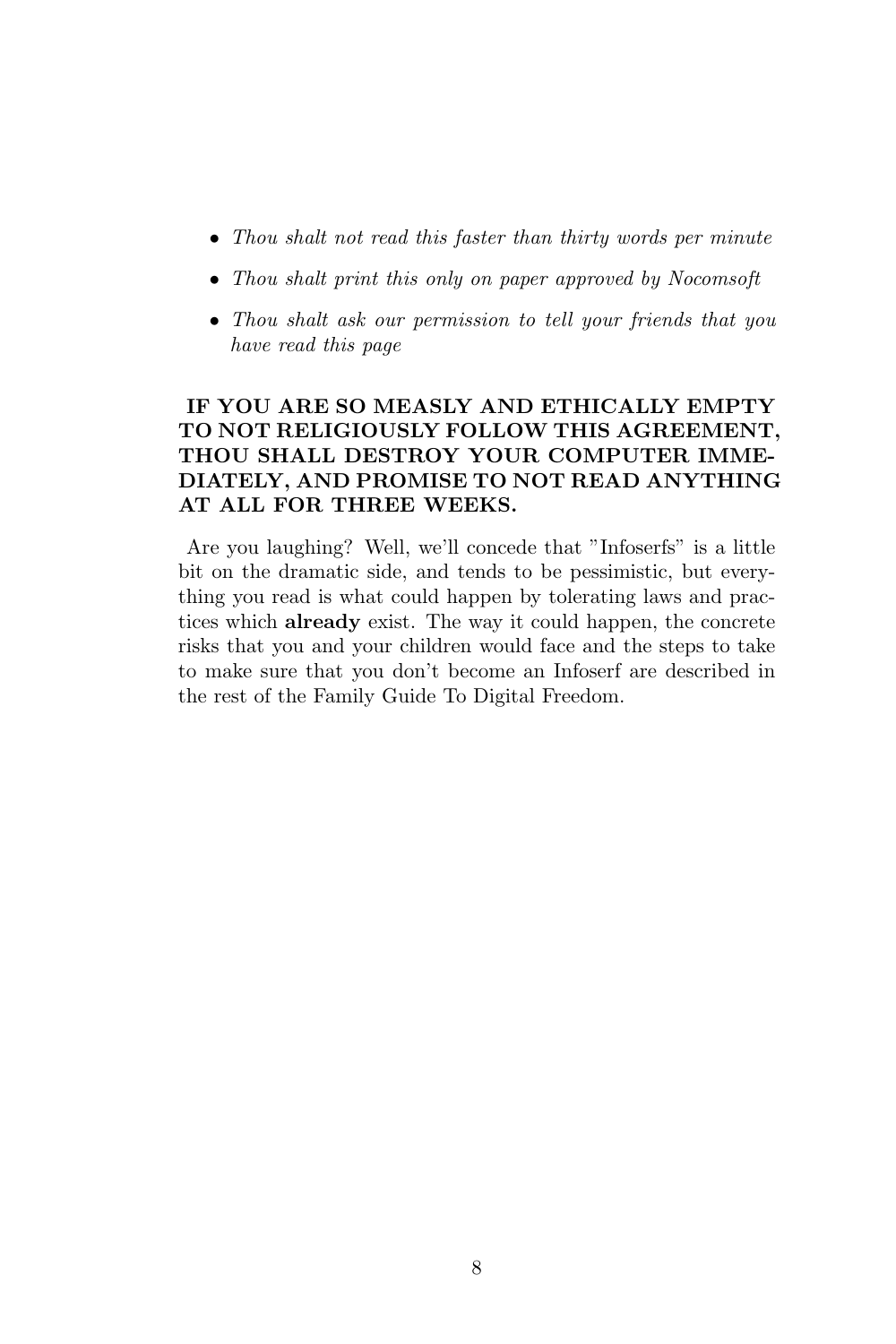## <span id="page-12-0"></span>Chapter 1

# How much of my life is digital?

#### What does digital mean?

A digit is a single character in a numbering system [1 - 1]. Internally, computers can generate and recognize only two states: presence or absence of a small electric charge. Consequently, they can only represent two digits, 1 or 0, just like humans would be forced to do if they only had one hand with only one finger

Instructions or information are called digital when they are translated into long series of ones and zeroes, that is the only sequences of digits that a computer can understand, store and process.

If the story ended here, it would be mere technology, and most people could just stop reading this book and forget about the whole thing. The revolutionary and dangerous part of the story is the fact that today practically everything can already be expressed in digital format: music, banking transactions, movies, Census records, computer programs, Social Security numbers, whole books, fingerprints  $[6]...$ 

This has already started to turn **your** whole life upside down for two reasons. If every service or information is represented in the same way (long sequences of digits, called files) everything can be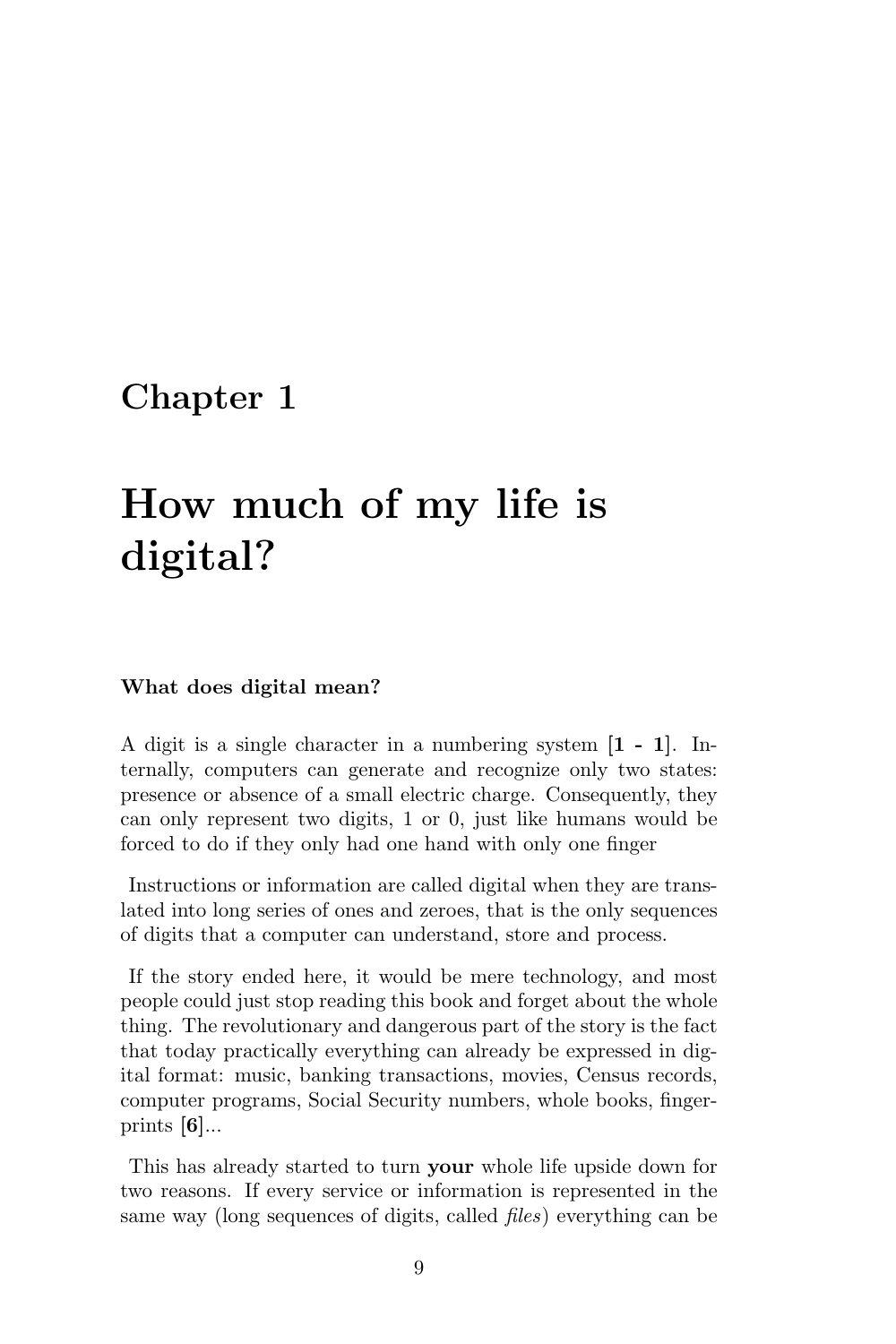also stored or transmitted in the same way.

This is a much, much bigger deal than it would seem at first glance. Just a few years ago, preserving or sending a friend exact copies of one's letters, music in vinyl albums, pictures or "devices to create neat printed reports" was still a real hassle, and a really expensive one too. One would have to photocopy or rewrite all the letters, buy other albums, order reprints of all pictures and buy another typewriter. Vinyl albums couldn't store pictures and camera films couldn't store songs.

Today, if both you and your friend own a computer, you just have to copy all your letter files, your music files, your pictures files and the files constituting your word processing program onto one CD: since all those things are digital, they can be stored in the same way. With a fast Internet connection the CD isn't even needed: since digits are represented with electric charges, they can directly travel along wires or radio channels.

The other reason why digital technology is a real (sometimes dangerous) revolution is, again, that the digits 1 and 0 correspond to presence or absence of a small electric charge. The world is absurdly full of such charges, and they are all exactly equal to each other: a digital "object" can be copied endless times, and each copy will be just as good and as original as the first one. This applies also to false documents, of course.

This is the main reason why this book is so important: since almost everything you do can be digitized and whatever is digital is generated, distributed or controlled through software, it is very dangerous to ignore how software and digital information is created and controlled.

### So, how much of my own life is digital?

It turns out that a lot of your life is already digital or digitally managed, even if you never use a computer. Some things are (at least apparently) controlled by you, some by others, but there are dangers in both cases. Here are some examples.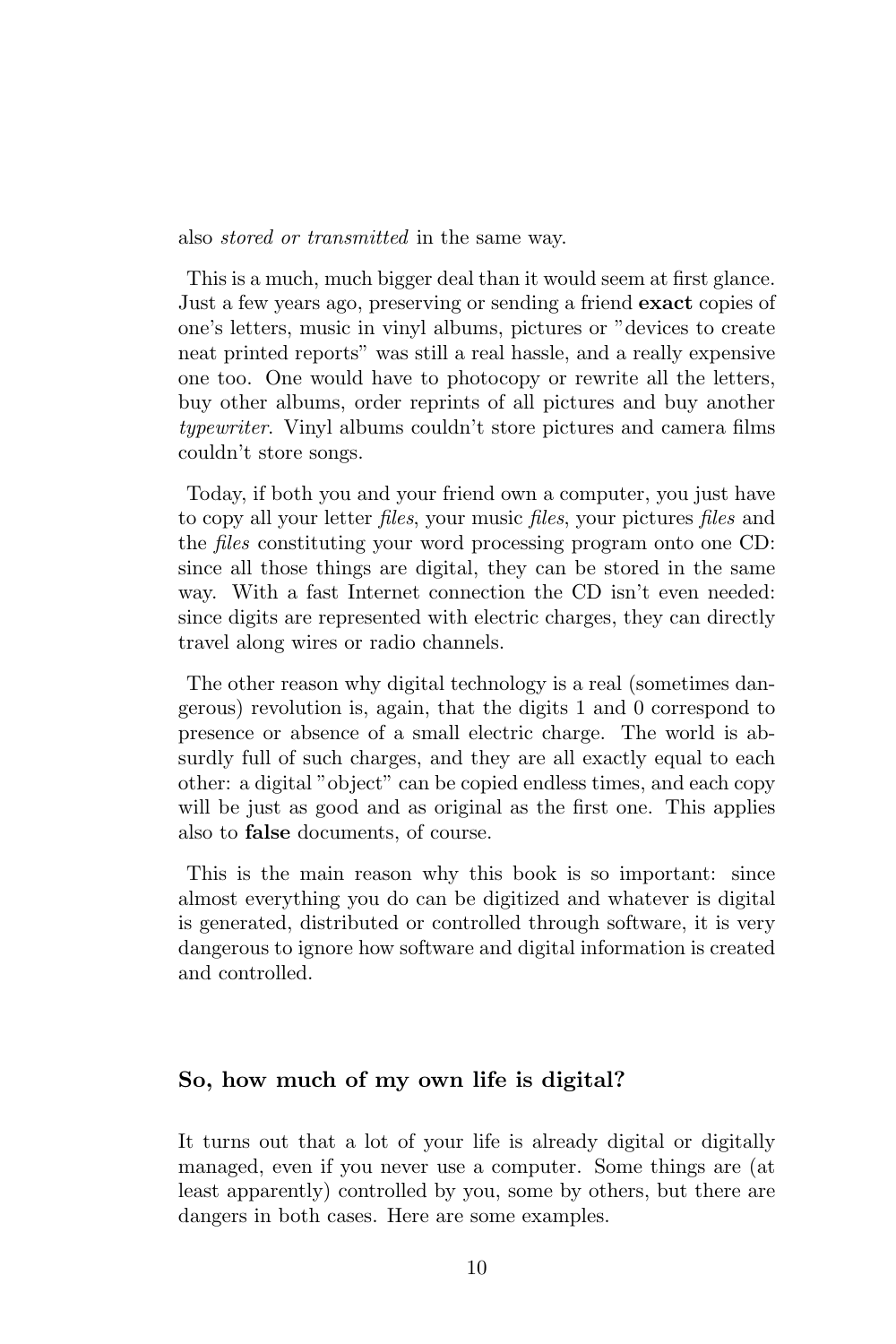### Do I still own my own memories and feelings?

Today, thanks to computers, many of us can save, enjoy and share much more of our lives and much more easily, than our parents and grandparents could. Sometimes this already happens online with picture galleries  $[1 - 2]$ , social bookmarking  $[1 - 3]$  or online diaries.

The truth is that all this, unless it's done in the right way, is a very fragile illusion, and isn't even yours. Let's assume that you finally find in your attic, at the bottom of that big trunk, the original floppy disks of your PhD thesis written no more than ten years ago, and you want to print them again for old times sake. Can you? Very probably not. Do you at least know why [40]?

Many of us still have handwritten letters or old photographs from grandparents or from their own infancy. It is really easy, albeit time-consuming, to create digital copies with a computer and a scanner, but such copies may last much less longer than the originals: viruses, scratched CD-roms not usable anymore, computer crashes, incompatibility with next year's DVD player or software... Do you want to cope with this? Can you really call this progress?

What if you cannot use your pictures or certificates because the software to display them has disappeared? They're not yours then, nor is your life. The same applies to anything that you stored digitally with a secret code whose key is only known by somebody else [40], something that still happens with most office documents.

Sadly, all this also happens in the academic world, which at least ideally should be fighting to the death any attempt to destroy and forget information. Just a few years ago, technical papers and theses were almost always available in top quality digital formats that everybody could read from almost any computing environment [35]. Today, you often have to have the same presentation or word processing software of your professor, or just resort to photocopies. The same applies to availability of course material online, e-learning  $[1 - 4]$  and such.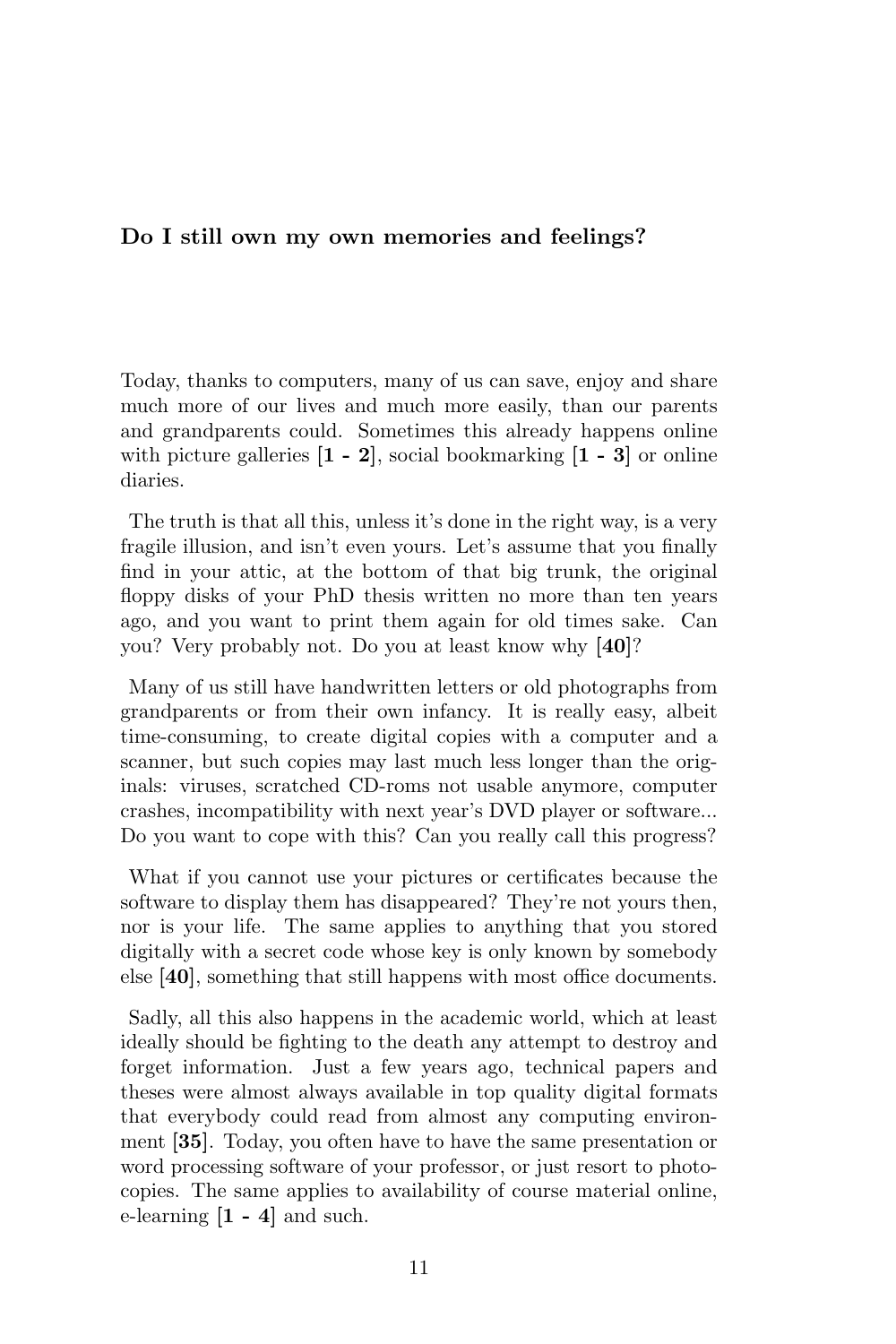### It's not just your diary, it's your peace of mind

You might just conclude that all this is not such a big deal and forget the whole thing, but that would be a big mistake.

What if you are being audited by the Tax Office and the vanished files contained tax relevant information, for example? Think when the same thing happens to all the other official documents that define your and your children's life. School and medical records, property certificates, pension payments, law texts, contracts, SAT procedures: all these things have already been digitized, or will be as soon as possible because it is so much easier and economical, for the reasons explained at the beginning of this chapter.

This is the first thing to know: your life is getting more and more digital every day, whether you are still a toddler or have already retired to some tropical island. As with any other really great thing, it can be very good or very bad. While there is no need to become a programmer, it is essential to understand how this happens, and how it must work to **your** advantage.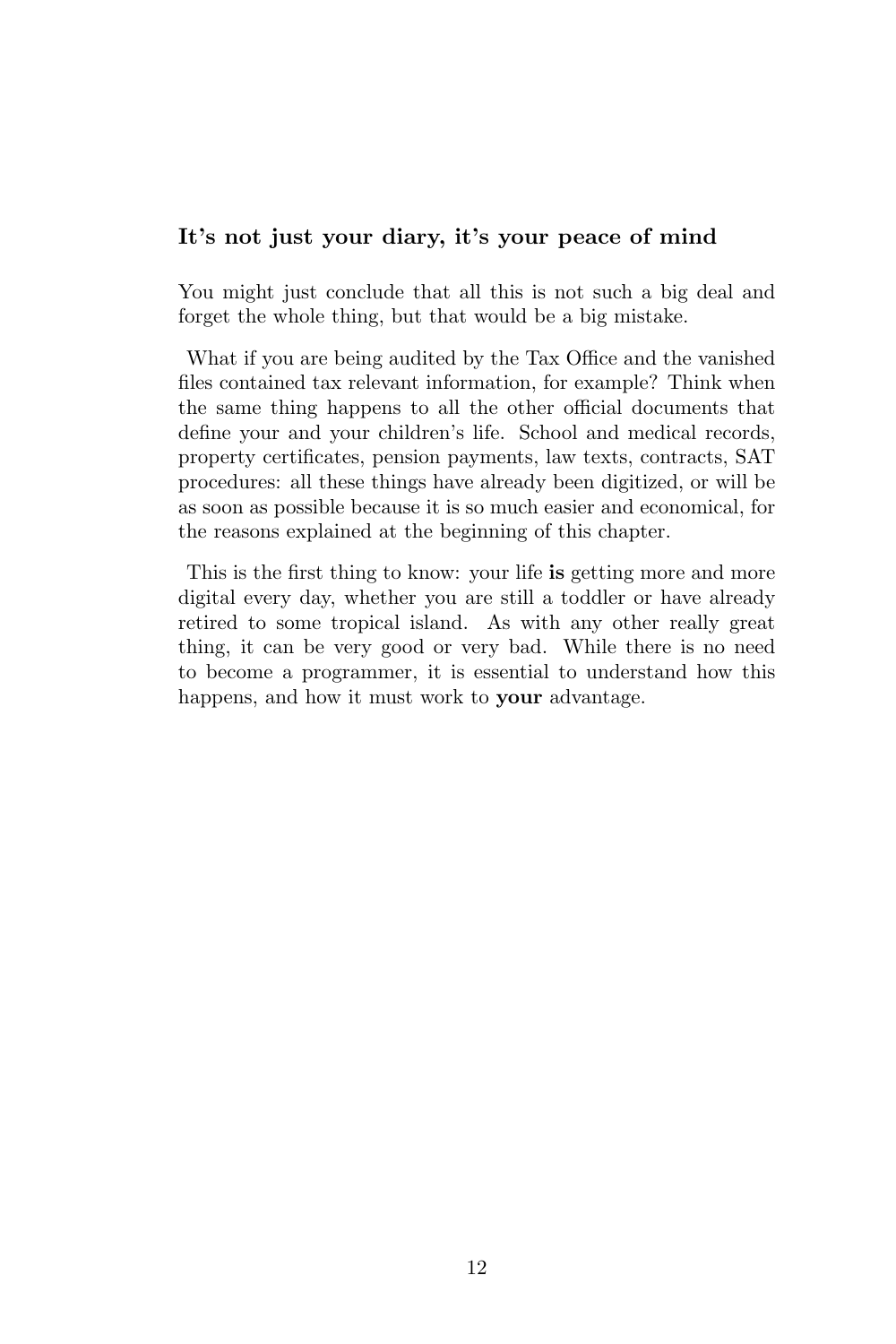## <span id="page-16-0"></span>Chapter 2

# Who owns information, ideas and fun?

Copyright is the legal right to control or prevent, within certain bounds and for a limited period of time, the distribution of creative works. Copyright can be a great incentive for authors, the fairest way to reward them and, eventually, a great advantage for society as a whole. Unfortunately, without most people realizing it, today copyright is being pushed to ridiculous extremes that must be stopped as soon as possible because they can directly harm any of us by messing with our money and private lives. Here are some examples.

#### The bear who keeps Justices busy

The Winnie the Pooh books were written about *eighty* years ago, from 1924 to 1928. Their author, A. A. Milne, died in 1956, that is fifty years ago. But Justices and employees paid with public money, all the way up to the Supreme Court of the United States, have been engaged for *twelve* years looking at lawyers debating which other people, who weren't alive back then and *never wrote* a single word of those books, should still have a monopoly on the money made through Winnie the Pooh merchandising  $[2 - 1]$ .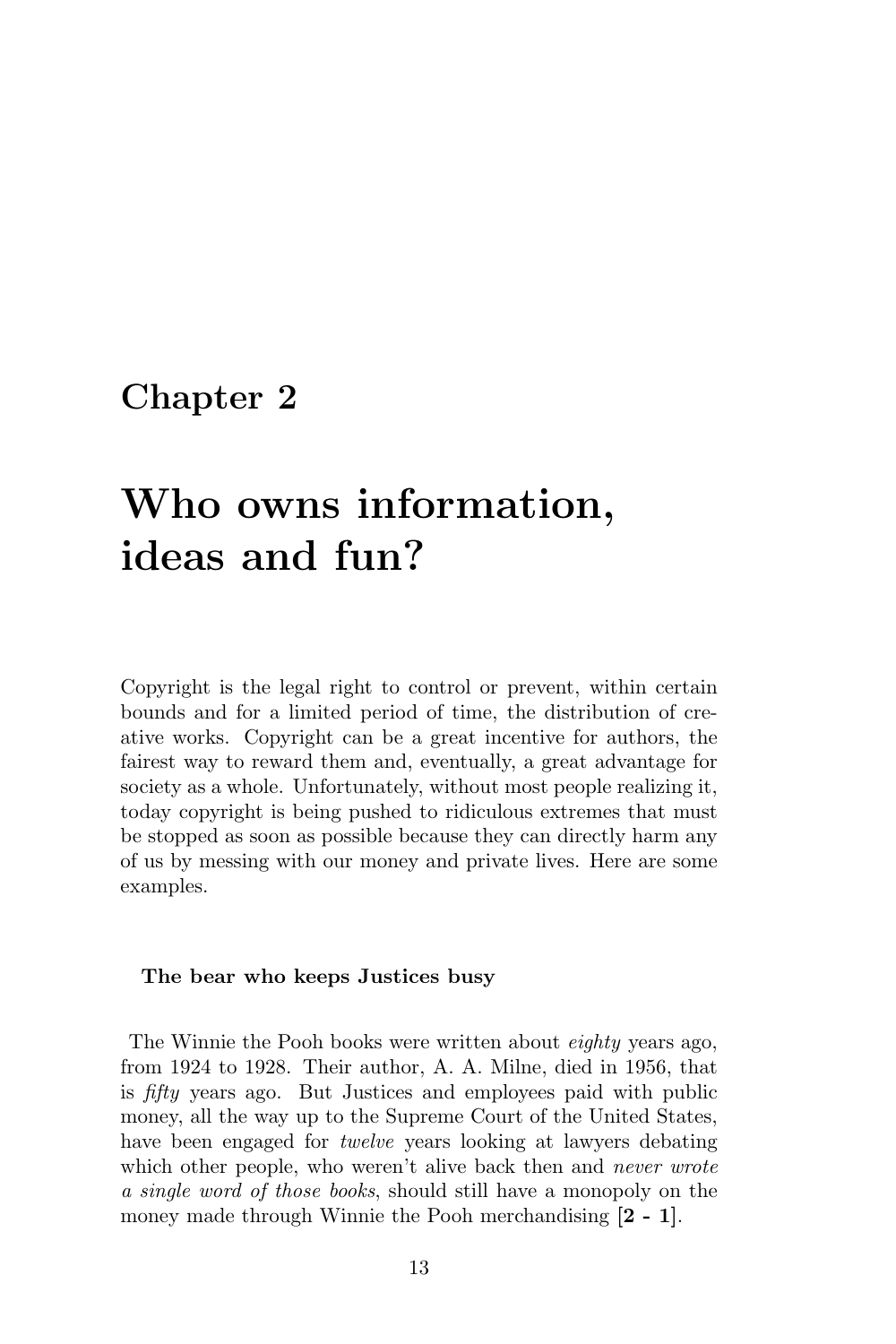### The cruelest dinosaur who ever lived

You can joke about your President, but not about an imaginary purple dinosaur. Seriously now: don't you or your kids dare put online a parody of Barney, if you want to avoid an extremely real lawsuit from what has been defined as "baseless legal threats" [2 - 2] and a "prehistoric understanding of copyright and trademark laws" [2 - 3]. As we write, the lawsuit is still ongoing. The same thing, of course, could happen with any other cartoon or comics character, of course.

### Avada Kedavra: the fan killing curse

Some years ago, some teenagers used to meet on a website to share their own Harry Potter stories: not for profit, mind you, just to practice and improve their writing skills. The Warner Brothers company sent out cease-and-desist letters [2 - 4], to defend their frail finances from such deadly attacks. Eventually they had to give up, but only after a lot of unnecessary, potentially very expensive legal troubles for the families of the girls and boys involved.

### All YOU need is love: hand your money over, please!

Today, many parents and grandparents would probably like to buy, now that they have enough time and/or money to enjoy it, the complete works of the Beatles or some other famous bands which one cannot enjoy anymore in live performance. The Beatles, for example, broke up in 1970, when they (and their recording company, agents and so on) had already made more than enough money to live comfortably. Ideally, today you could buy all their all recordings, including those which were never released as albums or went out of circulation shortly after release.

Unfortunately, this is either impossible or at least as expensive as when the music was first released, because, after more than forty years, those recordings are still under a monopoly. In 1977, scientists could not let aliens know about the Beatles, by sending sam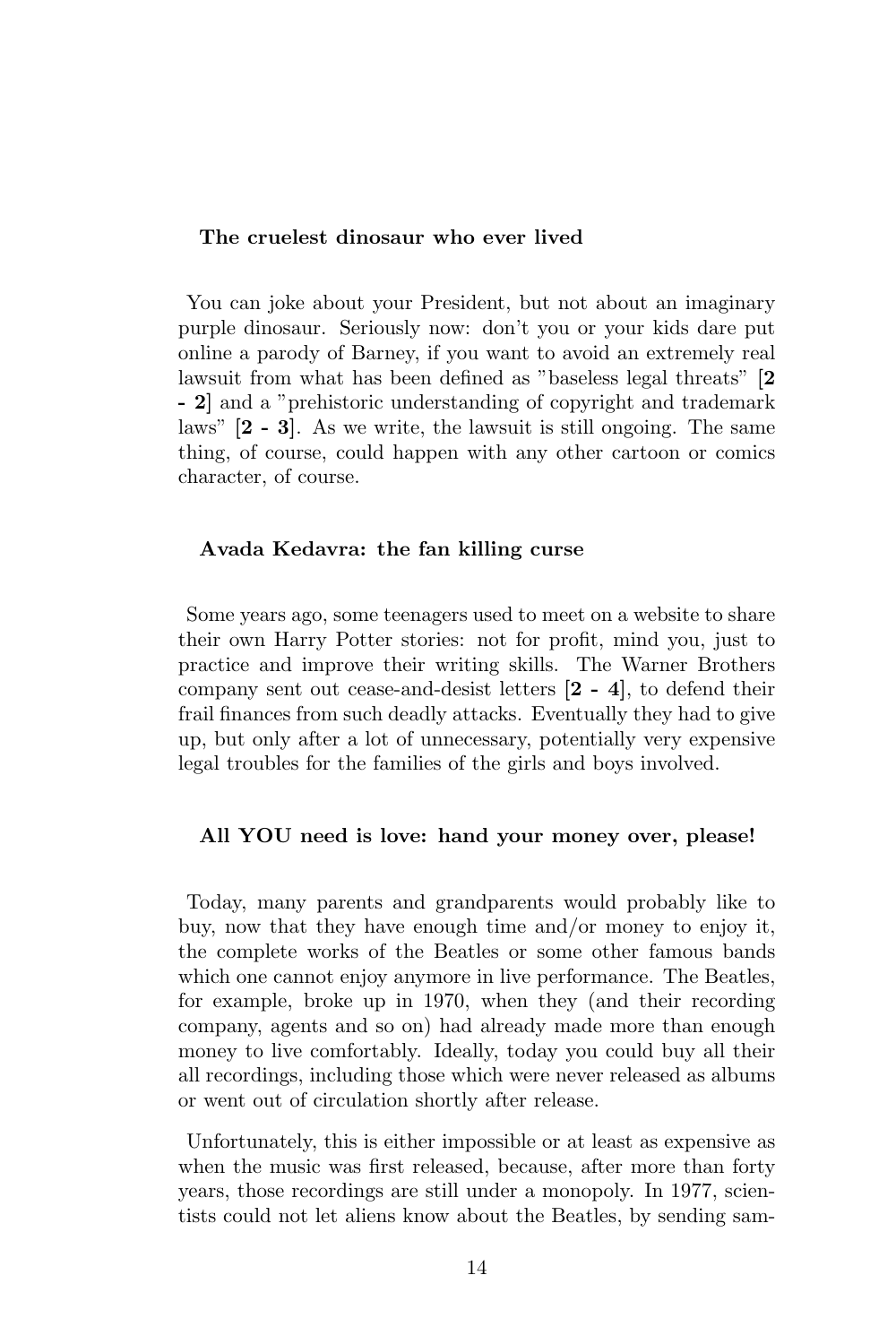ples on their music on the Voyager spacecraft, for fear of being sued [2 - 5]. Even if all four Beatles had approved the idea. Copyright of the first Beatles album will expire (if laws don't change again) only in 2013. Without such a long copyright, everybody could already repackage, sell or distribute online the original recordings; that would be a great advantage for all fans and lots of job opportunities, all without doing any real damage to the creators of that music. But no, most of those songs now "belong", as far as distribution is concerned, to Michael Jackson [2 - 6] who didn't write them and doesn't exactly need that money to survive.

Copyright extension beyond any reasonable limit harms all creative activities, not just music. Italian playwrite and philosopher Luigi Pirandello, Nobel Prize winner for Literature in 1934, died in 1936. Italian theater companies continued to pay royalties every time they performed his plays, according to copyright law, for seventy years after his death.

In 2006, however, as soon as that term expired, royalty payments on Pirandello's works were extended with a legal trick until 2013 [2 - 7]. In other words, the incentives for actors and theater managers to keep Pirandello's work alive have been artificially limited for seven more years, probably lowering the residual economic value and benefit of those plays.

### Asking permission for your own home movies

There's nothing bad in adding some short clips or songs from commercial movies in your home movies, right? Wrong! In the United Kingdom, according to the 1988 Copyright, Designs and Patents Act, copyright is infringed also when storing the copyrighted material in electronic format, even if it is only for private usage. In plain English: the police can go after you if you make a backup copy of your regularly purchased videotapes or if you mix clips from a TV movie or talk show to your private holiday film.

At the end of 2006 the Gowers Review [2 - 8], a study on how to modernize these parts of UK law, included recommendations that private copying is allowed, but this doesn't guarantee that such exceptions will find a place in future laws. Several other countries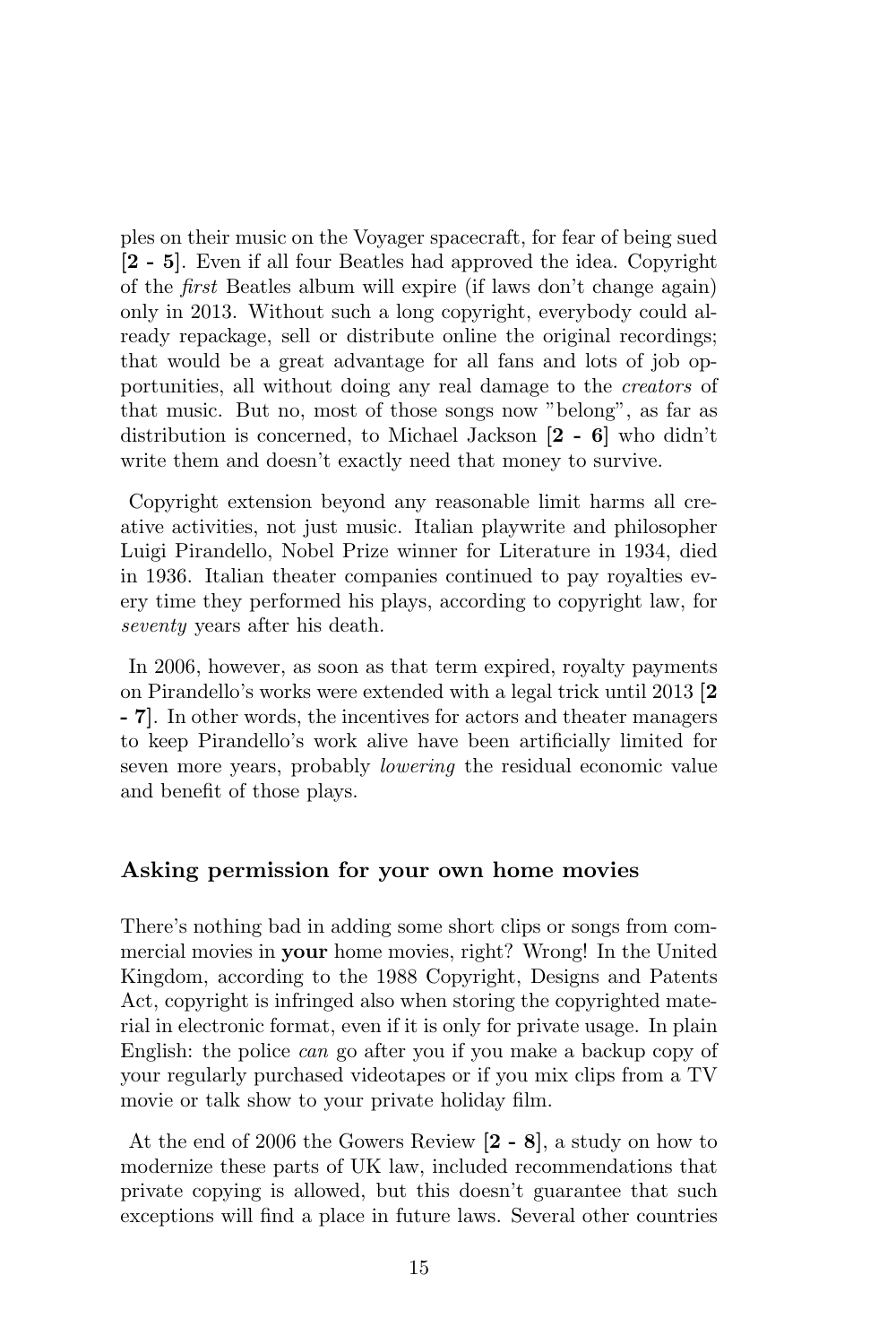have laws similar to the current one in UK: is essential to act soon. in every country, to guarantee that the situation doesn't get worse.

In the meantime, those who asked for permission to include copyrighted material in their own home movies found out that even an absolutely private and non-commercial usage is either completely forbidden or priced up to 900 USD dollars for a 15 second clip [2 - 9]. Of course, you may rely on the fact that the police (and the movie studios) have more urgent things to do than getting authorizations to check your home movies. The fact remains, however: even ignoring the damage made to society as a whole [15], you can, and will, be sued if you violate these rules and the police find out for any reason.

### Is this justified?

What is life like under the current regime? Let's summarize:

- purely artificial barriers often make it impossible to legally find or buy music that we loved when we were younger. It is also impossible to enjoy many old documentaries and old movies because nobody keeps them available at a fair price
- it is illegal to spice up our own, private home movies with what we prefer
- today's children *must* use the Internet (consumerism always) finds new targets) but cannot use it to share their stories, or make innocent fun of their heroes

All these absurd but true little stories are just a small part, the easier part to understand, of a titanic battle which is happening right now, one that can seriously screw up your and your children's lives. There is much more at stake, however.

Our children are not losing just the freedoms that we all enjoyed. Many old movies or TV news shows have not been preserved properly by their producers and are still available only thanks to crimes, that is illegal copies. Today, for the first time in human history,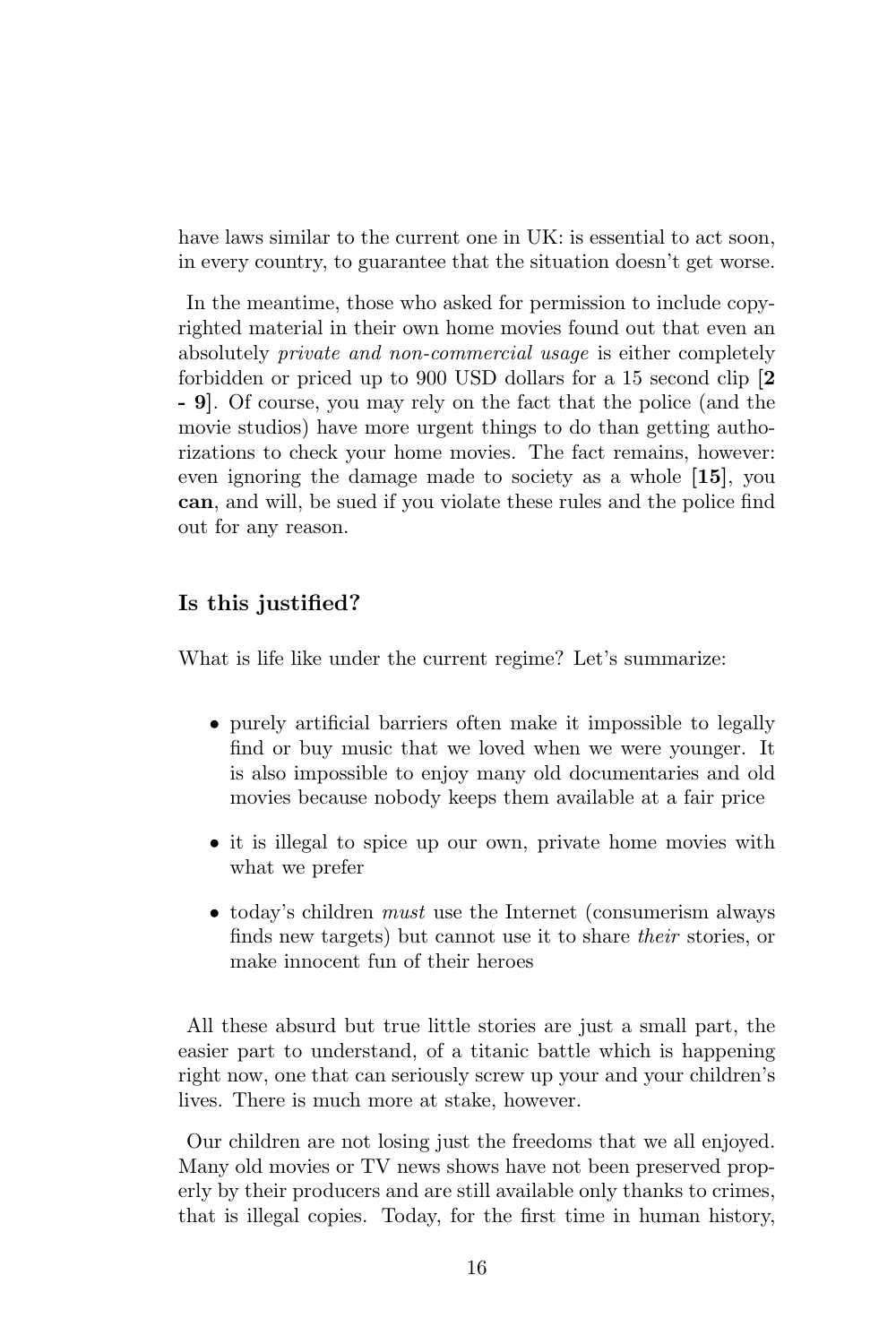we have the technological capability to record and pass on to future generations almost everything we (not some movie company or its sponsors) consider valuable, and to preserve it from loss and corruption as long as we want.We can't leave all this to the mercy of the limited resources and changing business strategies of any company or group of companies.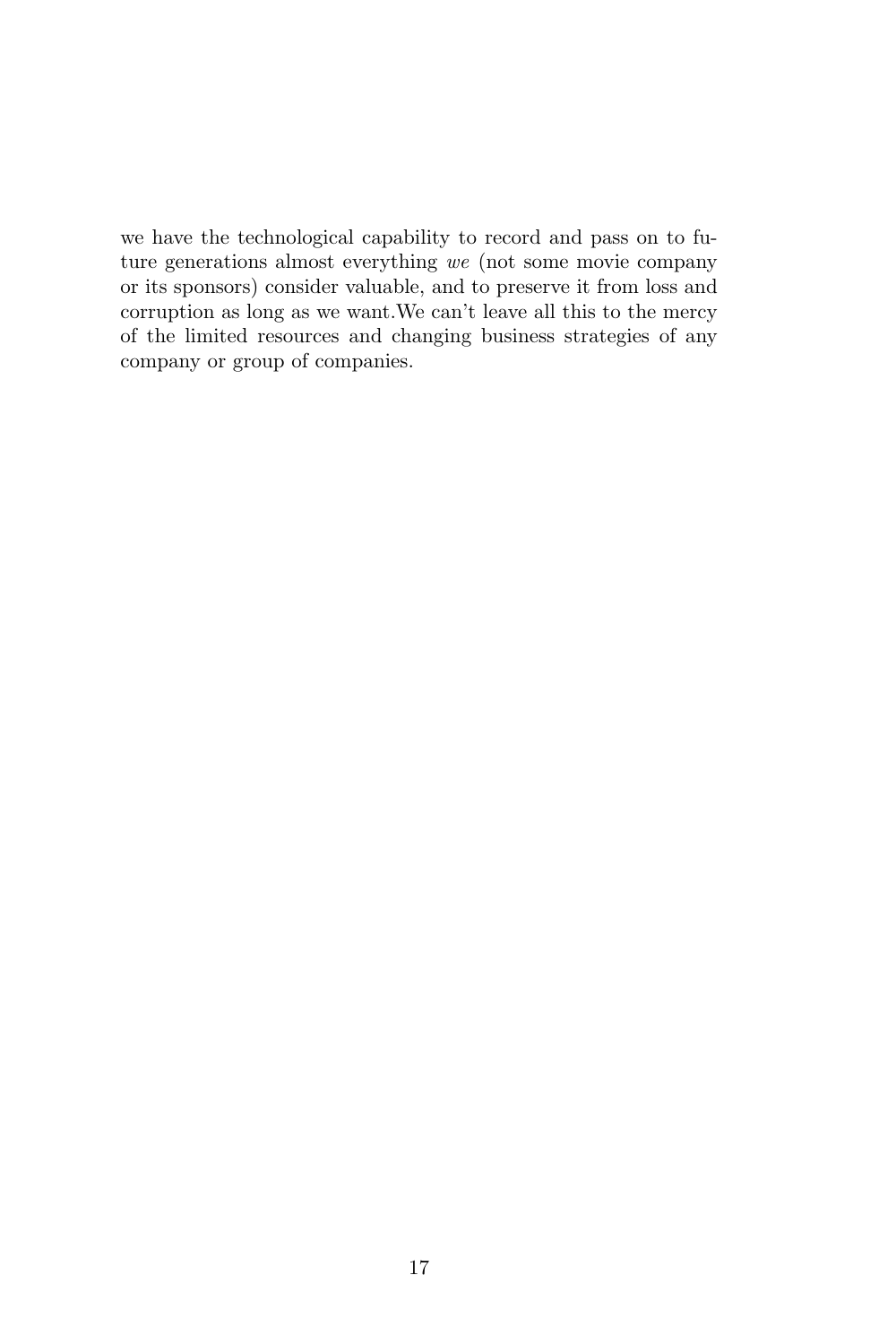### <span id="page-21-0"></span>Chapter 3

# How much do we all pay for software?

The answer to this question is very simple: an awful lot, even if not all of it, nor its bigger part, it's money and if we don't use computers.

As far as we are concerned, the word "software" [3 - 1] refers to any sequence of computer instructions which is coded in digits [1] and stored inside some electronic device. A single piece of software constituted of one coherent sequence of commands, all linked to each other and designed to perform a specific task (writing text, processing images, playing digital music...) is usually called a software program. Each software program is specialized and, for a lot of reasons which will become clear later, different programs born to do the same job are frequently incompatible with each other.

What if (following the advice in this book [40]) software programs became something that can be easily replaced without disrupting business, just like pens or paper? What if it were much easier than today to have software support or customization from many different and completely independent contractors, switching from one to another when the service is better?

The expenses to buy new software licenses [36] and new computers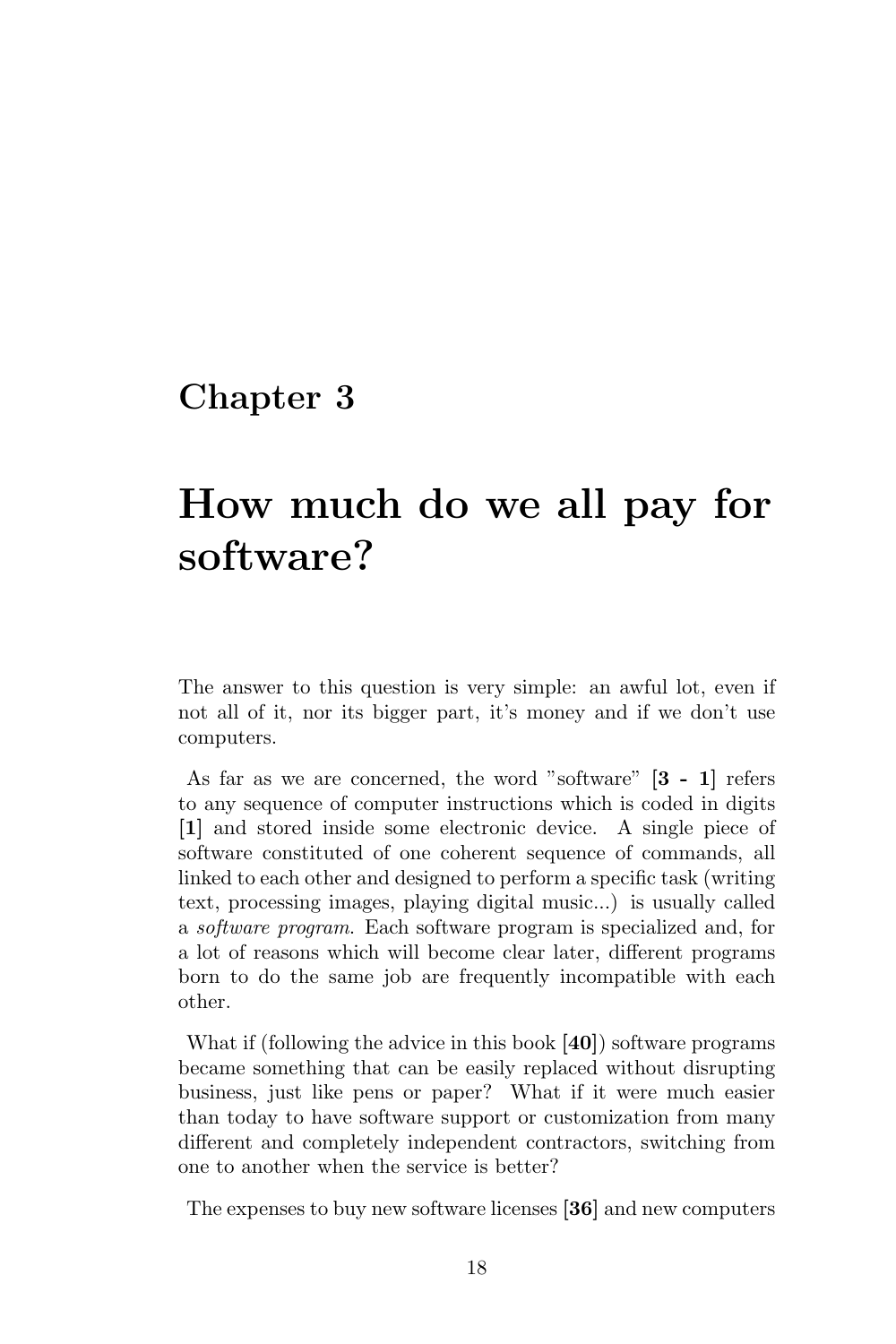every few years could be sensibly reduced, with beneficial effects for Schools, Public Administrations and businesses of all kinds and sizes, especially medium and small ones. In an ideal world, some of those savings may even end up in your paycheck or, why not, your tax bill or any stocks you might own.

What is actually happening, instead, is that many of the companies from which we buy goods or services are still forced to spend more than they could on their computers, making our bills heavier. This happens all the time, and it only takes a bit of attention to see it. Here are two of the most common examples.

### The overcomputing teller

Just about everybody who enters a bank (or any other public or private service agency: real estate, insurance...) complains about all the fees popping out of nowhere which, we are told, are spent on improving customer services, to save us time and hassles and so on. So far, so good.

The next time you go to your bank or any public office, please have a look at the teller or employee desk. Very often, especially in banks, it will be a very cramped quarter in which computer, keyboard and monitor barely fit (never mind the poor employee). Nine out of ten times, there will be some labels on the computer case, declaring that the box was designed for the best operating system on the market, with some top notch processor inside.

For the record, processors are the central integrated circuits in each computer, the ones which run the software and control all the other hardware. An operating system, instead, is the base set of softtware components that make it possible to start up a computer and interact with it at the lowest level. It is the operating system that starts and allows to work all these programs humans actually use to do useful or funny things.

Great, isn't it? Bank tellers, however, only have to deal with a few standard procedures. This is why, almost always, their screen will either be filled by only one, very ancient looking, character window or a Web browser, an environment in which a computer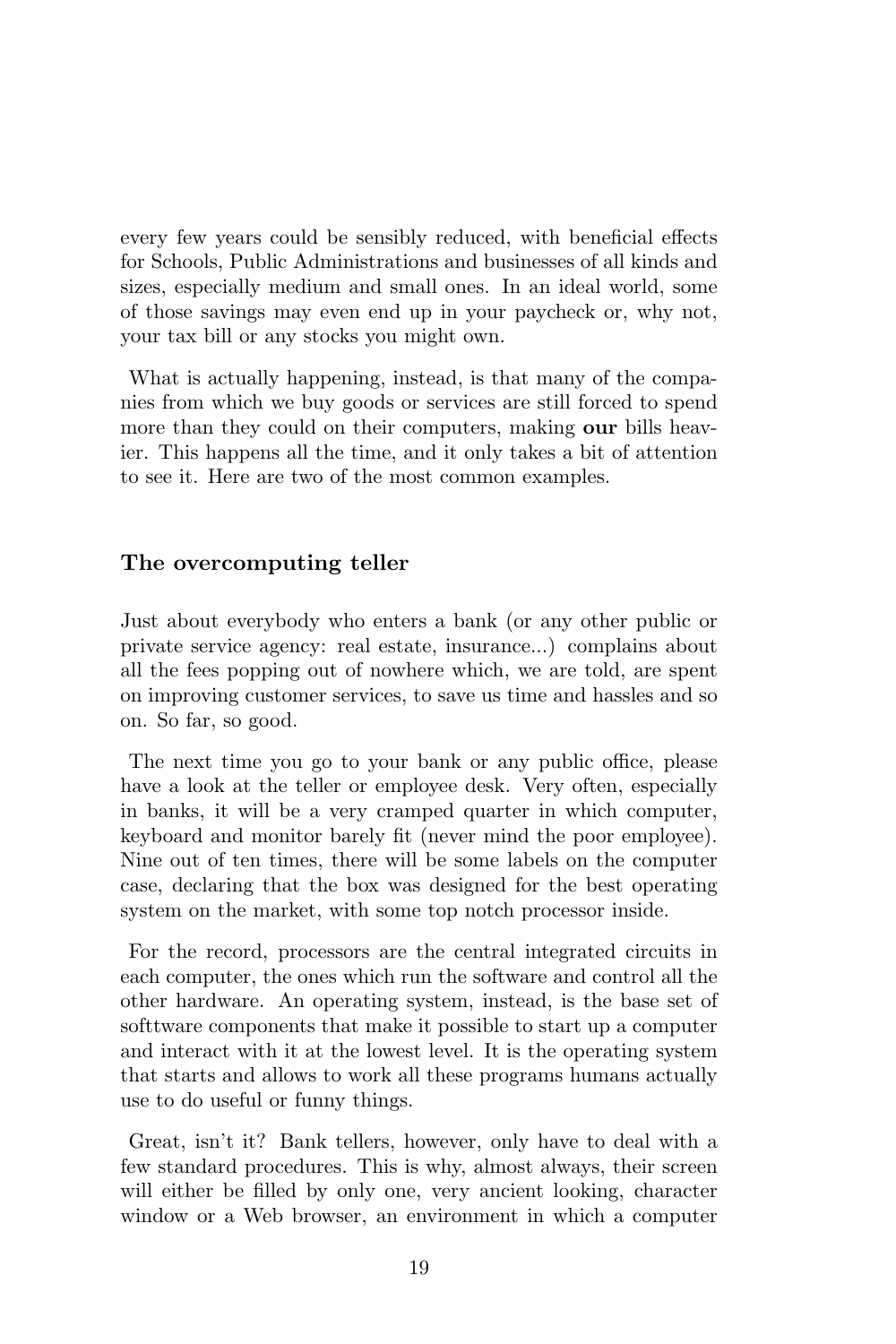mouse would be useless or slower to use than the keyboard alone.

In both cases, the real work happens on some very powerful but remote computer: what you see besides the teller is very little more than a keyboard and a monitor with a very long extension cord. Even very old or limited computers would be enough for that.

### Did grandma's plane land or what?

You are at the airport, waiting for some relative to land, when all of a sudden the monitor listing all incoming flights goes crazy, filling itself with small boxes and tiny error sequences. Did it ever happen to you? This accident is so common that there even is an online picture gallery entirely devoted to it [3 - 2].

Another gallery [3 - 3] shows the same thing happening on many other devices you use every day, including a McDonald's drive-thru [3 - 4]. Very often what is happening is the same thing as in the previous example: somebody bought general purpose, unnecessarily expensive computers and software to display a few lines of static text. But it's no problem, is it? After all, it's passengers who pay for it, and who cares about reliable airplane schedules anyway?

### Don't let this pass

If expensive computers are purchased (with your money!) in cases like this, it may be because somebody was fooled by some colorful brochure saying "Nothing free is valuable, our software is the most expensive so it must be the best, too bad it runs only on the newest computers, just pay". In short, the next time check and require that they explain to you just how much of your fees comes from this attitude. Remember that the same kind of tax is hidden in almost every service you use [3 - 3]: driver's licenses, insurances, birth certificates, schools, parcel services... if it's done using software, it is likely costing more than it could. Luckily, better solutions, feasible in many real world cases are already available [38].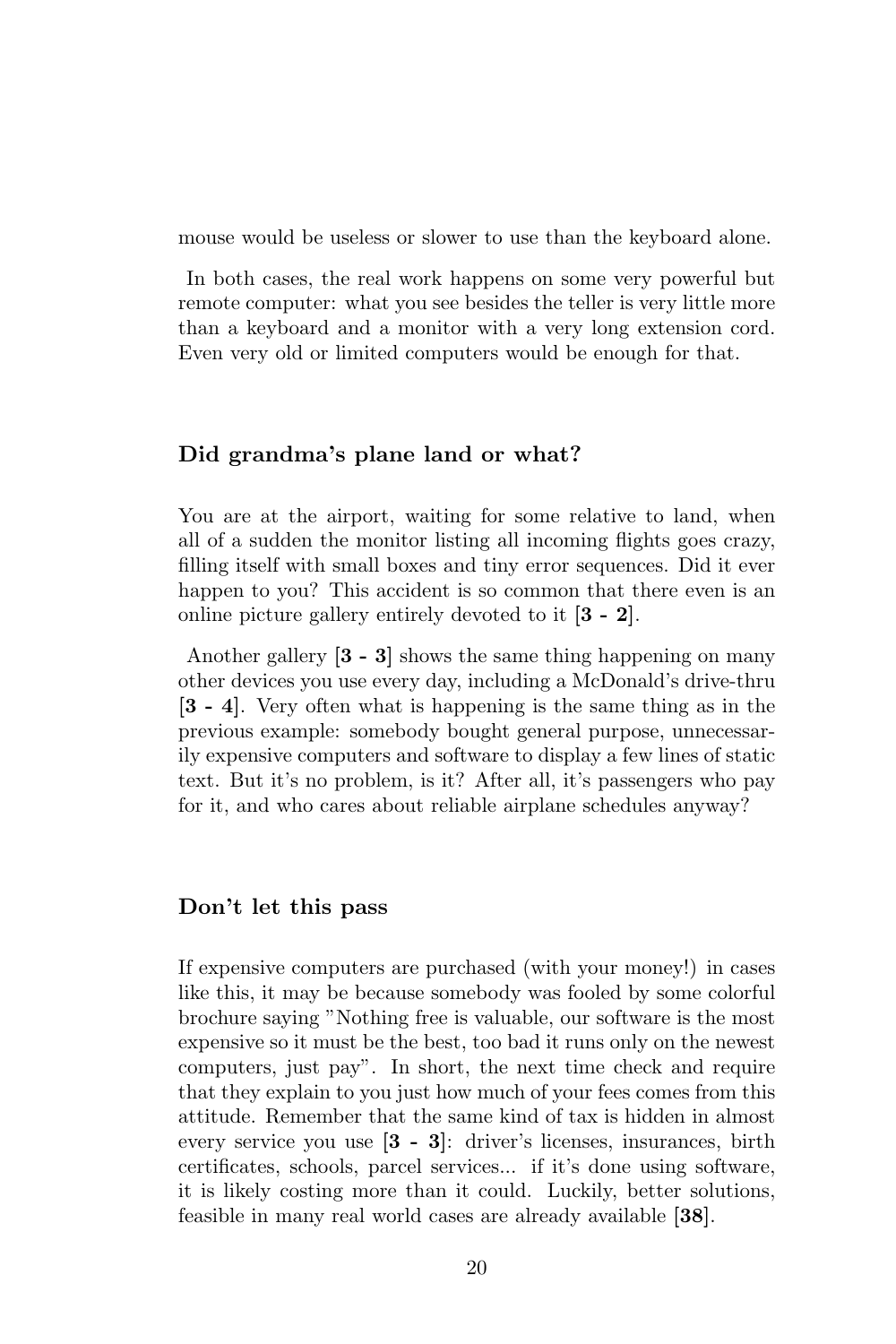### How can this be possible?

<span id="page-24-0"></span>What exactly is it that makes it possible for software to remain more expensive than hardware, and much less open to free competition? Why can't we (or our governments...) shop for cheaper computers and programs just like we already do with clothes, groceries and screwdrivers? The answer is that all those goods and their providers have no "history": they don't remember where they came from, and the same happens with what we do with those goods. A screwdriver will work no matter where the screws were bought. If you stop going to the same grocery store where you shopped for ten years because a cheaper one opened around the corner, the food you bought at the old place is still edible, and can be mixed with the one you'll buy next week.

Software instead, if chosen and used improperly, is just like nuclear power plants, which remain dangerous even after you've stopped using them. A school can change its paper provider without any compatibility problems, but if it changed computer software without thinking and planning very carefully for it, it would stop working literally overnight. In addition to that, bad software is dangerous also because it can force others to use and pay for it even when they would prefer another program.

The exact reasons why this happens are explained, together with the solutions in another section of the book [40]. For now, it is enough to remember that software, unlike most other goods and services that everybody must use, has much more power to perpetuate and impose itself, and this is the reason why it is so abused and expensive.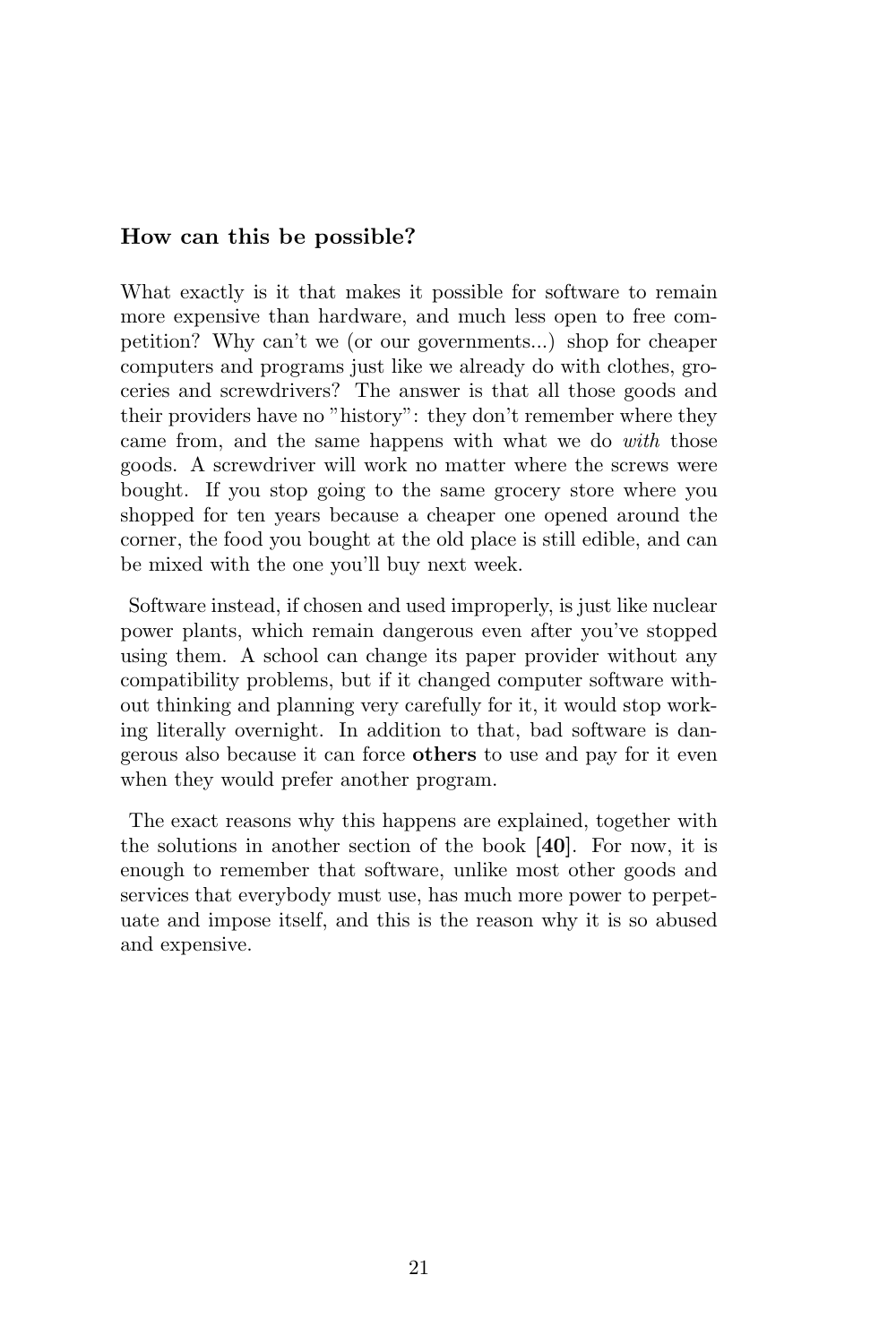### <span id="page-25-0"></span>Chapter 4

## Are our governments spying on us? How much?

It depends on what you mean by spying. Governments have always had, for example, the possibility of intercepting traditional phone calls. There are even official specifications like, in the USA, CALEA (Communications Assistance for Law Enforcement Act) which define the technical requirements that any telecom equipment must satisfy to make wiretapping possible. Recently, there have also been requests to do the same with phone calls made over the Internet [32], but there's more to worry about.

### Echelon and friends

In the late 1990s, a system called "Echelon", used by several secret agencies, caused quite a stir in hi-tech circles. The purpose of Echelon was mass eavesdropping on communications worldwide. Some people also floated the hypothesis that Echelon was used for economic espionage to the advantage of USA corporations. As of the late 1990s/early 2000s, Echelon intercepted telephone calls and other communications on satellite links and transoceanic cables. The best source of information about it are two reports, of which one is available online  $[4 - 1]$ , commissioned by the European Parliament.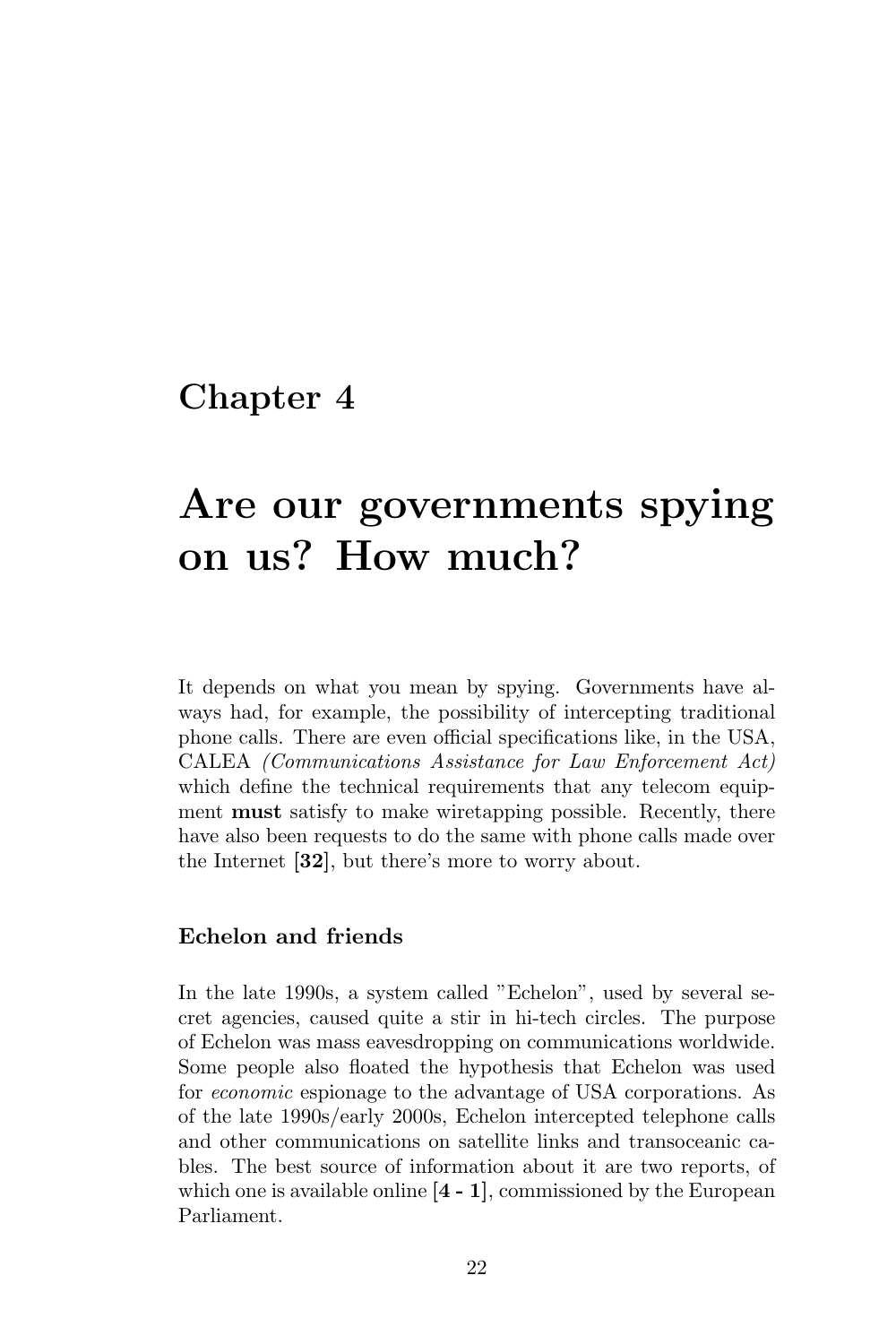Whatever its actual power is or was, Echelon is simply one network and one of the possible methods for mass interception. There are plenty of other countries that perform, or have evaluated, the same activities. Regardless of the country, today there is also a strong push to monitor all communications in the same way. Technology is only making it harder to resist to this temptation. In June 2006, for example, the F.B.I dropped demands for Library Patron Records [4 - 2] only after a long legal battle.

Both individuals and businesses are exposed in the same way. The Society for Worldwide Interbank Financial Telecommunications (Swift) maintains a common database of billions of financial transactions in 200 countries. The USA Treasury Department had unlimited access to that database for several years after 2001 [4 - 3], before Swift was able to restrict their operations, leading to official complaints from the European Community [4 - 4].

A law proposed in USA in February 2007 demands that all Internet service providers track their customers' online activities just to aid police in future investigations [4 - 5]. Similar laws already exist or are under discussion in most other countries. A wiretapping program proposed in Sweden in March 2007 [4 - 6], for example, would enable the interception of "millions of telephone calls, email and text messages". Another bill in the United Kingdom [4 - 7] would allow both widespread data sharing and comparisons between public and private databases and the range of purposes for which these analyses can be carried out.

### Digital mines

Data mining is the activity of analyzing huge quantities of digital data to discover which ones are related, how and why. Corporations and Government Agencies routinely perform data mining, in order to discover consumer habits and terrorist activities.

The Narus software company makes a traffic analysis software able to intercept all e-mail messages (complete with attachments), see what web pages are visited and reconstruct phone calls made through the Internet. There have been rumors of Narus being installed inside several switching offices of the AT&T phone company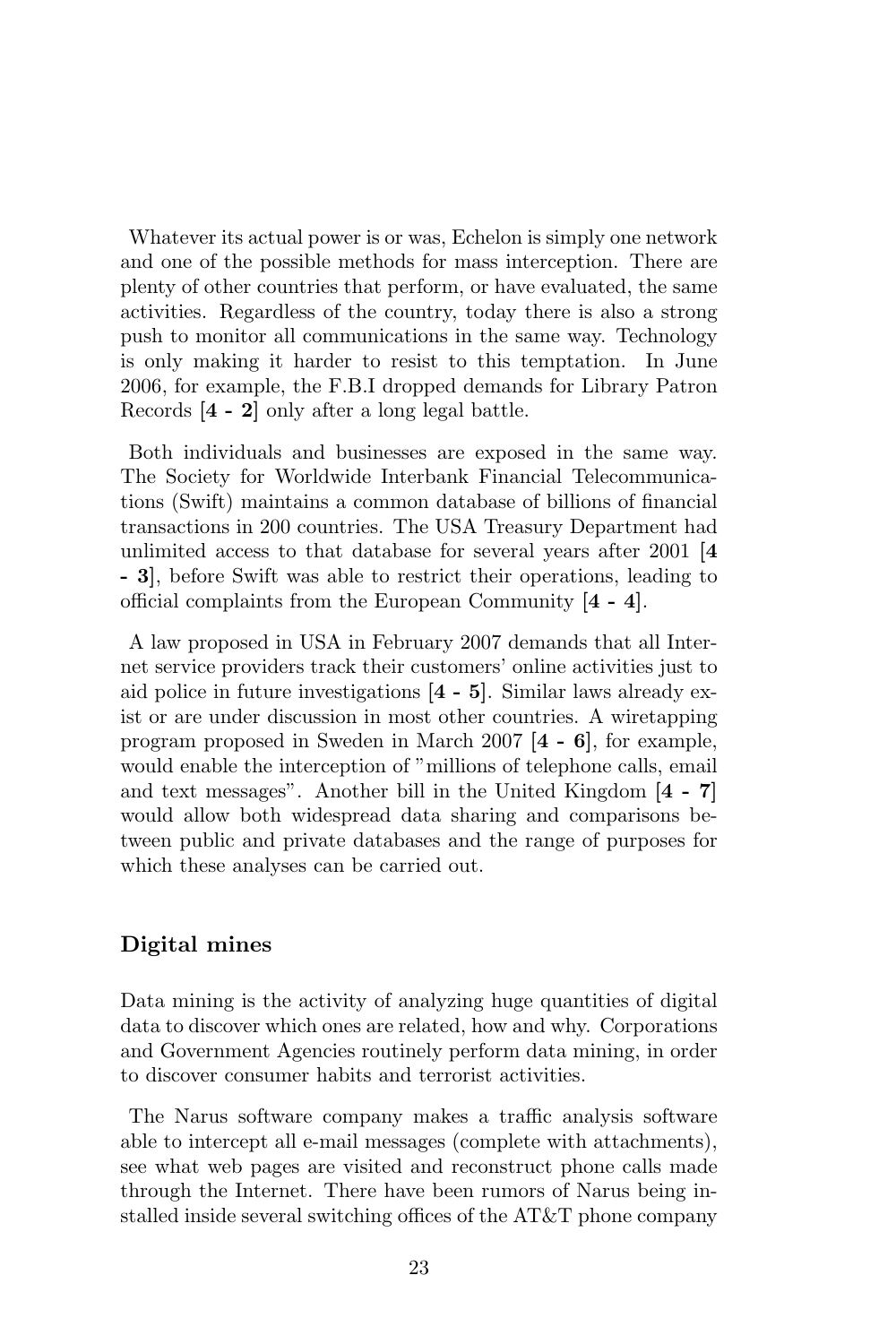$[4 - 8]$ .

One may believe that, since the amount of textual information flowing across the Internet in any second is really huge and constantly growing, the probability of being personally watched through data mining is almost non-existent, but this could become an illusion pretty quickly. It is true that Internet traffic is growing so fast that no software program, no matter how fast, could keep pace with it: at least another company, however, goes one step further than Narus to solve this problem. Exegy sells a small specialized integrated circuit, called the TextMiner [4 - 9]. Once it's mounted on a small computer extension board, the TextMiner is capable of scanning in real time up to one billion characters per second, to find, up to 260 times faster than any normal computer, specific words or phone numbers in a data stream.

### Is it legal to protect personal information?

It is possible, in order to keep private any personal files you may have on your computer, to digitally encode them. In some countries, however, you could already be prosecuted if you don't renounce this protection when the Police "ask" you to do so [4 - 10].

In England, for example, the possibility for the Police to demand decryption is part of the Regulation of Investigatory Powers Act (RIPA) since year 2000. If some conditions are met, Part III of RIPA makes it a serious offense not to let them read your encrypted files. The reason is to force potential criminals to hand over all the proofs of crimes contained in their computers, even if they were encrypted.

For exactly the same reason, however, RIPA has already been described as a "hair-raising" piece of legislation by people thinking about the effect the powers being given to police would have:  $"you$ do not secure the liberty of our country and value of our democracy by undermining them," Lord Phillips of Sudbury said. "That's the road to hell." Professor D. Korff  $[4 - 11]$ , a Dutch human rights lawyer and data protection expert, said there was a real question as to "whether the powers undermined the presumption of innocence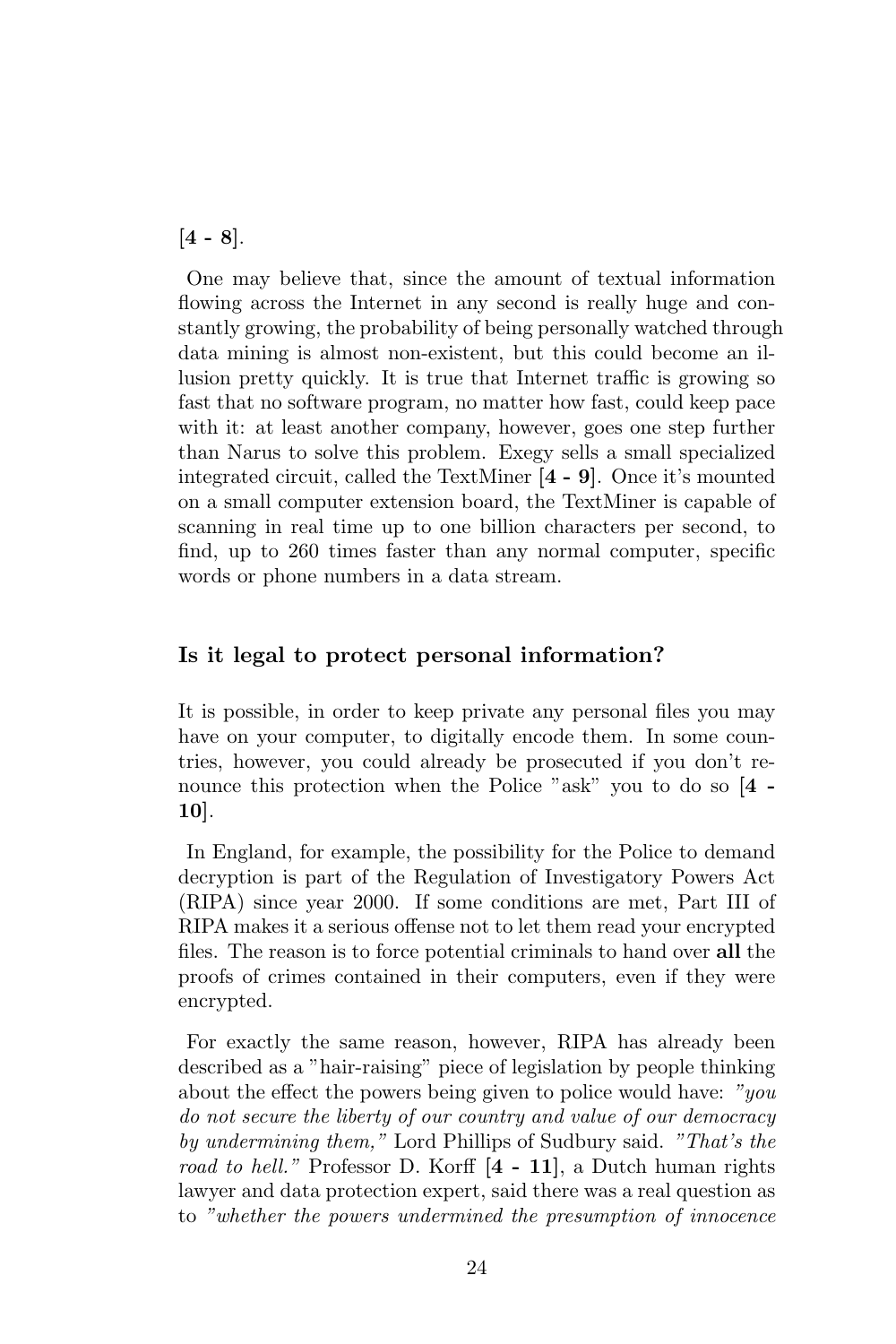### that human rights legislation enshrines".

Even looking at the issue from a purely technical point of view, experts point out that it may also be possible to claim that one's computer was under someone else's control, making the usefulness of such powers pretty doubtful. Of course, if Trusted Computing [17] became ubiquitous, such assertions may become unsustainable in Court.

### What should you do?

All this must not stop people taking care of their own digital files, especially now that we store in personal computers, including laptops which are very easily stolen, so many private and business data [22]. Digital cryptography is the technique of translating any block of bits (from your credit card number to each email message or document in your computer) in another block of bits that can be translated back only by somebody who knows the key to reverse the translation. If you use a computer, please start encrypting everything you can. The real solution to prevent potential abuses is to use the right technology in the right way, fix broken laws through your vote, activism and so on, and immediately denounce the same abuses when they happen, maybe through the website associated with this book.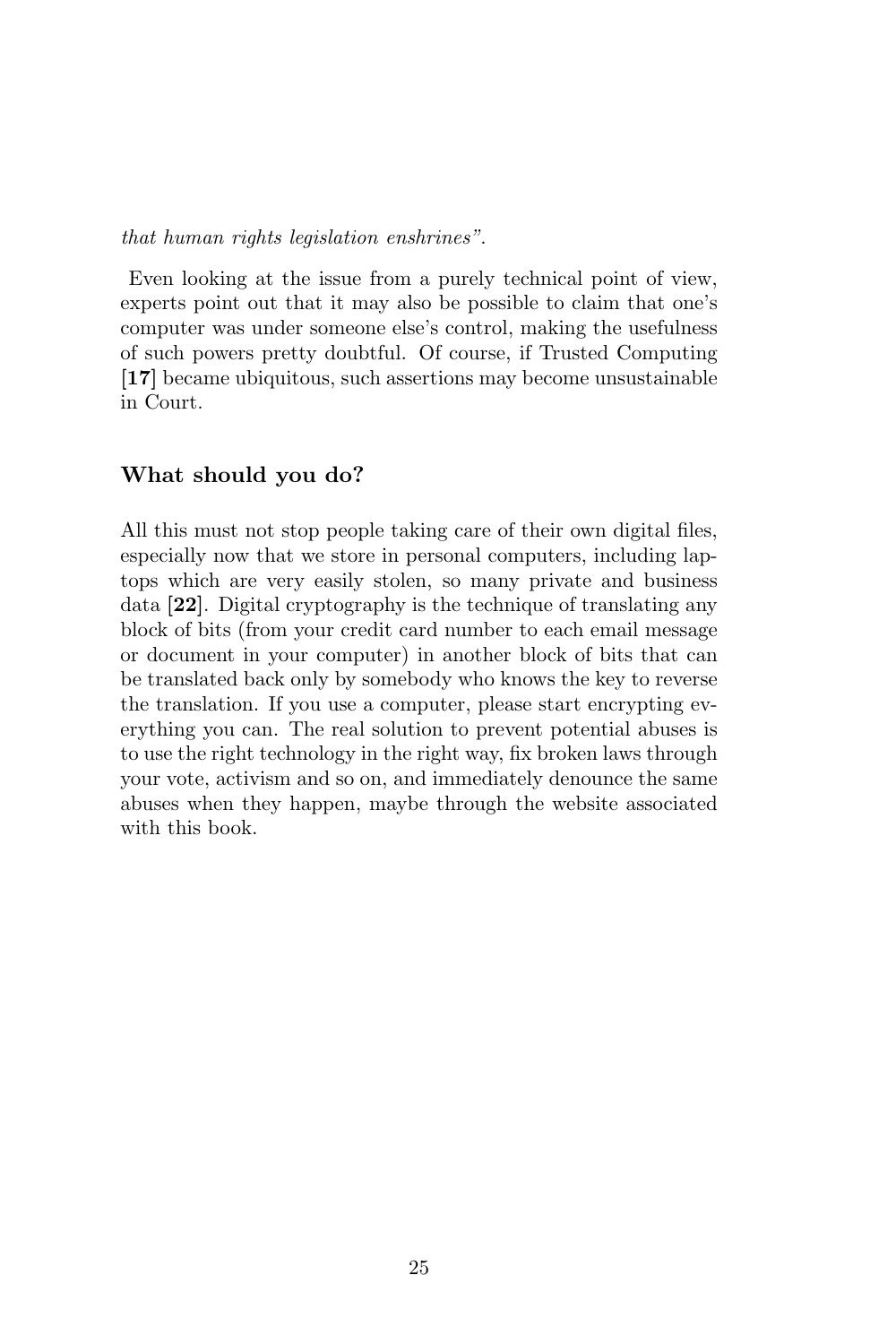### <span id="page-29-0"></span>Chapter 5

# Do we still have some privacy?

Back in 1999 the Chief Executive Officer of Sun, a company which makes many of the computers used to store or route public records or credit card transactions, was already saying "You have zero privacy anyway - get over it"  $[5 - 1]$ .

The way governments use or abuse digital technology to mess with our privacy has already been discussed in the previous chapter [4]. Let's then go through a quick review, thanks to some examples, of how other *individuals* can do the same, **even** if we don't use a computer, and what this really means.

The official customers policy of Toysmart.com was to never share customer data with any third party, but in mid-2000 they were caught while selling the e-mail and mailing addresses and shopping histories of  $250,000$  customers  $[5 - 2]$ .

During a 2004 interview Steven Rambam, a private investigator, showed that he had been able to discover the Social Security number, address and other personal data of his interviewer in the previous 24 hours [5 - 3].

In July 2006 Internet Service Provider America Online placed on a public website the most recent Internet searches performed by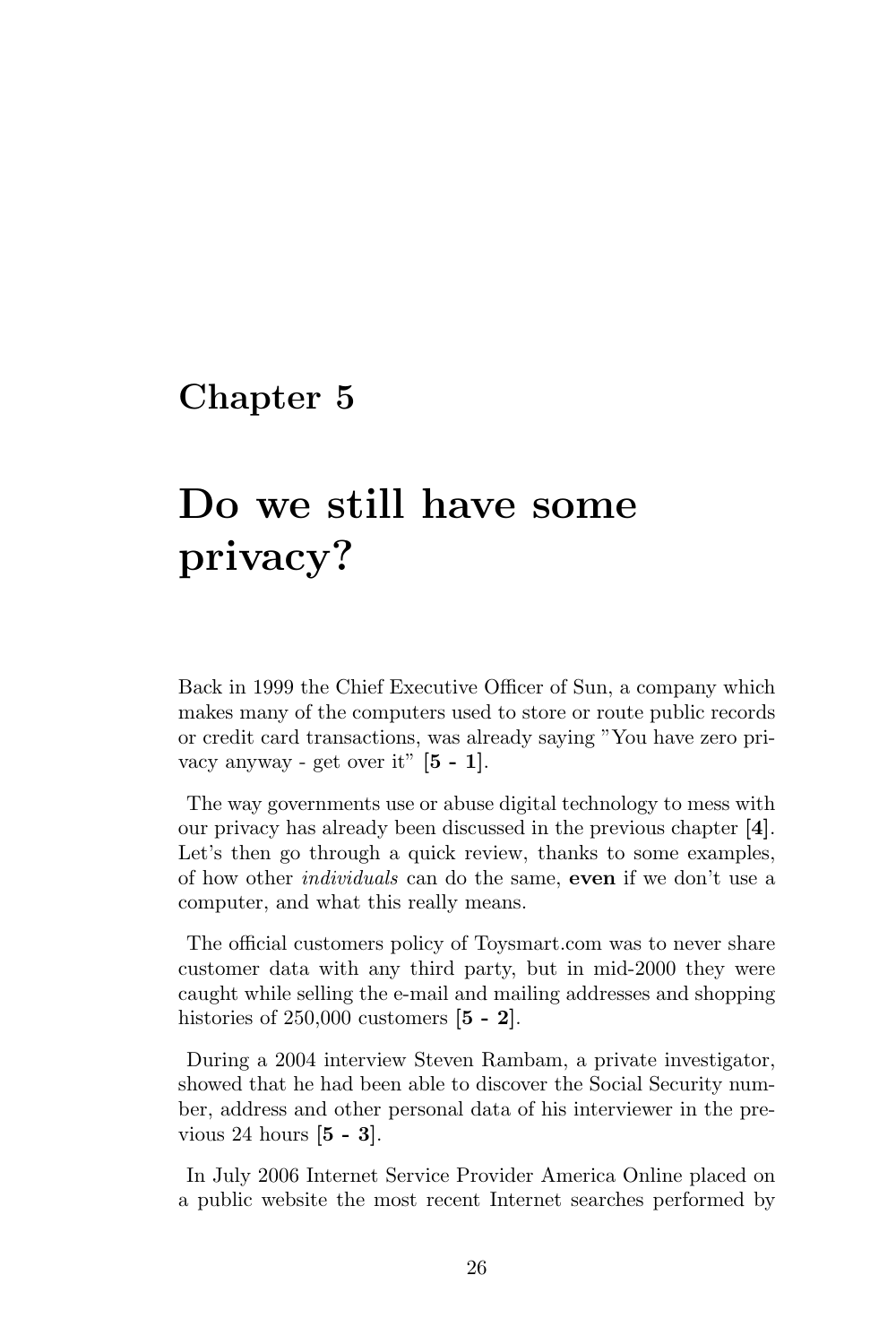more than  $650,000$  of its customers  $[5 - 4]$ . The reason was to make those data available to Internet usage researchers. The published files did not contain the real names of those people, but were complete enough to make it possible to identify at least two of them. Consequently, several civil rights groups filed complaints with the USA Federal Trade Commission, but the damage had already been done.

The danger doesn't only come from businesses. Even other individuals can seriously damage your privacy and reputation. Image search engine Polar Rose is developing a software that, when ready, will allow users to enter the identity  $[5 - 5]$  of any face they recognize in online images (even without the consent of the owner of that face) into a central database. Everybody will then be able to search in that database all the online images which contain a given face.

In the meantime, it is already possible to get in trouble even without recurring to such sophisticated technologies. When two San Antonio students published an obscene web page in their administrator's name [5 - 6], the result was a lawsuit against both the students and their parents, considering them guilty for not supervising their children's activities online.

Of course, stupidity isn't restricted to a single age range. During the summer of 2006, a 30 year old guy posted an online adult ad, pretending to be a woman, just to publish on the Internet all the pictures and messages he received in answer [5 - 7]. Just for fun, of course.

### Browsing the Internet like an elephant

The default (and for most people, the only) way to surf the net is still to leave a more or less signed track wider than an elephant herd. For example, the online portals of many newspaper and magazine use the same service to generate printable versions of their pages. In those cases, whenever one clicks on the "Print This" button he or she is redirected to a central site, different from the one originally visited, which handles the printing service for third parties. In this way, one site, always the same one, gets a detailed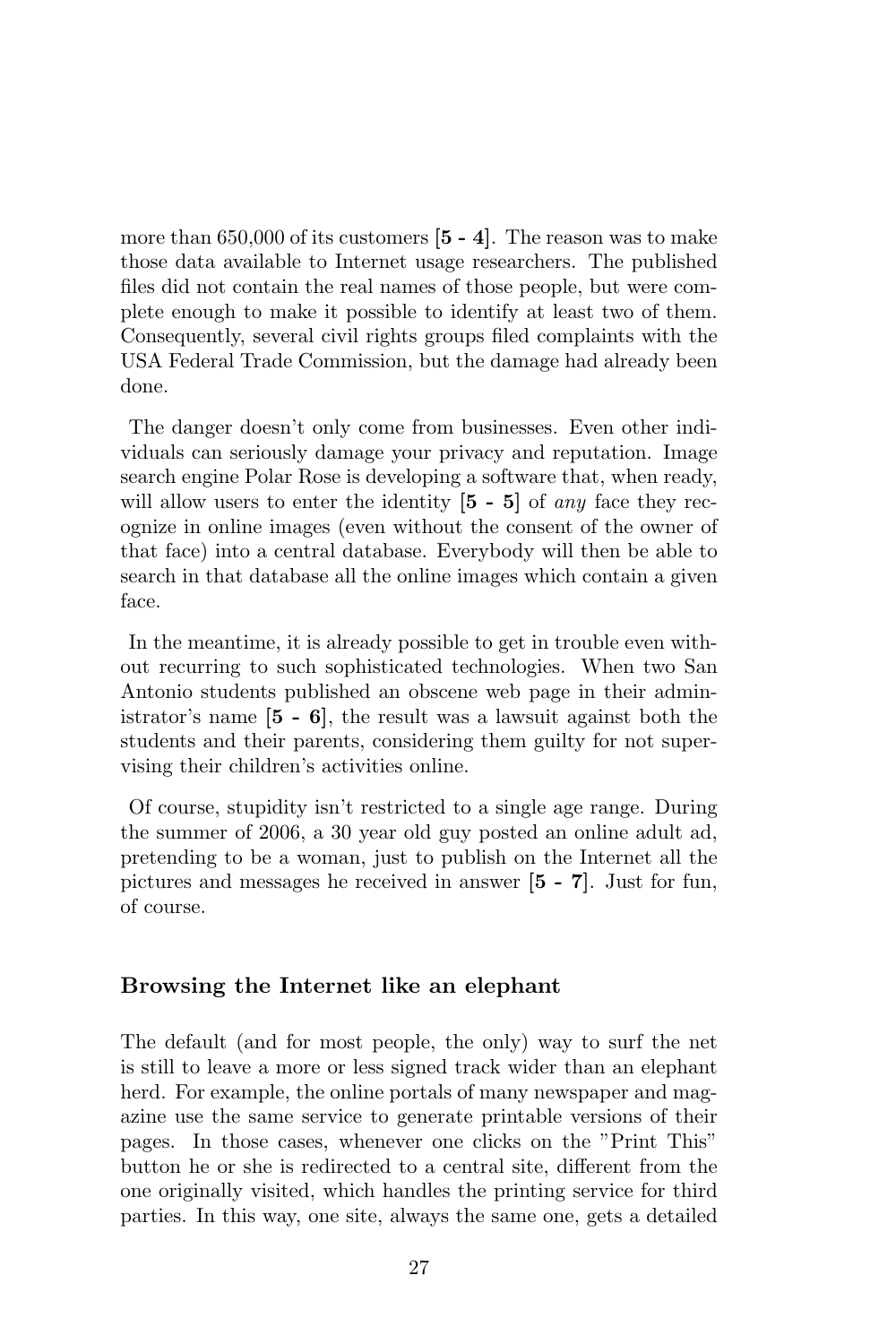picture of what you consider worthwhile enough to print, even if you only visit websites which apparently are totally unrelated to each other. More information is available on the Digifreedom website.

### Tattletale electronics

Sometimes the privacy attack is just embedded in the newest and most popular consumer devices. According to some reports, the maker of the famous Photoshop software, Adobe, is developing tools which will be able to match a digital photograph to the individual camera that shot it [5 - 8]. Even selling your old cell phone can be a serious attack on your privacy  $[5 - 9]$ : when some security expert, in August 2006, purchased ten used cell phones for a test, they found all kind of sensitive data on them, from passwords for bank accounts to prescription details which the previous owners had not erased correctly, when they had bothered to perform the proper procedure.

What about the dear old photocopiers used for everything from tax returns to insurance claims? Most models manufactured in the past five years "temporarily" store images on internal disk drives which in practice are almost never erased. Sometimes the photocopiers are sold with many of the copies they made still stored on the drive. The problem is so serious that in March 2007, just ahead of tax time, the Sharp Document Solutions Company had to issue a public warning about this risk [5 - 10].

The final lesson is the same in all cases: anything about you that you or anybody else divulges online or stores on some electronic device "can come back to haunt you, even when divulging that information is illegal".

### Can your files die with you?

Another, completely new category of privacy-related problems has just started to surface: what happens when somebody dies and his or her will, bank account number, letters, pending payments and so on are stored in a computer, whose password nobody knows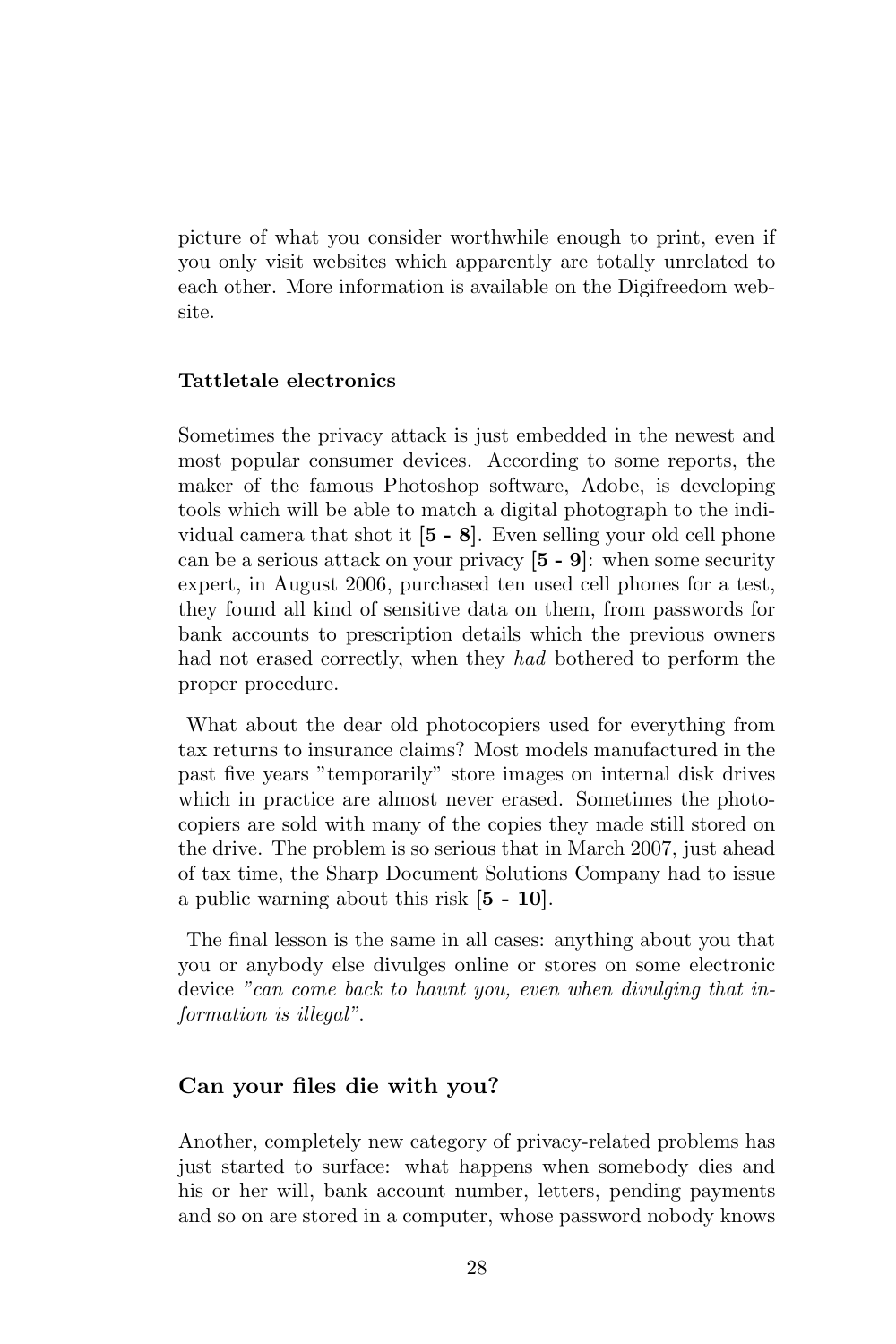anymore? What if that computer doesn't even belong to the person who passed away [28]? What happens if the password was a biometric one [6]? How can the relatives use it, assuming it wasn't destroyed with the rest of the body in a car accident or fire?

This is not some hypothetical future scenario: when poet William Talcott died in September 2006, his daughter couldn't notify most of his contacts because he kept their addresses in a password protected online account [5 - 11] and his Internet Provider refused to release the information due to privacy laws. The year before, that same provider had already had to be forced by a court order to provide access to the e-mail of a U.S. Marine killed in Iraq to his father  $[5 - 12]$ : the issue, however, is still open, also because it isn't clear yet if it's a privacy or property rights issue. In the meantime, the only thing to do is to make very clear (on paper, please!) who you want to have access to your computers when you die!

This isn't even just a family problem: it can seriously impact on other people's work and financial security. In 2002 a Norwegian researcher took to the grave the password he had chosen for an electronic library index [5 - 13] which would have taken about four years of work to recreate.

Probably the only safe solution that remains is to write down all these data on a sheet of paper put alongside your will or in a safe with other important papers anyway. A more technically savy solution would be to write everything in a file, encrypt it, write the corresponding password in a letter stored in your safe deposit box and distribute the encrypted file to some trusted individuals.

It is equally essential to remember the opposite side of the coin: what if some fatal accident happens to you while your computer still contain files, from old pictures or love letters to logs of chat sessions, that you wouldn't like others to see?

### Malicious software

Some malicious software programs, whenever a computer is connected to the Internet, can report to a remote website the user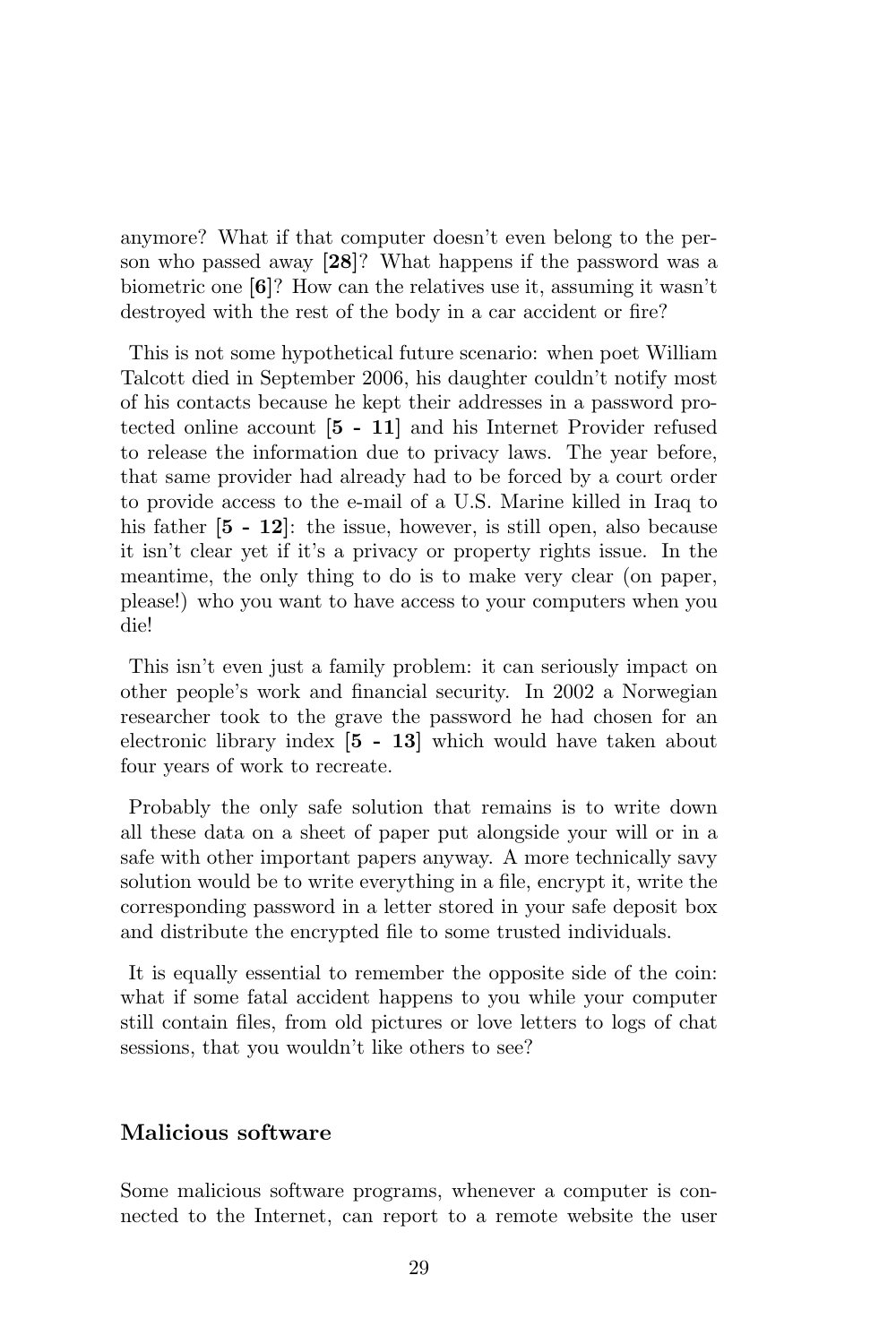name and Internet address of the computer, which programs were installed on it and which sites or files had been visited or downloaded from the net, all this obviously without giving any visible sign of activity. Such programs could also destroy important documents stored in the computer, or secretly transmit them to third parties. Technically speaking, no private or public computer owner can guarantee that nobody is playing such tricks on his or her computer, unless they have complete control on both the software [37] and the hardware which are used. The users who are not computer experts, instead, should still be able to install software which independent professionals have had the possibility to check and certify as free from such dangers.

### Conclusion

All these are examples that a digital world makes it much easier to violate our privacy, but not in the way we believe, and that it is not "the Internet's fault". It is true that today it is much easier than ten years ago to spread false rumors or private information, or even bully teachers or school mates online. At the same time, even if these problems do exist and cannot be ignored, there are many interesting online services that would be impossible or much more difficult to use without computers and the Internet: what is important is that, even if you can't understand the technicalities, you are aware of the things that may be happening under the hood, and let them happen only if, when, and how you want. As this book will show, it's not so difficult.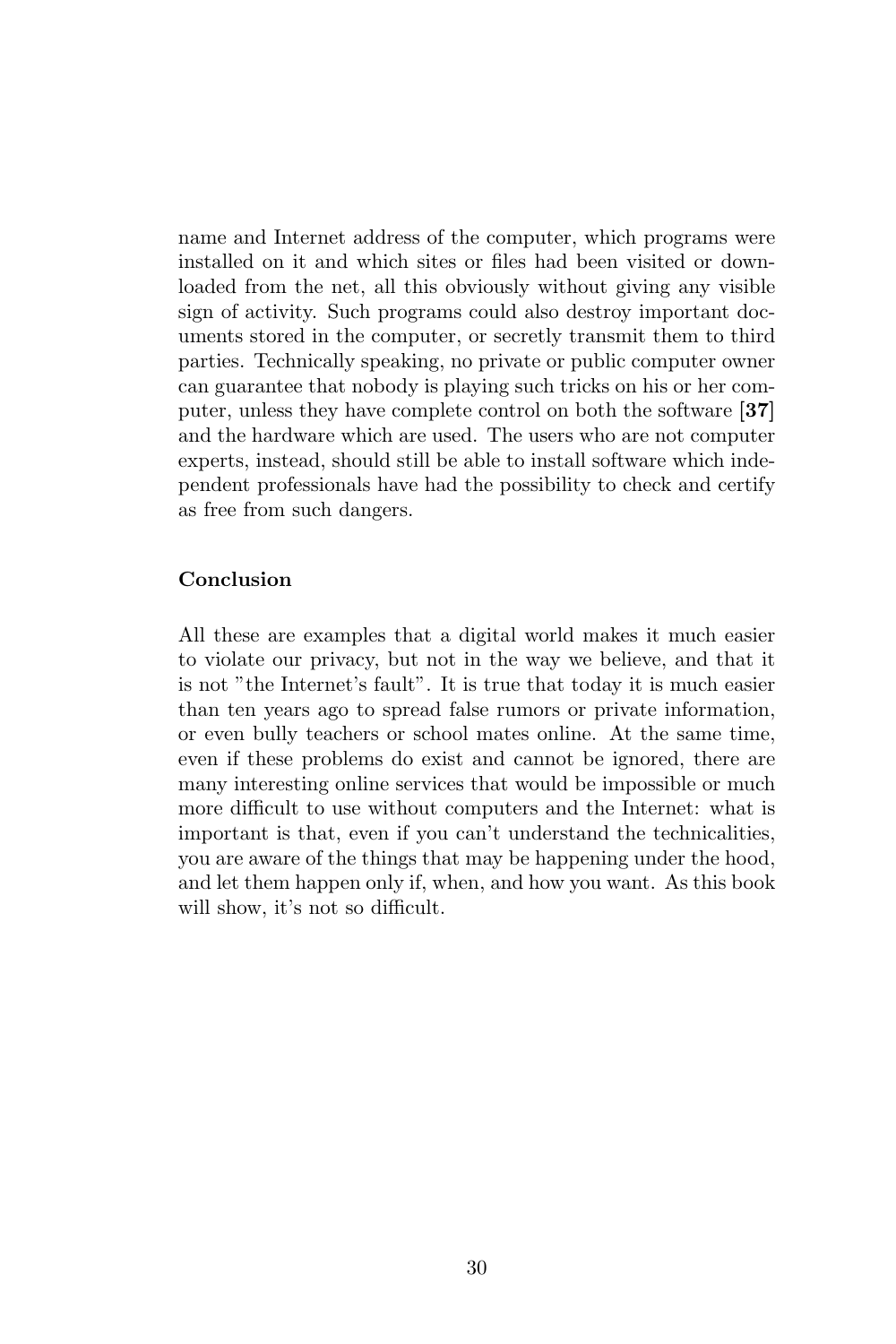## <span id="page-34-0"></span>Chapter 6

# What are Biometrics and RFID

### You are a password. Always the same

Originally, biometrics was that branch of science which performed statistical analysis of biological characteristics. Later on, the word started to indicate any technique for identifying people, with a computer, against unique physical characteristics like fingerprints, voice or retina. Sounds cool, uh? Almost too good to be true. In fact, it is too good to be true, unless it's very well thought out and designed, something that could be still impossible to achieve.

Behind all the fancy equipment and the cool living-in-sci-fi feeling, all the biometrics circus is still just about passwords. What happens when you type a password? The computer translates it into a sequence of bits and if that sequence is equal to the one already in the system, you are in. What really happens, instead, when a computer captures your retina or fingerprint scans, DNA sequences or anything else of that kind? The final result is nothing more than a digital description of that part of your body that is, again, just a reaally long sequence of bits: a password, nothing else. This second sequence of bits is simply supposed to be much better as an identifier than a traditional, typed one because it is: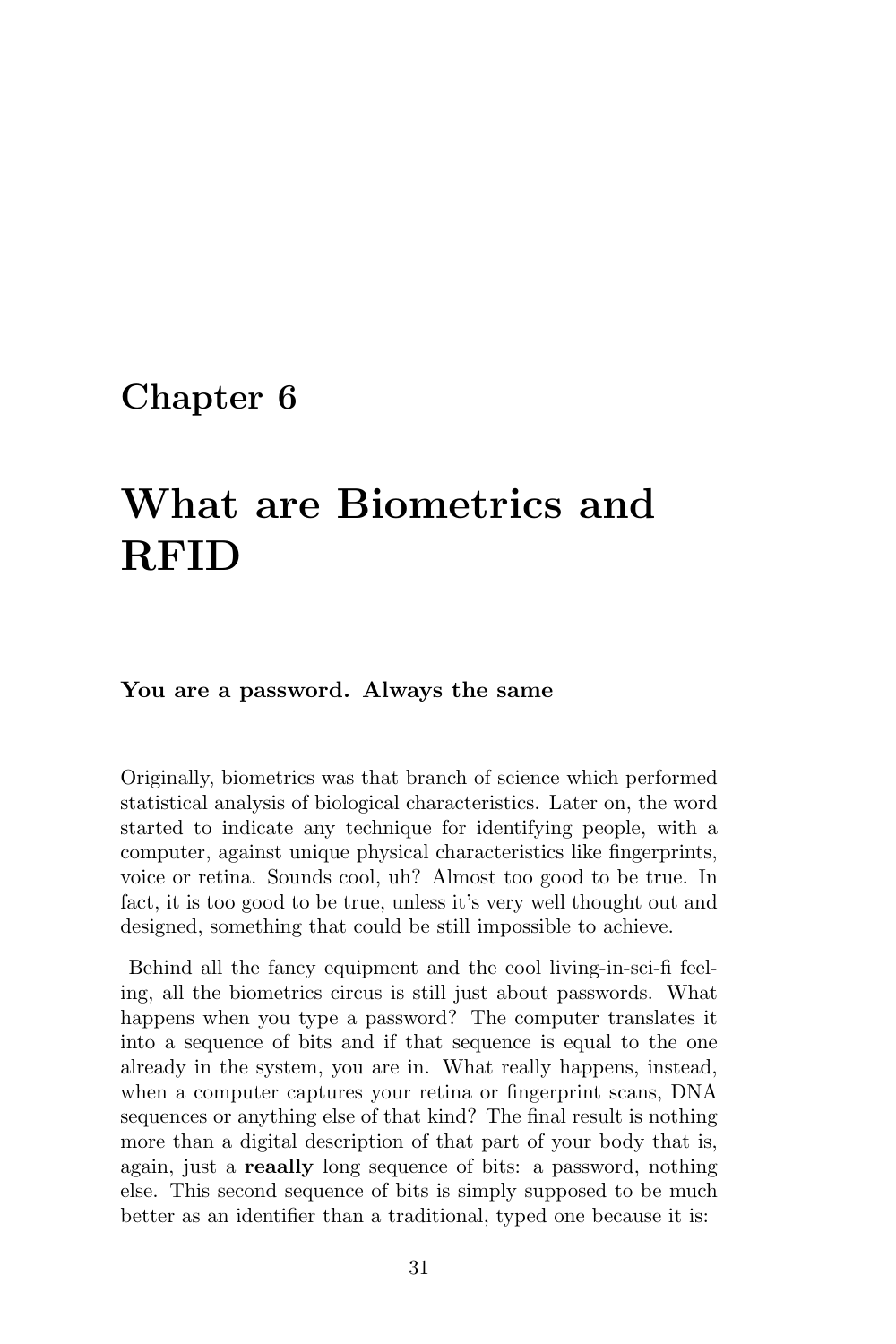- unique to you (and cannot be transferred to anybody else)
- so long that is impossible to guess it by pure chance and...
- unlike typed passwords, it is not necessary that you remember, learn or ever see it at any time

This is the real difference, the real advantage: with biometrics, you become the password. This is also the really critical disadvantage: unlike passwords, you cannot be reissued. What if a cracker [12] intercepts and duplicates that bit sequence corresponding to your retina or fingerprints? Traditional passwords can be changed; if you lose your ATM or credit card you can have a new one with a different code. Can you, however, replace your perfectly working retina or finger with new ones? Should you do it, just because some company didn't secure its computers? Who is going to pay for surgery?

The reason to bother about this stuff is that we're already past the phase when it only happens in science-fiction or top-secret military facilities. It's already in our normal lives because it already is a billion dollar market.

### Shopping with your fingers

In June 2006 a convenience store in Tampa, Florida, announced that it had installed a device that scans fingerprints to process payments through a debit account [6 - 1] without cards or PIN numbers to remember.

Many other small and big companies want to do similar things because it is another, very promising way to reduce jobs, er.. costs. Payments made in this way would be faster and possible without the usual fees even on debit account or electronic checks payments.

The Tampa shop obviously pledged to keep all this personal information strictly private, but biometrics data are much more dangerous to leak than credit card numbers or ATM codes. Anybody willing to use such systems should give much bigger guarantees (that is, spend much more money on computer security) than they did in the past.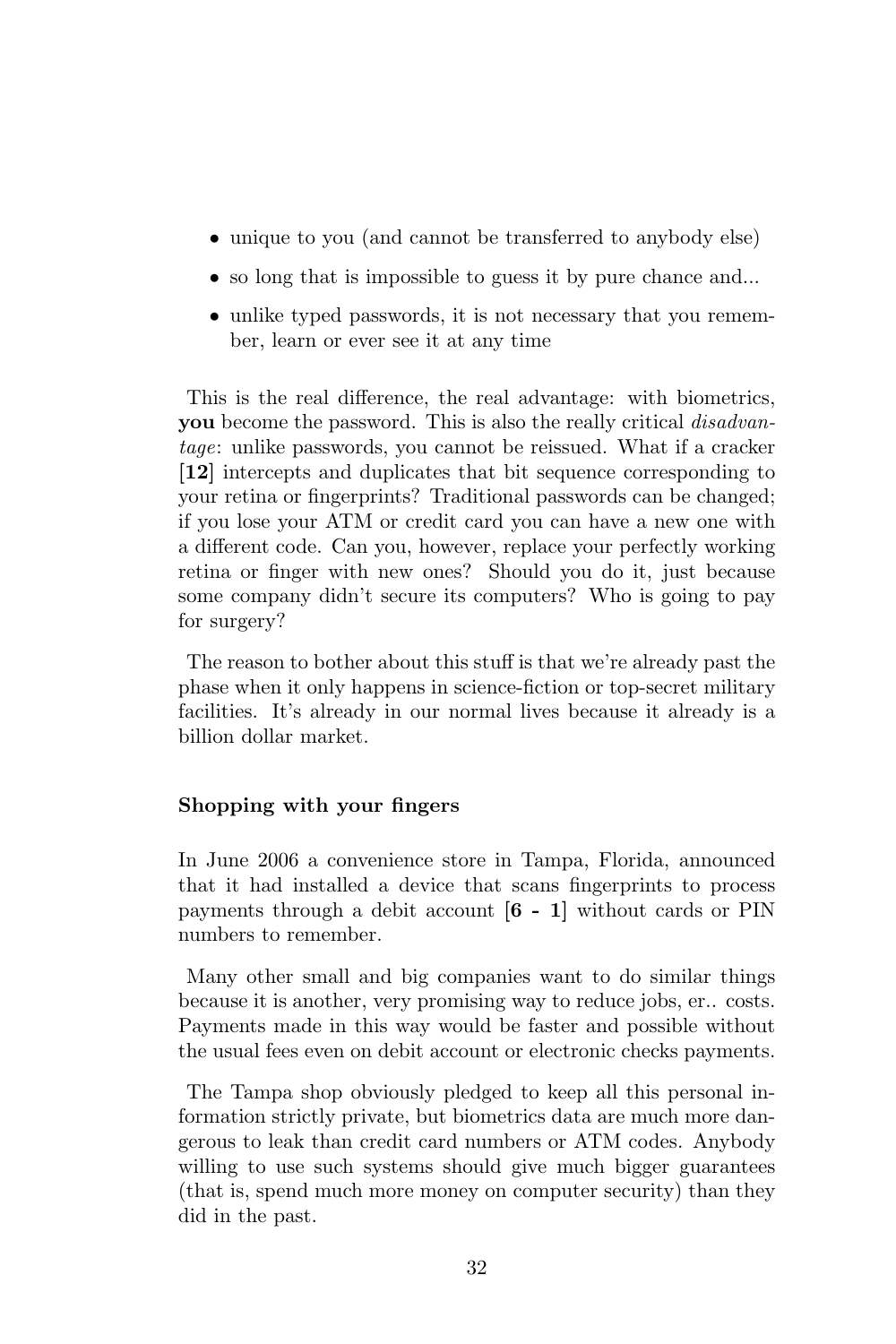Another weakness in the arguments for recording customers' fingerprints is that privacy wouldn't be a concern because the fingerprint images are not the same as those collected by central Governments or law enforcement agencies. This is true, but even the fingerprint images collected on an actual crime scene are never exactly the same as those stored in police databases. In spite of this difference, they're still able to match them, just like you can recognize the same person in two different pictures.

#### How to duplicate fingerprints at home

Wherever huge quantities of money change hand there will be somebody working hard to steal some of that money. We already know about false ATMs and credit cards. Unless biometrics systems are very carefully planned and deployed, false fingerprints could make frauds much easier through biometrics, and it is already possible to make them.

In 2006 a Japanese mathematician and amateur scientist succeeded in fooling fingerprint recognition devices [6 - 2] with replicas of human fingers that he had built with dime store modeling compounds or dentist materials. The result was good enough to trigger virtually all of the most sophisticated biometric devices. The same guy also showed how to capture fingerprints from drinking glasses and similar surfaces.

#### Replaceable biometrics?

How can we protect ourselves? What if, five or ten years from now, all the stores in our area replace cash, ATM and credit card payments with biometrics? At the very least, they should assure us that their system is as at least as re-settable as the one they replace, that is that when (not  $if$ , when) somebody copies the bits they can be voided and replaced. If it's really going to be biometrics some day, it had better be replaceable.

IBM, for example, is already working on this. In 2005, they announced that they are developing some software that can transform biometric data like fingerprints into distorted models that still pre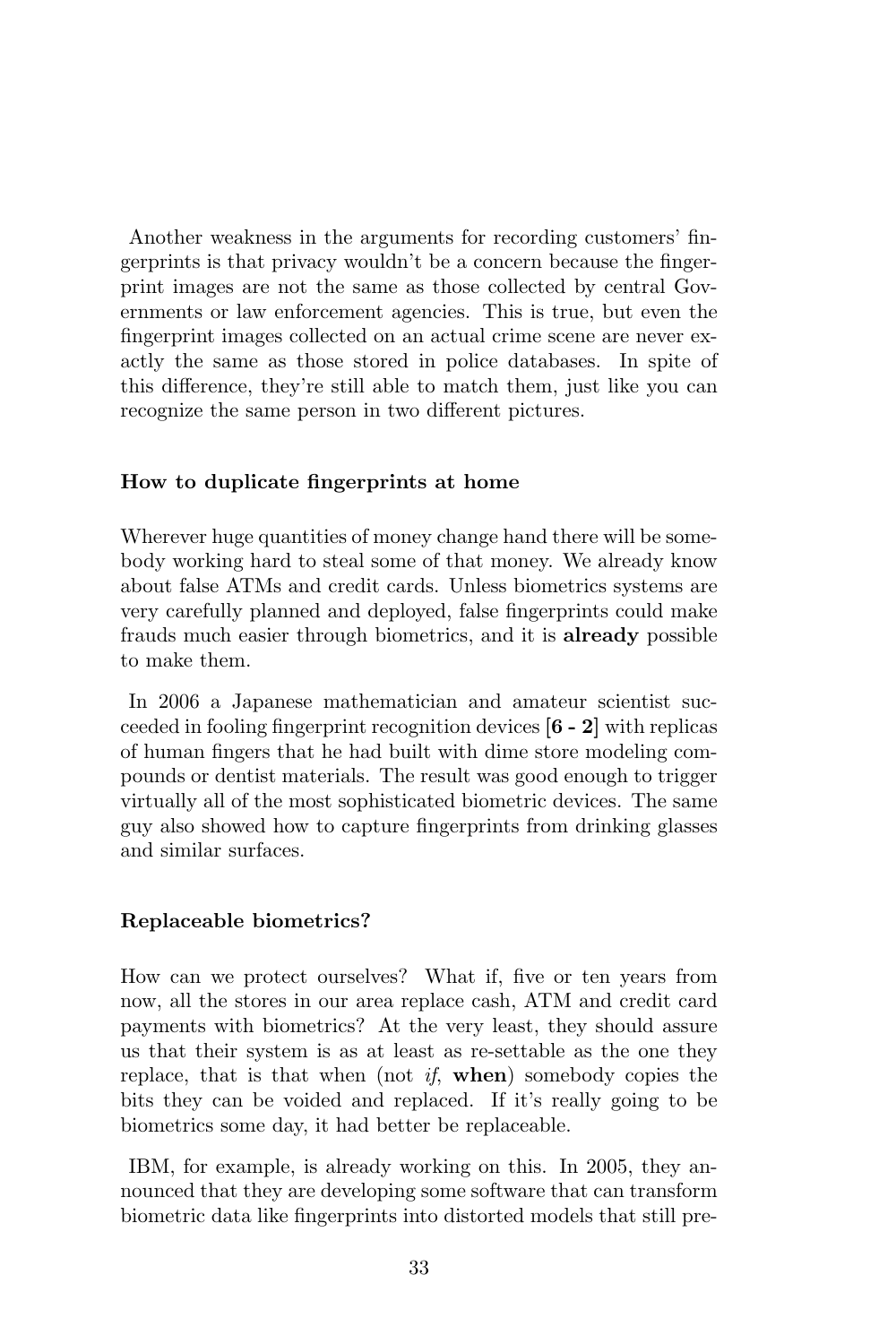serve enough actual identification markers [6 - 3]. These models are still usable but irreversible: it is impossible to recreate the original digitalized [1] fingerprint by looking at them.

If a store, bank or other organization only keeps a copy of the distorted model, it's not a big deal anymore if somebody cracks the computer where it is stored. Even in such a case, no criminal would have your real fingerprint, and another model can be regenerated.

In such a scenario, fraudulent access to biometrics data would become much more similar to stolen or lost credit cards: bad, but not irreparable. As long, that is, as you don't need to call the bank with a fingerprint protected cell phone, or drive there in a car that will only start with your retina.

### The risks of RFID

RFID means Radio Frequency IDentification. It is a technology that makes it possible to build and use special integrated circuits (tags) which can be detected and read via radio waves when they pass close enough to an antenna of the right kind. The tags are very small (like a grain of rice) and need no batteries or other power source to work  $[6 - 4]$ . The radio signal generated by the *antenna* induces in the tags an electric current which is powerful enough for the tag to send a response.

RFID technology is making possible a huge range of practical applications and useful services. When you lift the last carton of milk from the supermarket shelf, an RFID tag on its bottom can immediately inform the shop manager that it's time to refill that shelf. Anything, from pets to guitars and whole containers can be tracked in this way for inventory purposes or to prevent theft. Giving up RFID would not make sense but, as any other technology, it should be used and regulated with much more awareness than it is currently happening.

One problem is that the cheapest and most common RFID tags don't know that they have left the store: until they break, they will merrily answer to all queries in the same way, sending all their data, no questions asked, without alerts. Once everything is sold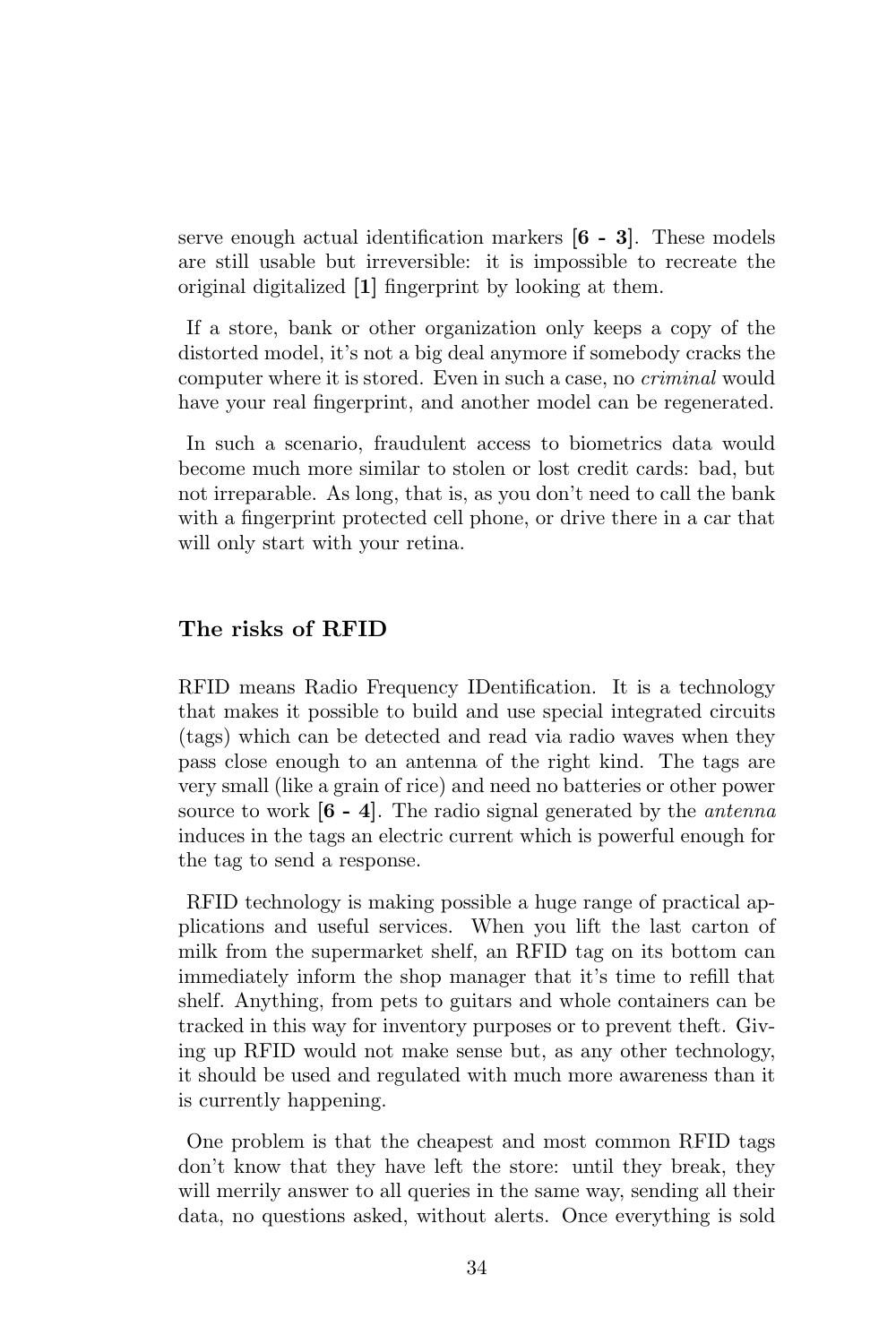with an RFID tag, walking by an hidden RFID reader will tell its owner who you are (as explained in the next paragraph), what you are carrying around and, with the right database connections, when and where you bought it. A solution for this could be to use tags that can be turned off when an item is purchased, but there is another category of issues to face.

#### How many passports of yours exist?

Several countries are issuing RFID-enabled passports, or plan to do so. The reason is obvious: an RFID tag can contain way more data than could ever be written on a few sheets of paper, and an airport employee would be able to read and store them all on his or her computer without even asking you to take the passport out of your pocket. The problem, as a BBC reporter found out in December 2006, is that the current RFID passports tags can be read and perfectly cloned in less than five minutes [6 - 5]. All it's needed is the right software and two hundred Euros worth of equipment that can be easily purchased online.

#### No RFID? No job (or assistance), thank you

In 2004 a study was conducted to evaluate the possibility of implanting tags in the arms of US hospital patients [6 - 6] to better track them. Other companies suggested that millions of Americans be implanted with an RFID tag for medical purposes [6 - 7]. In 2006 a Cincinnati video surveillance company required its employees to carry human implantable tags [6 - 8] to be identified. All these are only some of the reasons why RFID have been defined "Big Brother in small packages" [6 - 9].

### Is technology enough?

Of course not. Choosing the right biometrics or RFID technology and waiting until it's mature enough is only half of the solution. It is equally essential that all the central organizations which would manage the biometric keys databases and the procedures which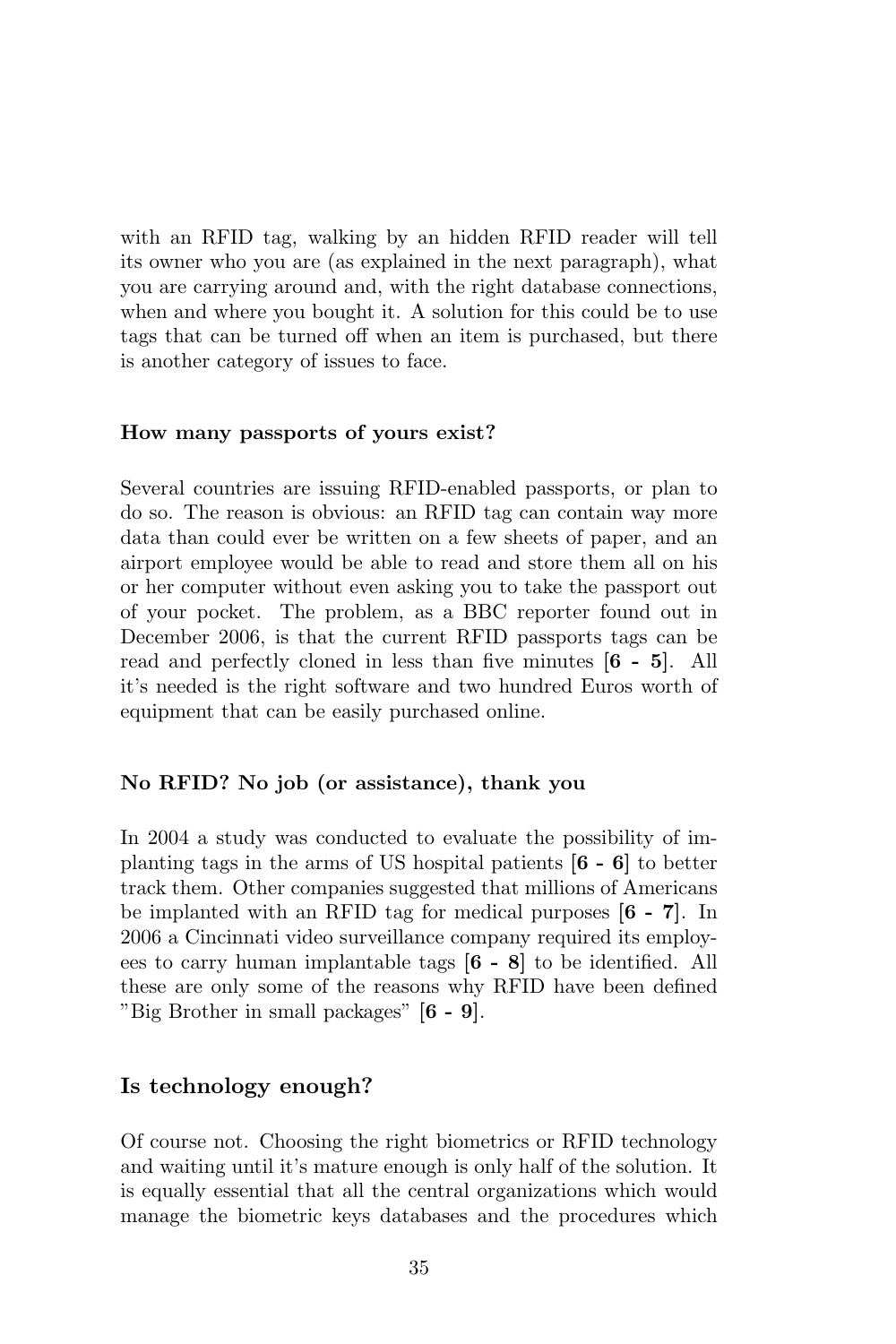regulates access to those data and related analysis. These, however, are political problems to be solved politically, just like in any other case when personal data, encrypted or not, are involved [4].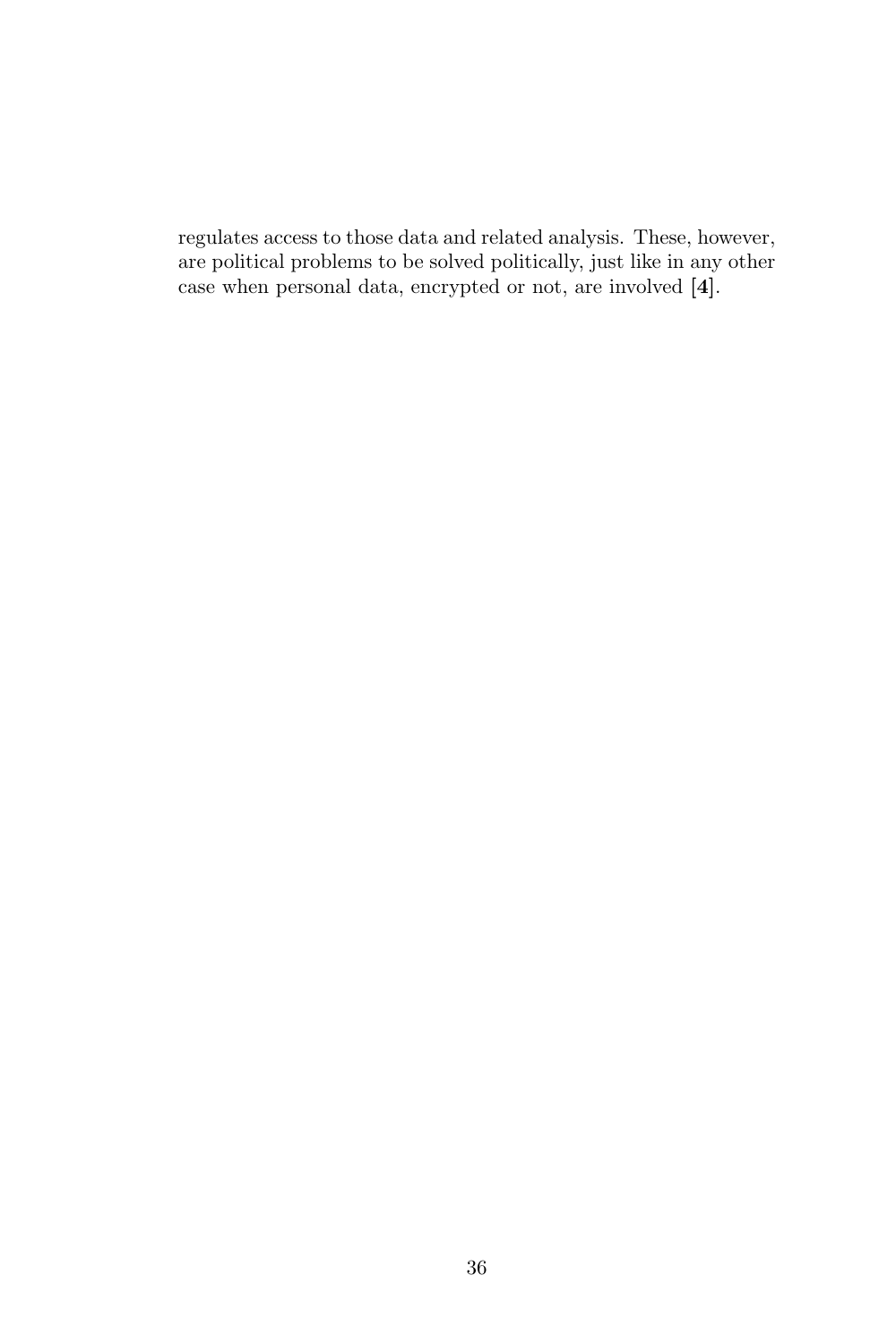# Should all the computers and computer programs of the world be equal?

What would life be like if there were only one type of computer and only one software program for every task? Apparently, it would be wonderful, right? Learn the bare minimum once, use it always. Just like pen and paper.

Reality is pretty different, however. As the environmentalists like to remind us, diversity is important. Its lack can greatly impoverish humanity as a whole. As M. Crichton puts it in "The Lost World", in a world completely dominated by the mass media and a completely homogeneous digital culture there would be "less of everything except the top ten books, records, movies, ideas". Diversity is life, and wealth, and serious business for everybody. If it happens in the right way, this is true even with digital technologies.

#### Does your computer have the Flu?

AIDS or the bird flu scare us all a lot because we are all aware that, as far as immunity from diseases is concerned, we really are almost equal to each other: if only one sample of a virus figures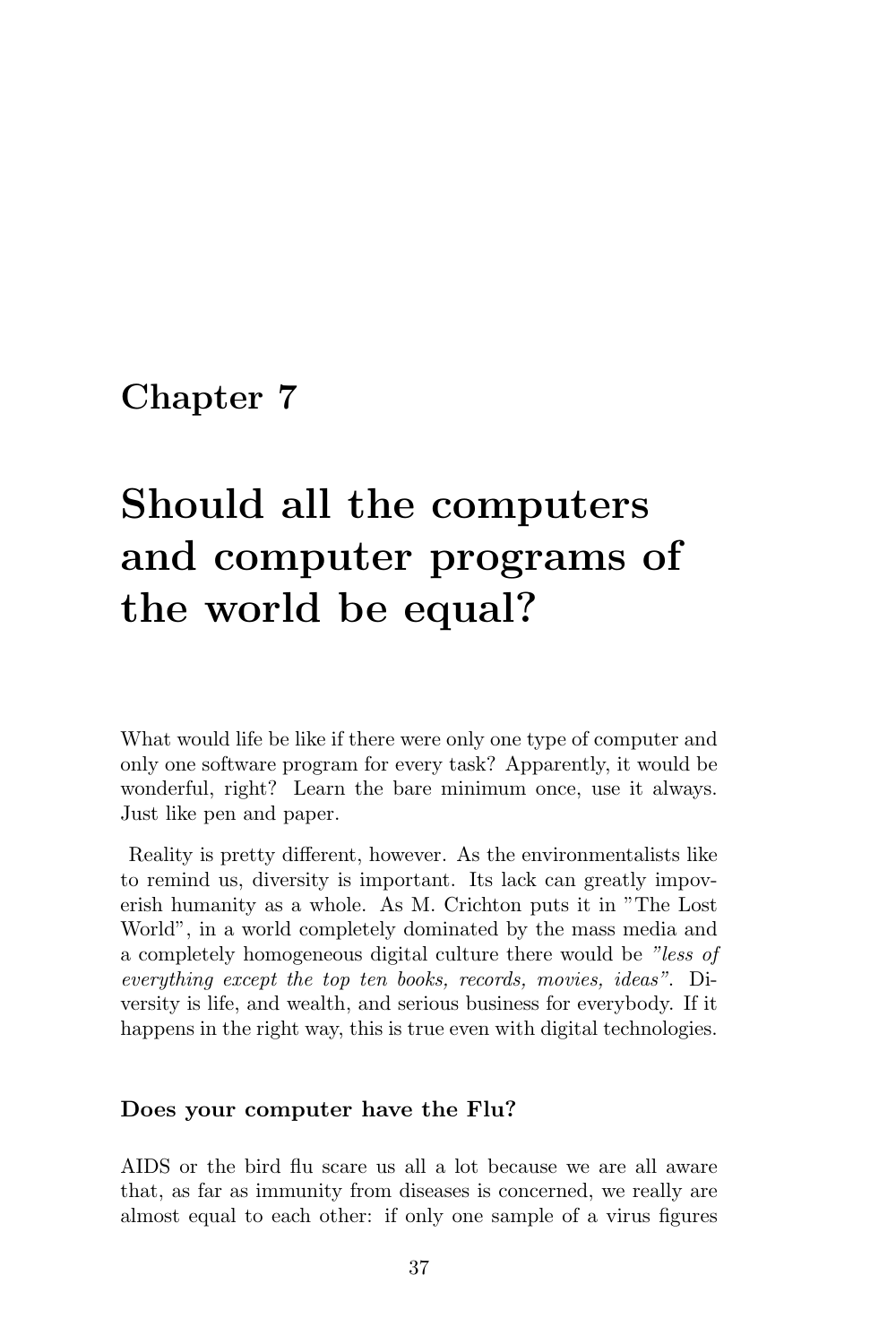out how to kill the human being unlucky enough to walk by in that particular moment, billions of other people will be in trouble in a few weeks time because, being very similar, they're probably just as vulnerable as the first one.

If this scares us, we should be similarly scared to have all the computers running our businesses or defense systems, or those running the pension, health and banking databases, running the same software: it might only take one virus to bring them all down, and once it happens... goodbye insurances, tax records, bank and credit card transactions. As a matter of fact, we waste many millions of dollars every year to prevent just that.

The protection coming from diversity just "happens", with humans, since we are (still) free to mix our genes more or less as we please, that is, from this point of view, to continuously develop new "variants", many of which will be immune to any given disease.

For the same reasons, that is the survival of an advanced human society, we should all encourage diversity and continuous interbreeding among software programs, even if it looks like much less fun. Especially because there already is somebody who is doing all the hard work for us, that is writing as many kinds of software as they can conceive of, and making a huge deal of leaving everybody free to do the same and share that software [38].

This is extremely important also because the right to free speech is already guaranteed, at least in principle, by many governments: in practice, however, today it cannot happen without the maximum availability of software.

Iceland, for example, is a sovereign State with culture, language and traditions which are at least one thousand years old. Back in 1998, however, Icelanders were told that sure, they could use computers just like everybody else, just not in their own language. Why? Because the maker of the most popular word processor and operating system didn't feel prepared to translate them into the Icelandic language [7 - 1]: too small a market, sorry, please only use English. Today many native populations in Africa, Asia and Latin America are still struggling to get out of the same trap. They cannot improve the quality of their life and be truly independent without introducing computers in their workplaces and Universi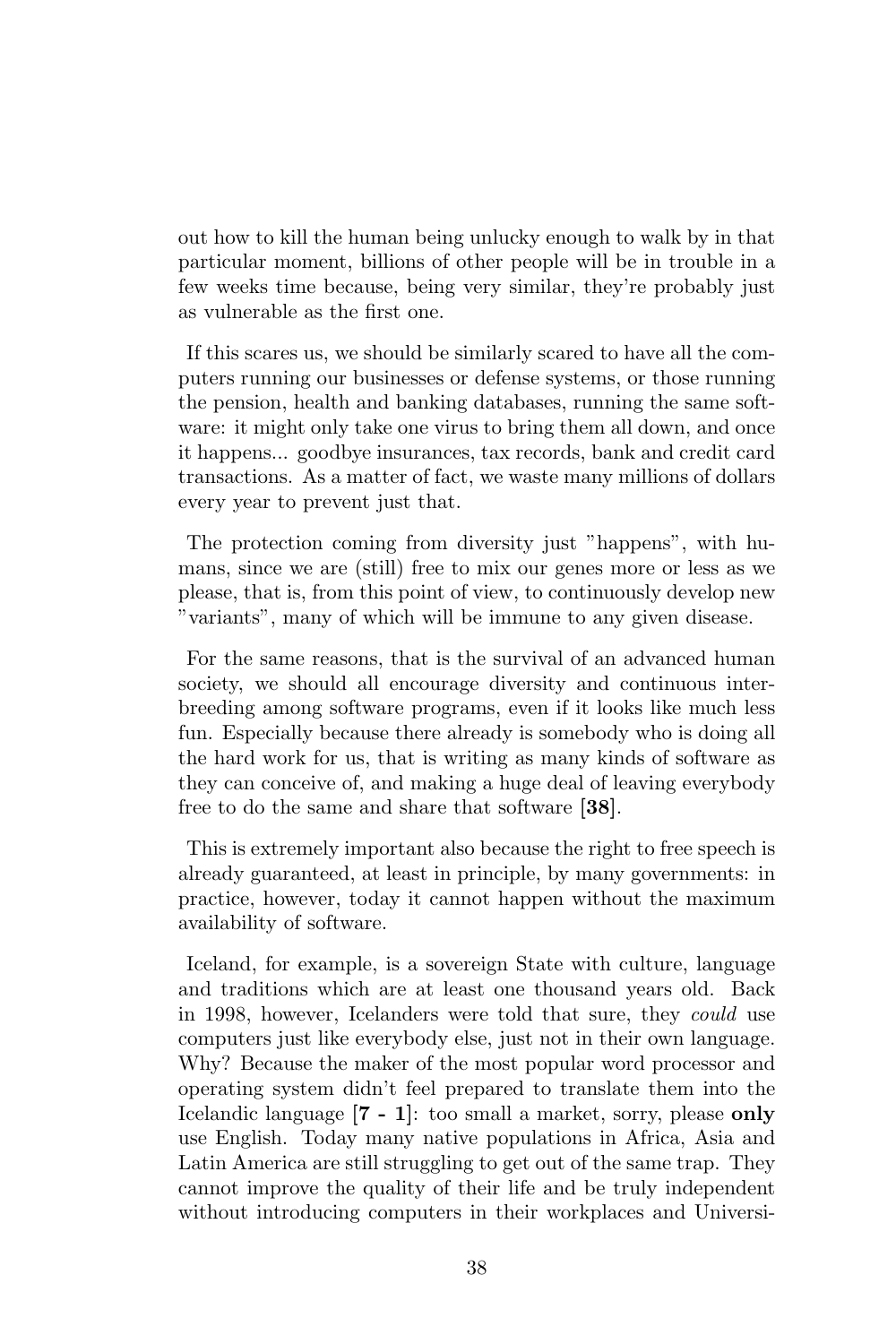ties. But they cannot preserve their heritage and language, that is they cannot be really free, if they cannot use those same computers to write and work in their native language.

Luckily, the solutions to this problem already exist and are being successfully implemented in many developing countries: they are the same software applications mentioned above. All the "first world" nations should do is to follow the example of those countries, that is refuse outdated technology, and above all make sure that there are many alternatives, that such alternatives continue to be both legally and practically usable and that they are completely compatible with each other. We'll see how this can happen in the rest of the book.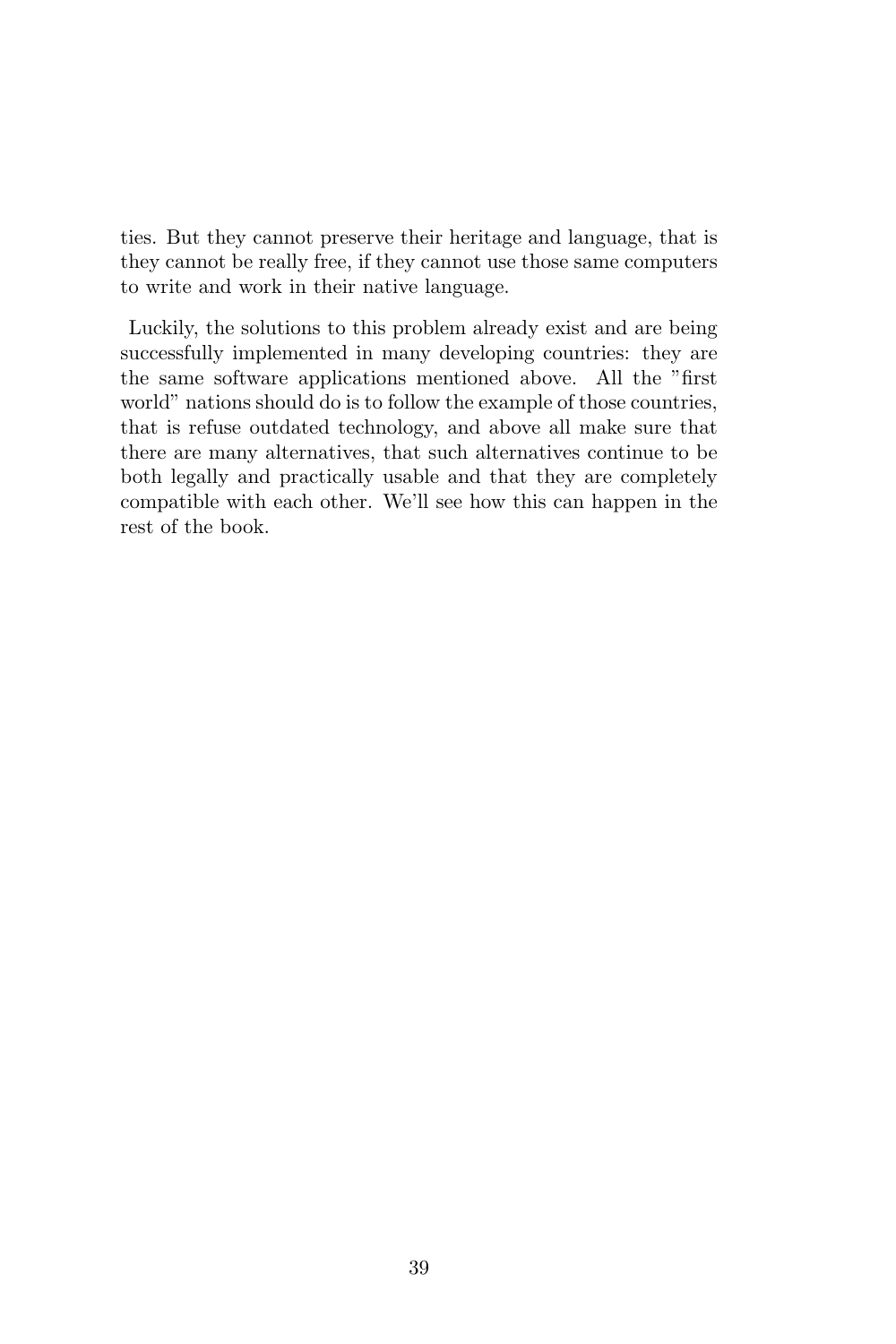# Do We Still Need Papyrus?

Yes. As a matter of fact, we all still need something similar to the ancient Egyptian superpaper that is still readable 4000 years later. One of the reasons remains the same for which all of our culture is in danger, that is, the disastrous mess which software misuse is leaving us in: nothing less than forgetting, faster every year, what we are doing and why, even when there are human lives at stake.

The nuclear-powered aircraft carrier Nimitz [8 - 1] was launched in 1972. The files containing its mechanical diagrams, whose availability is critical to ensuring proper maintenance of the ship, are already incompatible with modern software [8 - 2]. On July 20th, 1976, the Viking Lander became the first spacecraft to operate on the surface of Mars, collecting a lot of extremely valuable information. Only that twenty-seven years later, it was necessary to track down printed copies of those data and hire students to retype everything [8 - 3], because nobody understood anymore the format of those documents [40].

In 2005 the UK Atomic Energy Authority (UKAEA) started an 8 billion pound project to dismantle 26 atomic reactors. The plan is simple: collect all the radioactive waste, bury it in concrete bunkers and make sure that everybody living in their vicinities for the next five thousands years knows that they must avoid those bunkers and why. Five millennia is a long time: somebody said that if you really want any instruction you have given to others to be followed for so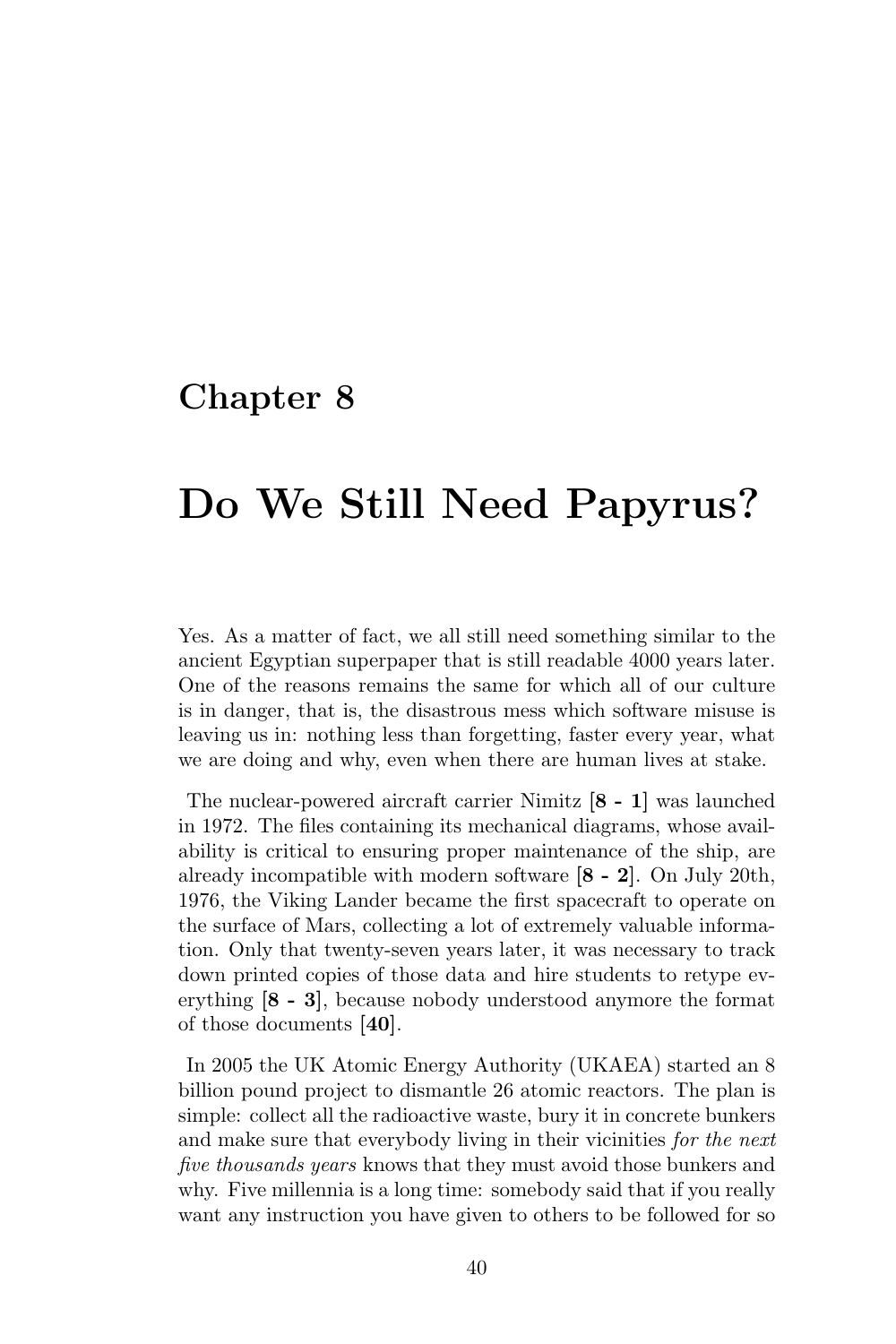long you must start a religion about it.

While UKAEA did not start a Nuclear Waste Awareness cult, it was forced to exclude the usage of computer files, because so far their average duration has been even less than the two decades of the Viking data. UKAEA had to go for something a bit more reliable: a modern version of papyrus [8 - 4], that is a special kind of paper which, just like papyrus, won't discolor or rot. Three sets of the documents have been prepared, and will be stored separately.

Making good, old fashioned hard copies of important information is always a good idea, but we are all wasting a lot of money and time today because the preservation of digital information is anything but reliable.

One might not care less about what might happen to the Britons of the 25th century, or one might hope that the Nimitz will be many thousands of miles away the day when its engineers won't be able to figure out from the diagrams how to fix a broken engine.

Even in that case, however, government agencies must be accountable, today and over the next decades, to citizens, government officials, courts and auditors. In order to do this, they are already spending a lot of public money because yes, we do live in a digital world, but it is such a broken one that the national archives of many states [8 - 5] are not allowed to preserve documents only in digital format. Unless this mess is fixed, we'll indeed still need papyrus, but only have that. Until that day we'll have to give up not just the money that must still be spent on paper and storage space, but also the reading of public documents online, at no cost, from everybody's home or School.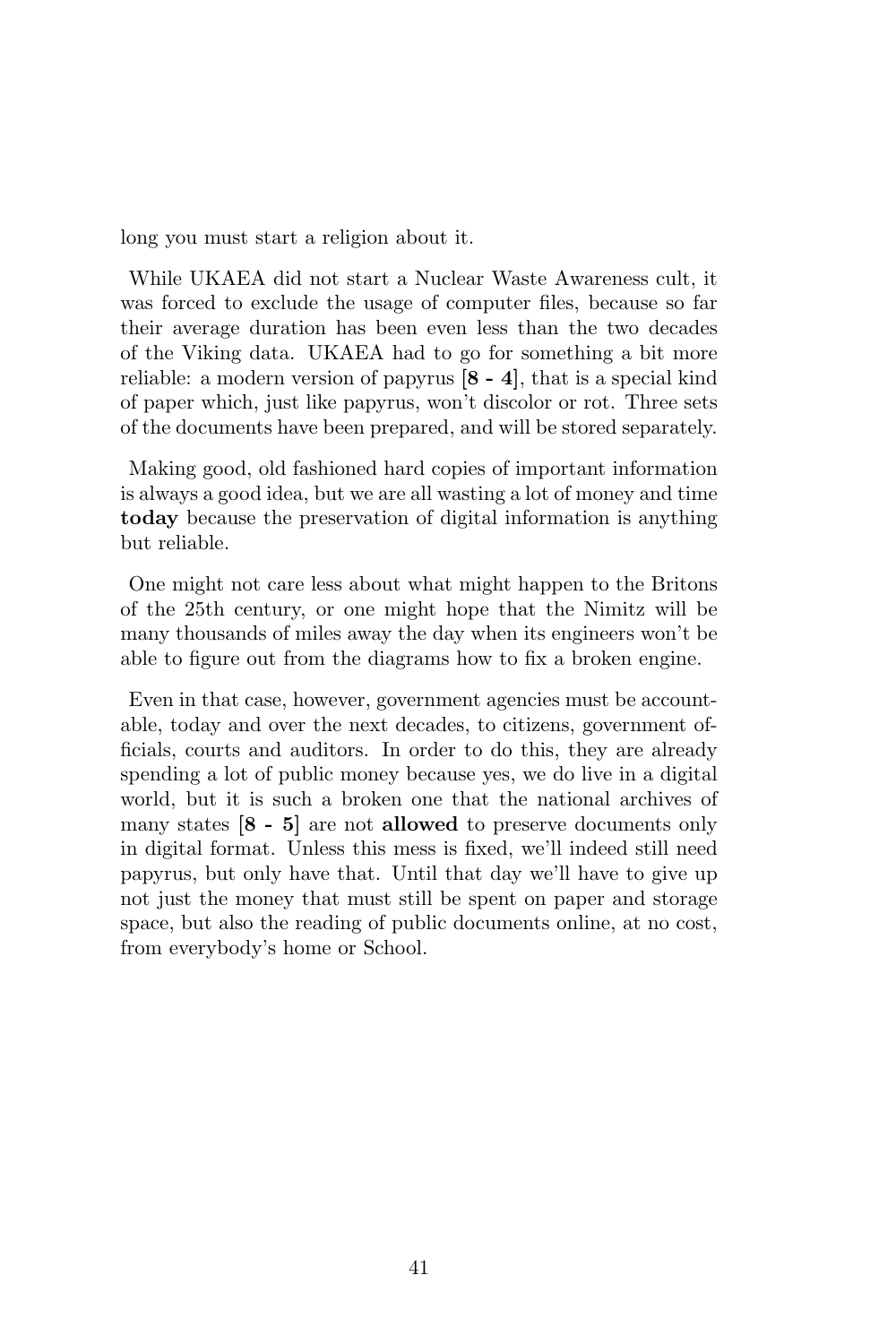# What do I really lose without Net Neutrality?

### How Would You Like Your Network, Sir? Smart Or Stupid?

Net Neutrality is a somewhat misleading definition for the principles that, until today, have de facto ruled Internet based communications: access to the network should be open, at the same conditions, for every legally operating publisher or service provider. In other words, network operators should never block or slow down access to a website depending on the content of that website or who its owners are: the network should also be stupid, that is unable to distinguish the bits of a movie from those of an email, and move them around all at the same speed, leaving any decision on what to do with them to the user terminals.

This is not philosophy, completely detached from our world: once again, it impacts on our wallet directly, and our freedom. A world only made of smart networks is concretely and deeply different from one made only of stupid networks.

Smart Networks are those in which every channel is strictly monitored and regulated by very complex central equipment and policies. They are capable of services which are still impossible in other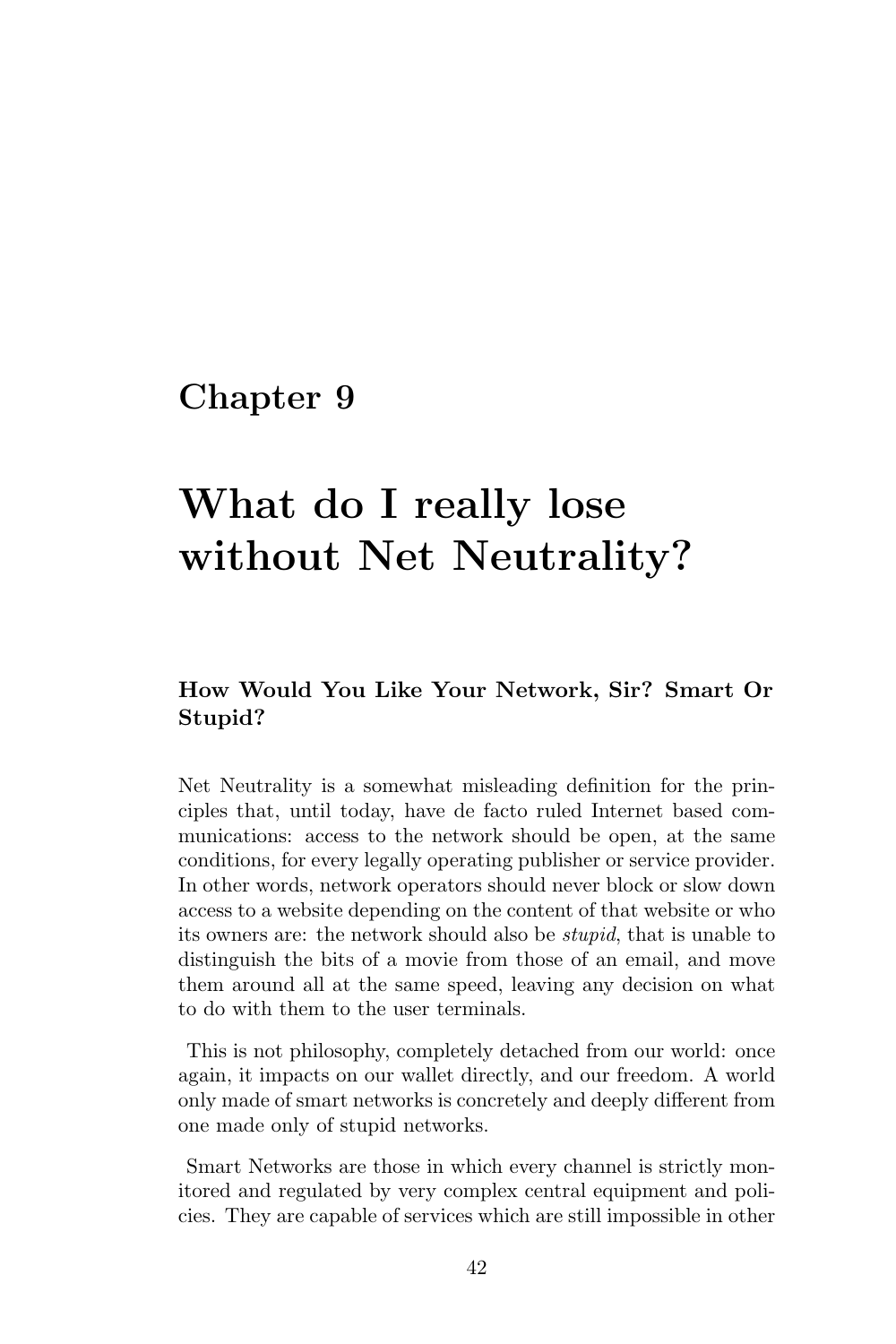ways, because they are reliable. You get what you pay for. Inside a smart network you can call 911 and they will find you, because a Smart Network knows without uncertainties where you are calling from [32]. If anybody tried to leave 1000 Viagra offers every day on your answering machine, he or she would go bankrupt, or to prison, very quickly.

A Smart Network guarantees that you can call a doctor, or the hospital, even if all the teenagers in your neighborhood are downloading huge Playmates calendars just at that moment, or if the Superbowl is being broadcast, on the same wires, to the whole Internet. Because a Smart Network can tell the Superbowl or Playmate bits apart from the ones carrying your voice and force them to follow separate paths, without disturbing each other. And it always knows in advance which services are present and what their characteristics are, because only authorized, known services can live inside a Smart Network.

At the opposite end, in a Stupid Network anything goes. Even if complete anonymity is an utopia [5], you can easily achieve, or at least feel enough of it to be comfortable enough in most cases. If you invent a cheap, efficient software for online publishing, you can share or sell it online and million of other people will immediately be able to finally practice their freedom of speech for real: without permits to obtain, extremely complicated compliance tests, nothing. On a related note, have you ever realized that you can create and own how many email addresses you like, all different, for none or very little money, while the same thing is just impossible to do with phone numbers?

Please compare the cost, effort and legal hassles of starting a broadcast TV station with those, infinitely lower, of starting a web service like YouTube [9 - 1]. Or the costs and efforts of getting space on commercial TV channels with broadcasting for free to the whole world your belief that your company is putting lives in danger, as an engineer did in August 2006 [9 - 2].

All these are examples of the power of Stupid Networks. But the current Stupid Networks cannot guarantee that email will arrive instantly, or that your Bank website will always be reachable, or usable at the optimal speed, when you need to pay a bill. In a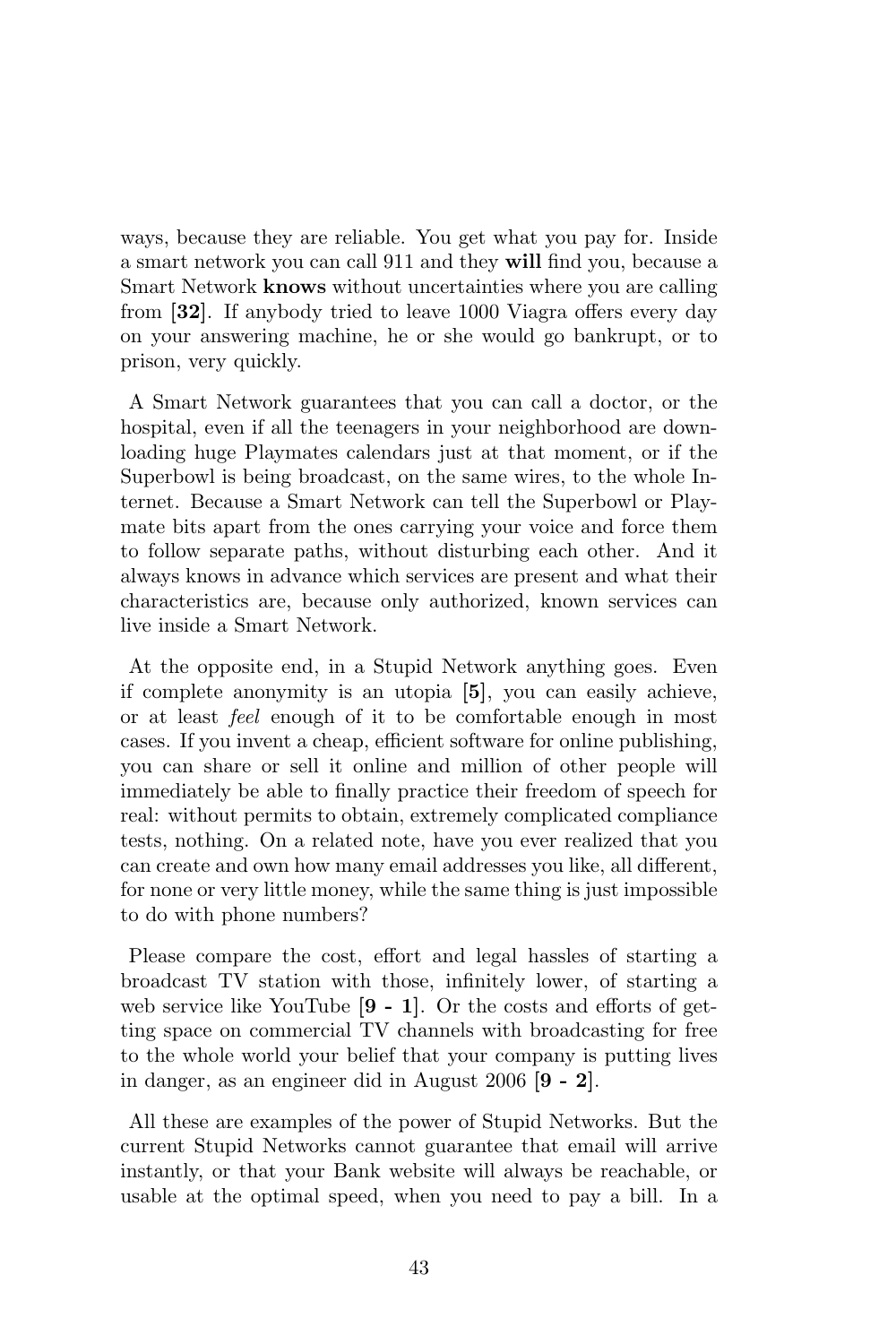Stupid Network 911 may be unable to rescue you [32].

Only in a Smart Network you are sure you will get what you pay for. But the menu will be much smaller and above all, only very few chefs get to write it and fix the prices. This point of view is elaborated online in the Net Neutrality Frequently Answered Questions [9 - 3]. In a Smart Network service providers and consumers are very clearly defined and kept separate.

We already have working examples of both situation. Fixed and Cellular phone networks, as well as Cable Tv are Smart. The current Internet is Stupid. The reason why "Net Neutrality" is a very hot topic these days is convergence: modifying the current Internet in such a way that any conceivable service can be moved to it. Running only one network for everything would immensely reduce costs, with theoretically great advantage for end users, not just stock holders: this, however, is only possible if the network is strictly regulated, er, Smart. This is why there is such a strong pressure to end Net Neutrality. Of course, the desire to prevent new service providers from entering the market also plays a significant role.

It is important, however, to make sure that if all networks have indeed to be merged and regulated in only one way, this doesn't prevent new services and voices from appearing.

Please ask your Parliament Representative what he or she is doing about this issue. In December 2006, a bill against Net Neutrality was rejected by the U.S. Congress [9 - 4]. In March 2007 some Democratic members of the U.S. House of Representatives called on the U.S. Federal Communications Commission to take a stronger stand for net neutrality (which is) an "indispensable policy for the future of the Internet" [9 - 5]. The general issue, however, is still open.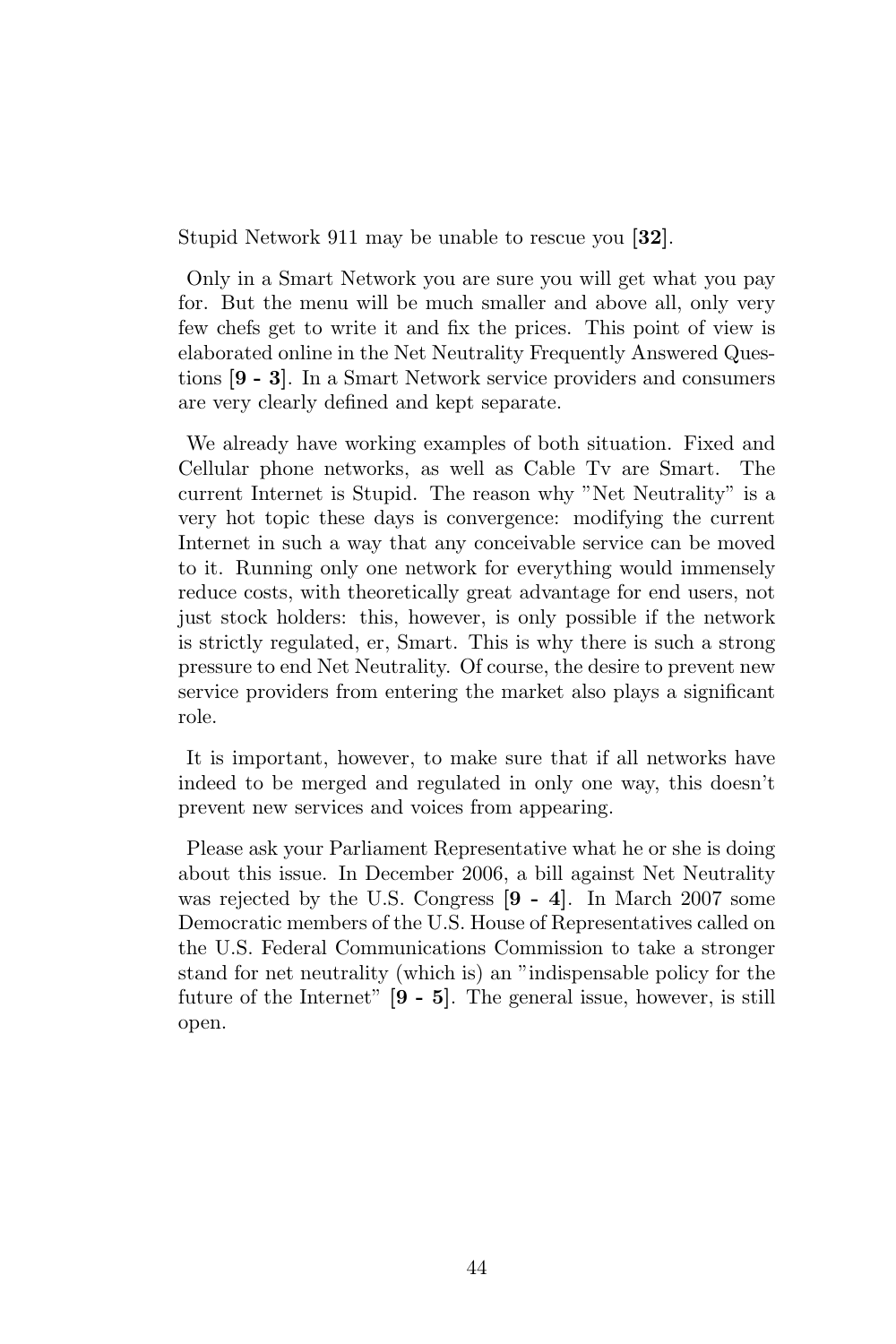# Are computers really needed in (basic) education?

Information and Communication Technology is an essential part of any complete, modern education. Computers are already replacing pen and paper as basic, necessary tools to find a job or accomplish several everyday tasks. This started about thirty years ago: less than two generations ago, which is extremely fast on a global scale.

It is for this reason that, in spite of the media hype about how empowered and productive we all are thanks to computers, most of us still look at them with a sense of fear and inadequacy and know almost nothing about how they work. The result is that everybody proposing to "teach kids about computers" is greeted with gratitude and an open wallet, and anything done with computers looks cooler and self-justifies itself.

Too much technology, however, doesn't guarantee good results. A study on the effectiveness of education technology released in April 2007 by the U.S.A. National Center for Education Evaluation and Regional Assistance found achievement scores "were no higher in classrooms using reading and math software products than in classrooms without the new products" [10 - 1].

Too much technology can also seriously dumb down young people [10 - 2], if it isn't proposed in the right way, at the right mo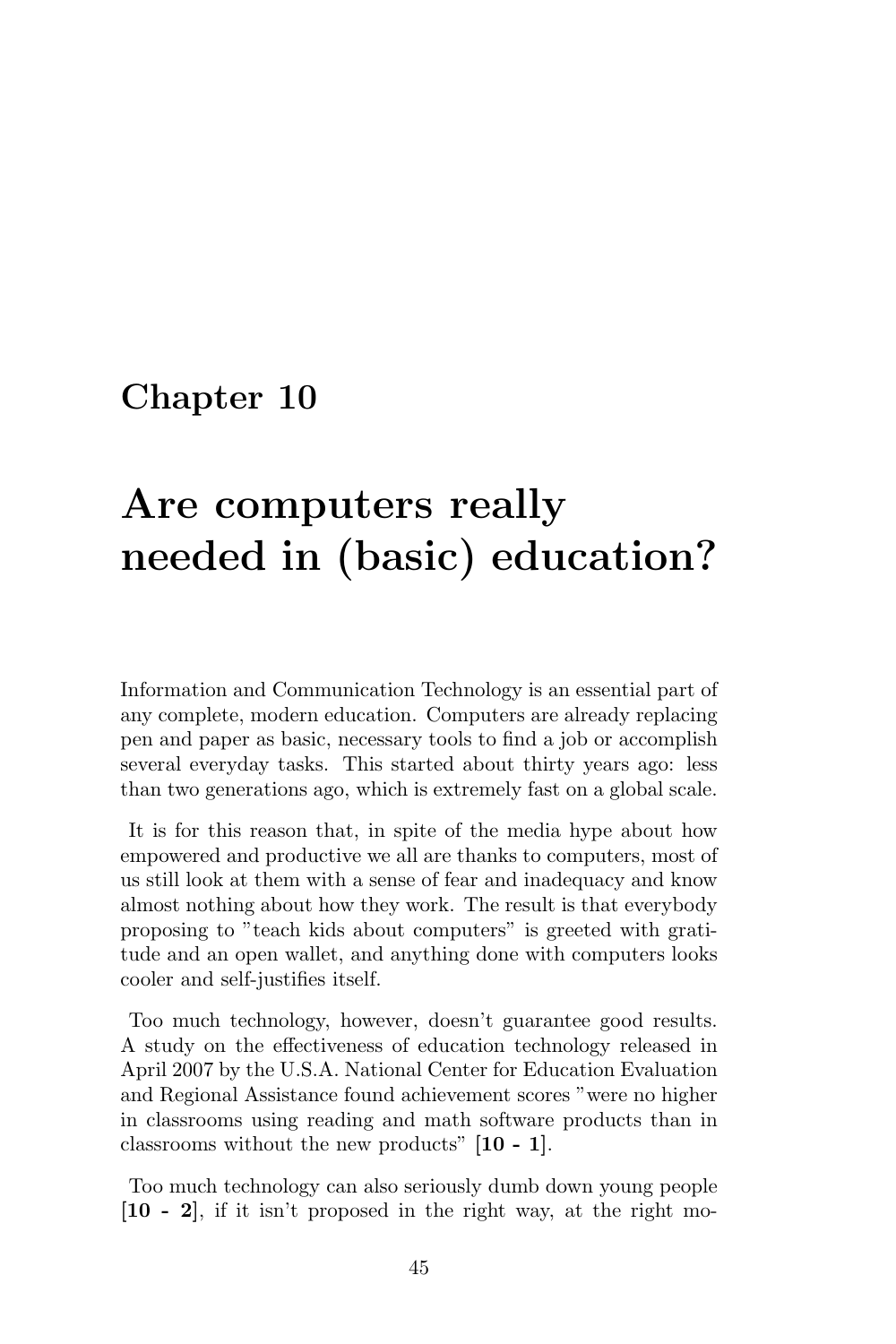ment and in the right order. It may be useless, for example, to learn computer programming at any level before integrating computers in the existing curriculum [10 - 3]. Consequently, there are four simple things to check before saying "Yes, let my children use computers".

#### How early is too early to start using computers?

It is very likely that computers as study tools don't provide any meaningful advantage to children who haven't really yet mastered what are popularly called the "Three R's", that is Reading, wRiting and aRithmetic. If this isn't guaranteed, sooner or later the results show, and they aren't pleasant. The author has personally known several Senior High School students who could not mentally multiply by powers of ten without a pocket calculator. A recent study in Italy found that many University students "could not articulate thoughts" [10 - 4]. "They write theses as if they were cell phone short text messages", the Rector said. The average level at some Universities was so low that they had to organize introductory classes to re-teach punctuation, grammar and so on.

Even in the absence of such excesses, most parents will agree that time passed in front of almost *any* screen, especially alone, should be minimized. Not because computers are evil, but just to enjoy life more and to learn first things first.

#### Are there clear goals and restriction on computer usage?

At least until 10/11 years of age, computers can find a place in study and school activity only if the children receive them to do something *specific*, rather than being just abandoned in front of a keyboard. Otherwise the computer would become simply an excuse not to teach, or at least a source of distraction and a waste of time already denounced by several parents in the Wall Street Journal [10 - 5]: specifically, every computer provided for study with public money to children in that age range should have really strict content filters [29].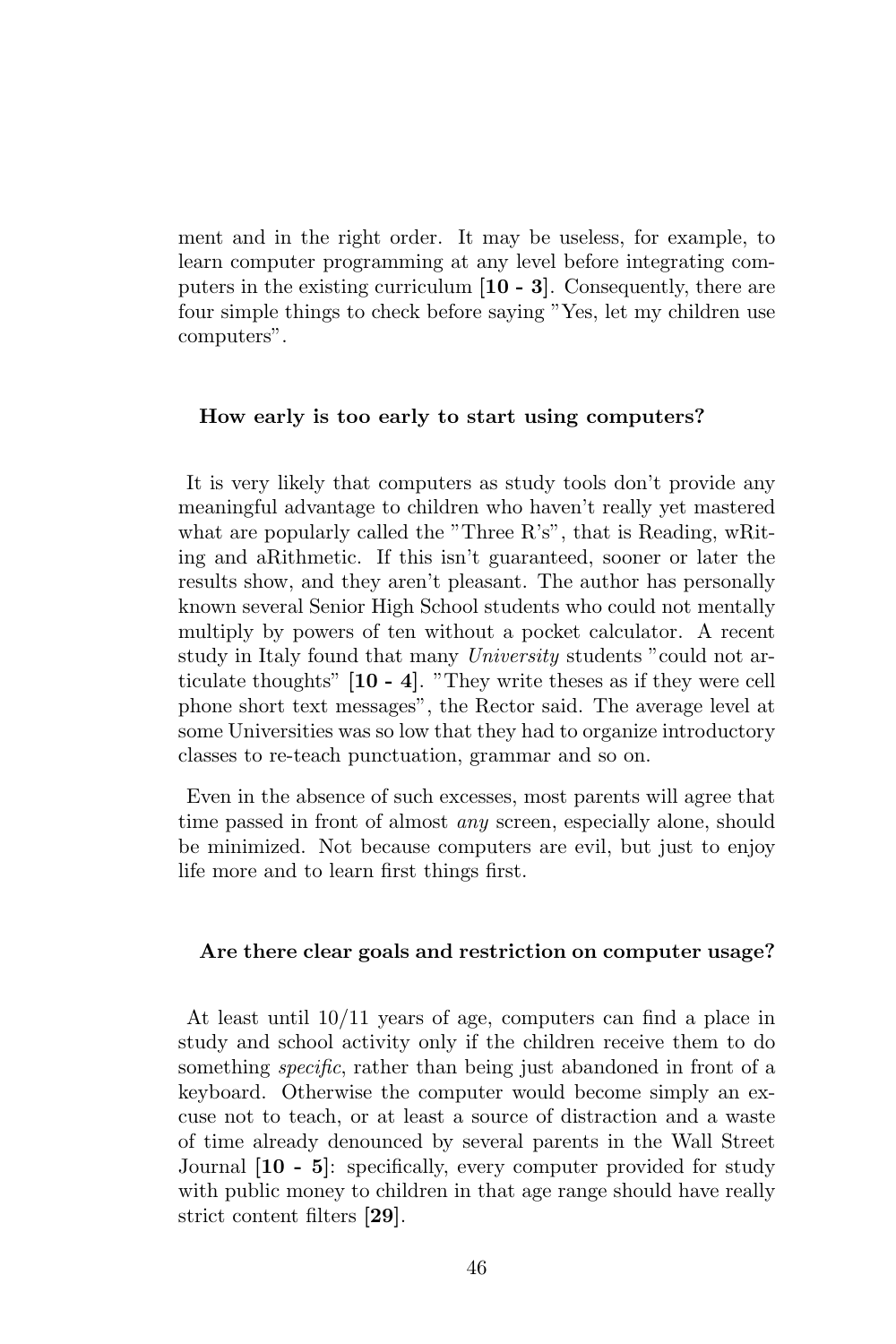### Do teachers force students to think and look for substance even when using a computer?

Children who are told to use a computer for study "just because", often only learn how to waste time and be superficial. One of the mothers mentioned in the Wall Street Journal article found out that the laptop encouraged her son to behave just like many grown-up managers with masters degrees from the coolest Universities: he would spend more time finding the fanciest fonts than "digging through library books". In addition to this, all a child can learn by doing research online without strict supervision is how easy it is to copy, paste and believe whatever is found in the first two minutes spent with a search engine or online encyclopedia [10 - 6]. This is perhaps the greatest danger of all: to end up, in just a few more years, with teachers "formed" in this way, hence unable to conceive of anything better.

#### Are the teachers really motivated and up to the task?

Too many teachers, especially in primary school, are not prepared yet to use and propose computers effectively, or don't even believe it's really useful to do so: often this isn't even their fault. Many of these people are very responsible, dedicated and well-prepared in everything related to traditional teaching. Often, however, they barely know how to operate a mouse [10 - 7] and have no interest at all in ICT [10 - 8]: they are "teaching" how to use computers, often with little or no decent training for themselves, only because some central Government Regulation said so. In such cases, the only solution is to discuss the problem openly, encourage them to ask for better assistance and training and support their requests towards the School Administration.

#### Don't be afraid to ask!

Don't accept computers in the classroom or for homework unless you have personally checked with the teachers that they want to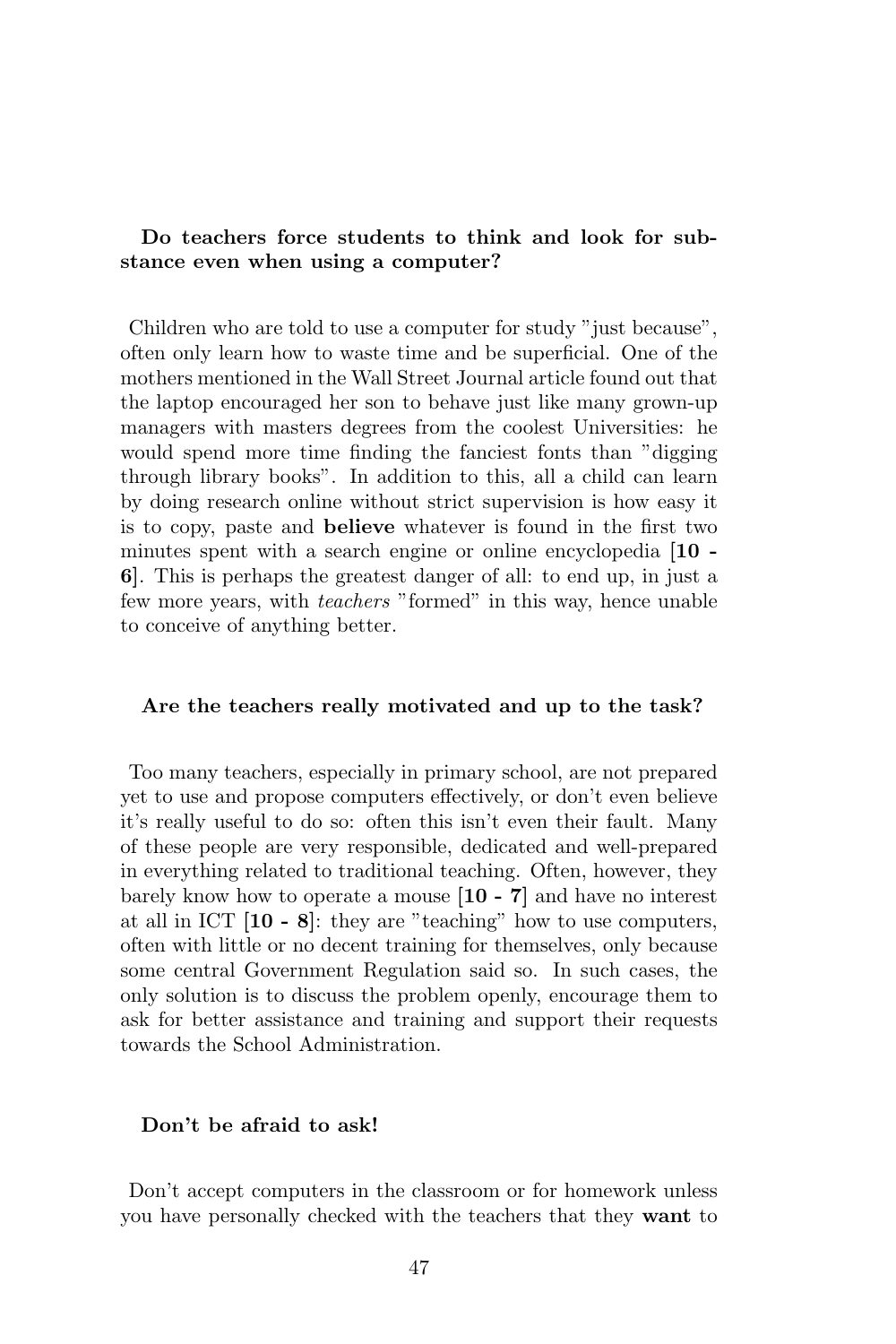avoid these dangers and know how to do it. The next and last thing to do is to verify if the curriculum is designed properly [47], as explained in the corresponding chapter.

### A word on the ultimate "Children Machine"

The "Children Machine" is the current name of what was initially named "The 100 Dollar Laptop" or "One Laptop Per Child" Project [10 - 9]. This mini-portable computer is to be purchased in very large quantities by the nations of the emerging world, which would then give one laptop to each one of their children. The reason to do so would be the chance to "leapfrog decades of development immediately transforming the content and quality of their children's learning".

During summer of 2006 some countries like Nigeria had already ordered a lot of units, while other important markets like India officially said "no, thanks" [10 - 10]. The reasons range from lack of trust in the project founders [10 - 11] to the same general doubts expressed in this chapter, that is the fact that children, especially poor ones, need a lot of other things before any computer.

While only time will tell if the Project will succeed as its founders expect, the Children Machine remains a good thing because it may have very positive impact on computing in general, if not on education in developing countries. Even if nothing else should come from it, this Machine should teach a lot, both to designers and to the general public, on how to give to the great majority of people all and only what they really need from computers: reading, writing and arithmetic at the smallest possible cost, without wasting electricity [20].

The interest around the project may also spark an interesting debate: if a 140 US dollars object is enough to "leapfrog decades of development - immediately transforming the content and quality of their children's learning"... why isn't it offered everywhere? Why should families in other countries have to spend much more, directly or indirectly, to achieve the same result?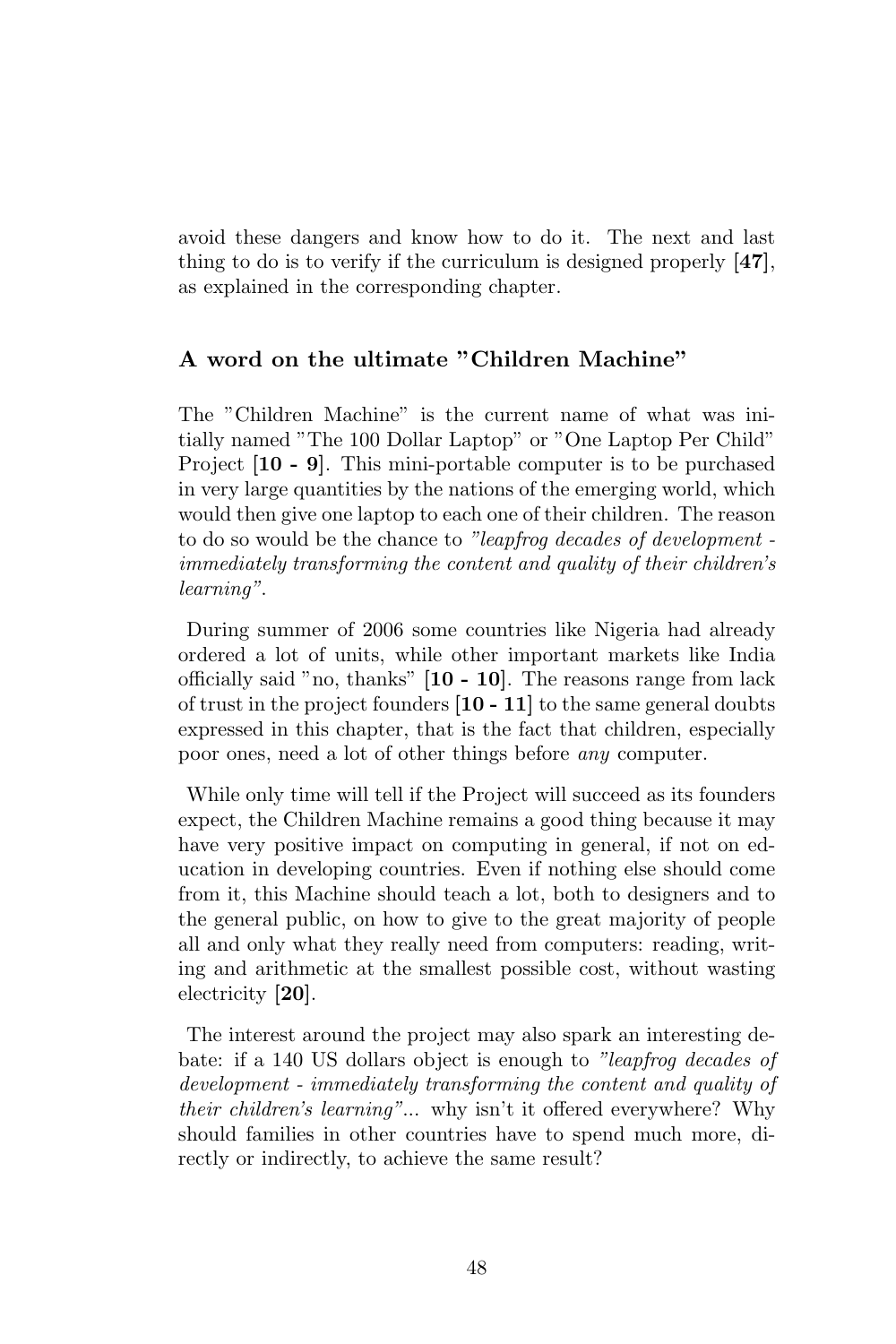# Is it OK for a School or Charity to accept software donations?

Families and students are just like public schools, churches, nongovernment organizations and charities of any kind: they all are on a shoestring budget but, sooner or later, cannot avoid using computers.

When this happens, sometimes one or more private company steps in, maybe through government programs, and offers computers or software packages. Money-wise, these all look like very good deals, maybe the only way some students or a charity could afford a computer. In some schools, the same offers may also be the only way to work on the projects the teachers assign to their students. Can parents and volunteers figure out if these really are good deals, without any hidden traps? Sure. As with everything else in this Guide to Family Freedom, no technical expertise is necessary: all you need is good old fashioned common sense and, of course, a list of the right questions to ask.

### Are the pupils or members of the organizations prepared to use computers? Do they need them?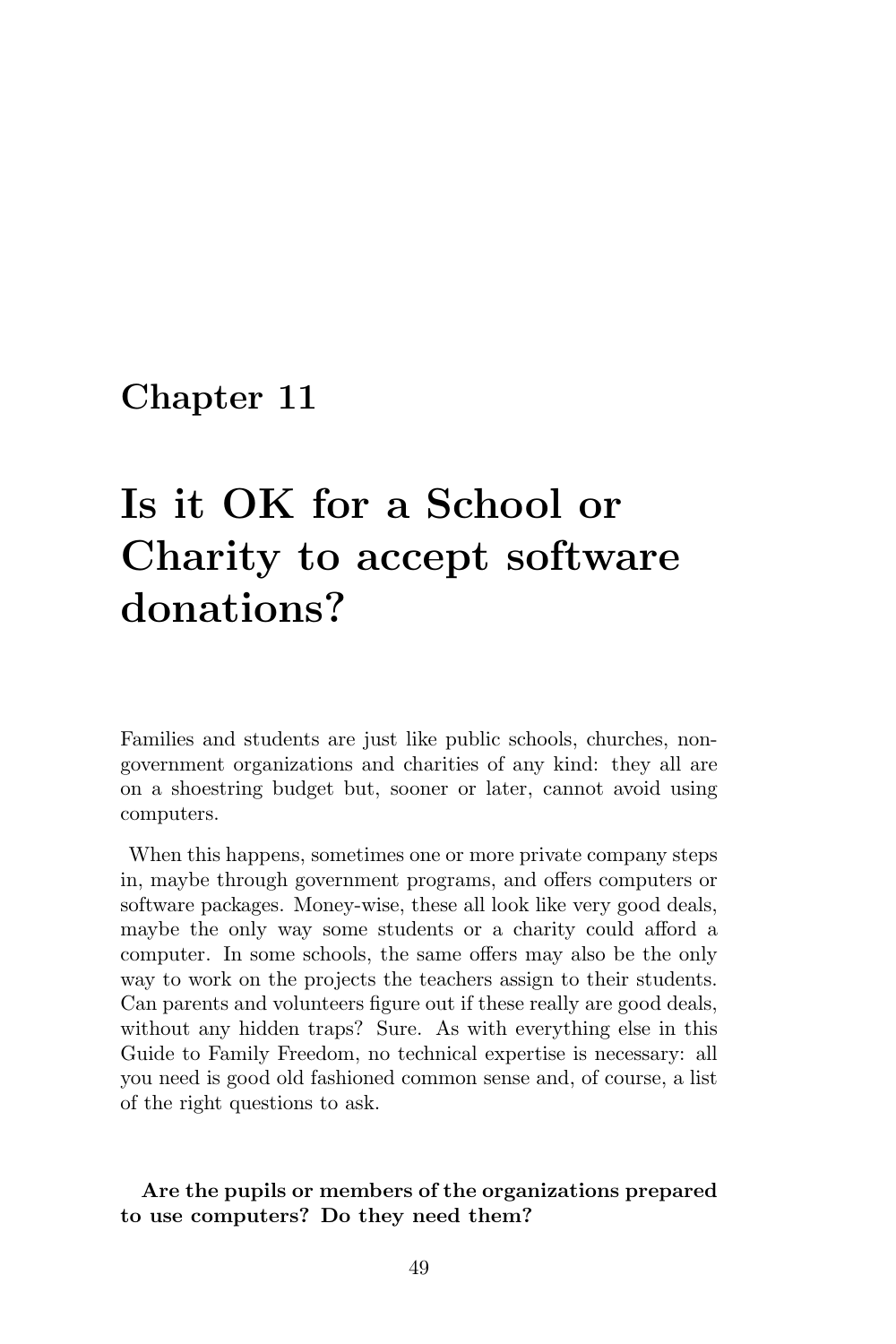Don't let the board or anybody else spend your money unless they have demonstrated that there is something strictly connected to the organization's mission that will actually be done with the computers; or, in a school, that the teachers are prepared to teach their usage and that the computers are configured to avoid distractions.

#### Do these offers create dependence?

Yes, dependence, the same as with Drugs, or Alcohol, or Smoking. The dependence you find yourself in when you realize something has become dangerous, or at least useless and ineffective for you, but for some reason you are forced to keep using it. In case you were wondering, no, this is not (necessarily) an attack on computer games. We refer to the already mentioned fact that software has some dangerous characteristics that, like radioactivity from nuclear power plants, can create problems even after you have stopped using a particular program [3].

#### Do these offers force other people to waste money?

High School and University students can, in many countries, purchase some popular software programs at heavily discounted prices, for personal usage on their own computer. Offers like these look particularly tempting especially when a family already owns a computer. Before opening your wallet, however, please check if your computer is, or can become with little extra money, powerful enough to run that program. Don't trust advertising, ask relatives and friends who have the same or similar computers. Otherwise one may end up buying and might be forced to buy a whole new computer [19]. Any software that forces you to buy a new computer has a cost pretty bigger than zero. Note that this is true even if you had done something so stupid and unnecessary as illegally copying, rather than purchasing, that software [36].

Another thing to remember is that yes, we may be in the Third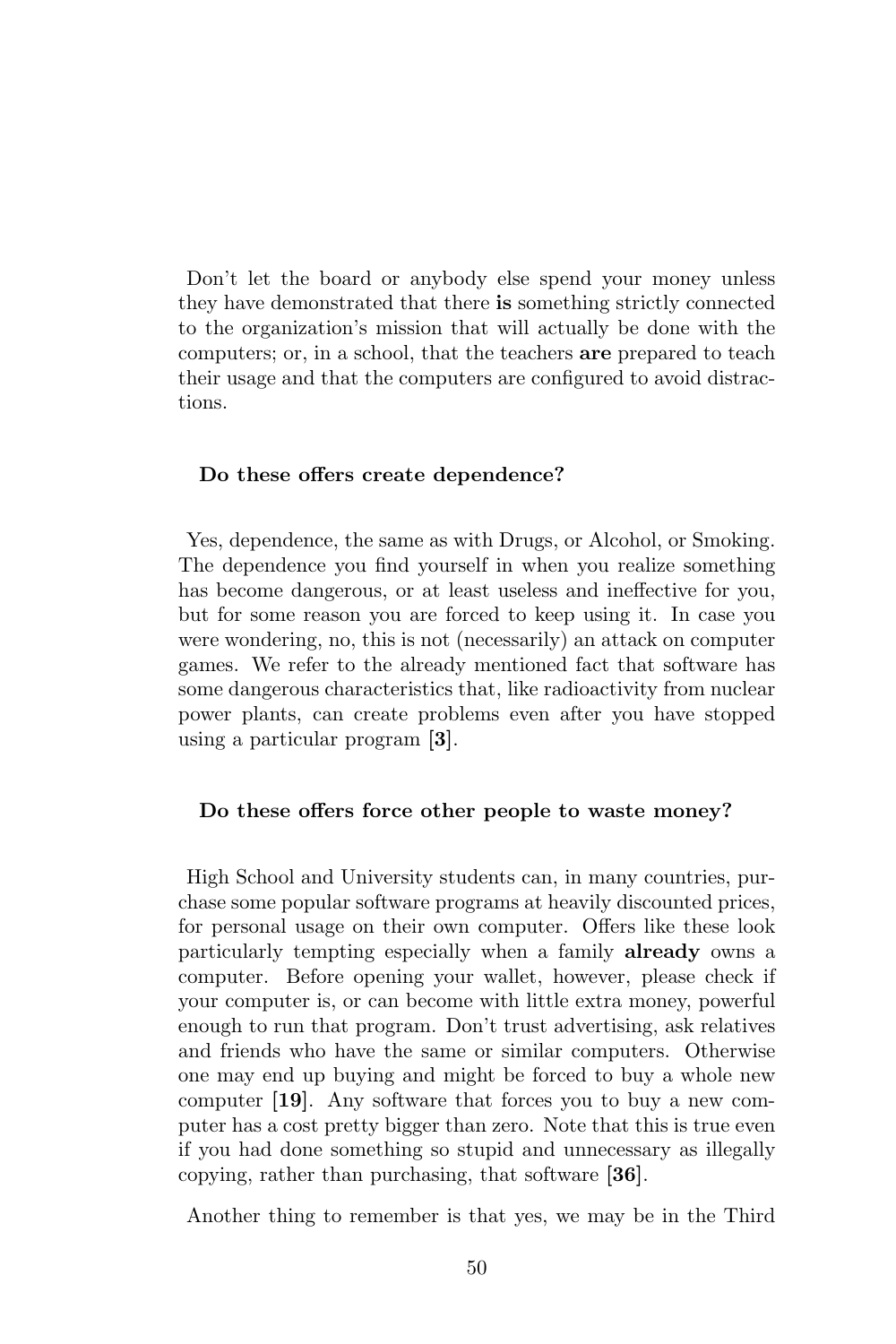Millennium, but in almost all jobs and fields of study, all a computer really needs to be is an integrated typewriter, calculator, email program and reader of Internet pages. Today, even some cell phones have enough computing power to do this stuff. Don't believe that you can't live without software so powerful that it only runs on the last generation of personal computers. Especially because there already are alternatives which are more than adequate for most small and home office users [38].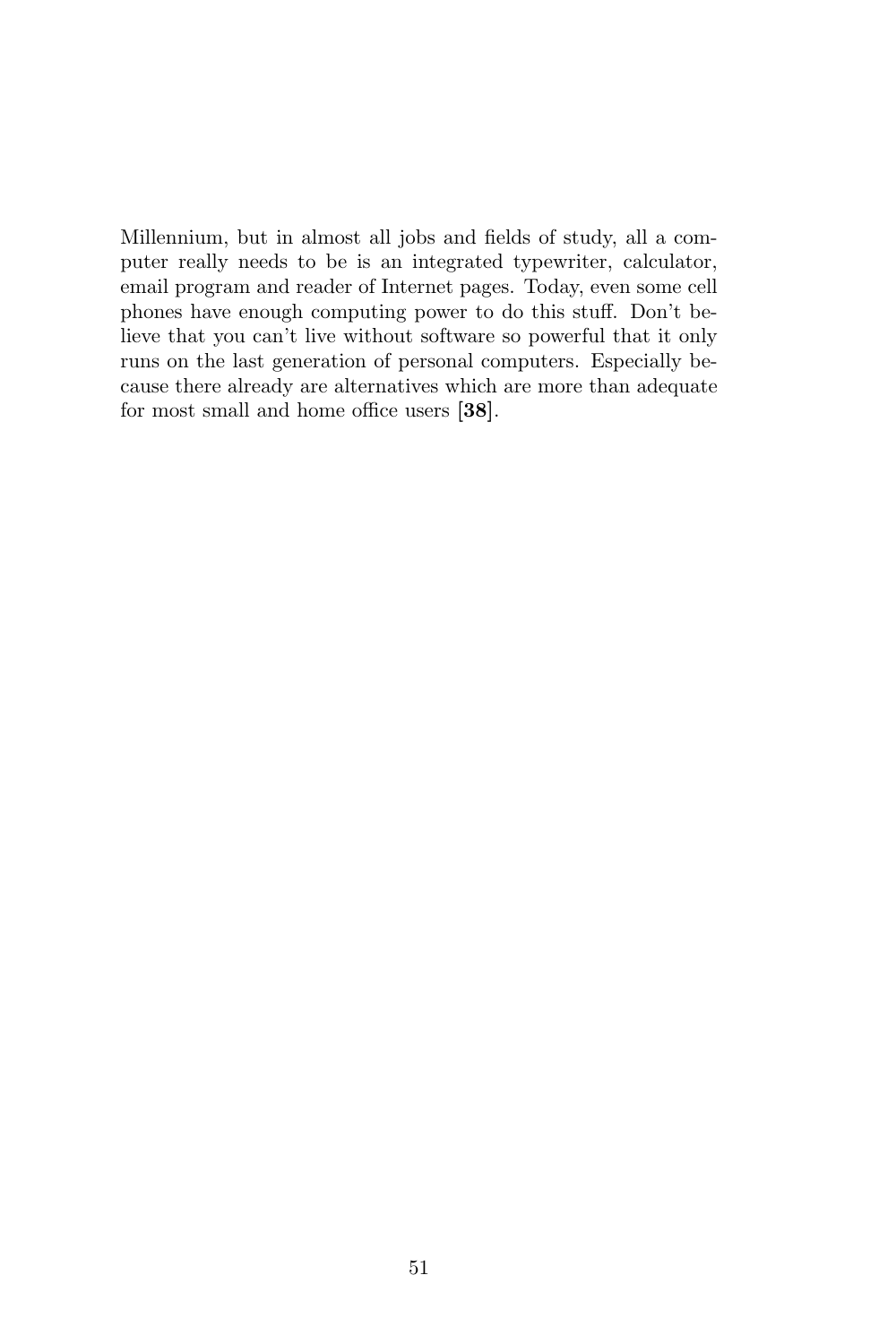# My child wants to be a hacker. Should I worry?

Just yesterday, Junior announced proudly "I want to be a hacker when I grow up". Should I send him to a counselor?

Not at all. As a matter of fact, you should encourage your children to become hackers. Regardless of what mainstream media keep saying, being a "hacker" is not a bad thing.

It is true that mainstream media routinely use the term "hacker" to describe software-based criminals, those who break into somebody else's computer to steal private data or simply damage any file or service they can reach. No matter how common this usage is, it is still wrong: it seems created just to strengthen the perception that only people with some official authorization or assignment can study or modify software.

The correct definition for a software-based criminal who damages computer systems or steals their data has always been "cracker". A hacker, instead, is somebody who knows how to look under the hood of a computer and likes to do it, but only to make the hardware or software [3] run faster, or do something that, even if it's just one extra software function, was impossible before.

This is not a secret. Actually, it's one of the oldest computer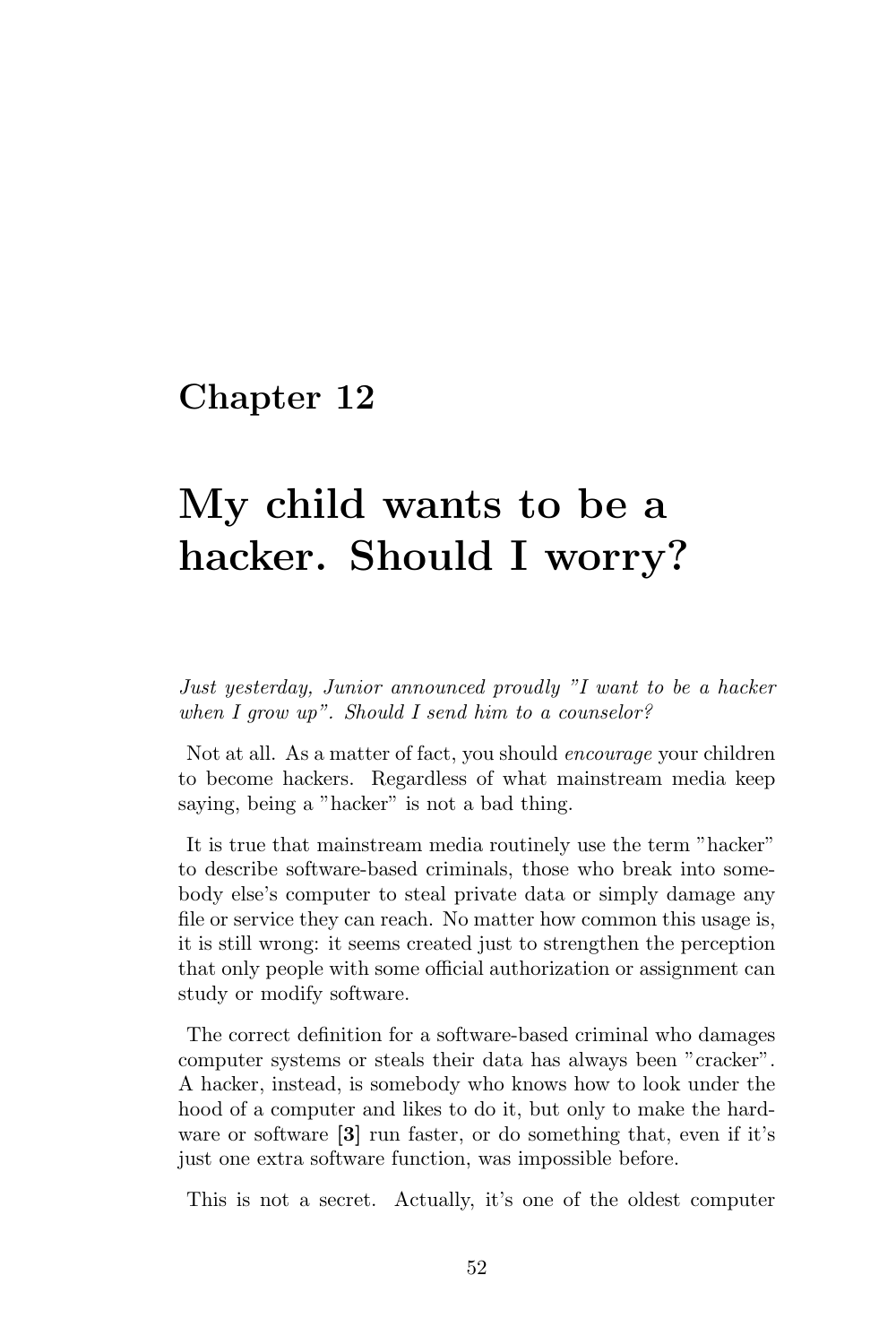slang terms around, widely accepted and clearly documented for more than twenty years  $[12 - 1]$ . Finding software-based criminals labeled as hackers in a magazine is one of the easiest proofs you can find that its articles (at least those covering Information and Communication technology or ICT) are written without any serious knowledge of the matter. You'd better complain with the editor, or simply shop for a more professional magazine.

The basic traits of a hacker, besides being a good guy, are activity and the desire to learn how things work, to improve them or create better ones. Nothing to do with playing videogames for hours, or doing something so uselessly stupid as illegally downloading music, movies or software [12 - 2]. Being a hacker is a cool pastime for a teenager, and it may very well turn up to be one of his or her wiser career-preparation moves.

Hacking is not limited to software. A good example of hacking everything, and a great resource too, is the Make Magazine [12] - 3], which has been defined by the San Francisco Chronicle as "the kind of magazine that would impress MacGyver". Make Magazine proposes and explains projects on anything from high speed photography to backyard biology, and everybody can contribute!

Hacking is good and is an excellent exercise for the brain: it's what enables young people to turn an original dream into a successful and really rewarding job. What hacking is all about is finding solutions that legally and pacifically improve or change the state of things. Maybe this is the reason why the confusion between hackers and criminals is encouraged or tolerated in mainstream media. All children should be hackers. Let's make sure that misguided laws don't prevent this from happening.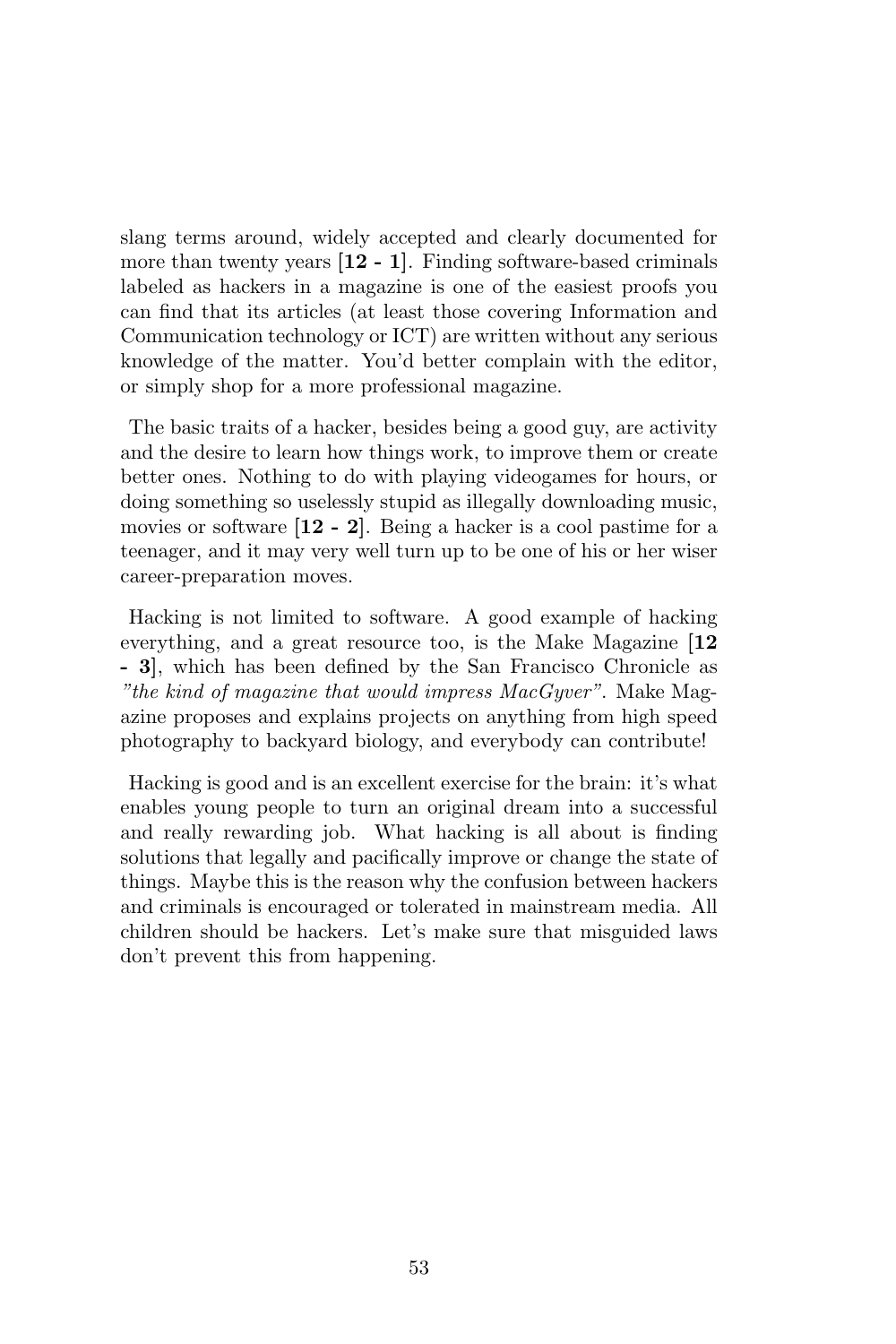# My children "share files" with their friends: are they always criminals?

The short answer is "yes, if they have no explicit permission to do so from the author of those files", regardless of what those files are: songs, movies, games, texts or software programs. If you forget this, you may hurt both yourself and others.

#### You Got Lawsuit

In May 2005, D. Bink of Milwaukee was sued by the recording industry [13 - 1] for the downloading of hundreds of songs. The choice he had was to immediately pay 3,750 US dollars to settle or go to court, "where he may be ordered to pay at least 750 dollars per song". Mr. Bink can barely turn on the computer but, two years before the lawsuit, his teenage daughter had downloaded for free several songs from the Internet. He was the one to be sued because the family Internet connection was registered in his name. Mr. Bink decided to fight the lawsuit in court, even though it could cost him more than 10 times the settlement offered, but how many families could, if trapped in the same situation, afford such a luxury?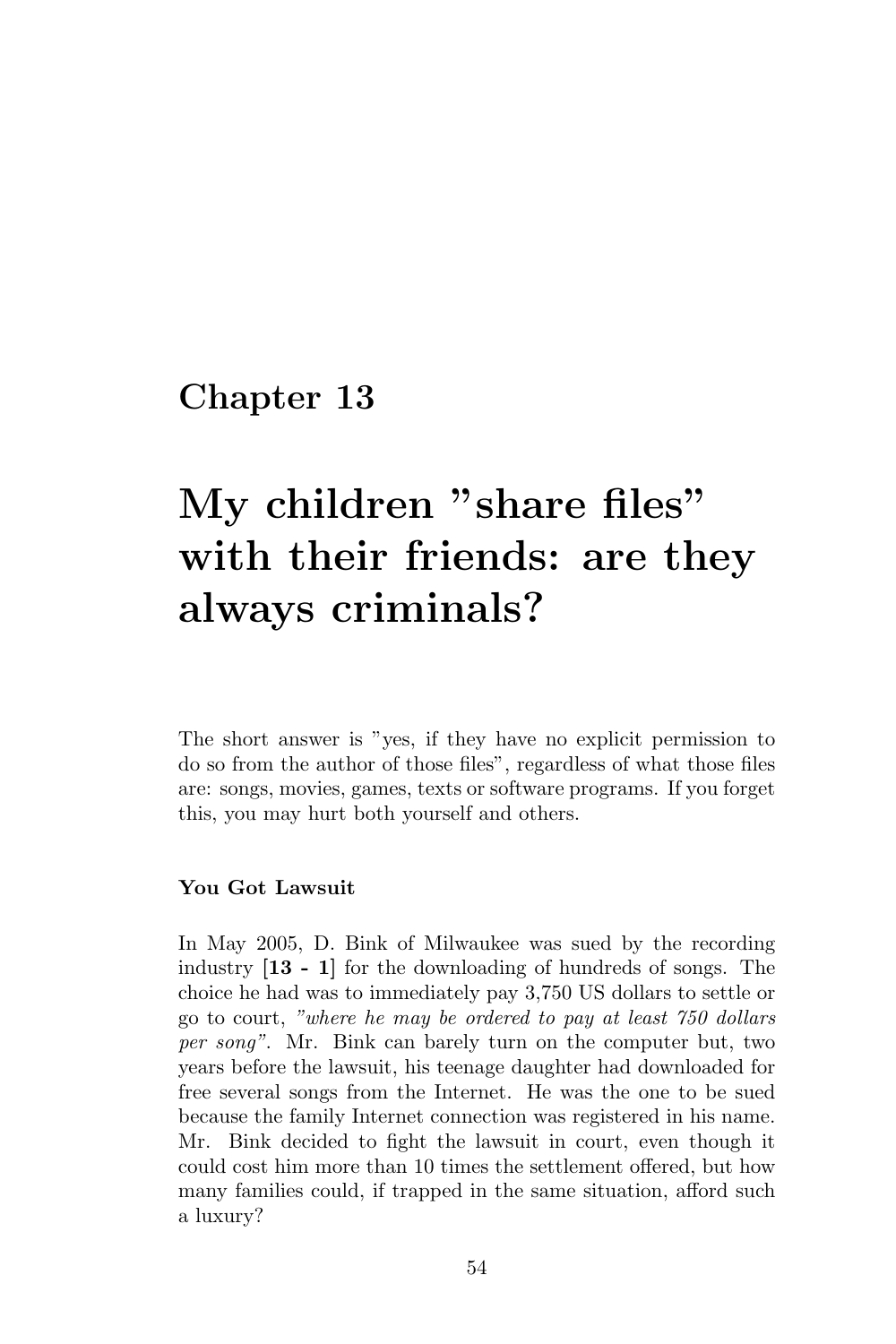This is not a hypothetical question. Since 2003, the recording industry has done the same to more than 10,000 families. Their justification is that every album which is not purchased, but downloaded gratis from the Internet is a net loss for them. Therefore, they say, "it is critical for us to send a strong message to individual users that you can be caught and there are consequences for your actions", counting on the fact that "the United States Supreme Court ruled unanimously that the uploading and downloading of songs, in violation of copyright, is illegal  $[13 - 2]$ ".

Since almost nobody knows how to write by him or herself a software program to find or share files online, the recording industry also goes after the people who write and distribute such programs. This software, however, is also used to share a huge amount of legally re-distributable computer programs, or multimedia content. Since such legitimate uses exist, you have no justification if you use those programs to perform illegal downloads: the fine print on every file sharing program or website invariably says that it is only (and rightly) your responsibility if you use their software and infrastructure to violate copyright laws.

The industry, in any case, couldn't care less: if some software could hit their wallet in any way, its developer, even if he or she is a teenage student, cannot be allowed to develop it.

In year 2000 a Norwegian teenager was arrested for having broken, with almost no effort, the DVD encryption scheme. You might have heard this referred to as the DeCSS trial. This boy has been prosecuted by the movie industry with all their powers, and treated (by some press at least) as one of the worst criminals of the decade. And then he was cleared of all charges only three years later. The program written by that Norwegian hacker, and the way it's supposed to be used, however, are perfectly legitimate. What that program makes possible is to play a regularly bought DVD on your computer even if the DVD software of your choice is not on the officially supported list.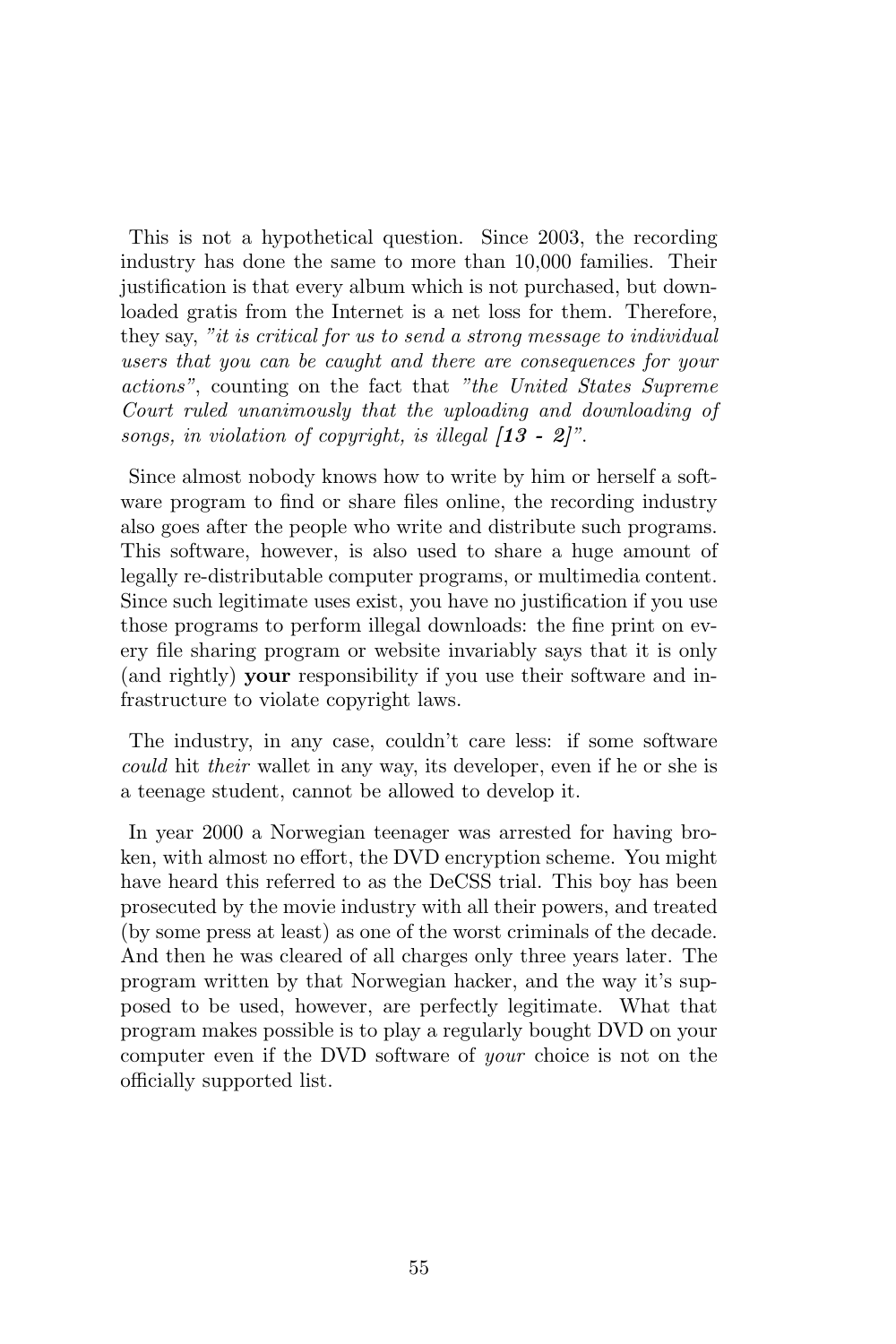### Is there a limit to this madness? Is it madness?

Some people see all this as a necessary evil by way of transition to a new, copyright-free age [13 - 3]. They argue that, if the record companies sue their fans, alienating their audience and victimizing people who don't even realize that what they're doing is wrong, eventually those companies will go bankrupt and collapse.

Unfortunately this strategy is either too risky or very inefficient. So far, all it has produced are good pretexts to mess up people's lives; in the long run, it may just give good excuses to reforms of technology that give no more choice or escape routes to end users. Think about it: all the law proposals for worldwide enforcement of DRM [16] or Trusted Computing [17] schemes which benefit only some multinationals are justified exactly with reports of millions of illegal music and movie downloads which actually take place every month. If both this activity and the legal purchase of those same songs and movies stopped, even for just a few months, those lobbies would have nothing at all left to justify their requests and would quickly have to find other business models. Remember that corporations are just as powerful as they are fragile: even two consecutive quarters with no or lower profits could lead any company which lives on the price and reputation of its stock very close to bankrupt.

Back to tolerating or advocating illegal copying: don't forget that, besides end users, laws and technologies like the ones just mentioned would also hurt or lock out from the market many independent artists (including, in the future, your own son or nephew...) who don't **want** to be submitted to big corporations.

#### What can we share then? Are there any legal solutions?

Sure: one way to go is to only share material which is surely in the public domain or your own creative works, according to the current definition of "yours" [15]: fully original stuff that you have created. The real solution, described at the end of this book, is to act for a reform of some laws that puts an end to these excesses. Until that happens, however, and also to accelerate it, it is much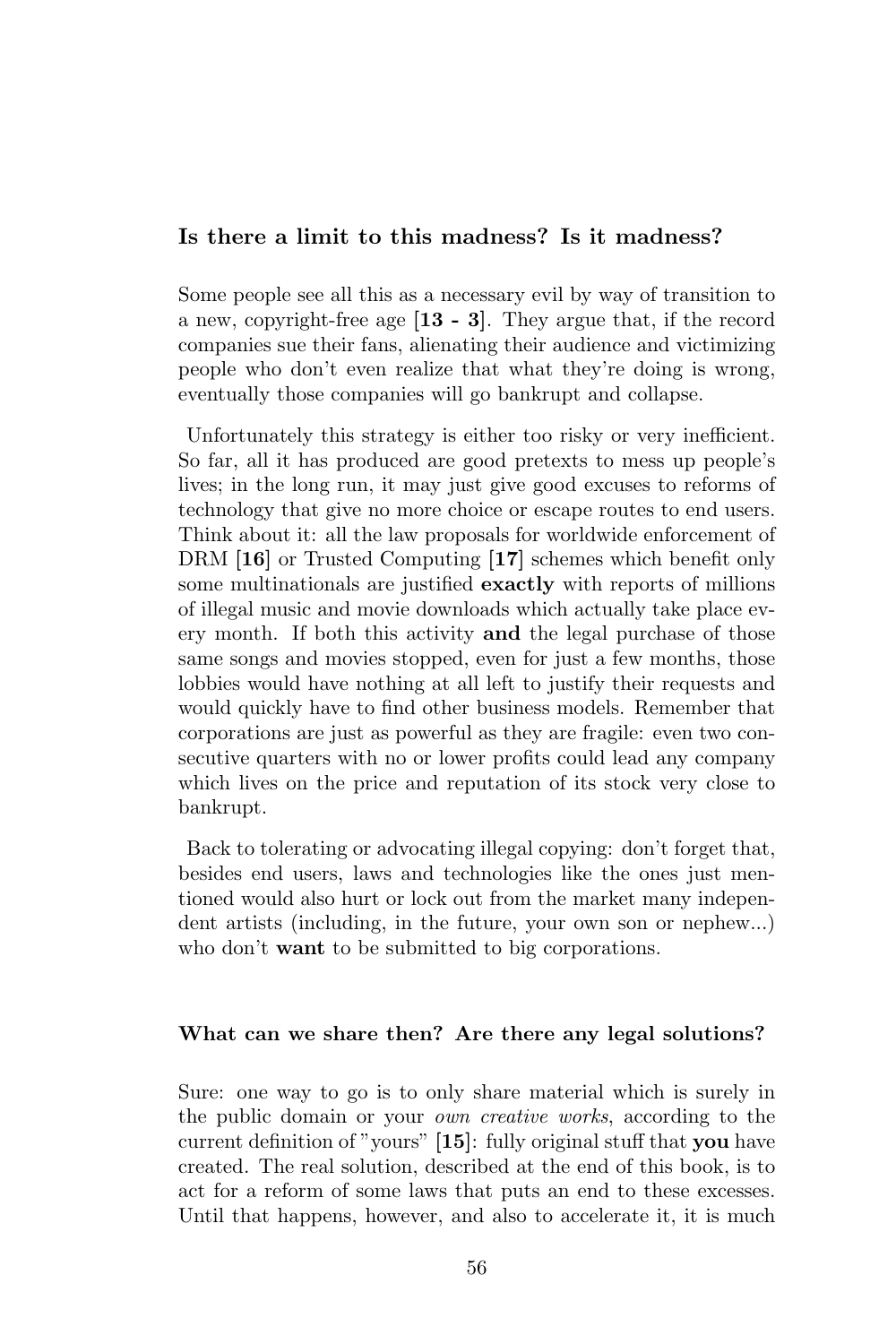smarter to bypass and leave without arguments, as specified above, all the companies which damage both actual artists and their fans.

### Should I really give up music, movies and so on?

Not at all, you just have to be smarter and not jump on what looks like the cooler and trendier bandwagon. It all depends on the license, that is, the legal limits the author of the creative work has put on its redistribution (within the limits of copyright law, of course!). Luckily there are already a lot of artists, as well as programmers, in many fields, who do not have to feed greedy intermediaries or can and want to share, in a more liberal way, the result of their work. Many of those artists explicitly allow you to legally share and reuse for free their songs, text, movies or pictures, and their works can be easily found online thanks to special purpose search engines [13 - 4].

Remember: if you don't support with your time and wallet only the authors who try to reach their audience with as few intermediaries as possible, the consequences may be pretty serious, and some of them would also be your fault.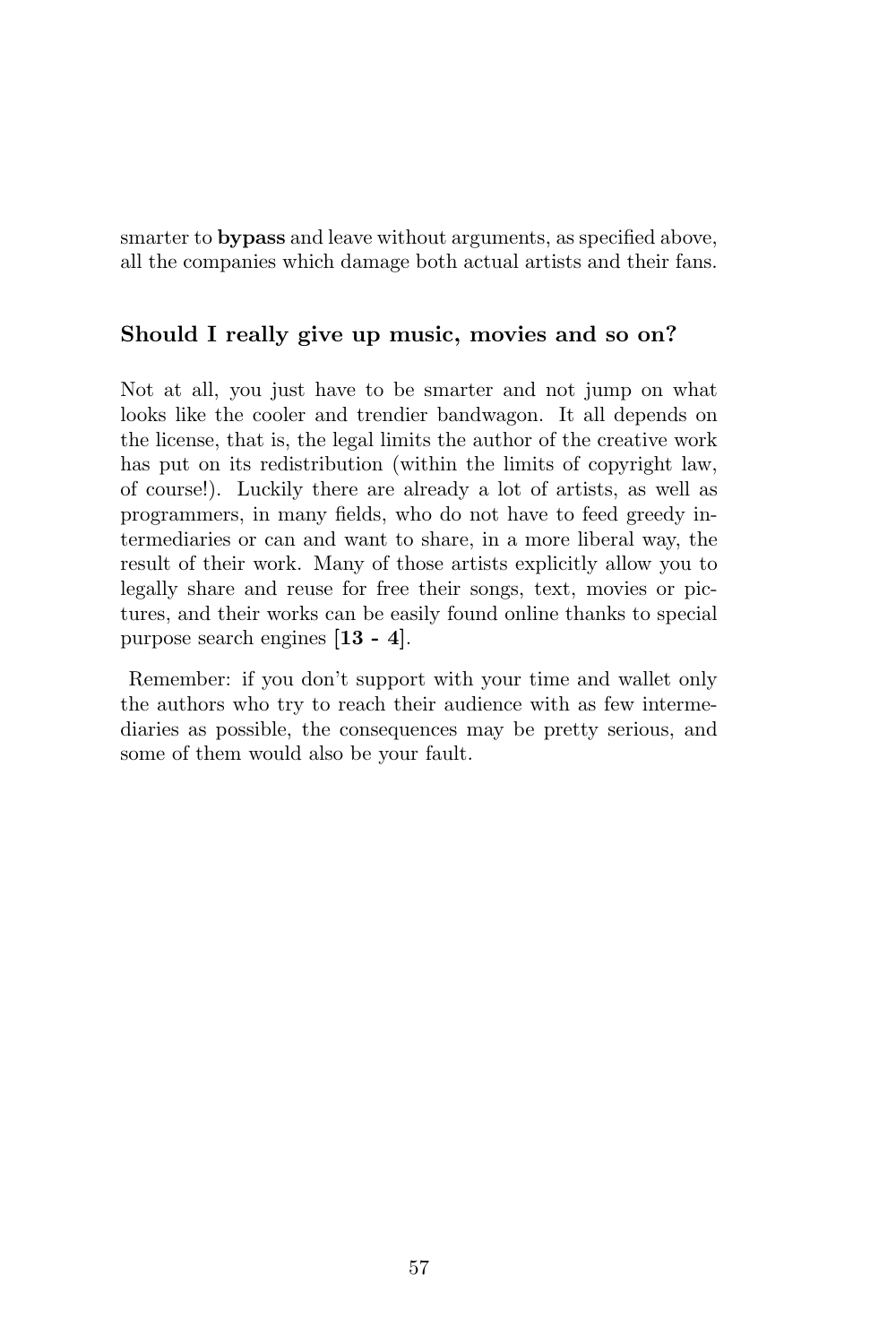# I Can Record TV Programs, Can't I?

This may certainly seem as a stupid and unnecessary question but unfortunately, depending on where one lives and what will happen in the coming years, this assumption may be far from true.

Before looking at the answer, however, let's define what time and format shifting are. The first term is what happens when you use technology to enjoy some video or radio show at a different time to when it was originally broadcast. Taping your favorite sitcom to watch it when you're back from work is time shifting.

Format shifting, instead, is when you copy or move some creative work to a different physical support. The reasons for doing it range from having an extra copy in case the first one breaks to saving space or simply "playing" that material on a different device. Scanning printed texts and photographs or copying music from vinyl albums to a portable player are common examples of format shifting. Besides private use, format shifting can also be done by institutions. Public libraries, for example, may download documents of any kind from the Internet to provide either paper or CD-ROM copies to their clients who cannot afford a computer or a fast Internet connection. In the reverse direction, institutions may save a lot of storage space and money if they could move tons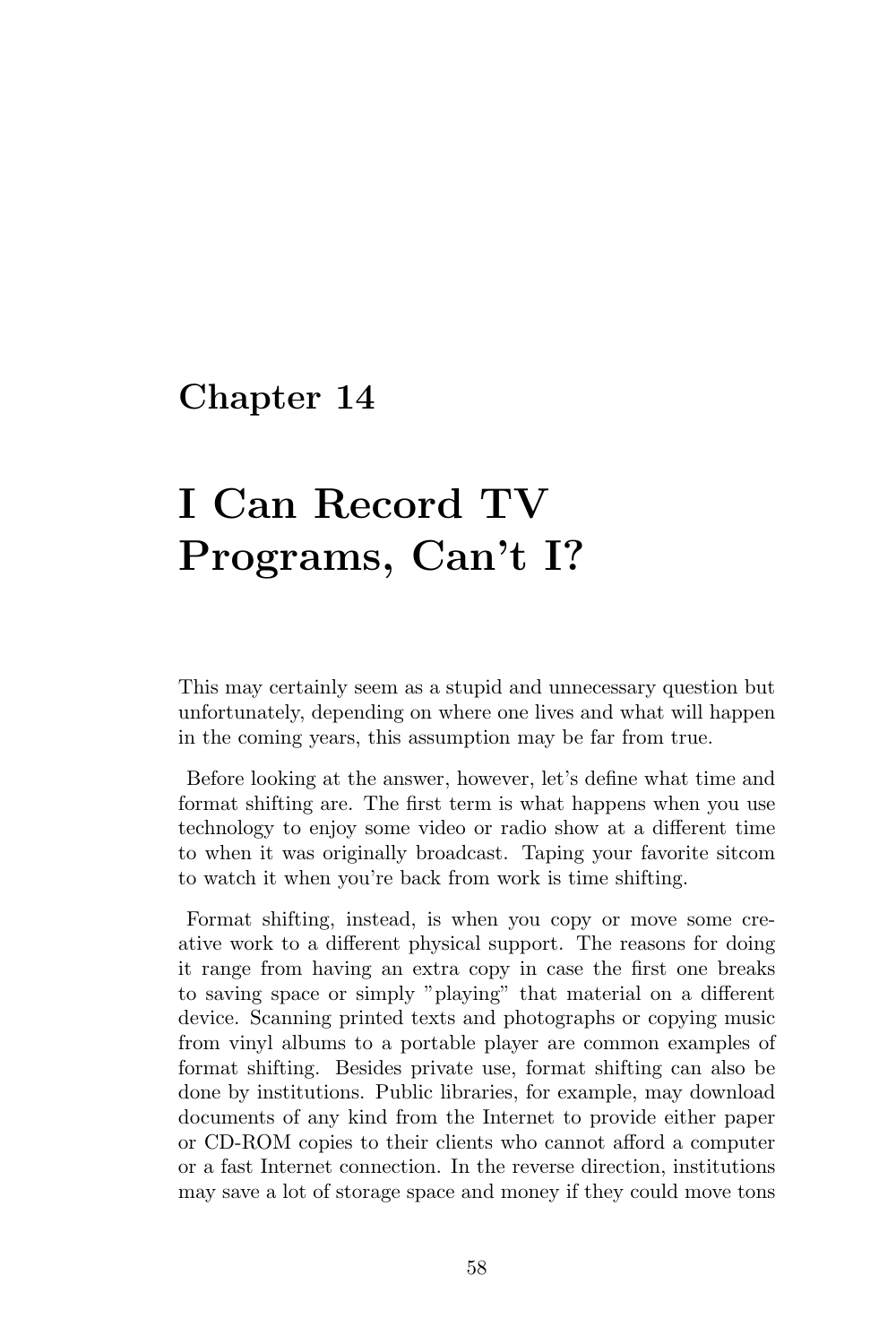of paper documents to a digital format. Unfortunately, as we've seen in another chapter, we're still stuck with papyrus and other legacy technologies [8].

Now, time and format shifting may seem to be something which can only be good, to which nobody could possibly object, but this isn't the case.

At the end of 2006, for example, in New Zealand there still was no general exception yet to format shifting of legitimately purchased recordings  $\begin{bmatrix} 14 & -1 \end{bmatrix}$  from one medium to another to allow playing or viewing via other devices. Possible exceptions are still under evaluation [14 - 2]. In the meantime, format shifting doesn't appear to be legal in New Zealand. Even if it were legal, making a personal, backup copy of the CDs you purchased may remain illegal because... it's not format shifting [14 - 3], if you go from one support to another of the same type. Format shifting of DVDs, for example, was still not permitted at the end of 2006.

In Australia, the transfer of music from CDs to portable media players became legal only in May 2006 [14 - 4]. Even recording television and radio programs to watch them, privately, at a more convenient time, was illegal before that law. The new law proposed in Australia, however, includes bright concepts like making illegal things like "to lend a video copy of a TV show you have made to your family or friends if you have already watched that copy", or watching it yourself more than once [14 - 5]. The explanations for the same proposal explicitly specify that you cannot make a backup copy of a CD in case the original is lost or damaged, because a format-shift copy is allowed only "in a different audio format to the original".

#### Things are going to get worse soon

The new generation of high definition DVDs, players and TVs is only going to make things worse, sometimes even for those who do try to make content providers happy by trying to play by their rules.

There is a whole new family of technologies whose purpose is to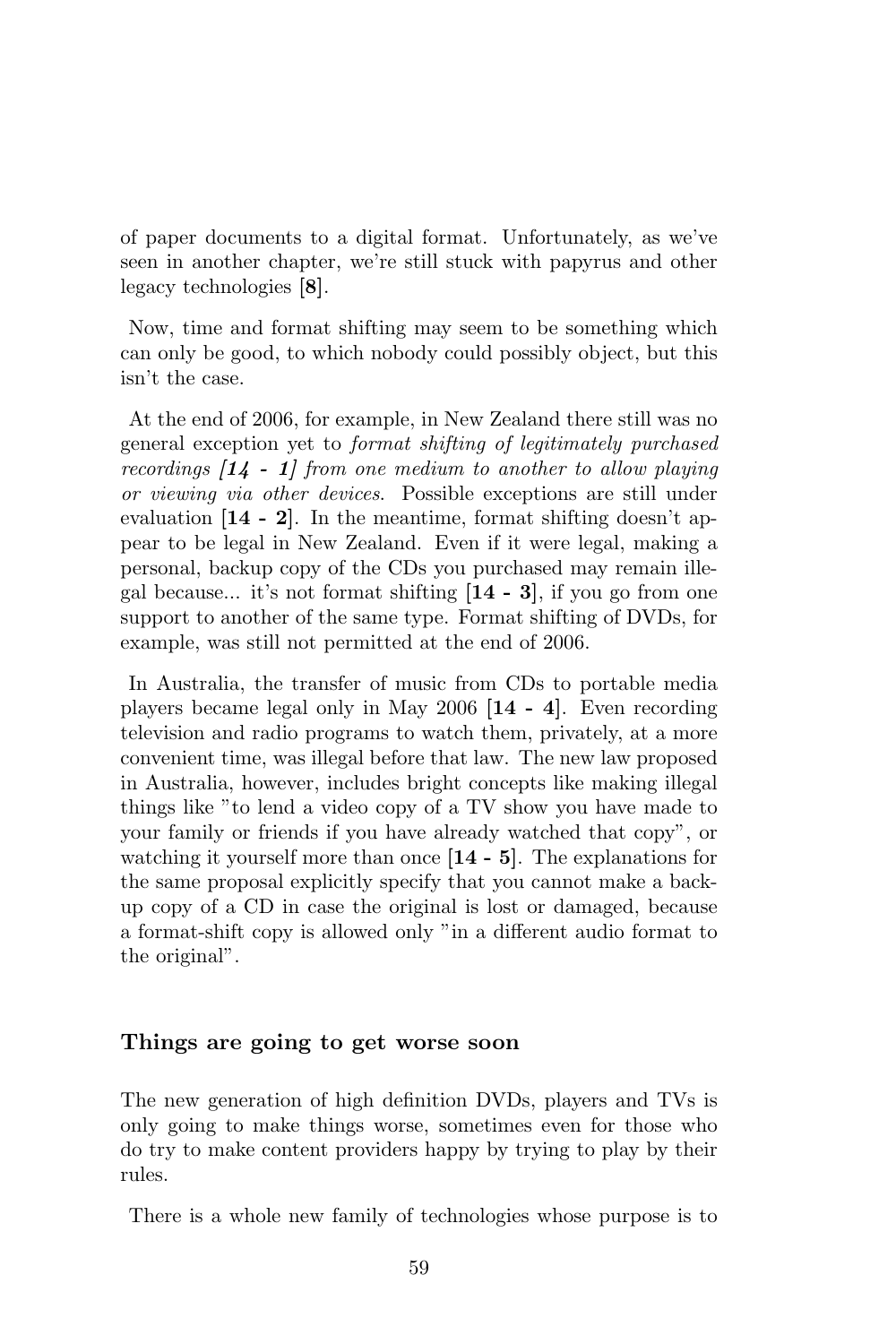provide high definition movies and TV shows to all consumers who can afford them. The two standards of this family which will very soon become familiar in all households are HDMI (High Definition Multimedia Interface) and HDCP (High-bandwidth Digital Content Protection). Their purpose is to let people watch high definition movies and show without leaving them any possibility to make *personal* copies of such movies and shows at the same quality. HDCP, for example, is "designed to prevent the interception of data...between an output component and a display".

The high definition output connector of an HDCP DVD player sends out the high definition images of a movie in a encrypted format. Only an HDCP-enabled monitor can properly decrypt and display them. If the legal owner of such a DVD player and of an HDCP-protected disc tried to make a backup copy or reuse some scenes or audio from it for a family movie by attaching a DVD recorder to those connectors, he or she would not get any usable output. Images and sound would only be available through other output connectors of the player, but at a lower resolution, that is... artificially degraded!

An even funnier (so to speak) part of the story is that all these specifications are so complicated that many manufacturers haven't got them right yet. In January 2007, for example, several owners of the Playstation 3 game console found that their consoles, high definition TVs and connecting cables weren't compatible with each other, causing "the sound to cut out and the screen to blink on and off" [14 - 6] when playing some games!

#### Who controls your television?

(Note: The rest of this paragraph is a summary of a March 2007 report from the Electronic Frontier Foundation which is available online  $[14 - 7]$ .

Today, there are no restrictions on use after lawful, authorized reception: people can choose any device with whatever recording features they like best. To fix this, an inter-industry organization is devising standards to ensure that TVs and other digital entertainment devices obey content providers' commands rather than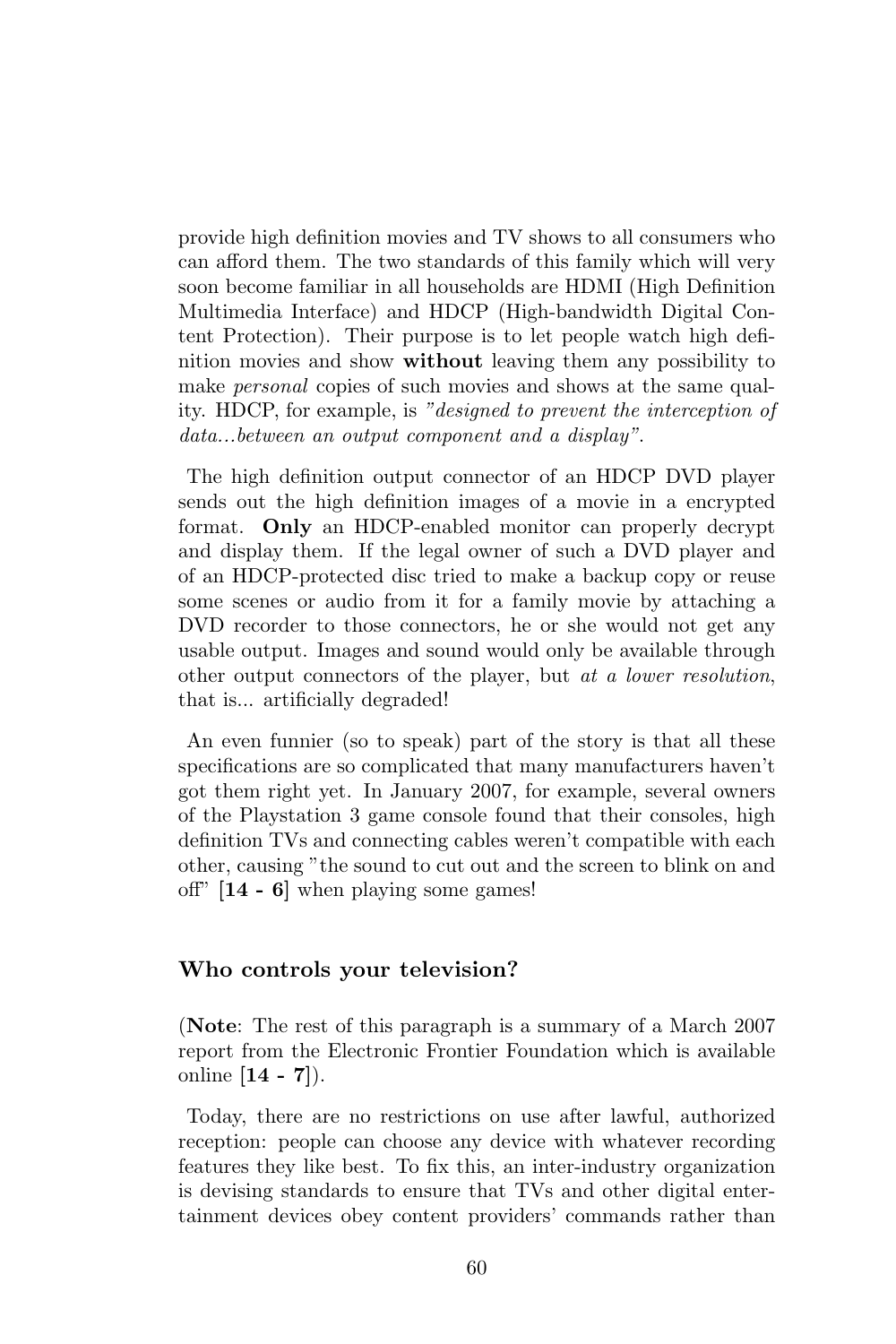consumers' desires.

The restrictions of this new systems, called Content Protection and Copy Management (CPCM), include marking broadcasts programs as "Copy Never", making them impossible to record and replay too frequently outside your home, or on different TVs inside your home.

The reasons to block this time or format shifting is to force you to buy that show again on DVD or through another delivery mechanism. Even if you had already paid for it. CPCM-restricted media will also be able to carry blacklists and revoke compatibility with particular devices that don't enforce Hollywood's restrictions sufficiently. Playing a CPCM DVD may STOP and make your legally purchased player useless.

Besides limiting honest consumers, CPCM will also choke off innovation and competition by limiting who can enter the device or broadcasting market. Film makers could choose to only license content to providers who implement these traps.

All this would be coupled with laws which will make it illegal to manufacture or use tools to circumvent the DRM without the copyright holders' authorization, even if the circumvention allows a user to exercise her legal rights, or the resulting devices are much cheaper, smaller, or dissipate much less electricity. Please note that none of these restrictions need to be revealed in advance.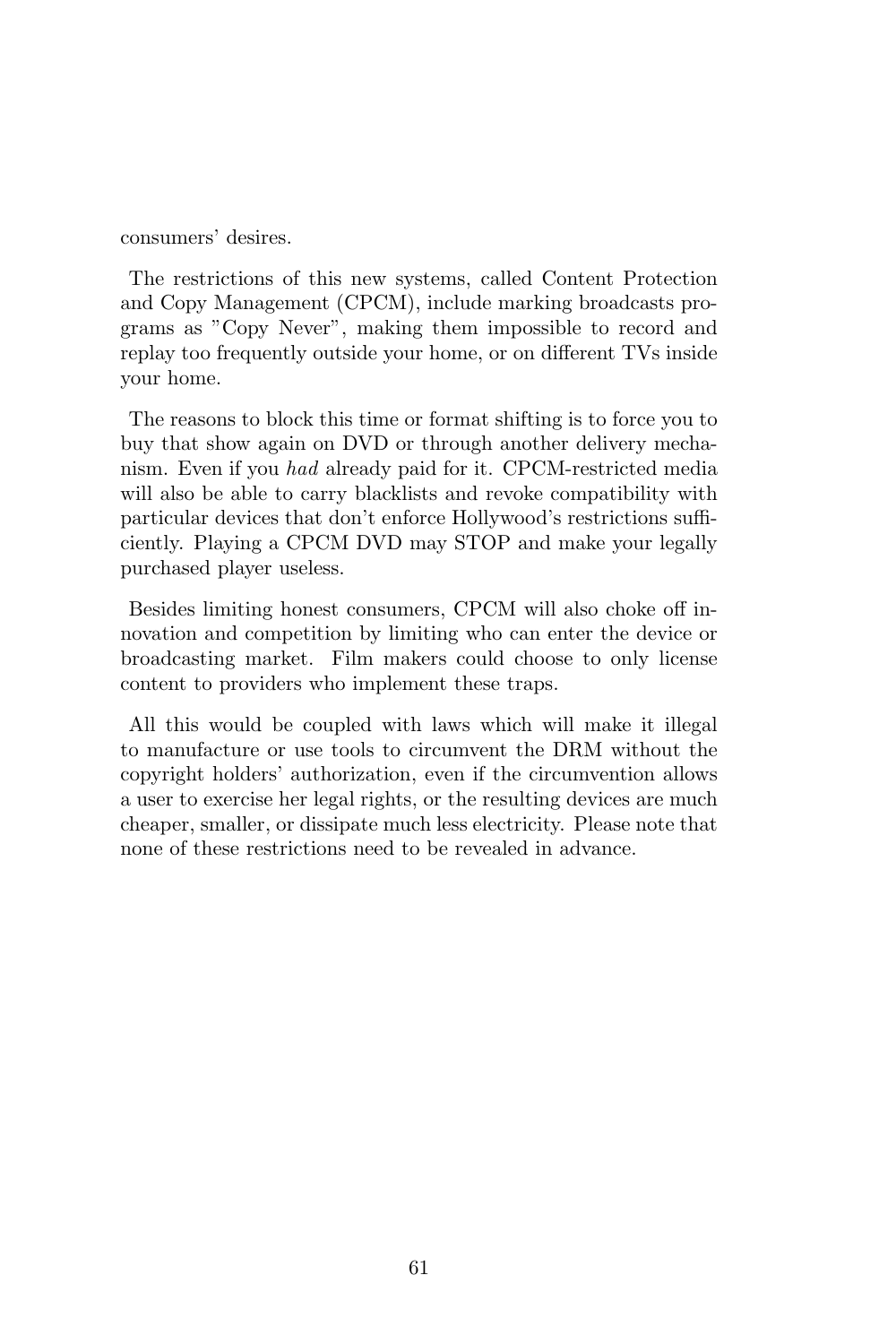# Can I publish My Own Movies?

All modern camcorders directly save movies in digital formats. Even old VHS tapes can be easily digitized at home with relatively cheap living-room DVD recorders or computers. All this makes it very easy to mix any combination of home made or commercial movies for pure and innocent fun. Theoretically, that is.

You have already learned in another chapter that, should the recording of your Christmas home dinner include your kids singing some copyrighted song or watching some Disney movie, you may have to ask permission and (if you're lucky) pay loads of money for it [2] to be sure you won't be sued.

All this is so ridiculous that the temptation to just laugh at it and forget the whole issue is, understandably, very strong. Before going on with your life, however, please consider the following things.

First of all, even if the probability that it could happen to you is (still) very remote, there are lots of very real and expensive lawsuits of this kind going on right now [13].

In the second place, if nothing happens soon, the next generation of home entertainment devices may very well be able to take this innocent fun away without any need for anybody to throw one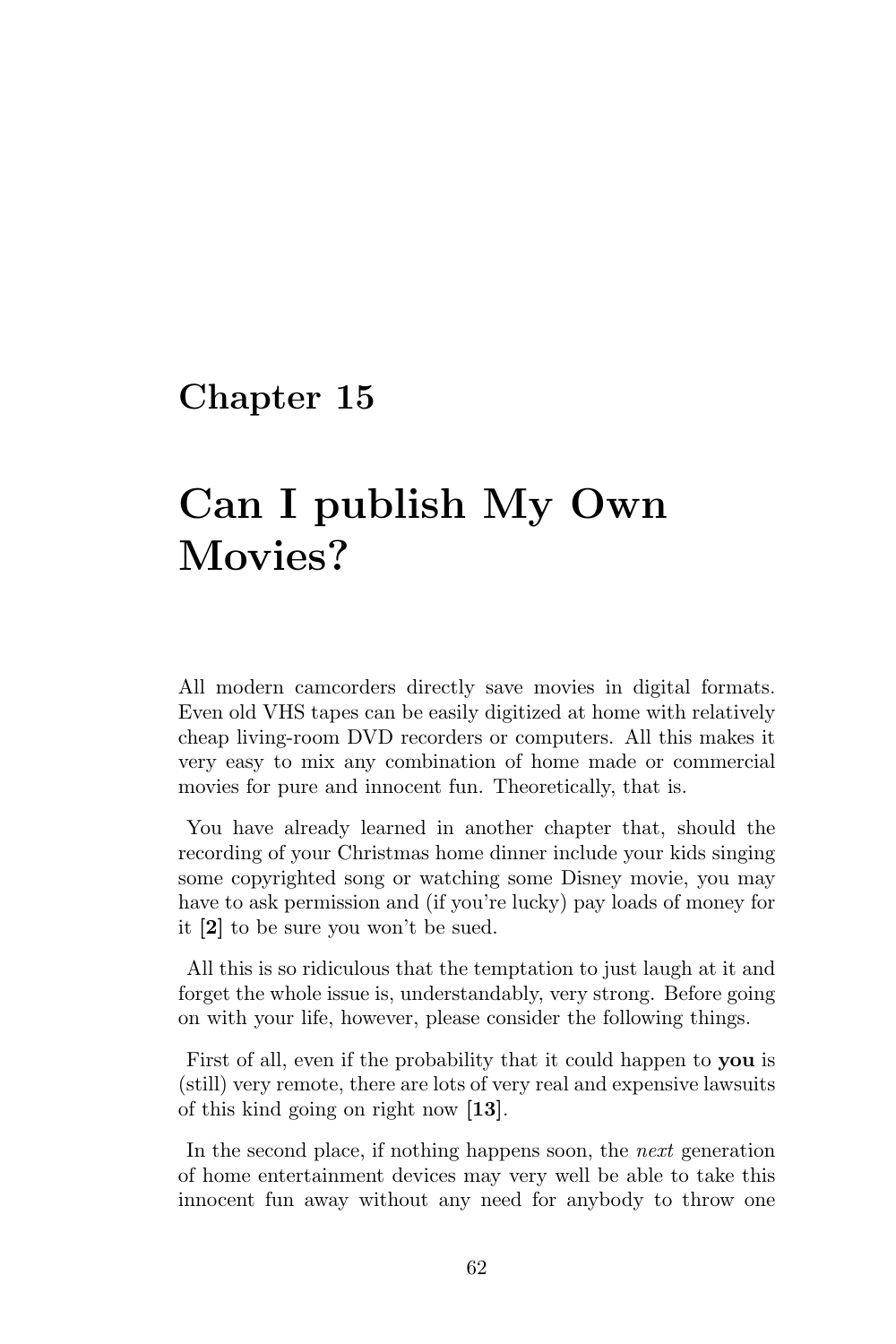single policeman or lawyer at the problem [17].

The most important problem, however, is that "home movie" and, in general, "home project" can be terribly generic terms.

Regardless of how people in the street personally consider it, until the law says so, very common practices like the ones described here and in the previous chapters are copyright violations and copyright violation is a crime: this is just a technical/legal definition, not a moral judgment. In this context, there is a very important reason why most people can keep committing this crime or, more exactly, wrongly believe that they can afford to let things be as they are today. The reason is that they are only considering their own home movies, that is things that, quite frankly, there is no real, serious reason to publish at all.

In spite of the recent popularity of sharing websites for personal video clips, almost all of the authors of "home made" video will never have any objective interest or (financial) need at all to ever publish their work. Consequently, the actual chances of being caught for an illegal, but never-released home movie could still be small enough to be acceptable. As far as the rest of humankind is concerned, not to mention your relatives and friends... they can probably survive without ever knowing from the Internet what you had for dinner last Christmas, or which songs your children sang at their last school show.

So, if this were all the story, it would be still ridiculous and unjust in principle, but there would be no real damage to you or society as a whole. The problem is that some masterpieces and civil campaigns, that is things that it is necessary to publish for the common good, start just like that, as "home projects". If legislation and technology make those things much more difficult to do without lots of money or lawyers, now that's a surely bad thing, isn't it?

For the record, this is just what is already happening, with even more harmful consequences for education, with documentaries. According to the New York Times [15 - 1], in 2005 two film-makers were filming a fourth-grader child and his mother when the mother's cellphone rang. That was a disaster: since the ringtone was "Gonna Fly Now," the theme from the first Rocky movie, the copyright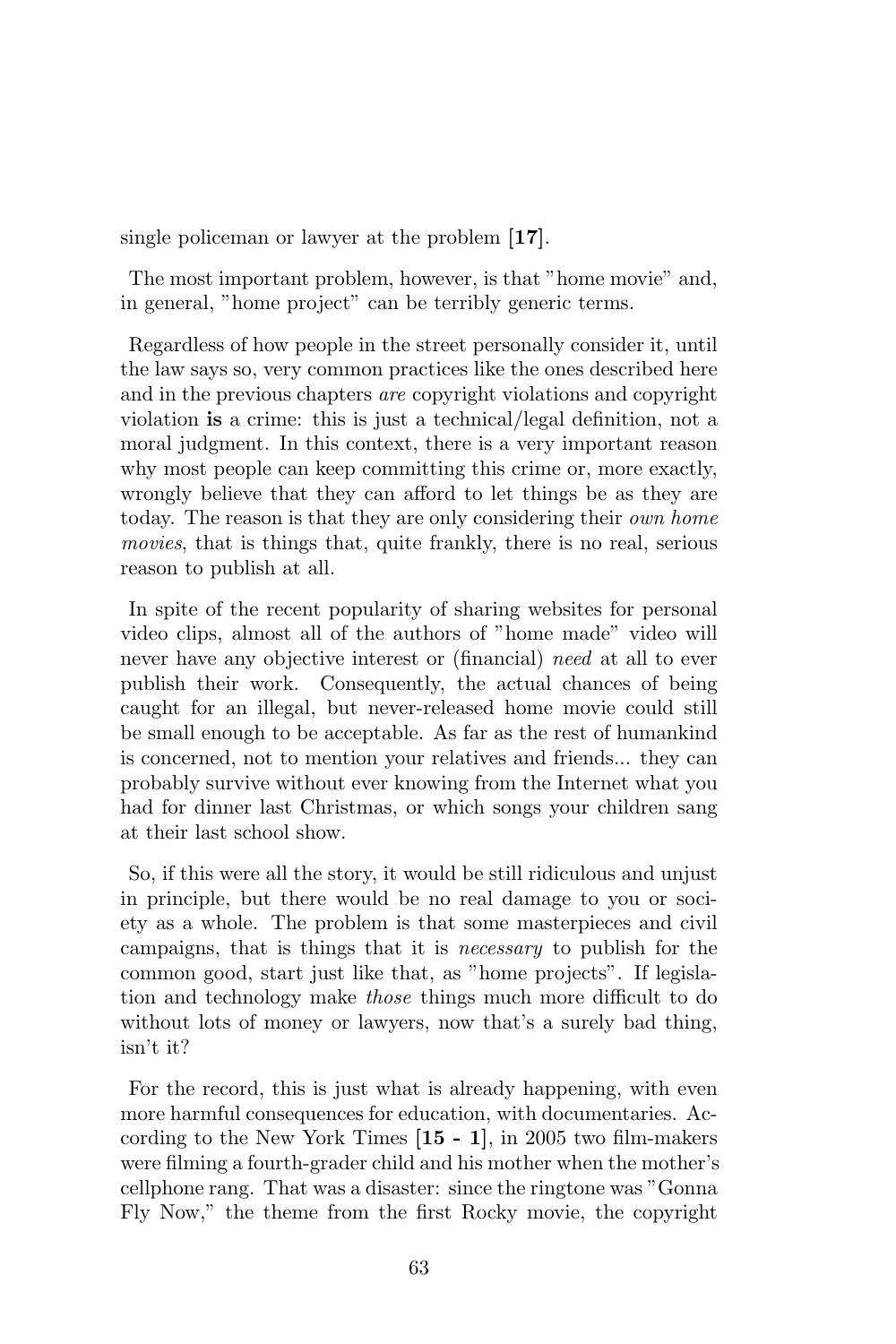owner (which is not the actual author of that music) asked the first-time producer for 10,000 US dollars to publish those six seconds of documentary without the fear of legal suits. Eventually, they settled for 2,500 dollars (for six seconds of music included in the shot by pure chance...), but the total clearance fees, for the same reason, of the whole documentary, amounted to about one hundred and seventy thousands dollars! Eventually, the "Mad Hot Ballroom" documentary saw the light only  $[15 - 2]$  "by limiting" music played in classrooms, haggling over clearance fees, and cutting out a scene."

As an Internet user put it  $[15 - 3]$  "Considering the (USA) constitutional mandate to promote the progress of the useful arts and sciences, it is tragically ironic that copyright law keeps many documentaries from getting produced and drains the life out of others."

This is the real reason why everybody should be upset if "home movies" cannot contain anything which already exists, and why all parents should immediately start asking for a serious reform of the relevant laws. Education, preservation of our culture, the next documentary from some unknown, shoestring budget director that denounces some serious problem or civil rights violation: all this could never happen if, for every single scene of their movies, authors had to spent huge amounts of time and money just to get permissions which may never arrive anyway.

#### Which way did you do that movie?

Besides the copyright madness issue, that is regardless of what you put in a movie, you must know that you are also required to be ridiculously cautious when you use some of these latest digital entertainment technologies. If the thought of publishing your amateur masterpiece ever came to your mind, the freedom of actually and fully using all these wonders of digital technology may be restricted to those with deep enough pockets.

More exactly, if you aren't careful you may find out that you would have to pay royalties even to publish your original movies on your own website for profit. This is exactly what can happen if you chose for your movie files the MPEG4 format  $[15 - 4]$ . The only safe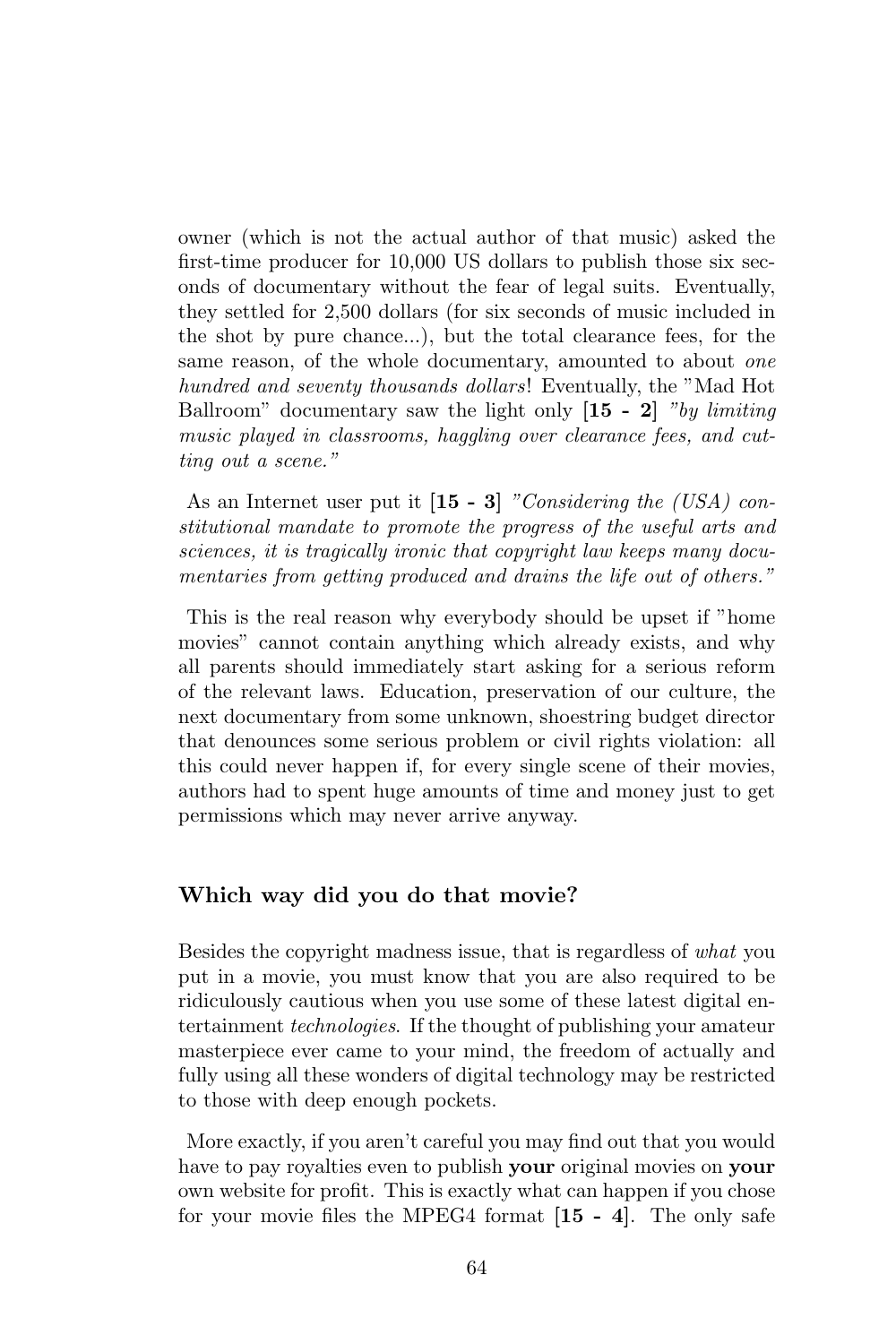way to avoid this danger is to use other formats and technologies, already available, which are free of these legal time bombs.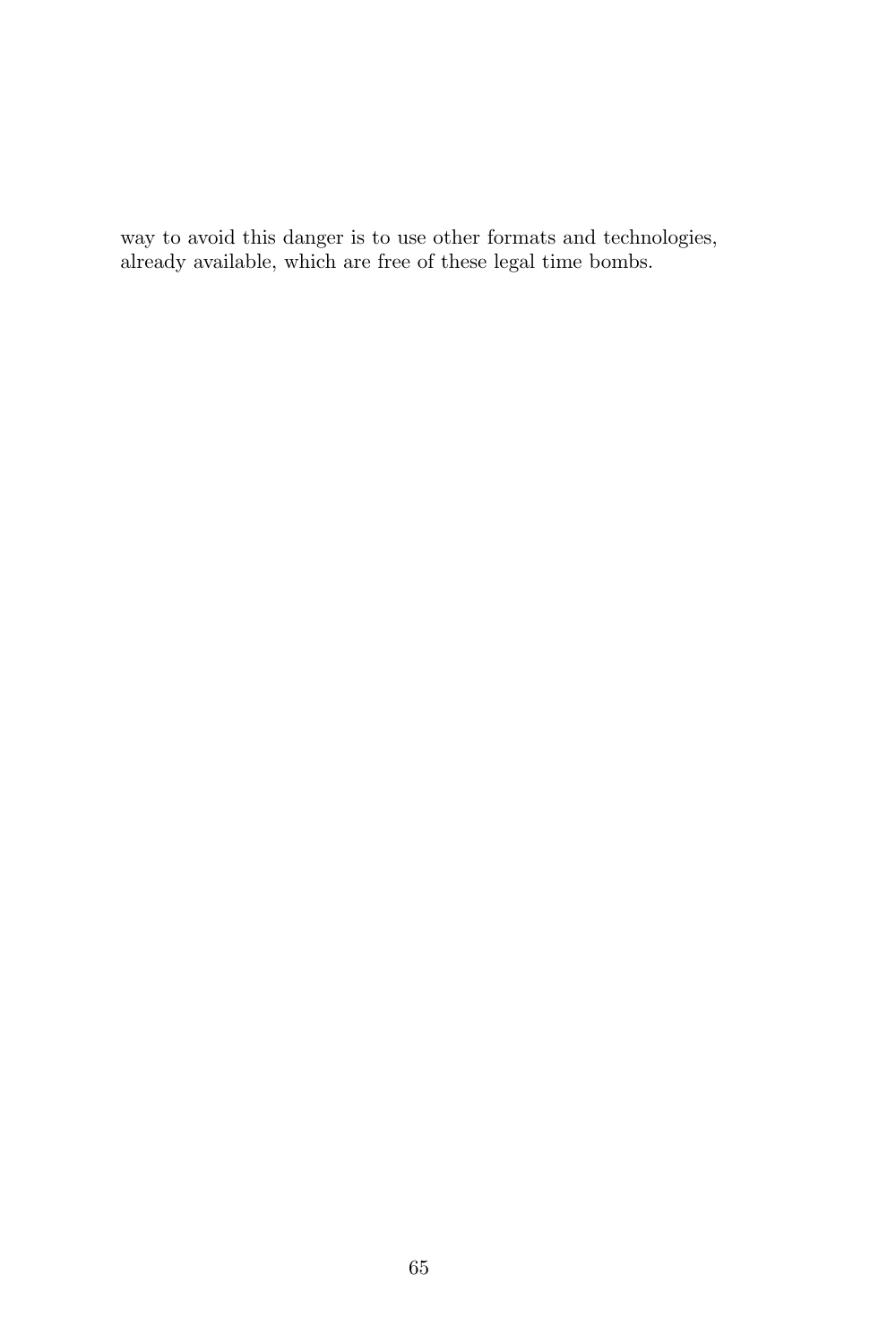# What is this DRM thing I keep hearing about?

#### Definition and examples

DRM is something that is already having a great impact on how you access and enjoy every form of information or entertainment which is distributed in digital format [1]. Officially, the acronym stands for "Digital Rights Management", even if many people believe it indicates "Dementedly Ruined Music" or "Disgustingly Restricted Movements, Mirth and Movies".

Practically speaking, DRM is the set of technologies too often used to abuse copyright, that is to prevent people (or at least to greatly limit their options), from copying, modifying and reusing any digital material, even when they regularly purchased it.

Perhaps the most common example of DRM is the "Region Code" on most retail DVD movies. DRM is why your DVD player or computer won't play a movie that you regularly purchased online or during a vacation abroad, even if it will never be sold in your home country. Absurd, isn't it? It is perfectly legal to purchase stuff abroad, not to mention that often it is cheaper and much easier, if you have a computer, than it used to be. For a caring parent it may also be an excellent way to have his or her children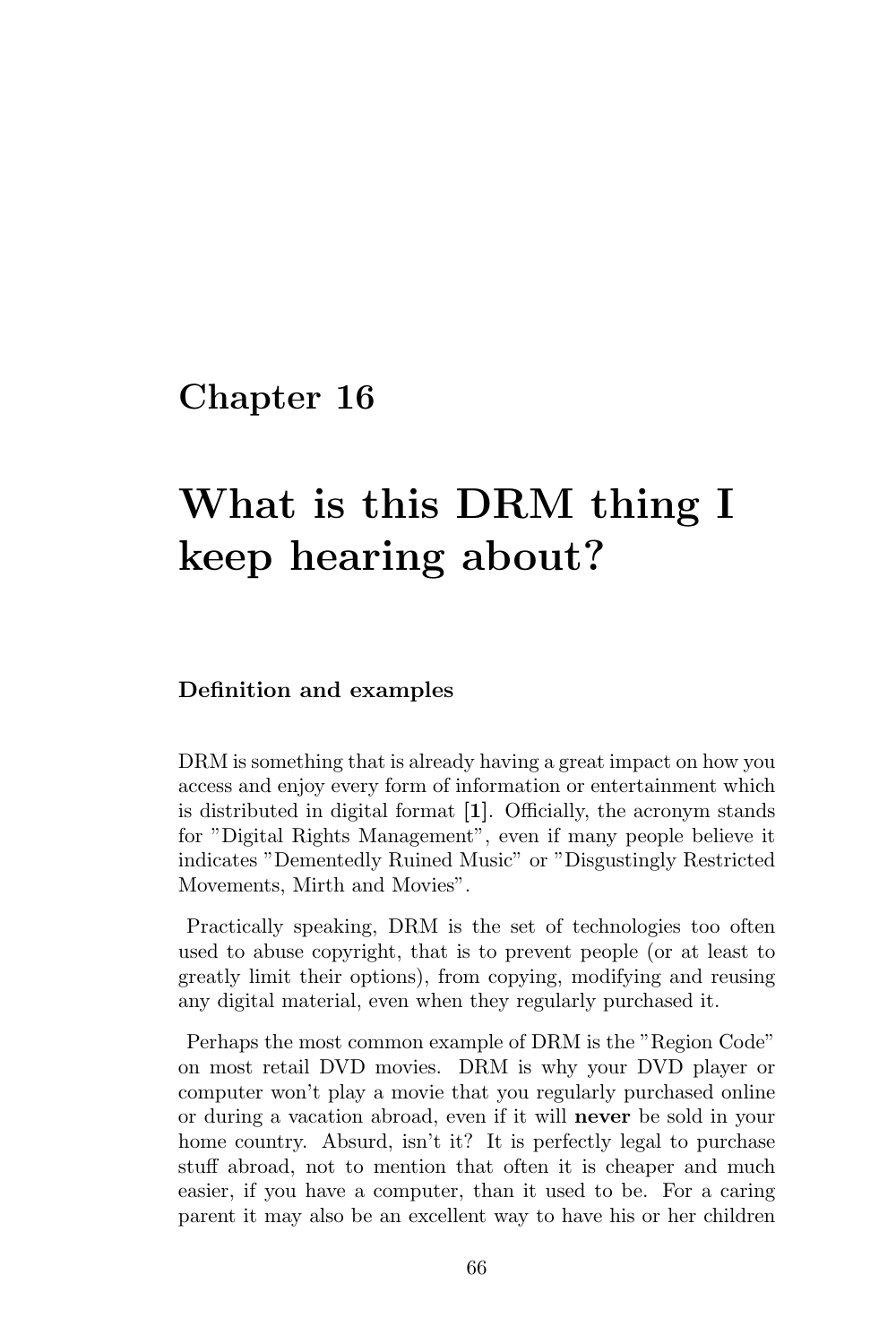practice a foreign language or, in a family of immigrants, to keep alive the culture and memories of one's native country.

Here's another DRM absurdity. Affordable homes become smaller every few years, VHS tapes take much more space than DVDs and their quality degrades over time. Any parent whose kids play "Winnie the Pooh" [2] every other evening knows that. In spite of this, thanks to DRM, that is the copy protection measures on many recent VHS movies, it is not possible to copy them on DVDs to save a lot of space and make your regularly purchased movies last as long as you need them.

Strictly speaking, these and many other DRM measures could still be easily circumvented. The only problem is that, in order to do it, you must either have software or hardware knowledge, or wait until a programmer breaks the DRM scheme and shares the solution with you. The real problem, however, is that in both cases people are forced to commit a crime, that is to modify in illegal ways their hardware or software, to remain able to use their tapes and DVDs.

### Why the industry wants it

The entertainment industry is pushing very hard to make DRM ubiquitous for one simple reason: to make more money. Sure, DRM is first of all an attempt to reduce the number of illegal copies: too many people get almost all their movies and music from illegal copies just because it's easy, without giving anything back to those who actually created those works. Others make a business of making thousands of copies of a CD or DVD to sell them at much cheaper prices. In both cases there is an obvious monetary loss for the creators.

The second and more important reason to enforce DRM is that it's the only way to make format shifting [14] impossible, in order to sell the same thing over and over and create many (artificially) different markets. DRM is the opposite to globalization, even if it is advocated by multinationals.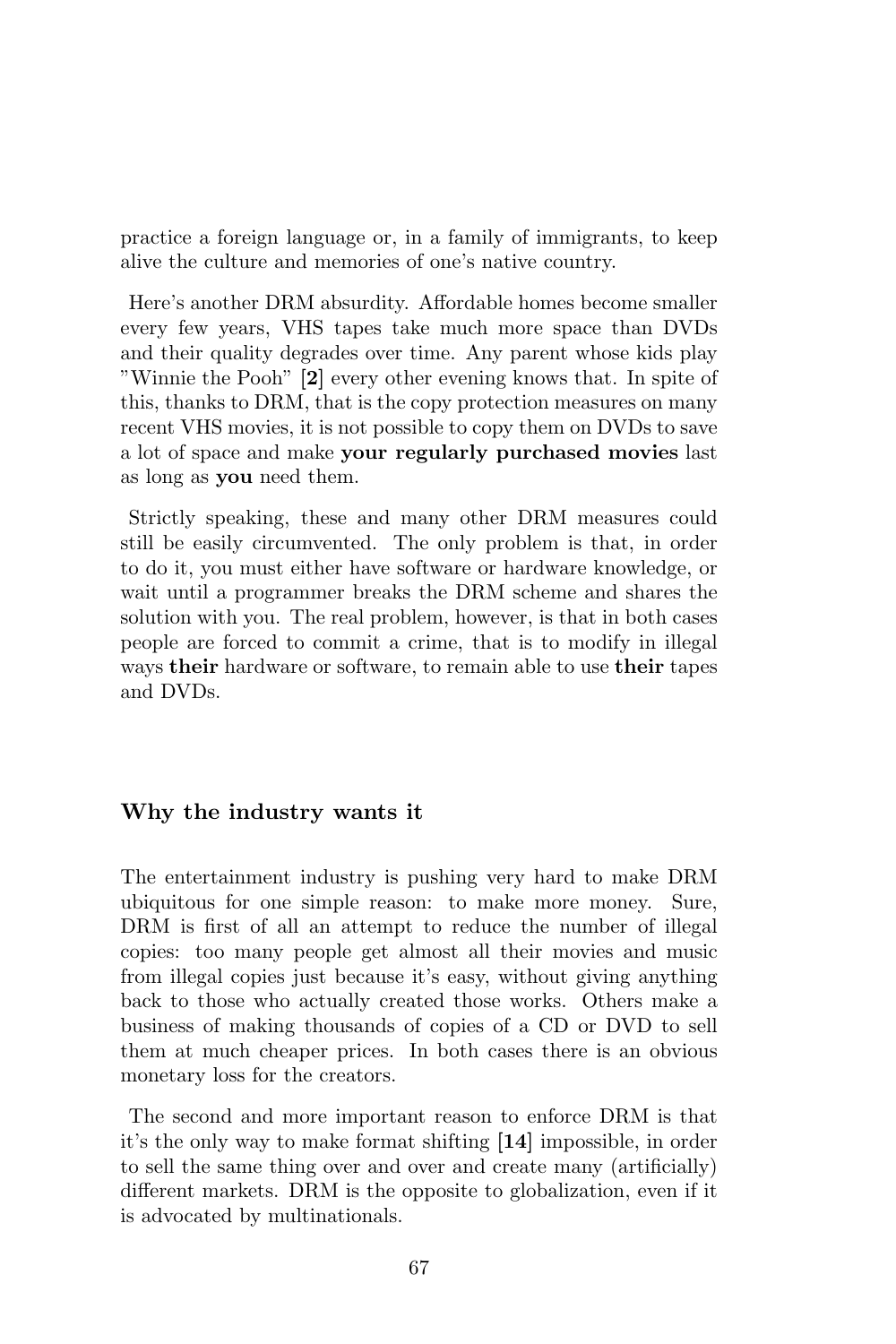### What is bad or useless in DRM

There is nothing wrong in copyright as a way to reward, for a limited time, the authors and performers of creative works while granting fair use [18]. DRM could be good, or at least harmless, if it just ported these things and nothing more to digital works. Most of its current applications, instead, do more harm than good.

First of all, DRM as it is today is just useless against industrial scale illegal copying. It has been said that "DRM doesn't stop online piracy [16 - 1] any more than a speedbump in your driveway slows interstate traffic". The reason is that all digits are the same [1]: there is no problem whatsoever to copy all the digits on a DVD (both those constituting the movie and the DRM ones that should "protect" it) on a million blank DVDs and sell them at a very low price. The only real solution to this fact of life is to make computers as we know them today disappear: this attempt is already taking place and is discussed in the next chapter [17].

In the second place, DRM goes right against fair use. The books you bought ten years ago can be moved to a new bookcase, rebound or get a new cover. You must buy a new copy only if they are destroyed, not if you go on vacation or start wearing glasses. You can sell or lend them. You can buy them in the first place. These same rights must remain (both technically and legally) even with digital works.

It must therefore remain possible to purchase a copy of creative works: otherwise, a very tempting way to legally limit consumer rights would be to stop selling them (or the hardware needed to use them) and only offer leasing of books, music albums, computers, DVD players... In the second place, legally purchased songs, movies or books in digital format should remain usable with any electronic device you own and freely movable from one of them to another, without absurd procedures or fees to pay.

What we have today, instead, is that "as consumers, we can't decide anymore on what we'll watch. We watch whatever gets released where we live, at whatever prices they decide" [16 - 2]. So much for globalization.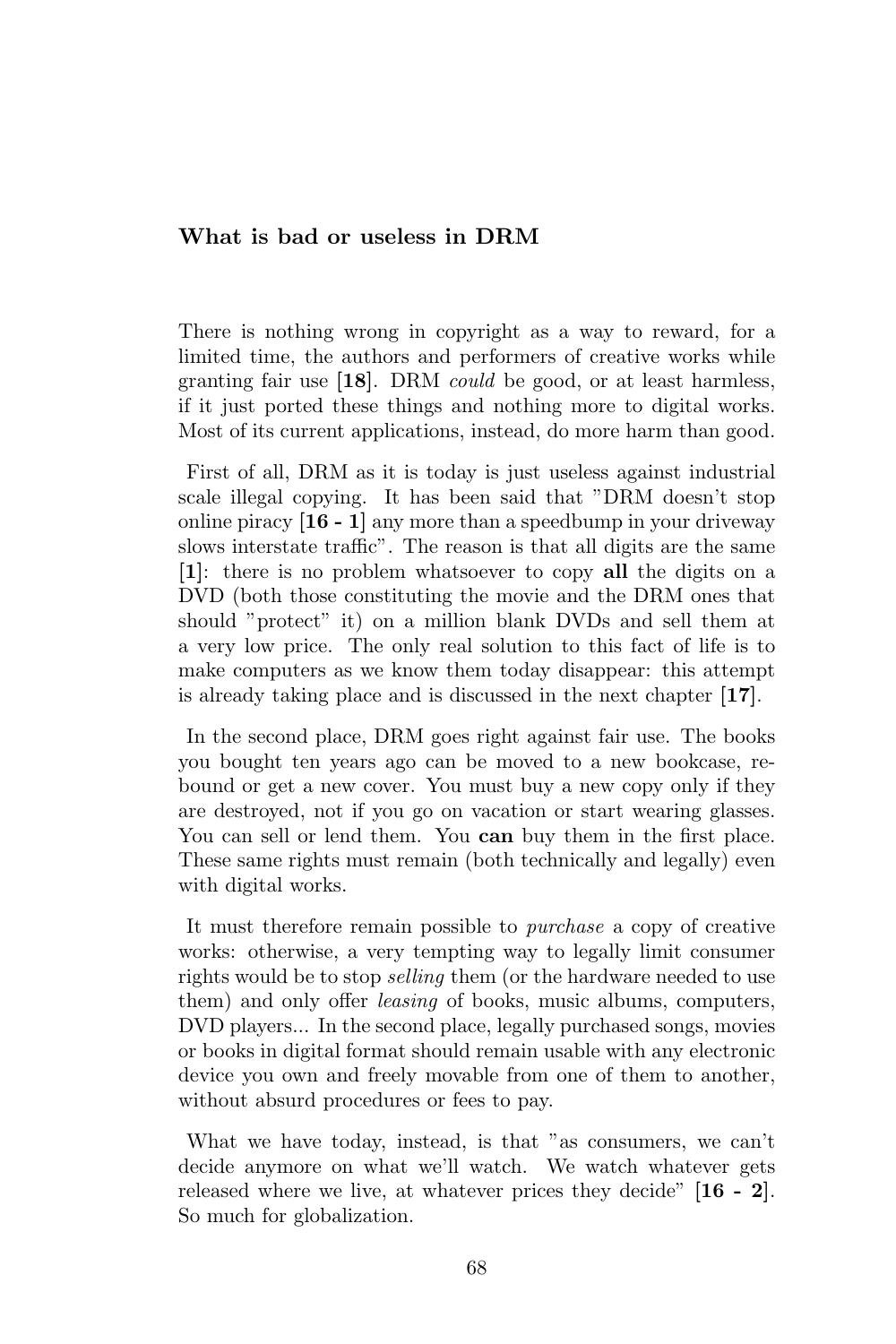Another big problem of DRM, another trap to avoid, is that it can seriously hurt not only end users but also many artists, as explained in more detail in another chapter of this book [33].

Last but not least, at the cultural level, DRM prevents preservation of what people find important: under DRM, only what looks important to corporations, because it can be sold times and again, is surely preserved and remains legally available.

### How can you recognize and fight DRM?

It is very tempting and (still) very easy to just ignore this issue altogether and keep breaking, while it's still possible, DRM related techniques and laws. Doing so, however, gives the corporate interests which are pushing DRM the best weapon they could dream of, that is arguments to impose electronics devices which are impossible to use as you want [17]: black, dumb boxes that your children could never use to learn a technical job, create their own music or movies or start a business without bending backwards to some corporation.

With just a bit of self discipline, the right way to fight DRM is very easy to practice; after all, we aren't talking of food or medicines here. Just ask, before buying CDs, DVDs or any other creative work in electronic format, these simple questions:

- Is this usable with any type of software, computer, cell phone, portable player...?
- Is it technically possible to do a perfect, non degraded backup copy without messing with the hardware in any way?
- Is it possible to move this song/movie/whatever to other discs or devices without any limits or loss of quality?

If the answer to any of the questions above is "no" or "I have no idea", think at least twice before buying: almost surely, you would get something that you will be forced to buy again in very few years, if you want to preserve it. Note that this remains true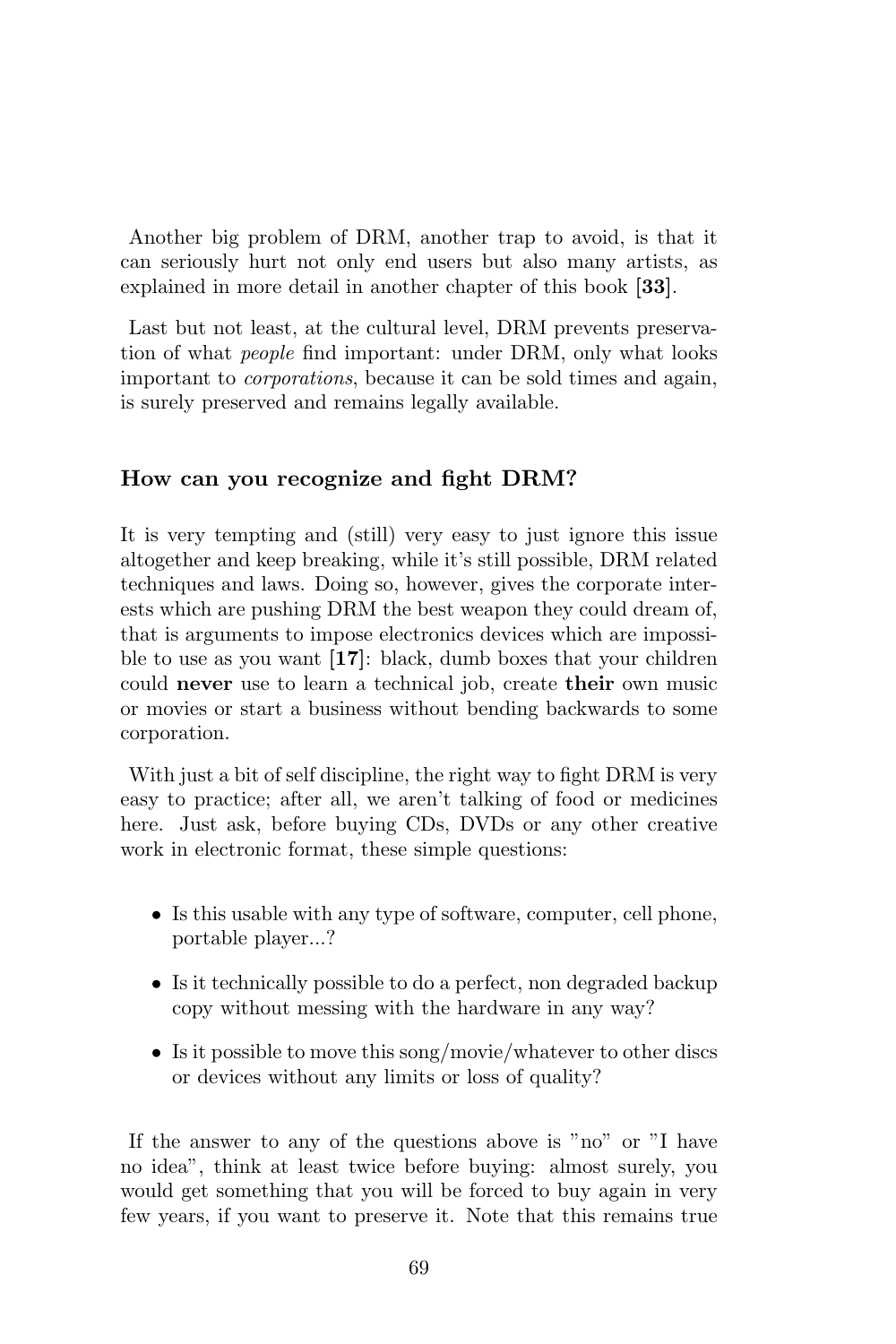even if you buy at a lower price, or get for free, any illegally copied ("pirated") material.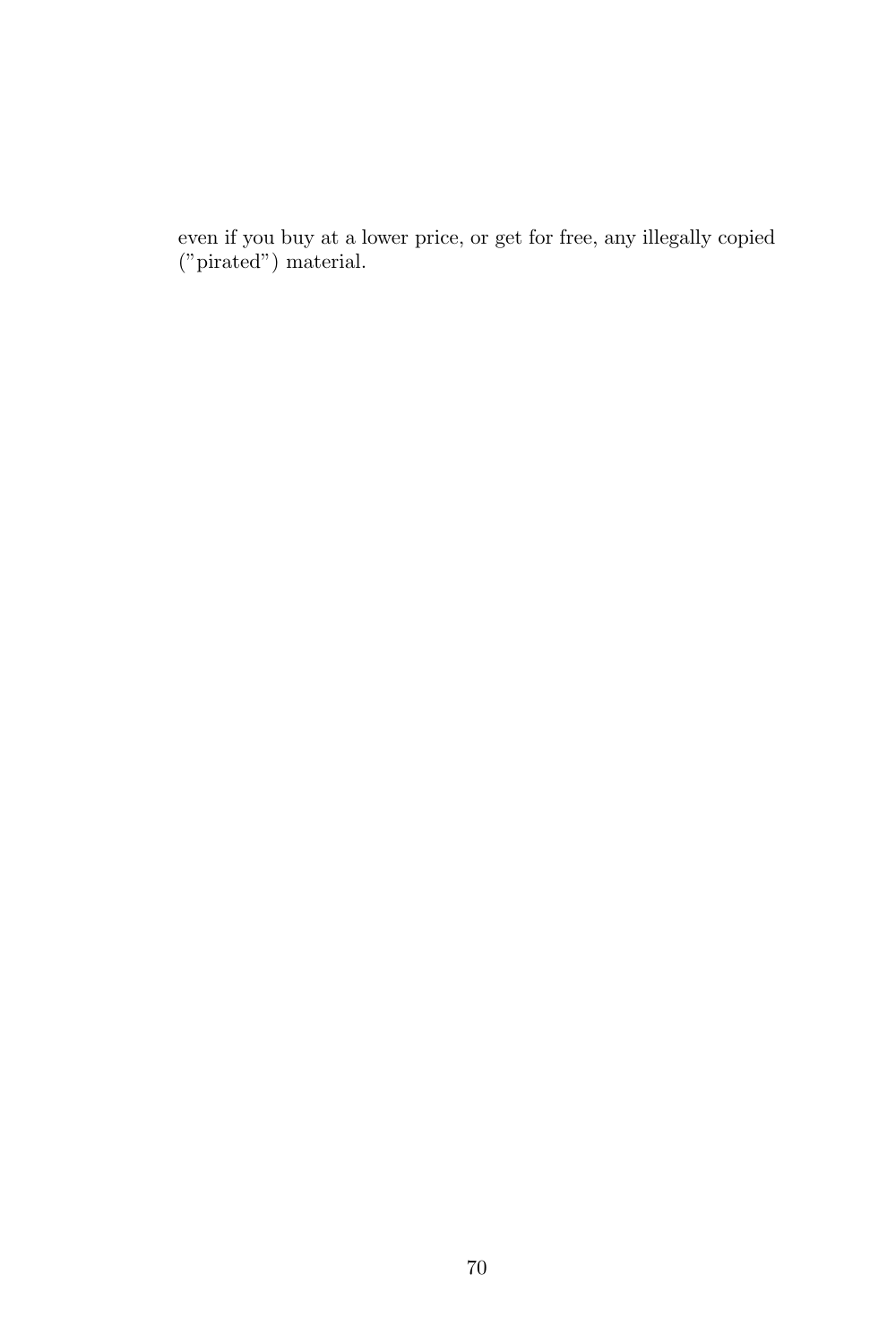# What is Trusted Computing?

In a nutshell, yet another thing that could do you lots of good or seriously screw up your life.

Let's start from this question: apart from licensing [36] and prices, can you, or the school and Public Administrations running on your money, freely chose any software and hardware combination you want and, above all, do anything you want with them? In a few years from now, the answer to this question may become "Yes, as long as they are in a list decided by somebody **else**".

### Welcome to the world of Trusted Computing

A Trusted Computing (TC) platform is a computer, DVD player or any other electronic device which is able to provide reliable information about which hardware and software components it is running. People, computers or any other device can request that information and, reading it, decide whether it's safe or admissible to interact with the TC device. The software officially provided with a TC system, for example, may refuse to run if it detects that other software without the TC label is installed.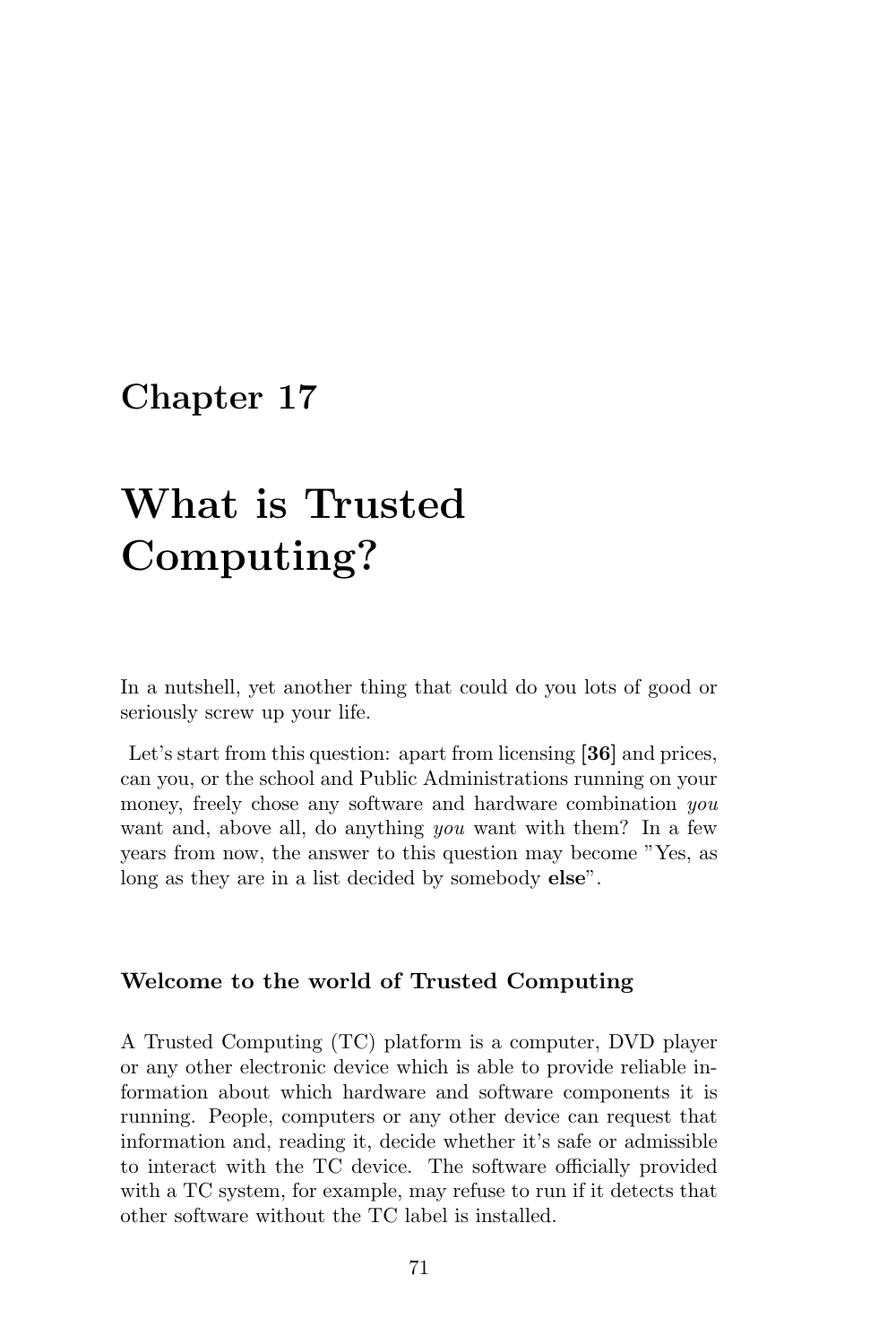The trick is that, so far, it has been given for granted that this ability must be under the explicit and exclusive control of the platform's maker, not the person who eventually purchases it. A TClocked DVD player may refuse to give you some information even if you legally paid for it. Practically speaking, this means that that a TC player may tell you "I will not play this DVD that you legally bought. Not because I can't, but because the movie company doesn't like the software that you have installed on your computer".

Similarly, the website of your bank may refuse to let you in from any "platform" that they do not trust.

Internet Access Providers (IAP) may use the same technology to forbid you to connect to the Internet (or be legally forced to do so) unless you do it with a TC-compliant computer: in other words, unless you install all and only the software on your computer that they (or the government) want.

The basic idea behind TC isn't necessarily bad: would you keep using ATM machines if they were proved to be as unsecure as today's computers? If you must use a computer to pay some bill online or perform some other equally sensitive operation, maybe from somebody else's computer, you should be able to know for sure that all the involved computer are in a state that protects your privacy, money and reserved data. Current computers do lack this capability. Therefore, a really effective TC wouldn't be so bad if end users maintained the capacity to themselves declare which software is acceptable on their machines. In such a scenario, inexperienced users may still sign some service agreement with their IAP to lease or purchase TC machines, while others may self-certify their systems (under their responsibility, of course).

What matters is that everybody, not just big corporations, maintains the possibility of designing or using any kind of software he or she considers best for his or her (obviously legal) needs. This is also a matter of security. If it's necessary to move to Trusted Computing, it is also essential that it works on as many different and independent software and hardware combinations, because this minimizes the risk that one defect in one of them causes serious problems [7], for example, to all the customers of all the world's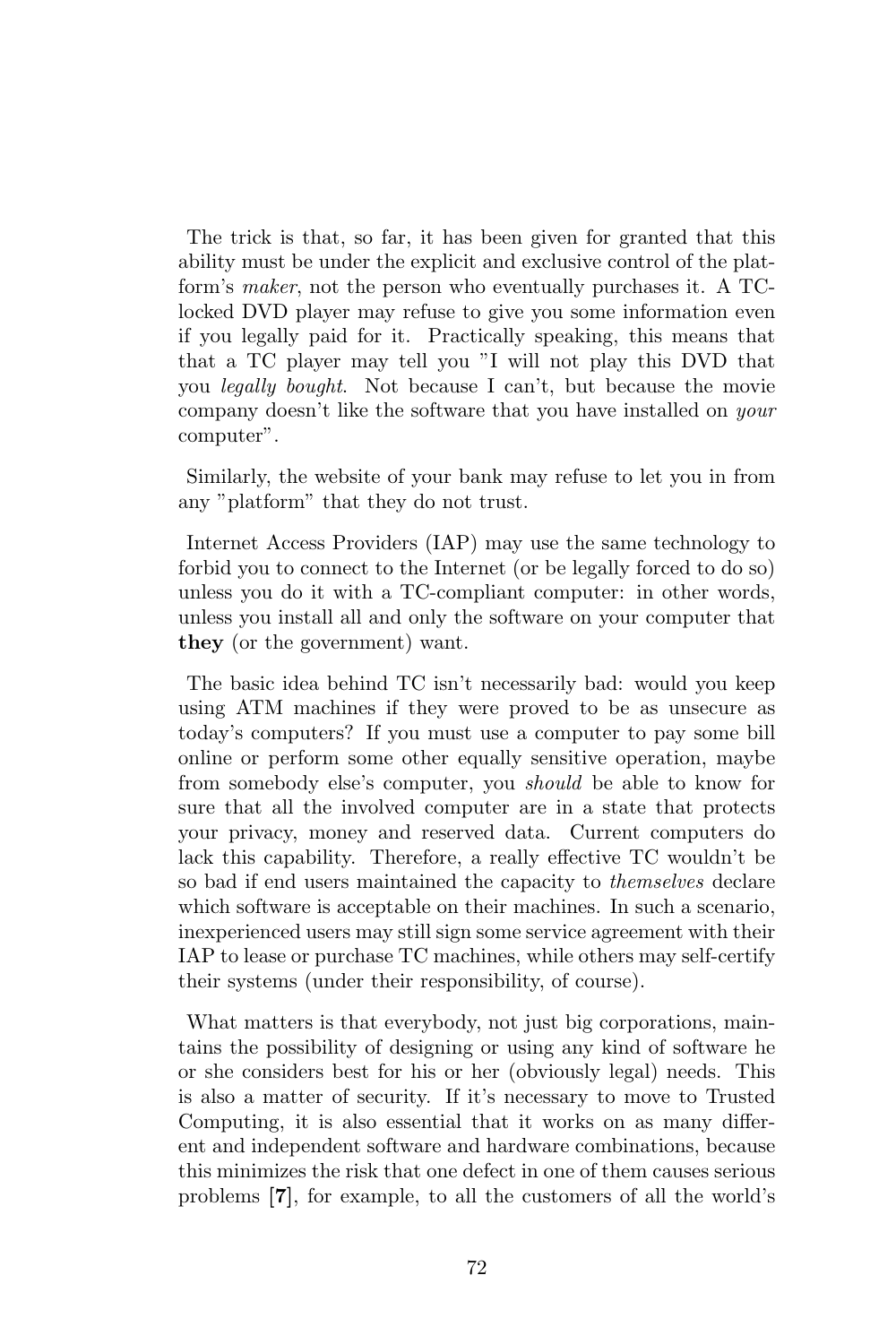banks at the same time.

As far as trust goes, it should go both ways, shouldn't it? When Trusted computing is concerned, this means that you should be really, really picky about which government or private authority is allowed to decide what you can or cannot do at home with the stuff you buy.

The problem is that, with all the TC designs proposed so far, definition and detection of "safe environment" rests entirely with the original owners of the hardware, software or information you need to use. If those "owners" are partners of movie companies which don't want people to make a backup copy of their *regularly* purchased movies, so they can sell them more than one time, what is the end result? Nothing more than believing to have bought a (pretty expensive) computer which can also manage movies, but actually getting a mutilated VCR, even if it's a really cool-looking one.

### Can TC devices be modified?

The first time they encounter TC or DRM [16], many people erroneously believe that, since they were so smart in cracking their satellite receiver or installing a cracked copy of some software for DVD duplication, they can safely ignore it. This time it is really different, however.

TC-capable hardware is neither so common nor supported yet that it can guarantee that it will refuse to start if the whole system (both hardware and software) is not in a completely trusted state.

In a few years, however, TC devices will include some extra hardware components, which will not be possible to modify, remove or reprogram with normal tools. Those components are just the ones which will decide if, when it is turned on, the whole system is in what *others*, not its legitimate owner, have defined as a reliable state.

If those components are programmed before assembly in the factory, according to the wishes of big media companies or software makers, they will decide what you can do with "your" computer,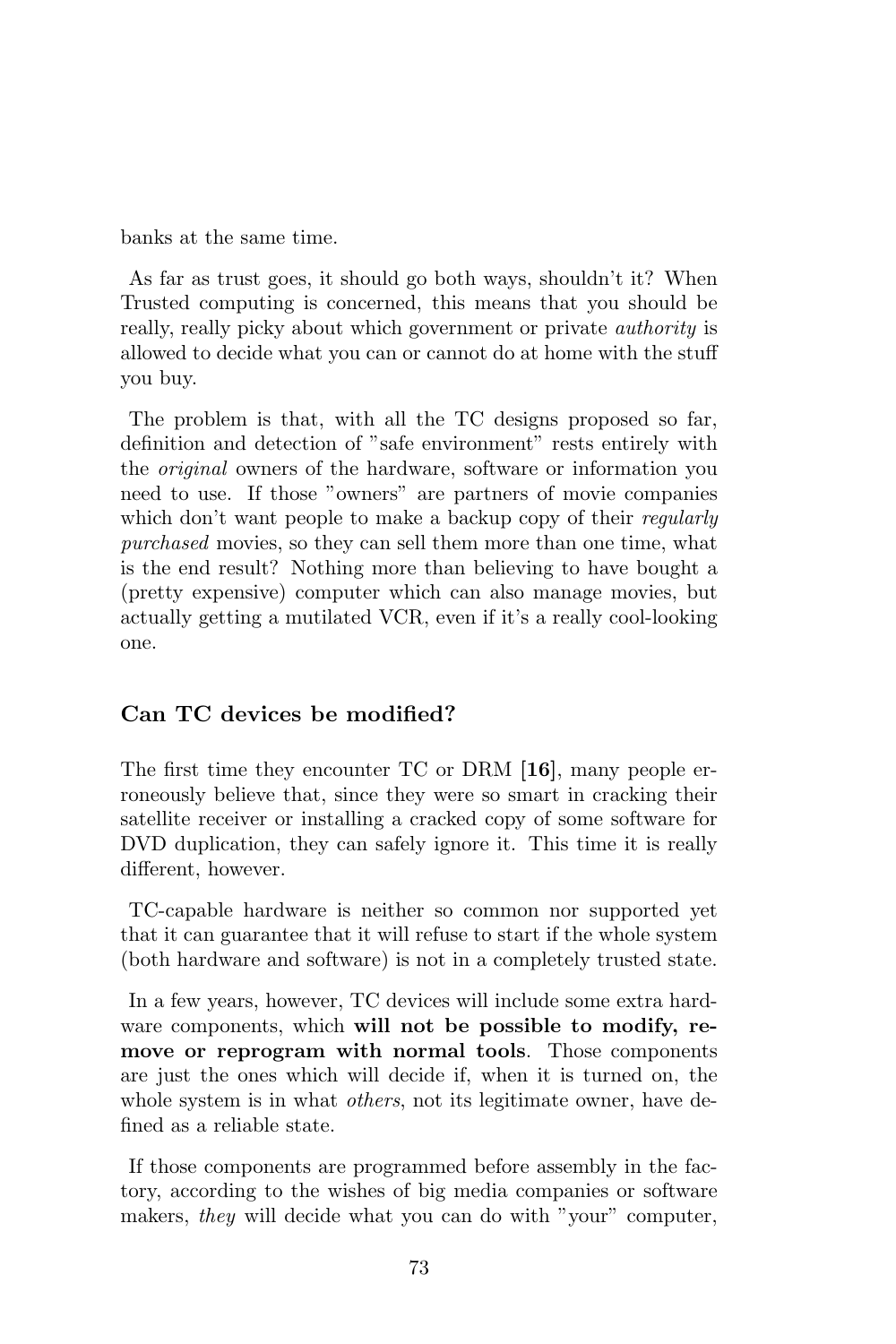home theater or DVD player. For the first time, it will be not only illegal, but also physically impossible to turn off or circumvent the scheme in any way: it won't be possible to disconnect or control the relevant signals, as some experts do at home today, without breaking the device. All the corresponding signal lines and connectors will be completely embedded inside the board or some sealed integrated circuits. In such a situation, even if people will still be able to find non-TC devices in the stores, they may be useless for all practical purposes, from burning DVDs to creating your own music playlists or simply running the software tools you like better. According to some analysts, new computers without TC locks may become quite a rarity  $[17 - 1]$ , if not disappear from stores altogether, as soon as in 2010.

## How can I recognize Trusted Computing, and what should I do about it?

It's easy. Before buying any software, computer, or other device able to create or use music, text, movies or any other type of creative work, ask:

- does it contain a TPM or any other Trusted Computing component?" (TPM stands for Trusted Platform Module, a class of TC devices)
- if yes, can I still install any software I want on it?

If the answer to the second question is "no" or "I have no idea", think at least twice before buying, and explain why to the clerk.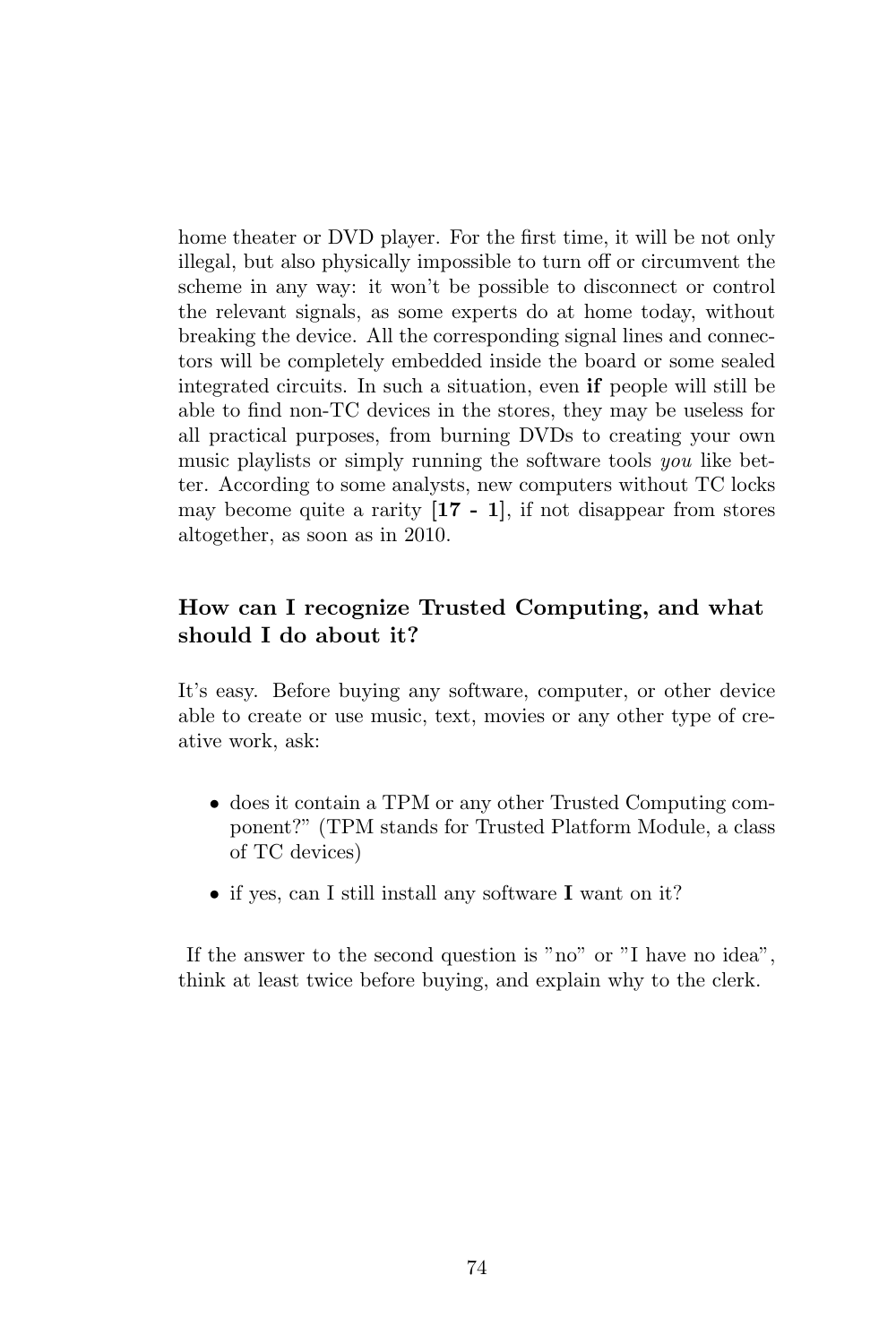# When Is Fair Use Fair Enough?

Before digital technologies and the Internet, just a few years ago, in order to duplicate music and movies on tapes or vinyl albums on other tapes or vinyl, you had to physically exchange them in the first place. Above all, the quality of any copy would have been worse than the one it came from: in practice, from every original album sold, only ten or twelve usable copies could be made.

Now that music or, for that matter, almost any document or creative work can be coded as a sequence of digits, everybody can make millions of copies of it, all perfectly equal to the original.

This can lead to great cultural and economical progress, on a scale never imagined before, and to great benefits for artists and authors, but only if accompanied to different laws and, above all, a level of responsibility and basic knowledge in the general public much more diffused than it is today.

Otherwise, the consequences can be very dangerous both for the current media companies (which is not necessarily a bad thing) and, potentially, also for the artists and authors who do the real work or the real service [12 - 2].

Sure, today if one person buys one CD, everybody else could have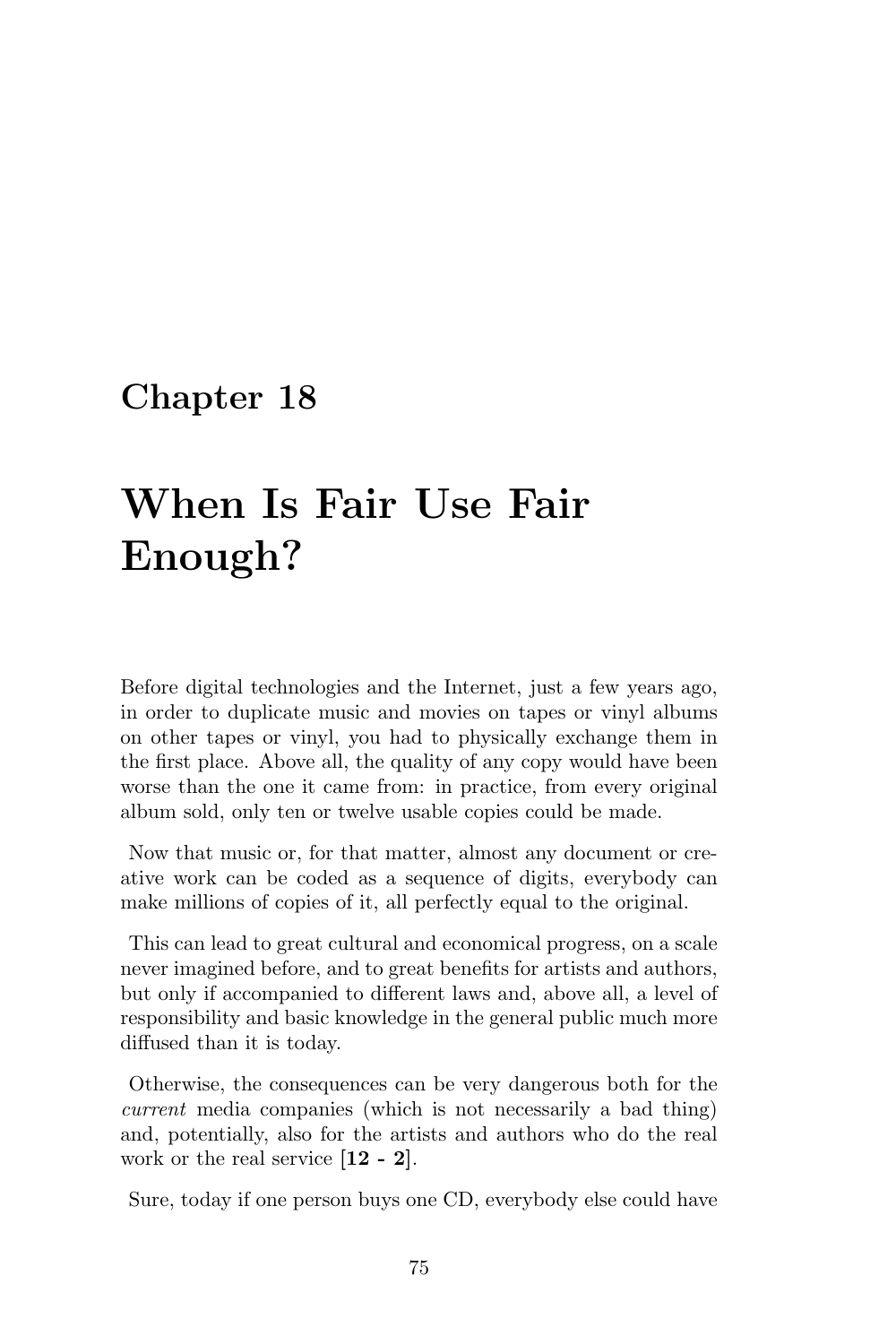a perfectly equivalent free copy in a few seconds, remotely. In spite of this, some fundamental concepts have not changed, and it is better to set them straight for the common good. Using music or any other creative work for free while it is still under copyright, against the wishes and livelihood of the actual authors is not fair. The same applies if somebody installs a commercial DVD SW player or any other software on his or her computer without paying whatever the author wants, as long as there is choice among many different software programs and it is possible to create free ones [38].

Moving for personal use music or other digital works legally obtained to any other media or device, as many times as one wants and without limits of time, is fair. Public redistribution of material which is still under copyright, without paying anything at all to the author, is not fair (unless, of course, this is just what the author wants, as it often happens). Making one thousand copies of a copyrighted DVD to sell or distribute them, for example, is certainly a crime, and must be prosecuted. And it was never different. It's not like we're losing any existing freedom. Since when copyright was introduced, it never was allowed to go beyond fair use and fair use never included public redistribution. Besides that, there is a lot of choice out there. If artist X starts to ask too much for his or her music, just go somewhere else.

Forcing people to pay many times for the same personal copy of the same piece of music is not fair. Forcing every author to lock him or herself into a corporation, or to change his or her line of work to survive isn't fair either.

File sharing and unrestricted redistribution have every right to exist (almost a duty, actually), as long as they are used to share for free what somebody created (created, not bought) and then freely decided to give away, or when the copyright is expired. The common "wisdom", these days, is that copying music, movies or software without permission is never wrong, because copyright is an unfair privilege granted to a few companies, is in itself unfair and has no reason to exist. This *may* be true if thinking only of those companies, but it would also hurt artists, authors and society as a whole, both because the actual creators worked hard and because a lot of creative works would not exist otherwise [12 - 2].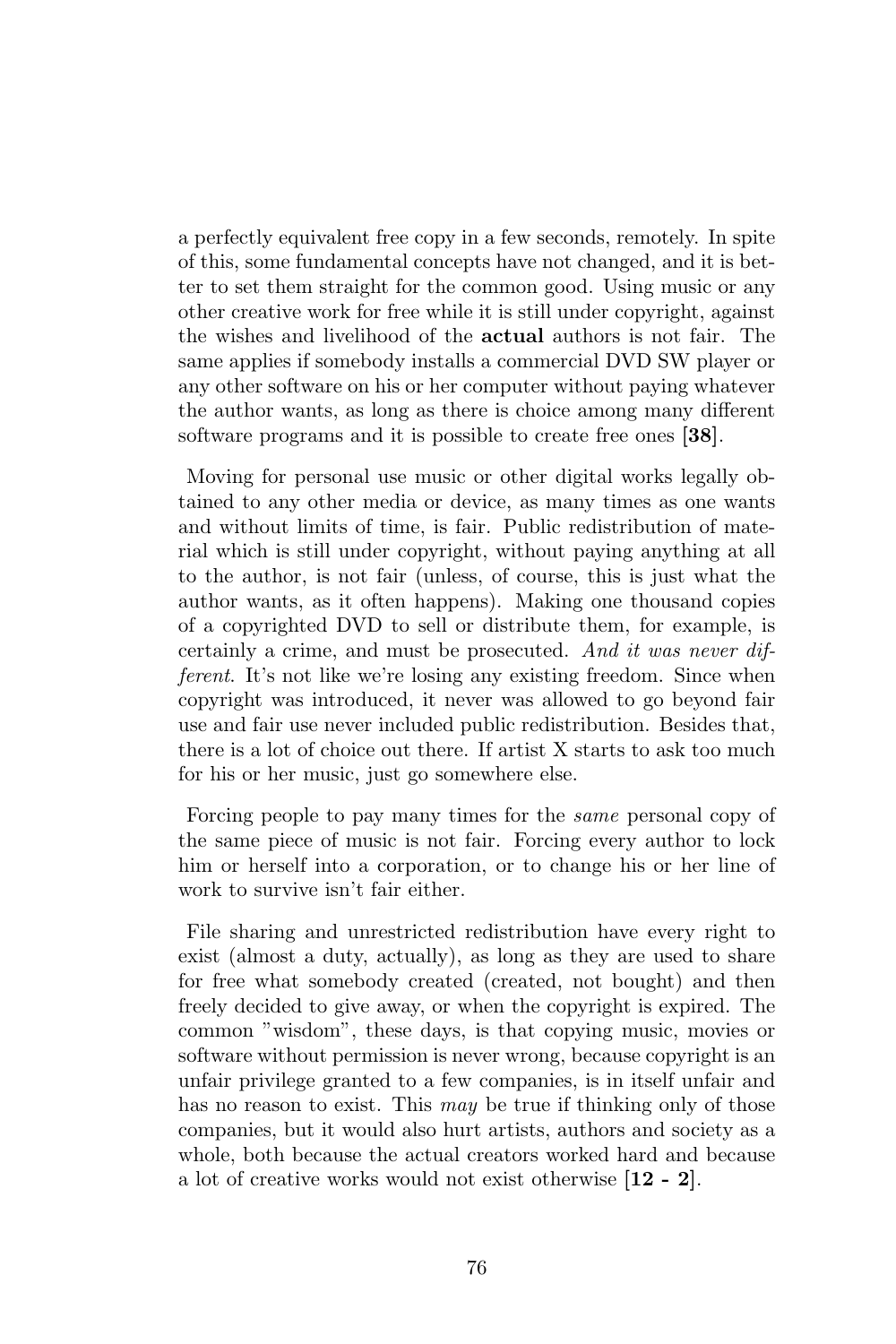Most of the problems created by copyright today are actually created only by its exaggerated extension in time. A copyright extended for many decades to all conceivable "uses" of creative works is only wanted by big media corporations, just because it is the only thing that makes really profitable to create and operate such big structures. A much shorter duration of copyright would make all the excesses of today not worth the effort, while still giving incentive to create many more works than would ever be possible through public or private patronage.

The fact that the duration of copyright has been unfairly extended beyond reason cannot be a justification to be unfair with artists and authors. It just means that it is necessary to reduce that duration, so that the actual authors can still get tangible benefits from their work, but the investment to *control* all of them is not convenient anymore.

Illegal copying, above all, is one of the most useless (hence stupid) crimes ever, because there are valid alternatives. It may even be the most effective way to give even more power and control to big corporations, so they can have even more control over your life and an even bigger slice of your money.

Such excesses are also influenced by, and influence in turn, how software is managed and developed. But you can and must, in your own family, do as much as you can to stop this self damaging behavior.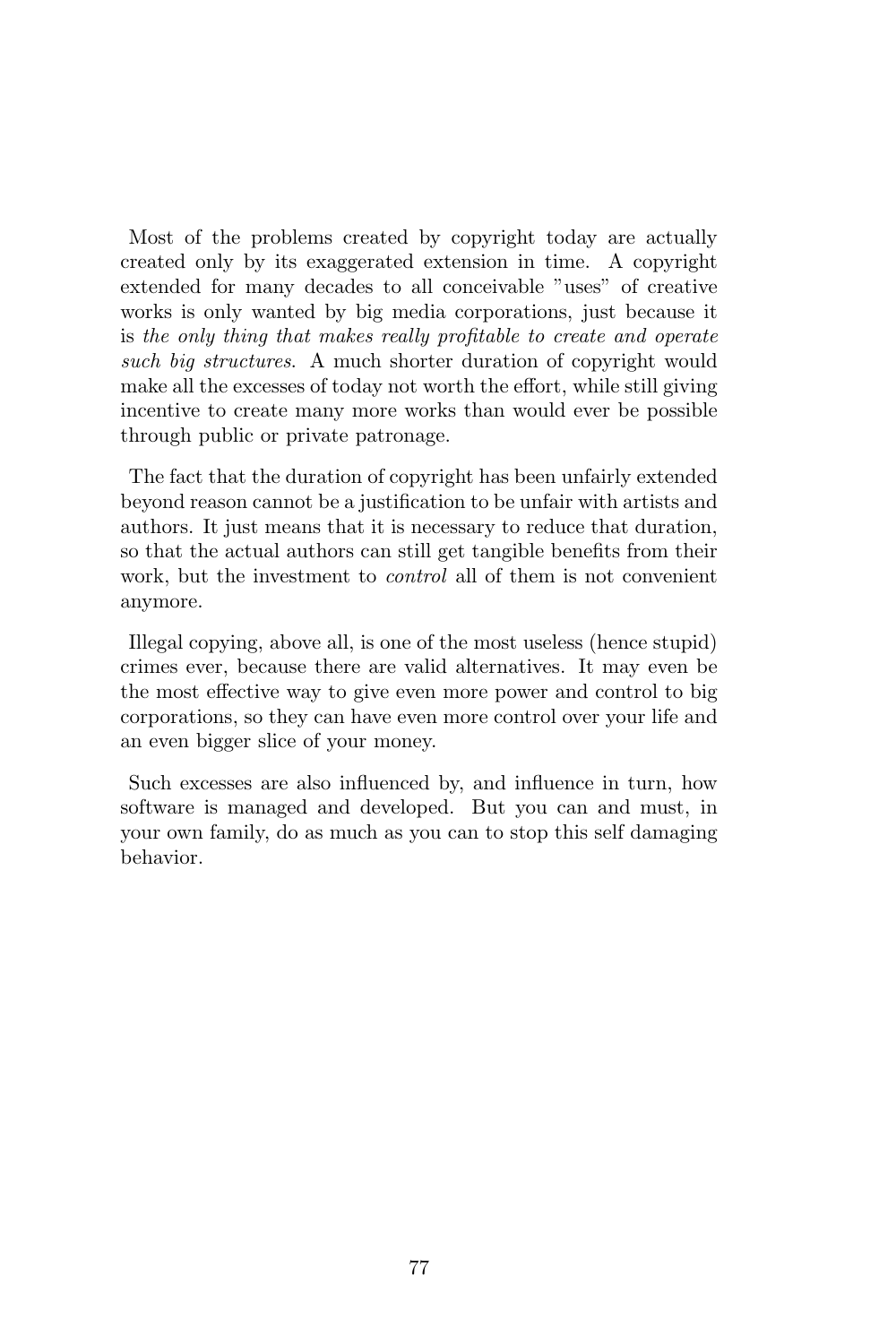# Does Software pollute?

Of course it does. The average USA citizen, for example, produces 4.6 lbs of solid waste per day [19 - 1], and an ever growing part of it is software. Sure, software is just instructions, the immaterial part of a computer and many other electronic devices. As such, it should not pollute, right? Instead, it does: a lot. Obviously this doesn't happen directly. We pollute a lot by trashing too much working electronic devices of any kind and buying unnecessary others, too often.

In January 2007 the UK Green Party officially declared Vista, the new operating system likely to be installed on many millions of new and used personal computers, a "landfill nightmare" [19 - 2]. The reasons? The fact that this software may "force expensive and environmentally damaging hardware upgrades". More specifically the fear is that an enormous number of monitors and other perfectly working hardware "will be junked by consumers and companies as Vista will refuse to play the new high-definition DVDs with current monitors and sound cards".

Potential risks for the environment do not come just from the need to control and restrict entertainment [16] or to sell ever more software or computers every other year. The Children Machines described in another chapter [10] are made according to the latest, more environmentally friendly regulations. Those laptops, however, are meant to be sold and used in countries which have no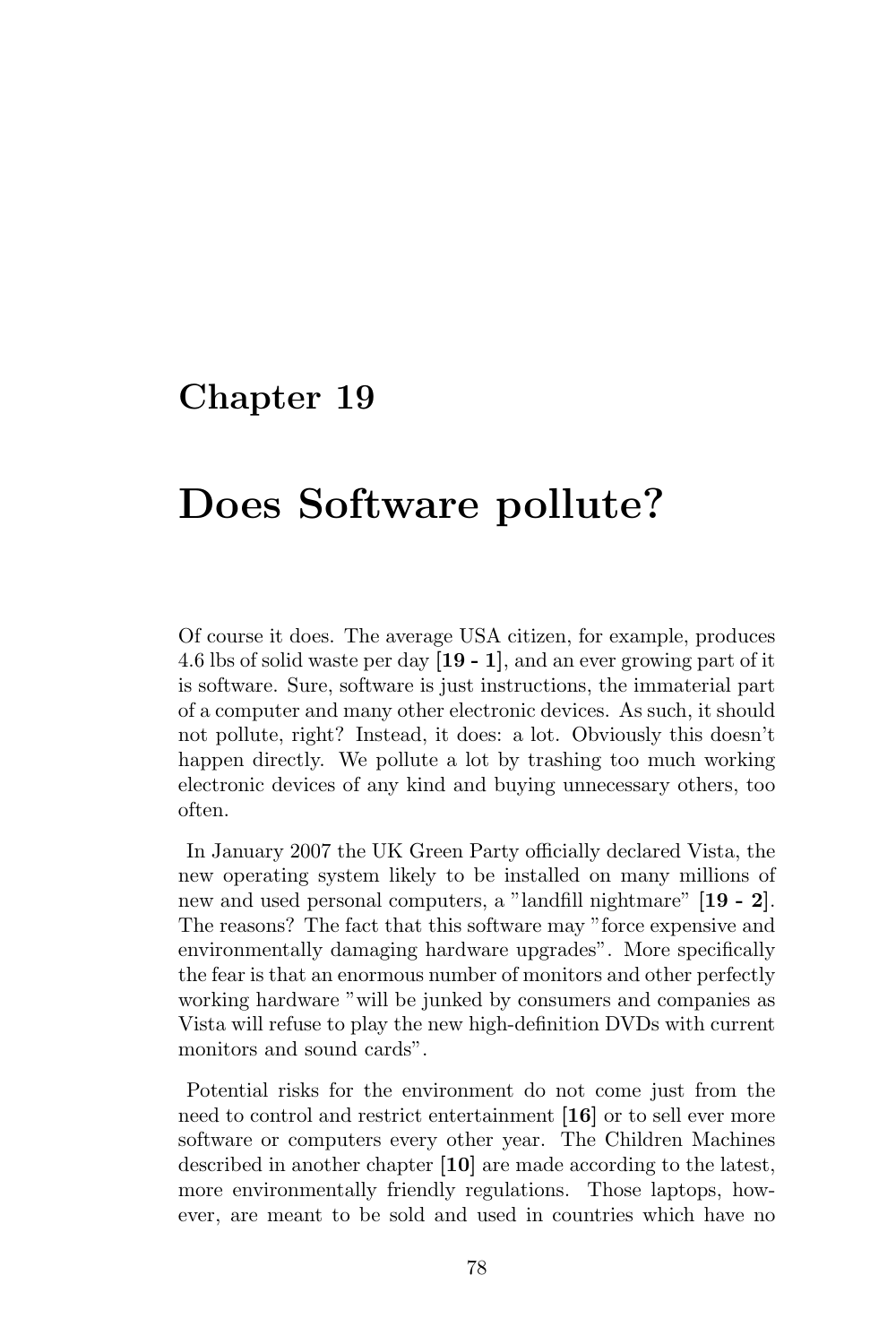adequate recycling centers and no money or infrastructures to collect used computers. This is already raising serious concerns about the environmental impact of the whole "One Laptop Per Child" project [19 - 3] in a few years from now, when those laptops will break or be dismissed from use.

The reason to be concerned about it is that electronic devices contain many toxic substances: so many that in 2004 even a report of the United Nations University of Tokio [19 - 4] recommended to extend the lives of computers for this very reason. The report pointed out that, in that year "a 2-gram memory chip required 1.3 kilograms (1,300 grams) of fossil fuels and materials", while a whole computer and a big monitor required "1.8 tons of water, fossil fuels and chemicals to make".

Generally speaking, making hardware or any other high-tech digital object can be a pretty dirty job. In April 2000 the San Francisco Bay Guardian reported that several hi-tech workers were suing their employers because of serious illnesses [19 - 5]. Higher rates of miscarriage, some types of cancer [19 - 6] and premature death have been observed among the workers of semiconductor and hard disks factories in several countries  $[19 - 7]$ .

Today all this still happens, just in other countries. Electronics manufacturing workers in Mexico and many other countries have just started to discover that they face the same health and safety hazards experienced 20 years ago in Silicon Valley [19 - 8].

The problem is not limited to the manufacturing of electronic devices: it remains even when it's time to dump or recycle them. Electronic waste or E-waste is the most rapidly growing waste problem in the world. In 2005 nearly 2 million tons of electronic waste, including 133,000 PCs discarded each day, were produced in the U.S. alone [19 - 9].

This is true even if many computer makers have indeed started to use more environmentally friendly materials and procedures. All around the world there is still a huge quantity of older components which were produced committing what a 2002 report called the Seven Deadly Sins [19 - 10]: these include usage of lead (brain and blood damage), flame retardants (hormones imbalance), and PVC cabling which generate dioxins when burned. Even in this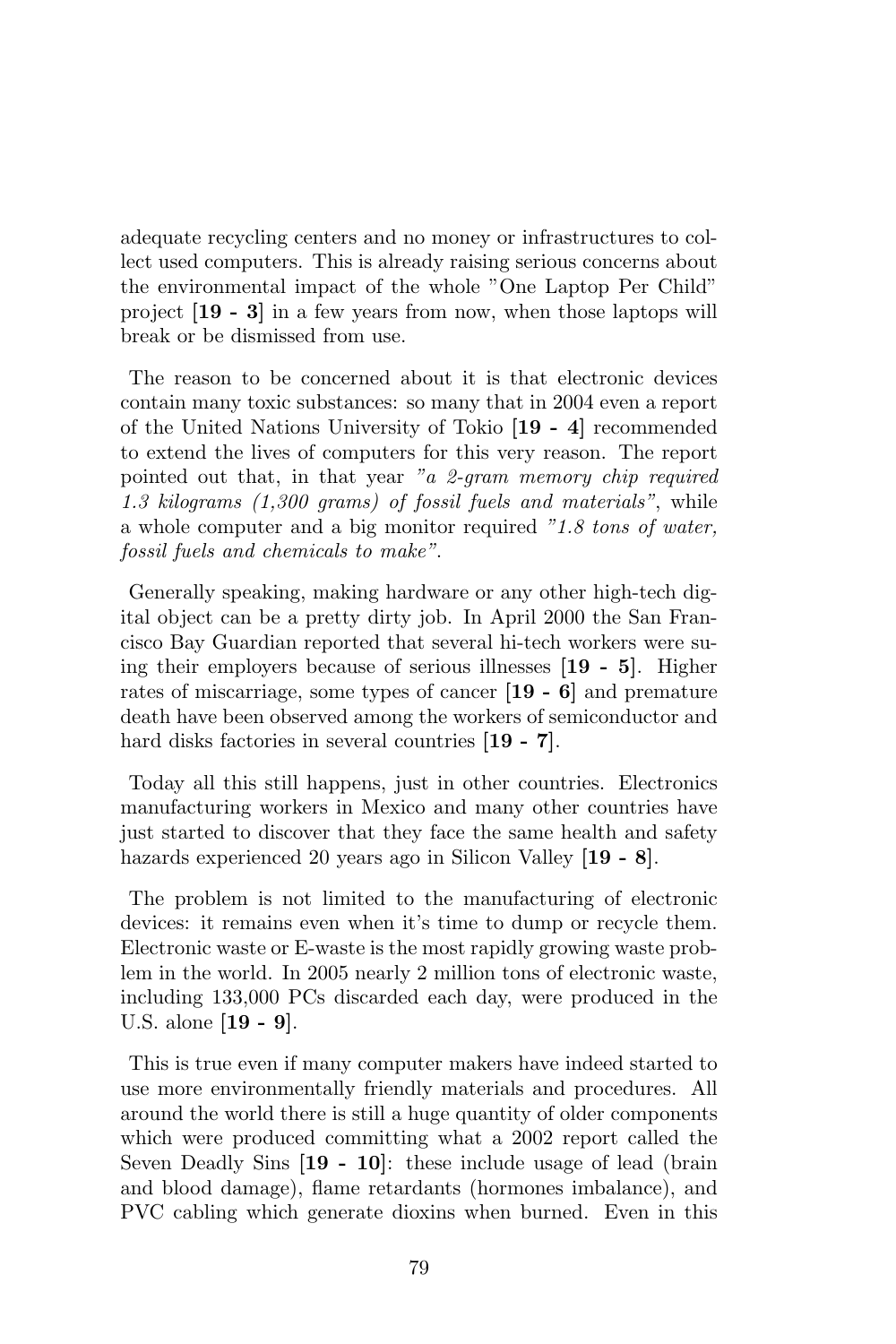case, often the world' richest countries are still simply dropping the problem abroad. Still in the U.S., only 10 to 15 percent of electronics are currently recycled, but in 80 per cent of those cases up to 80 percent simply means "exported overseas". The situation in most other countries is the same or worse.

### The true cost of software upgrades

Replacing even one single software program may mean to be forced to replace a whole, still perfectly working computer, that is to contribute to the problem described above. It starts innocently: a computer has 512 MB (Megabytes) of memory but the next version of program X requires at least 600 MB just to start up (in a computer, the "memory" is the set of circuits used for temporary storage of data and intermediate, real-time calculations. Permanent data storage happens in separate hard disks which can be internal or external to the computer). But there is no 88 Megabyte memory stick on the marketplace, the minimum size is 256 or 512 MB. Since they cost only a few dollars, OK, no big deal, let's buy 256, right? Yes, but only if the the motherboard of that computer does have a place where one can plug the memory sticks they sell today.

At this point, in order to use "the next version of program X" the owner has already given in to buying more memory than is actually needed, plus a new motherboard to host it. Even if the program itself was obtained, legally or illegally, at no cost. But the new motherboard is, very likely, not compatible with the processor, the heart of the computer, so it is necessary to buy one of them too, please. Will the power supply connector of the new motherboard be directly compatible, without any adapter, with the power supply socket on the motherboard? This is not a big deal, especially because it only matters if the old power supply is powerful enough to handle the current motherboards and processors.

Does it end here? Maybe not: the scanners, printers, external modems and tablets one could buy a few years ago have connectors which are not necessarily present on all the motherboards sold today. If this is the case, it's time to figure out what is less expensive and time consuming between buying extension cards with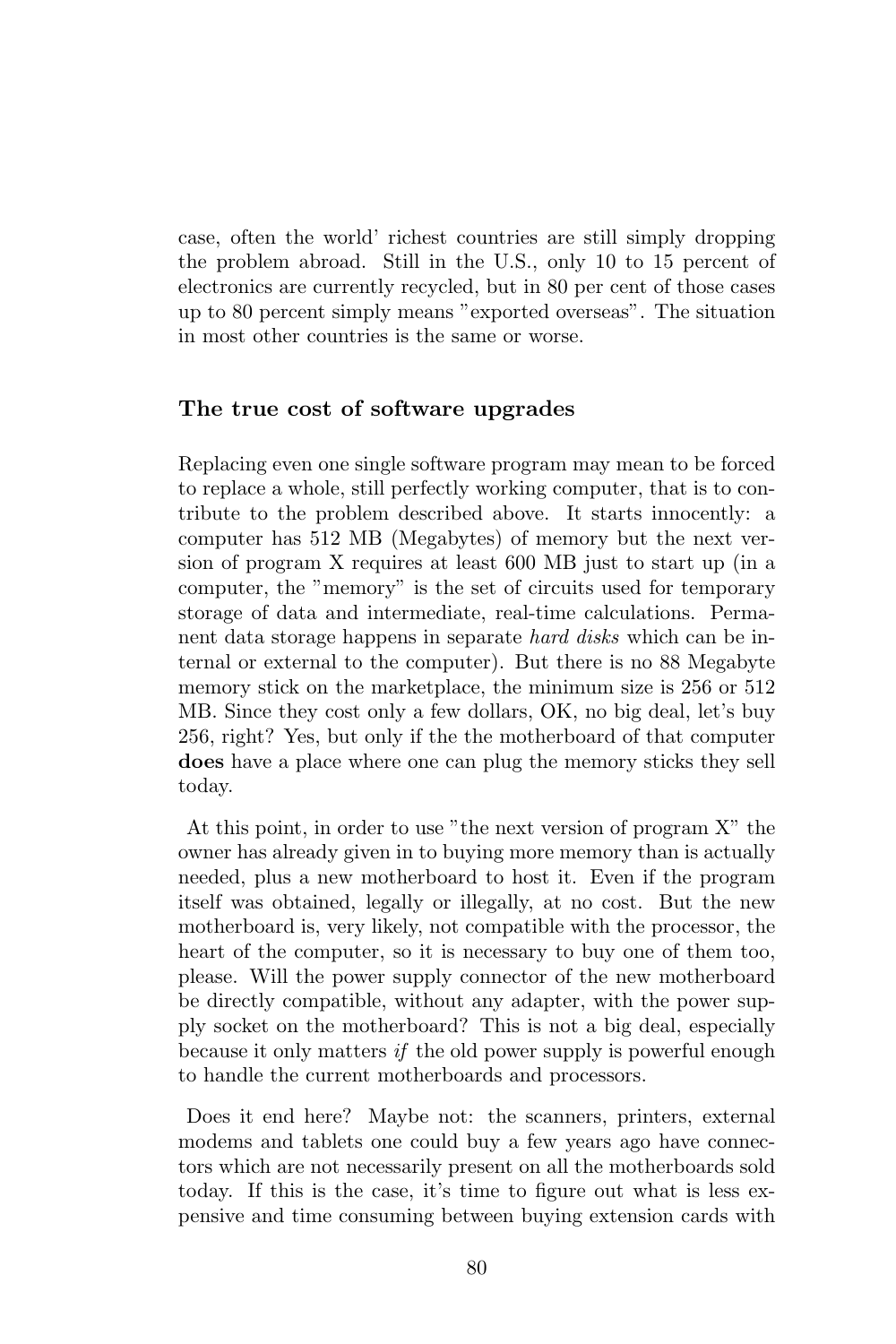those connectors or new printers, scanner and so on altogether: either way, more money will be spent.

Note that the "buying extension cards" route is feasible only if the software components (drivers) which control the original printer and other devices are compatible with the new operating system. Yes, because there is no guarantee that the old operating system installed on the internal disk will be compatible with the new amount of memory, the new processor and extension cards and so on.

By this time, all is left of the original computer are mouse, keyboard, CD or DVD players, the disk and the case. Not bad, is it? Especially when considering that there was nothing wrong with all those other pieces, and that they would have continued to work for years, had it not been for those 88 MB of extra memory.

Of course, all this pain would have lasted much less if the "old" computer had been a laptop: they are still manufactured and assembled in so many non-standard ways, using custom components, that unless the laptop can handle more memory as it is, the only solution is to forget upgrades and buy a new one.

So this is the true cost, both on people wallets and on the environment, of that apparently harmless "next version of program X". Repeating the exercise for every computer of every government or business makes very easy to see the landfills being very busy with e-waste for the next few decades.

Again, please note that this true cost doesn't depend at all from the official cost or license of a program. The only things that make the difference are the hardware requirements of software programs and the protocols and formats they use to exchange data. In the first case, it is essential to develop and use software whose environmental impact, er we mean hardware requirements, is as low as possible: office productivity software, for example, could be written to run smoothly on the average computer of three years ago, not only the shiniest model that one can buy in stores this week. Regardless of how one plans to license or market that software.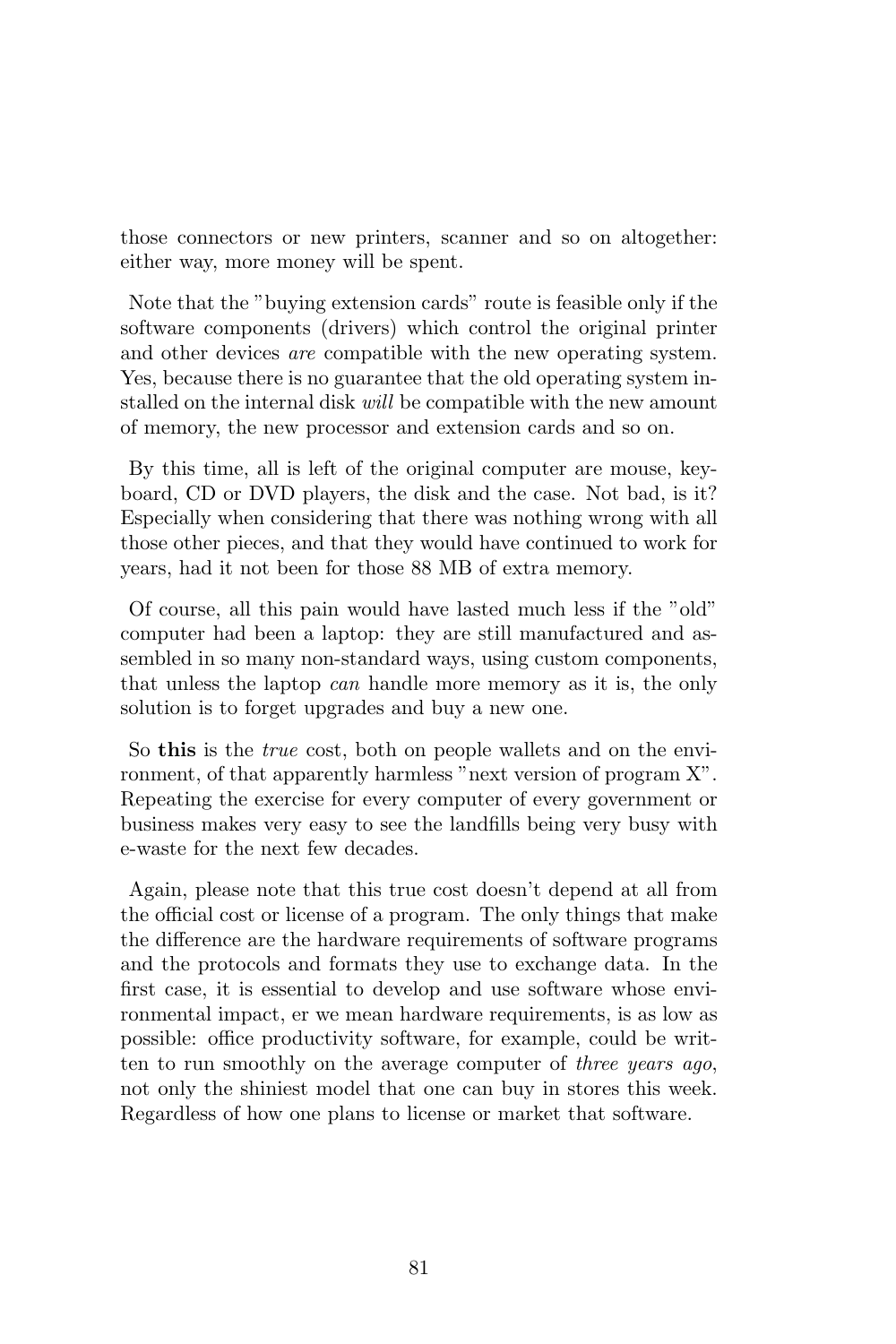## The solution: use the right software, protocols and formats

Of course, this doesn't mean at all that society should do without software, or stop extending the adoption of digital technologies (when such adoption does make sense, of course). It is just necessary to be aware of all the risks and act accordingly.

All citizens and their Public Administrations or Schools can contribute to fight the e-waste crisis in many ways: one of the easiest and most effective ways is to make computers live longer, that is to replace them only when they actually break. This is much easier than it seems. Luckily, any computer is only as old as the software it runs. As long as that software lets you work and, above all, it is possible to communicate with other computer users, there is no reason to replace it.

We have already explained, however, that software can have very unpleasant effects [3] even if you stop using it or others around you use it improperly. Software-induced pollution is bad in the same way, since tolerating it on a few computers may force many others to pollute in the same way. This is especially true with Public Administrations: one single Ministry which begins requiring digital documents that can be only created with the latest version of a specific program may force all its parties to waste perfectly working computers, for the reasons described above. Therefore, besides the cultural and civic reasons we already know about [8], there are also health and environmental ones to demand that only truly open digital technologies are adopted.

#### Websites which destroy forests

Speaking of the impact of software on natural resources, one consequence of the huge diffusion of the Internet has been a great increase in the number of documents printed and discarded almost immediately, for a lot of different reasons: paper is still more comfortable than monitors for one's eyes, information like train or plane schedules must be carried along for reference and so on. In spite of this, many websites do not provide a version of their pages prop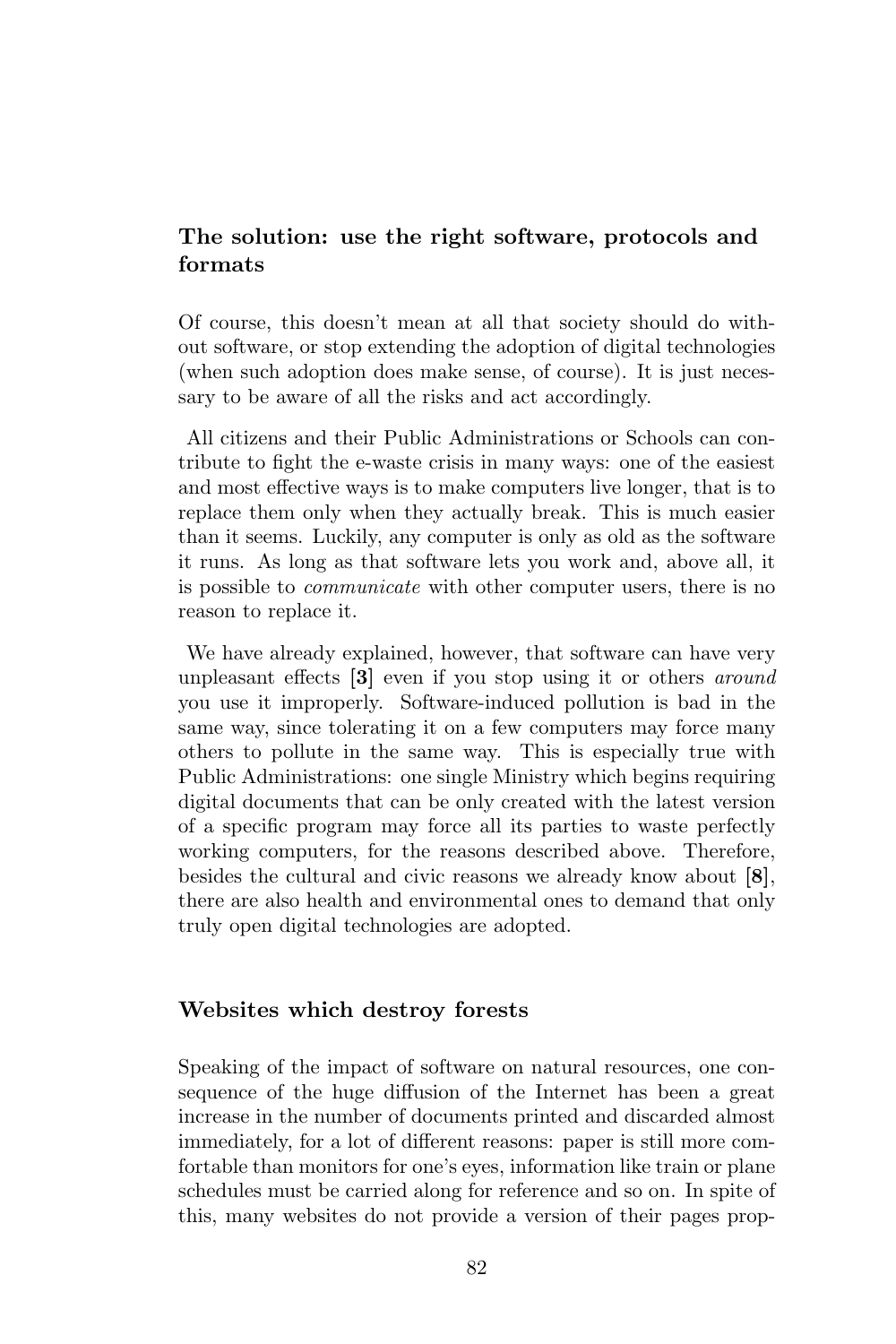erly formatted for printing. They either publish their text inside unprintable movies [27] or seem to design pages with the explicit purpose of wasting as much paper as possible: sometimes, for each paragraph of text, the printer also spits out three or four pages of advertising, navigation menus and other stuff that one has already seen or, like the menus, is simply useless on paper.

Making available properly printable versions of each page of a website is an easy task for a competent webmaster. Restructuring a very large, already existing website is a different issue, but even in that case it is important to complain and ask for more forestfriendly websites.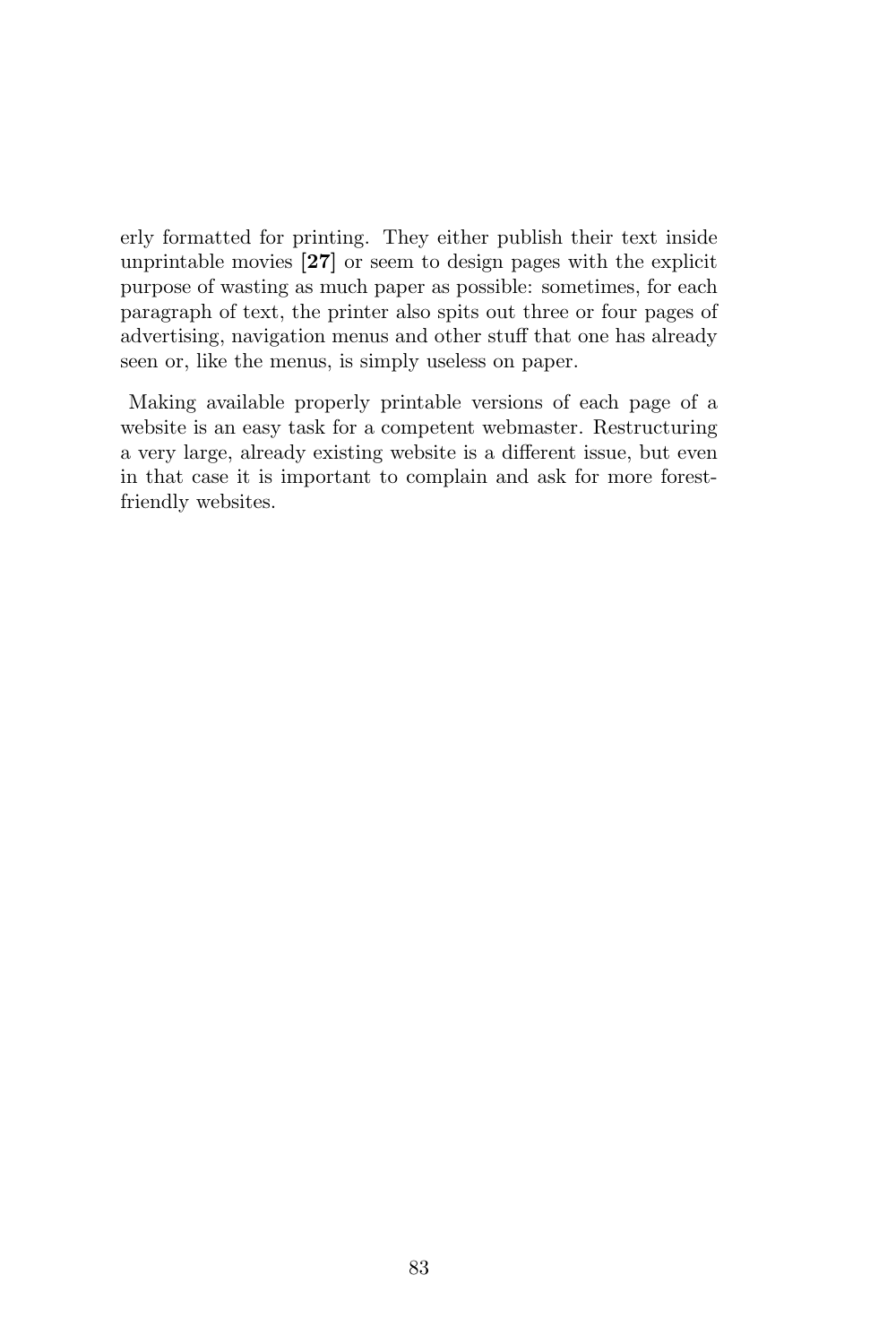# Does software waste energy?

Of course! Actually, this is the second big way in which software pollutes [19]: not only when a computer is manufactured or thrown away, but also during normal usage.

Electricity (that is, money) which enters a computer becomes heat. Which we usually pump away with other electricity (that is, money) to run air conditioners and fans.

The consequences are so serious that in September 2006 Google, the main Internet search engine, publicly called for a more efficient design for computer power supplies [20 - 1]. The reason? The fact that, adopting such supplies in 100 million desktop PC's running eight hours a day, it will be possible "to save 40 billion kilowatthours over three years, or more than 5 USD billion at California's energy rates".

Even in a single household, the energy and money flying out the windows due to careless choice and usage of computers and software programs can amount to hundreds of dollars each year. Some years ago this problem was mainly with processors and traditional monitors, now it also comes from video cards.

Some tests performed in July 2005 by a computer specialized web-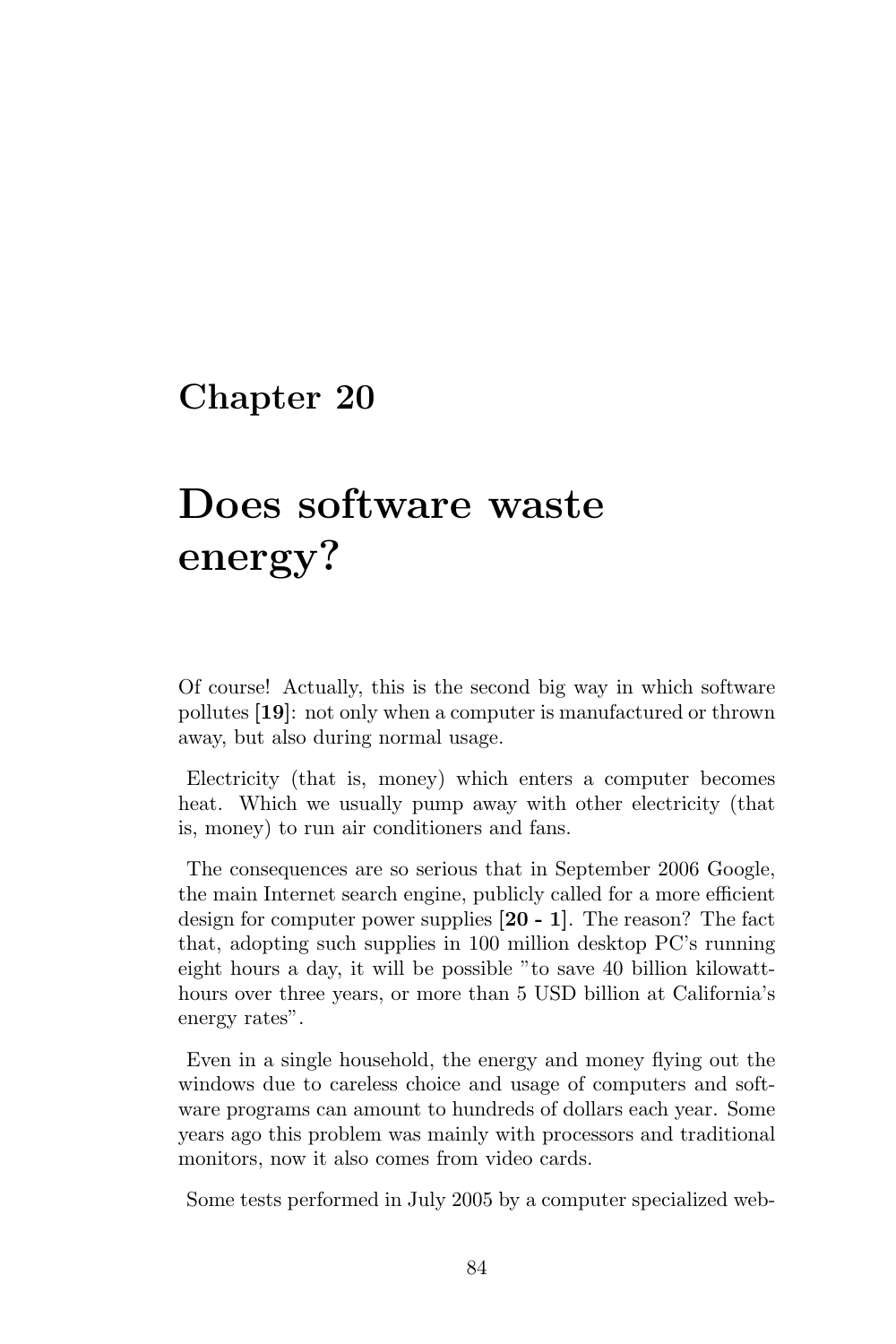site show that a medium range desktop computer could cost 158 USD per year of electricity  $[20 - 2]$  by just being left turned on non stop. Working or playing with such a computer every now and then could raise that cost to 230 USD per year! Note that these numbers do not include the cost of cooling the room where the computer is generating heat and the fact that computer fans, the most expensive ones excepted, are also pretty noisy.

It is true that now, at least in the specialized press, there is much more attention than five years ago to "performance per watt" that is to how much real work one gets done for each dollar spent on electricity. In spite of this, many people and businesses still continue (or are forced) to pollute by using much more electric power than they actually need for computing.

#### How to fight this waste

#### Turn it off

Simple things first. If computers are really so much better than ten years ago, how come they take almost the same (long) time to fire up? No wonder, then, that many people leave their computer on all the time. However, keeping a computer powered on when you don't really need it "just because", is as smart as parking your car in the driveway and leaving it on the whole night since it doesn't bother you or your neighbors. It's stupid, even if it looks very cool on a website or computer forum, to boast that you are so good at choosing and configuring software that you can keep it running for weeks, even if it is actually used only a few hours each day.

In 2005 an analysis performed by the staff of Britain's Pc Pro magazine revealed that a 50-person organization could shave 5,000 pounds off its annual electricity bill by switching computers off before leaving the office [20 - 3]. Of course, "if it's unused, turn it off" applies to everything electric, not just computers. Still in Britain, the Environment Minister himself pointed out in the same year that "Britons waste the equivalent of around two power stations' worth of electricity each year" by leaving TV sets and other gadgets on standby [20 - 4].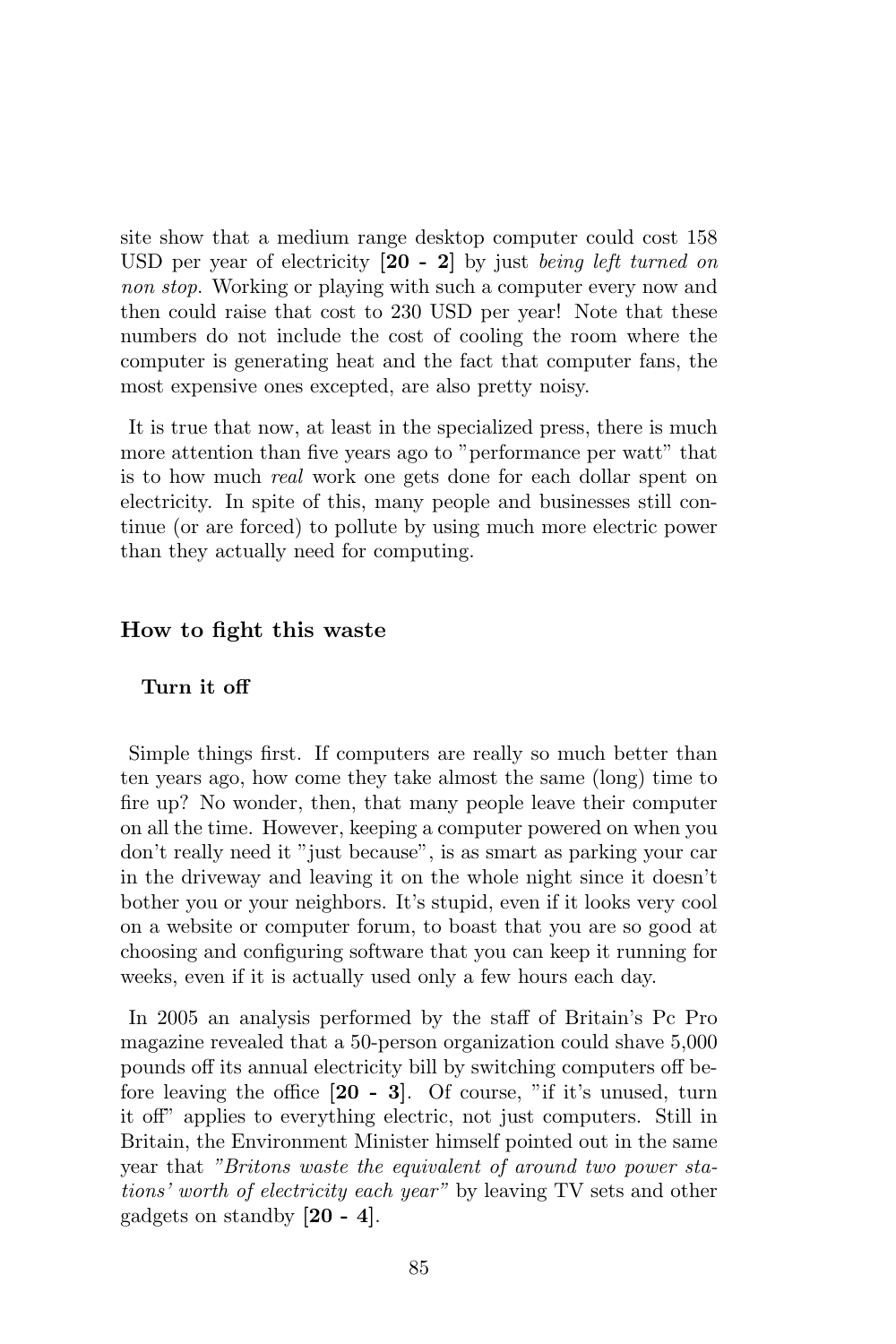Apart from energy saving, nothing is safer for your files than a switched off computer. If you do have to keep it on and connected to the Internet 24/7, OK, no problem. Just pay the price, that is learn and practice the basics of computer security or pay somebody to do it for you. In all other cases, turn it off as soon as you don't need it running, or at least turn off the modem. Staying on and online is a very stupid and irresponsible thing to do if you have no actual need to do it. Switching off, or at least disconnecting any unused computer from the Internet means that, besides your own data, you will be protecting all the other Internet users. The reason is that you will greatly reduce, if not eliminate, attacks on them from *your* computer, in case it is compromised some day.

#### Use the right software

Once again, using more efficient software is the first step to save energy, or at least the easier one in many cases. Remember that, inside electronic devices, dissipated power increases greatly with the voltage and frequency of processors and other integrated circuits. In this context, efficiency is very simple to evaluate: the slowest processor that still makes it possible for you to do what you actually need to do, at the lowest possible voltage, is enough. Looking at it from the opposite angle, the software that does what you really need with the slowest possible processor, or at the slowest frequency, since modern processor can slow it down when they are not running heavy software, is the one that makes you waste less energy.

#### Separate computers from game consoles

For most home and office applications (games are an entirely different issues), the computers of five or six years ago were already overdimensioned. One of the reasons why this trend continues is the usage of general purpose computers for gaming. If you like computer games, a good solution energy-wise is to buy a separate, specialized console and only use that for gaming. The reason is that those devices, being optimized for only one task, start up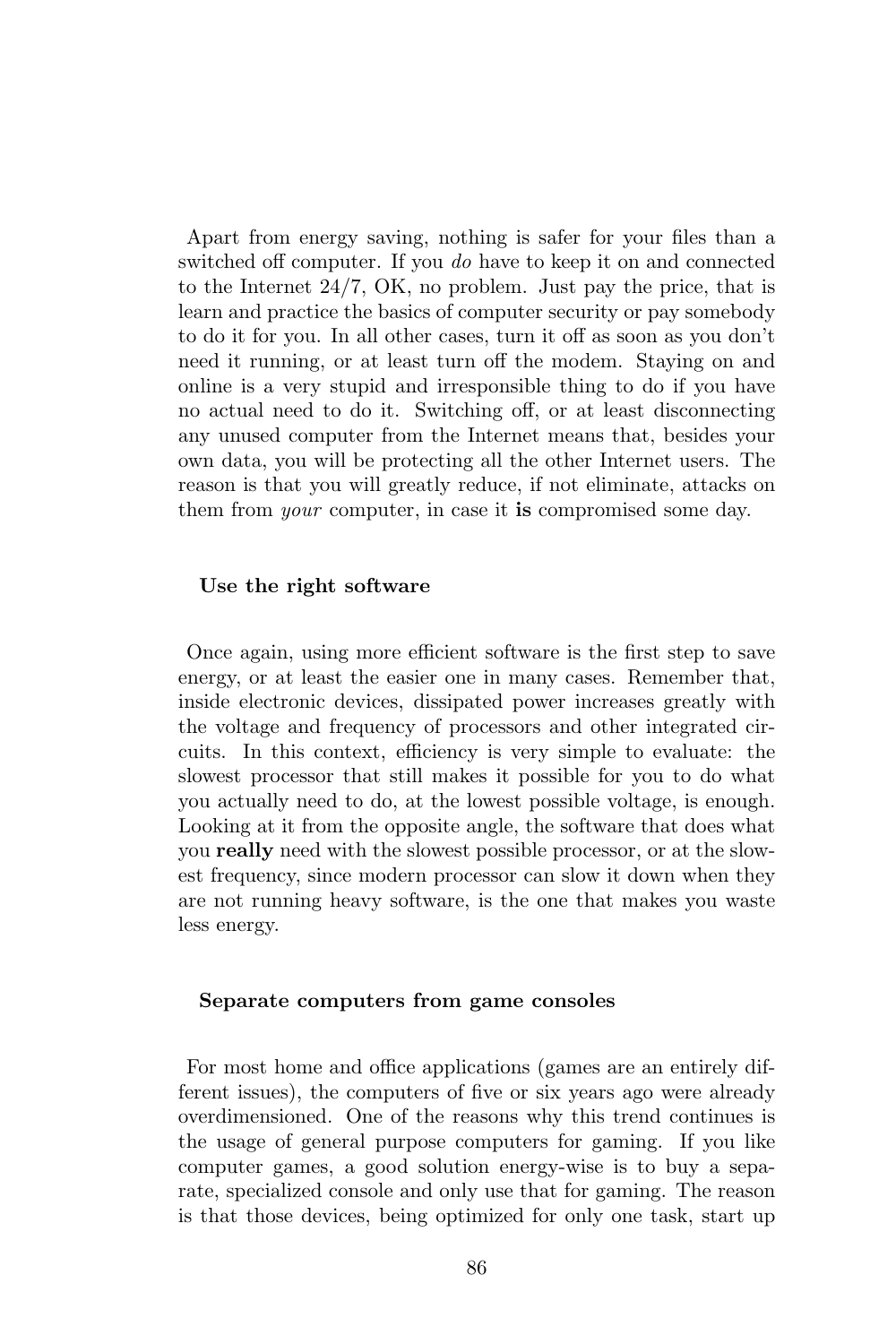much faster and are much smaller, more silent and above all more energy efficient than any desktop computer.

### Demand the right hardware

More efficient computers may very well turn out to be the best real world achievement of the Children's Machine [10]. Even ignoring that project, it really should be much easier than it is today to buy computers which are:

- smaller and much less power hungry than normal desktops,
- unlike today's laptops, made of cheap interchangeable parts which can be mixed, added or replaced at will,
- unlike the current PDAs and other similar gadgets, flexible enough that you can install and run any software you like on them and read the same file formats as with traditional computers

The technology to make all this happen already exists: some examples are listed on the Digifreedom website. What is missing is just the right amount of consumer pressure to make it cheaper and sold in *every* computer store, not just the most specialized outlets. Please ask for a really energy-efficient computer or television set the next time you actually need one.

Another important thing is to look for are external devices (printers, scanners and similar) that can be completely turned off independently from the computer. If you print or scan just ten minutes every second week, why keep that printer on? In spite of this, many models have no separate power switch. Why?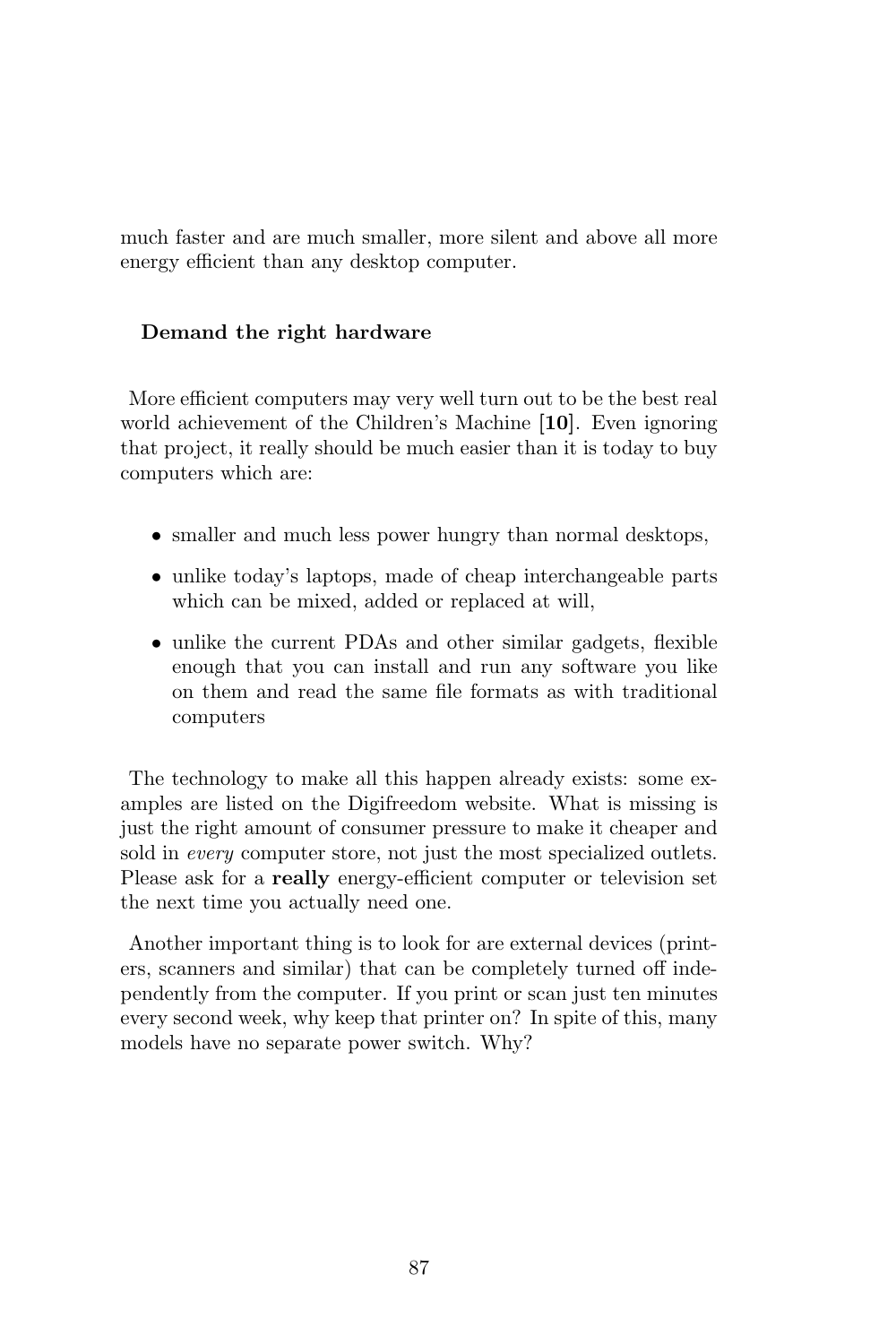# Does Fighting the Digital Dangers Destroy Jobs?

In order to answer this question correctly it is useful to look separately at two quite different worlds. The first is the one which consists of all those who directly make a living today from the current situation. Almost all these investors, companies and workers can be divided into two large classes. One is that branch of the Information Technology industry which develops and markets proprietary software. The other is the entertainment industry, or at least that part of it which produces and redistributes movies, music and so on relying heavily on DRM [16] and extensions of copyright as broad as possible.

#### Digital Dangers and software makers

Technological progress reduces the need for many jobs, no question about it. Using digital technologies which are not under total control of some multinational company, however, can have two important effects. The second one will be discussed in the next chapter. The first is helping to keep as many as possible of the remaining software-related jobs in your Country or State.

In and by itself, switching to open ICT technologies doesn't re-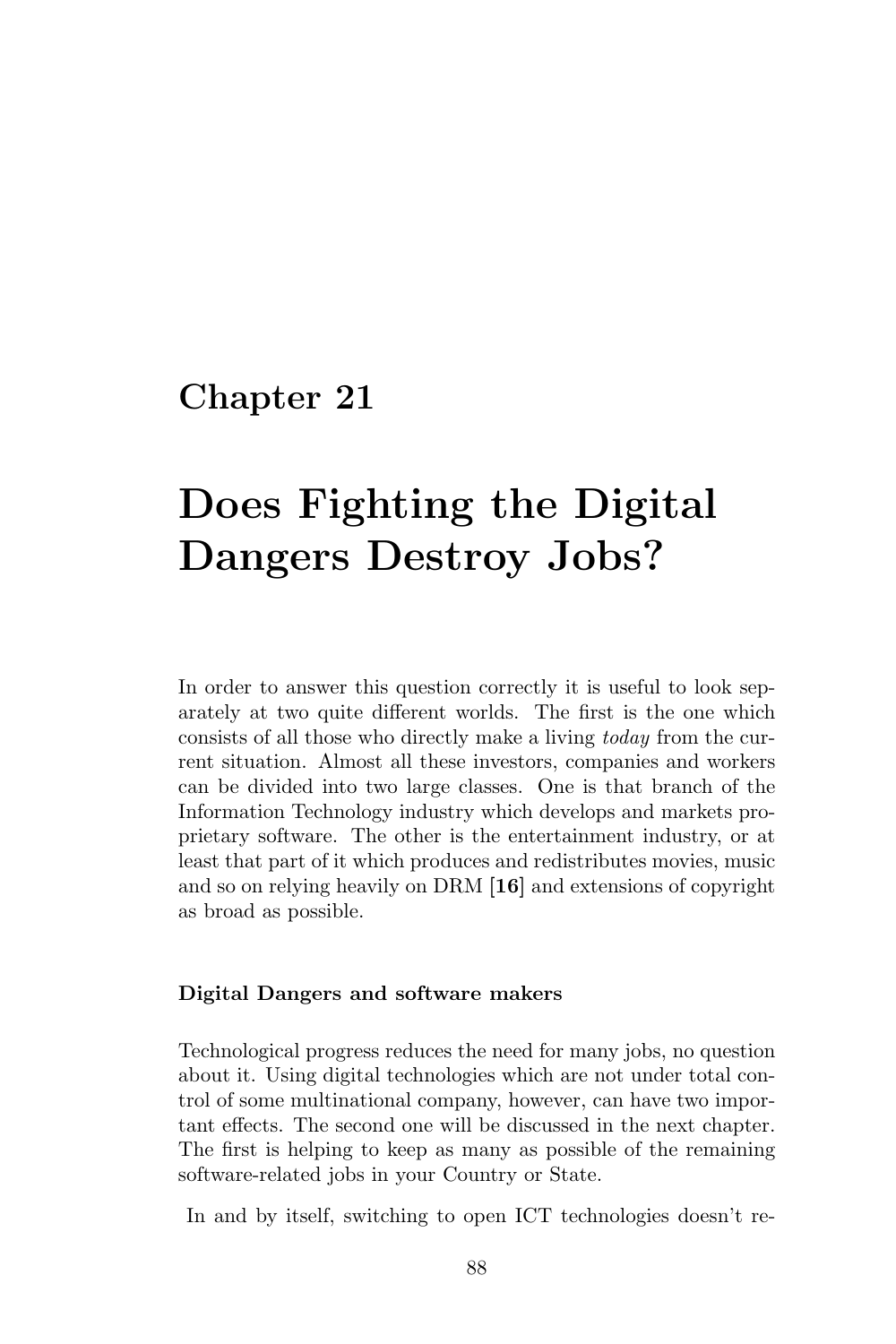duce the number of jobs more than the general advancement of the computer industry is already doing; it just changes the kind of jobs which are needed and makes it much easier to obtain software which is completely customized to local laws, needs and languages. If there is no need for permission or exclusive support from one (possibly foreign) company, many more local companies and consultants can create what *local* people and businesses really need. For the record, this is exactly what many developing countries are already doing to avoid unnecessary expenses and the risk of finding themselves in the same situation as Iceland was some years ago [7].

Besides that, many companies already make money out of software that can be legally installed and distributed at no cost. Some of them are even listed at the Stock Exchange. How can they do it? In practice, there is more than one way.

Some of these companies just bundle together that software with their proprietary programs, all packaged together in a way that makes much easier to install and run them. Other sell the software as part of other services: installation, maintenance, customization, training... When software is developed in this way, it creates jobs and services that may not produce dream salaries or executive benefits larger than a small city budget, but which will be much, much less likely to be outsorced: you may think of such software as a job security insurance policy for your children.

#### What kind of music and movies do you want?

There is no doubt that some kinds of extremely expensive movies, TV or live shows, as well as most worldwide merchandising campaigns are only possible with the current economic model of entertainment industry. There is also no doubt that a lot of great literary, musical or film works are so great and see the light only because a lot of competent professionals, from editors to special effects or make-up specialists, could be paid to work full time to assist the authors and artists who all too often are the only ones who become famous.

But if producing a blockbuster costs tens or hundreds of million dollars; if only one out of every ten blockbusters is profitable; and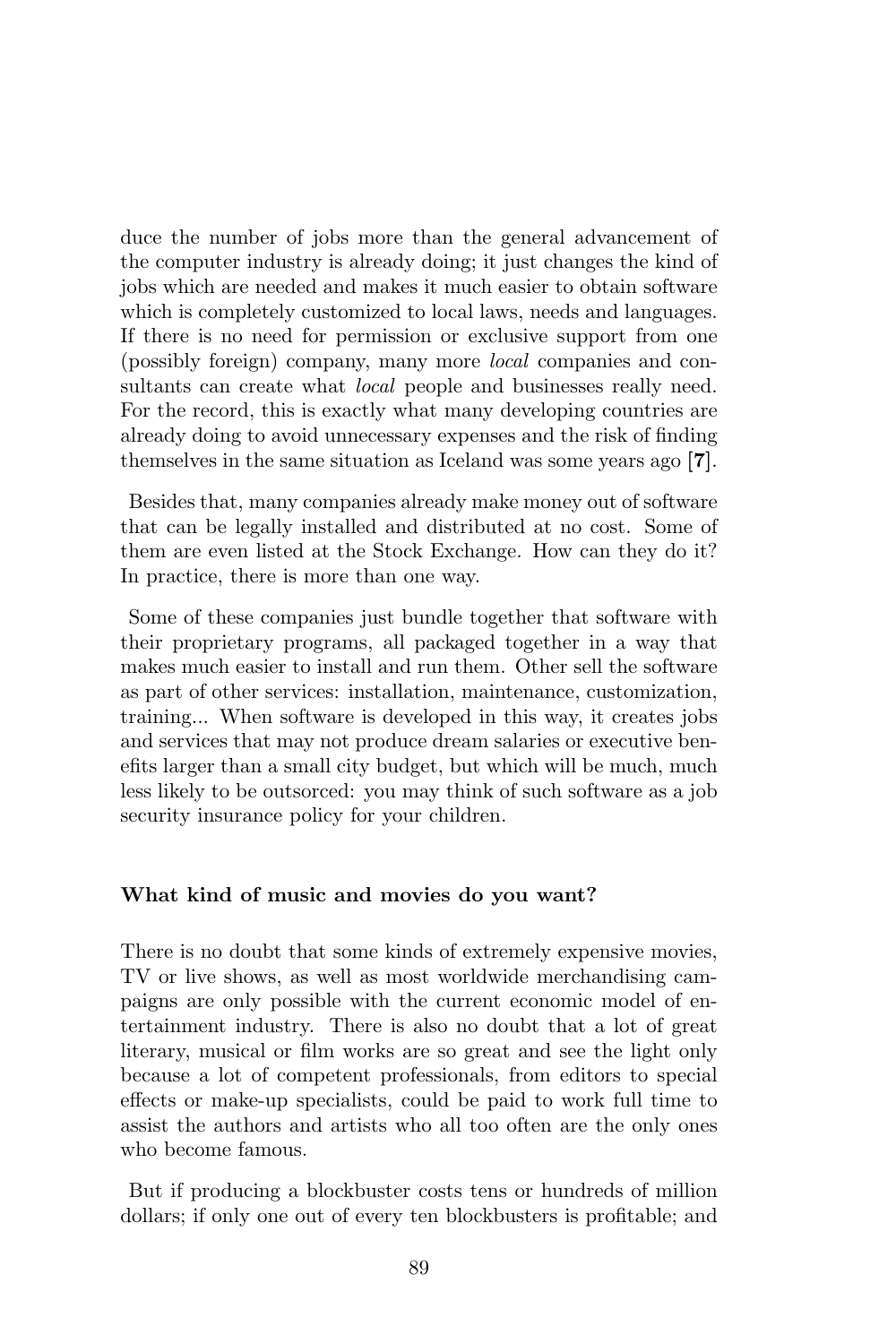if there must be at least five blockbusters, albums or live tours per quarter with six digit profit figures, not because the public wants or needs them, but to make a few stock holders happy, then it is no surprise that the most popular movies always come from a handful of big movie and music companies. Financial efforts on this scale are possible and justifiable only if those who undertake them are sure that they can monopolize all profits for decades by successfully suing, just as an example, everybody who:

- independently produces entirely new and original stories with the same characters
- reuses more than one second at a time of any music, movie scene and so on which already exists.
- produces T-shirts or anything else with slogans, drawings (not logos, that's a different issue) or anything else remotely resembling something which already exists
- tries not to pay for the same thing twice, for example copying a regularly purchased VHS movie on DVD to save shelf space

and so on, regardless of how, and to what degree such "competitors" will ever be profitable or how many real world losses they will cause for those who did or financed the original work.

Therefore it is very likely, if not almost certain, that in a world with a much shorter copyright duration and really fair regulations on reuse [15], format or time shifting [14] and similar issues there would be many fewer pop stars a la Britney Spears or James Bond movies. In such a world it would also be possible to purchase or obtain every music, movie or book more than a few years old from many independent sources, that is, at the smallest possible cost.

What about job creation and making a good living only out of artistic talent? On one hand, there would be much less space to make huge amounts of money by just being *intermediaries* or "assistants", in the largest possible meaning of the word, of the actual artists and authors. At the same time there would also be many more possibilities than today for starting and running many collateral businesses, from repackaging and distributing older works to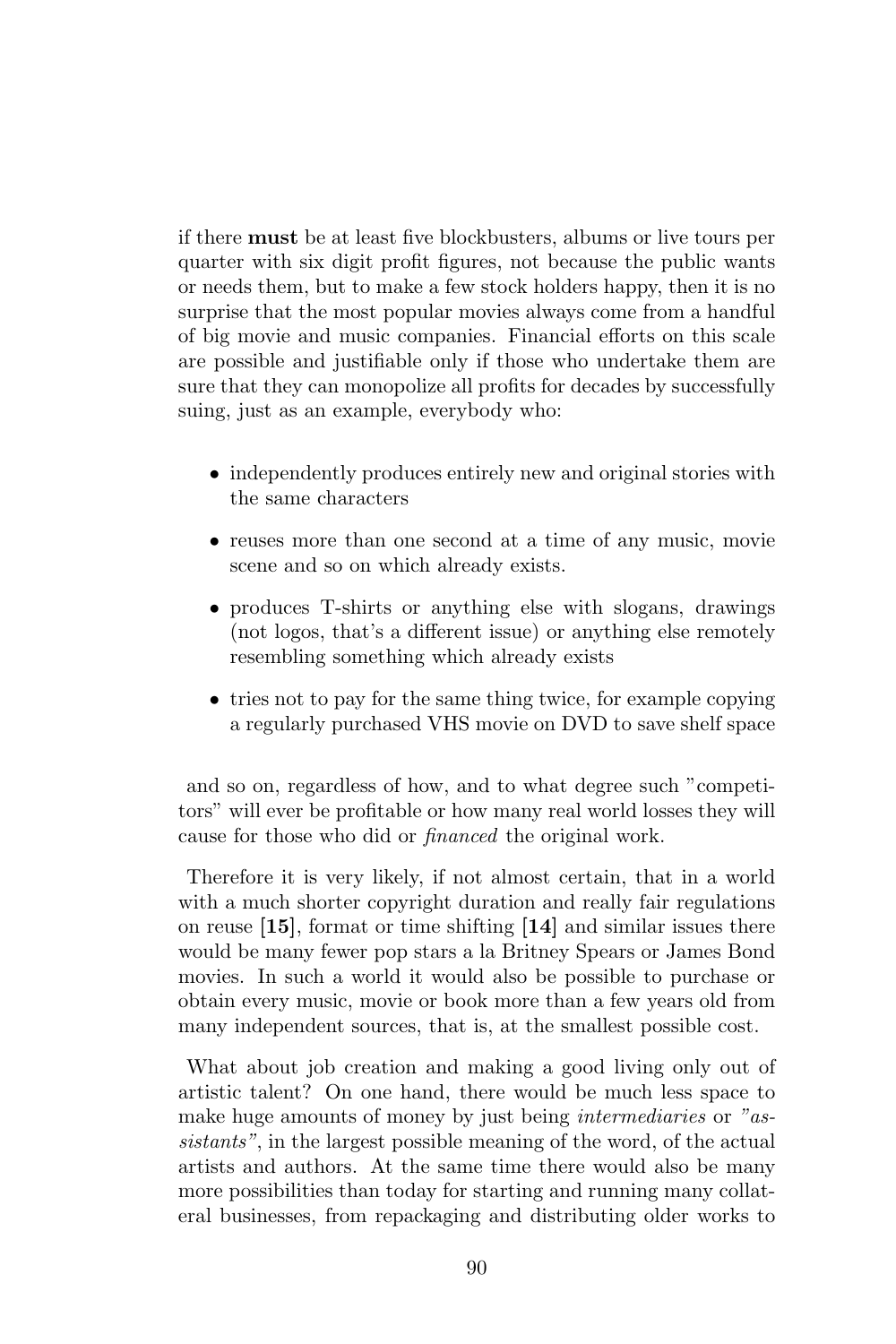selling "special editions" for niche markets. The effects of a more balanced system on beginning, independent artists would also be much, much less harmful than on the Top Ten pop stars of today, and it is very likely that most of them would benefit (if copyright were reformed, but not abolished of course!) from it.

Everybody, parent or citizen should decide for his or herself whether this is a bad thing or not. What is important is to decide as soon as possible, before all roads are locked beyond return [17], and act accordingly.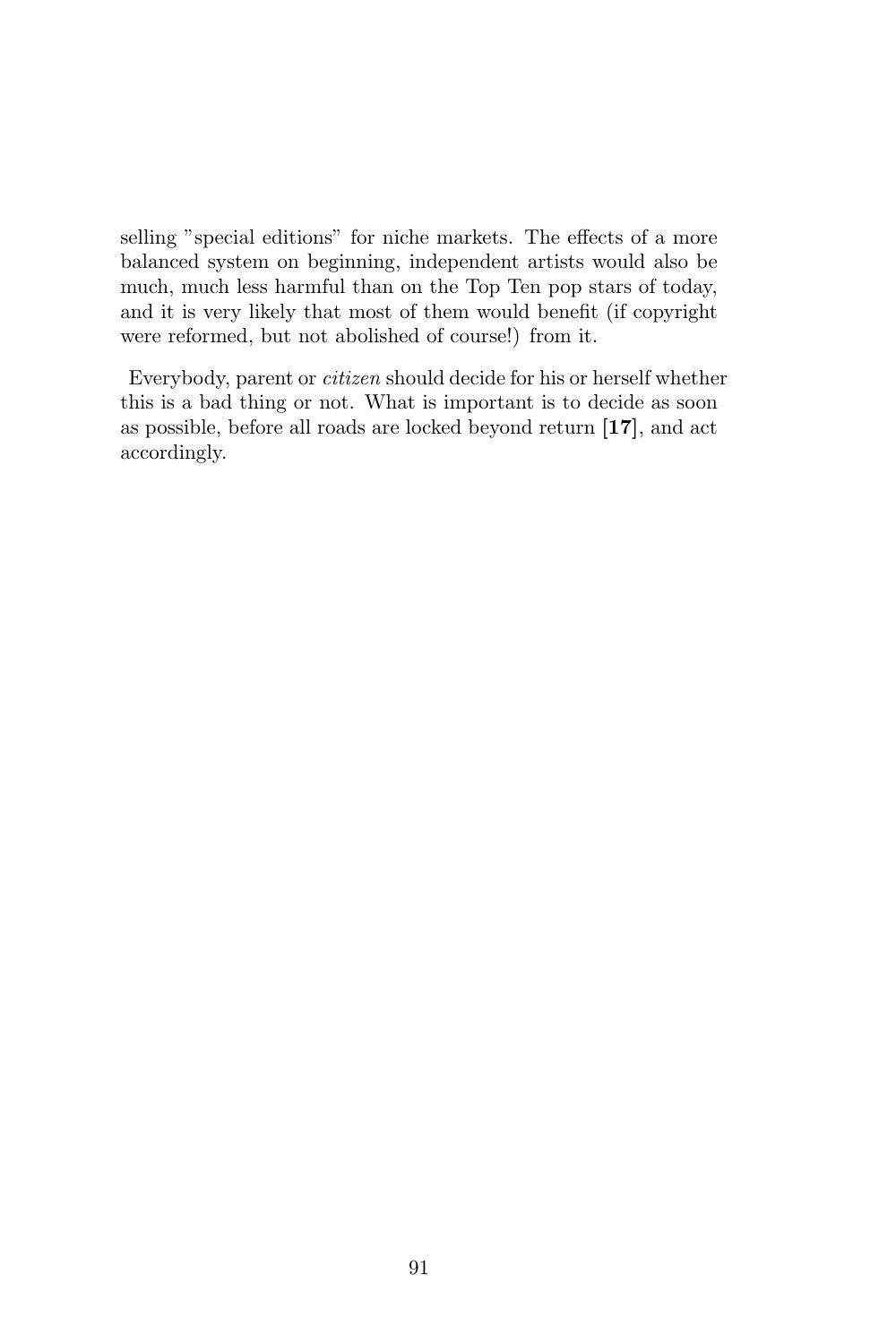# Would all the other businesses and jobs suffer from fighting Digital Dangers?

The second reason to fight Digital Dangers just in order to boost the (local) economy is to make it much more affordable to start up and run a small business in any field. For an artist, fighting the Digital Dangers makes it much easier to live off the profits of his or her own talent, be they from copyright or other sources, with much more control than is often possible today.

In all these cases (basically, everybody on Earth but large corporations and artists who have already won three or four Oscar or Grammy Awards) the difference between open digital technologies or balanced copyright models and the current situation is the same as between owning a house and renting an apartment. If you are the owner you, not the landlord, are free to find and choose the best contractors who will remodel the house like you want, when you want and at the best possible price. All without any need to become an electrician or a plumber yourself. And there is no risk that somebody blocks your access to the personal files, er, belongings, that you left inside the house because they decide that it's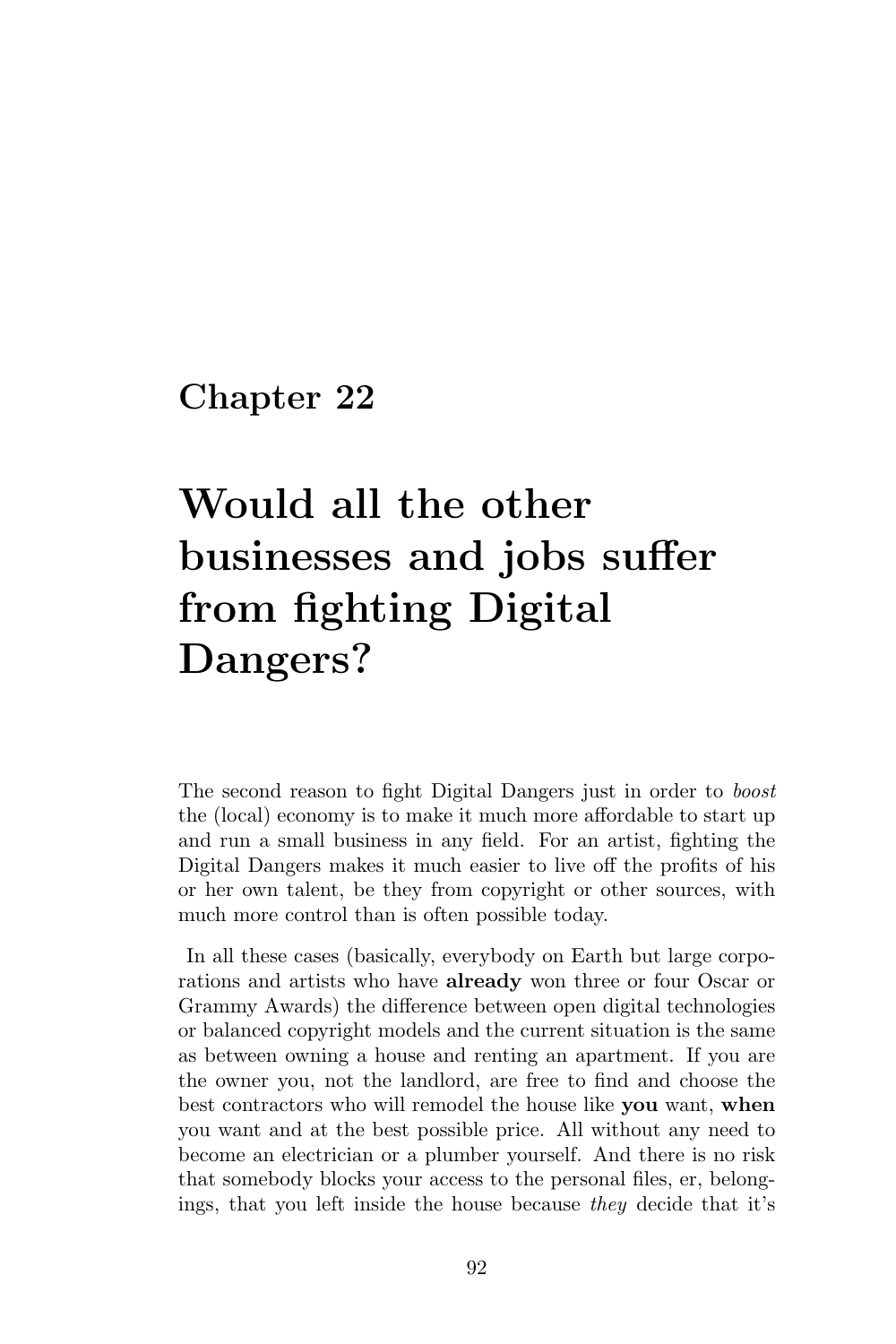time to remodel or double the rent.

### Freeing small businesses from software hassles

Truly open digital technologies can create or save a lot of medium and small businesses, sometimes even outside of the programming sector.

In August 2006, for example, many Internet cafes in Malaysia were informed that letting their own customers use the software purchased for the store  $[22 - 1]$  was not permitted, unless they purchased a different, obviously more expensive license. The basic license of many commercial software products allows their use only by the employees of the company which purchased the license.

The cost of the license was still too high, and wasn't even a one time fee. After a quick investigation, many of those Cafe owners discovered a much cheaper and safer alternative [38], one that may be useful for many other small businesses in any part of the world.

In many other cases software free from high licensing costs and complicated end-user agreements may be the only way to start up or run any business with peace of mind. According to a January 2007 report, small and midsized businesses are often more at risk than larger ones [22 - 2] of being investigated and sued for software "piracy" issues. Even if they still "have got the original disks, packaging materials and registration documents all on file".

#### Will the Internet work against small businesses?

The Digital Dangers for small businesses don't come only from how software is priced or licensed nowadays. Unbalanced implementations of Net Neutrality [9], for example, may hurt small companies and start-ups much more than large corporations.

Another trap lying behind the corner for all small businesses may be the anti fraud feature built into the most popular proprietary Internet browser [22 - 3]. This is a problem especially for all those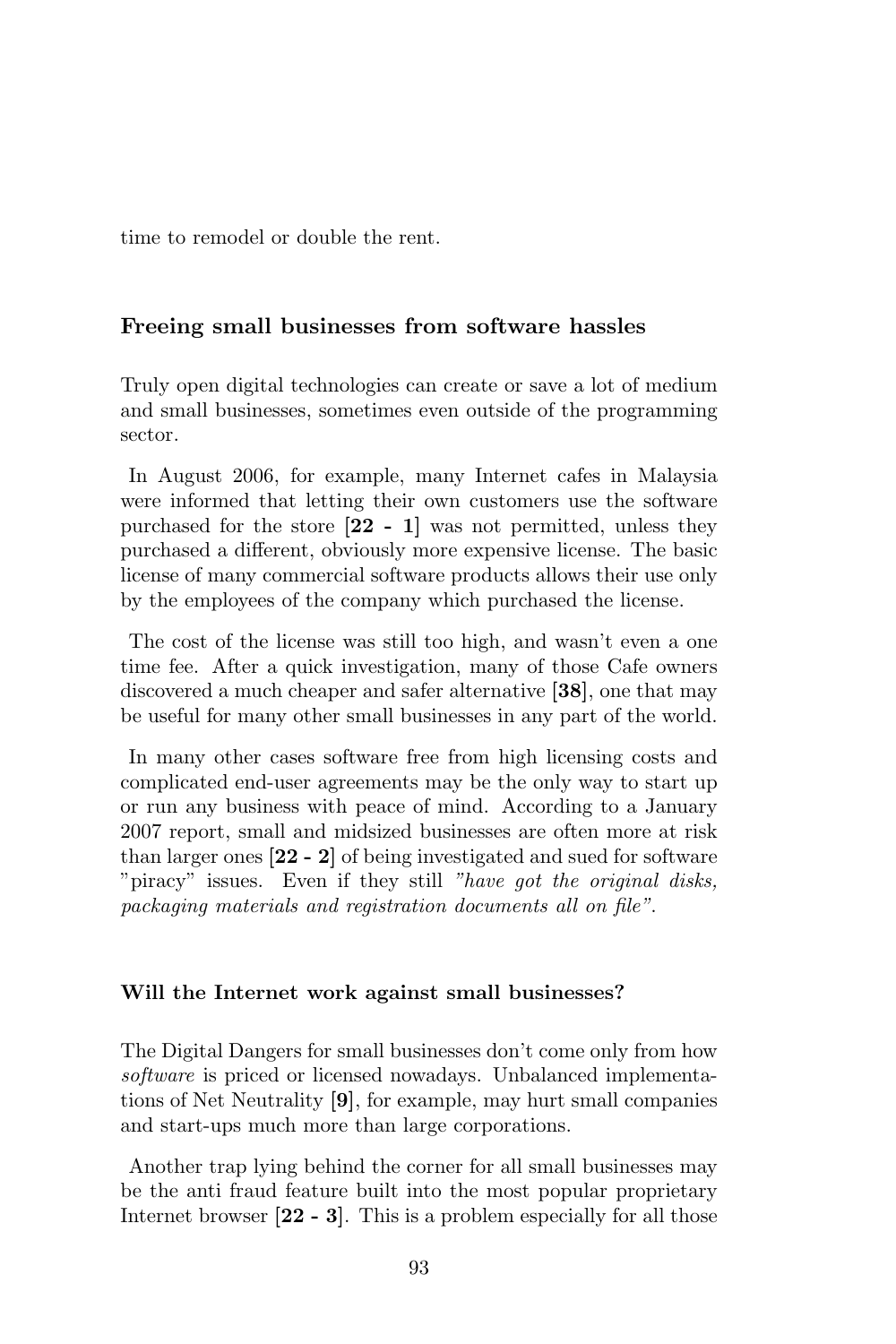activities which were impossible, or much less profitable, before the Internet.

Internet Explorer 7 will be the first browser able to color in green the address of genuine websites and display their owner's identity. Note that displaying ["www.acme.com,](file:www.acme.com) owned by Mr John Doe" in green only means that the website you are looking at is the one actually run by Mr. John Doe. It is no guarantee at all that Mr Doe is an honest guy.

The same browser can also turn Internet addresses yellow on suspicious sites and red on sites which have already been confirmed as fraudulent. All the websites for which there is neither good or bad information would remain plain black on white.

Regardless of how many browsers support it, once this system really takes off, many consumers will naturally feel that it is only safe, or much safer anyway, to only shop on "green websites". So far so good, but for small businesses this has already been defined by an expert as "a ticking time bomb that is going to explode".

As they are conceived today, the green colors only appear for websites which have received a special certificate from a central authority. The trap is that, at least initially, sole proprietorships, general partnerships and individuals won't be eligible to apply for the certificate, no matter how honest and trustworthy they are. The members of that authority couldn't agree on which rules to apply to such businesses.

## Managers sealing theirs and every other company inside a casket

We have already seen how much DRM hurts honest citizens, reducing their acquired rights [16]. This by itself would already be a serious problem, but there is another face of DRM, entirely confined to the workplace, whose effects may be equally harmful. Access and copying can be forbidden or restricted on any kind of file, not just those containing music and video.

The latest versions of some commercial operating systems, office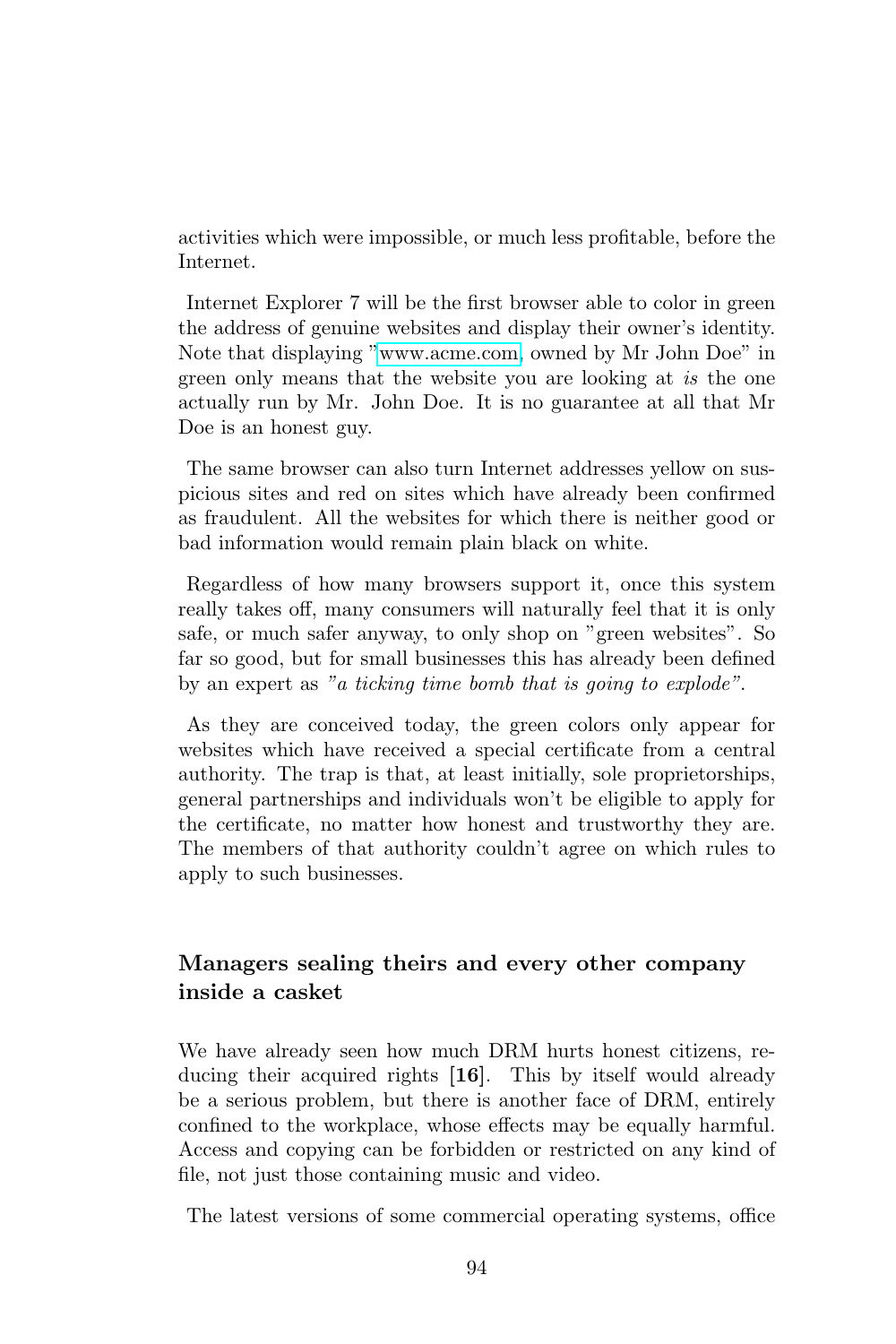suites and directory services can provide private companies and Public Administrations with much more advanced ways to secure their data than in the past. Using these technologies, theft or involuntary leaks of confidential documents (even among different offices of the same organization) could stop or, more realistically, happen much less frequently than they do today.

This is important because, according to the American Privacy Rights Clearinghouse, the total number of data breach victims has passed 100 million [22 - 4] since they began tracking in February 2005. The theft of one single Boeing laptop in January 2007 left in still unknown hands unencrypted information on 382,000 employees [22 - 5], including Social Security numbers, home addresses, telephone numbers, birth dates and salary information.

When hearing of such accidents, better data protection systems sound great, don't they? Which manager would be so foolish as not to jump at this opportunity? The only problem is if these technologies turn out to be another one way street that makes it practically impossible to change software supplier later on, even if it decides to increase its prices tenfold.

Consequently, even in this case, the choice is easy. There are just two questions every citizen or business owner should ask the provider of their "data protection software" about this:

- can I get out next year, that is can I still access and protect all my own files in the same way if I decide to change software?
- if the Public Administrations we all pay with our taxes adopt these systems:
	- will small, local companies still be able to afford the expense to exchange documents, that is to still make business with them?
	- will private citizens be able to communicate with them via computer with the software they prefer, even if they cannot afford the latest computer models?

In a nutshell: regardless of the price of some software, adopt it only if you are sure that you can leave it tomorrow without suffering. According to some experts, today many public and private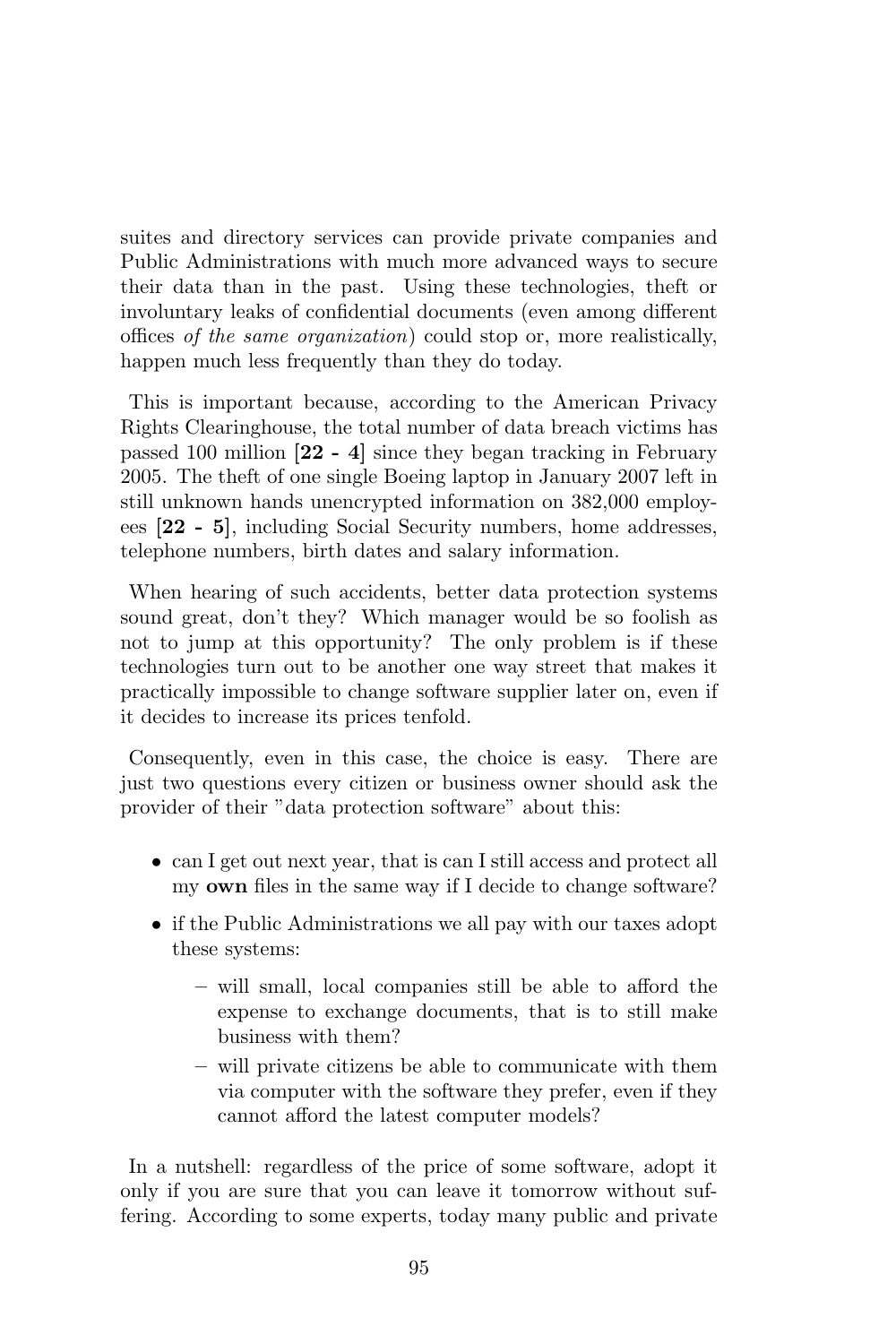organizations could already switch 80 per cent of their users to alternative software systems much easier than ever before [22 - 6].

#### The training myth

One obstacle to switching to new software programs is the perceived cost of training or retraining themselves or one's employees. Many of us would probably be very happy if there were only two or three types of immutable computer programs to learn [7], even when the differences between the "familiar" software and the others are just the color or the position on the screen of some icons. Very often however, the official reason to not even consider changing from the current software sounds much more professional: "One license of the software we already use is X dollars, while a training class for new software costs twice as much, plus three working days  $lost: where is the business case?$ "

The first obvious answer is that, at least in Public Administrations, there may also be cultural and political reasons to justify migration costs [7]. In the second place, once off costs should not be directly compared to annual or otherwise recurring ones, but let's spend a few words on this (re)training myth.

Very often, at least in offices, there is no need to replace the whole software environment overnight. The OpenOffice.org [22 - 7] office suite, for example, has no license costs and is more than enough for most documents, presentations and spreadsheets. Of course, it doesn't look and feel exactly like the most popular one, but is this enough to require a full time, multi-day migration course for people who already are computer users?

For basic usage a change of software could even go unnoticed; for expert users, unless they really, really need some function not present in any other product, complaining about a switch may be ridiculous. This is the Third Millennium, isn't it? The age when a modern office environment, word processors and spreadsheets are the really basic tools that every employee should know, just like for pens and pocket calculators. Do you schedule training when you start buying pens and binders from a different stationery shop?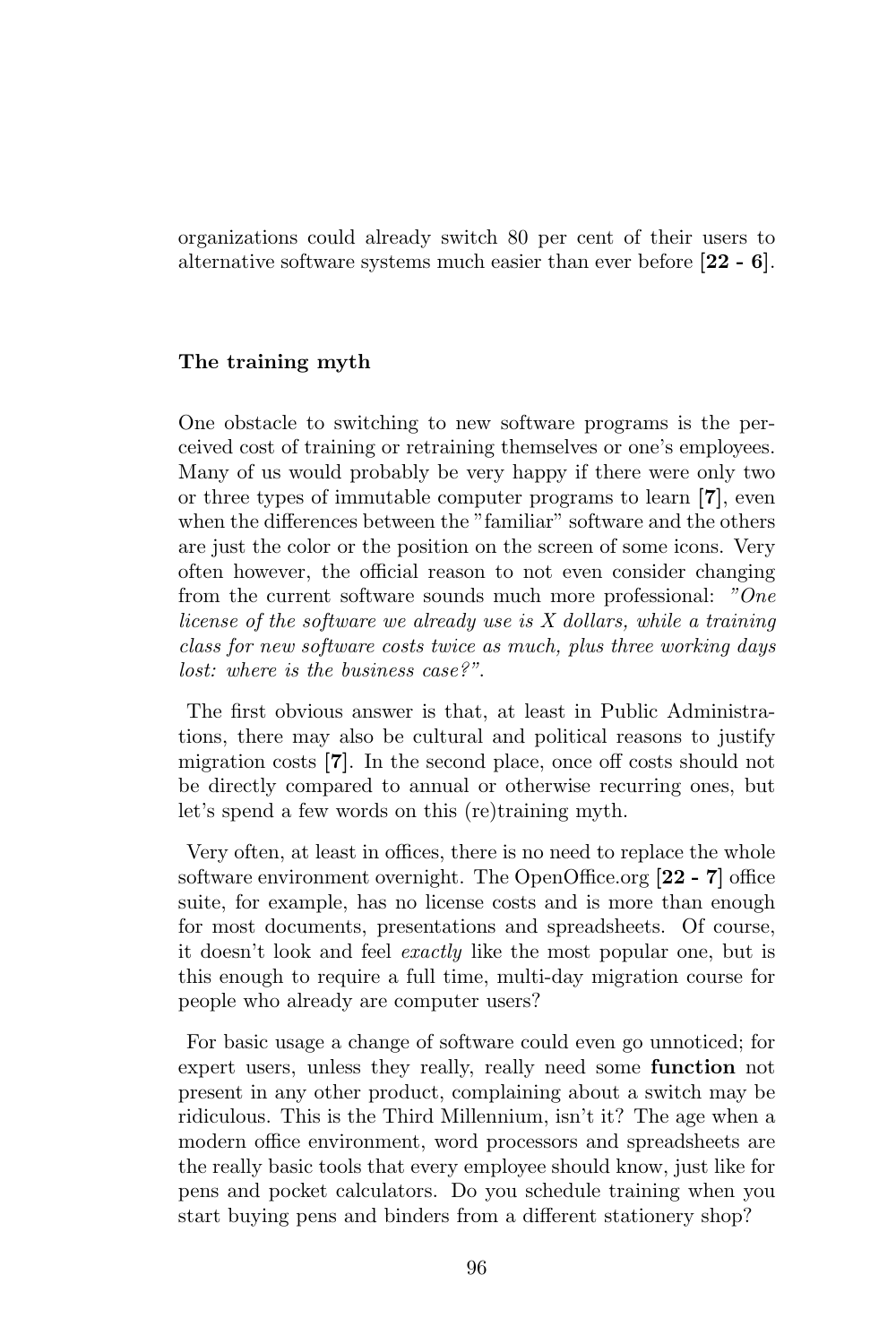Also note that retraining is an issue only with users who have already spent a lot of time and energy becoming familiar with something. For people who are *starting* to use computers, it really doesn't make much of a difference which software they start with. Should kids be given rotary phones only because everybody over 40 spent most of his or her life with these instead of keypads? Obviously not.

The solution to minimizing training expenses or avoiding them altogether is simple: just use digital technologies which are really interoperable [40] and, as far as communication and team work are concerned, most problems simply disappear. Everybody can work with the computer and software he or she has available, ignoring what the others use. Yes, in medium and large organizations this may imply an higher support cost, but it would be a temporary phase.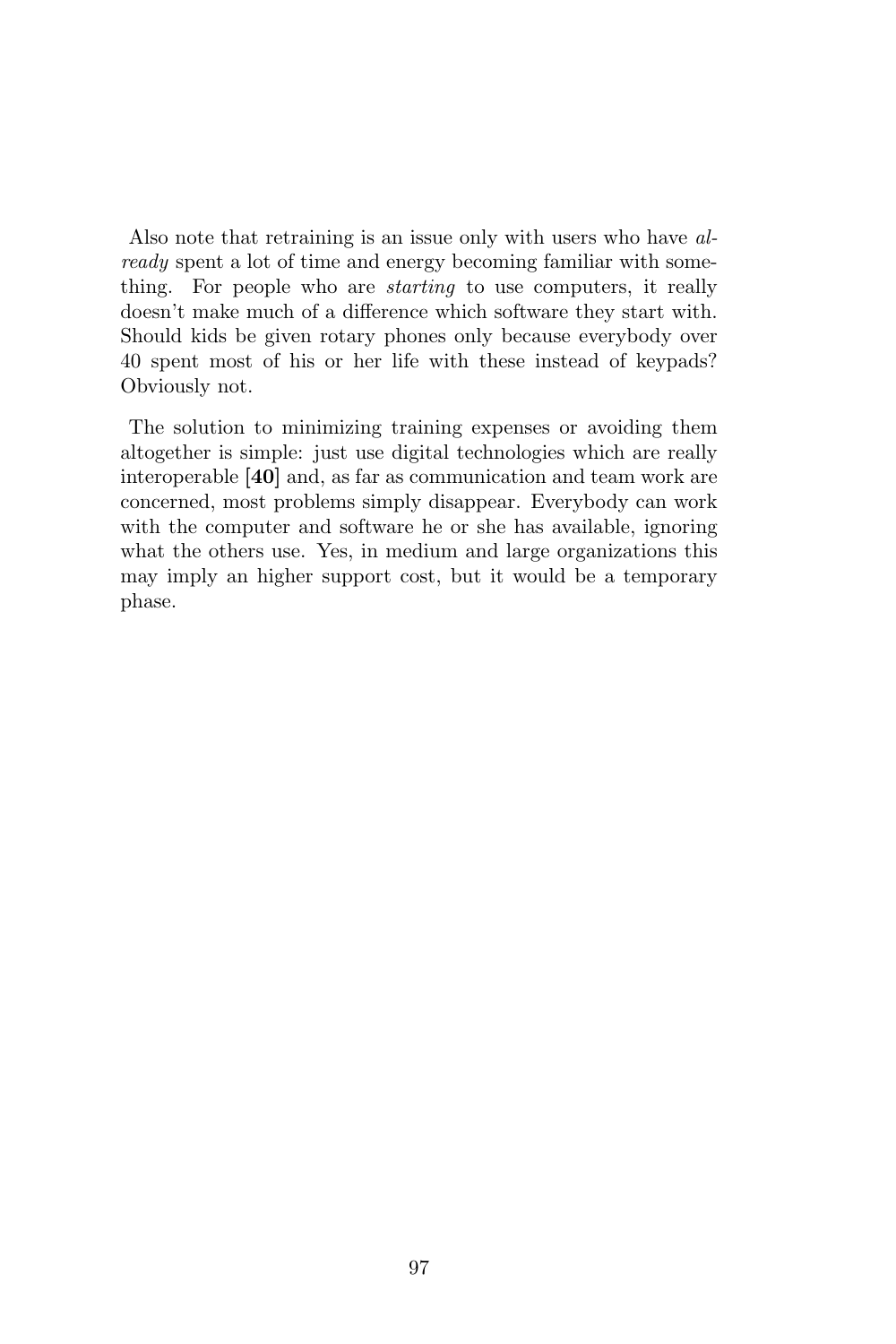# The tax on future, alleged guilt

The hidden cost of software on all citizens, including those who don't even use a computer, has been already described at the beginning of this book [3]. In addition to all that, there is another tax forced on all students, families, schools and businesses from the entertainment industry.

#### What's in the price of most digital devices

Since all bits are equal [1], today it is possible to store any data, including music or movies, on any object which is able to store bits. This fact of life causes all families and companies to spend more than it's necessary on digital devices and media, without even knowing where all the extra money goes. Here are some examples.

In November 2006 Microsoft announced it had agreed to pay Universal Music Group (UMG) a portion of the revenue from sales of all its digital entertainment device Zune [23 - 1].

An anti piracy law presented in Sweden in 2005 included the proposal to triple the price of blank DVDs [23 - 2] in order to guarantee "proper payment for their work" to musicians and film-makers.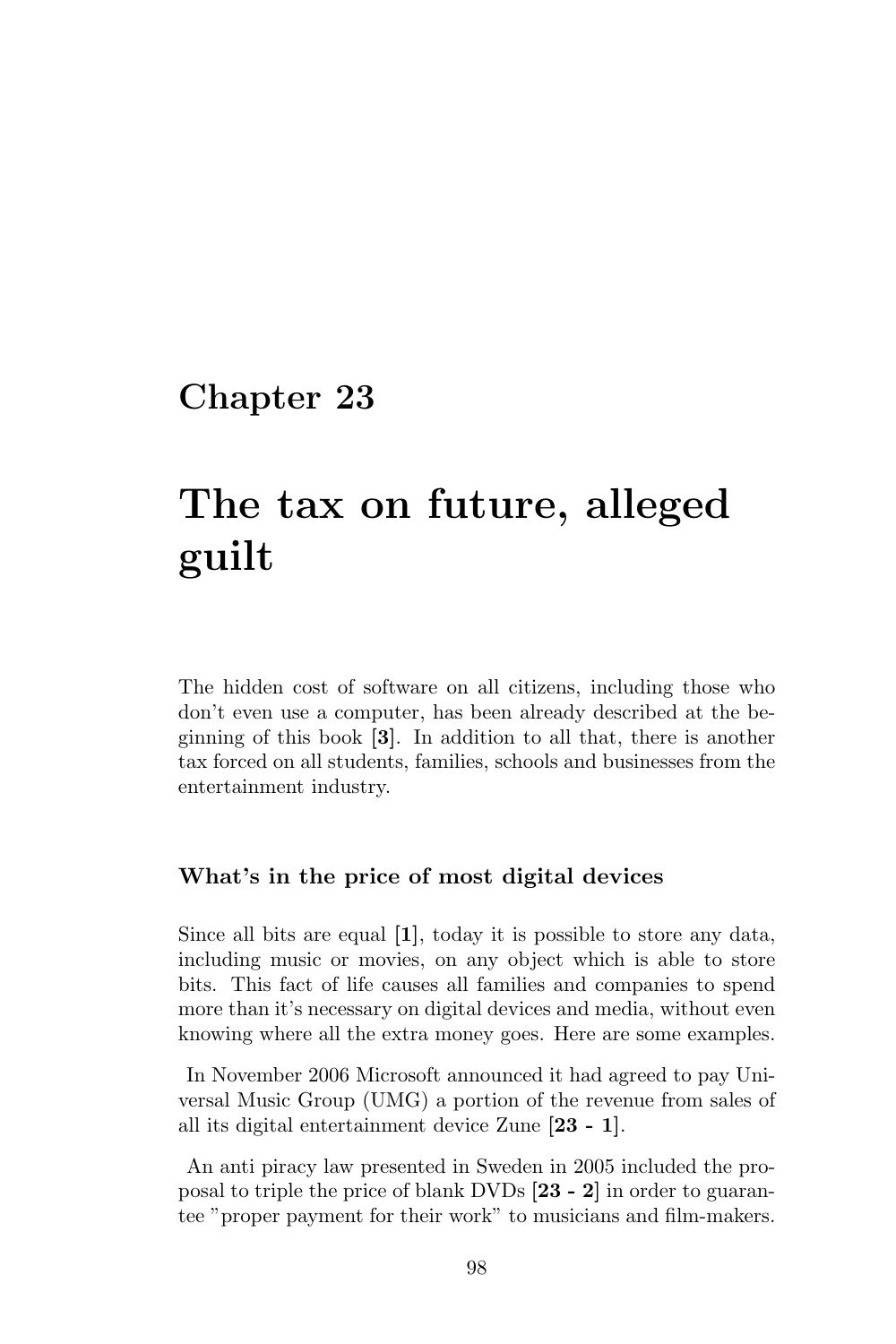For the same reason, Canada has a 21 cent levy on every blank CD media and a 77 cent one for each for CD-R Audio, CD-RW Audio and MiniDiscs. In February 2007 the Canada's Private Copyright Collective asked for an 8 cent increase of these levies [23 - 3]. Besides that, and always as a way to "compensate artists for unauthorized copying of their music", the Collective also proposed several levies on any digital recording medium, from 2 to 10 dollars on each of the memory cards used almost exclusively to store pictures in digital cameras, to a 26 per cent increase (from 290 to 365 dollars) on the street price of music players like the Apple's 30GB iPod.

In 2005, the cost of a CD-burner in Germany included 7.50 Euro of compensation for illegal copying: the levy on blank CDs was 9 cents and 17.4 cents for each blank DVD. According to a Rightscom report quoted by the International Herald Tribune, in 2004 alone the consumers in Germany, France, the Netherlands, Italy and Spain paid 542 million Euros of fees of this kind [23 - 4] on everything from copying machines to TV set-top boxes.

A few years ago VG Wort, the German collection agency for copyright fees, asked for a 30 Euro levy on each new computer. Cell phones which can also play music are next in the list in several countries, as well as the hard disks used to store data in every computer or fast, flat-rate Internet connection used to download files from the Internet.

### A huge step back in the legal system

Today levies like the one described above exist, in one form or another, in most countries of the world. Especially in Europe, as the public policy director of the Business Software Alliance put it in 2005, there is a system of semi-autonomous collection agencies "that are no longer responsive to public opinion or pressure" [23] - 4]. The result is that some hardware companies have already decided in the past to not sell some of their most economic music players at all in some countries: the percentage price increase due to the levies would have made those products too expensive for their target market.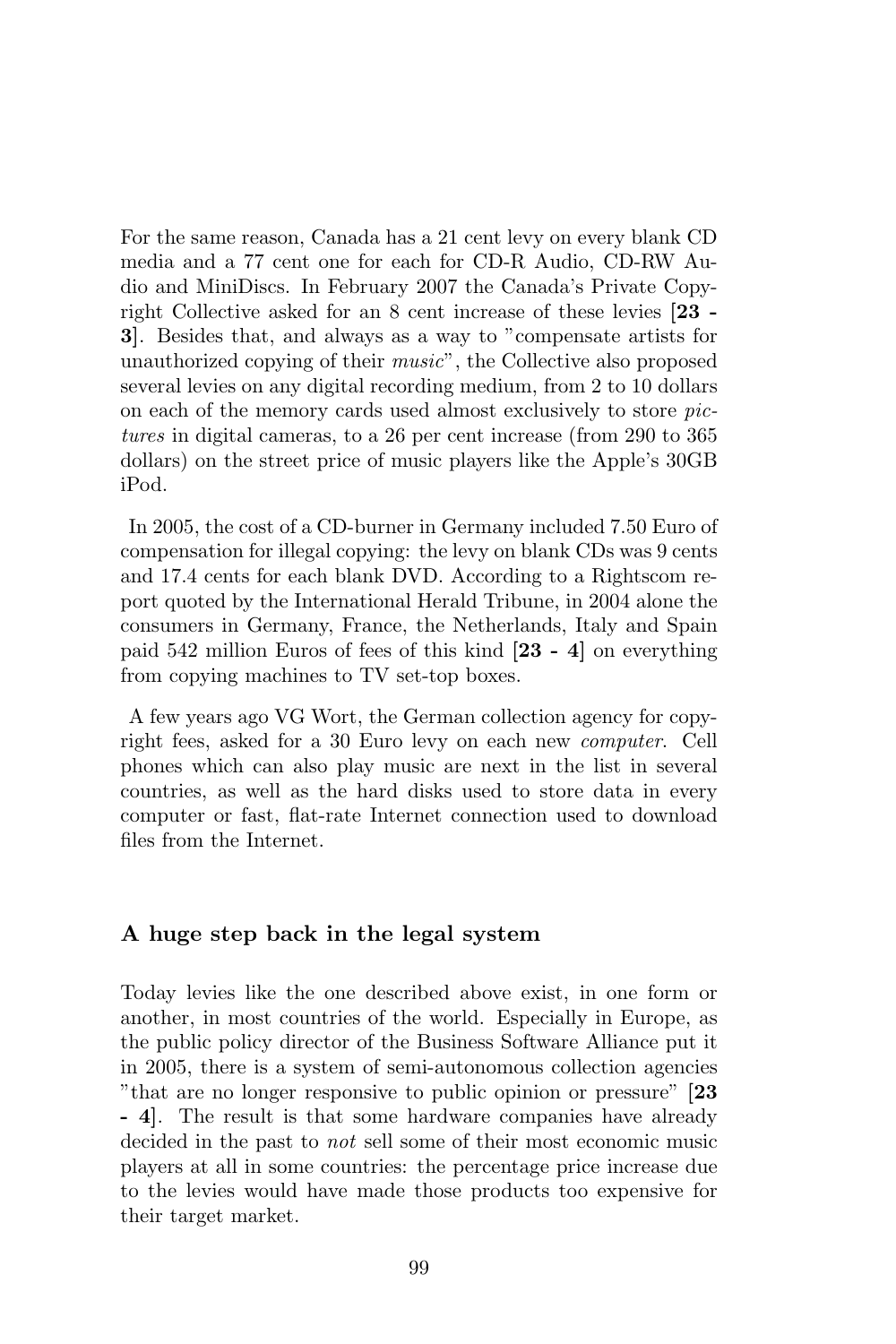The damage from copyright levies on the hardware industry is not to be undervalued, since it may indeed lead to fewer jobs in that sector. Equipment and hardware manufacturers, however, officially are in favor of "replacing levies... in the digital environment" [23 - 5] with something that may be even worse, that is DRM [16].

Besides that, the main reason to worry about this particular Digital Danger is that it costs a lot to all families with a motivation and in ways that, regardless of how much money is involved, are absurd, really unjust even in principle and, in practice, impossible to apply according to their official purpose.

The basic assumption behind all these levies is always the same and remains unbearable: everybody is "guilty unless proven innocent" or, more exactly, "surely guilty", so he or she must pay in advance for their potential, future crimes.

This is similar to sending **everybody** who buys a bottle of liquor or a car to prison, the day they buy them, because statistically they do have a probability of getting drunk and killing somebody some day. Such a principle is exactly the opposite of what is practiced by all the civilized legal systems in the world: if anybody tried to apply it explicitly, rather than through levies on digital devices by semi-private, almost totally autonomous agencies, he or she would be in serious trouble before any Court, or at the next election.

Of course, there is no doubt that copying beyond fair use or unauthorized redistribution of music, movies and so on is illegal and unfair to the creators and performers of those works [18]. It is also undeniable that there are too many people, especially younger ones, who use computers, music players or DVDs mainly to store and play illegally copied materials, hiding behind noble-sounding repetitions of ideals which they don't really understand or care about [34].

#### Does the money go to the right people?

Even ignoring the huge ethical issue above, however, the levies are and will remain impossible to apply in a rational and fair man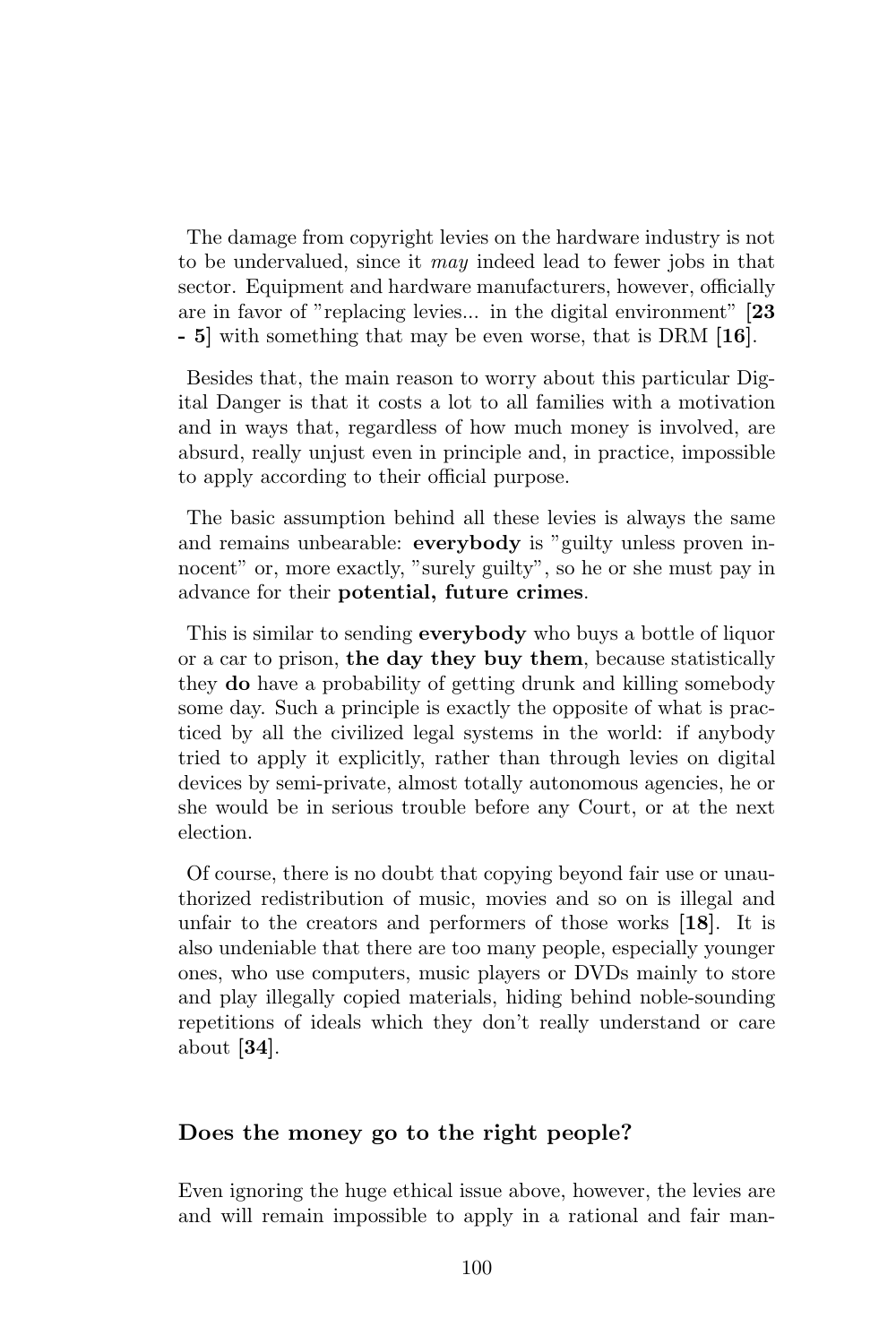ner. They totally ignore fair use and format shifting [14] of legally purchased material: if you want to make a backup copy of a CD bought at the store on your computer and portable music player, nobody will reimburse you for the levies paid three times over the same song (on the CD, the computer and the portable player).

It is also impossible, both technically and in the interest of privacy, to know which devices will be used for illegal copies and to what extent. People who just want to save their home movies will pay blank DVDs the same as those who never buy or rent an original DVD at the movie store. The computers purchased by companies, for internal use, or those bought (on budgets which get tighter every year...) by schools for their labs can be easily secured or monitored to prevent illegal copying: are they exempted from the full levy?

Next, paying the levies doesn't even cancel the crime of illegal copying in many countries. People who pay these "artist compensation" taxes on new computers and CDs but then store copyrighted music on that same equipment will still be sued by recording companies if the latter find them [13]. On the one hand, this may look like the proper reward for fighting a stupid system in a counterproductive, even stupider way [18], but this doesn't make the levies less absurd or harmful.

The other huge practical and ethical problem in the levy system is the total lack of transparency and/or fairness in how the collected money is distributed. It is impossible to know how many times each existing song was or will be illegally copied, that is to know how the livies should be divided among artists. No problem: a generic recording company will always get the same part of the levy on each portable music player, even if the person who purchased it will never, ever listen to, or copy illegally, any music distributed by that specific company.

On the other side of the wall, small companies or all independent artists who cannot or do not want to be part of the cartel are simply left without money. Only those who already are under contract with a multinational *and* in the Top Ten list, that is those who have *already* made a lot of money anyway, are sure they will get a meaningful slice of the cake.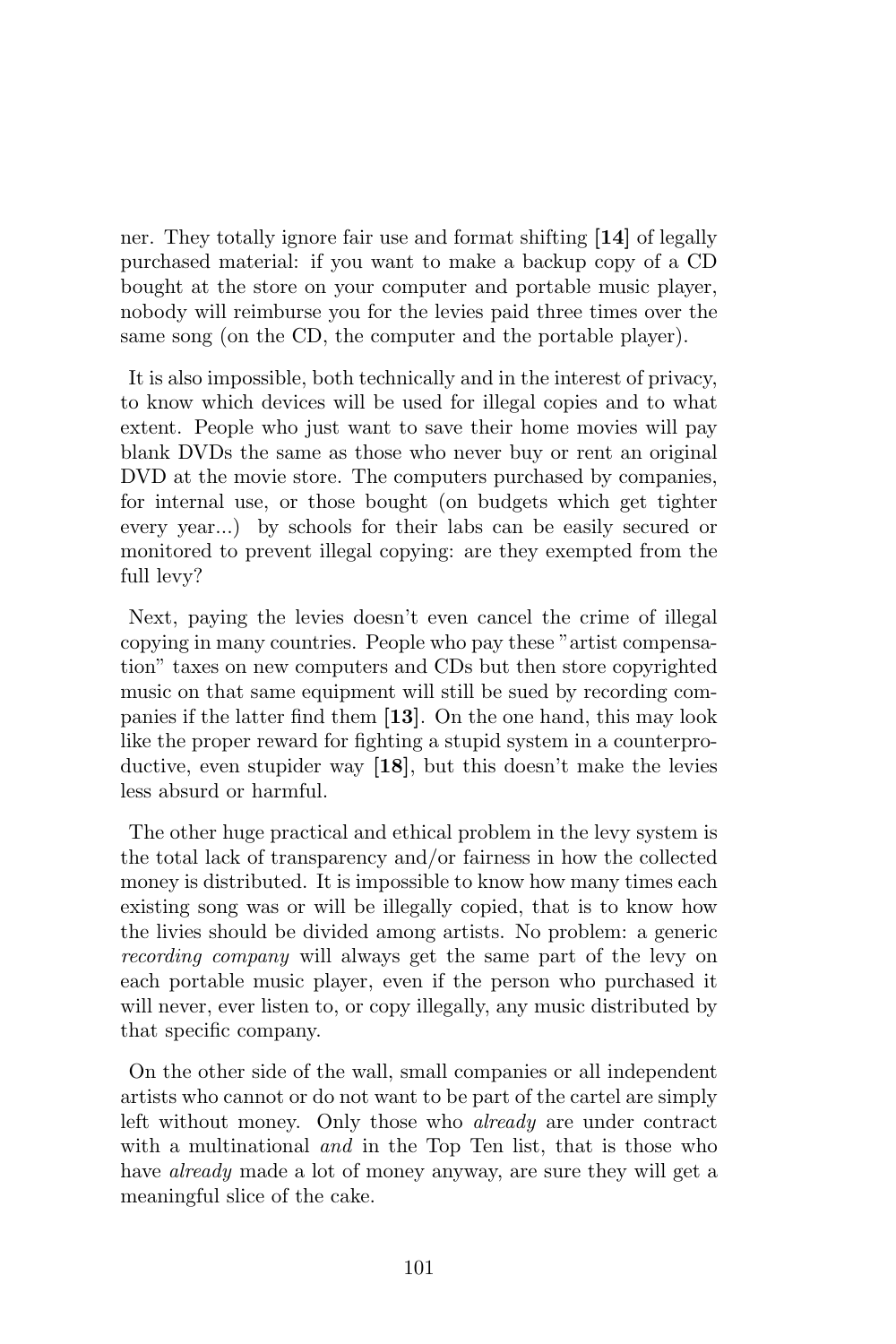The only reason why this has gone so far is because the price increases are not spelled out in plain sight. From this point of view, it could be really useful to mandate by law that the price tags of every digital device or storage medium specifies how much of the final price is a copyright levy.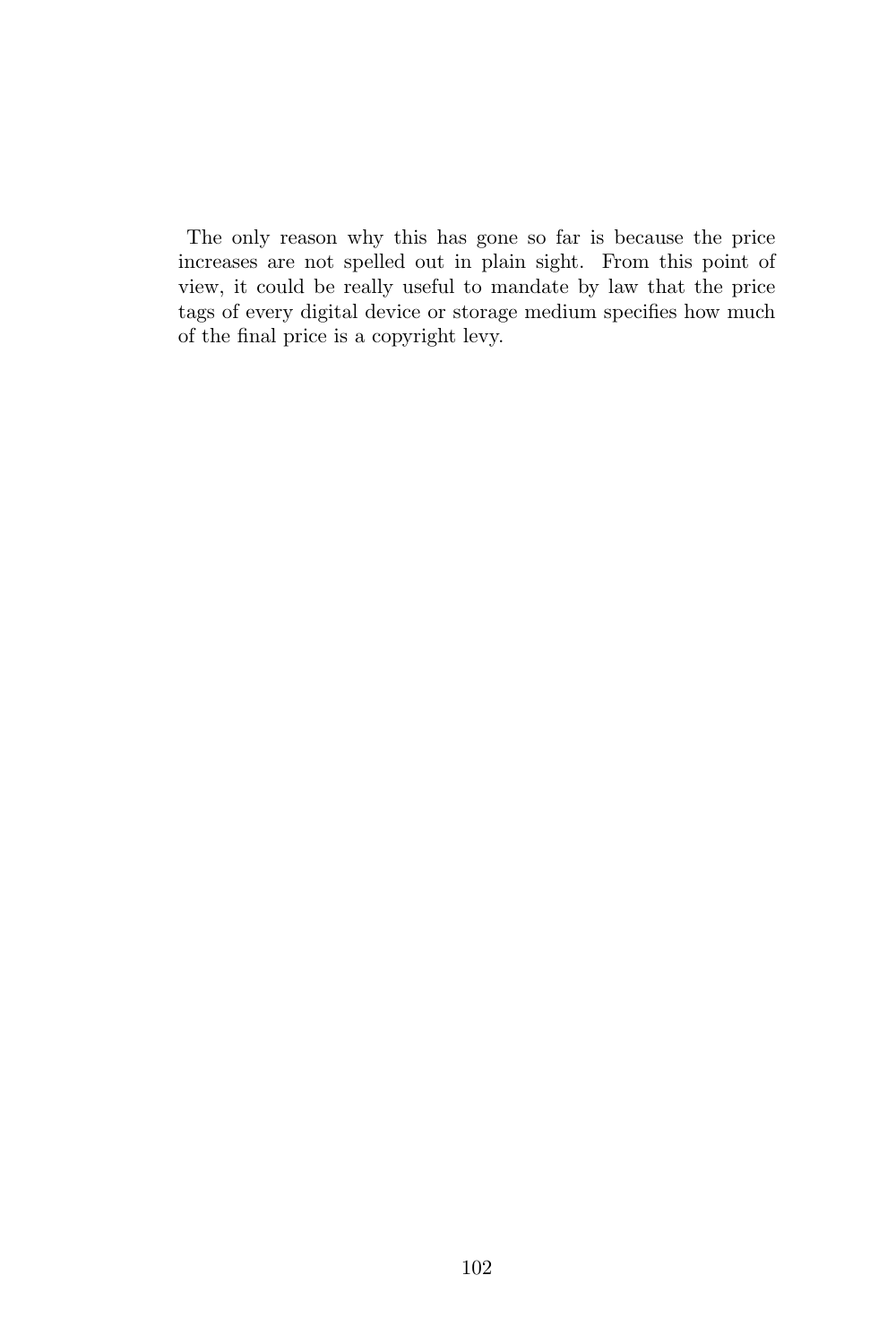# The Digital Troubles of politicians and the Military

What do a UK prime Minister, a US warship and a fighter plane have in common? They all were put in danger, or at least in quite embarrassing situations, because of poor design, use or understanding of software, or at least of the policies that should regulate its use.

In 2003, the British Government published online an official dossier on Iraq's security and intelligence organizations [24 - 1]. Most of that dossier had been simply copied from three different articles: after a quick, very basic analysis of that file, a security consultant was able to find out who had worked on the document [24 - 2].

On June 16, 2006 negotiations between the United States and England for a very advanced military plane, the Joint Strike Fighter, reached an impasse [24 - 3]: England, being a sovereign State, obviously wants to be able to maintain its military airplanes without relying on any foreign contractor. In order for this to happen, one of the necessary conditions is to have unlimited access to the source code [37] of the software which controls all the vital functions of the plane, from flight control to communications.

Consequently, in December 2006 the British Ministers were urged to start searching for alternatives [24 - 4] to the 140 billion pound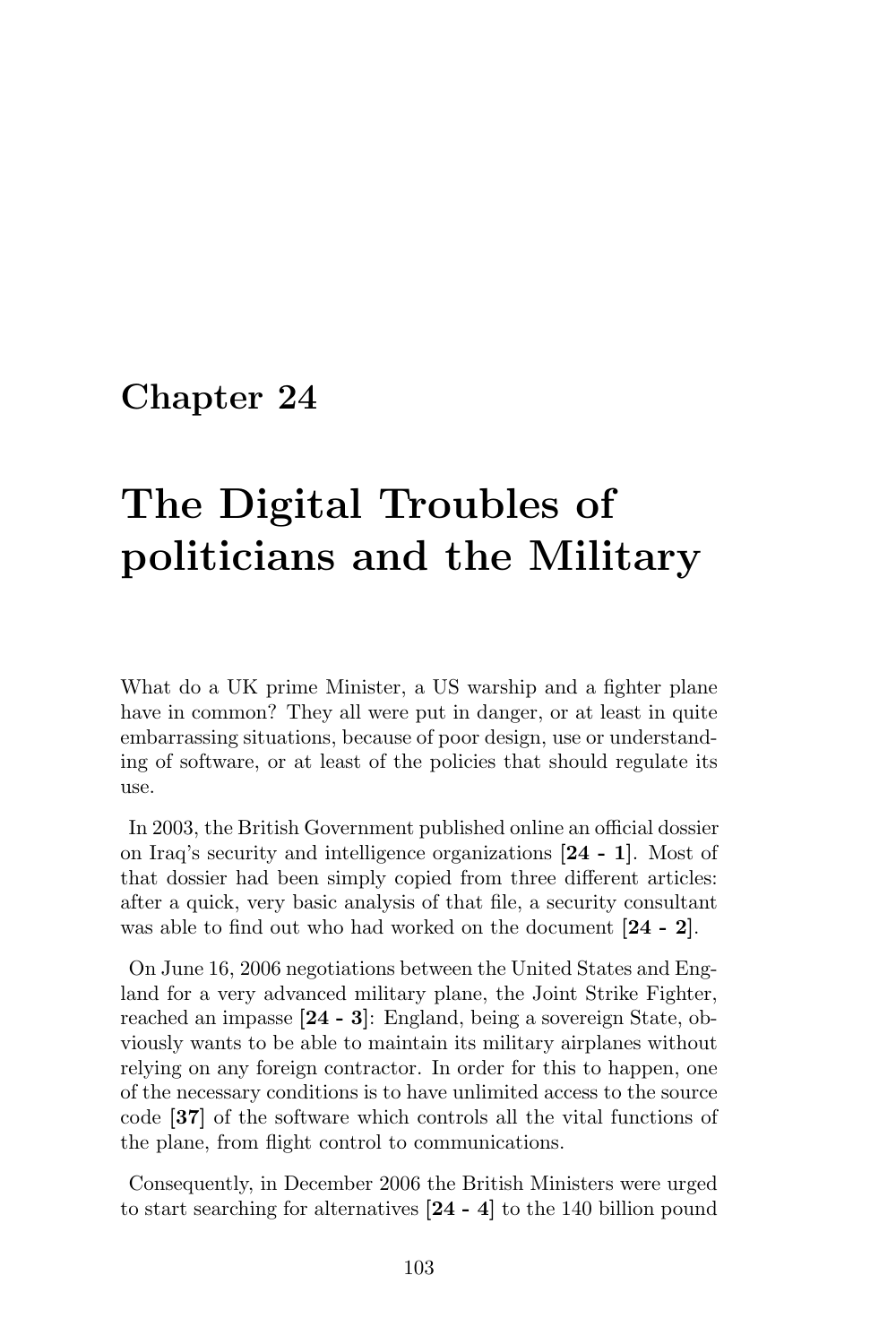project unless the United States "agreed within weeks to share sensitive technology". Such worries are not just theoretical. In 1998 the USS Yorktown remained "dead in the water" for more than two hours [24 - 5] because its computers were unable to divide by the number zero. It took two days of pierside maintenance to fix the problem.

Some of the problems mentioned in this chapter come from relying on what the specialists call "security through obscurity", an approach whose validity seems very limited today. Security through obscurity is when any company designs a weak (securitywise) product for any sensitive application and then keeps the design a secret to hide the flaws and limits, while marketing it as unbreakable just because of that secrecy. Conceptually, this is the same thing as using a cardboard door for your house, placing a big plant in front of it and then feeling safe because thieves and other crooks "won't be able to find where the door is, ah-ah!!"

The truth is that, no matter how many extremely competent engineers in one company develop and maintain the product full time, there will always be one million times that many programmers around the Internet to break the code very soon. It might just happen by their sheer numbers, like the story of one million monkeys dancing on one keyboard, and eventually producing by pure chance a Shakespeare sonnet.

Really open formats and software, especially when national security is concerned, could be of great help in all these cases. The doors of bank vaults are not made of tempered steel because nobody knows what steel is. They are made of such materials just because every expert knows their composition and consequently can confirm that it is the best possible one for the job.For the same reasons, security software developed in the open would have much a better chance of being resistant to faults and intrusion attempts: were such weaknesses present, any expert could have the possibility of finding and denouncing them. Software chosen in this way would also have the extra advantage of being legally supportable by many different (local) software companies, thus giving the Government more negotiating power when choosing a supplier, more opportunities to create local jobs and less ways to waste your taxes.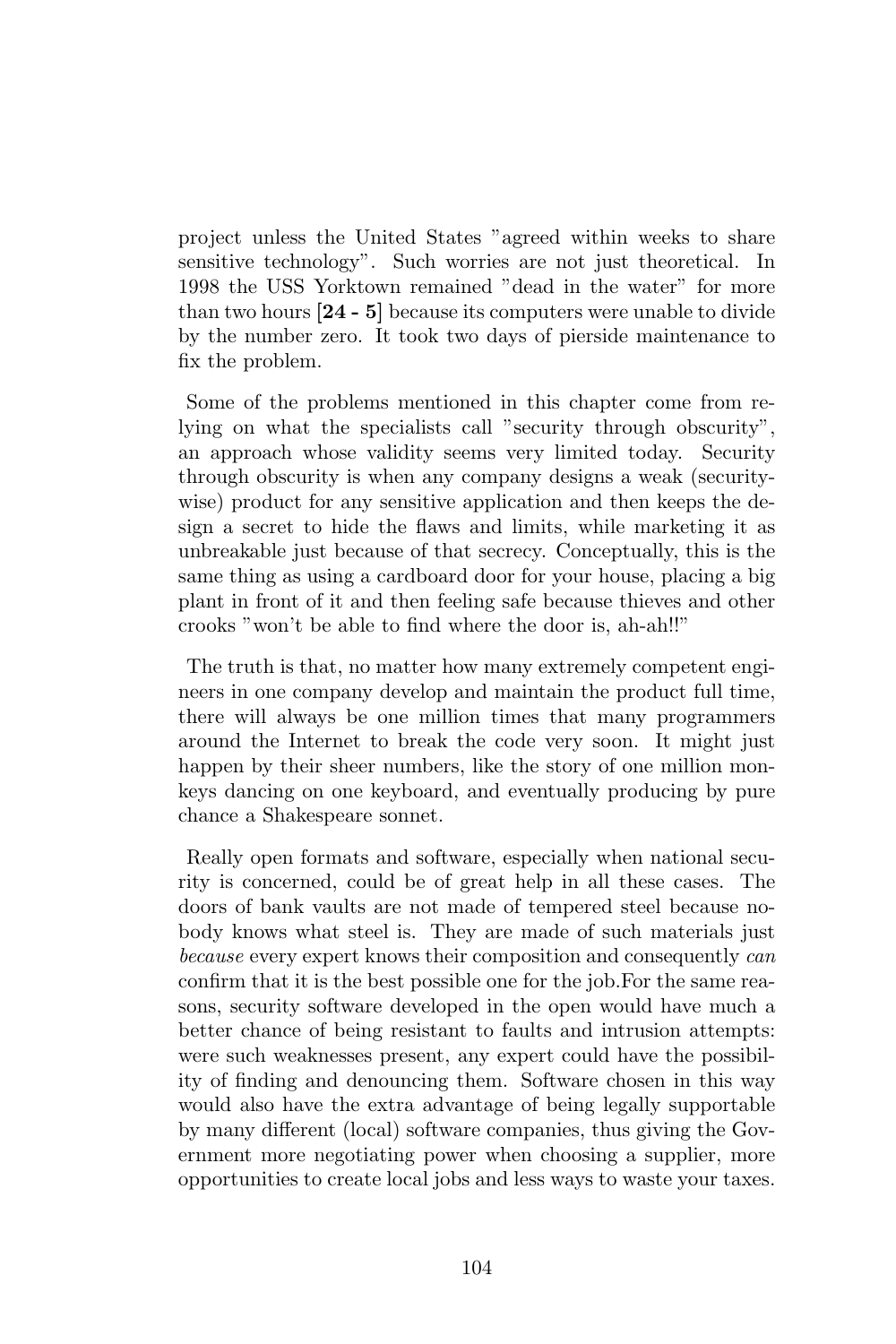Of course, the effectiveness of such solutions would be limited without correctly formulated laws and procurement contracts together with, as desperate an effort as it may seem, a proper ICT basic training for all government officials and Parliament Members.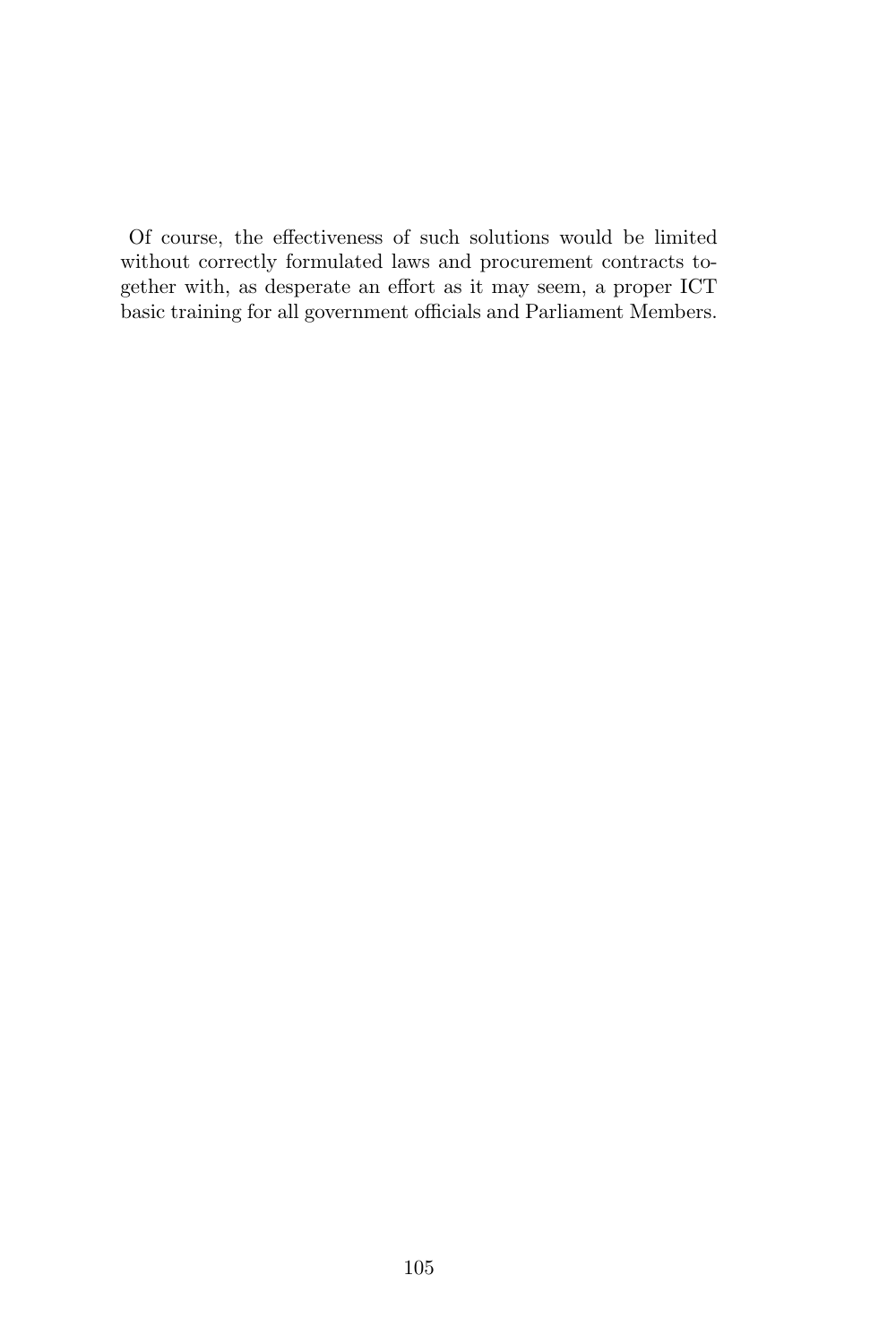# Is E-Voting a solution? To which problem?

E-voting is coming, or has already arrived, in my Country. How can I understand if it's implemented properly, without risks of abuse? What is the right way to e-vote?

Let's start with the real question that almost nobody asks: is evoting necessary in the first place? Does it really makes any sense at all?

In order to understand which problem(s) e-voting should actually solve,what is real cost is and how things are going now, we will now shortly review the main justifications presented for e-voting, and then look at some reports from the trenches.

## E-Voting is good because...

#### ....it stimulates people to vote

Nice start. Did you realize that they are insulting you, by treating you like an infant? "Bobby will eat his peas quietly if the TV is on"! Do they think you can't hold a pen? Why aren't you voting? Is it really because a pen signature on a sheet of paper is oh so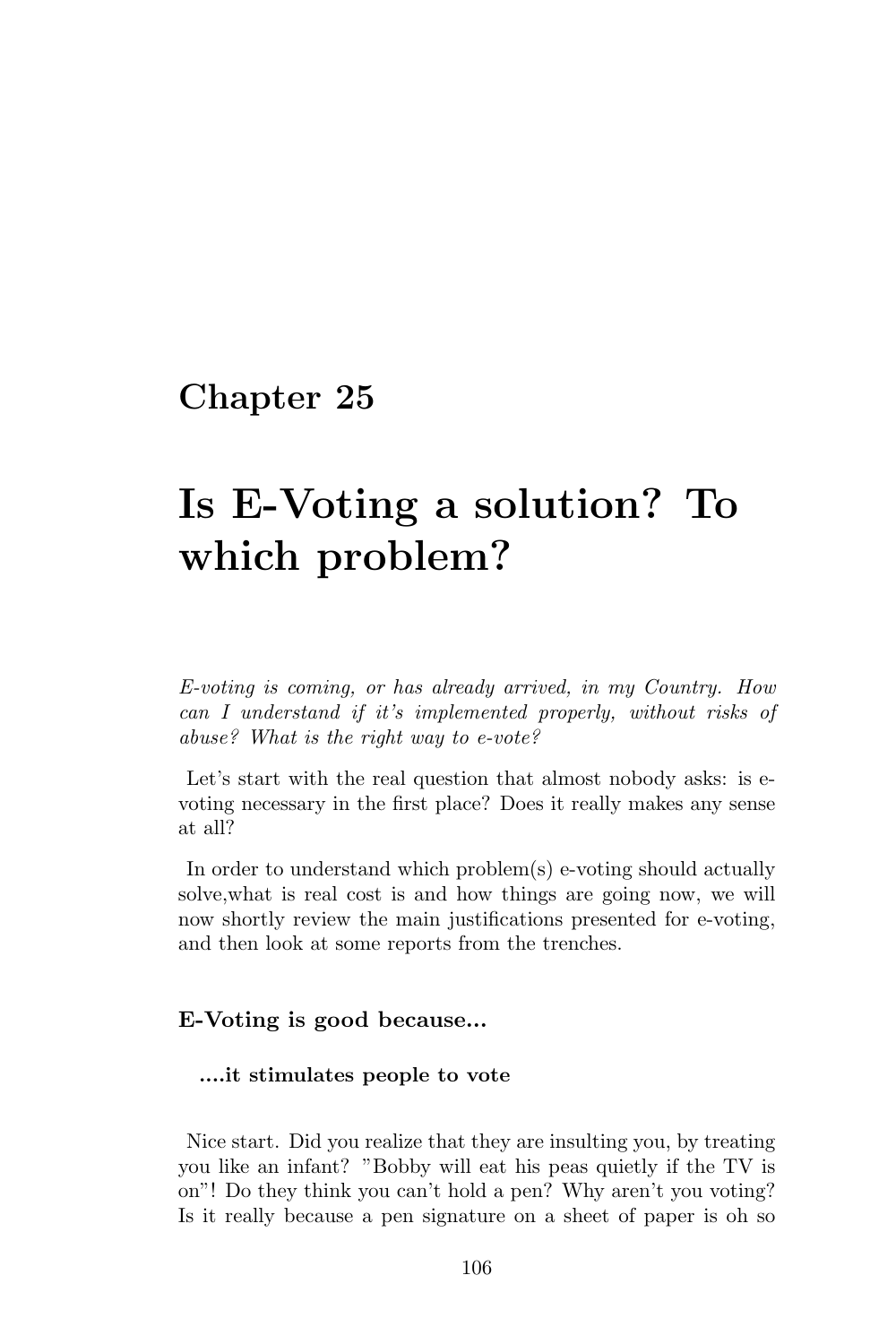much more boring (or difficult) than placing a finger on a monitor? Or is it because all the available choices are equally depressing, wherever you read them? People who don't vote because it's boring have bigger problems, and probably deserve anybody who is elected thanks to their absence.

Said this, even if gadgets were really a solution to low voters turnout, there is no doubt that scratch-n-sniff stickers or Playboy calendars would be a much more effective, cheaper and safer solution than any untested technology.

#### ....it reduces voters' errors

See the comment above on placing a finger versus holding a pen. Anybody who seriously believes this has never stopped one second to compare the number of people who can still write a simple note without assistance to that of people who still stare at a computer screen. Pen and paper are still immensely more familiar and less intimidating than computers.

#### ....it reduces counting errors and frauds

Too many young peoples are unable to count properly [25 - 1] and part of the fault is just the misuse of computers [10], but we digress. Sure, humans make many more errors than computers when counting manually. But it only takes one flaw in the computerized booths, or one person rewriting their output remotely, to alter many more votes, much more quickly, than if humans were doing the job and checking each other's results. If vote counters are humans, you have to corrupt or menace many more people to steal thousands of votes and get away with it.

### ... it's much faster

How often will you be called to vote in the next ten years? Every day? Elections of Parliaments, Presidents, Majors and similar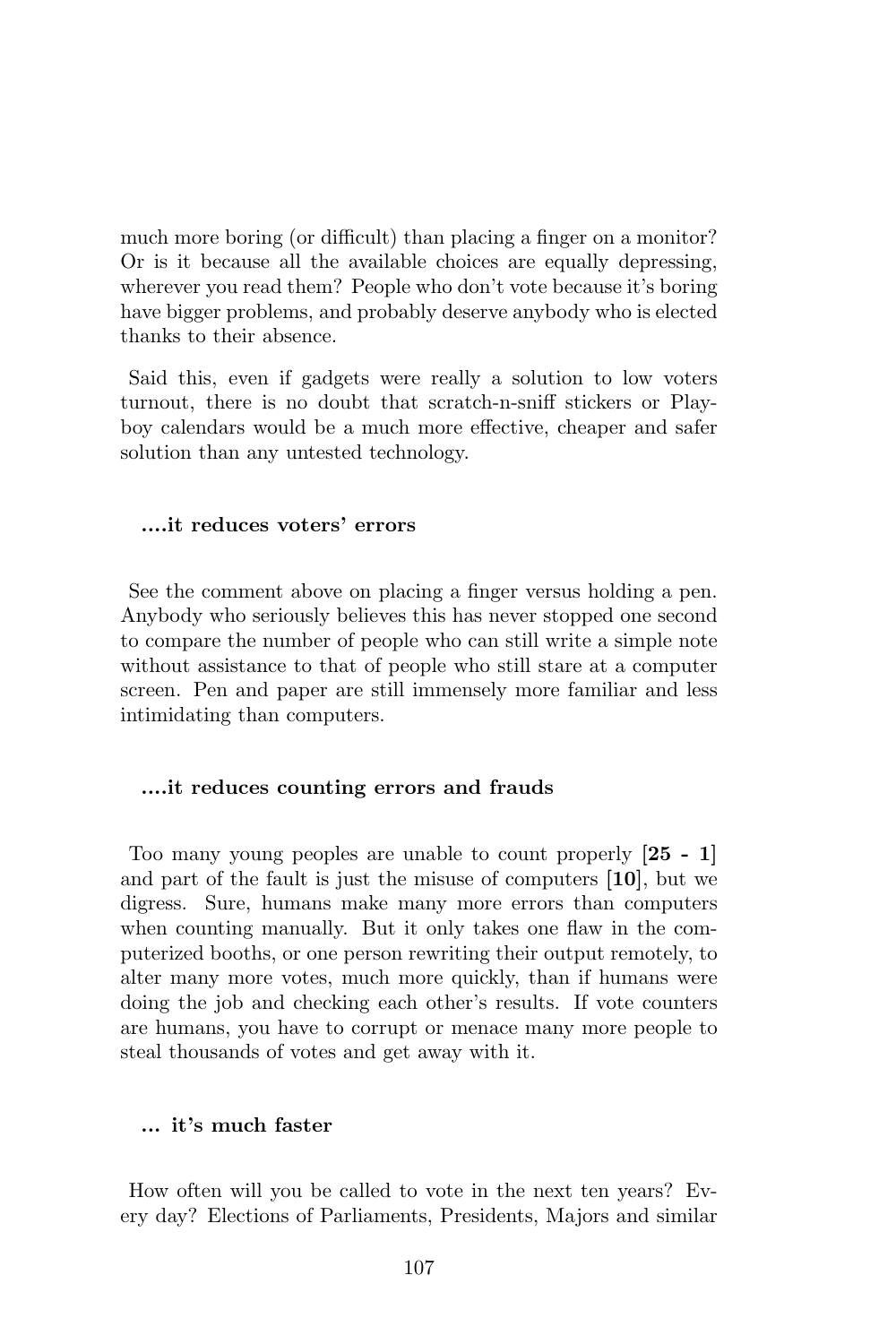normally take place every two to five years. A country without evoting, but with a decent procedure will know the result, without ambiguities, in a couple of days anyway. If this doesn't happen, there are problems that no e-voting could fix. What is the difference between knowing the new President four years and two days after the previous election and knowing him or her four years and two hours later? How can you justify rebuilding the whole system from scratch to gain about one day every few years?

#### ... it saves money

Sure. A lot. Enough to fix the whole country deficit, no question about it. Like we just said, how often will you be called to vote in the next ten years? Please take all the money spent to count votes in the last election without e-voting and divide it by the whole State budget between two consecutive election. The percentage savings would be greater if we just switched the light off every time we go to the bathroom. Any savings caused by e-voting would be much smaller than the dangers it creates. If you don't believe this, just keep reading.

### E-voting nightmares

In July 2006 in Sacramento experts found what may be "the worst security flaw we have seen in touch screen voting machines  $[25 -$ 2]". They reported that, having access to these machines, it would be possible to completely rig an election without leaving a trace.

In august 2006, election officials reported that some machines were causing difficulties in several counties of Nebraska because they were not set up properly [25 - 3].

In the same month, voting machine failures stroke again in Alaska [25 - 4]: they forced elections officials to hand count and manually upload vote totals [25 - 5] from several precincts across the State.

In September 2006, other tests found out that Hotel Minibar Keys can open voting machines [25 - 6].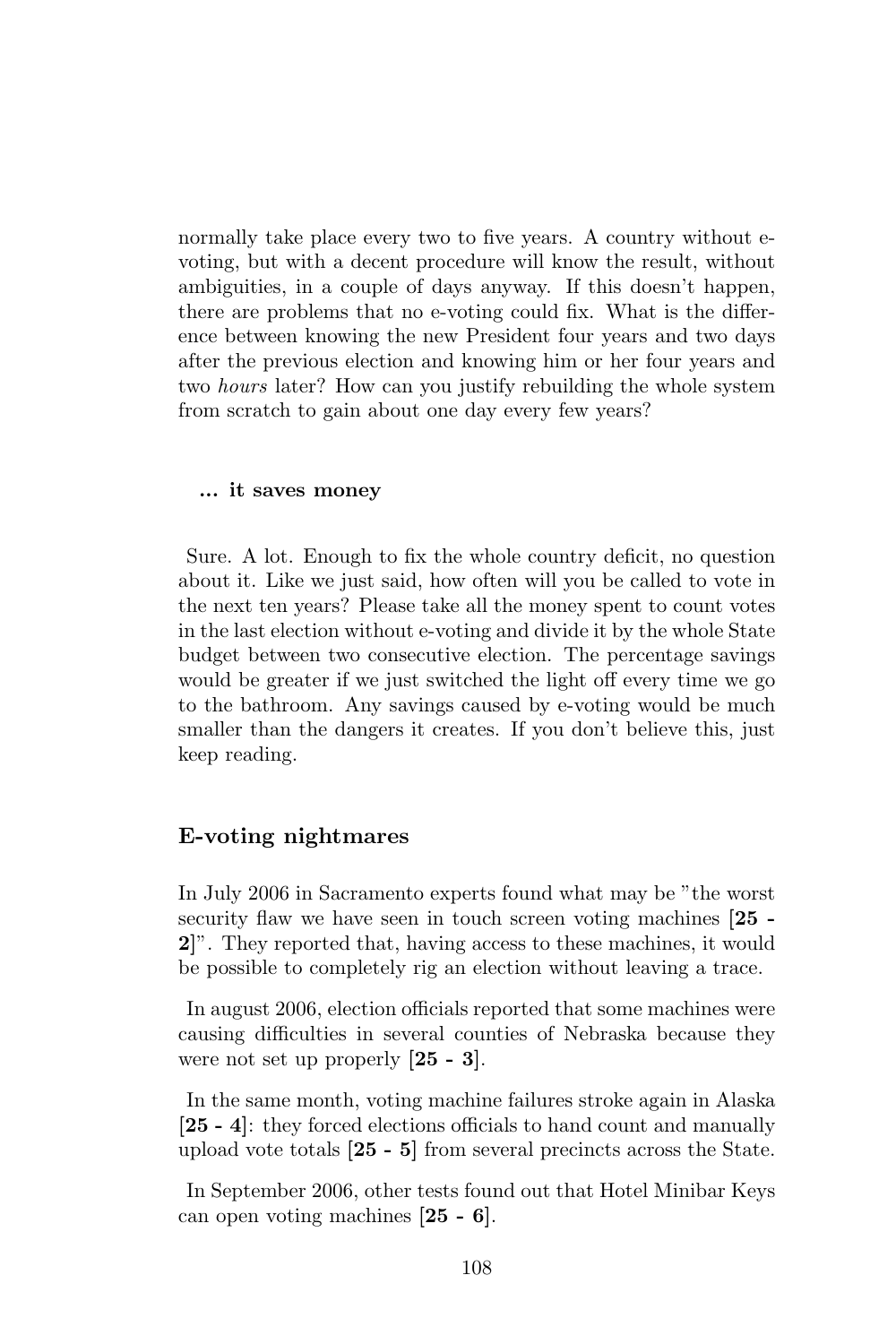In October 2006, Canadian columnist Michael Geist analyzed the status of e-voting [25 - 7] and concluded that "the reliance on Internet and electronic voting may inadvertently place the validity of the election process at risk".

These are just a little part of the many proofs that this technology isn't mature enough to be trusted. More examples and other information on e-voting are on the Digifreedom.net website.

## Why banalize voting?

Even ignoring the practical problems, the whole concept of e-voting is quite depressing, really. In our culture, we still place much more importance in signatures on papers than in shiny computer monitors. Most people still look at computers as mere gaming stations, fancy gadgets or, in the best case, super typewriters: not really relevant stuff.

Voting is a privilege and a achievement. Reducing it to an arcade game is dangerous for democracy. It sends the message that voting is just like going to a soda vending machine, that is not important (just what the establishment would like us to think, isn't it?). When we have to put something on paper, instead, we take it much more seriously. We think about it first. This is how voting should remain.

### Is there a solution?

Yes. Do without e-voting, because there is no meaningful reason to adopt it yet. Some activists say that e-voting is a good thing, as long as it is done with software which is Free as in Freedom [38], software that everybody can check without restrictions. The Open Voting Foundation [25 - 8] promotes just the adoption of this way to e-vote worldwide. There is no doubt that, if computers must replace paper in the voting booth, the whole system, both hardware and software, must be as transparent as possible: as far as software is concerned, Free Software would be the only way to go for e-voting.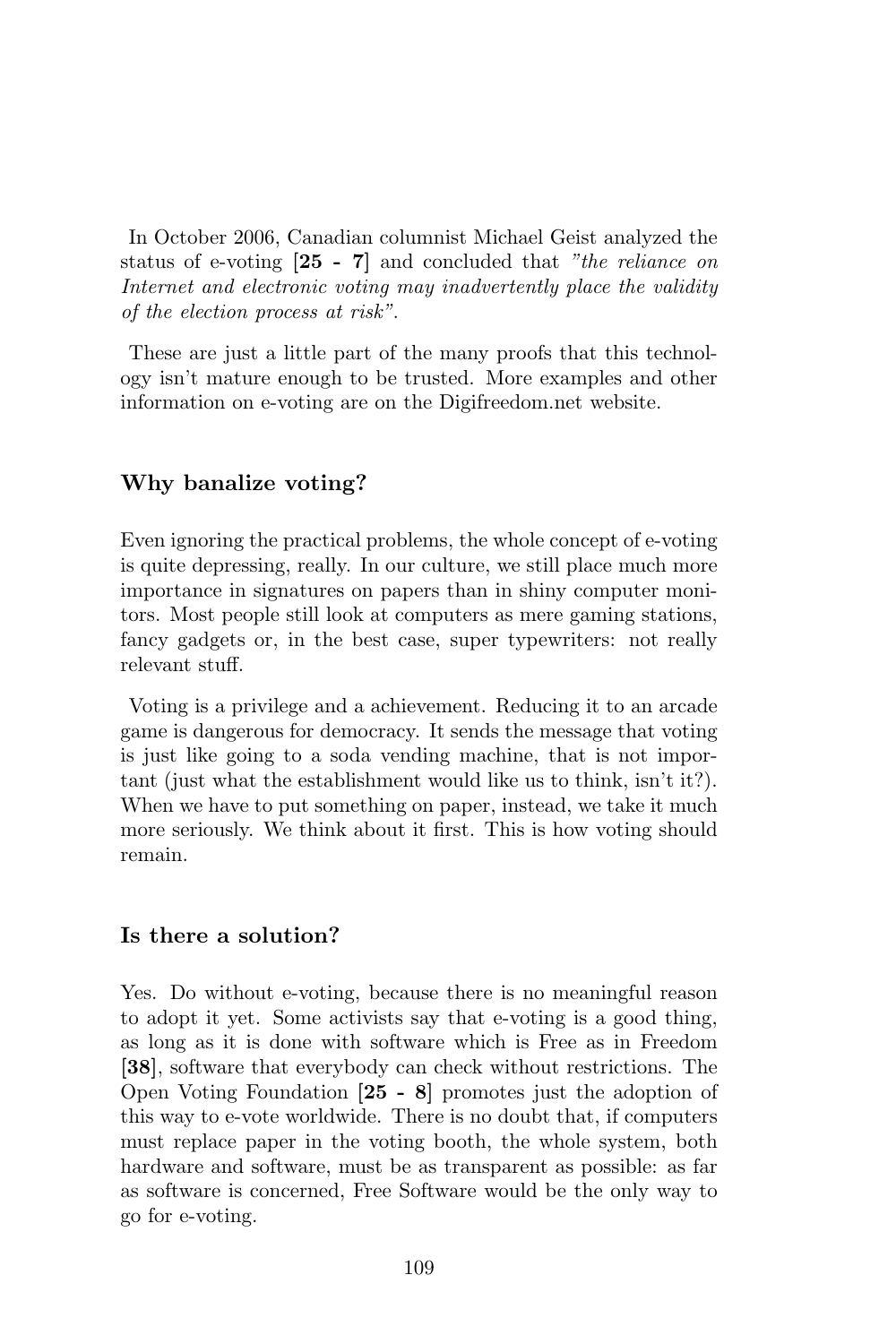This said, promoting e-voting just because it can be done with Free Software continues to not make sense. If the software running the system were open it would still not solve any of the problems listed above, or give citizens any meaningful advantage.

In the real world, having the source code [37] of a voting machine would change nothing at all at the voting booth. 99% of voters would not know what to do with it anyway, and what should the rest do? Block everybody else in the line for 30 minutes, while he or she checks the source code in the machine against the copy in his or her pocket? Or disassemble the machine to check that it was not modified to hide that it runs the wrong software? Come on!

Actually, e-voting could even make thing worse, decreasing the guarantees that counting is done without frauds. With paper, almost everybody has the skills to be an election official and figure out in real time (like any voter standing by in that moment) if somebody hid one ballot paper under the table, or declared it contained one more vote for his or her preferred candidate.

In this sense, e-voting may even be anti-democratic, a very elitist thing to do: "only citizens who can program are good enough to supervise the exercise of democracy"? No, thanks.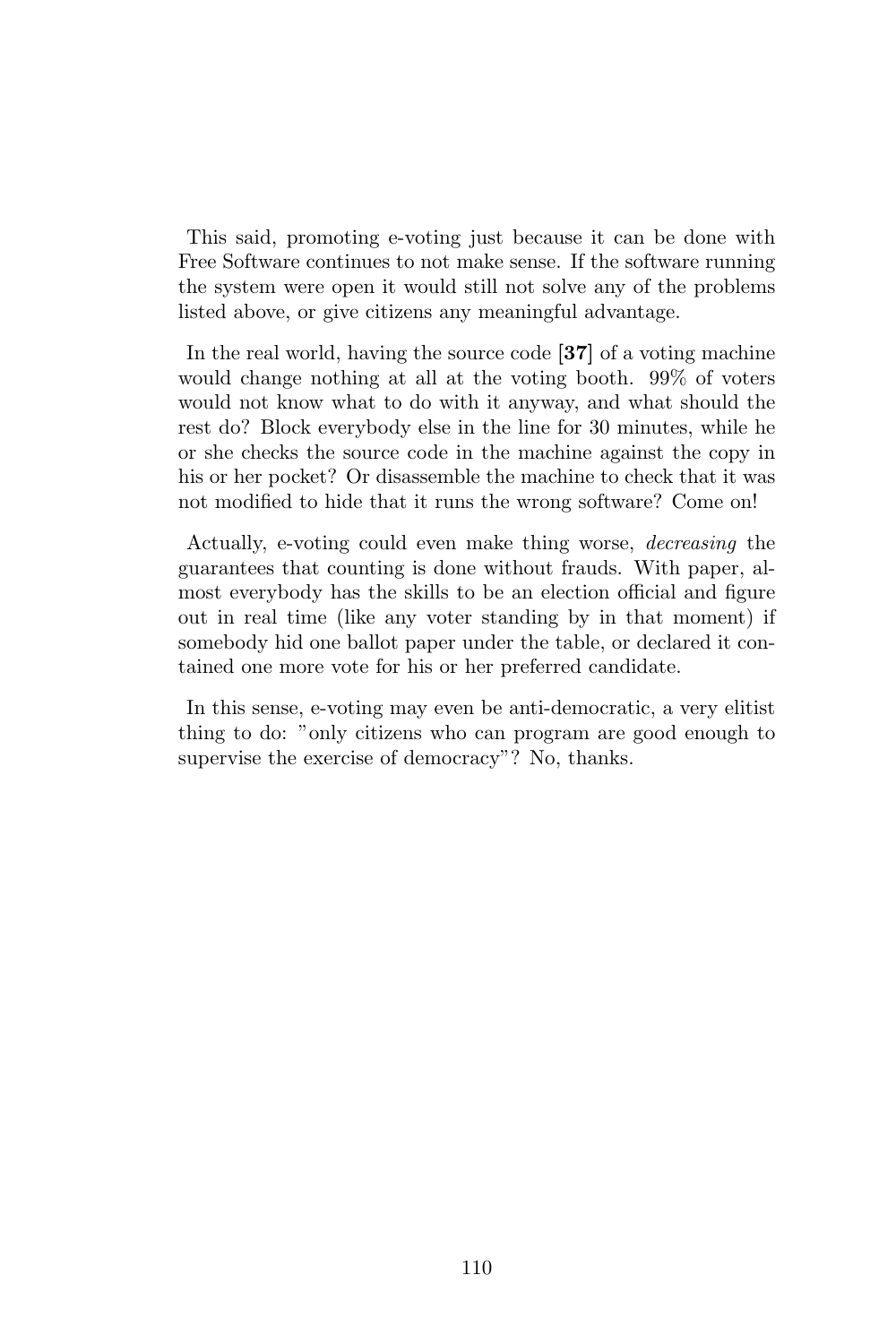# Can freedom of speech and participation be actually practiced?

You may have heard of absolutely ordinary people, with no special talent or worthwhile stories to tell, keeping an online diary. The original name of these personal online journals was "web log" but, since the original form is so long and hard to remember, the name was shortened to *blog*.

This kind of "publishing" is the latest fad made possible by the abundance of relatively cheap computers, software and Internet connectivity. This has three big effects at the social and cultural level.

The first is the reality show of your worst nightmares come true: billions of terribly written (but in real time, mind you!), extremely boring web pages. Apart from how much this stuff pollutes the result of Internet searches, ignoring them is very easy.

A second, more serious problem, is how easy it is today for people to hurt themselves or harass others on a large scale, violating privacy or damaging one's reputation. We have already seen how this is not a theoretical risk [5], but something which requires both technical and non technical solutions [42].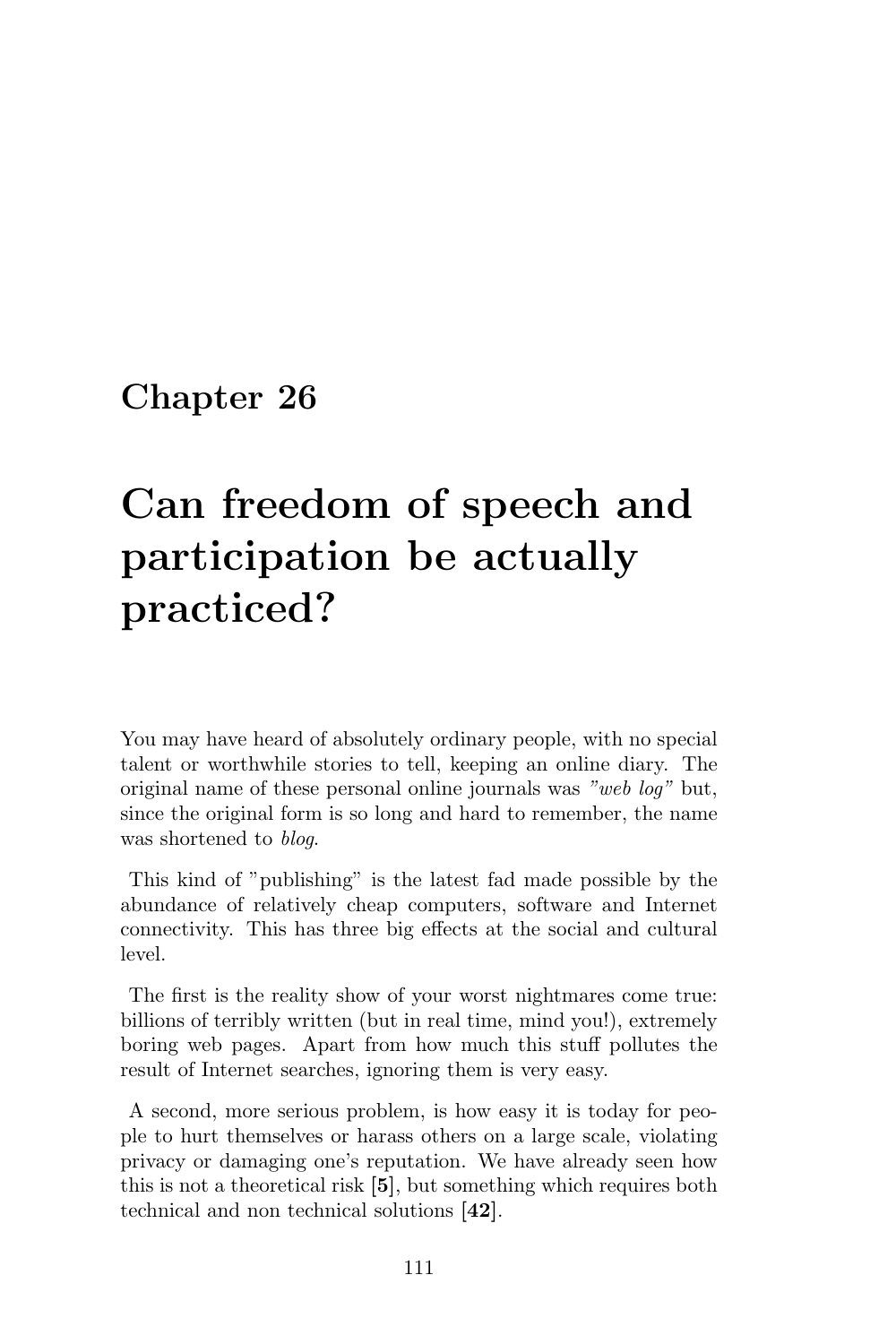The third, large scale consequence, which makes it worth coping with the first two problems, rather than just giving up the whole concept of personal computing, is very simple to describe. For the first time in history, freedom of speech and efficient civil action are easy, inexpensive (if one can afford a computer, of course) and everybody can practice them for real. What was, until today, a right written into some Constitutions but not a practical possibility is now actually feasible: everybody can denounce wrongs, start a political party or a civil rights campaign reaching many thousands of people with very little money.

#### Consumer revolt

A good reason to have a home computer and above all to learn how to use it properly is the possibility of having much more control than in the past on how much money others can force you to spend. This happens when many thousands of people coordinate their actions through the Internet, and is not a theoretical possibility: in the United Kingdom alone, 4 million householders have dumped their utility suppliers and found better gas or electricity deals after an Internet-led consumer campaign [26 - 1]. British Gas, for example, slashed gas bills by 17 per cent and electricity bills by 11 per cent in February 2007, after losing more than one million customer in the previous year, thanks in no small part to such pressures. Large scale civic actions on everything, from planning applications for superstores in sensitive areas to excessive bank fees, are already managed in the same way, with the smallest possible amount of money and time for all the campaigners.

Of course, the Internet itself isn't enough to make such things happen. One real, hand signed letter or fax, not to mention face to face meetings, can still accomplish more than one thousand email messages, but computers and the Internet make immensely easier to collect the necessary information and coordinate the individual efforts of many people. The sooner all parents start to use a home computer in this way, the better for their wallets and their children.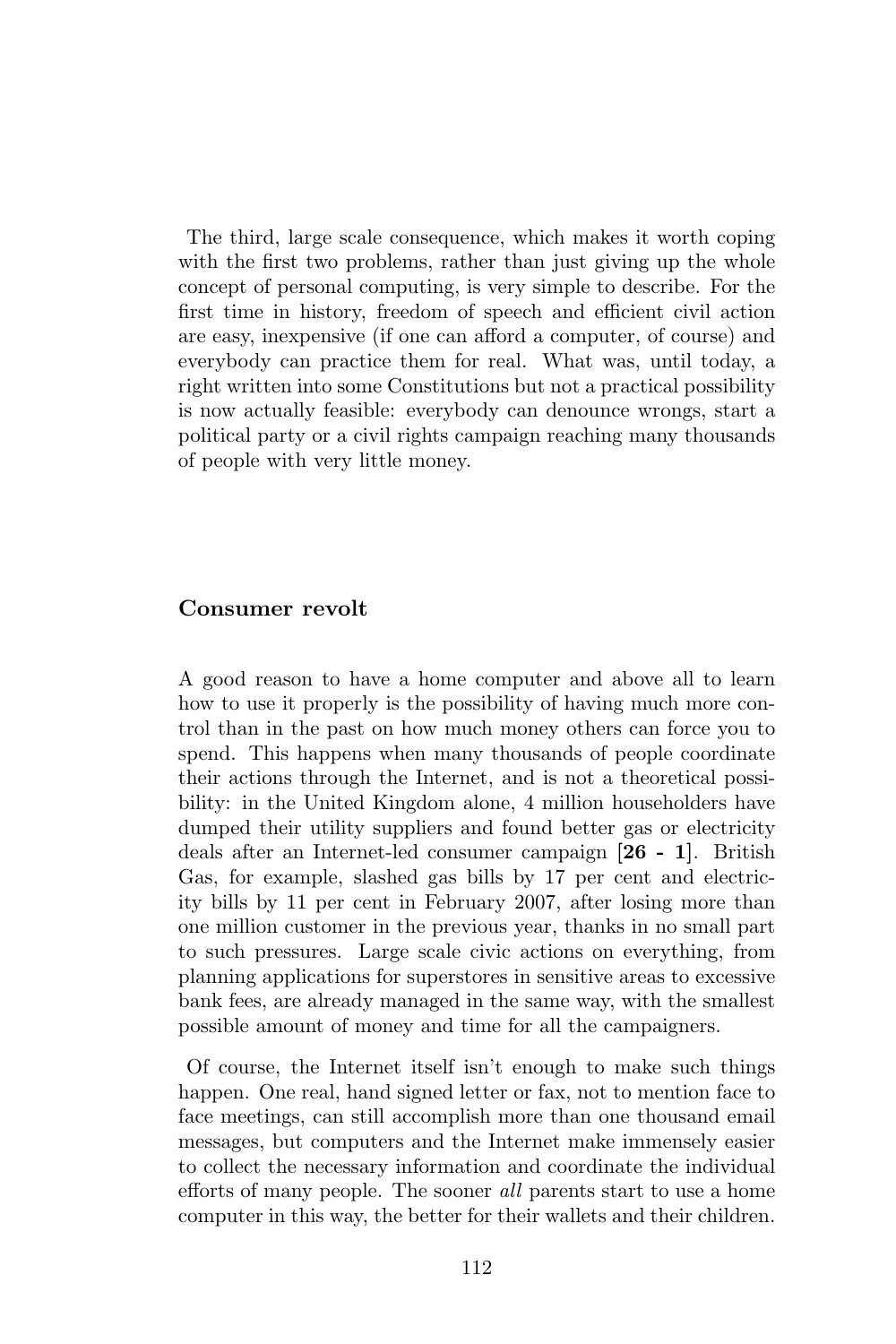## Discovering (finally!) how your money was spent

Using a family computer in the right way doesn't saves just the money spent on private transactions. In 2006 two USA senators proposed a bill to create a searchable database, as simple to use as a normal Internet search, of the trillions of dollars spent every year on government contracts, grants, insurance, loans and financial assistance [26 - 2]. Imagine that: being able to know in a few minutes how much was actually spent and how in your State or County on each budget voice. Without filing forms, wasting time, asking for permissions or even leaving your house. Can you imagine a better reason, even for those millions of seniors and other average citizens who don't own or regularly use a computer yet, to change their habits and spend some time online doing something useful and interesting?

It would even be another boost for the computer and Internet industries, wouldn't it? There are many people who still see no reason to spend time online or "sharing" movies and music.

An online database of Federal Government spending [26 - 3] already exists in the USA but, according to its own managers, it is often missing parts or sections and at times is significantly limited in its usefulness... solely because of the way the government collects and manages the information."

Right now, that USA bill has been stopped, but the opportunity remains: hopefully that bill or similar ones will pass soon, in the USA and any other country, making for the first time civic participation and scrutiny on a large scale a reality. In order to accelerate this process, of course, it is essential that as many people as possible demand and use exactly this kind of access to public records.

## Your digital license and registration, please!

What is the first consequence of this active citizenship paradise? It's obvious: now that freedom of public speech to a huge audience is both technically possible and cheap, here come the laws to make it illegal unless you have the same pockets and connections as in the past.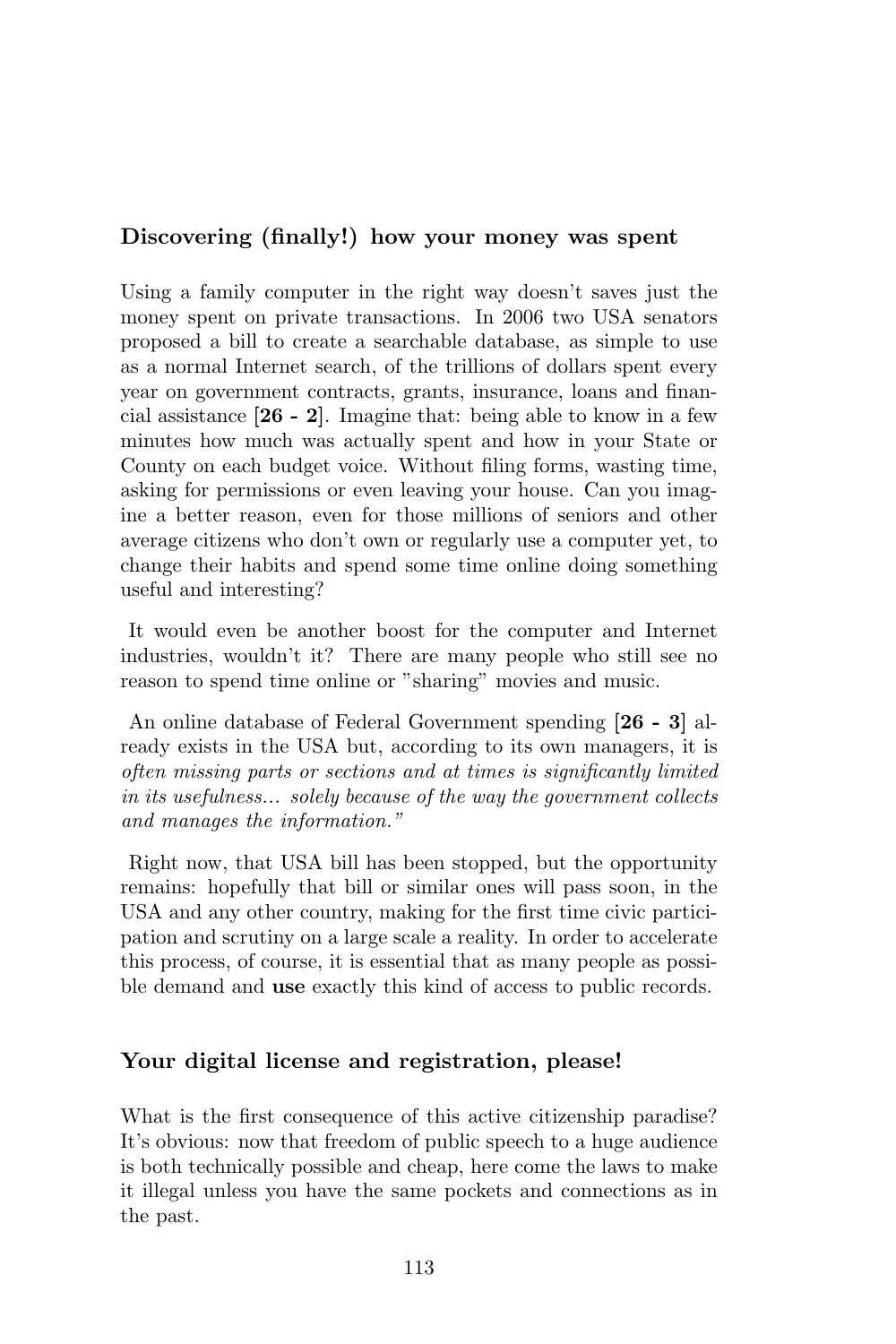Why not? There is no reason to not let freedom of speech and other rights continue to be officially granted in Constitutions when, from stopping bills like the one above to anti Net Neutrality legislation [9] or turning copyright into anti-documentaries weapons [15], there are so many legal ways to make them practically and economically unfeasible to newcomers.

Of course, to be taken seriously any (for lack of a better term) "online civic journalist" will almost always have to make his or her identity known and, in any case, accept full responsibility for what he or she publishes. These, however, are requirements which do not imply, nor can they justify in any way, the imposition on private citizens of the same fees or regulations which were made for nationwide newspapers with full time staff. If the laws of your Country already give you freedom of speech, that's enough. You don't need certificate or badges to practice your basic rights online, just because you can reach more than ten people at a time in that way or because your reports and opinion pieces may decrease the readership, that is the profits, of some established newspaper.

This is the danger to avoid: before voting next time, it will be important to ask to all candidates which regulations they think proper for self-supported, single "online civic journalists". If they think ordinary citizens should pay some fee or pass some bar examination to keep the rights they already have... the conclusion is obvious, isn't it?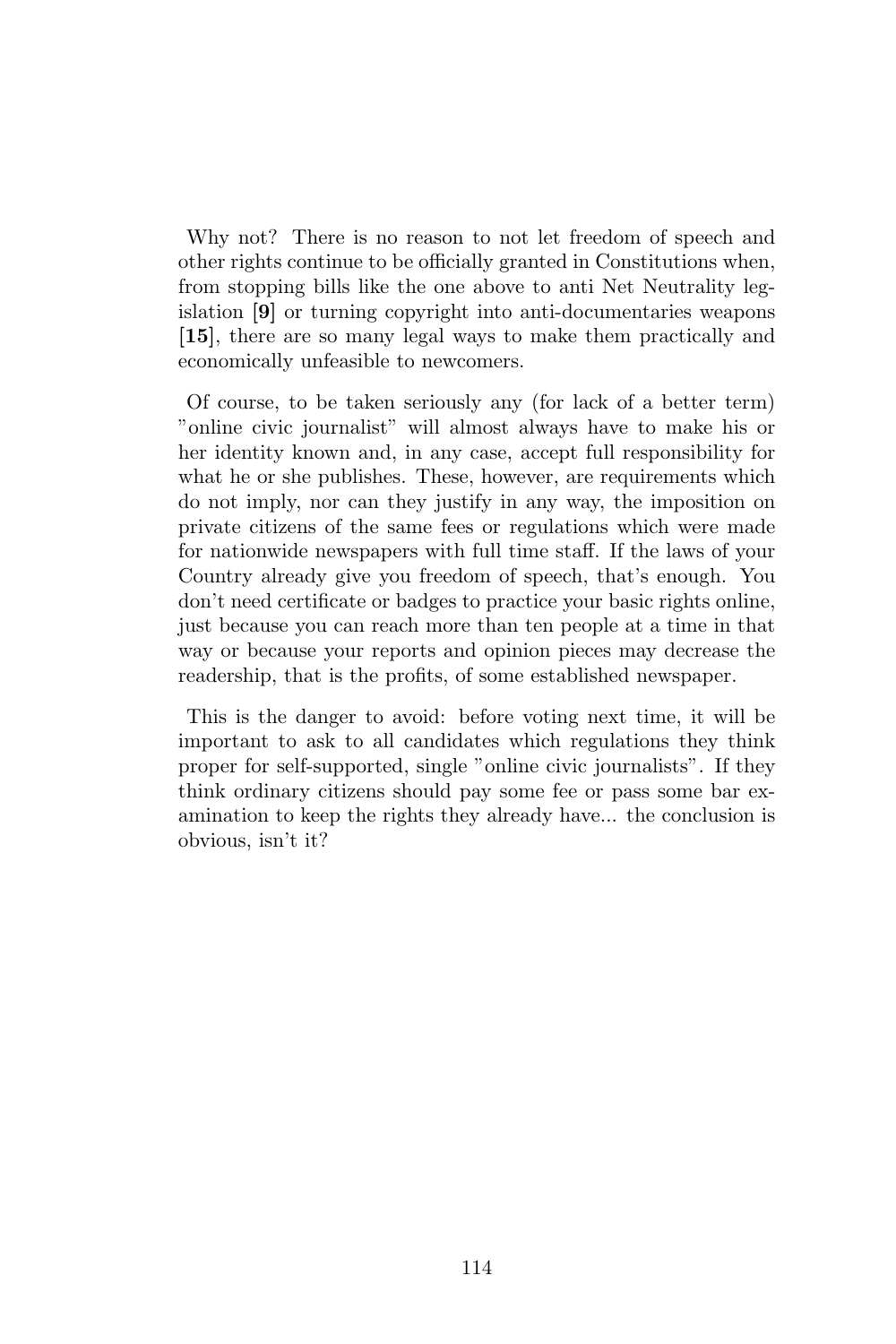# What Is Web Usability, And Why Should I Care?

Some websites may look very cool at first sight, but in practice they are unusable and a big problem for everybody. Some web publishers, for example, transform material like photos, articles and stories, which are not movies, into movies viewable with web browsers, that is the same software programs used to read normal web pages. The two most frequent reasons for this behavior are fashion and paranoia: some web publishers need to look as flashy as possible, in the illusion that this will convince more people to visit their website regularly. Others believe that all that effort will actually prevent illegal copying of their material.

The result is websites which are as practical to use as giving people, instead of a book, a videotape or a DVD where somebody holds the same book in front of the camera and turns the pages to let you read them. Such solution are much less usable than the original format: people have to read slowly because it takes more effort to download, and maybe need to buy a computer powerful enough to handle the movie version. The same applies to pages full of unnecessary decorations and images. Remember that the great majority of the world's population (including a lot of people in "developed" countries) still has to work months or years to afford a computer. Even the others don't really like to be forced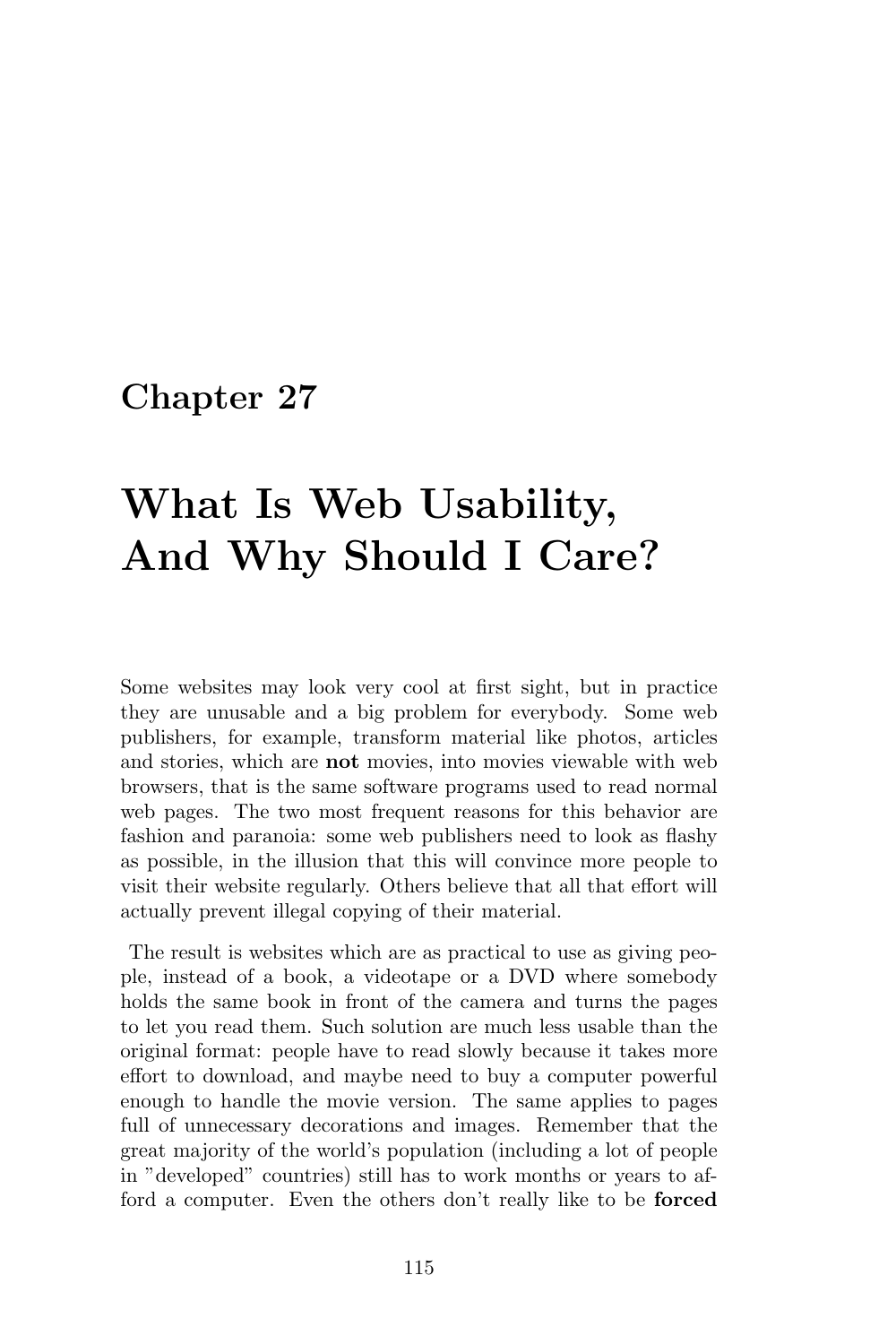to spend money without an actual reason. Besides this, Internet search engines (the websites which try to index all the content of the Internet) have much more difficulty in indexing text hidden in this way, so these websites are more difficult to find, and much less useful as marketing tools.

Next in the race for the "Website clients-who-don't-get-it" Award come those websites owners who require or tolerate web pages which can be viewed well only with one model or version of browser, or for a certain resolution of the monitor. Such an attitude is just as smart and polite as saying "I'll sell you this book only if you promise to read it when holding it exactly ten inches from your nose, even if it's uncomfortable for your eyes or your arms are tired": this flies right in the face of the Internet as a unifying technology. A website designed in this way is invariably optimized only for some of its potential users.

Another class of Internet stupidity consists of those websites based on brain-dead color adjustments like black text on blue background. Oh, and what about all the introductory commercials which plague many websites, wasting a lot of people's time? Websites are not television: most of the time when you follow a link or type an Internet address it is because you already have a good idea of what you will find. There is no reason to waste your time (or your money, if you are on a metered Internet Connection) with a mini-movie which takes much more time than text just to reach your computer. Everybody skips commercials: the only reason why many organizations and businesses pay designers for these introductions is they haven't' realized yet they are just that, expensive commercials which are very easy to skip, when not harmful because they bore potential customers.

Last but not least come those online stores which, by default, make your computer automatically play their favorite background music, ignoring the fact that people coming to their website from the office, or when kids sleep, will most likely not come back.

Making any of these mistakes may nullify all the time and money invested in a website. All these so-called "richer user experiences" were already a problem in 2002, when the report "A Fresh Look at Internet Speed" [27 - 1] denounced that the load caused by all this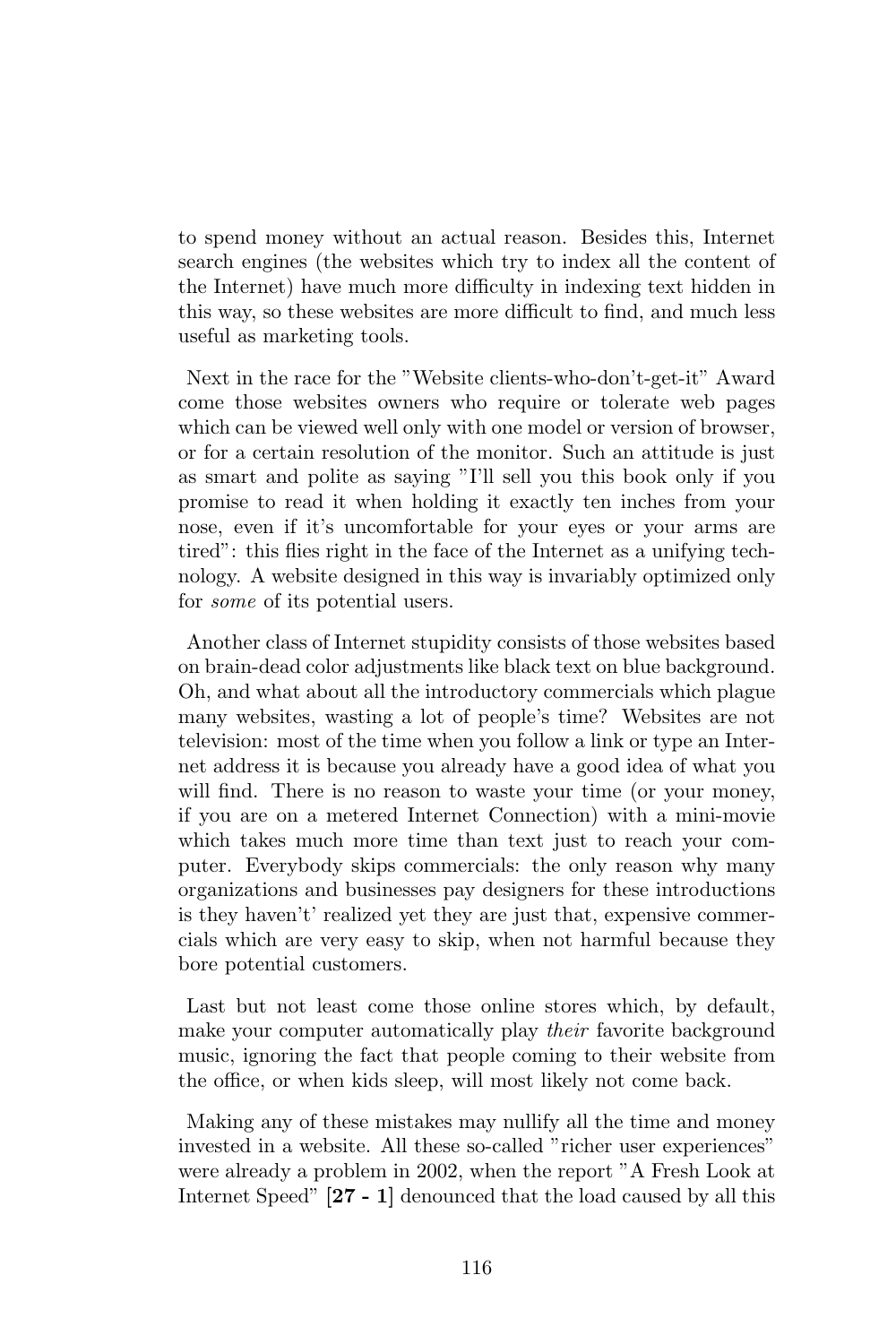eye candy was just too much for low speed Internet connections. Today this is still true. Bandwidth is still limited and expensive in many cases, both for websites and their users. Flat rate fast connections are still restricted to a few parts of the world, and those areas are usually the same where metered Internet access from (cell) phones and other portable devices is catching up. Regardless of speed, what about small displays or, much more important, disabled users? Ignoring usability can be OK for small, mostly private sites, or entertainment and game portals which would have no reason to exist if they could not sport every multimedia trick in the book.

The majority of websites, instead, that is all those which are theoretically meant to sell something or provide information and service to the greatest possible audience, should avoid all these mistakes like the plague.

Websites remain useful and usable (even as a marketing tool for small businesses) only if they take real people - all of them - into account. Real Web accessibility for disabled users is also becoming essential for any commercial website, if nothing else because its absence can bring lawsuits to your business: very recently, even a giant like the Target chain of department stores learned this the hard way  $[27 - 2]$ .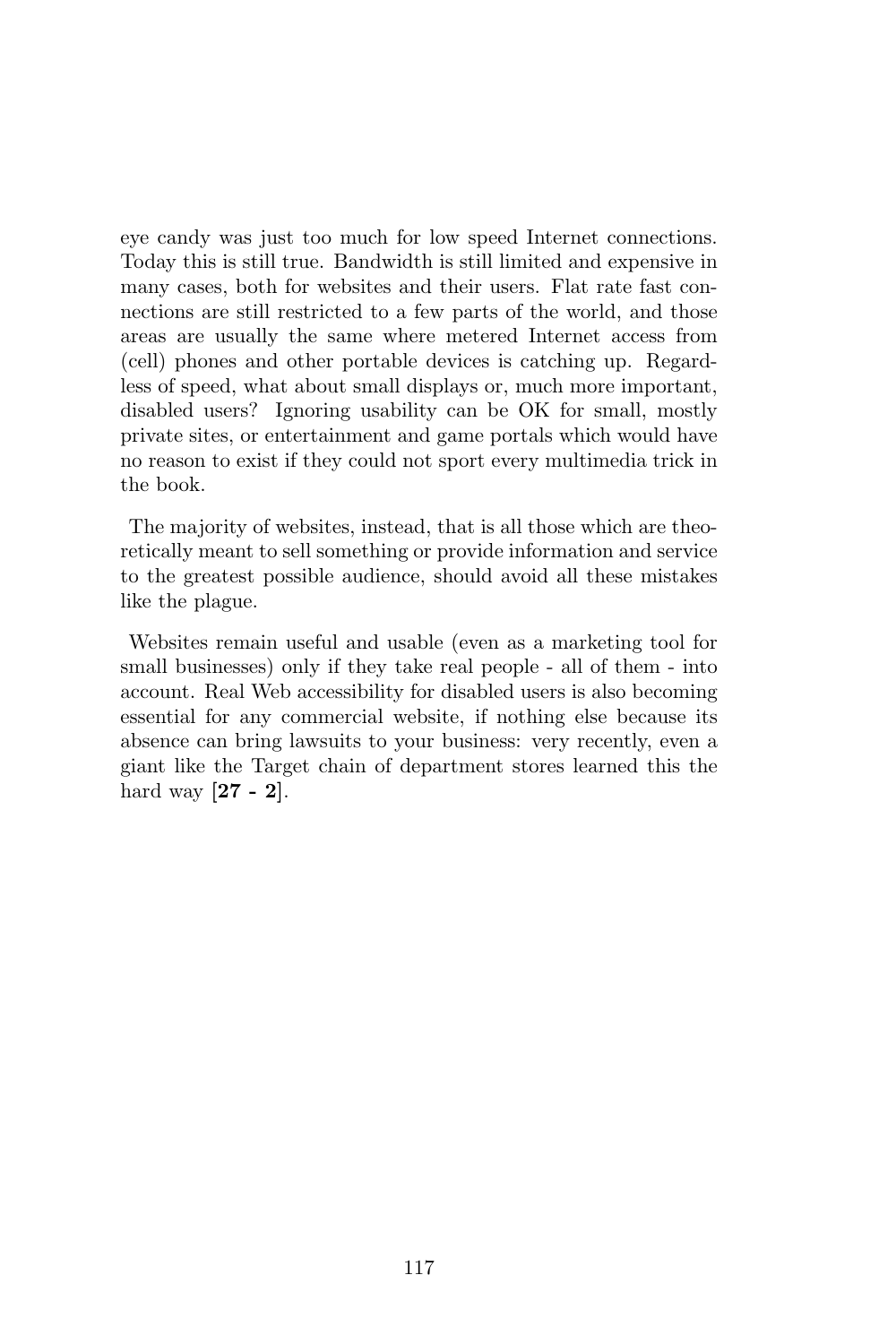# Does it make sense to buy a computer and not install software on it?

There is a way to do something useful with a computer which is pretty trendy nowadays: Application Service Providers (ASP). These are companies which install and set up software programs on their computers and then let you use them through the Internet, normally inside a web browser. The most popular category of software of this kind is online office suites, that is Internet-based systems to write office text, spreadsheets and presentation.

ASPs normally make money either placing advertisement in the browser windows or simply charging their users a monthly fee. In this way, home computers become very little more than a long extension cord connecting the monitor and keyboard in one's living room to the remote computer where all the action takes place. Ordinary people just use the programs, somebody else spends his or her time figuring out how to install, configure and maintain them up and running.

The selling point behind this and many similar trends is the question "When it comes to computers, who do you want to be, a user or a programmer [43]? Can you afford to be both? Why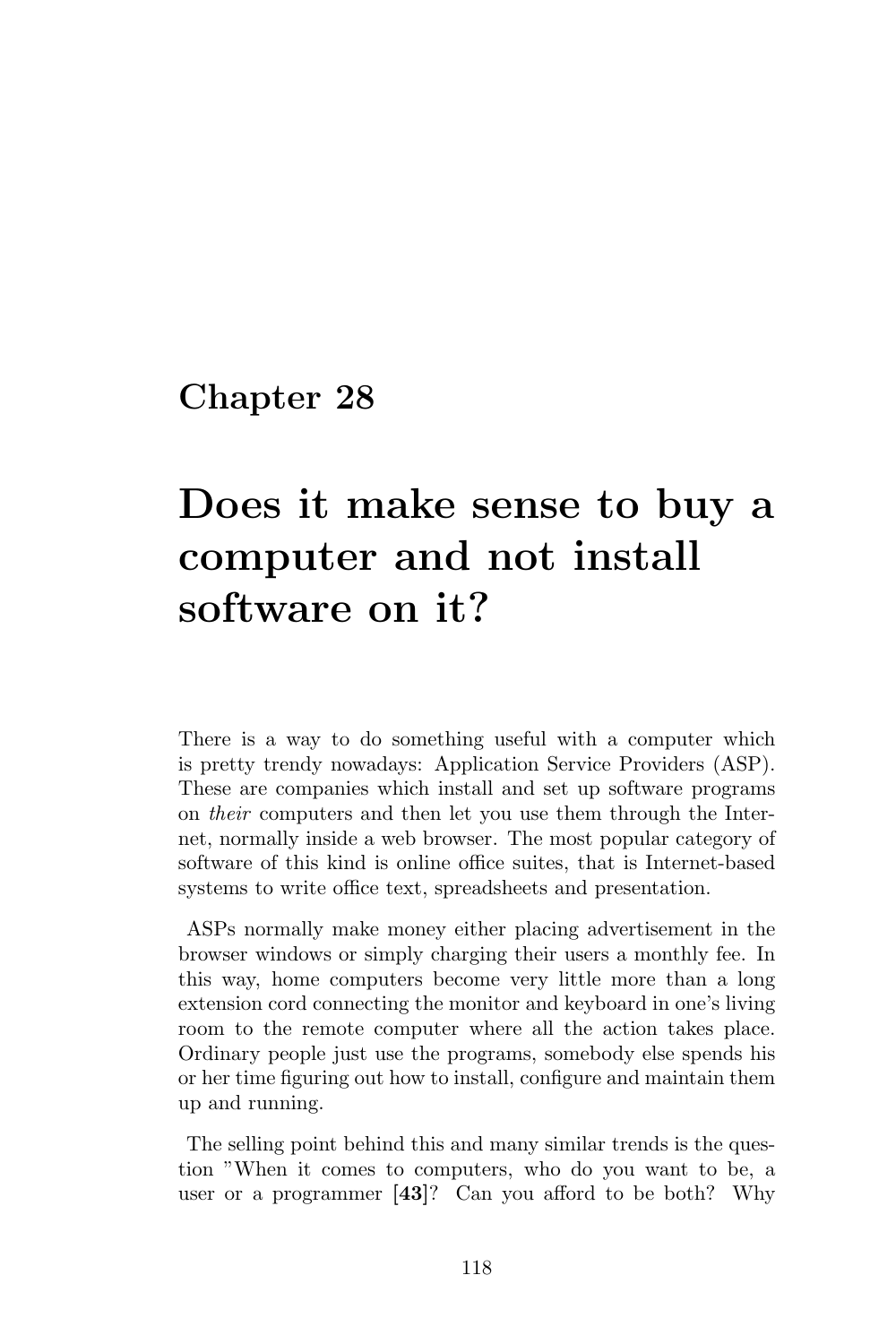should you? Let us do the dirty job for you. Don't waste time and money to buy, configure and maintain expensive computers and software. Just use the programs you need and be productive now, for heaven's sake! Who cares if you're doing it through a web browser?

Installing all the software only on one central computer which acts like an ASP, so that all the employees or students cannot alter it, is the standard way of working of many organizations and, indeed, a smart thing to do in those scenarios. This is because the users of such ASPs are all in the same building or closed network, very close to the central computers, not on the other side of the Internet: it is very easy to work more efficiently, reduce maintenance costs and still guarantee reliable operations in such restricted environments.

Outside closed organizations, that is when it is offered as a service to the general public, the ASP way of working makes still sense in many situations. Other times, however, it just looks like the Internet-enabled version of "don't worry, and don't bother to understand, just give us all the money we ask for". Of course, you have to focus on your core business, and who dares being caught out not doing that? What would mommy say?

Almost all of us are not programmers, nor have any need or interest in becoming one. From this point of view, freely giving some money or attention to somebody else, so you can keep doing what you know best does look like a wise move, and in many cases it may actually be so. There are also many cases, however, where the contrary is true.

When running a business, especially a small one, outsourcing bookkeeping and tax returns to an external certified accountant is probably a smart thing to do, because fiscal law has been made so complicated that almost everybody faints just being close to a manual.

When it comes to things that you must do yourself as soon as possible, however, things can be very different. Here are some cases when, if you have to do something with a computer, you do want to have all your hardware and software in front of you, not in some vault many miles away: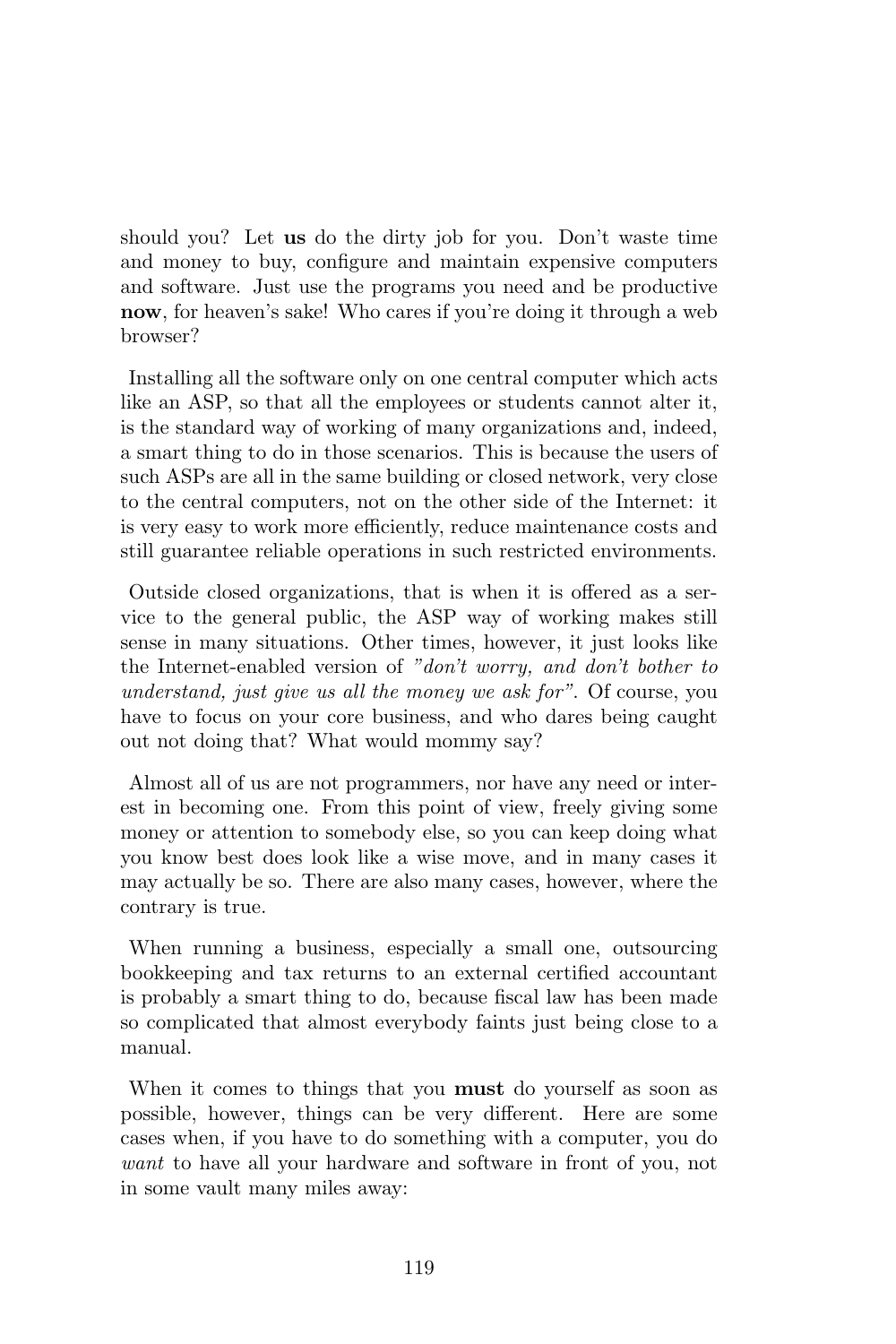- when Internet connectivity is not guaranteed
- when you need decent speed: in real world conditions, it only takes one slow computer between you and the ASP to slow down everything you do
- when being forced to work with a reduced user interface [28] - 1], in a small portion of your monitor doesn't really slow you down
- when doing really basic or simple things that you need to do repeatedly. What would you say, for example, to somebody suggesting "Here, don't bother learning how to read, write, and multiply by ten, I'll do it for a fee, so you can focus on your core business..."?
- whenever privacy matters. Using a remote ASP as if it were your computer means you have to trust it enough to be sure that your personal files are not handed over to somebody else [5], and that nobody else is eavesdropping.
- when you are a Public Administration that must keep complete control on all its data and guarantee that they always remain accessible, since they belong to all citizens!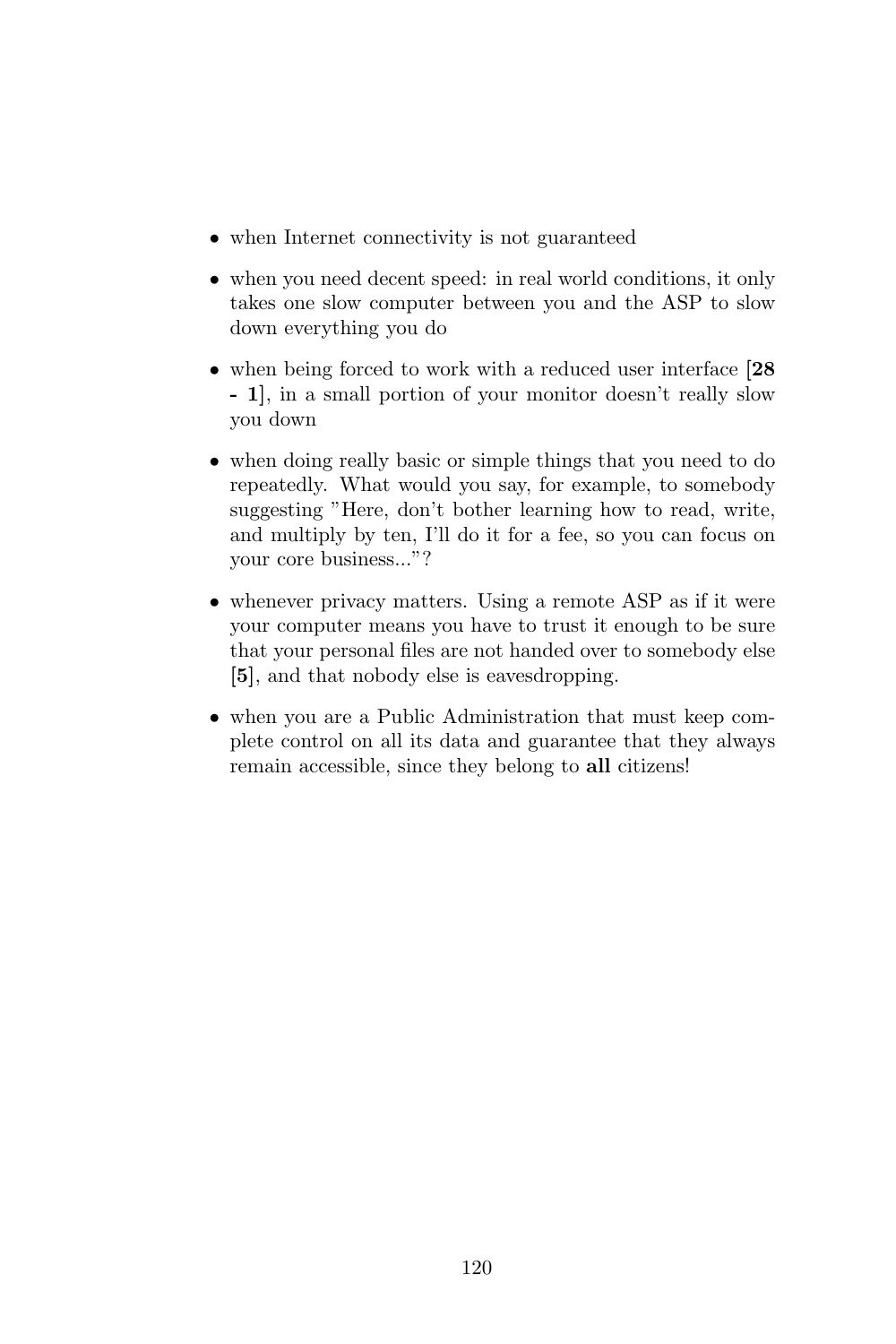# Is it right and technically possible to block or restrict Internet Access?

## How The Internet is blocked in some countries

When it comes to whole countries, censorship has always existed, but the Internet makes it much harder: the quantity of information to block is immensely greater than in the past, and much of it is usually published from computers abroad, which cannot be shut down. There are several partial solutions to this: one of them may be to make it easy, or possible, to surf the Internet only from public computers, as happens in China [29 - 1]. Other methods to limit Internet access from Chinese points of access include canceling some addresses or domain names from the lists of known destinations or redirecting them to other websites. According to a study of the Open Net Initiative (ONI) [29 - 2], Internet filtering in China in 2004 was already based on multiple levels of legal and technical control. Thousands of websites were blocked in this way, and not only those containing pornographic material: even University websites, as well as health or news portals were filtered. The Maxthon Web browser has become very popular in China just because it makes easier to bypass some of these restrictions [29 -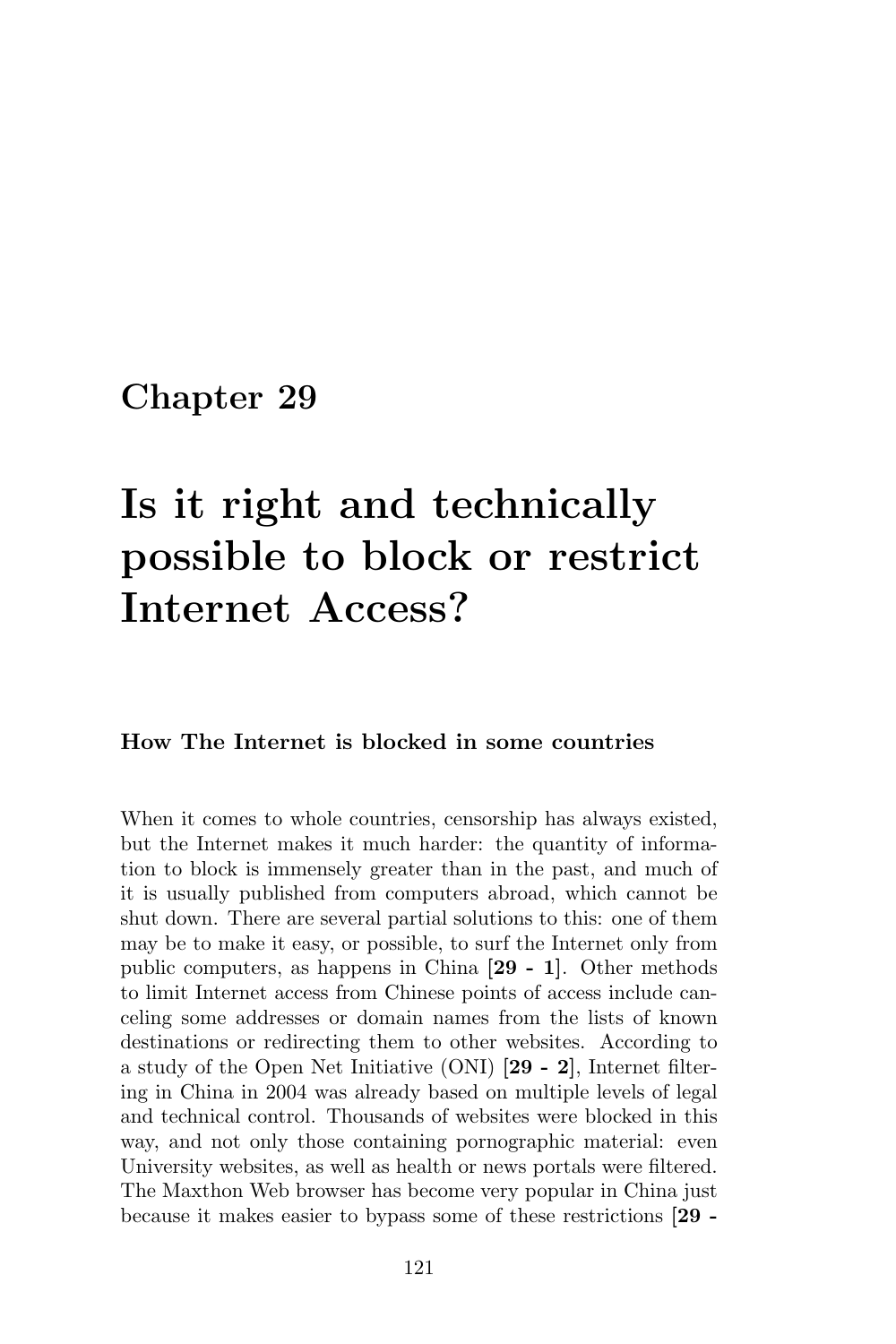3].

Censored topics in other countries also include web diaries and pages addressed to linguistic minorities. ONI also released a report about increased Internet censorship in Vietnam [29 - 4]. Similar things have been documented in Saudi Arabia [29 - 5] and Iran  $[29 - 6]$ .

In Europe there are proposals since 1999 to "promote safer use of the Internet" [29 - 7] through an Action Plan which should be part of "a coherent set of policies at EU level to deal with illegal and harmful content on the Internet".

# Who makes this level of censorship technically possible?

Some of the countries mentioned in the previous paragraph, as well as several western nations rely upon commercial software developed by for-profit western companies to perform filtering. Back in 2005, Iran acknowledged that it outsourced many of the decisions about what its citizens can access on the Internet to a United States company, which in turn profits from its complicity in such a regime. Ignoring for a moment the democracy and free speech issues, a basic problem here is that the software used, being out of the control of its user (the Iranian Government) is prone to over-blocking, errors and lack of transparency.

# Is it right in some situations? If yes, when, why and how?

Indiscriminate, government-mandated blocks are wrong, no question about that, and assuming they can actually be enforced on a whole country for extended periods of time, is pretty much naive.

The situation is somewhat different when minors are involved and/or the computers and Internet connection have been provided and paid for for some specific task. This is especially true with computers provided by schools: blocking access to websites devoted to games, adult material, online chat rooms and so on, is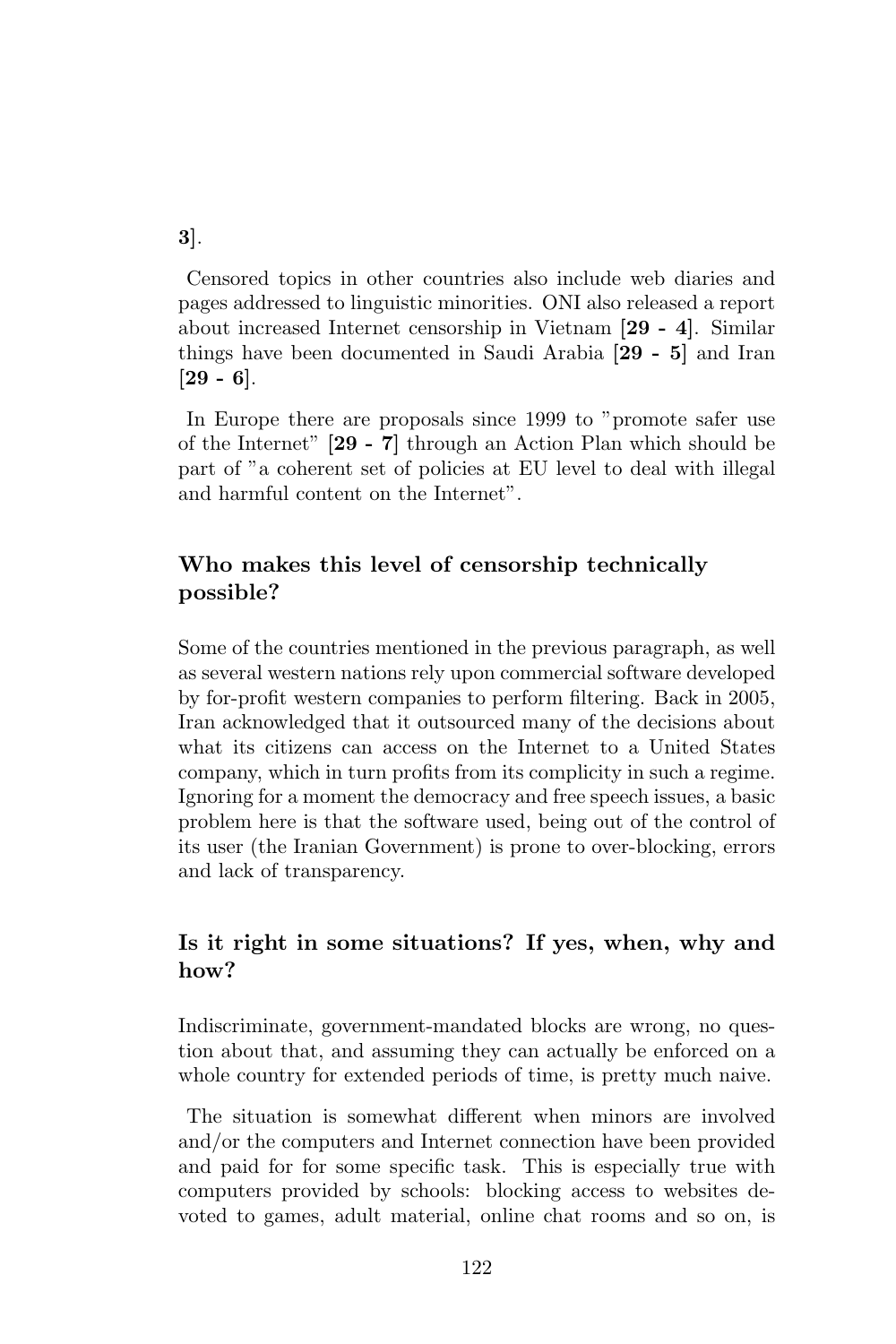really something you can and should ask for without any fear of looking old, out of the Ark, oppressive or narrow-minded. In those cases there is nothing to discuss: filtering access is done to save time and money. No distraction on study time paid by family or the State: Freedom has nothing to do with this, it's just a matter of efficiency.

The only risk in this case is when you don't take charge and responsibility. If you approve or require restricted Internet access for your children at home or in their school, for example, you, or somebody you know, trust and can actually control, have to decide what is admissible and what must be blocked. Nobody else. Practically speaking, this means using Internet filtering software that lets you, or your delegates, write the whole blacklist. The Digifreedom website lists some software tools that give you this freedom.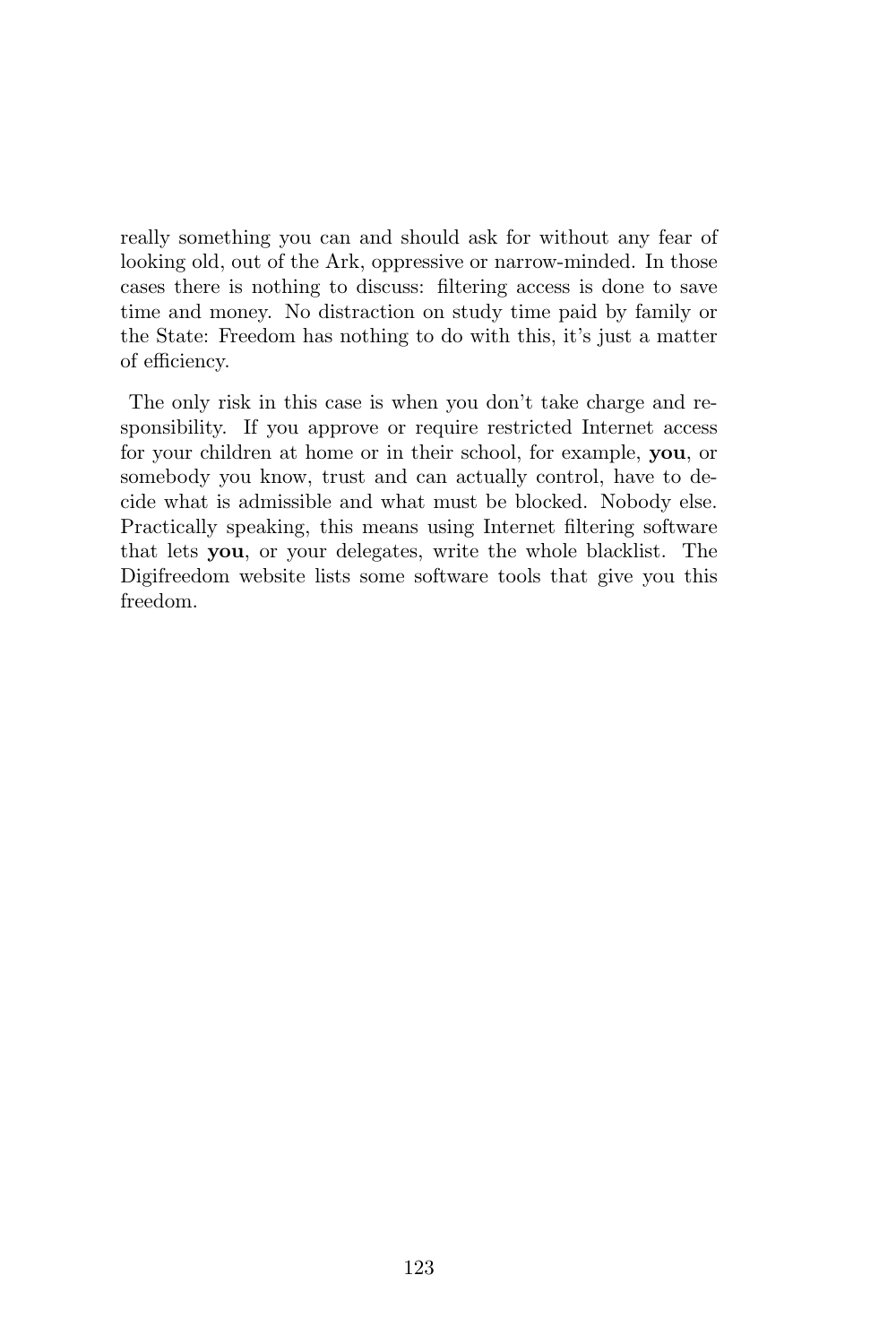# Is that really you?

In a digital world, complete and real anonymity online is a mere illusion unless you take a lot of steps, including several ones which may very likely be illegal or not allowed by the contracts offered by any Internet Access Provider. Even in that case, there are many occasions where you will want or need people online to know who you really are. Occasions, that is, when **you** will need the capability of demonstrating online, in order for your everyday life to work smoothly.

In a few years, the capability of having and proving an *online* identity could become really necessary for travel, to obtain a bank account or credit card, apply for a job, activate utility contracts or other services and so on. In all these cases, everybody would save a lot of time and worries if even online it were possible, fast and easy to certify the online identities of all the involved parties.

Until this day, we have all more or less managed to carry on with passports, ID cards and driver licenses made of paper, for the simple reason that we didn't need to show them to somebody sitting in front of a computer thousands of miles away from us. The fact that we are moving, whether we like it or not, to a digital and digitally managed world [1] makes it essential to have some digital version of our identity which is reliable, simple to use and cannot be easily abused online. Consider that online identity fraud already makes tens of thousands of victims every year. Moving online, to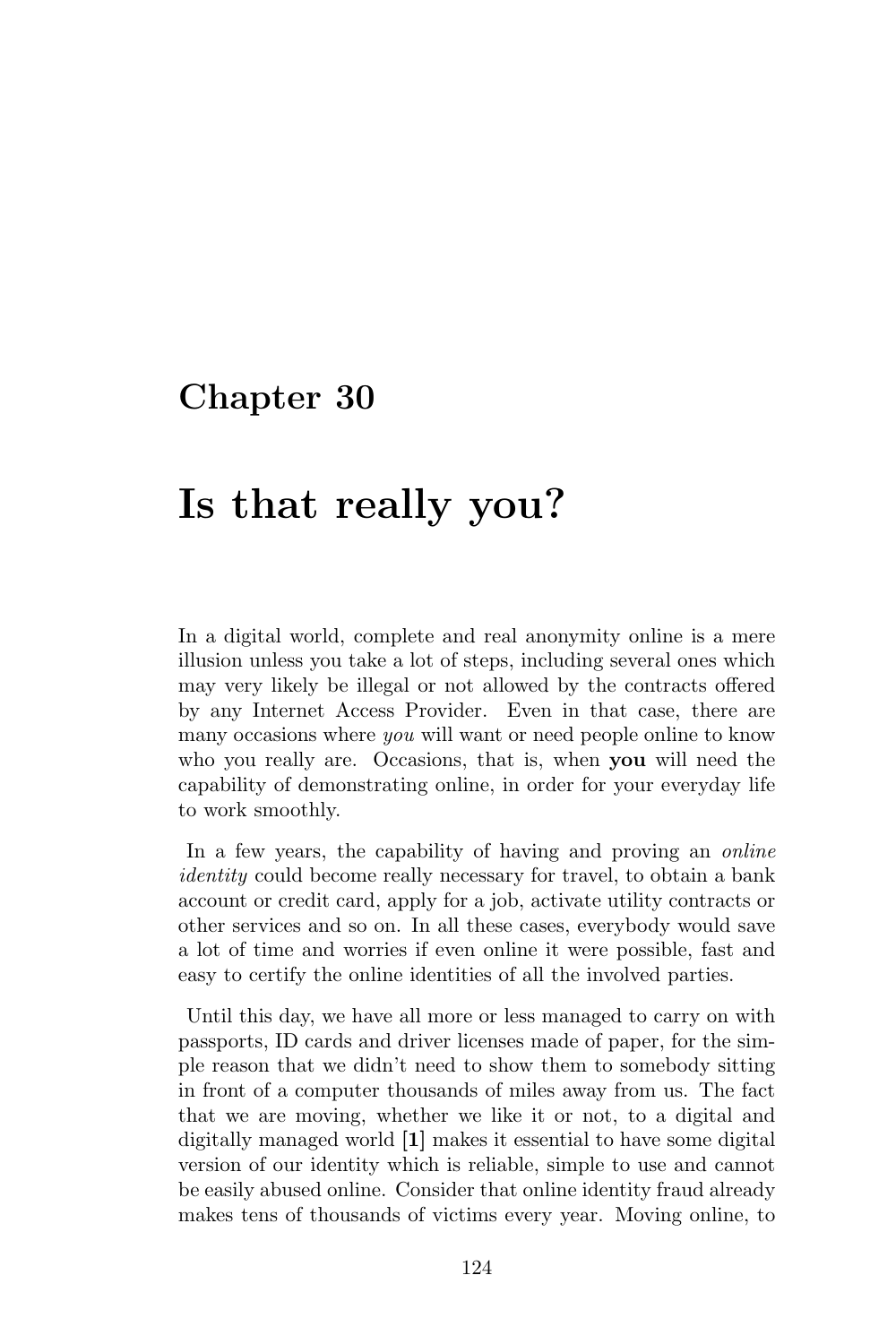an all-digital world makes it both more likely to happen and more dangerous.

Electronic mail has became very common, publishing online one's diary or creating the kind of problems mentioned in the chapter on privacy [5] is a popular and pretty easy activity. In spite of this, most citizens and parents haven't realized yet that the Internet isn't just a trendy way to publish boring diaries or read free news and abuse of fair use while it's still possible [18]. In other words, almost nobody has already realized how important it is for all of us that a viable online identity system is established for both personal and business usage.

Like with any other issue discussed in this book, however, online identity isn't some obscure technical problem only relevant for computer geeks. The fact that, for example, even many Schools and Public Administrations are only going to increase their use of computer databases and Internet based services to work for us is enough to make of this another sector where we all are computer and Internet users regardless of if, how and how much we personally use these technologies. Is the system ready for this?

The problem isn't easy to frame: what is an online identity? What do you want from yours, that is what should it contain? Just your name or also your Social Security and bank account number, digitized fingerprints [6], family status, address, shopping preferences, every country you have visited and so on? When and how do you want and need to merge your online identity with your real, everyday life? Do you need more than one of such identities?

### The limits of today's online identity systems

In February 2006 IBM and other companies announced an online identity system called Higgins [30 - 1]. Microsoft's has a similar project, called InfoCard, which only works with Microsoft Windows. Symantec unveiled its own "universal ID system" [30 - 2], which works for computers, but "can't easily be used with mobile devices", in January 2007.

It is evident that the first problem in this field that the IT in-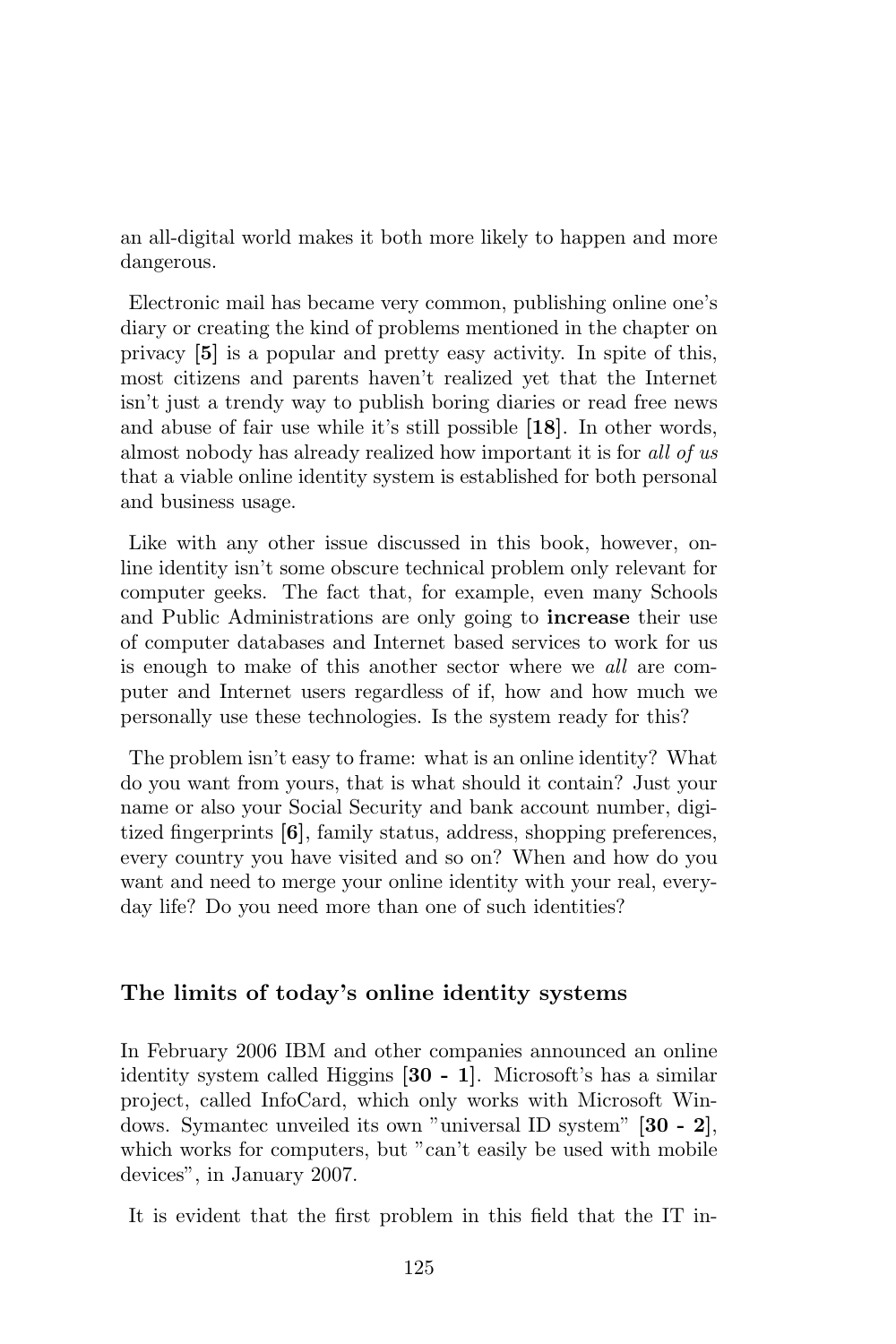dustry and our Governments need to overcome is the same for any new technology, especially in the computer world: the lack of interoperability among different systems, that is the lack of worldwide open standards, or the proliferation of incompatible ones. Until this obstacle is overcome, this can only increase the opportunities for computer criminals.

Note that providing a universal identity system connected to the Internet doesn't mean at all, in and by itself, the total, irreversible loss of personal freedom and privacy. Police officers worldwide have been able to share data electronically in real time for decades before the Internet. It all depends from how things are done and regulated by law.

There are several, simple basic rules that must be respected (or, more concretely, that everybody should ask his or her political representatives to enforce) for an online identity technology to work as we all need it. Some of these rules are purely technical, that is only define some characteristics of the hardware and software tools used to declare and check one's identity. Others are requirements for new laws.

The first basic rule for a good online identity system is to leave to each single citizen control over what technologies he or she uses, how and when. On the hardware side, devices like RFID tags [6], which cannot be activated or deactivated at will by their owners, leaving to them the freedom and responsibility to decide when and to who to declare their identity, are more a risk than a solution. Imagine carrying an RFID identity card or driver's license that constantly declare to everybody walking by where they can find you tonight or which car in that dark parking lot is yours.

Single sign-on is a term used by software experts to indicate any way to use only one account name and password to access any conceivable online service, from games to information on your pension payments. This is a usability dream on the one hand and a privacy and security nightmare on the other: if that single account/password pair is lost or stolen no service will be accessible and whoever steals the password will know everything there is to know about you. Identity systems must also be affordable for everybody.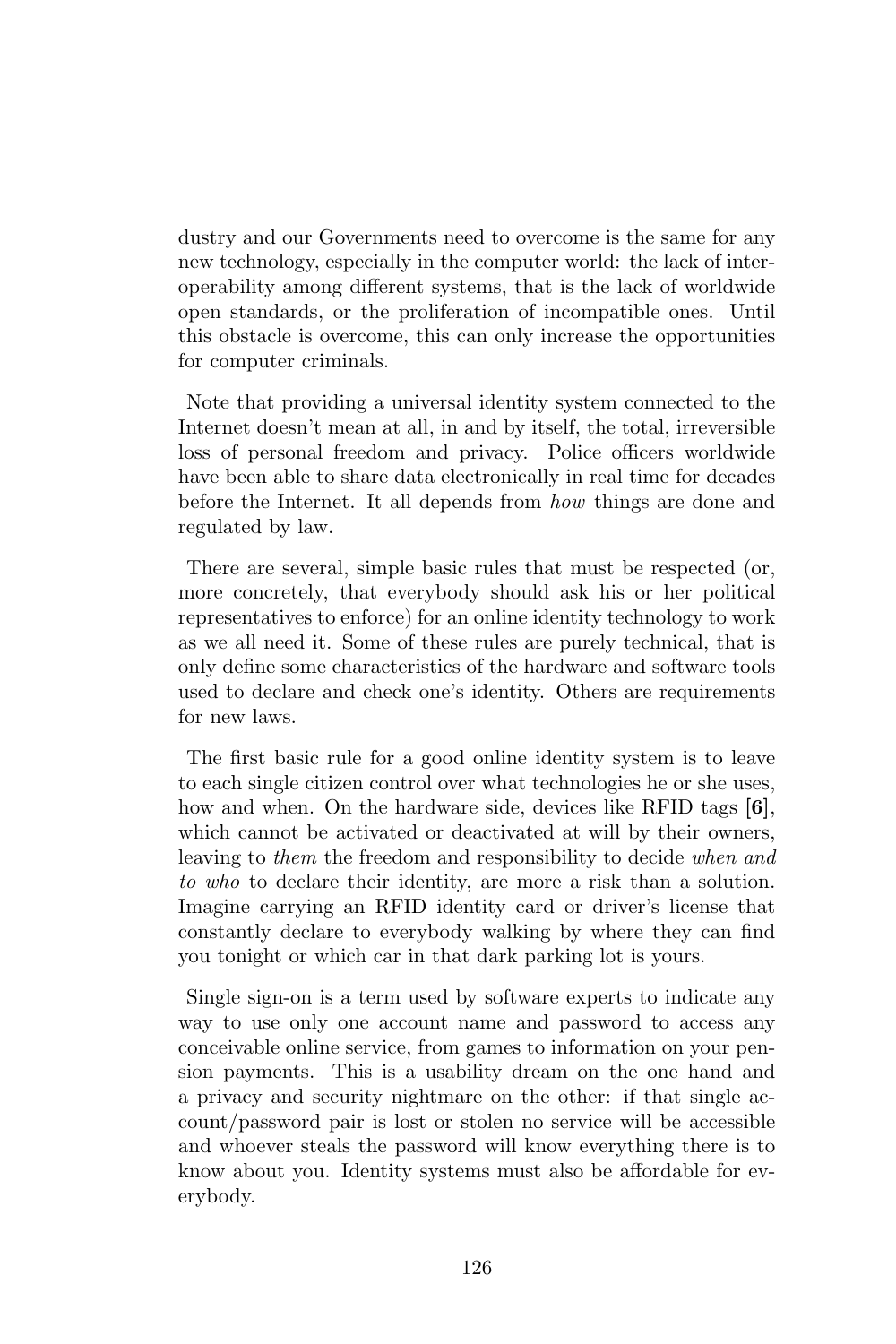Another essential part of every suitable solution must be the *possi*bility for individuals to have more than one digital identity profile, each containing different information and having different privacy risks and characteristics. This would be needed also to make the system fully compatible with the laws and social customs of every country. What is essential is still, in any moment, the possibility for any of us of disclosing only what is really necessary, only to those parties which really need to know it in that specific moment.

### OpenID: a possible step in the right direction?

There is an open, decentralized identity system available on the Internet which is still in its infancy but looks promising for several reasons. Besides its technical merits, OpenID [30 - 3] is very easy to try and use today. All one needs to do to establish an OpenID Internet identity is to register, remember and distribute one single Internet Address (which can even be the same as an already existing home page) and properly configure the corresponding web page. After that, it will be necessary to remember and use only one password to be automatically recognized on all the websites where a user needs and wants to be identified.

Is this the solution? It's probably too early to tell, but if the Internet must become really helpful in our real lives an open, decentralized and pervasive digital identity system is necessary. It is not possible any more to deny this fact. Whether or not OpenID becomes that system is another matter, but if it's quickly integrated into popular software for website management, it may very well become the de facto standard before anything else. If nothing else, OpenID remains an easy way for everybody to start testing what universal digital identities may look like, and how far along the road they still are.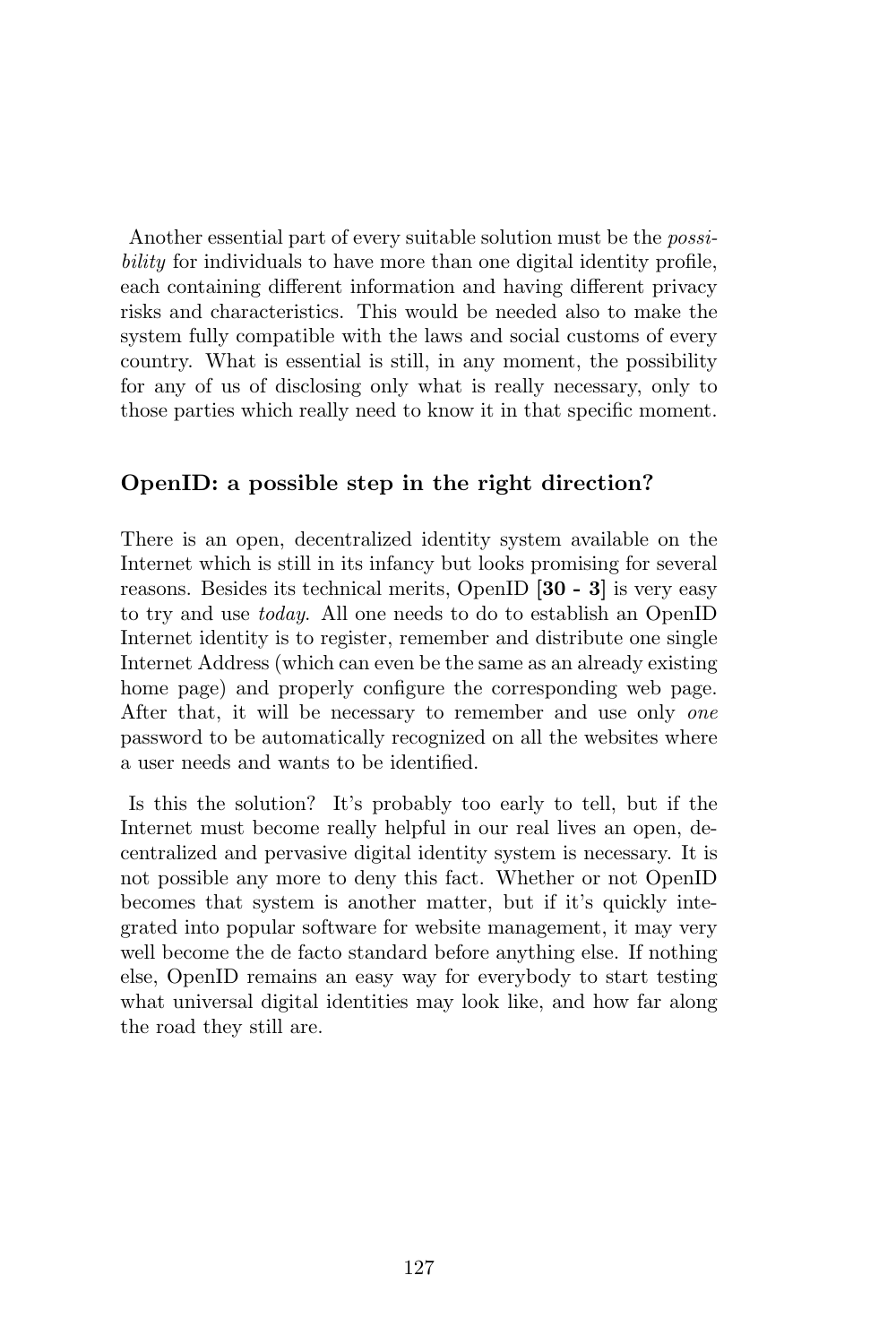# Are digital communications safe? Can they be used without hassles?

Nearly instant communication systems like email, Internet Chat, Instant Messaging and so on, at no cost or for a very low flat fee, are the real killer application of the Internet. Today, however, they are still everything but private, safe or hard to forge [31 - 1]. Unlike phone calls, email can remain stored in multiple independent locations, even after the message has reached its destination, and presents new opportunities for surveillance. A copy of a message may be stored on the sender's computer, his or her ISP's server, the recipient's ISP's server, and the recipient's computer, as well as back-ups on any of the machines it traveled through. Furthermore, any one of those machines may be equipped with one of the systems for real time text-scanning already discussed in the first chapter on privacy [4].

Similar considerations apply to Internet Relay Chat, Instant Messaging and so on. Therefore, now is the right moment to think seriously about the security and privacy of email and all other textbased digital communications. The moment when they will merge with phone text messages and almost everybody will be forced to use them at least once for something important is close.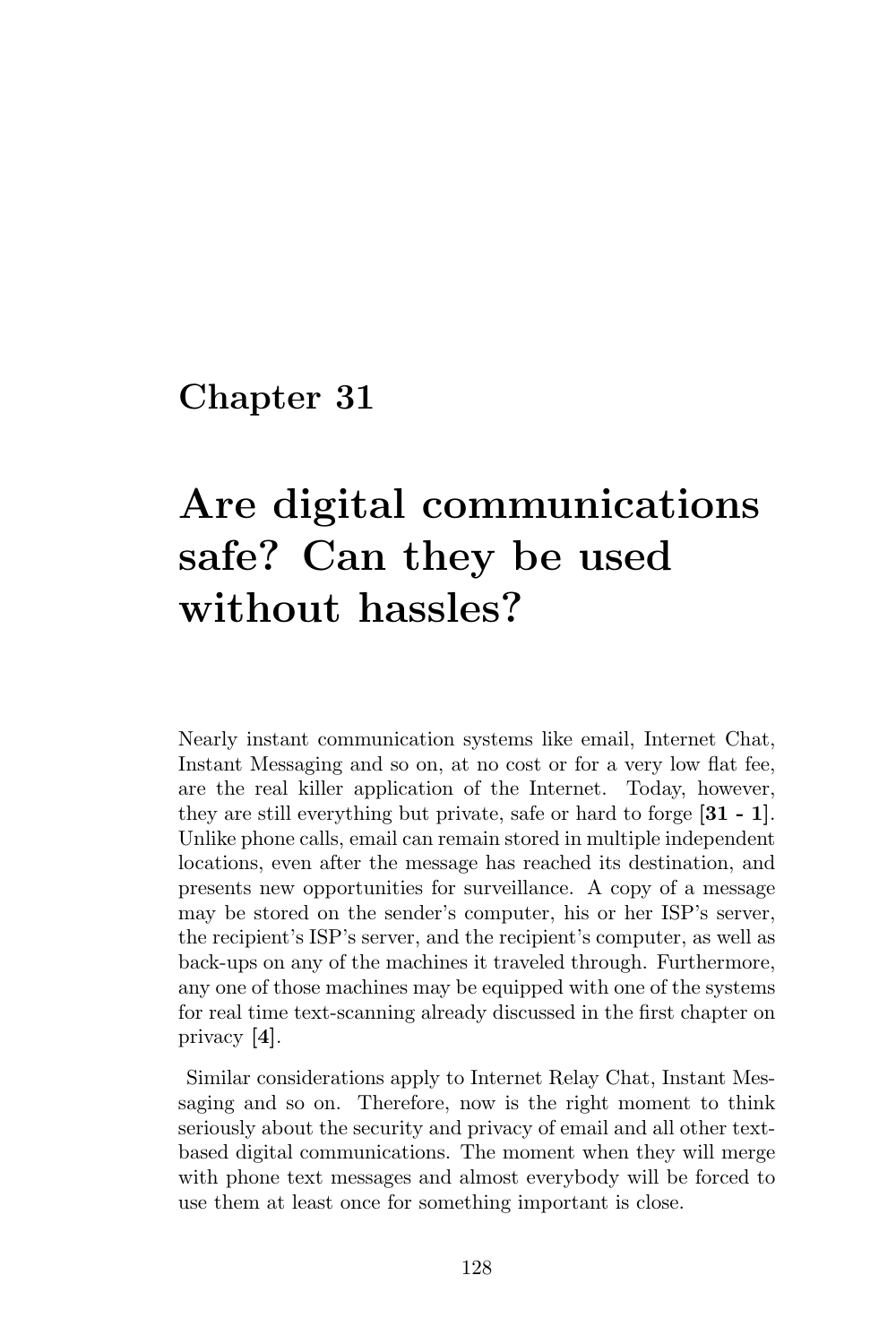In particular, it is necessary to start learning how to crypt all digital messages, and about whether it's safe to leave them in the hands of third-party providers without serious guarantees on their privacy policy. Remember again that, even if you don't use these systems, your government and managers already do.

## The Big Webmail Brother

Email can be read and received even without installing a dedicated program on your computer [28], with the same web browsers which are used to visit normal websites. You go to a certain Internet address, log in with a user name and password, and in the following window you'll be able to read and write email. A big disadvantage of these "webmail" systems is that most of them provide even less privacy and security than traditional email. As harmless and convenient they may seem, they are one of the best places to be spied on, and a proof that you must understand at least the basics of what's happening around us.

Some webmail providers automatically alter all the email you read in a disturbing way. If there is any Internet address in the message (as when your friends send email saying "Hey, check out this article at [www.so-and-so.com"](file:www.so-and-so.com)) if you click on it you don't go to that site right away. You are redirected without noticing to a server in the email provider's site, which immediately redirects you to where you thought you were going in the first place. In other words, rather than going directly to [www.so-and-so.com,](file:www.so-and-so.com) you are forced to pass through their server first. Sometimes this is a feature of the webmail software which actually protects the users in case they follow a link to malicious websites. In other cases, instead, this is done to register any website for which you demonstrate interest by clicking on its link. This allows the provider to build a profile of your personality that could be used to customize the banners you see, or even be sold to third parties. Note that even if you were forced to agree to their use of personal data to get the account, you must know just how much personal data they have, and that, whatever the law may say, opening people's mail, even automatically, is a gray area to say the least. The Digifreedom website teaches you how to recognize such webmail services.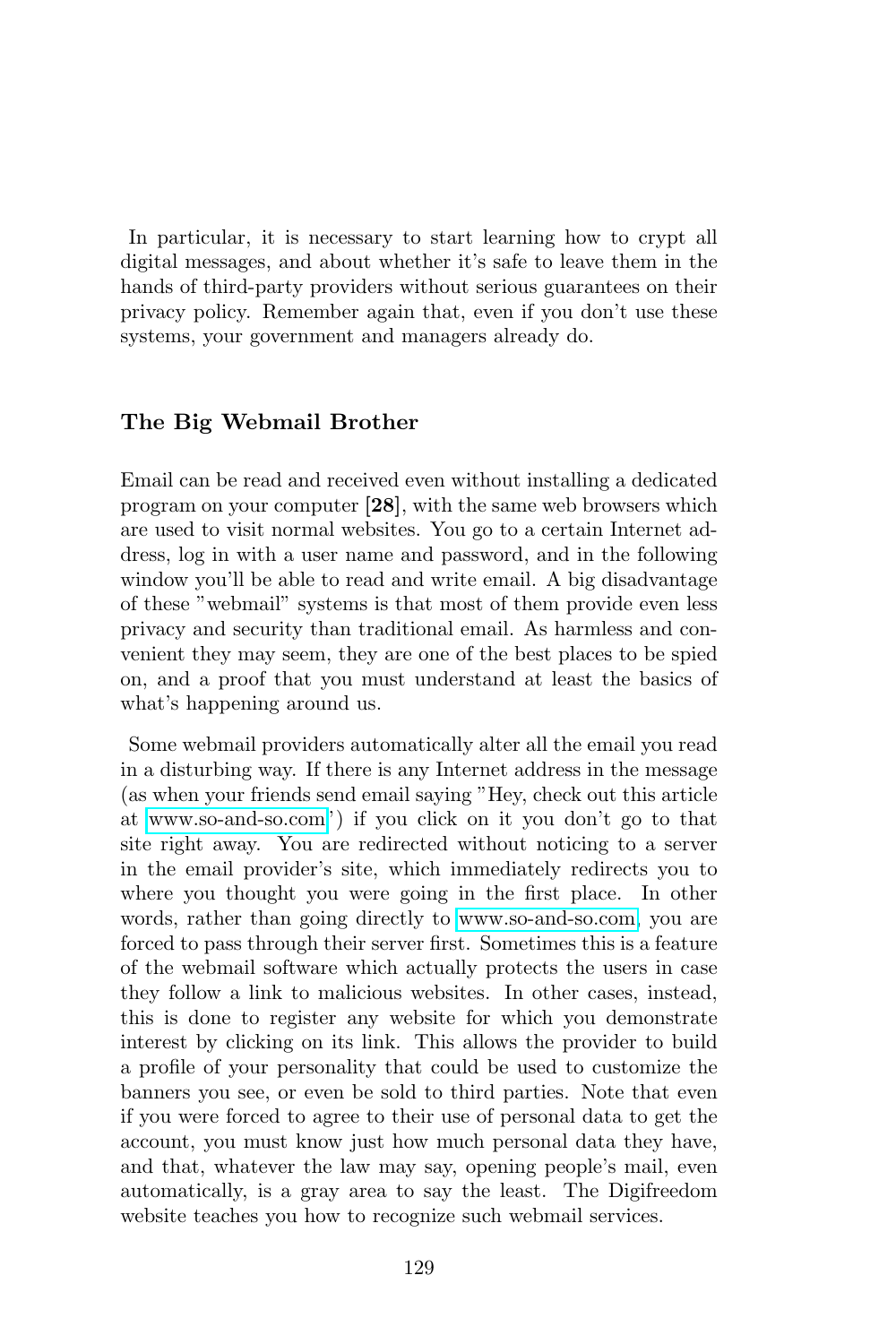## The plague of spam email and its impact on family Internet fees

One of the reasons why electronic mail is so terribly convenient to use is that it was designed in a more trusting world, with almost no security, privacy or authentication built-in mechanisms that would make its use less easy and flexible. One practical consequence is that, today, up to 80% of all the email on some computer networks is unwanted advertising, called Unsolicited Commercial Email (UCE) or *spam*, for everything from stocks to sexual stimulators. Carrying these billions of messages around the Internet or stopping as many of them as possible before they wastes a huge lot of people time are really expensive tasks. Unavoidably, the related costs end up increasing, even if they are never declared explicitly, the monthly Internet connection fees of businesses, schools and families worldwide

Spam exists because it costs almost nothing to send many millions of messages. Therefore, even if only one out of a hundred thousand people reads a message and buys whatever it advertises, the whole system is still profitable. Making people pay a fee for each email they send, as happens for traditional letters, would solve nothing: almost always the spammers infect the computers of other people with programs which send their messages automatically, counting on the fact that many Internet users are not competent enough yet to secure and monitor their own computers.

A bigger problem is the fact that many Internet access providers tolerate spammers operating from their networks or, fearing to lose business, do not immediately block the accounts of customers whose computers have been infected by spam-generating software. They don't really care if this creates problems for their competitors, or for many more Internet users than they have, and drives up the cost of computer based communications, including those from public networks funded with your money.

Public black lists of Internet providers which tolerate spam [31 - 2] do exist: if all families, companies and Public Administrations checked these lists every time they needed to buy any Internet service and began to *refuse* to buy anything from any company in those lists or from their resellers, it would be a big step forward in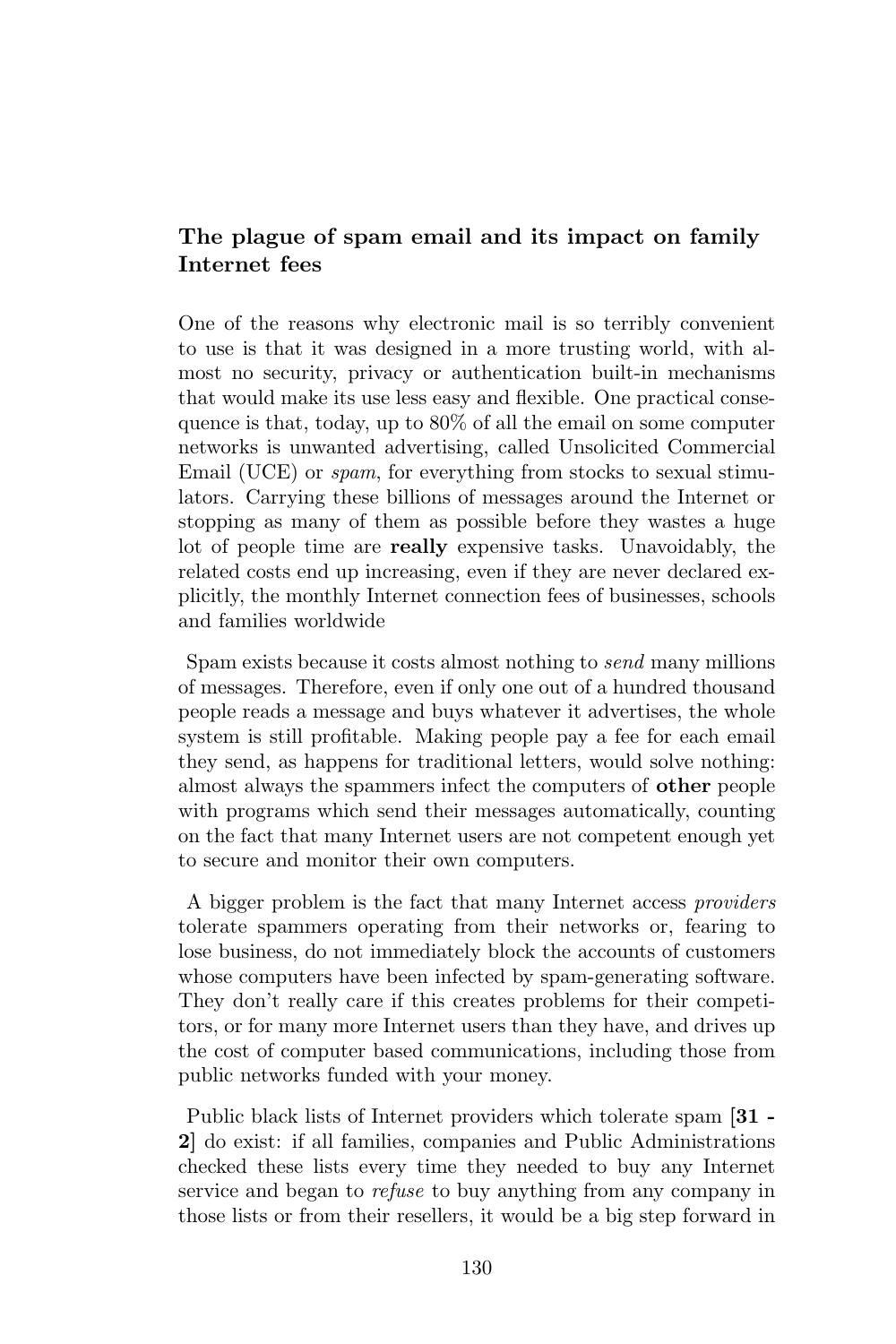the fight against spam, one which eventually could lower the cost of many Internet connections.

## False spam remedies which prevent communication

With the current email system, spam cannot be completely eliminated, but several of the proposed fixes look even worse than the present situation. There is one which is particularly annoying for its victims and damaging for its own users, especially because it is a method which often looks the most attractive to inexperienced ones: enter Challenge-Response (C-R) systems.

Their principle is very simple and terribly smart. Apparently, that is. Basically, every time somebody sends an email to you, the C-R software will hold it in a queue and send them an automatic reply (the "Challenge") which asks to confirm that they are human beings with good intentions (rather than some spam-generating program) by visiting a website or sending another email formatted in a special way. Only after this "Response" the C-R software forwards the original message. Wonderful, isn't it? In practice, C-R procedures are almost always one of the most effective ways to make sure that you will annoy a lot of people, including friends, potential employers, people on Internet support forums where you asked for technical assistance and, generally, innocent bystanders. Think about it:

- spam is almost always sent with **fake** sender addresses. You will send confirmation messages to people who do not exist or never tried to email you anything at all
- if everyone used this method, nobody would ever get any email
- since every spam message generates a C-R challenge email and spam is the great majority of all email traffic, using C-R on a large scale would create much more congestion
- in real life, only people to whom you owe money will go through the hassle of sending extra messages to be sure that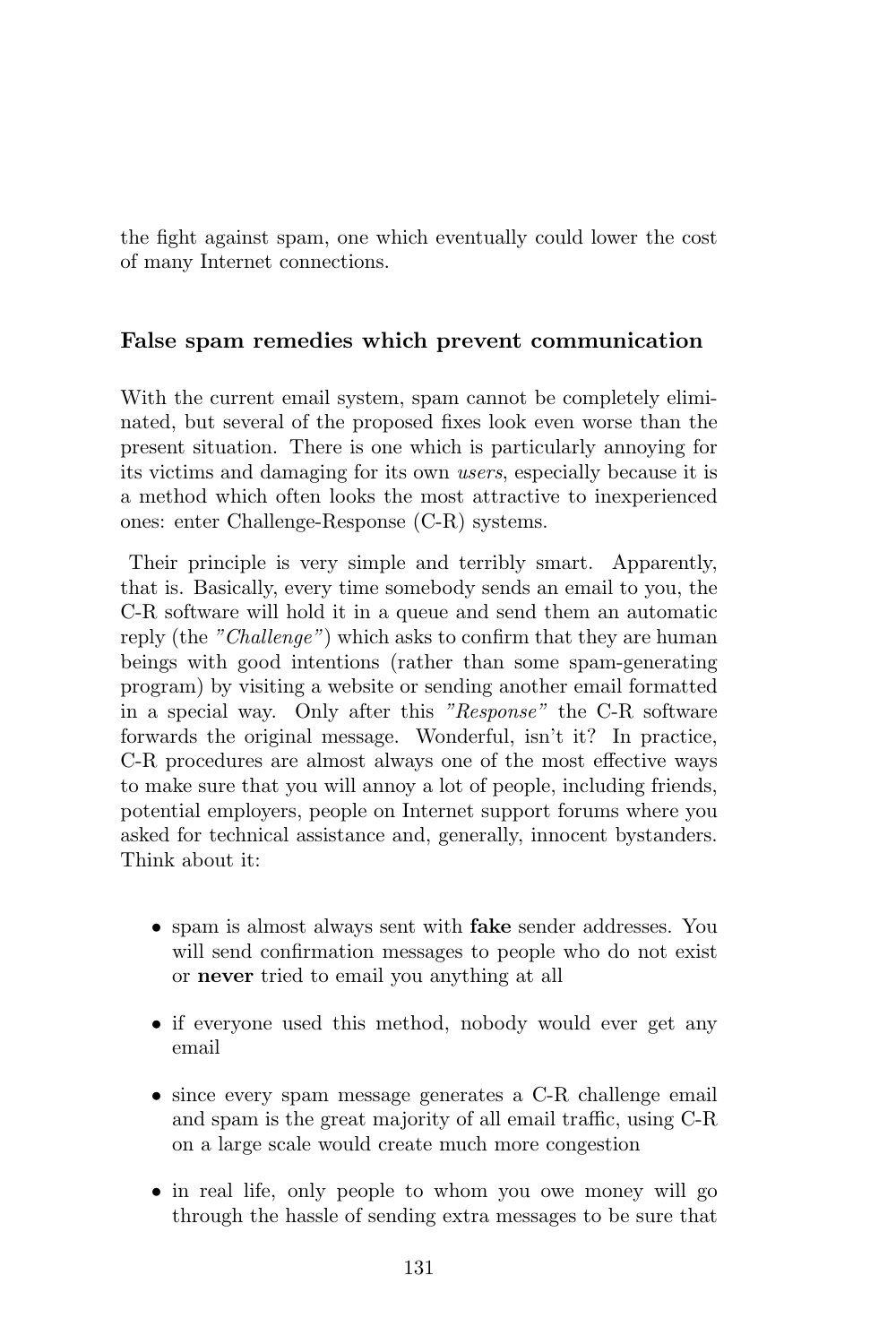you read their original requests. Everybody else will just ignore you and blacklist *your* address as a spammer (hey, you just sent them unsolicited email, didn't you?). Potential employers who invited you by email to arrange an interview, for example, will simply trash your curriculum and call the next candidate if you bother them with such a procedure

In spite of all these shortcomings, some email providers actually have the guts to *sell* C-R services to their customers with the guarantee that "it will immediately stop 100% of unwanted messages, period" and without explaining any of the risks. A Brazilian email provider, for example, had the users of its C-R service unknowingly send annoying challenges to so many people that they set up a public invitation to boycott that provider and all its users [31 - 3]. As a result, today many of those people are happy not to receive any spam, but don't get any legitimate email either, and they don't know why. Please check carefully before accepting similar offers.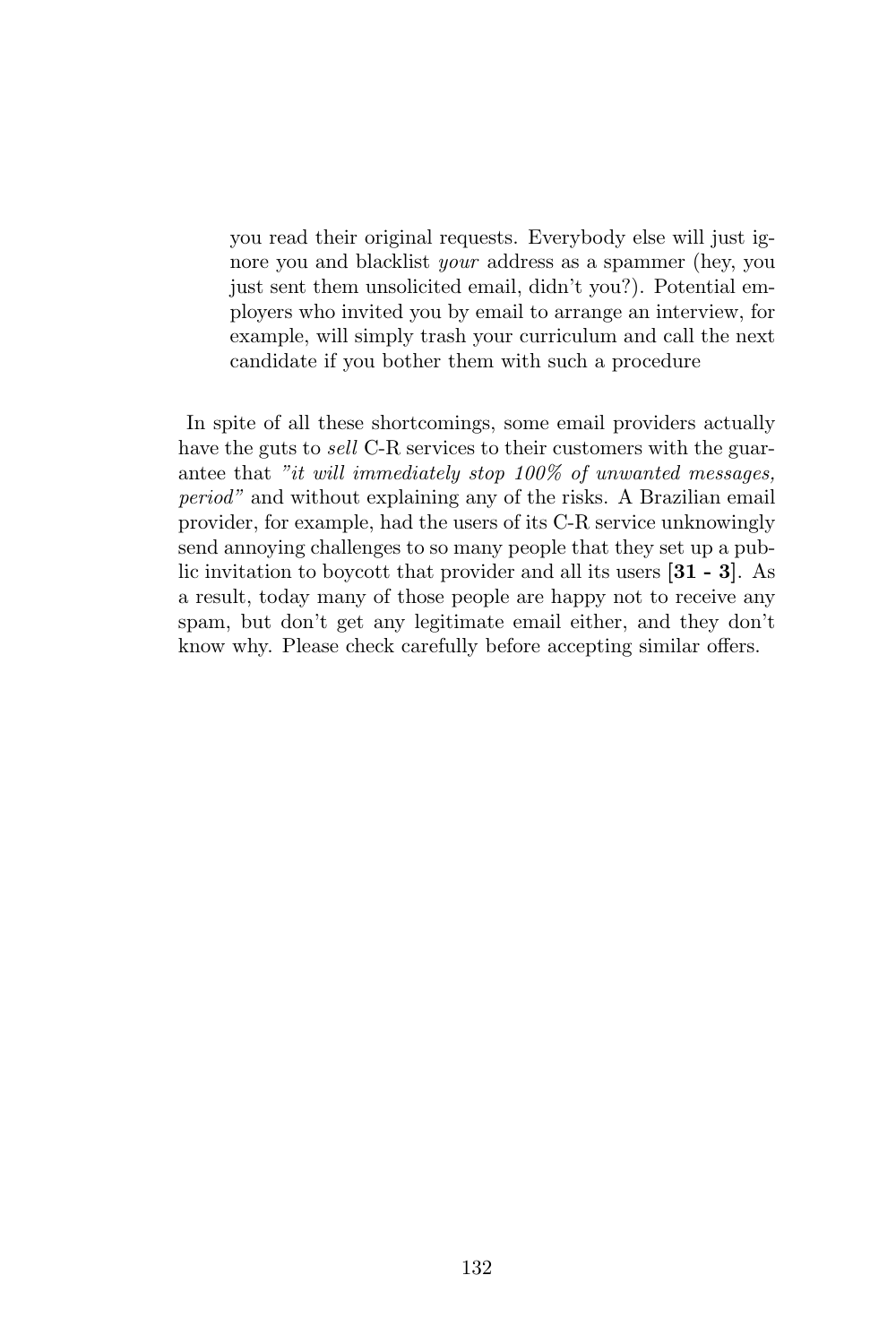# When does Internet Telephony Make Sense?

VoIP stands for Voice Over IP. Technically speaking, it is a way of carrying real time voice conversations, that is standard phone calls, through the same equipment and lines which transport files and emails, with the same rules, called Internet Protocol (IP), and inside the same kind of data packets.

In practice, VoIP means two very different things. Phone companies, Internet service providers or any corporation can use it to sensibly cut the hardware and management costs of **their** phone calls, that is the ones that they transport on their internal networks for themselves or their customers. This kind of usage, that is strictly controlled operations inside completely locked networks, doesn't present serious limitations or risks if done competently. The opposite, that is direct calls between end users, with or without the assistance of a VoIP provider, are an entirely different story.

### The main risk of VoIP

Even if the sound quality is not always the same, VoIP conversations are free, or at least much cheaper than traditional phone calls. Most turn-key contracts for residential customers, for exam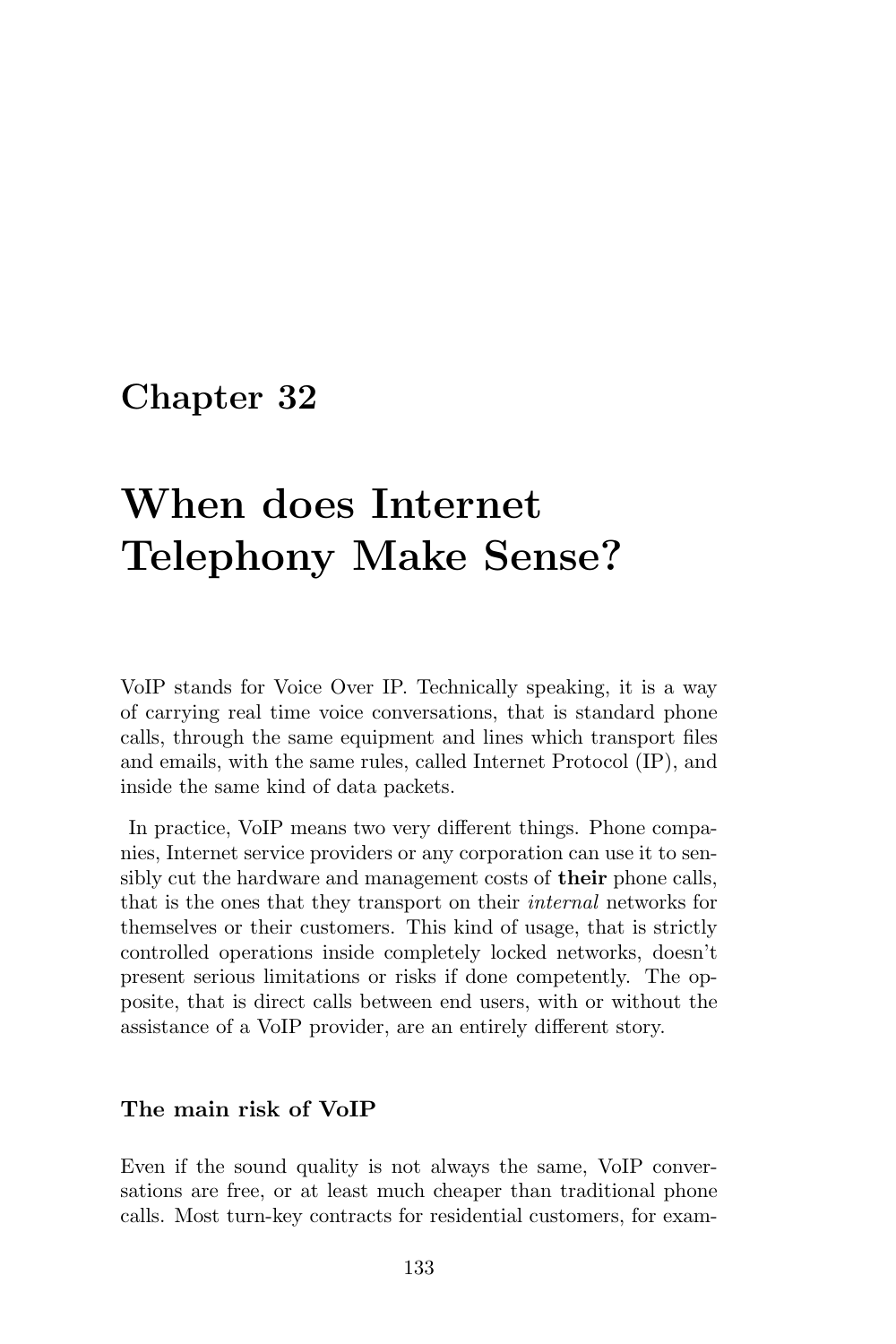ple, give the possibility to make and receive calls at the same flat, low rate paid from home even when the customer's "phone" is actually running inside his or her laptop in a Fiji resort. VoIP also has several downsides, however.

If you have ever surfed the Internet, you may have noticed how unbearably slow it can be some times, for example when many people are visiting the same news website in the same moment. Imagine that happening to your phone call. Not just the chat with your aunt, but also your emergency calls. Normally, when somebody dials the emergency number from a standard land line, the call is automatically routed to a special, reserved network which also knows the address of each fixed phone or the cell, that is the local area, from which a cell phone is calling. Without extra machinery, however, the origin of a VoIP call is always the same for all the customers of a VoIP operator: the computer room to which the modems of those customers are connected.

Things could get worst if somebody used the VoIP subscription originally registered for his or her home from a different location, using a laptop computer: if that customer, for example, called the hospital while stopping at a highway motel, the ambulance would still be sent to his or her home, because that is the place to which that VoIP "phone" is associated.

This is not an hypothetical scenario. The amount of emergency calls from VoIP lines is expected to raise to 20 per cent by the end of 2007 [32 - 1] in the United States alone, but in September 2004, 911 was still a joke for VoIP customers [32 - 2]: when a reporter called 911 one recent evening to report a mugging, he reached a Police Department employee who explicitly told him: "If you were to fall unconscious, I wouldn't have your address. This isn't good." Lawsuits over the unavailability of 911 services for VoIP customers have already happened [32 - 3].

### Other VoIP risks

Right now all is working nicely and without too many attacks only because VoIP is still a very low part of the total amount of phone calls and many critical VoIP calls still take place in very controlled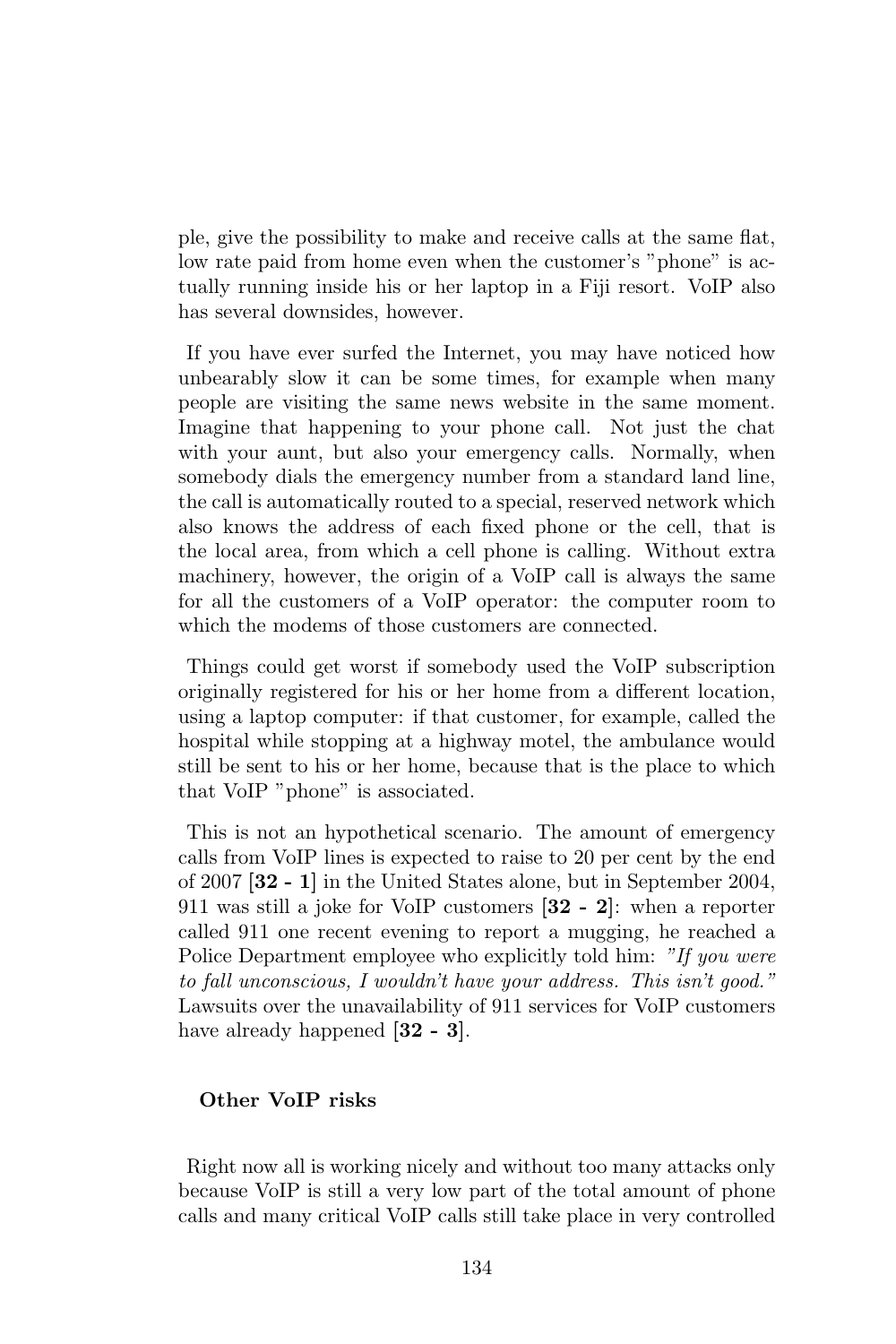environments.

If not managed properly, however, VoIP may create problems even when you are not in an emergency situation. Some service guarantees, like the maximum disconnection time for network maintenance, may be deeply different from those of traditional services. Some VoIP phone adapters may not be compatible with home alarms systems.

Security and privacy are other causes of concern in an unrestricted VoIP environment. Call interception from anybody, not just law enforcement officials, can be much easier. The same applies to voice spam, that is sending the same recorded message simultaneously to hundreds or thousands of VoIP users: there is definitely a need for authentication and voice encryption in VoIP phone conversations.

Another issue is the fact some software programs can place VoIP calls making any number their user wants appear on the caller ID display of the receiving phone, making some frauds easier. These threats are only beginning to emerge, but over time they're likely to proliferate as soon as more people use it regularly. Last but not least, the quality of service of self-managed, totally free, direct VoIP calls from a personal computer to another is very likely to decrease when the volume of these calls approach the one of traditional conversations. Net Neutrality [9] may or may not help in these specific cases.

### Working on the solutions

Computer and telecom specialists are already working to fix all these problems, even if some of the solutions aren't ready yet or if some others aren't applicable yet on a large scale or in all countries.

In March 2005, for example, an industry consortium called VoIP Security Alliance (VOIPSA) formed to study and prevent VoIP security problems  $[32 - 4]$ . The consortium has already produced, just to help the industry deal systematically with these issues, an official classification of the types of security threats in IP telephony, called Security Threat Taxonomy [32 - 5].

In July 2005 Phil Zimmermann, an expert cryptographer, started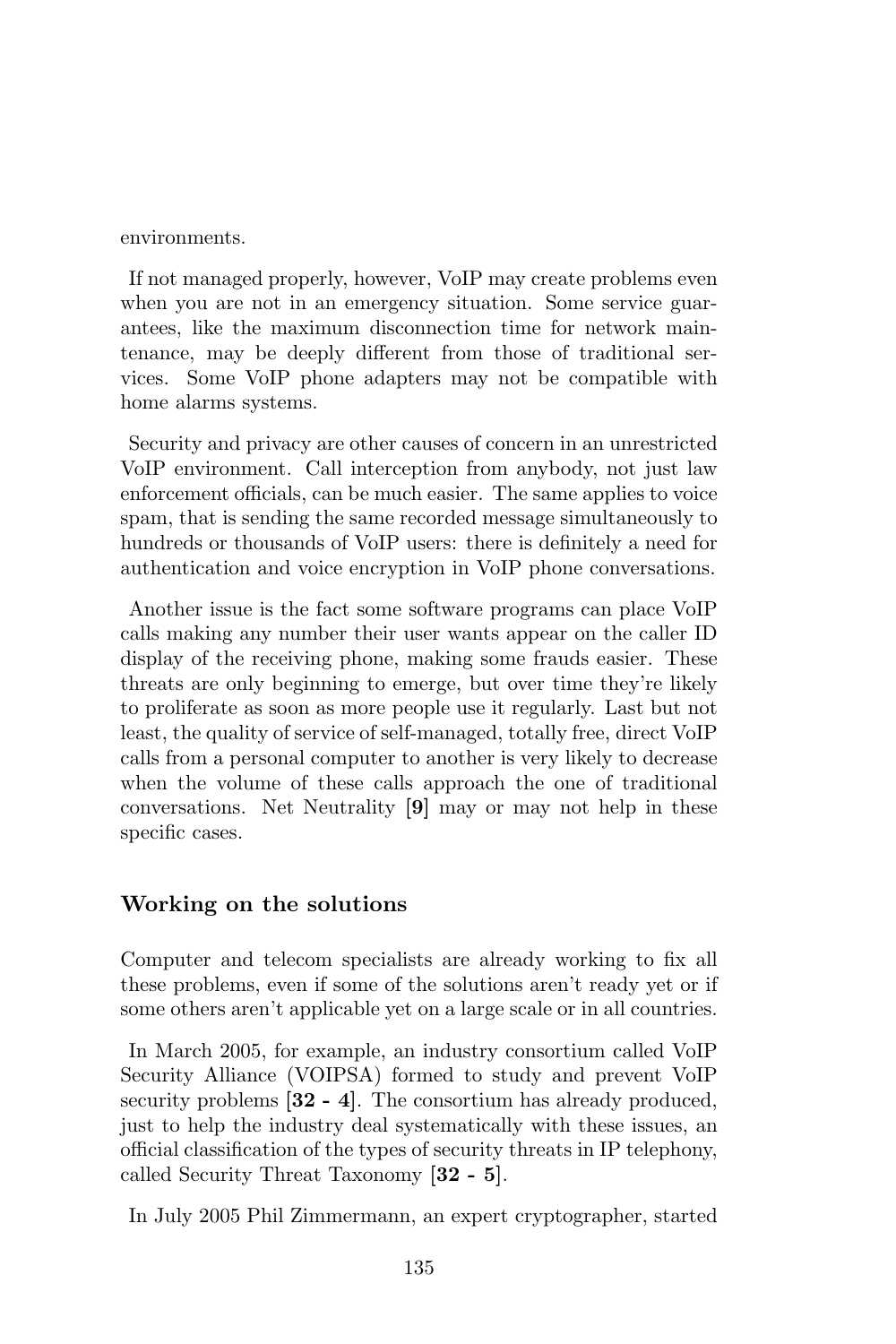to develop a secure VoIP system [32 - 6], called Zfone [32 - 7], which should encrypt conversations and let two users verify each other's identity before talking, without relying on software whose source code [37] is not open to public scrutiny.

As far as emergency calls are concerned, in May 2005 the United States Federal Communications Commissions (FCC) adopted rules requiring providers of VoIP services that allow a user generally to receive calls from and make calls to the traditional telephone network to supply emergency calling capabilities [32 - 8] to their customers as a mandatory feature of the service in the United States by November 2005. These "capabilities" include delivery of all emergency calls to the local emergency call center, together, where possible, with the customers call back number and location information.

In practice, depending on the country, some providers just require that their customers log on to their website to provide their current address. In this way, when you place an emergency call it can be automatically forwarded to the emergency call center closer to where you are, hoping that they are open 24 hours a day, 7 days a week.

Customers, however, would still have to communicate by themselves their new location to their provider whenever they move, even for half a day, if they want the ambulances to be sent where they actually are (obviously assuming that their temporary location is covered by the alternative emergency service). Such solutions are also likely to work with only some versions of some operating system, possibly forcing customers to pay a software and hardware upgrade... to save money thanks to the VoIP service.

### What to look for in a VoIP offer

The first thing to check when shopping for a VoIP service is the equipment it requires or provides to make or receive VoIP calls. Is it just a software program to install on a computer? If yes, is it compatible with the hardware and software that you already own? If it is an actual phone or any other physical device, does it work also during a black-out? Does it work only through an Internet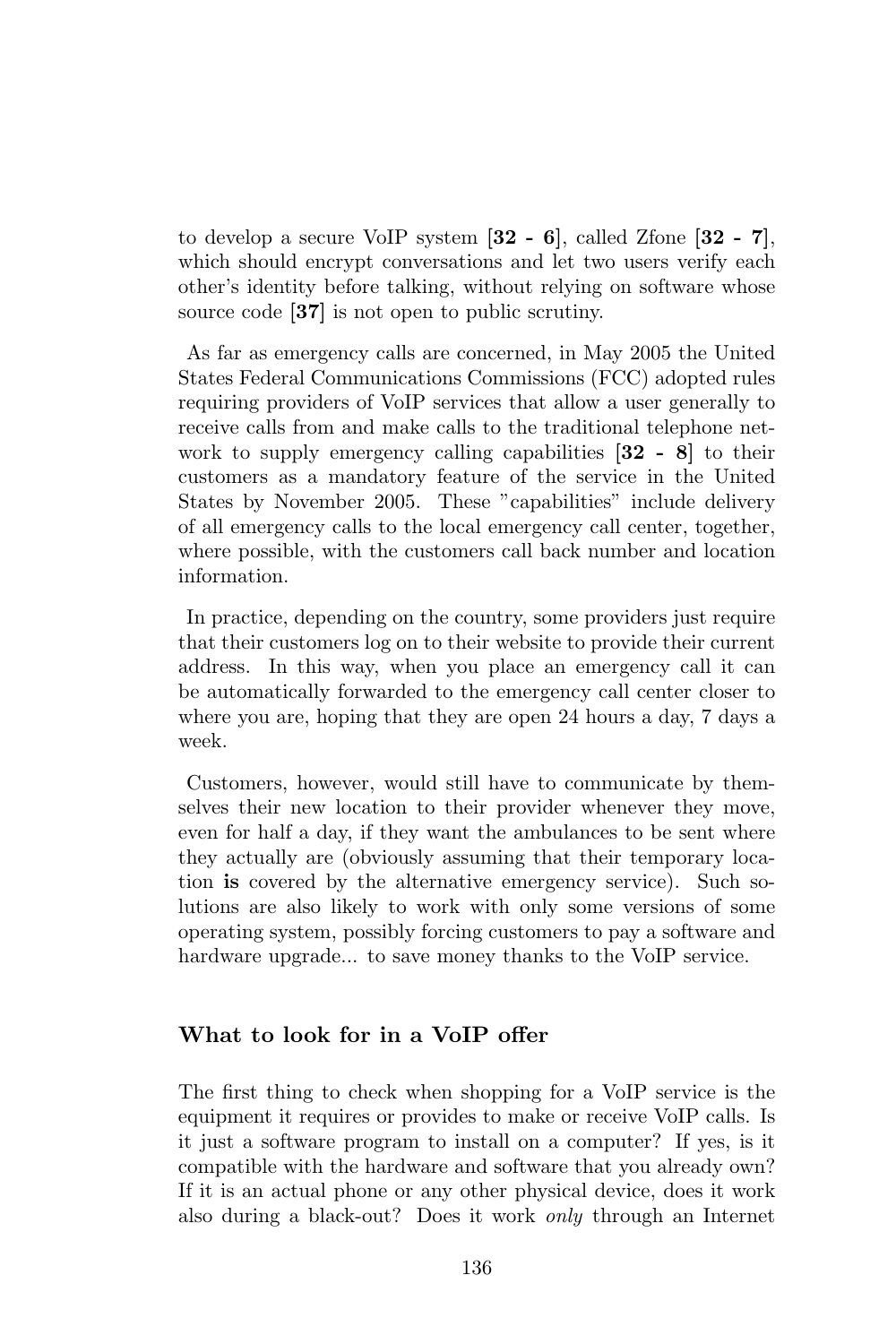connection, or only when attached to a running computer?

Unless a VoIP service has none of these limits, it is better to also keep a traditional phone line, either fixed or cellular, and make sure that everybody in the household, including children and babysitters, know which phones are connected to a VoIP line and avoid calling emergency services through it. More VoIP information and useful links are available on the Digifreedom website.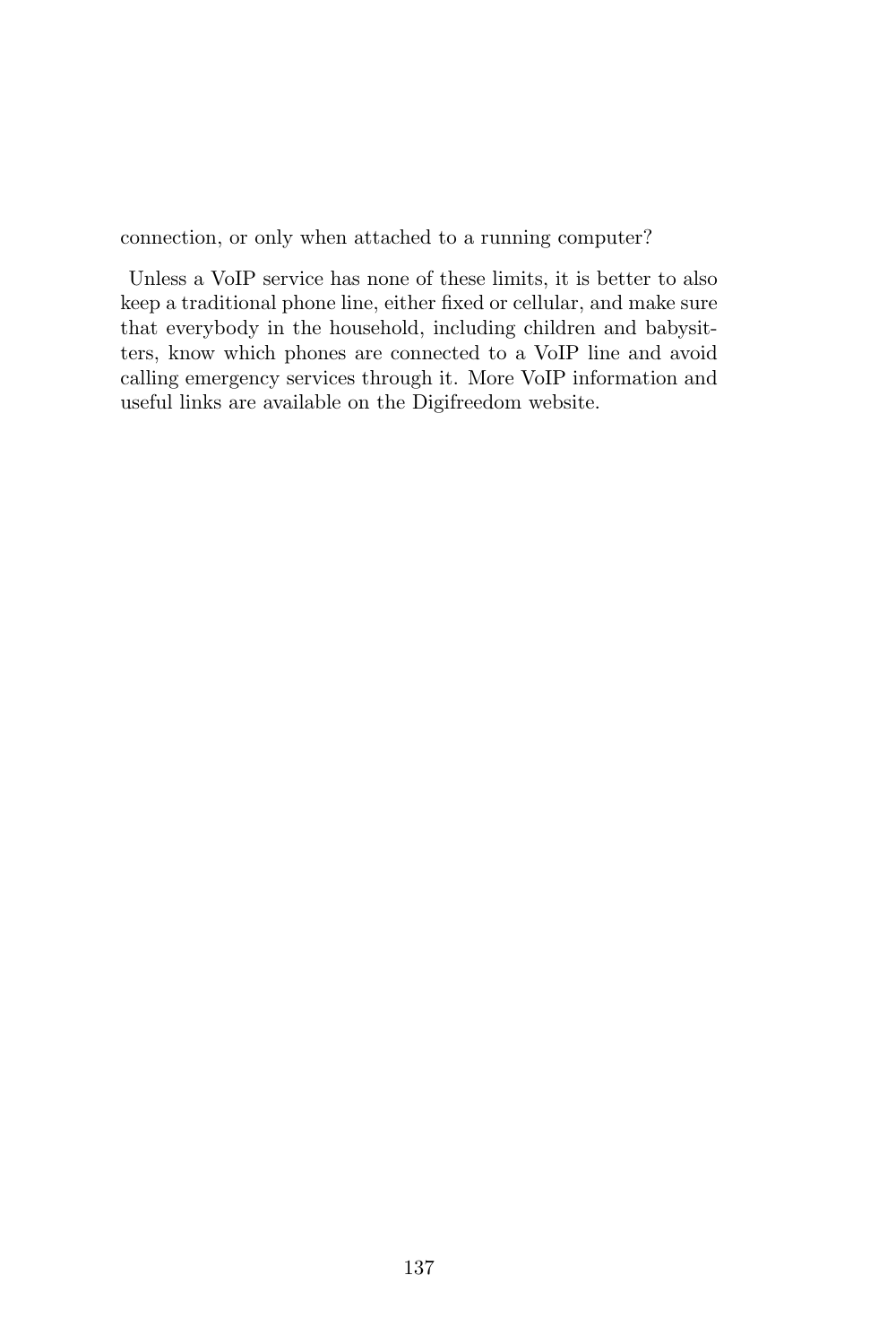# The causes of the Digital Dangers

It is now time to summarize the causes and those responsible for the digital mess which everybody is living in today. Its main technical and legal reasons are closed file formats and communication protocols on one side, and abuses of copyright and other "intellectual property" regulations on the other. In and by itself, the fact that software and movie corporations try every trick to sell the same stuff many times is nothing new or special: car makers and fashion designers, to name but two very popular industries, have been doing just the same thing for decades. The problem is that software and digital technologies have a much more devastating effect on culture or everybody's civil rights and are still regulated in a way which is both much more incoherent and much more behind the real world than what happens in most other sectors.

The blame for this is distributed, in different measures, amongst practically all the involved parties: overzealous governments and the software and entertainment industry (abuse and suboptimal development of technology), real and fake activists (extremism, fanaticism or opportunism when proposing alternative technological or cultural models), politicians of every party and the general public, which so far, by and large, have been simply happily absent from these discussions. Let's look at these three problems one at a time.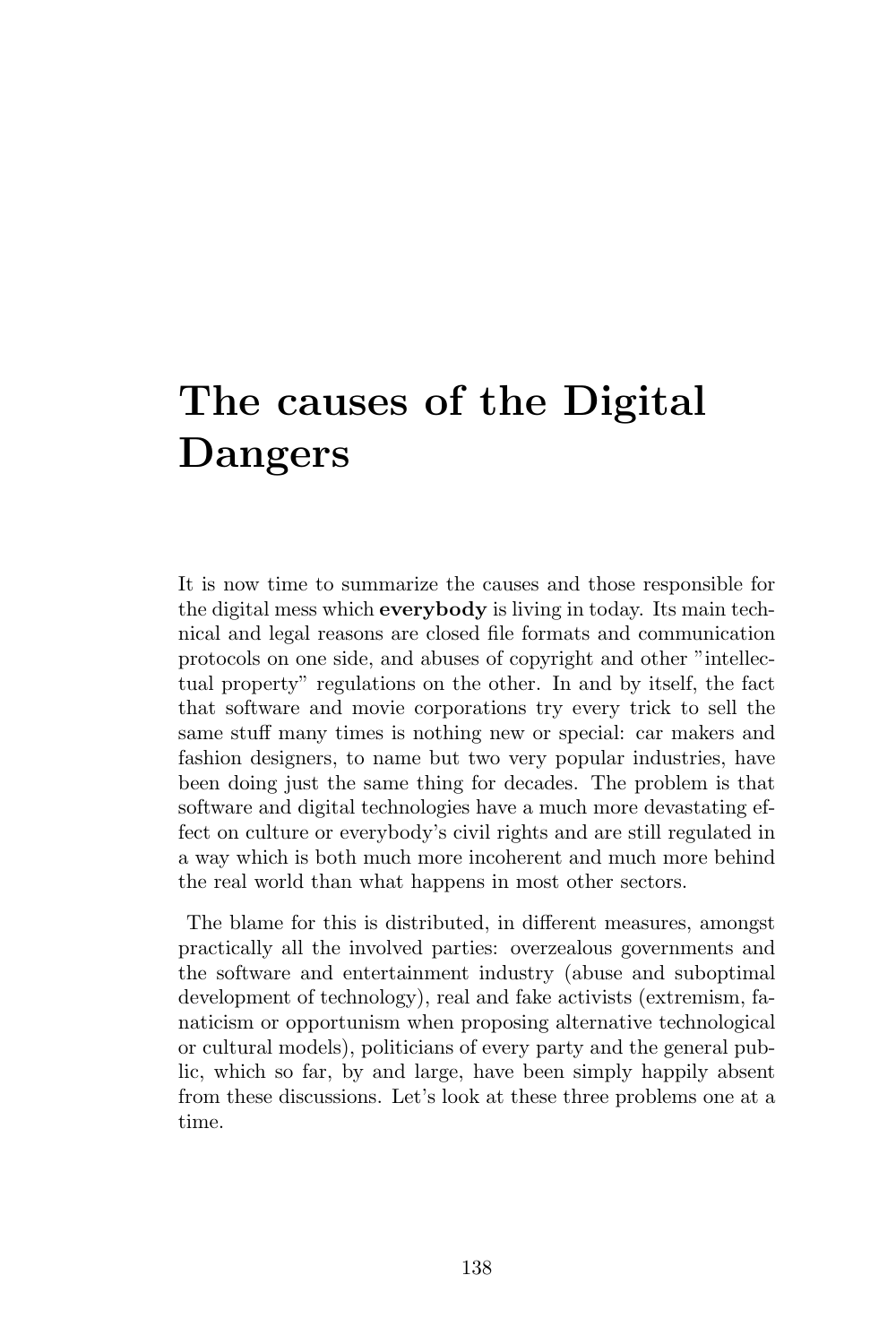# The need to control the future

"He who controls the present, controls the past. He who controls the past, controls the future." George Orwell, 1984

In the context of this book, "the past" consists of both the corpus of already existing creative works, locked by extending copyright beyond decency, and the huge quantity of digital documents already saved in proprietary or unknown file formats [40]. Those who control the end users also control other producers. And those who control production today do it mostly to kill future, potential competitors.

Martin Mystere, the "detective of the impossible", is a very popular comic character in Italy, where the series is produced, and in many other countries. He is both an archaeologist and a computer scientist, always involved in Indiana Jones kinds of adventures. He is also a manic reader, one of those people who would rather starve than stop buying books, magazines and comics.

In a special number issued to celebrate one hundred years of comics, Martin is ported to a parallel dimension, where writing, reading or generally dealing with comics sends you to prison. Only movies usable with expensive, closed access systems, which are only producible by corporations with huge economic resources, are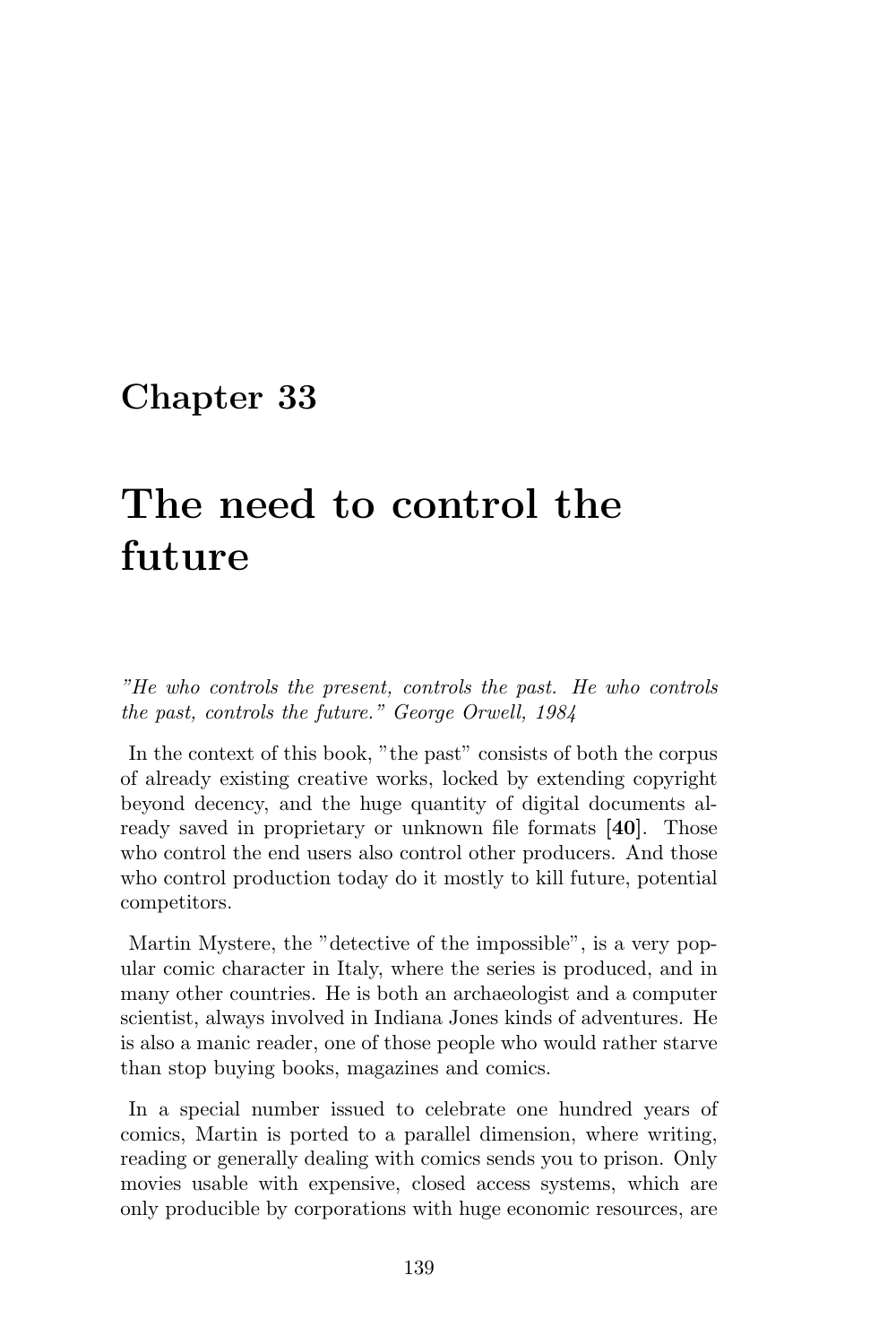available to consumers.

Eventually, Martin Mystere realizes that the reason of the ban is just that comics (but the same would be true for books or Internet pages) are much cheaper to produce than movies, to the point that almost anybody could communicate through them, not just the government or some corporation. As one Mystere's enemies puts it, comics must remain illegal because "they tell stories which would never make it to television; it would have been too expensive".

## What they really want to stop

The analogies between the Martin Mystere story and what is already happening in our lives in this digital era are evident. Very likely, the first things that makes the industry go nuts in all the cases of "intellectual property violation" is not loss of royalties from illegal copying or redistribution of their current works, regardless of what they say.

Today, to see a DVD movie on a computer it's not enough to pay whatever money the producer asks (and let's repeat once more that they have every right to charge for their product whatever they feel is right, and illegal copying is a crime), but you also must configure your very own computer as they want. This is basically like saying that you can be arrested for piracy if you regularly buy the last Disney movie, and then see it on a black and white monitor... Why? Because in this way they can control what all users can do, that is which other movies they will be able to see or make and market all by themselves, including the next Blair Witch Project or denounce of some abuses of your government. Remember all the problems with documentaries [15]? The same happens with software programs.

The real reason why the entertainment and software industries push for DRM [16], Trusted Computing [17], closed file formats and so on it's not just locking all further profits from past works, just as much to make sure that there aren't any **future** works done by others.

In fact, DVD illegal copies can be made anyway, but until you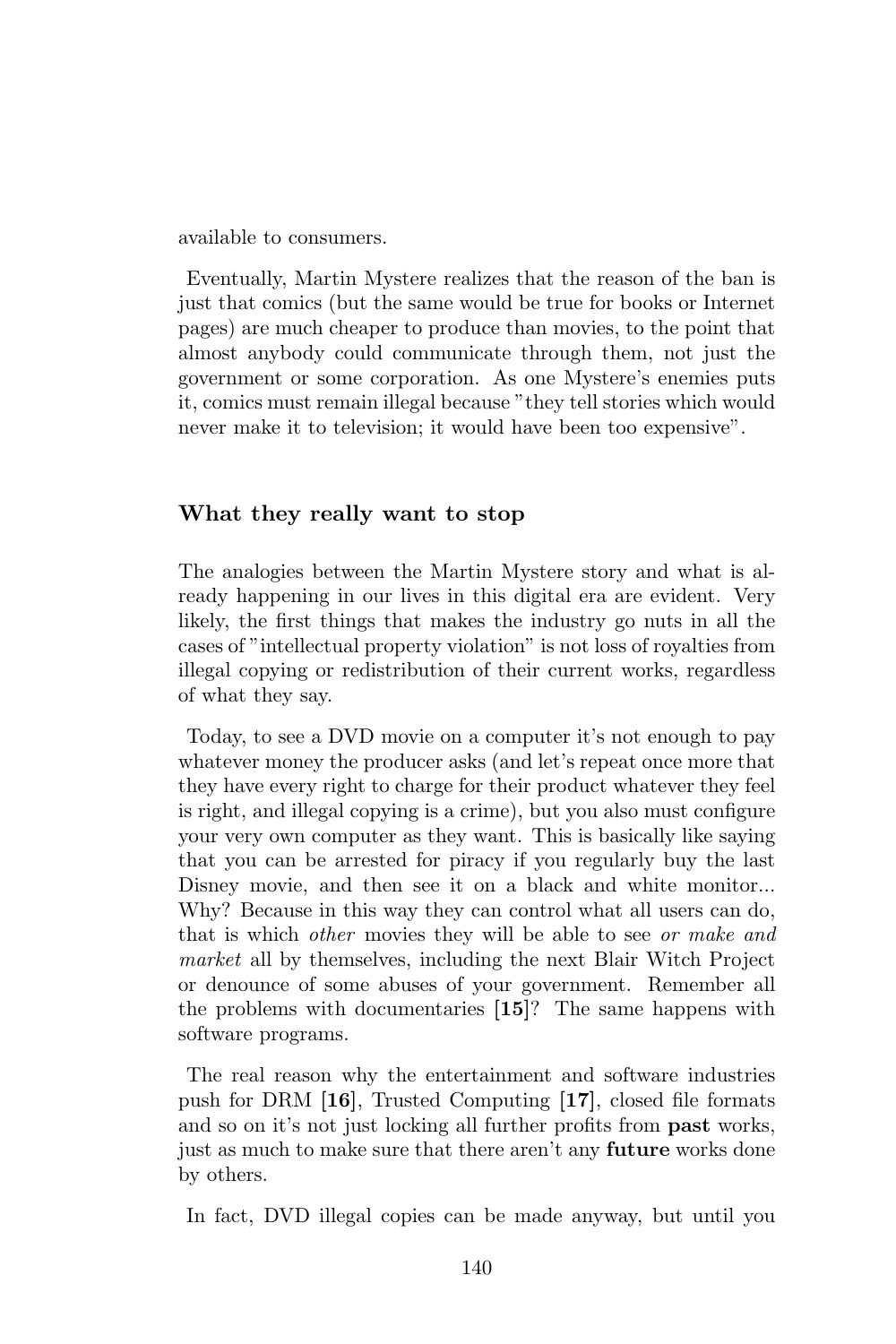can only buy the mutilated DVD players and recorders approved by movie distributors, you are still forced to pay when they start distributing DVD with limited duration or decoding keys (as in "buy it,but if you want to see it again one year from now, you've got to pay for it again").

Independent creation and distribution of new material with new schemes: this is the real problem and danger for multinationals. Their goal is not just to keep making money on the current artists, is to guarantee that all the future others, including our children, can only pass through them. If the whole chain of creating and distributing movies is locked up with technologies only accessible to big corporations with even bigger legal divisions, how would your movie, the movie of your civil rights campaign, be seen? Technology is legislation these days.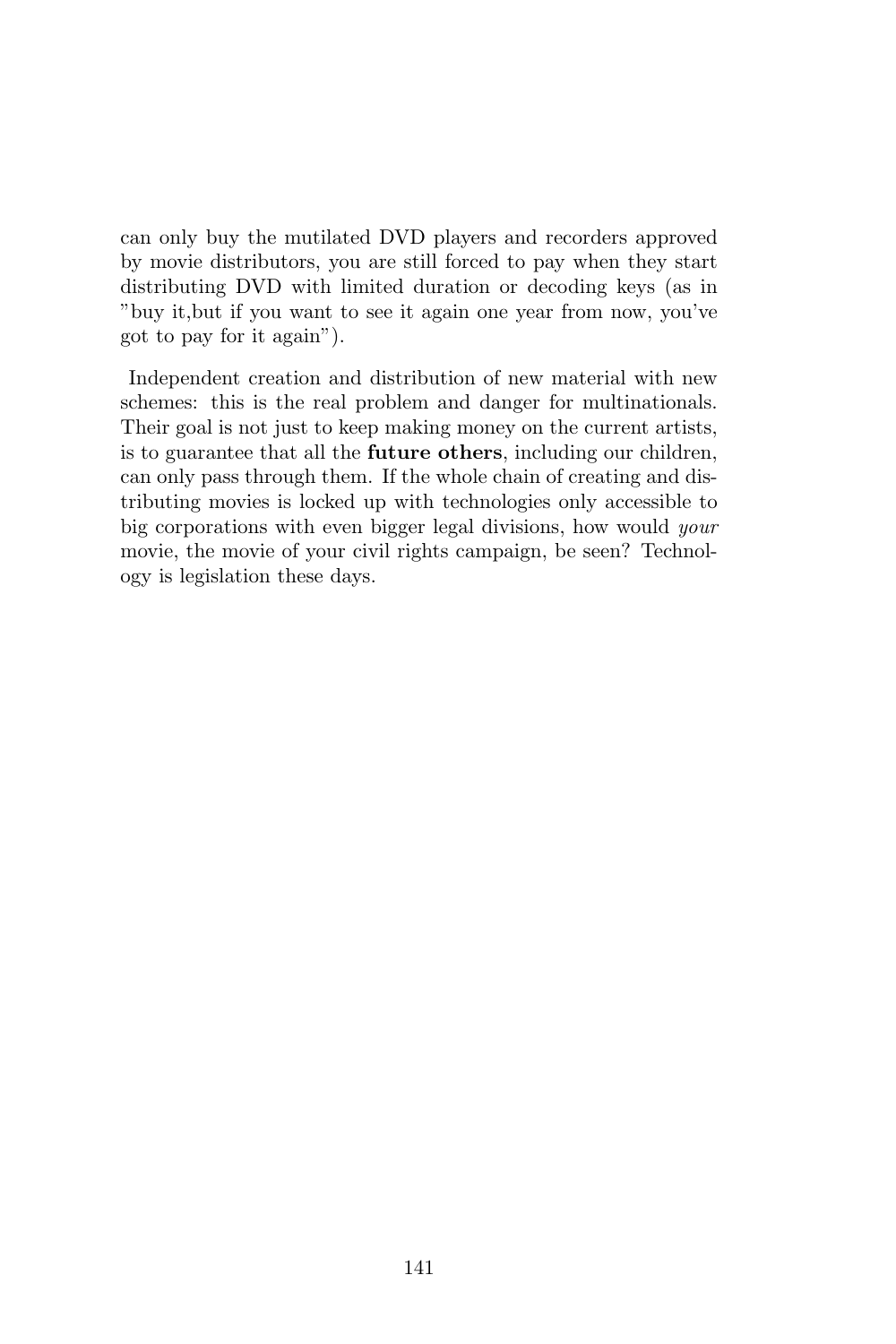# Software and copyright fanatism and opportunism

Is it really needed, to make the world a better place, to make sure that only Free as in Freedom software is allowed to exist? Probably not, for the reasons explained in the chapter on software protocols and file formats [40]: if only formats and protocols which are Free as in Freedom, that is usable without any limit or discrimination with many different software programs, were used, at least by Public Administrations, all or most the excesses and abuses caused by today's proprietary software technologies would vanish without further effort.

Software embedded in specialized, single purpose devices like cell phones, even if locked with technical or legal means, would not be a really dangerous attack to civil rights and free market. Not as long as it would still be possible, without artificial technical or legal restrictions, to build, sell and use alternative devices which perform the same tasks.

This would not be a defeat for the ideals of Free as in Freedom, or Open Source, software. As one of its advocates put it: "perhaps the moderate position is the most radical of all. That is, if you want to get something done that works for everybody" [34 - 1].

In a world where really free *formats and protocols* are the rule,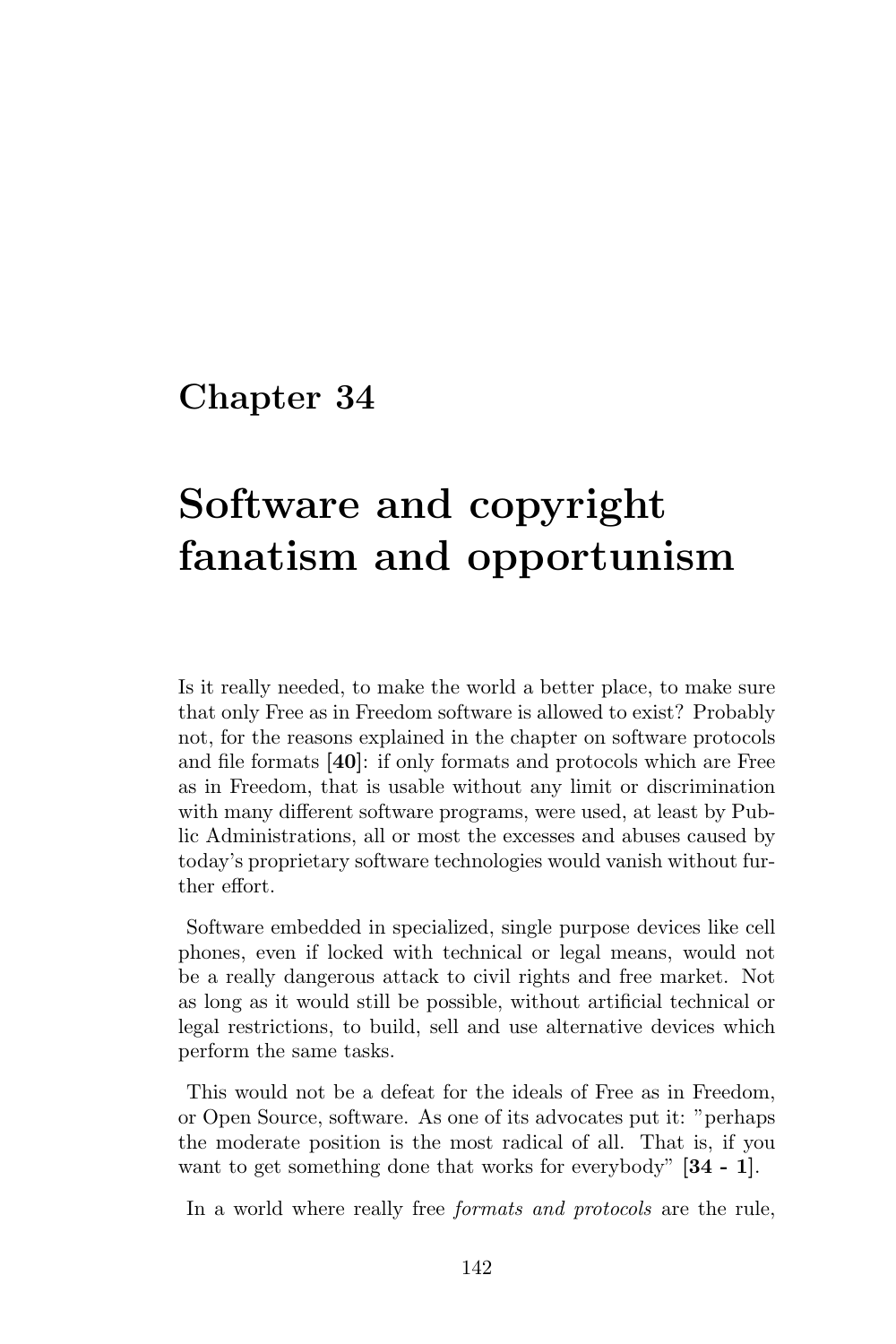there would be basically no more ways to establish or keep alive a software monopoly in any area where it would hurt the core rights of all citizens. Legally, it would be still possible for companies and individual programmers to sell single licenses of their programs, limiting or forbidding their modification and redistribution: at the same time, the fact that public and private end users could be really free at any moment to migrate to a competing program, because all their data would remain completely usable, would force proprietary software producers to play fair.

This doesn't mean at all that a world where only Free as in Freedom software exist would be a bad thing, quite the contrary actually. It is just that it is probably possible to achieve that worthy goal without limiting any freedom (including the one to produce and use non-free software, when it doesn't really hurt anybody!), and with less effort too. The key is to look at the problem from the point of view of that overwhelming majority of human beings: those who will never write, or wish to write, one single line of software.

Unfortunately, such an approach is still against the core mindset of several individual supporters of the Free Software movement. Up until recent times, this wasn't a real issue for the simple reason that software was visible and relevant in everyday life only for a few specialists. Continuing today to look at the Digital Dangers only as a software hard core enthusiast, instead, may keep alive a split between well-intentioned activists and the general public which becomes more dangerous every year.

A similar danger exists with anti-copyright extremism. Limiting the extension and reach of copyright would eliminate all the current abuses [2] without preventing creation of countless creative works, including those in the non-fiction field.

#### When ideals are an excuse

Almost all activists of the Free Software and Free Culture movements are very coherent people who are right on all the main points and honestly believe and practice without exception everything they preach. Acknowledging this must not lead, however, to ig-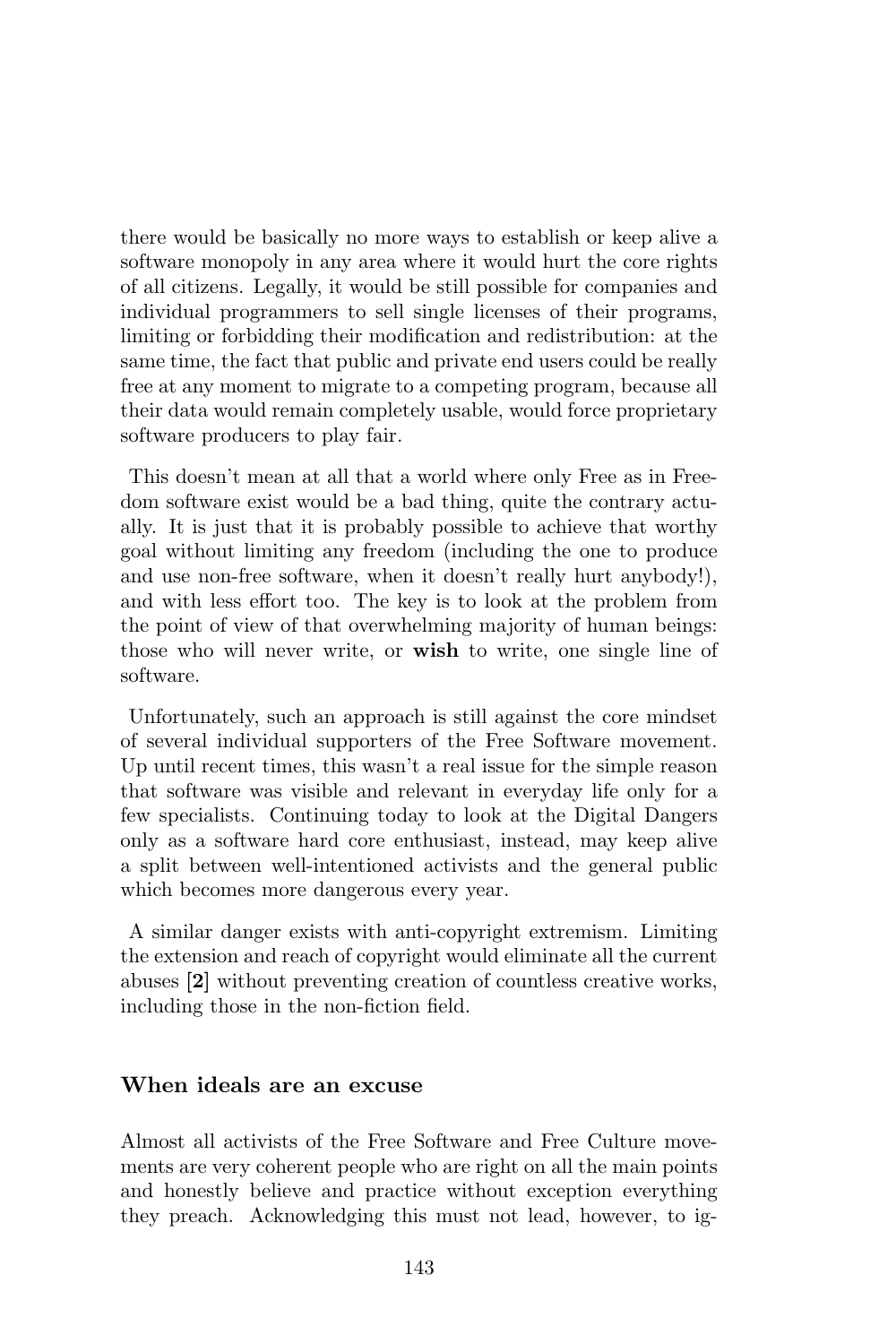noring or dismissing a not so pleasant reality. Far too many people have only vaguely heard some random bits of these ideals and proposals somewhere online, and mindlessly repeat them, to themselves and to others, as an excuse to just take what they need without compensating in any way those who created it. Such a "philosophy" was summed up very well in an online forum as:

- Information, knowledge and culture want to be free!
- ...You mean that you want information for free, don't you?

and it is very convenient, since it gives (apparently, that is) a noble justification to what is nothing more than lack of critical and independent thought, as well as of understanding of what is really happening. This attitude is particularly frequent among teenagers, who by and large:

- 1. are under very heavy pressure to consume without thinking
- 2. haven't spent enough time yet to really think the whole issue over
- 3. do not have enough self-discipline or the right cultural preparation and are encouraged to stay that way (see point 1)
- 4. almost never have parents or teachers who are informed enough to help them

The purpose of this book is to solve the last problem, but the general issues remain: without a more balanced Free Software and Free Culture activism, or without a coherent and informed education, short sighted extremism and selfish opportunism will continue to favor the Digital Dangers, instead of fighting them.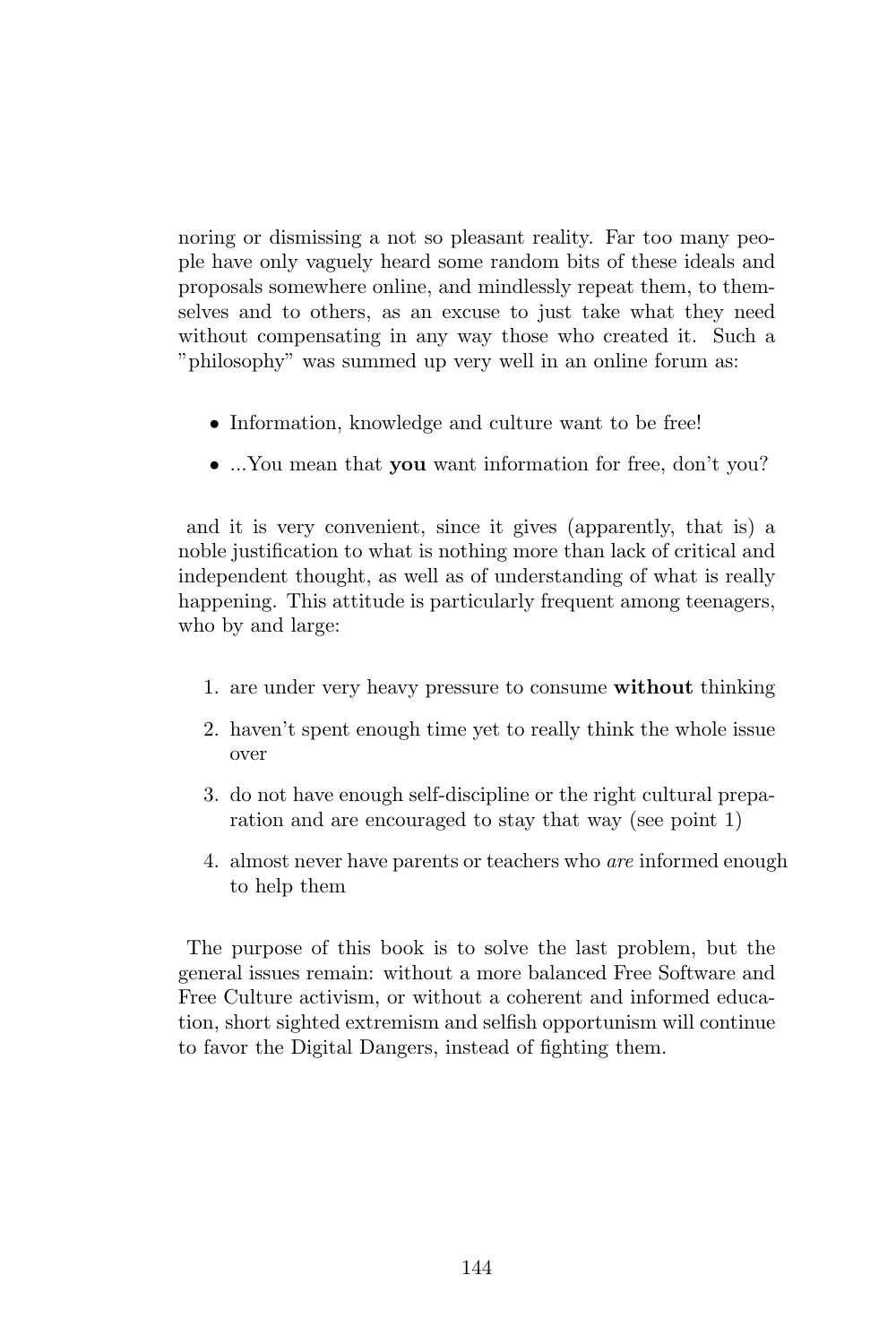# Ignorance and apathy versus equal opportunities

Everything in this book demonstrates one thing: ignoring how digital technologies work and are regulated, or how ubiquitous they already are, can seriously complicate (or worse) one's life. What the Digital Dangers really destroy are equal opportunities: in every field of activity, not just software design or composing music. Everybody can write a Nobel Prize novel or scientific paper with a Bic pen: the result will be just the same, and be just as useful to society, than if a gold-plated fountain pen had been used. Things change completely when those same works can only be written or read with one thousand dollars worth of hardware and software. This is what making OpenDocument [41] mandatory in Schools and Public administrations, for example, is all about: not to eliminate profit and initiative, but to eliminate all artificial barriers to access to profit and initiative.

The only reasons why this has not happened yet are the speed with which digital technologies have invaded everyday life in the last ten or fifteen years, and the level of real knowledge on these subjects, which on average is still terribly insufficient.

If issues that everybody understands instinctively without being a specialist, like keeping bacteria out of drinkable water or food, were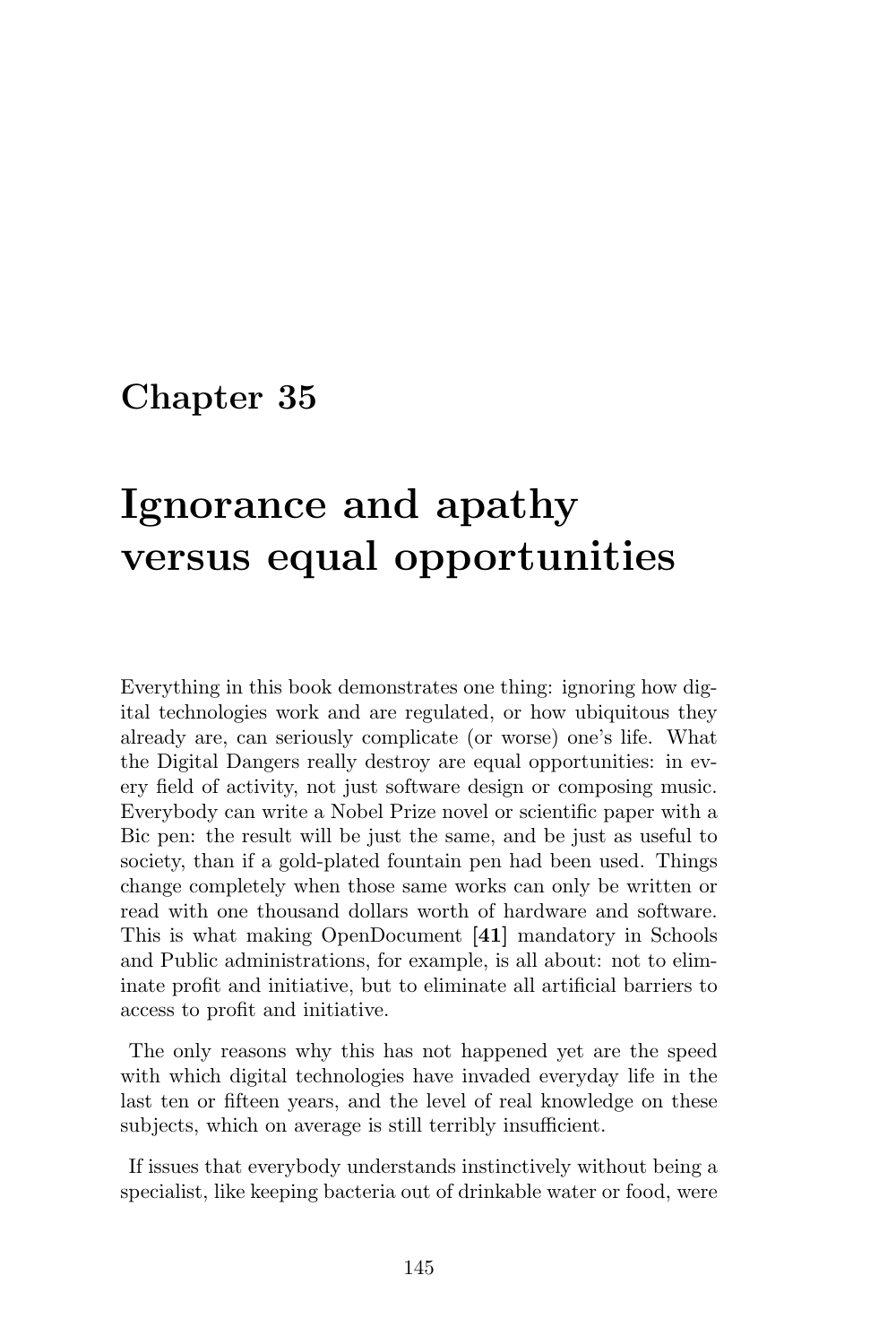managed with the same fairness and rationality as software and distribution of creative works, there would have been revolutions and street fights worldwide several years ago.

This is not an insult to ordinary people, just an objective assessment of the current status of things. It doesn't matter that many more people than ten years ago now have a computer at home or in the office, have been on the Internet a few times or even every day without (apparently) hurting or embarrassing themselves. The truth is that anything remotely digital [1] or related to software is still seen as black magic by most of us, and most computer users still push buttons without really understanding what is happening.

This is OK, we don't need to became all programmers [43]. Even among software professionals or those who have graduated in any field in the best Universities, the lack of perspective about this discipline is still much bigger than in many other fields of human activity. One of the best proofs of this fact are the many software professionals who still see no problem in the file formats field [40] but spend all their time and energy worrying only about how the source code [37] of a program is developed or shared: that is indeed a huge problem, but not the main one in many cases, and in many others becomes relevant only because no open formats and computer protocols are enforced.

Trouble is, we can't afford this confusion anymore, because software and digital services or creative works are already so persuasive that they greatly influence the quality of our lives and of that of our children.

Luckily, another thing that should be obvious, or will be obvious by the end of this book, is that one does not need to become a technical expert, or spend a lot of time, to have these problems solved for good. Many of the solutions are based on requiring the right laws and voting with one's wallet. The only effort lies in understanding what to ask for and why. In other words, if this situation continues till it's too late to go back, today's children will only have their parents and teachers to blame for it.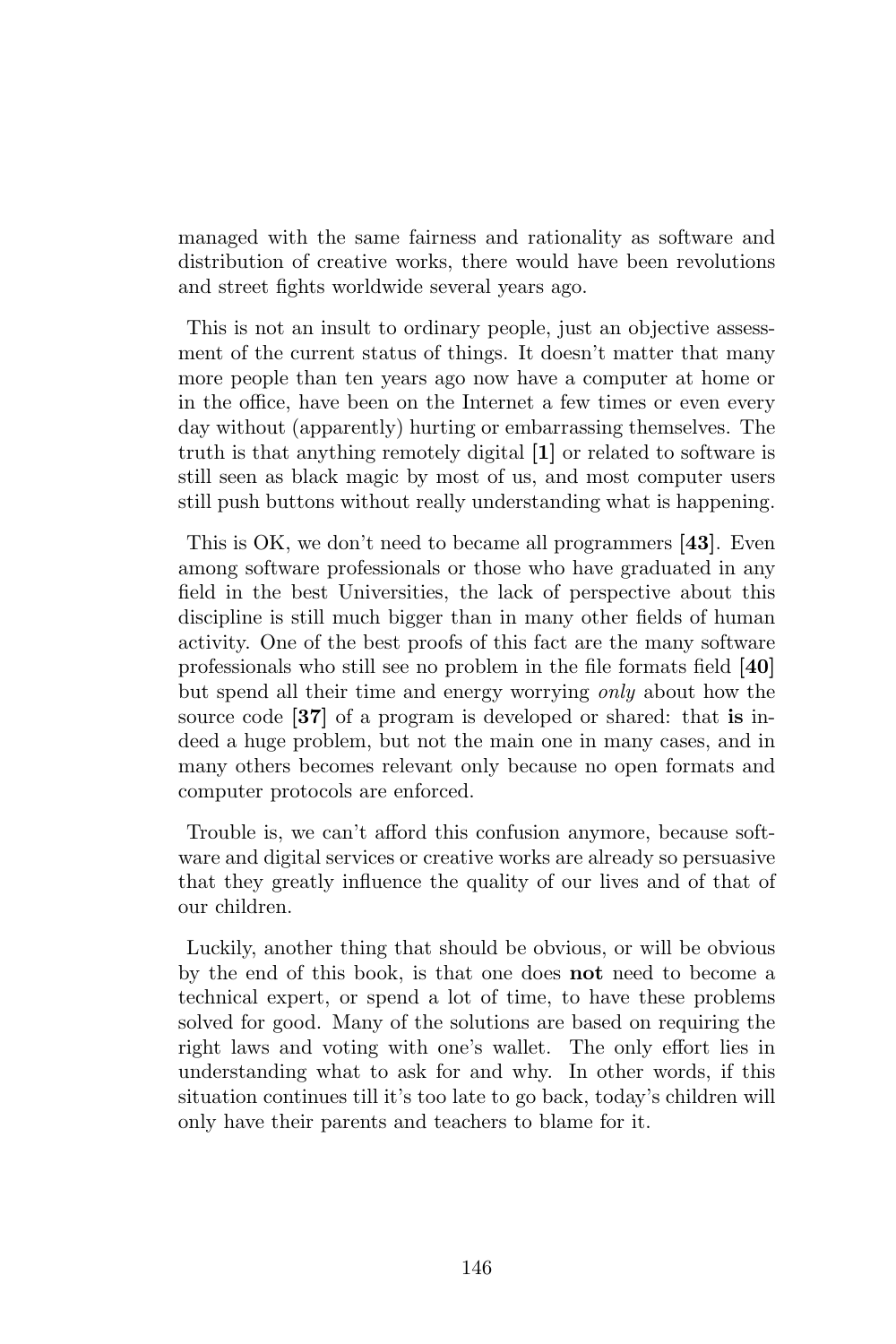# How to tell if all the programs and games inside a computer are legally usable

Don't listen to popular wisdom and urban legends: in almost all countries of the world, installing on your computer or sharing music, games, movies or software programs with others is legal only if explicitly allowed by their user license. In all other cases it is a crime that has already brought lawsuits to unaware parents [13].

Finding out if all the content of a computer is legal is very easy. Software, for example, is not sold nor given away, regardless of the appearances. Each software program is distributed with some conditions for using it legally, called a license. Some licenses are written to forbid modifications and redistribution of the program, in order to maximize the profits of the company which developed it. Others, like the General Public License (GPL) of the Free Software Foundation, are specifically designed to make sure that all the users of a program can study, modify or improve it and redistribute or use the improved source code [37] without restrictions.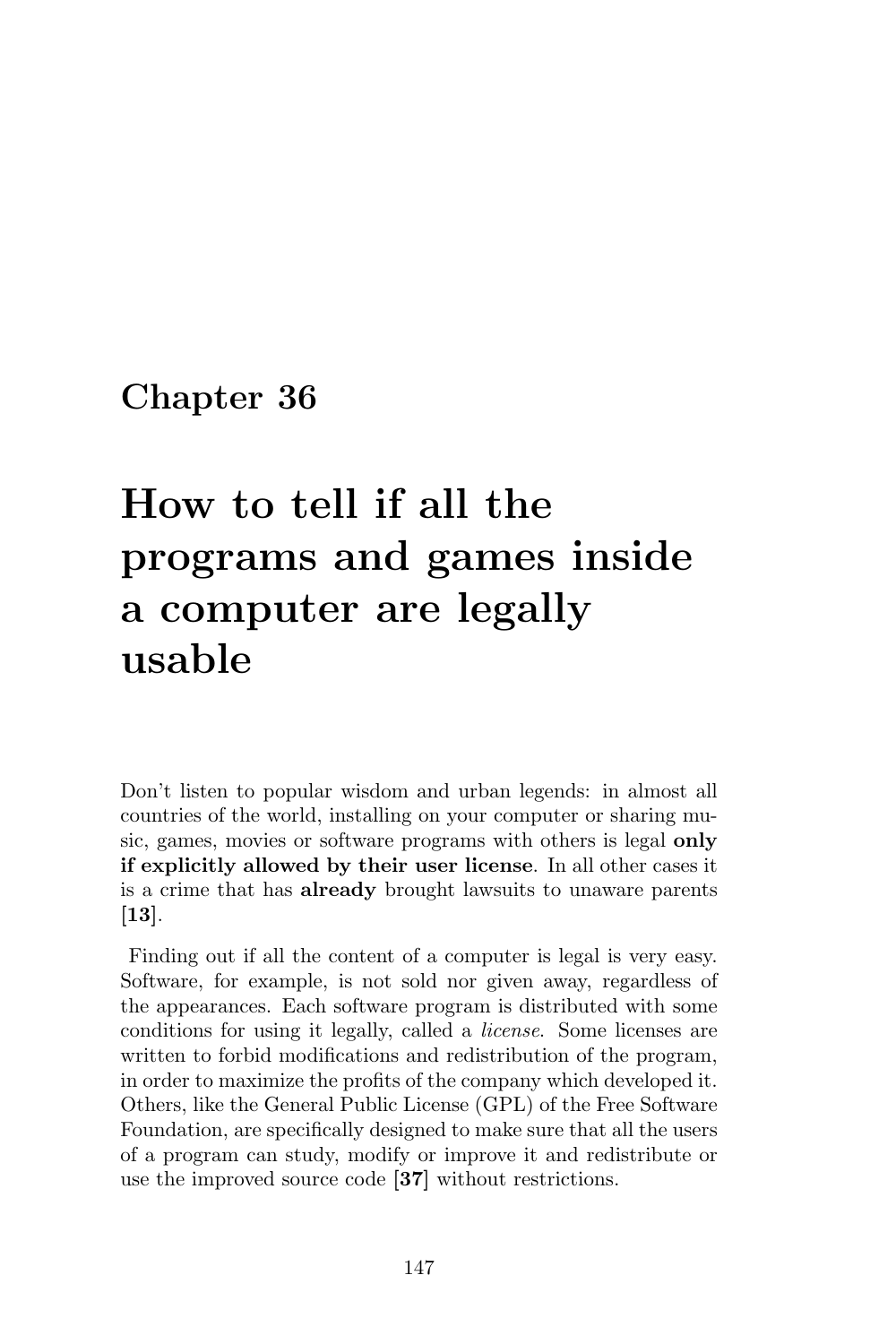In other cases the software is literally given away, that is abandoned for everybody to take, and maybe resell, as he or she pleases, without any conditions. When this happens, however, it is still thanks to an explicit decision and declaration from the software author.

Incidentally, none of these licenses guarantee that there will not be loss of data due to defects in the software or that, in such cases, there will be a refund. Software is so complex and it is used in so many different ways that, in almost all cases, it wouldn't be possible to offer such guarantees: still it is important to know that one of the most common reasons for buying proprietary software ("we know who to sue to have refunds if this doesn't work!") has basically no basis in reality.

An end user must simply look at the kind of license and distribution model. For example, any program developed and distributed as Free or Open Source Software is surely fine to use, copy, install, modify and redistribute under the same conditions. The important thing here is to not trust common wisdom or whoever made you use some software on this.

Many people, for example, still believe in good faith that they are safe from any legal trouble if they install without paying, "just for personal, non-profit use at home", any software which is sold in the stores. This is almost never the case: more exactly, this is never the case unless it is explicitly written, on the CD-ROM or in the installation screen, that such an use is allowed. Another common case where people and families end up violating the law against their will, or without even realizing it, is when some software is installed on the home computer because it is the only one with which it is possible to complete some school project.

In these particular cases the assumption, or sometimes the hope, is simple: if a teacher put a student in the need to install a program on his or her personal computer, without checking if the student can afford to buy that software and actually buys it, everything is surely OK. In other words, parents (must) assume that either the teacher knows it is certainly legal for the students to not buy a software license or that, if a crime is being committed, only the teacher will be held responsible. Nothing could be further from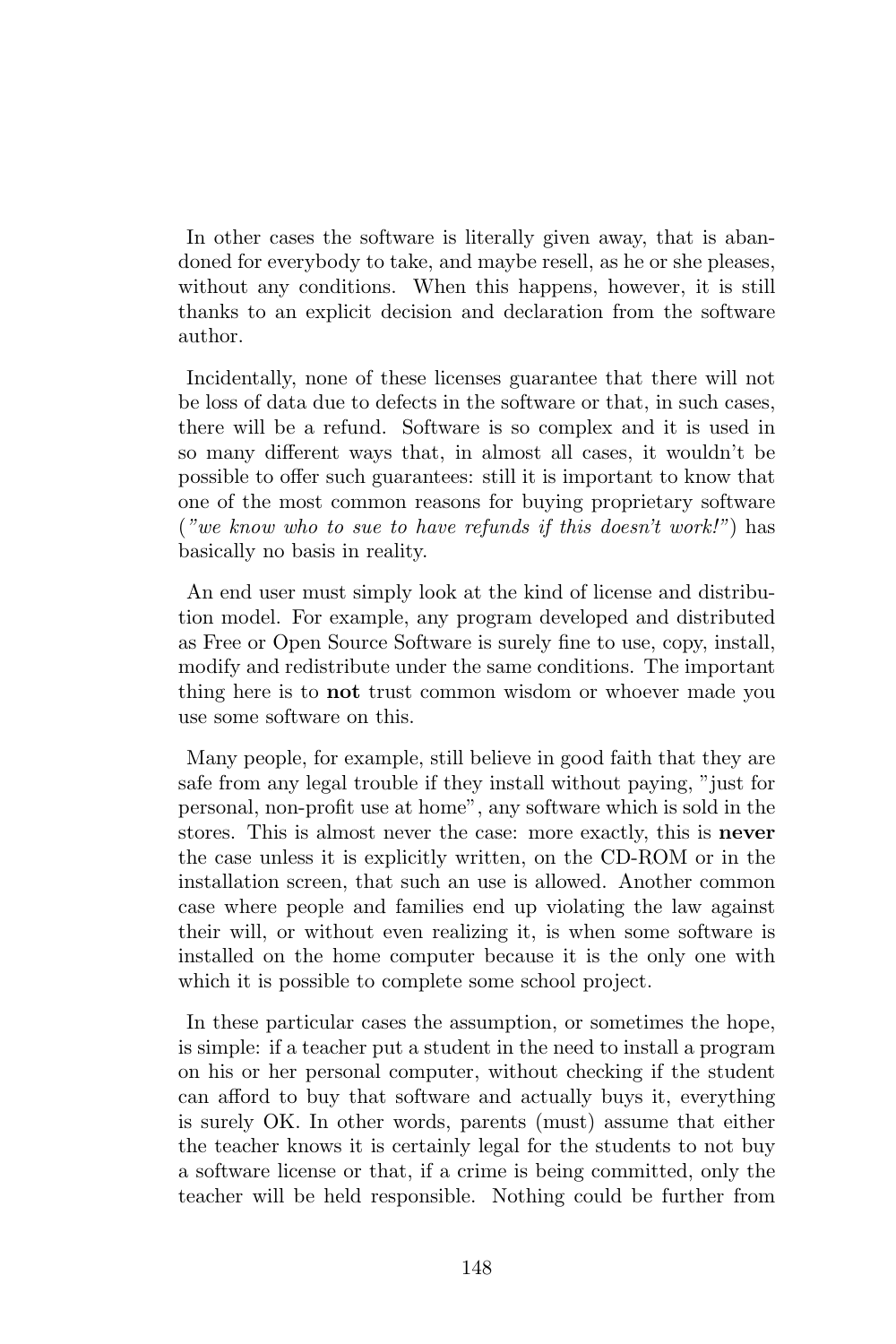the truth. First of all, if a software license normally requires the payment of a fee, it is never legal to install and use it at home unless:

- there is an official student edition or similar offer at reduced price, or:
- the documentation or installation procedure, again, explicitly allow personal use for study

In the second place, installing software without even pondering for a moment if it is legal to do it, not knowing in the first place that it may be illegal sometimes to do so, or lacking a real understanding of these issues are all phenomena still too common among many teachers to assume that they were able to do this kind of research for their students and actually did so. This should not be taken in any way as an insult to the millions of teachers worldwide who work hard to educate their pupils in the best possible way: it is just an acknowledgment that these problems are still so new, and the interest in the status quo so powerful, that so far there has been very little time or opportunity to inform and train teachers in the proper way.

Therefore, unless you are already absolutely sure that it is OK to install and use some software, always ask its author, distributor or the teacher who makes you install it, if it is indeed OK to install and use the software as you intend to do. The same rules apply to computer games, music, movies and so on. Remember also that, even if it is (still) very easy to foul proprietary software licenses and installation procedures, you are shooting yourself in the foot in some other way tomorrow, by giving the industry valid excuses to make computers impossible to use as it is today [17].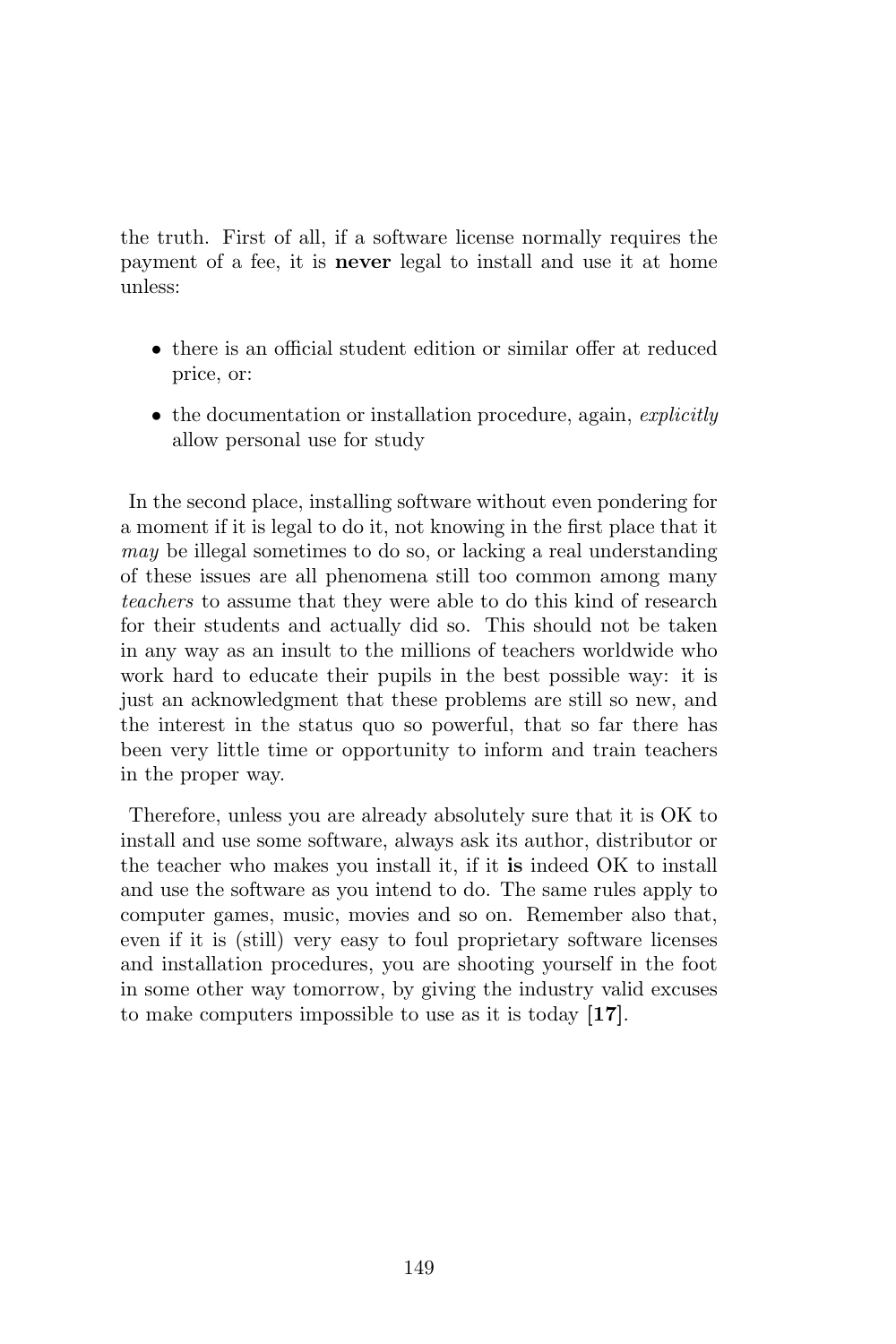# What in the world is this "source code" anyway?

The source code of a software program is the complete description, in a (theoretically) human readable programming language, of what that program must do. For 95% of human beings, this sounds like one of the most boring and useless things to know or look at. However, even if almost nobody has to look at any source code, the way it is managed is still crucial for our lives and civil rights, not to mention, sometimes, national security [24].

#### Source versus machine code

Internally, computers do not need source code, nor would they be able to understand it. The only instructions that any microprocessor, the central electronic circuit of every computer, can directly understand are machine codes. These are special sequences of bits (1's and 0's), each of which corresponds to one specific operation which the processor is able to execute at very high speed: things like sum, multiply, copy data from one location to another and so on. Any software program, no matter how complex it is, is just a sequence of instructions in machine code.

It is possible to write programs directly in machine code, but it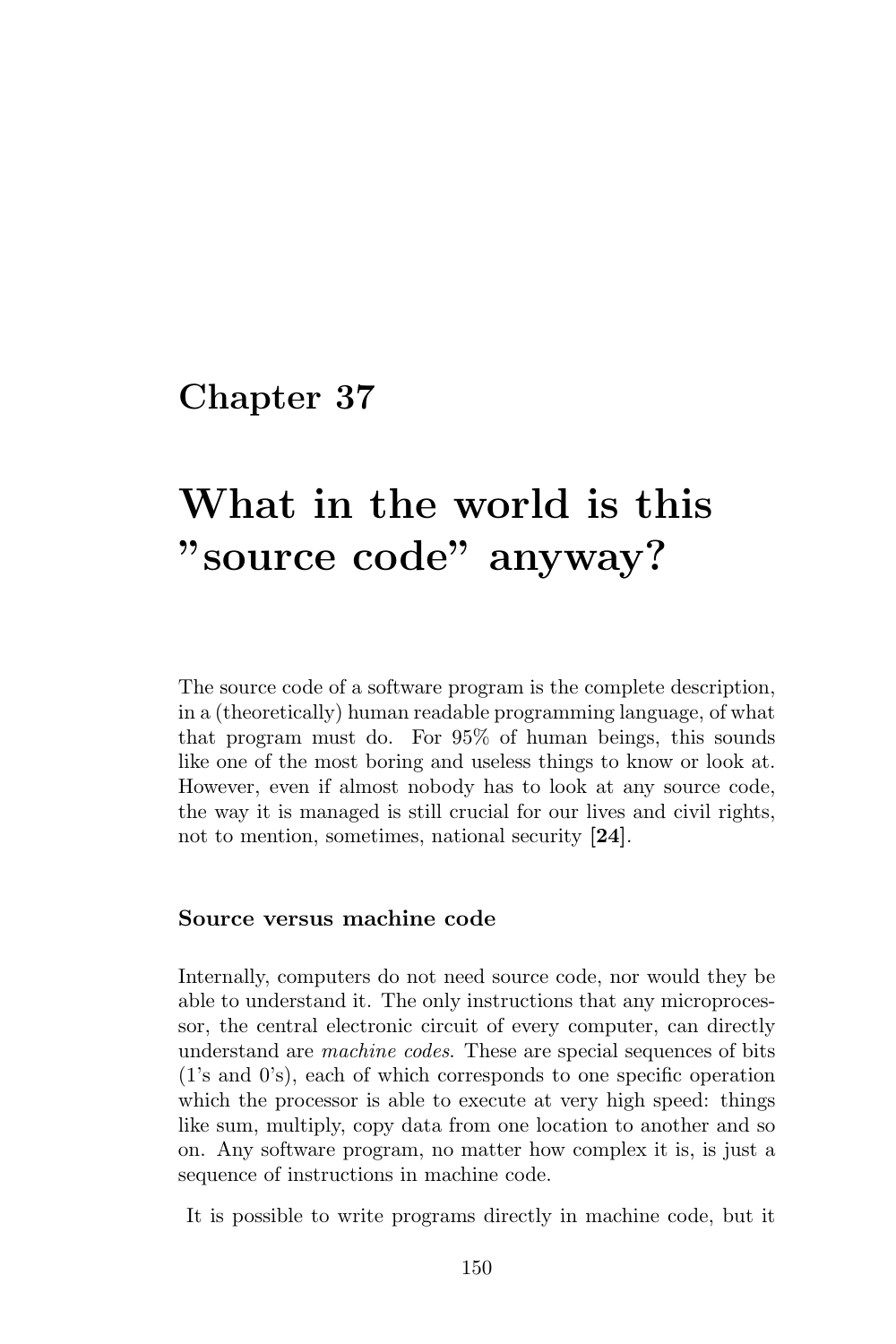is a very boring, complicated and error prone activity. Since only very elementary instructions are available, it is necessary to write a lot of them for even the simplest task and, even for a competent programmer, the resulting code is very hard to read and figure out, especially when it is necessary to update or modify programs written by somebody else. For all these reasons, machine code is written by hand only in special situations where it is absolutely necessary to maximize the performances of the computer by giving to it the smallest possible number of low level instructions.

#### How source code is used

Today it is possible to describe the behavior of a software program in a wide variety of computer languages at a much higher level than would be possible with machine code. These descriptions, that is the source code of the actual programs, are then translated into machine code by specialized programs called compilers. The process is semiautomatic, since the compiler needs specific instructions to perform the conversion in the optimal way.

The development of compilers and the related possibility of writing and modifying only source code in high level computer languages has been a huge step forward for software engineering and society as a whole.

Every software language has high level operators which allow one to express the basic steps of any generic procedure: some of these operators mean things like "if this is true, do X, otherwise do Y" or "write these data to a file named Z", others can describe with one or two keywords very long sequence of repetitive instructions or very complex mathematical operations.

Thanks to all these features, writing programs in a high level software language takes much, much less time than doing the same thing in machine code. The same applies to correcting errors, adding new capabilities to a program or merging two programs into a new one. Machine code is also very dependent on the physical structure of the processor which executes it: as a general rule, the machine code written for one processor cannot run without heavy changes or a complete rewriting, on any different processor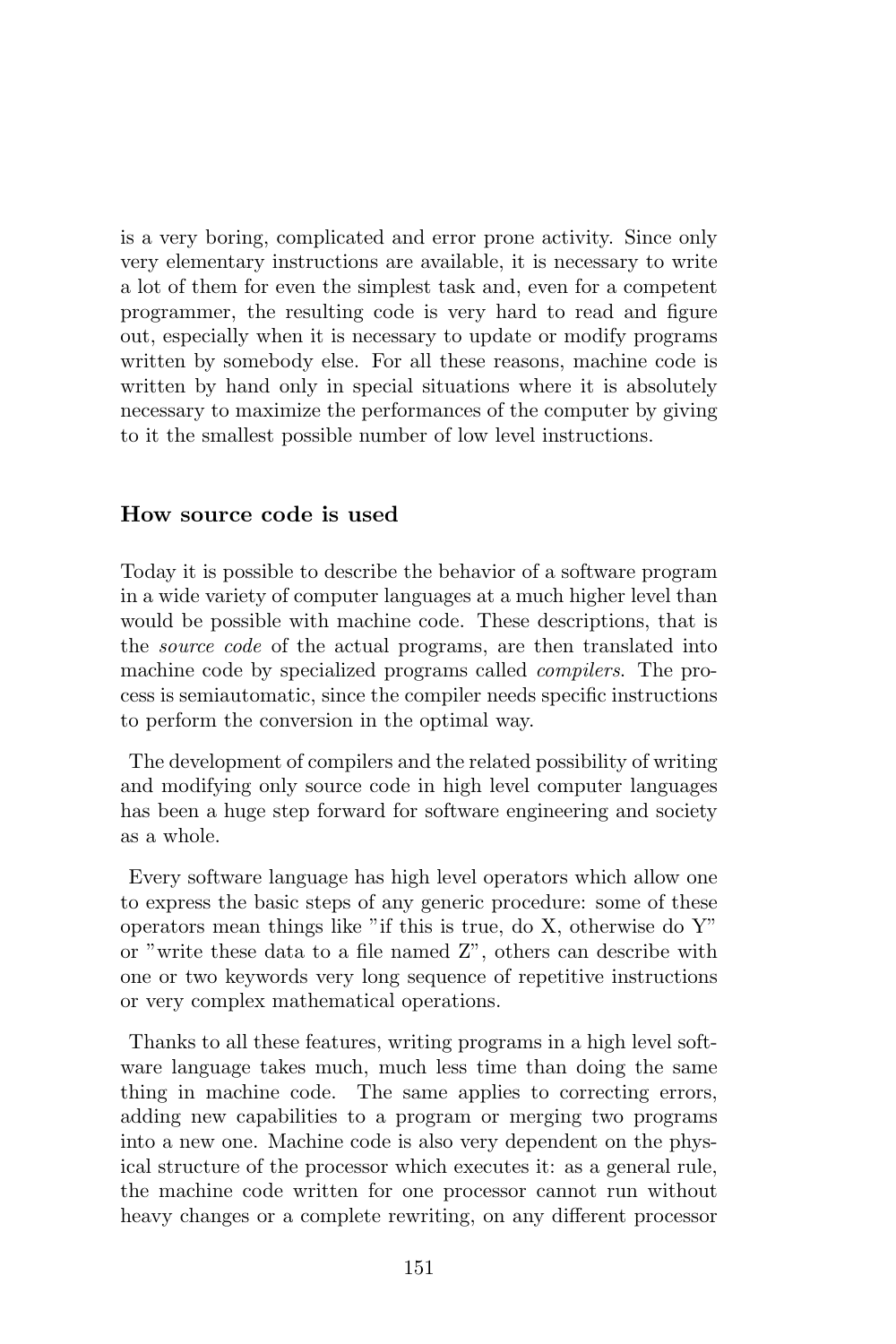model.

This doesn't happen with source code, because it is written at a higher abstraction level. Besides productivity at the initial stage, the first time a program is created, this gives another huge practical advantage: portability, that is the capability of generating different versions of machine code, each optimized for one specific processor or operating system [3]. In order to create a different version, the programmer only needs to give different instructions to the compiler: there is no need to rewrite the whole program from scratch.

#### Why it is necessary to know what source code is

Besides the huge improvements to design and maintenance, source code is also essential to figure out how a program really works. In other words, studying the source code of real, widely used software and, if possible, improving it, is by far also the best possible way to learn programming well enough to make a living (or anything else really meaningful) out of it.

Source code is also all that is needed to generate a working copy of a software program perfectly equal to the official one distributed by the original author. For this reason, controlling by law how source code can be distributed, or if, how and by who it can be modified, is a very powerful economic weapon for everybody who wanted to either stimulate or prevent competition in the software industry. Last but not least, access to source code, to check without intermediaries the presence of security problems, is vital for every software program used by military equipment or when, for example, the software shall be used to protect state secrets.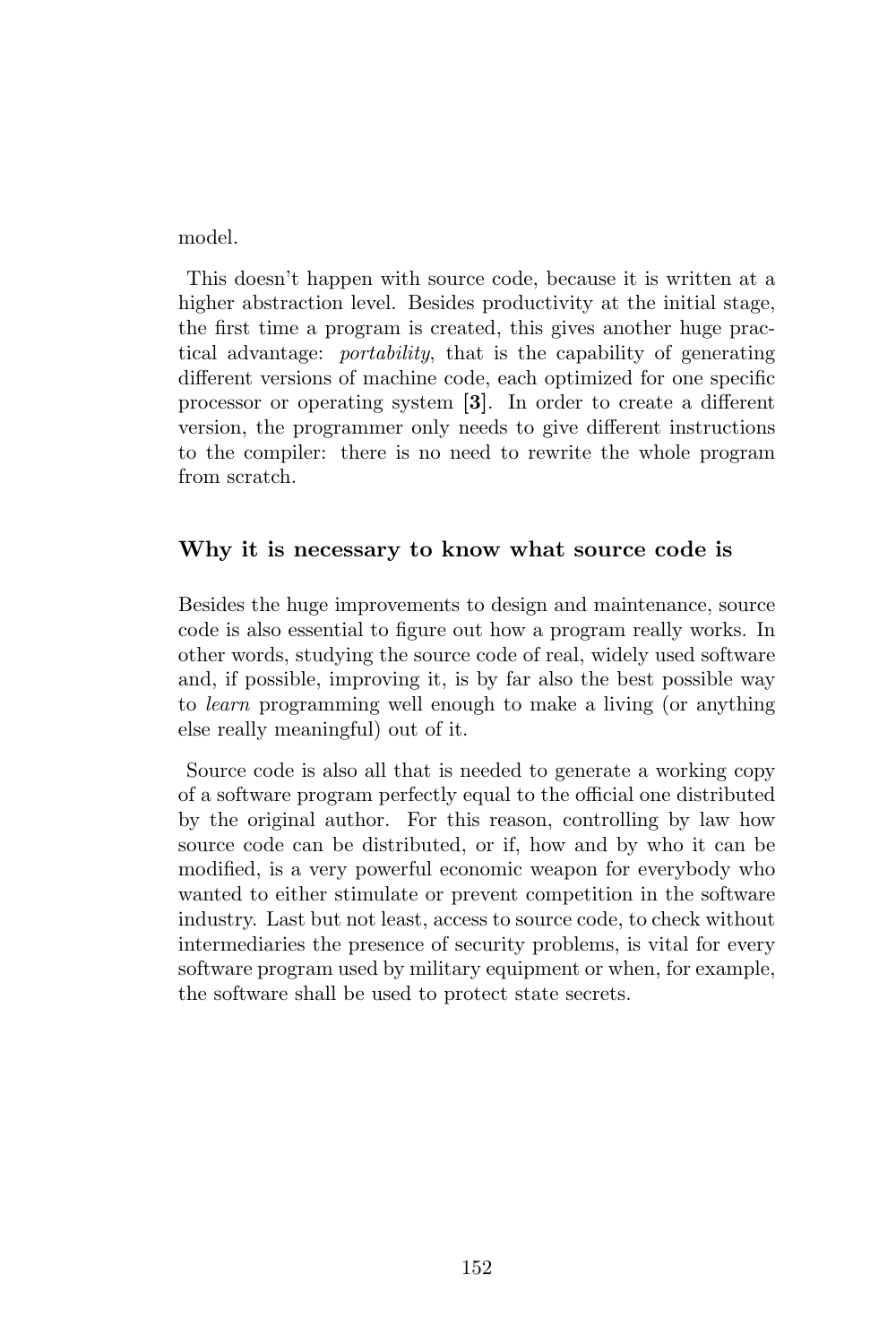# What is "Free Software"? Is it legal?

You may have heard of something called "Free as in Freedom Software" which is causing a lot of noise among ICT professionals. Why all this fuss on software given away? Can it be any good?

Free Software is a movement officially born in the early eighties in the USA. The word "Free" in "Free Software" is usually explained as "Free as in free speech, not as in free beer". In general terms, the definition applies to any software on which the author has not forbidden changes or redistribution by default. In other words, the author may still make a living by directly selling or supporting the software, but each copy can be modified and/or installed many times by the end users, and redistributed too, under the same conditions, without paying any license fee. The reasons include mutual support, efficient development of better software and facilitating the sharing of knowledge.

This model doesn't work just for toy programs. Many of the extremely stable tools and protocols that keep banks, military bases and the whole Internet running today have been created in this way, and are still available at no charge. These tools were originally developed by people and institutions who made a living in some other way, and who just needed to exchange data or knowledge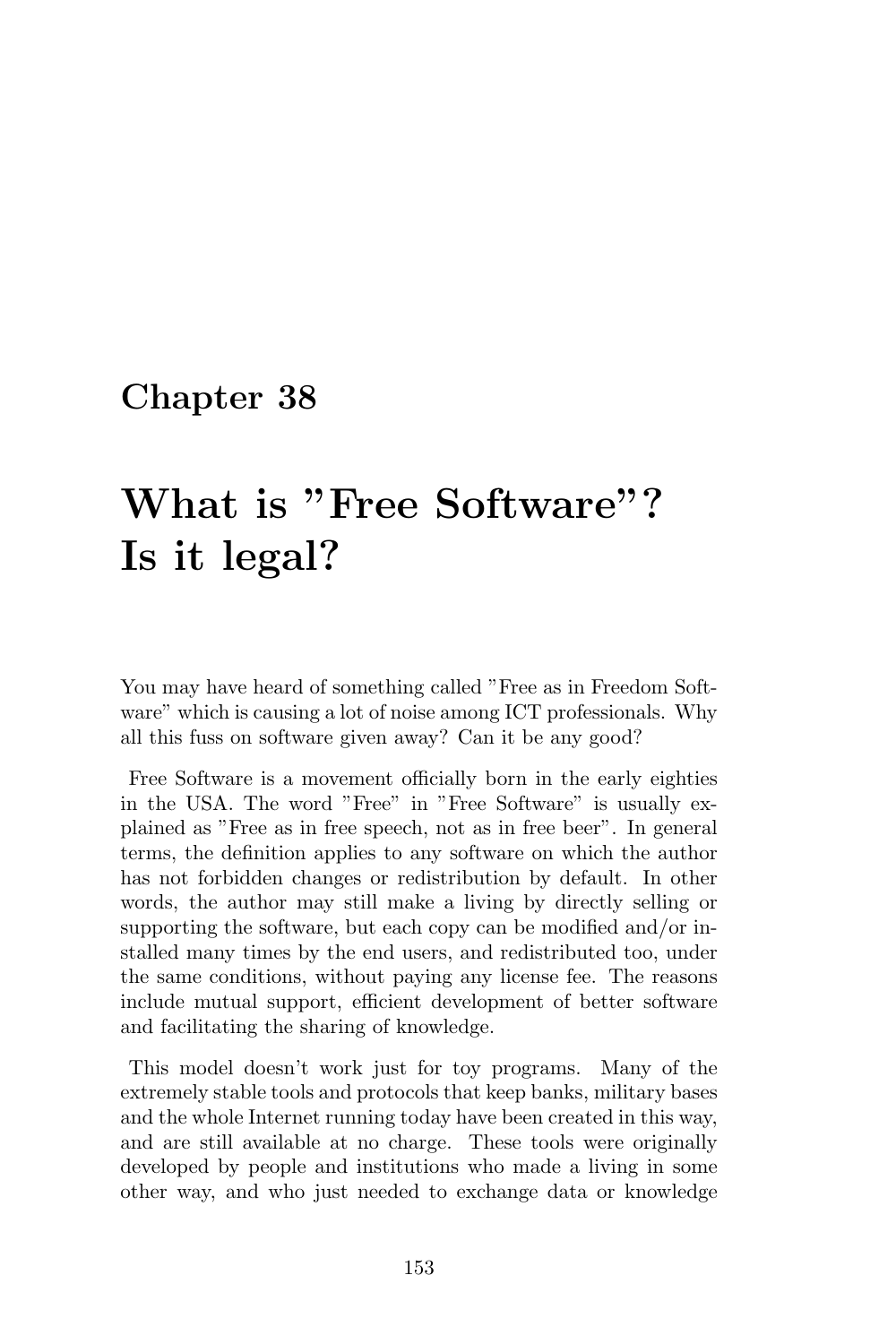amongst themselves.

The fact that nobody ever needed to sell these programs for a living is exactly the reason why they are so stable and powerful. They were never loaded with useless frills just to impress Wall Street, and nobody ever needed to put together too many bogus versions, just to release something, anything, ahead of competitors. This is also the same reason why this kind of software, and the communities around it, often appear less user friendly and more limited to specialists.

#### Is it legal to give this stuff away, or to take it?

This is not a stupid question. Even such an apparently obvious freedom is far from being granted these days. The answer is that, within the limits of copyright, patent and trademark laws, what matters is the will of the software author, which is expressed in the license [36] which comes with the software itself. If a software program is licensed under the terms of the General Public License of the Free Software Foundation or another license with the same or similar spirit, taking, modifying and redistributing it is not only allowed, but encouraged.

#### Is it bad for my country, or the economy?

The Internet and many, many fundamental concepts of computing have been around, always freely available, for much longer than advertising would like you to know. It is not only possible, but fully legal and quite often better-performing and profitable to use digital technologies which the mainstream media still often dismiss as toys, useless eccentricities or almost illegal tools.

A common argument against more open technologies is that they stop innovation, because in the future they may make it much harder to become the richest person in the world by only working in the software field. This would destroy any incentive to innovate and punish initiative: "What if some student here were a potential software mogul waiting to rightly become a millionaire? Would we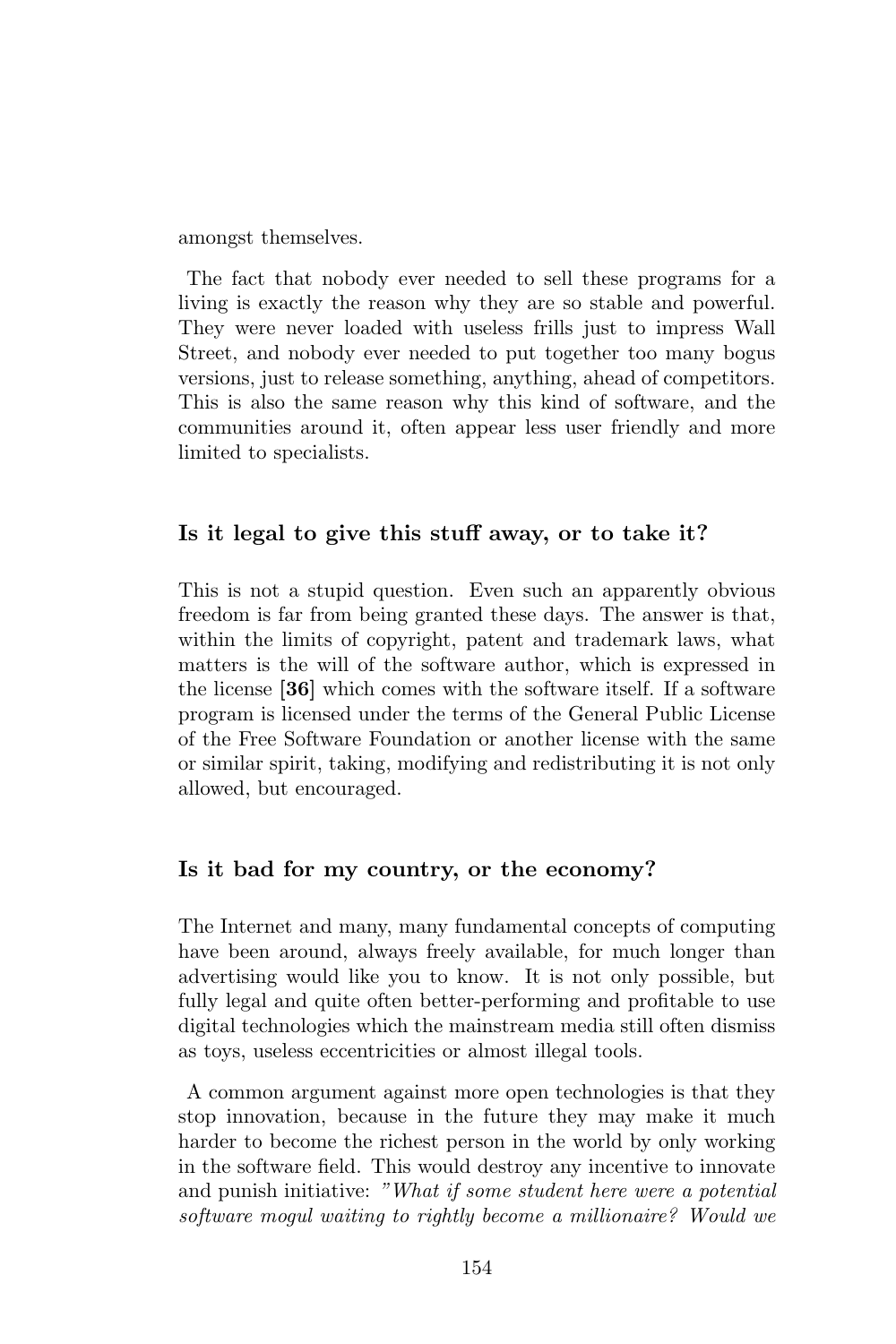be right in stealing his or her opportunities, to say that everybody could copy his or her software?"

This is the wrong way to look at the problem. First of all, there is no real need to force anybody to give away his or her work. Anybody can license his own creative work in any way he or she sees fit, as long as the relevant laws are respected. In the second place, this attitude is exactly what is closing the road ahead to many excellent programmers. It is exactly because the first comers were able to lock all the gates behind them that it has been necessary to start antitrust investigations, on both sides of the Atlantic.

Another false belief is that the Free Software philosophy, or at least its followers, are in some way"communist", i.e that adopting such a philosophy is some anti-historical attack on merit, free markets and private propriety. The truth is that really open communication technologies are an idea, first at the ethical and then at the purely practical and economic level, just too good to be ignored or boycotted. They are not again merit, initiative or profit, only against monopolies.

What is also true is that one "limit" of these technologies is that they demand more education and conscious thinking, but this is something which is much less of a problem than it looks as we will see in another chapter [43].

#### Is Free Software only relevant for programmers?

Not at all. Demanding a wider adoption of Free Software, starting with Schools and Public Administrations, can be one of the easiest and most effective ways to fight Digital Dangers. Even if one will never use it personally, making sure that everything that can be done with a computer can be done using exclusively Free Software if the end user so wishes is essential to stop many of today's excesses. Having a Free Software version of any program, means having an already working set of source code for any problem, which solves it and can be legally modified or redistributed without asking permission or paying high fees.

Practically speaking, what becomes possible for all citizens in such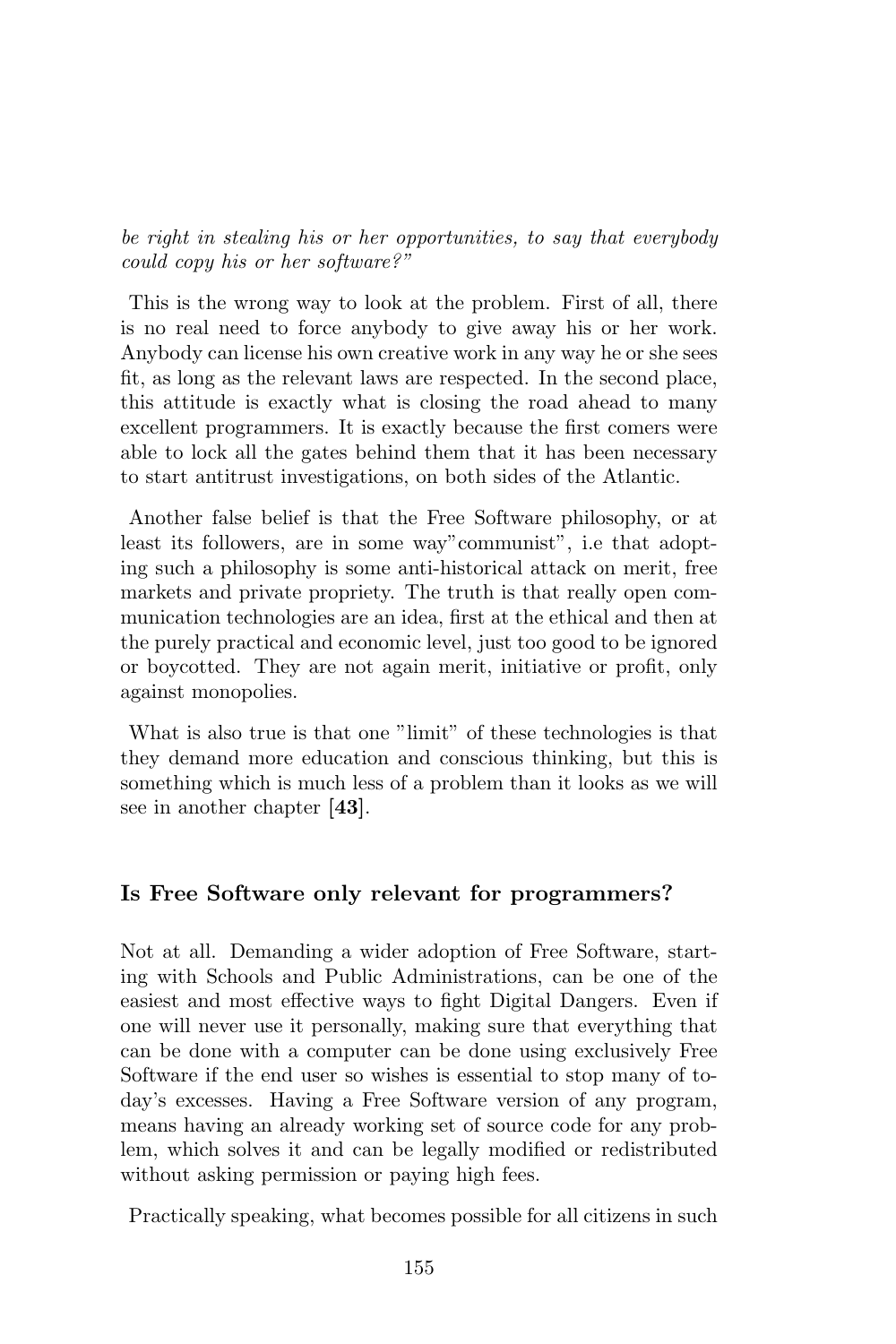a case is having local programmers competing in making custom versions of any program with more functions and/or an interface in any native language: in other words, local jobs and a better service.

The unreplaceable role of source code availability in education and national security, made possible by Free Software licenses, has been already explained in the corresponding chapter [37]. Being highly customizable, Free Software is also an excellent way to extend the life of computers, thus reducing the pollution caused by software [19].

Free Software can also be an excellent choice for senior citizens, because it is perfectly legal for a specialist to modify it to make it run with a very simple interface on very inexpensive computers. Such computers are just what would allow to many people to really control, for the first time, how their Government is spending their money [26].

Another reason why Free Software could be the best way to introduce senior citizens or anybody else to computers and the Internet is the fact that it also makes remote administration easy and, if there is a cheap or flat rate Internet connection available, much more affordable. Something goes wrong? Unless you physically break something, no problem! Just call your grandchildren or a specialized technician with a service contract and they'll fix it from their home or office!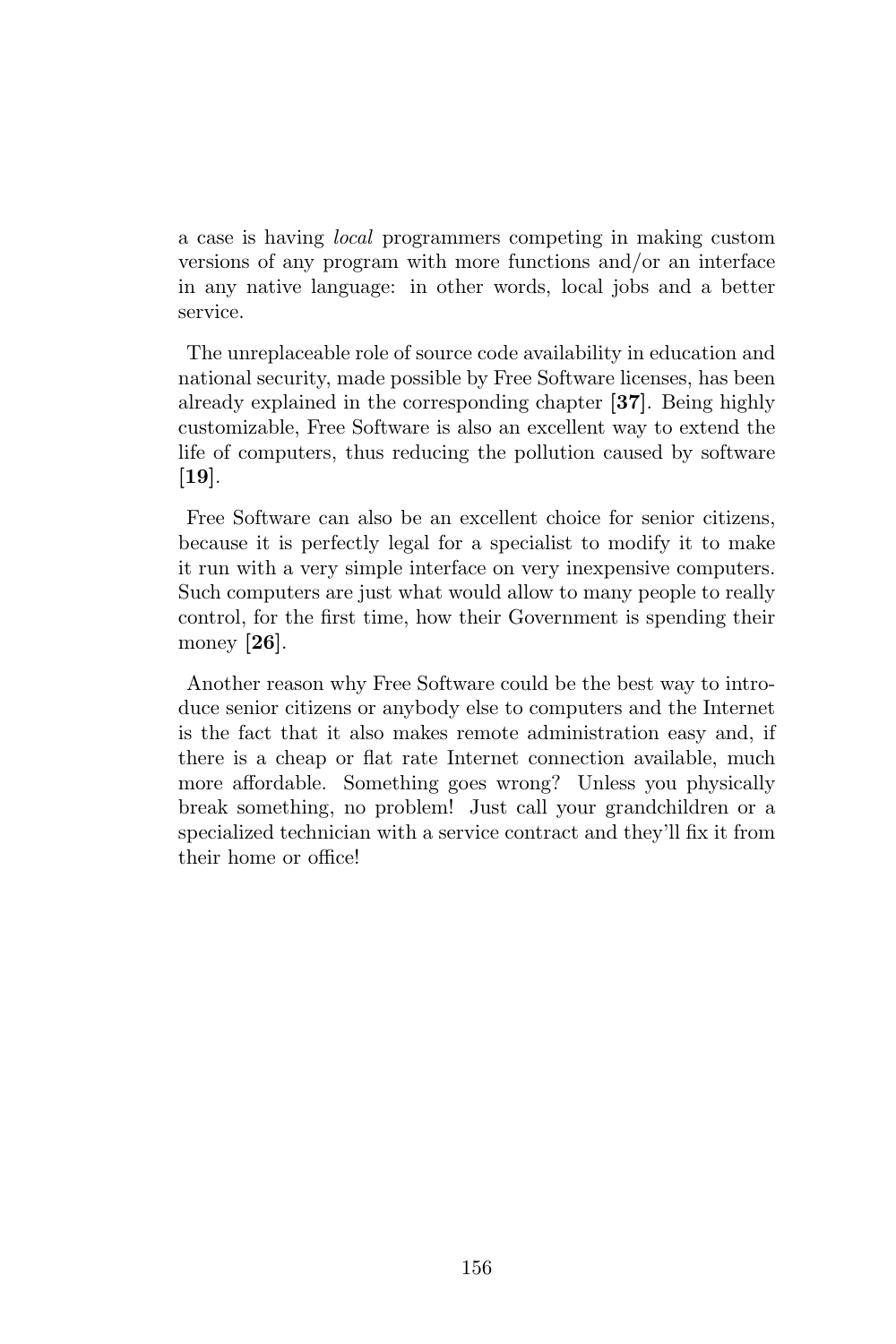# Must all software, be free, or all proprietary?

One of the main themes of this book is that there is a strict relationship between software and your civil rights. As we already said, "technology is legislation". We have already seen that we all pay a much higher price than we would ever have suspected [3] for the software used around us.

The answer to the title of this chapter, however, also depends on the kind of software and hardware involved. Keeping a word processor, or at least its file format, Free as in Freedom is a must. The same may be said for almost all the formats and protocols [40] used to communicate through general purpose computers. Keeping closed the software inside a special, single-purpose device, like a cell phone, may have less harmful consequences for society instead. In some cases, as with wireless devices, it may be better not to disclose, or keep it illegal to modify the software controlling them. Hacking the software inside a radio transmitter to increase its transmitting power, so that it can reach your neighbor's computer to play together, may be harmful for the health of other people or interfere with other radio devices that they own.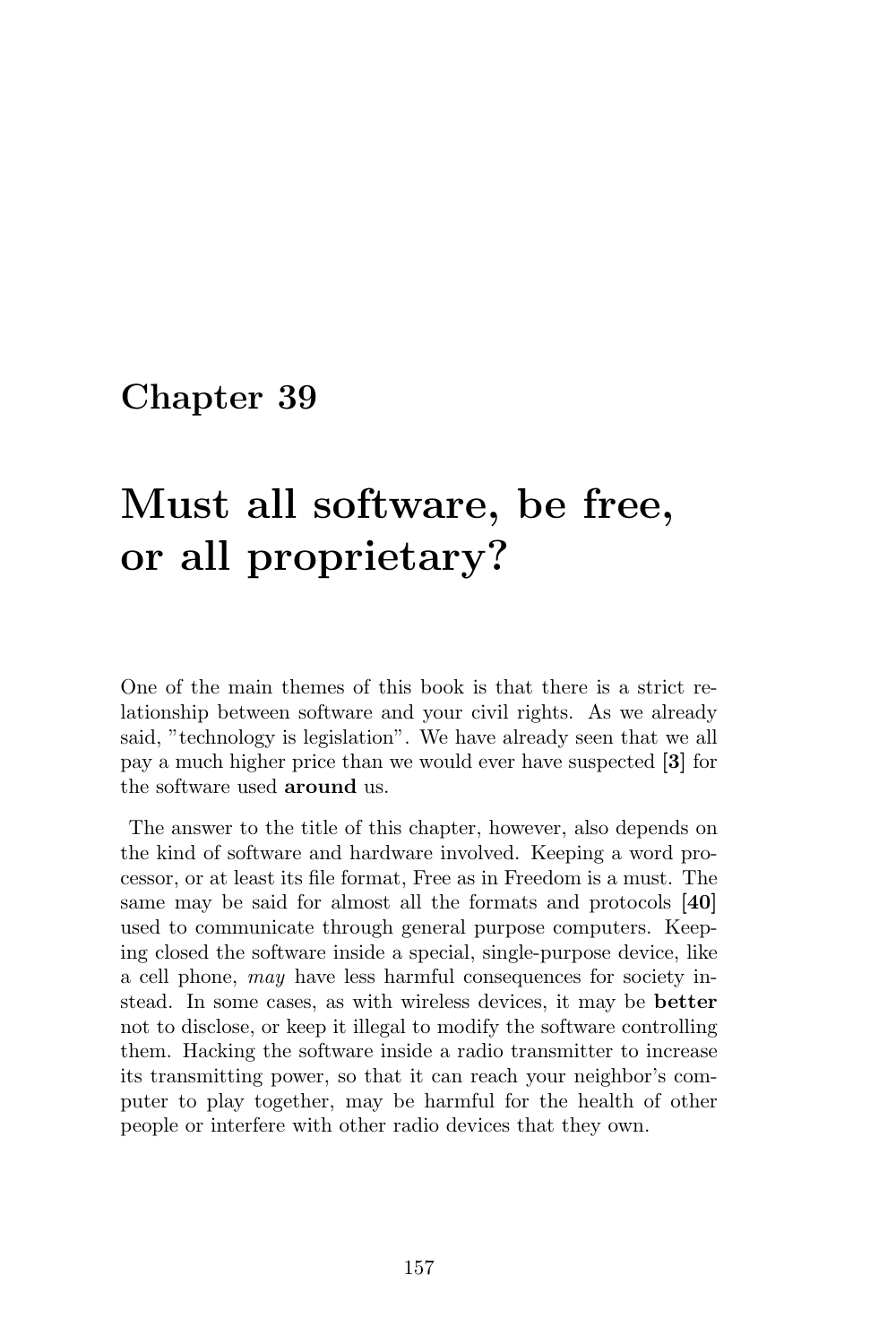#### Should commercial software die?

Free Software doesn't at all mean promoting software piracy and/or imposing any restriction on market economy. Whoever creates software (or any other kind of creative work, for that matter: books, music, video..) is fully entitled to dictate any price and/or restriction on its use within the bounds allowed by law. Not paying the required price and/or violating the license terms is illegal, and must be prosecuted.

This said, Free Software is an excellent thing for all the reasons listed in the previous chapter. Does this mean that the current model of commercial software, with license fees for every copy of the program is wrong and should be abandoned? Does this mean say goodbye the market economy, at least in software, or that software "piracy" should be institutionalized?

Many people, starting from the members of the Free Software Foundation [39 - 1], believe that all software and digital technologies should be Free (as in Freedom of speech, regardless of their price). That could certainly be a good thing, which would also change the nature and geographical distribution of many software related jobs, not necessarily their number.

At the same time, the availability and widespread usage of really open technologies is just a decisive, irreplaceable instrument for achieving much more important goals. As the many examples in this book prove, a world where digital technologies are really open and correctly regulated is a world with more freedom and personal or business opportunities for everybody, not just programmers.

Computers and the Internet are becoming essential to practice freedom of speech: asking for open and affordable communications technologies and fair laws means asking for a world where everybody who can speak online can do so, at the smallest possible cost, and all other human beings can freely choose, at the same cost, to listen at the same time.

In this context, a free software market is needed and good, but only when it is actually free and open, i.e. not spoiled by any monopoly. What matters is to make competition, profit and in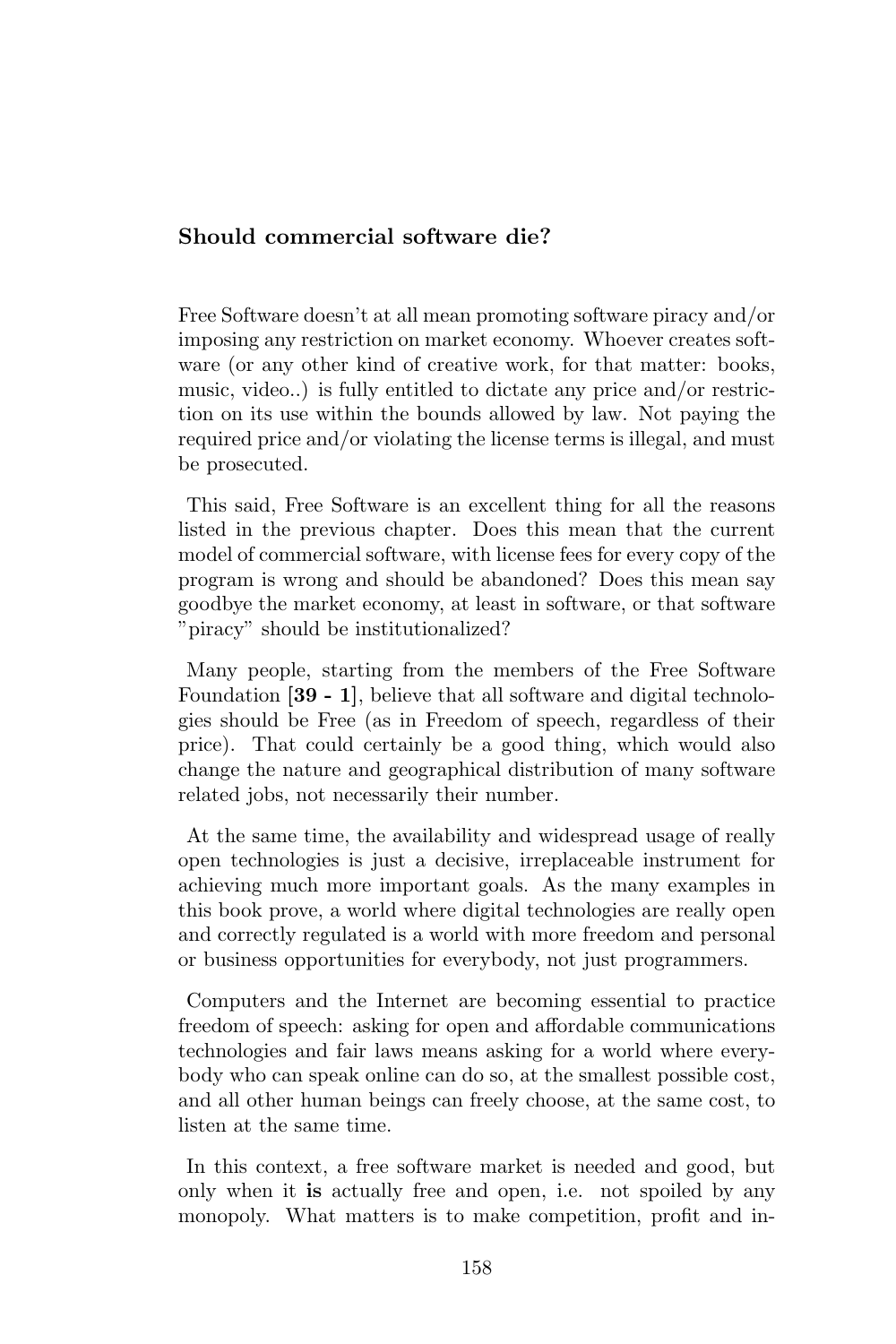novation possible without forcing anybody to use any specific program, even if it's Free Software, that is, again, to use non-proprietary formats and protocols. In such an environment, Free and proprietary software could coexist, to each other's advantage and without real harm to society.

#### Which Free Software is the most needed?

Software-wise, the most practical and freedom-loving way to a better world is to make sure that everybody should have the freedom to use whatever software he or she wants, and to ignore what software others are using. Trying to force people to use **any** kind of software is wrong. Besides, in the real world, what really restricts people's freedom are file formats. Breaking such chains for good might not even require any action or (self) training effort from most end users, at least in Public Administrations, which is where a lot of our money is spent. As far as office documents are concerned, for example, it could be enough to just add some component capable of supporting OpenDocument [41] to their office software, if it is still missing, and configure the program so that, by default, they only save documents in that format.

This would be great for people (no need to buy a new computer to read a document issued by their Public Administration) and for all computer users, because in this way they arrive, without effort, at the point where they can really freely decide whether or not to keep paying for the next version (and nobody suffers from their decision).

Such software components already exist [39 - 2], even if they are still being polished. What remains is to make it mandatory that such components are used, that is to demand that only proper file formats like OpenDocument are used when communicating with Public Administrations, or for archiving all public documents.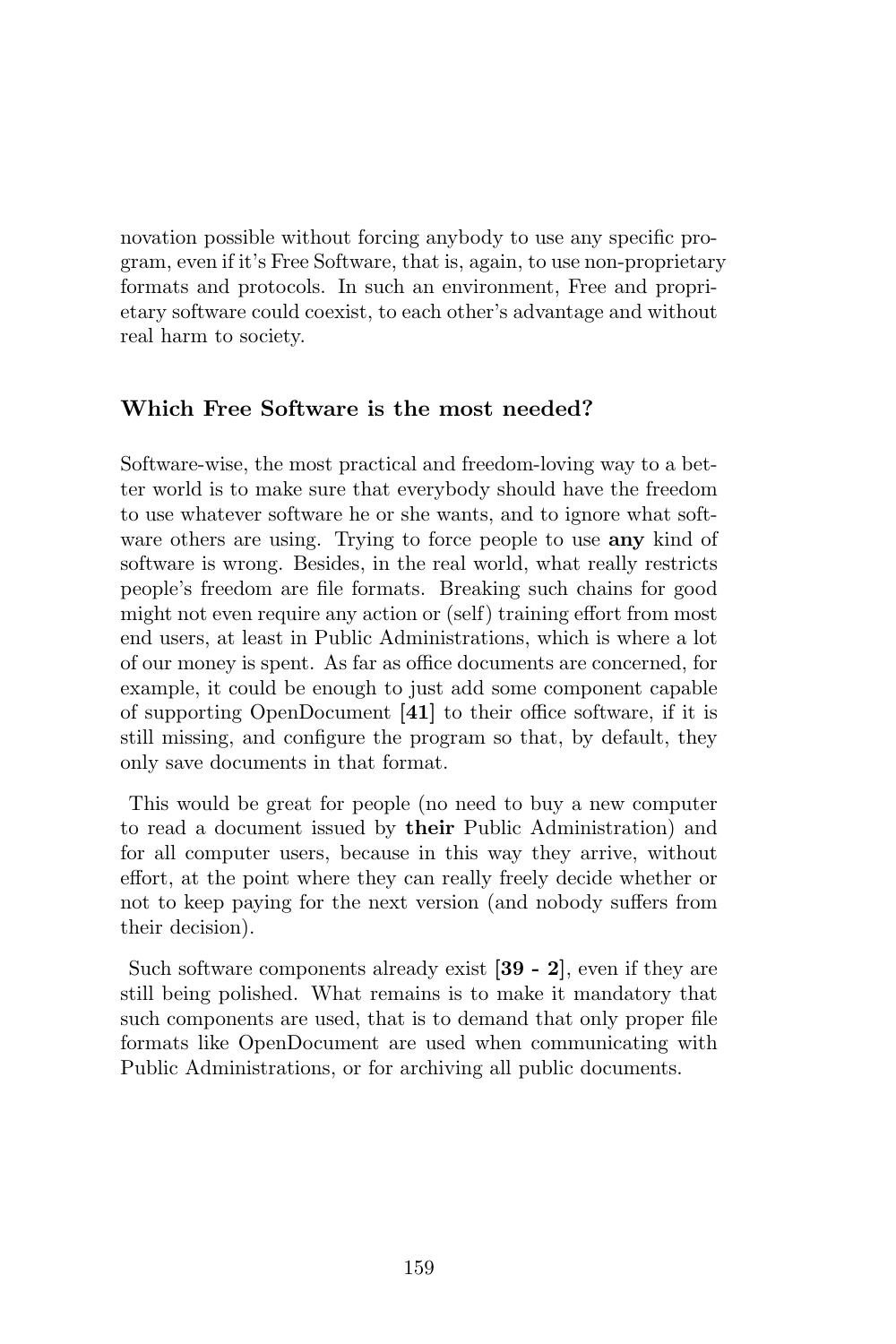# What are protocols and formats anyways?

We have already mentioned protocols and file formats several times, saying how important it is that they are open. Now let's look at them a bit more in detail, in order to understand what these things are and how, and above all why, they can be made open (or closed, for that matter).

#### What are computer and communication protocols?

A protocol is a set of rules defining which messages two entities can exchange, to accomplish a task. The two entities can be either humans or computers. In the human case, for example, all the things to do or not do on the first (or on the third) date constitute a protocol, even if it is not an immutable one.

To understand even better just how important protocols are, try to compare operating systems and computers to people's brains, and protocols or file formats to languages. Imagine that each human being was skillful enough to build his or her very own, one-of-a-kind computer, running unique software.

As long as all these computers were still using the same communi-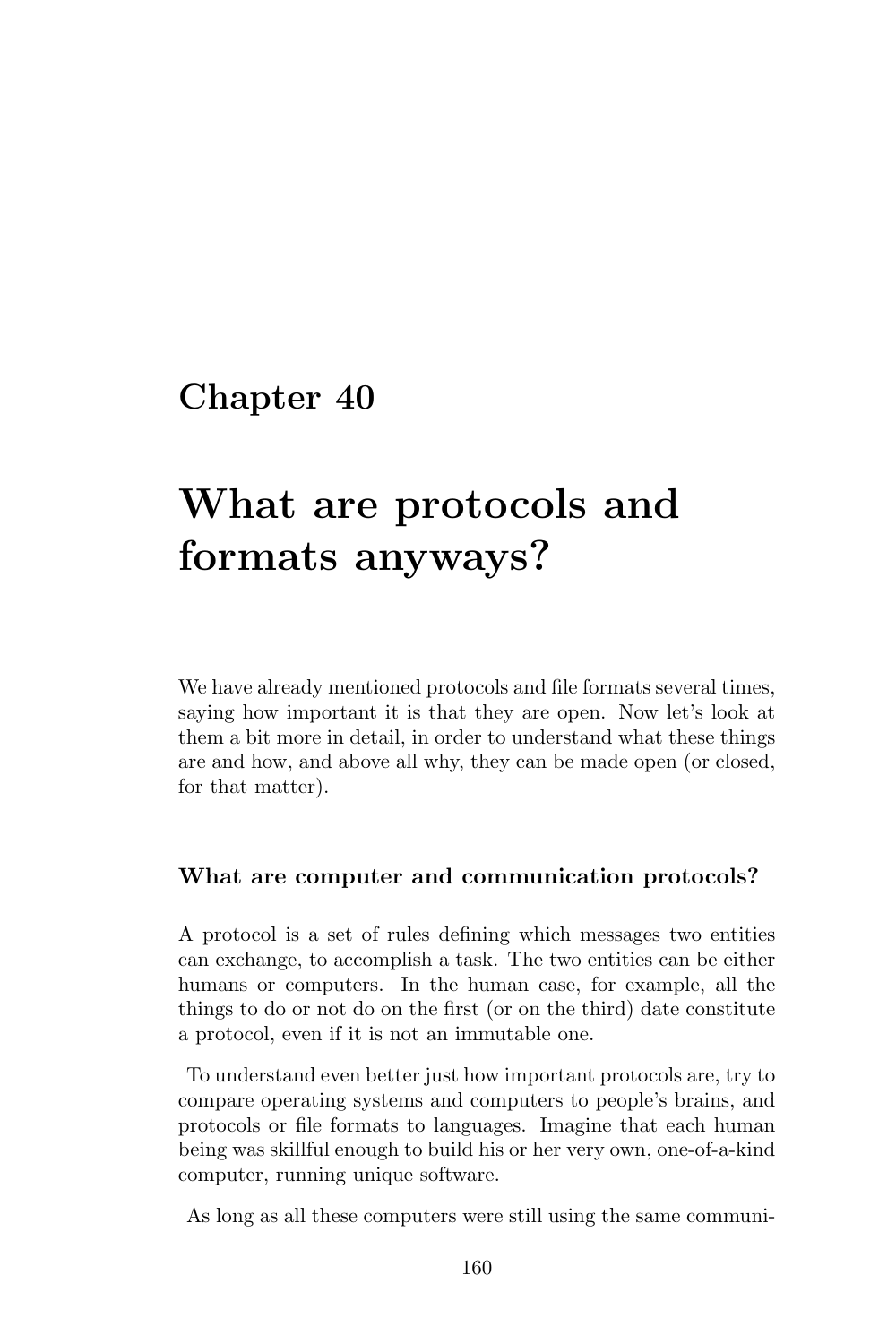cation protocol, you could still have an Internet, just as millions of human beings with largely different brains can still communicate about many things without any ambiguity, as long as they use the same language and, of course, don't lie.

Protocols also define how the messages are formatted, i.e. of which and how many symbols they can be composed, and how to handle errors or interruptions in the communication.

#### What are file formats?

Any document stored as a sequence of digital bits [1] inside a computer is a file. A file format is the set of rules that specify which bits mean what depending on their position and order within the file itself. A certain sequence of bits right at the beginning of the file, for example may mean "this is a text document created (and editable) only with the program called XYZ 2007". Theoretically, the same sequence of bits later on may mean an altogether different thing, like the letter W, or "Underline the following word".

#### The critical role of standards

Computer formats and communication protocols have real value only when they are formally recognized as official standards. As far as we are concerned, a standard is any set of rules which describe in full detail how to accomplish some generic task, which has been accepted by the computers, individuals or companies usually performing that task. A standard can be proprietary or non proprietary, open or closed.

In this context, closed means that not everybody is allowed to know what the rules are, or is allowed to use the standard altogether. You might have to pay a fee, commit to respecting some terms of use, or be simply told that you have no business looking into the standard. Non-proprietary means that the rules do not belong to any single individual or company, but to some (generally nonprofit, more or less open) community which has been acknowledged as competent and the ultimate court whenever the standard itself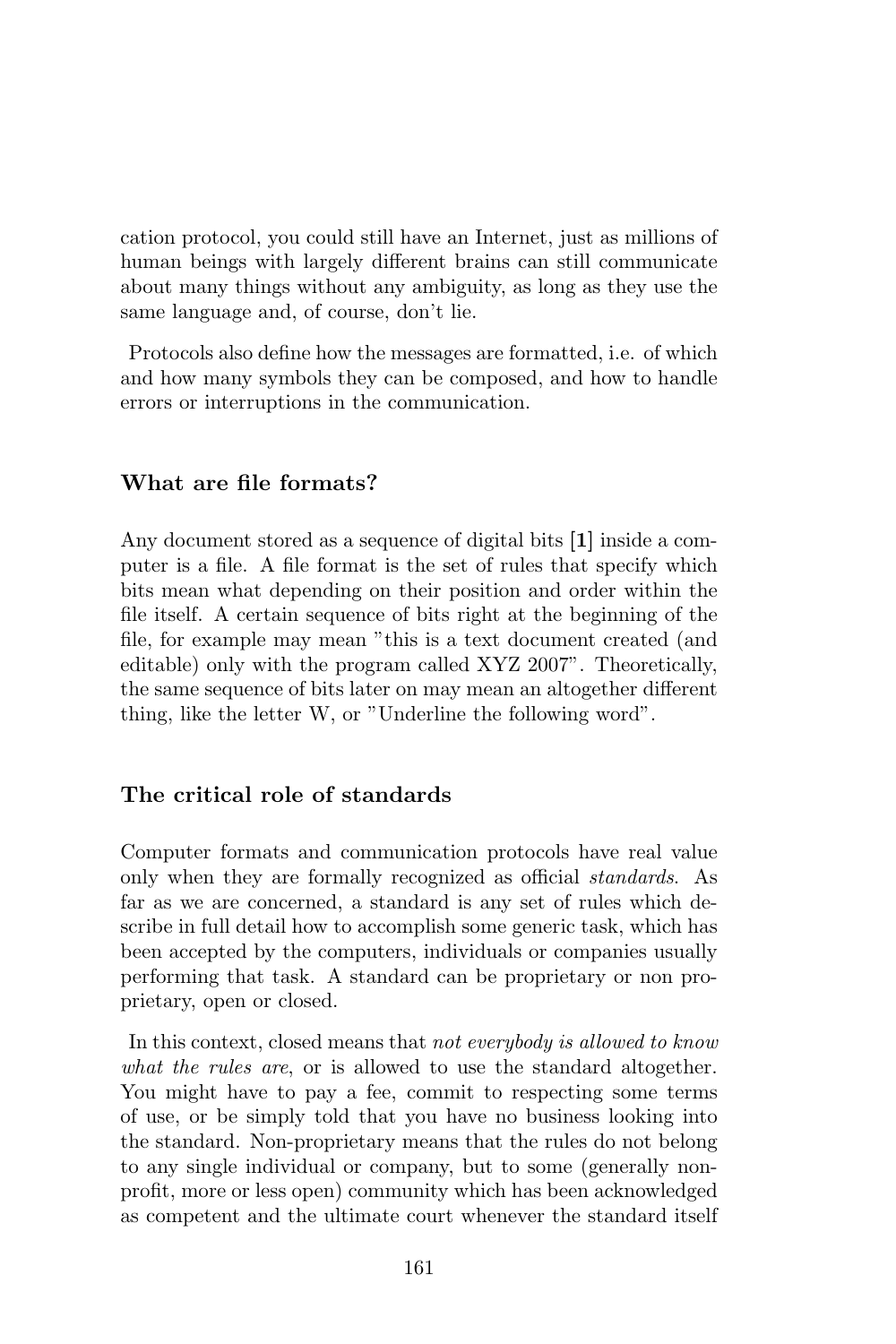is concerned. A non-proprietary standard is something that only the whole community maintaining it can change. A proprietary standard belongs to one (maybe for-profit) company. Even if it is entirely published, that company can change it at will, whenever they feel like it, and without being forced in any way to inform all others of which changes where made. End users don't notice this fact because they continue to do the same things in the same ways with their computers. Of course, this is true only as long as the company which owns the proprietary standard continues to release its software and as long as the end users can afford it.

For proprietary software producers, closed standards for file formats are an excellent way to force their customers to keep buying only their products. Once a personal diary, a contract or a business report have been saved inside a computer in a format which can only be read by one software program, never mind copyright! That document belongs to the developer or company who developed that program. There is no way to retrieve it, unless one is a very competent programmer with a lot of spare time, if the original program itself cannot be used anymore because it became too expensive or for any other reason.

Only through closed standards software producers can ask and justify higher prices at every release [3]: their position is that they only have incentive to innovate (for the common good, of course) if they know that they can get such prices for new versions forced on end users every few years. If any bright idea should pass through the slow procedures of some committee, they say, and eventually be made public so everybody can make a profit out of it, it would be the death of innovation. The truth, instead, is that society can progress only if most computer file formats remain stable, completely open and there are no unnecessary duplicates. Humankind went in just a few centuries from runes on stone to wireless instant messaging, passing through printing presses, typewriters and fax machines. This happened *exactly* because the alphabets remained almost unchanged in that whole period, preserving knowledge: if every generation had had to stop to rewrite every written document in another alphabet, nobody would have get anything done.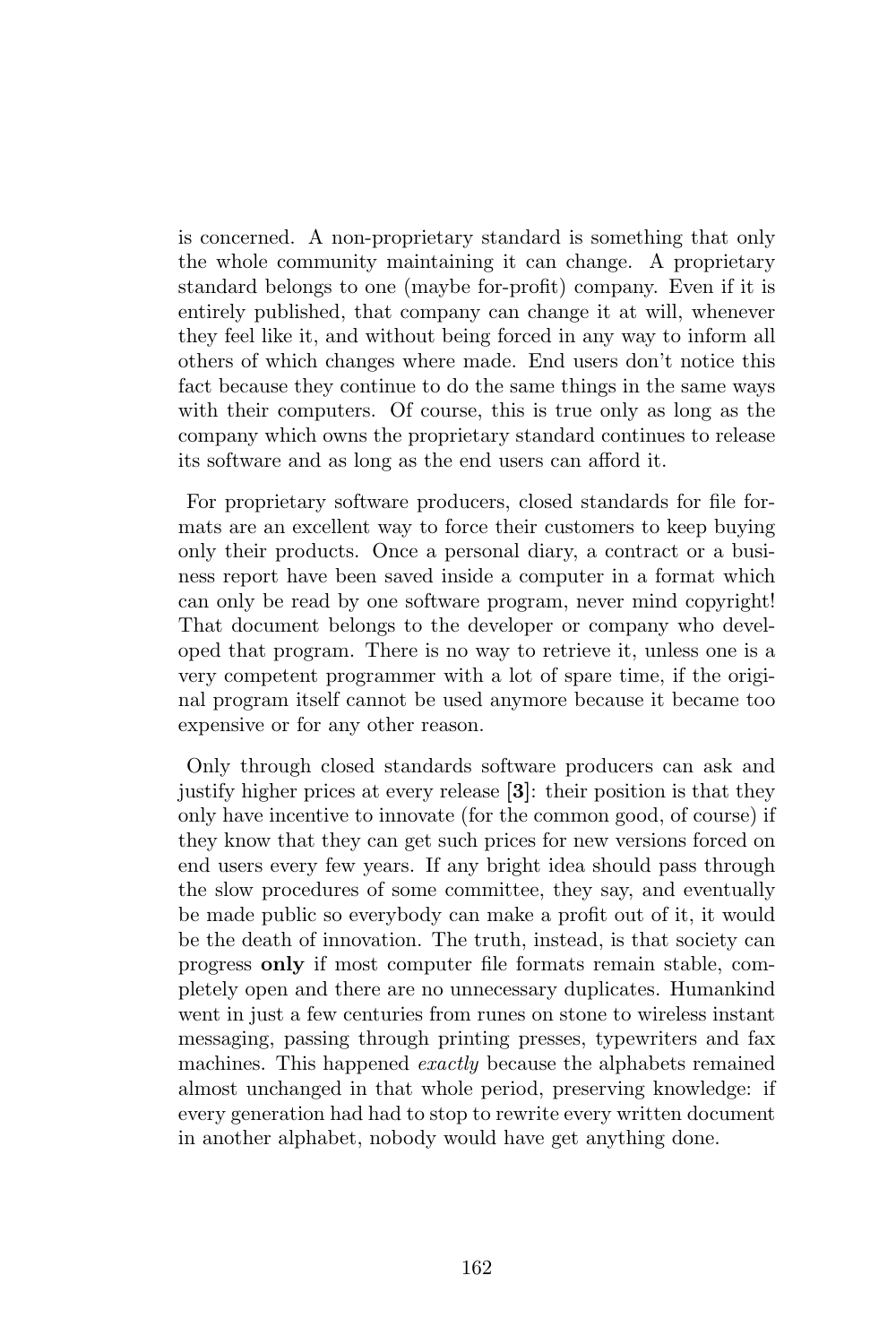#### What should be freely usable?

Most file formats and protocols, of course, or at least the ones necessary in education or official government procedures and documents. The real stranglehold of software programs is not the user interface or finding any software already bundled in a new computer, but the file formats, as long as they too are designed and developed mainly with marketing criteria.

Think of software as pens, and file formats as alphabets. Alphabets are as valuable and essential as the very air we breathe. The fact that they are free of charge doesn't make them worthless. Are the alphabets with which the Declaration of Independence, the Odyssey and the Holy Writings of any religions written worthless?

Would you accept paying for the private or business use of an alphabet, or for each hour you use a pen? Try to imagine any manager saying "OK, we have one hundred employees who will be taking notes by hand simultaneously, so we must put in budget funds for one hundred alphabet licenses. Hey, wait, we'll be writing capital letters too, let's buy the professional edition".

It is exactly the usability of all alphabets at no cost, without restrictions, that makes a lot of good things possible.

If you break the monopoly on pens, but leave the alphabet monopoly intact, it's worthless. Real freedom, as far as computers are concerned, is not "let's all use or develop software only in one way"; it is the freedom to ignore which software programs your neighbors and partners are using, or to change software without losing your data, and still be able to work together. This is the freedom from which all the other software related freedoms could come from. What is needed to practice it is non-proprietary file formats and communication protocols.

Switching to such formats and protocols is much more important (with some essential exceptions discussed in another chapter [44]) than non-proprietary software. The file format, or at least the nature of its specification, is very often the only issue that every citizen should care about: if a computer file format is free as in speech, without restrictions on its usage and fully described, the end user is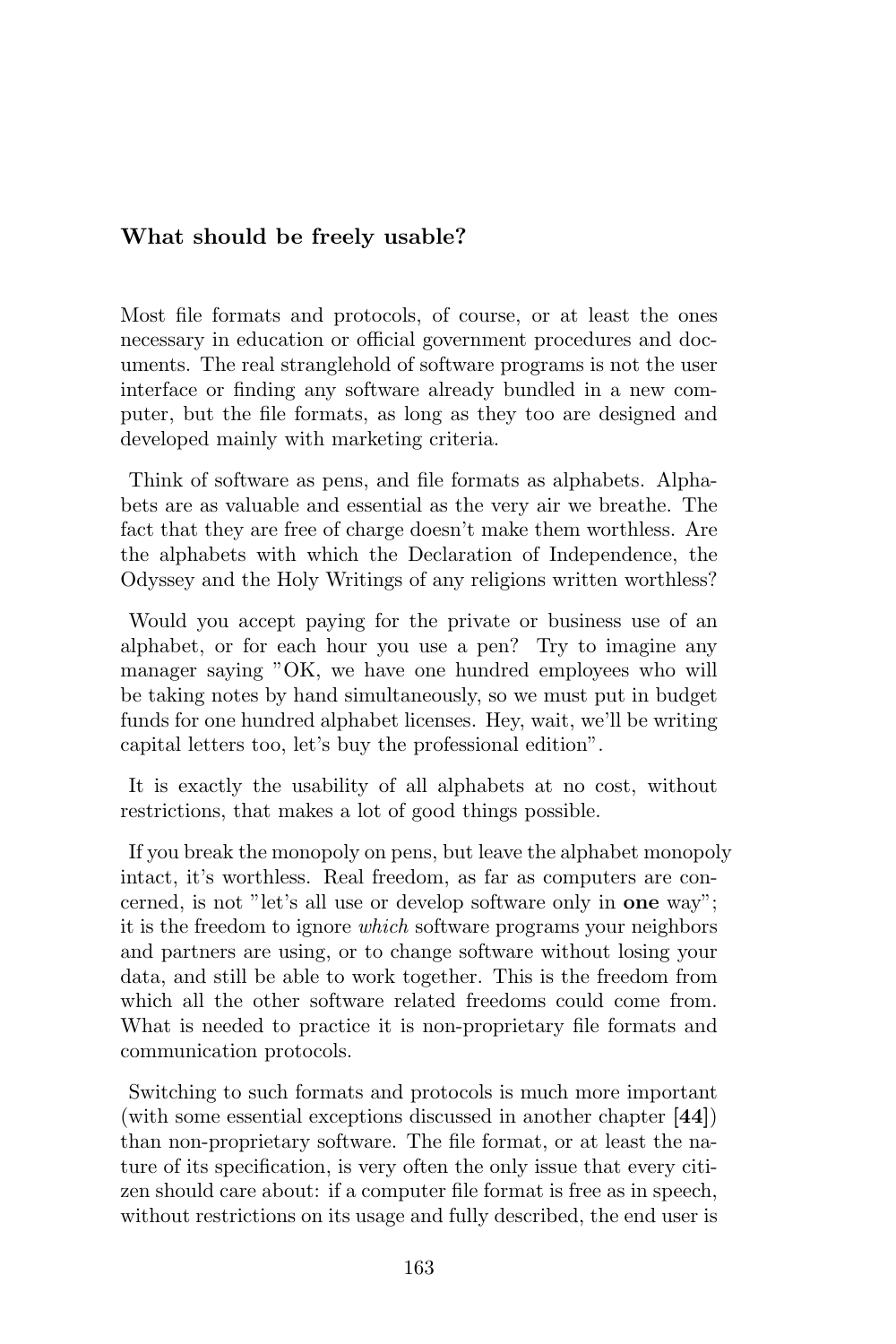free to change software at any moment, for any reason (price, support, look and feel of the user interface, memory requirements...), because his or her files will remain his or hers: fully usable with any other software, without being forced to upgrade every year or to waste time converting documents and configuration data from one "Free as in Freedom" format to another.

#### Which File Formats Are Acceptable And Safe to  $\text{Use}?$

Once you understand what a file format is and why open ones are essential, the hardest part is done. You just have to choose once which formats are better for your needs and those of your government, and stick to them, until your needs change or new formats, technically better but equally open and Free as in Freedom, become usable.

When it comes to word processing, presentations and spreadsheets, the choice is easy: just go for the international OpenDocument [41] standard, which can already be used on all the most common operating systems.

Remember that another popular choice for this kind of documents the Portable Document Format (PDF) is good enough only if the document must not be edited anymore and/or you haven't any other format, or if you don't care at all about all the internal information in the document (like, for example, spreadsheets formulas), but only want to preserve what the document looks like when printed. The same limits exist also in the PDF flavor specifically created for long term archival, PDF/A.

Besides office documents, there are other important file formats that should be preferred in other fields: digital pictures and other images, email, digital calendars and so on. They are all explained on the Digifreedom.net website.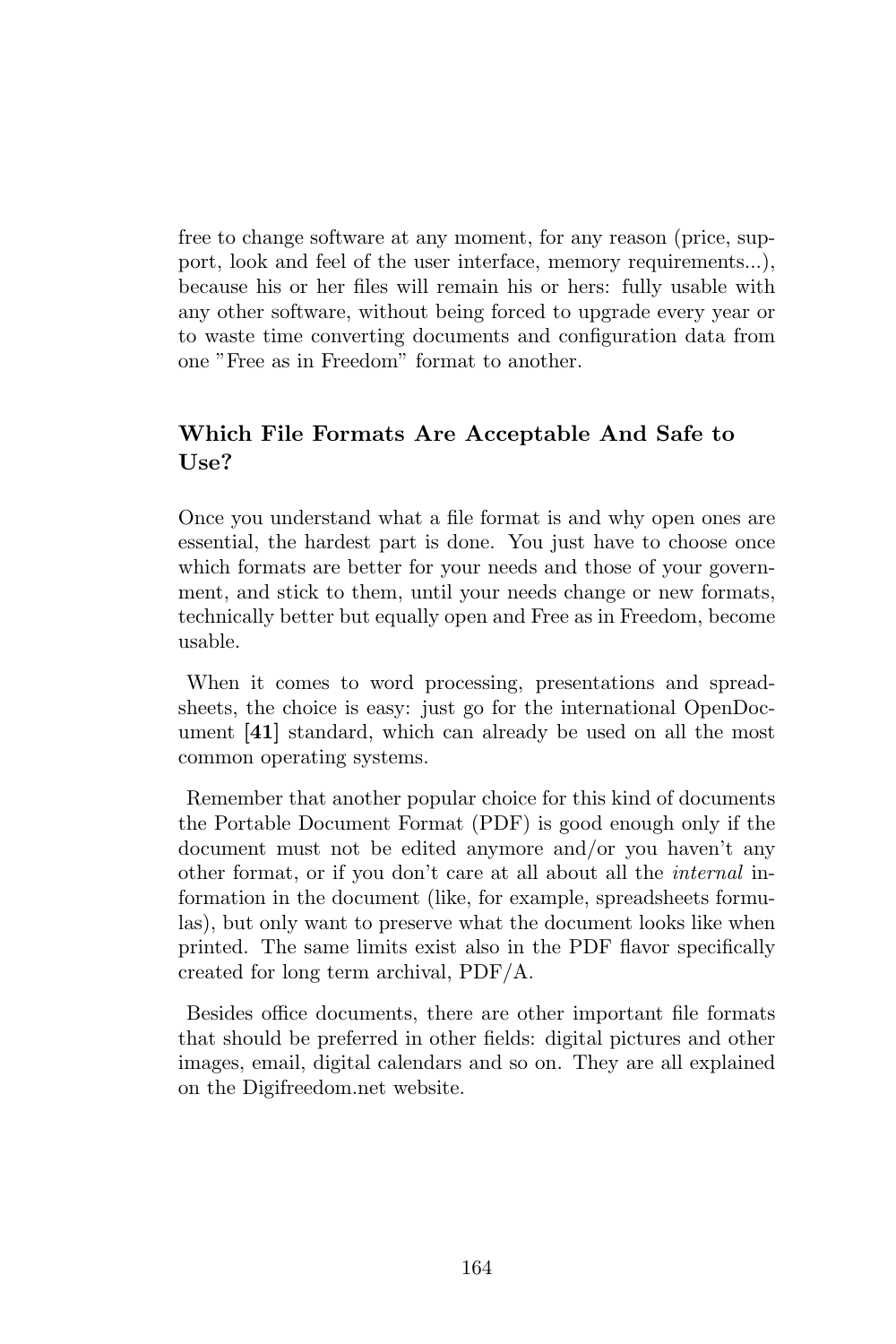## What Is OpenDocument?

In the last decades, file formats have been used by several software companies to avoid free market competition, making it harder for customers to switch to newer and better products, or to place restrictions on how people use programs or the information produced with them. This is a well known fact which has happened in many fields, from engineering to movies [41 - 1].

Today this problem is particularly evident in the office automation world. What makes it possible for only one office suite to remain the one which is installed, no matter how expensive it is, or how heavy its hardware requirements are, in almost all the Schools or public and corporate offices of the world is not its quality. It is the fact that billions of public and corporate files are already locked up in a format that only that piece of software can decode, modify and display without any error or limit. The consequences on the world economy, in and out the software sector, are remarkable. No matter where you live, to make business or, in general, exchange complex documents with almost all Public Administrations or companies, you have to use one specific brand of software.

To figure out how ridiculous this is, try to imagine if there were the same requirement on paper documents. How would you react if your government told you "We accept tax forms, driver license applications, tender proposals and any other similar document only if they are filled in and signed with THIS brand of ball-point pen,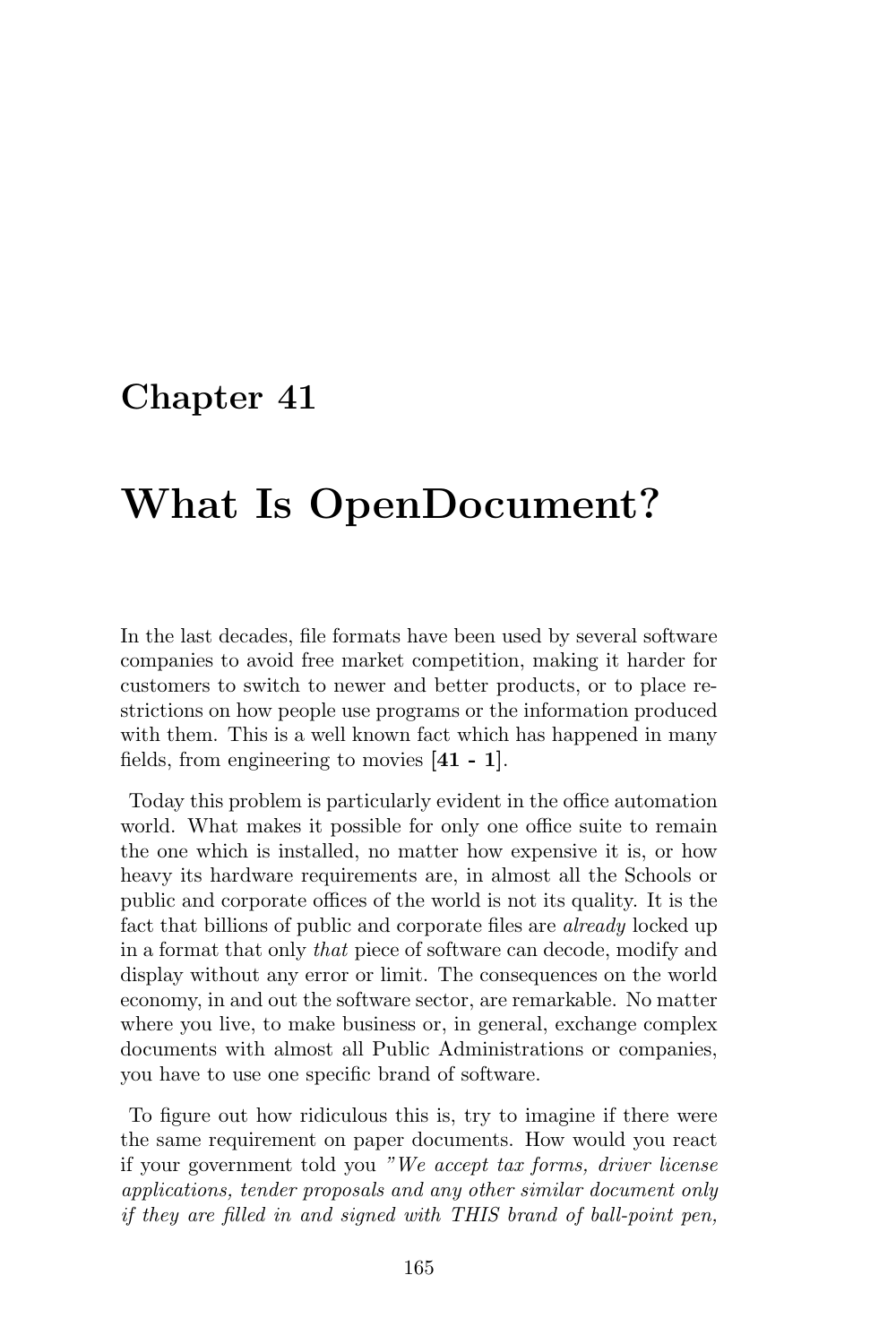even if it is the most expensive one"? Still this is exactly what is happening today, and it doesn't stop at office software.

Since that office suite is the only one which, regardless of merit or price, can or must be kept in so many computers for the reasons above, the same happens to the operating systems on which it runs and, by reflex, on many other software programs which run well, or run only, in the same environment. These monopolies are then propagated in the homes: it's just natural (or unavoidable) to use the same software that one knows from the office or that, for the same reason, is preloaded (that is charged, even if you didn't want it) on almost all new computers.

To sum up, this de facto monopoly on office documents is one of the main reasons why several of the Digital Dangers described in this book are still such a big deal for every parent and taxpayer. Today, however, this is also one of the fields where, at least for the future, it is easier to switch to a definitive solution.

#### Enter OpenDocument

Today there is a file format which is made to order for all usual office documents (texts, presentations and spreadsheets), doesn't force its private and public users to use only one office suite and doesn't have, in and by itself, any black box that could make it useless for storing important information in digital format. This format, called OpenDocument [41 - 2] has been developed by a nonprofit consortium and formally ratified in May 2006 under the name "ISO 26300" [41 - 3] by the International Organization for Standardization (ISO). ISO is the same organization which defines, in a non partisan manner, a lots of other rules without which doing business or having fun would be either impossible or at least much more difficult, expensive or risky than it is today. The formats of CD-roms (ISO 9660), paper sheets (ISO 216  $[41 - 4]$ ) or alpine skis mountings (ISO 10045), as well as the admissible burning behavior of bedding items (ISO 12952-1) or the safety requirements of powered toothbrushes (ISO 20127) are all examples of ISO standards that already make our own lives easier and safer.

Being an ISO standard is not the solution to all problems: it is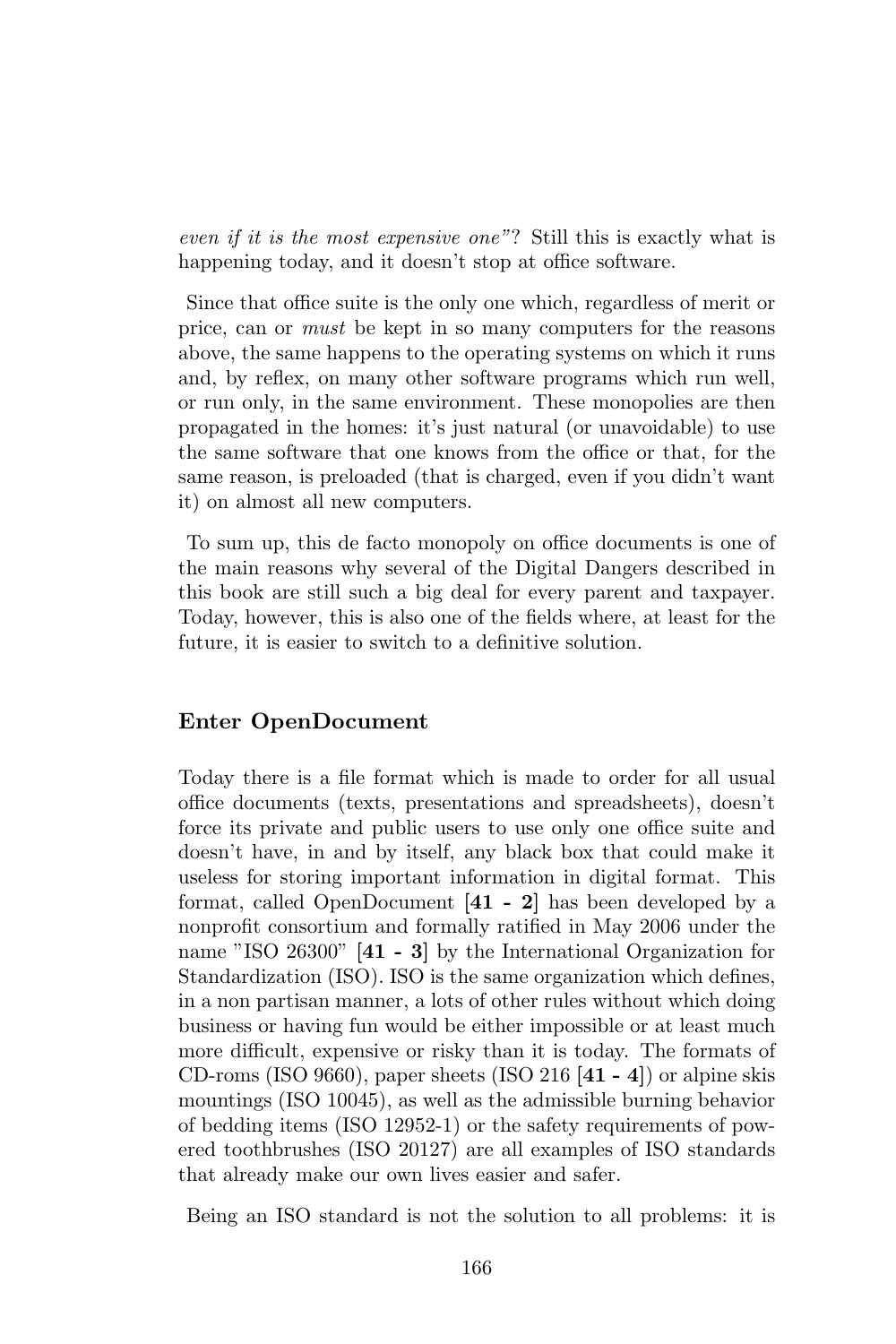still possible to have ISO standards which are technically flawed or duplicate other standards just as an attempt to keep existing monopolies alive. The ISO label, however, remains a very, very strong guarantee that something has been thought through, structured and at least documented in a complete, impartial and professional way.

This is why OpenDocument is so important in fighting Digital Dangers: its many purely technical merits and its ISO standard status guarantee that it is sufficiently featured and well documented to be really usable with many different software programs, thus protecting consumers (and government) choice. Note that, just for this reason, being an ISO standard is a mandatory requirement for many technologies to be even *evaluated* for government adoption.

Back to office documents, other standards may be better than OpenDocument as patches to limit the damage which has already been done, that is to convert already existing files to formats which are more likely to remain readable by future generations. Only OpenDocument, however, due to its future-proof, "open by design" nature and the fact that it was not created by only one private company to document and replicate the behavior of its own software, is an acceptable choice for the near and long term future. If OpenDocument became the only accepted format for exchange and archival of new documents in all Public Administrations, the chain effects would be so big and beneficial that many people may just stop worrying about many Digital Dangers inherent in the current situation.

#### OpenDocument Traps

Sooner or later, every producer of office software will be forced to support OpenDocument. By design, however, this standard doesn't limit or restrict every possible detail. For example, it doesn't specifies a single format for images embedded in documents. The practical consequence is that nothing prevents a program from creating files which fully respect the OpenDocument ISO 26300 standard, but are just containers of images and other components which are in proprietary or unknown formats, using this "100%" OpenDocument compatibility" to keep winning governments con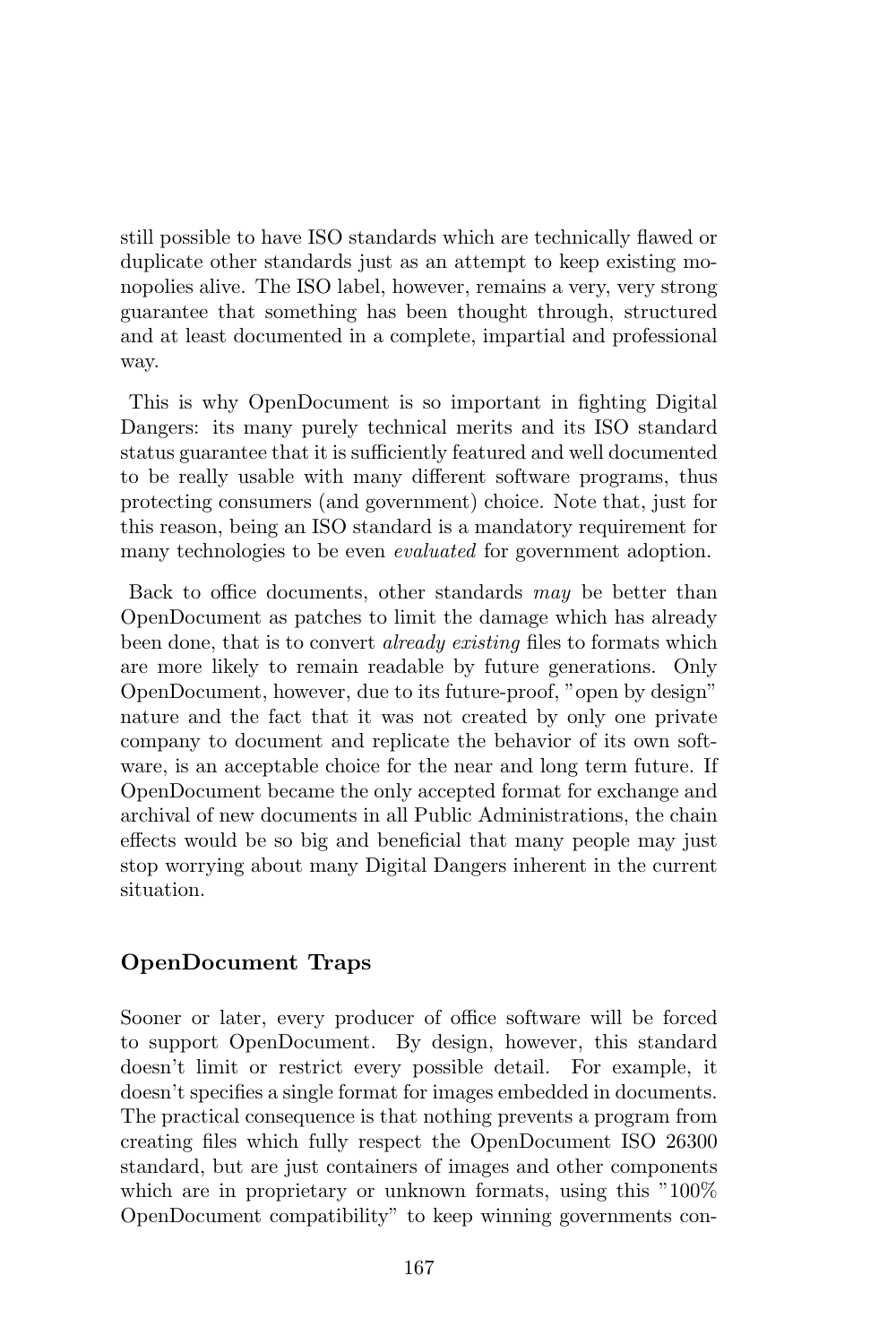tracts worldwide, while still locking out everybody else.

This is a very concrete risk that could nullify all the potential benefits of OpenDocument, but it is not a technical issue. A technical specification cannot and should not contain, allow or forbid everything under the sun. This is a separate lawmaking and "trademark" issue. The complete solution to regain public ownership of public documents is to to create something like an OpenFile trademark which is applicable only to OpenDocument files in which no component is usable with only some programs, and then require laws that make files with that "trademark" the only acceptable ones for exchange and archival of public documents.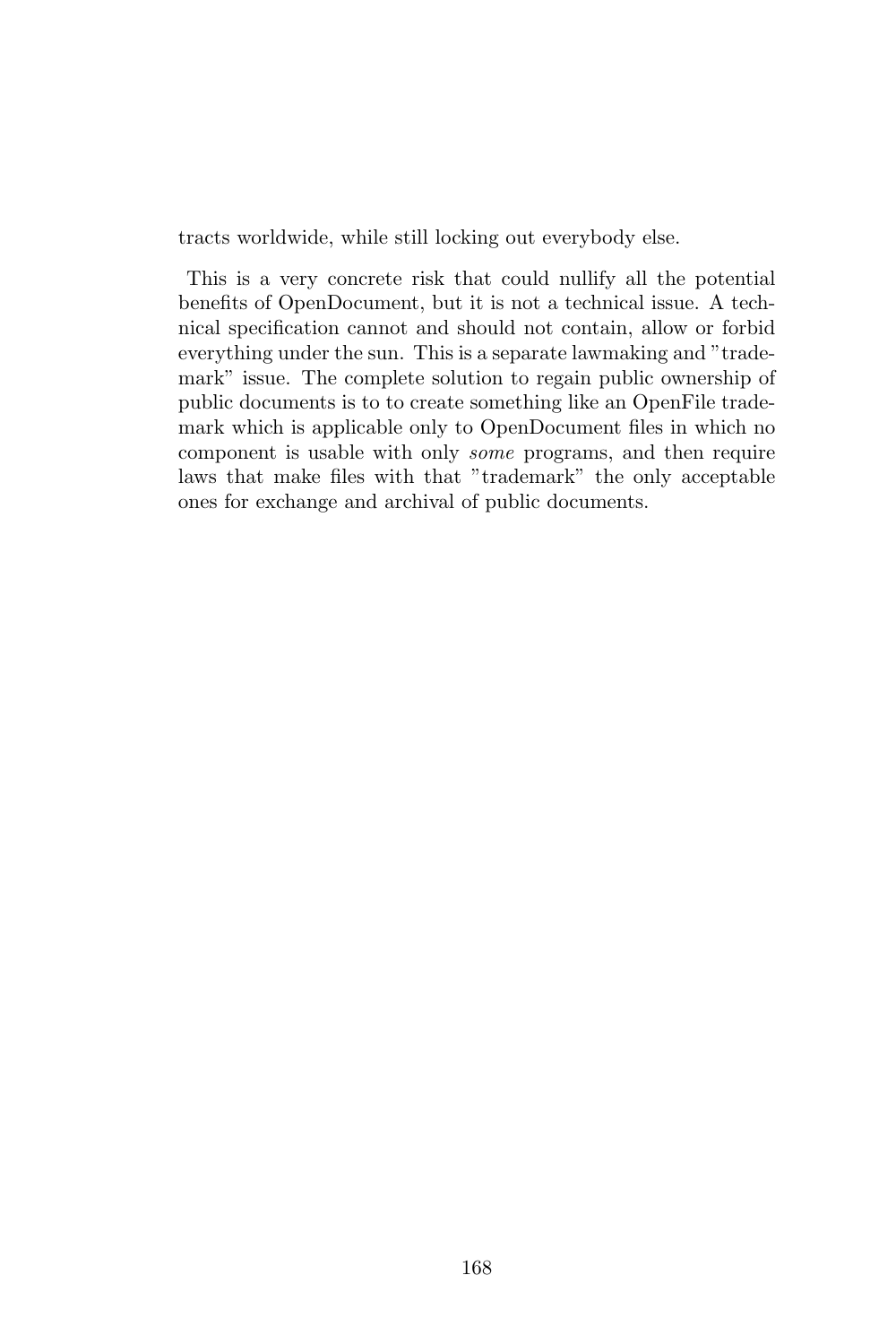# How to protect privacy, or at least limit the damage

The first and most important thing to do to solve the privacy problems described at the beginning of this book is to not believe that you are immune; the second is to acknowledge the problem without getting hysterical. The third is to implement, or ask that governments implement, the social, technical and legislative solutions described in the rest of this chapter. Many of the right things to do are based on common sense, more than deep technical knowledge, and most of them are valid and do-able even for people who don't own a computer.

#### Social and cultural steps: there is only one you, and now everybody can see it

As F. Stutzman, a researcher at the University of North Carolina puts it, "you don't go walking round the mall telling people whether you are straight or gay". Almost everybody instead, especially youngsters, still behaves online as we've been used to doing for millennia: on the assumption, that is, that behavior and language at home, in the office or at the pub can be different and remain separate. In a sense, we all rely greatly on this segregation of different contexts to function. Online, however, keeping the several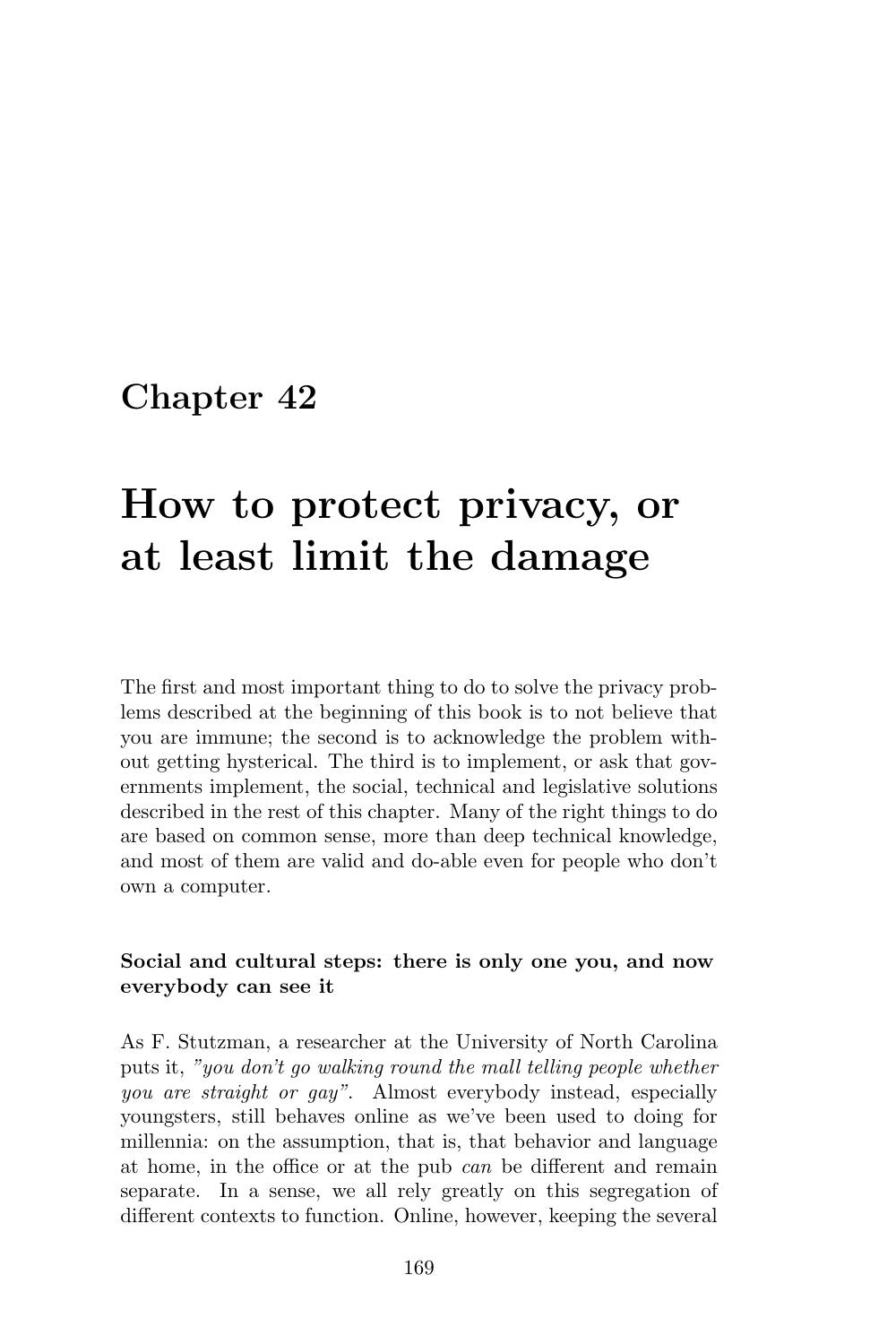sides of our personalities and lives separate requires a much more conscious effort and skills other than those most have used so far, or are technically capable of using.

"Jean" may insult or ridiculize "Nick" in some online chat just for the fun of it and, on the same day, answer a job offer for English Literature teachers published online by Mr Jones, the principal of the Community College of her native town. But there is no guarantee that Mr Jones (or any of his students) is not "Nick", or that he won't easily recognize "Jean" just because insults and job applications took place in two different computer windows, or under two different names. According to a July 2006 survey, 27% of USA employers already check the profile of all their job candidates online [42 - 1]. This happens in the same world where many people who use the Internet still mix everything from their CV to their musical and sexual preferences on the same home page, or manage the same data in such a way that they all turn up together anyway in one single, public Internet search, no matter who performs that search.

The Internet gives us all the power to tell the world about a boyfriend who cheated on us, even if it was partially our fault and even though our complaint stays online to demonstrate that we acted without real consideration. It is essential to keep this in mind and teach it to minors, to protect their privacy and future. In this sense, the Internet may even end up having a beneficial effect on manners and social responsibility.

Of course, there is also potential for dangers and abuse in using computers and the Internet: while indiscriminate Internet censorship is bad, saying to a child "OK, put your pictures, feelings and address on the net for everybody's pleasure" cannot be done without control.

The solution is easy to explain: parents must watch over their children anyway, whatever they do, as well as talk and listen to them. If computers are involved, asking that the whole Internet be censored wouldn't solve anything (even if this were possible). The right thing to do is to make sure that the computers at home and school practice some kind of access control that blocks what YOU consider to be inappropriate [29].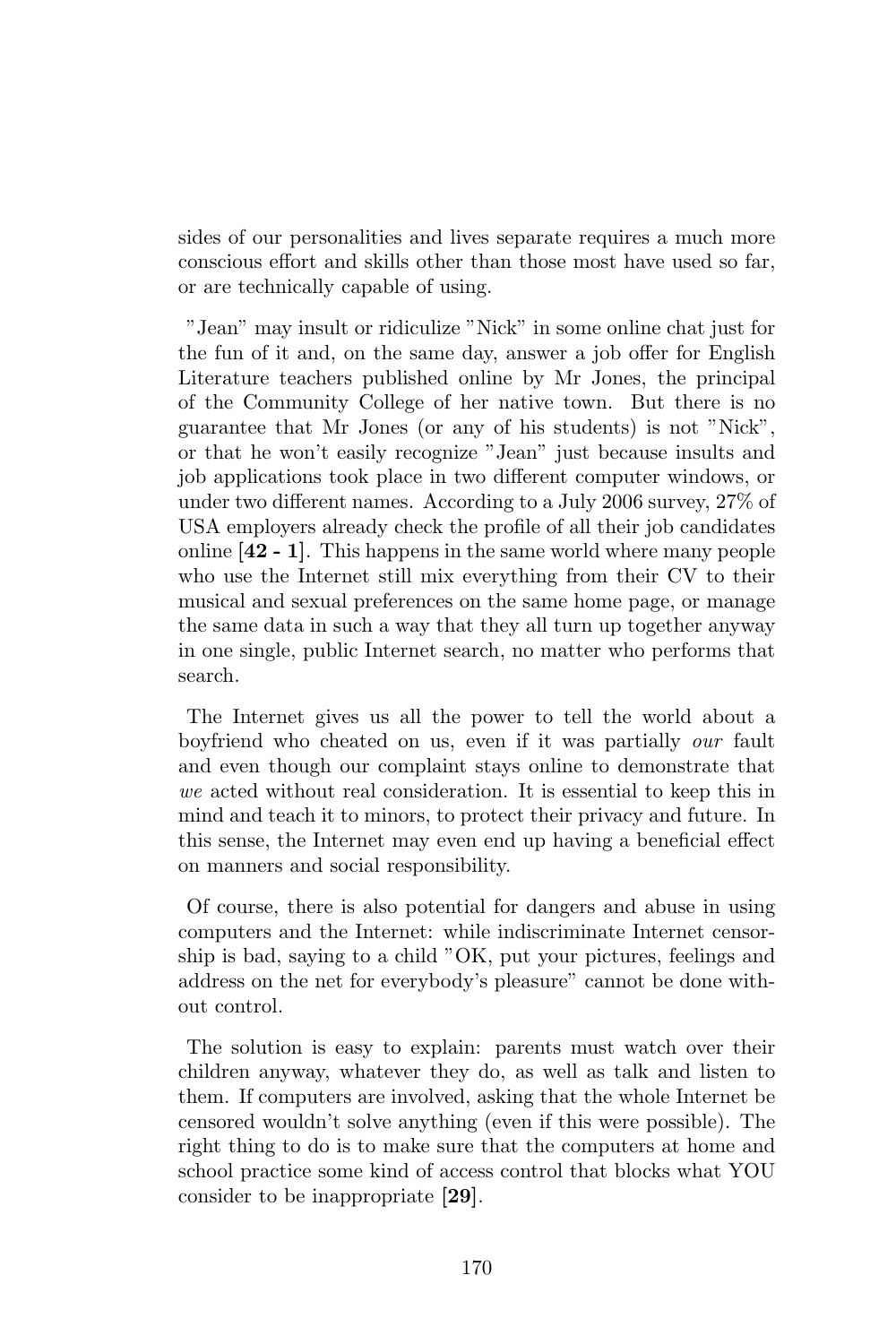#### Technical steps

The most common way to have your credit card number stolen is still through old fashioned shoplifting, copying it when you hand it over at a store and so on, even if you never use a computer. It is true that Internet purchases give thieves many more ways to abuse an already stolen credit card number, or that using your credit card online feels much less secure than handing it over to a waiter who then disappears into another room for a few minutes. It is essential, however, to be paranoid only when really necessary. Don't let your credit card disappear from your sight and check its balance as often as possible. In this sense, technology, that is the possibility to check the balance online, any day and time of the day, is a godsend.

If you own a computer, take the steps described on the Digifreedom website to protect your privacy. They go from learning how to encrypt and digitally sign all your personal and work email to using a professional and privacy conscious email provider. Also remember to always take the time to carefully check the privacy and data retention policies of all the online services you use.

#### Political steps

There is no longer any doubt that every family has to ask for better laws to protect its privacy from the risks and accidents described earlier in the book. In this context, it is important to never forget that the most important thing is not to refuse technology toutcourt but put, whenever it's necessary, clear and fair limits on how it can be used  $[42 - 2]$ .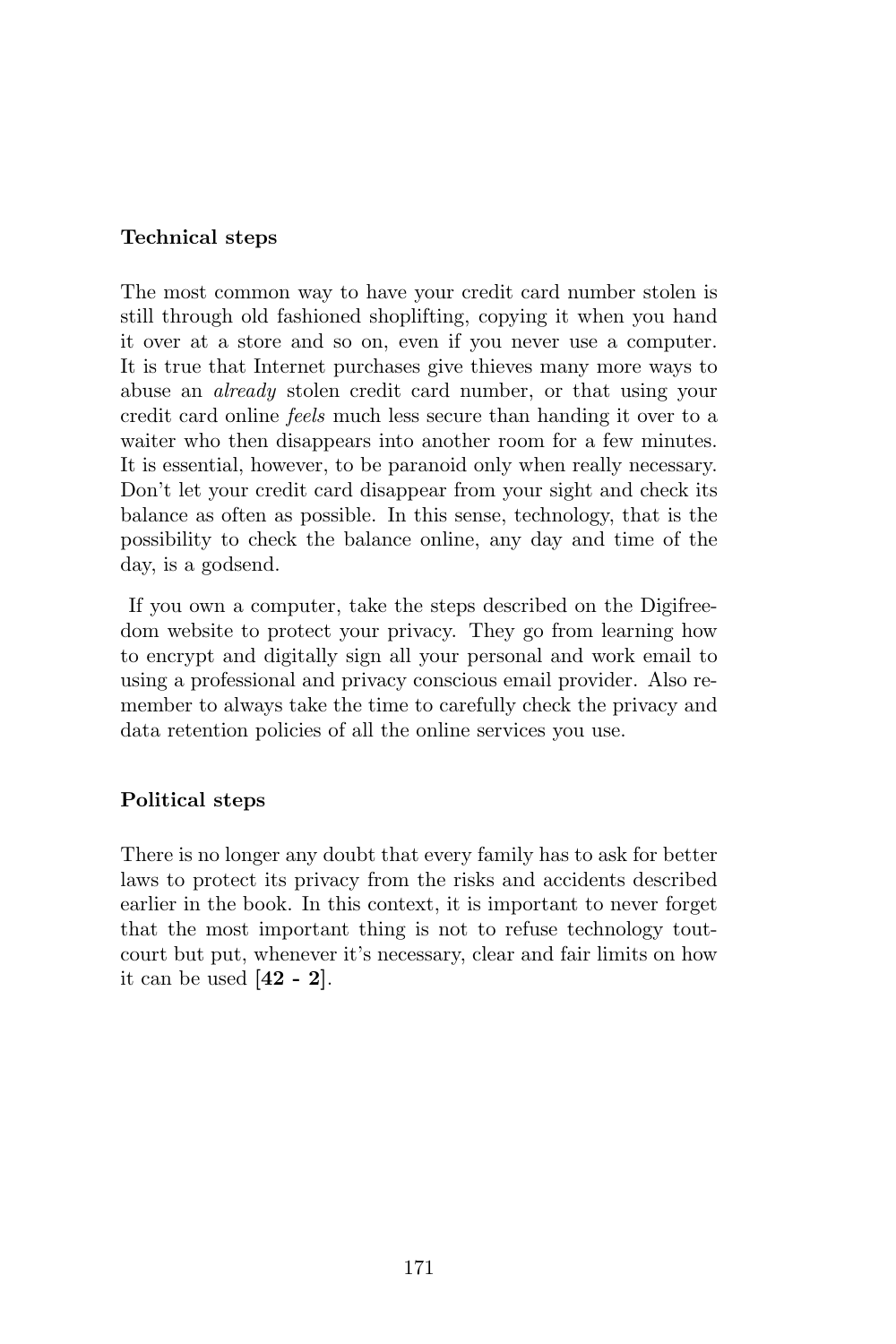# Must We All Become Computer Programmers?

Relax: nobody is going to ask you this, nor should they. It is foolish to assume, as many Free Software activists more or less unconsciously do, that you should directly contribute in some way to develop the software which you happen to use. The idea of contributing to the community is wonderful, but restricting its definition of community to all and only the *contributing* users of some software program would be ridiculous or elitist.

#### Users or programmers?

What do we want our children, students or country to become? Software end users or software developers? It would be useless, counterproductive and terribly boring if everybody became a programmer, but is it still possible to remain ignorant users? Unfortunately, the easy answer, that is "of course, since I just want to ignore what software is" is no longer viable today, especially for responsible parents and teachers. In their shoes, it would be like asking: "Do I want (can I afford/should I bother) to teach my children or students to write, or can I just tell them to hire somebody to do it whenever they need it?".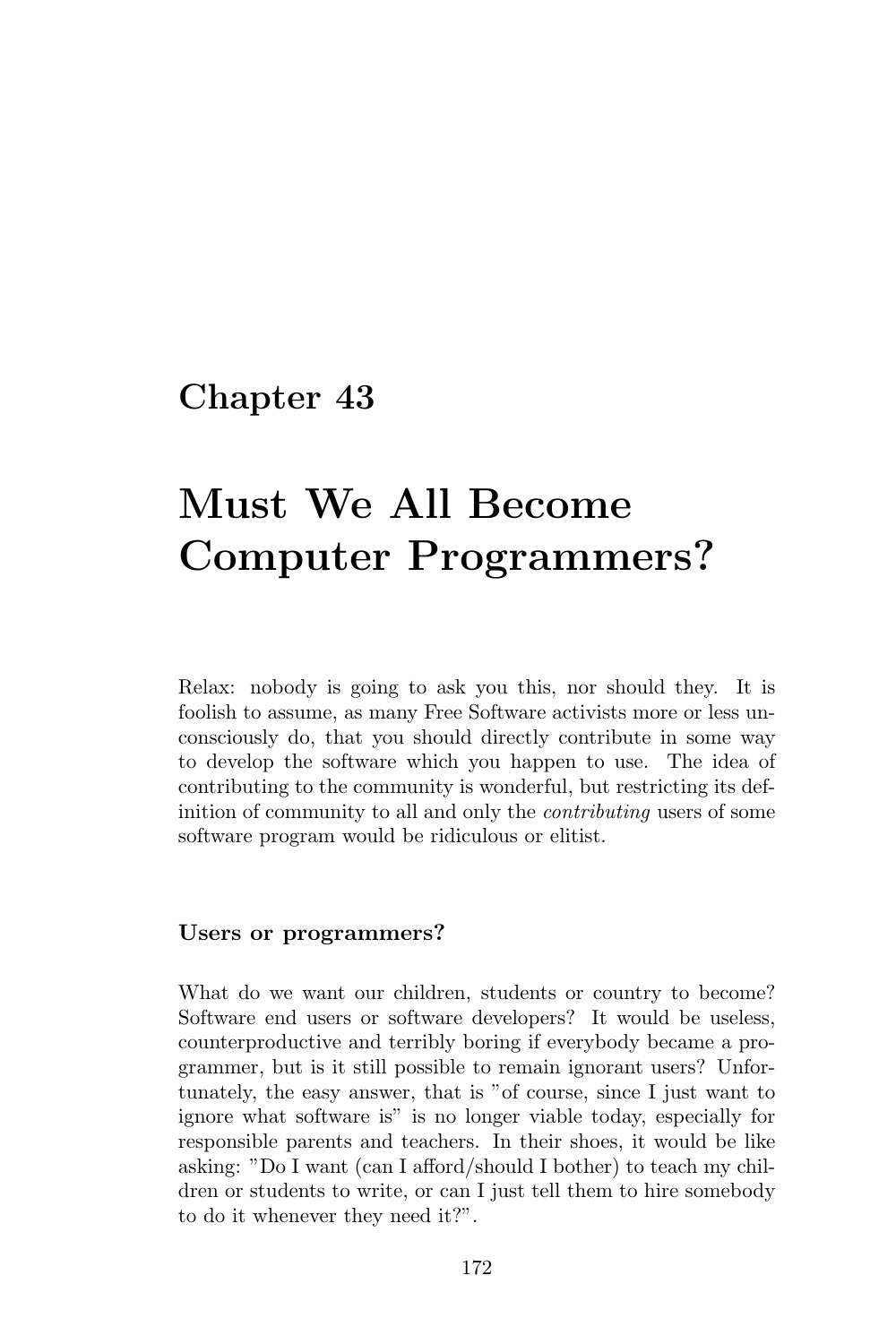In the workplace, continuing to completely ignore what Digital Dangers are would be as safe as accepting an invitation from some consultants to focus on the core business without bothering anymore to read, write or multiply by ten, since they can do it for a fee.

The Internet, word processing and software in general are, de facto, being added to and sometimes replacing reading and writing as the basic cultural and survival tools in modern society; there is no choice: we, or at least our children, all have to learn to use the basic tools by ourselves, very much as we would not accept paying somebody else just to read us the grocery list, and understand what these tools actually are.

Technology by itself will never make our life better, but it has also become something whose control is not to be delegated, lest we lose our freedom, or the possibility of gaining or preserving it.

So, while it is not necessary to all become programmers, it is essential to be able to recognize incompetent reporting in the news and, generally, take informed decisions where technology is concerned. Even if the only thing to decide is which political candidate is best suited to fighting Digital Dangers on your behalf. There is no need to subscribe to all the software magazines one can find to do this: reading and using this book and the associated online guides, from the one listing bad technology journalism to the database of Digitally Free Schools [47], is an excellent start!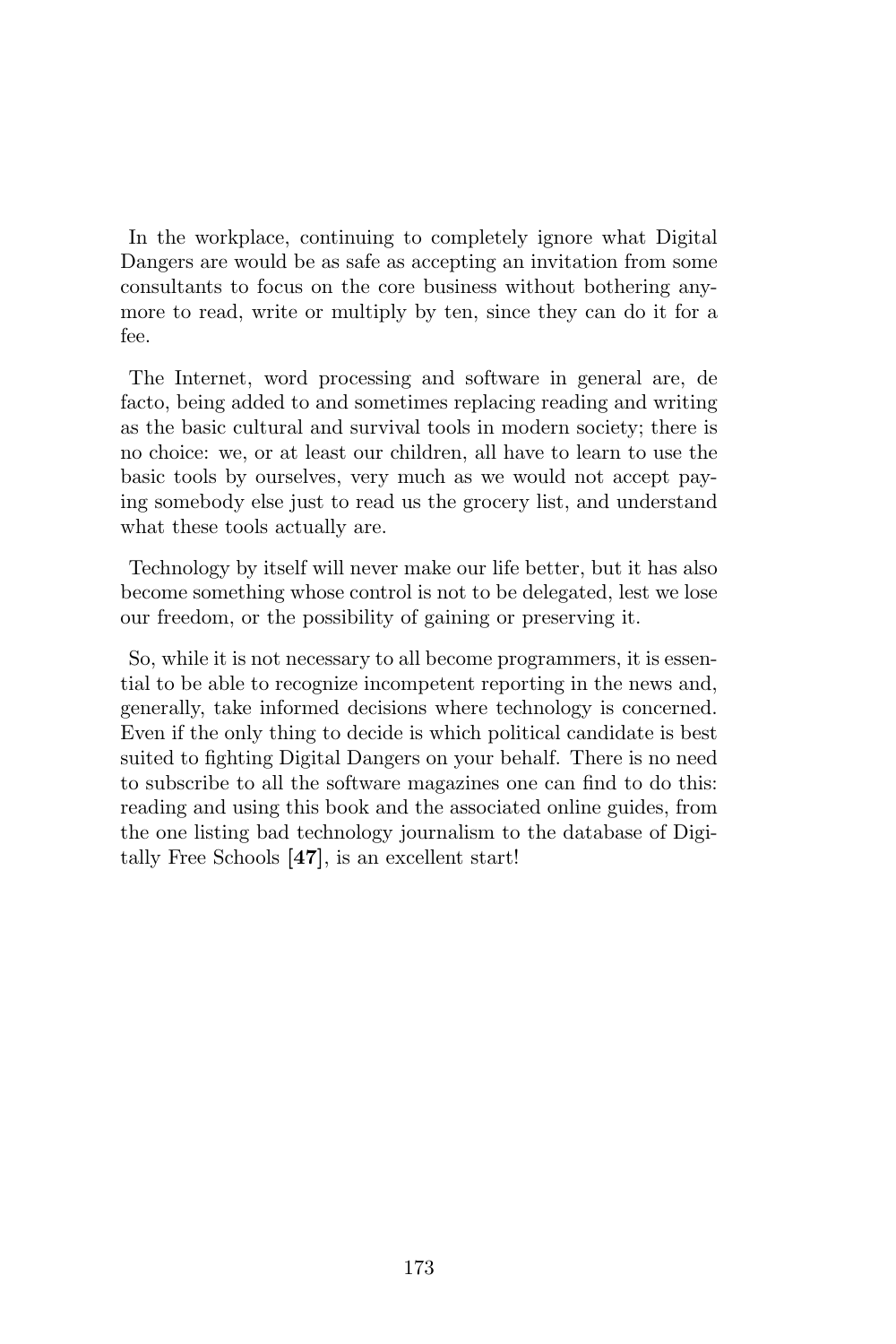# What Can I Do As A Citizen?

As Spiderman would put it, "with great power comes great responsibility". This is an age where there is the possibility of improving your life and everybody else's as well, through the better use of computers and digital technologies. In order for this to actually happen, however, it is necessary to act: sometimes with your wallet, sometimes behaving smartly and sometimes demanding laws that protect and stimulate initiative and talent but, above all, fair competition and equal opportunities with access and use of digital technologies.

#### The Pension Funds weapon

In general, each individual should have as much control (or information at least) on his retirement funds as possible. Now, as even Jeremy Rifkin pointed out in his book "The end of work", pension funds depend on the stocks of the very companies that sometimes put people's pensions at stake. The fact that a pension fund itself can create trouble for such companies threatening to sell or not buy the corresponding shares, should not be undervalued. So, whenever it's possible, it can help to check if and how much your pension portfolio relies on commercial companies which perpetu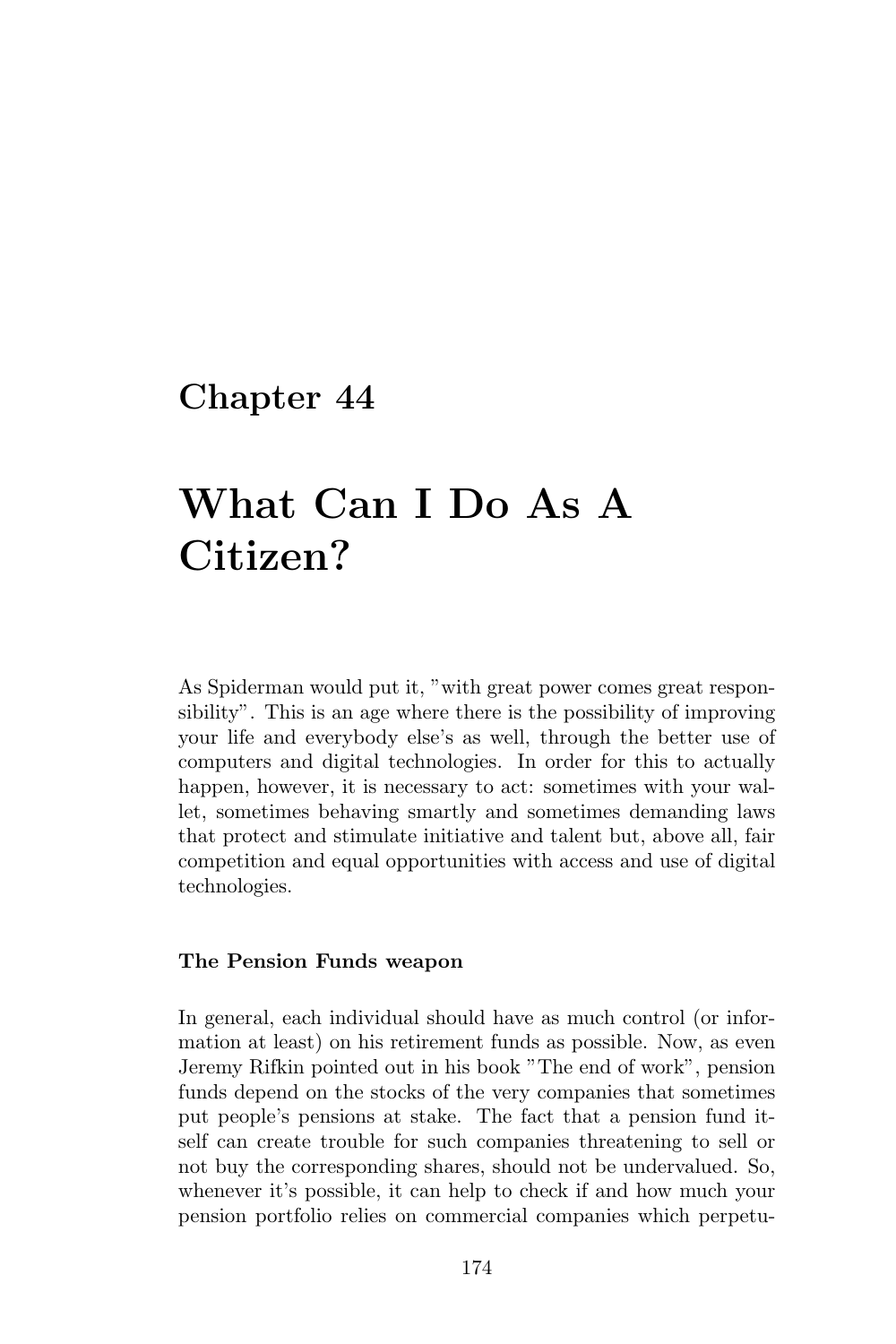ate Digital Dangers. Teachers and parents have twice the reasons to do this, since their actions, or lack thereof, will affect and limit their students or children much more than themselves, regardless of what those children and students will do with their life tomorrow.

#### Vote for a reform (not abolition) of copyright

Copyright is heavily abused nowadays. There is no doubt about it. We have seen in great detail how many problems this causes:

- everybody on Earth is considered a thief and is forced to pay many times for this "guilt" [23]
- it is almost impossible to become a full time artist without paying significant fees to people who didn't contribute in any way to the creative works which influenced your own creations [15]
- cheap digital devices which may be used in many legal and innovative ways are artificially castrated and reduced to fancy television sets [17]

Abolishing copyright altogether just because it is heavily abused, however, would really be throwing the baby with the bathwater. Lobbying to reduce its extension and limit its scope, instead, as well as only voting candidates who commit to do the same, would be surely enough to restore balance. As long as people don't forget to do it soon, of course.

#### Demand open technologies and research in, and from, Public Institutions

Public Universities are paid, at least partly, by taxpayers money and have a public mandate. Why not demand, then, that the software teachers in such institutions develop open formats and software with their students, so that it can be re-used in the common interest at the smallest possible cost for all citizens? The same applies to any Public Administration: such organizations should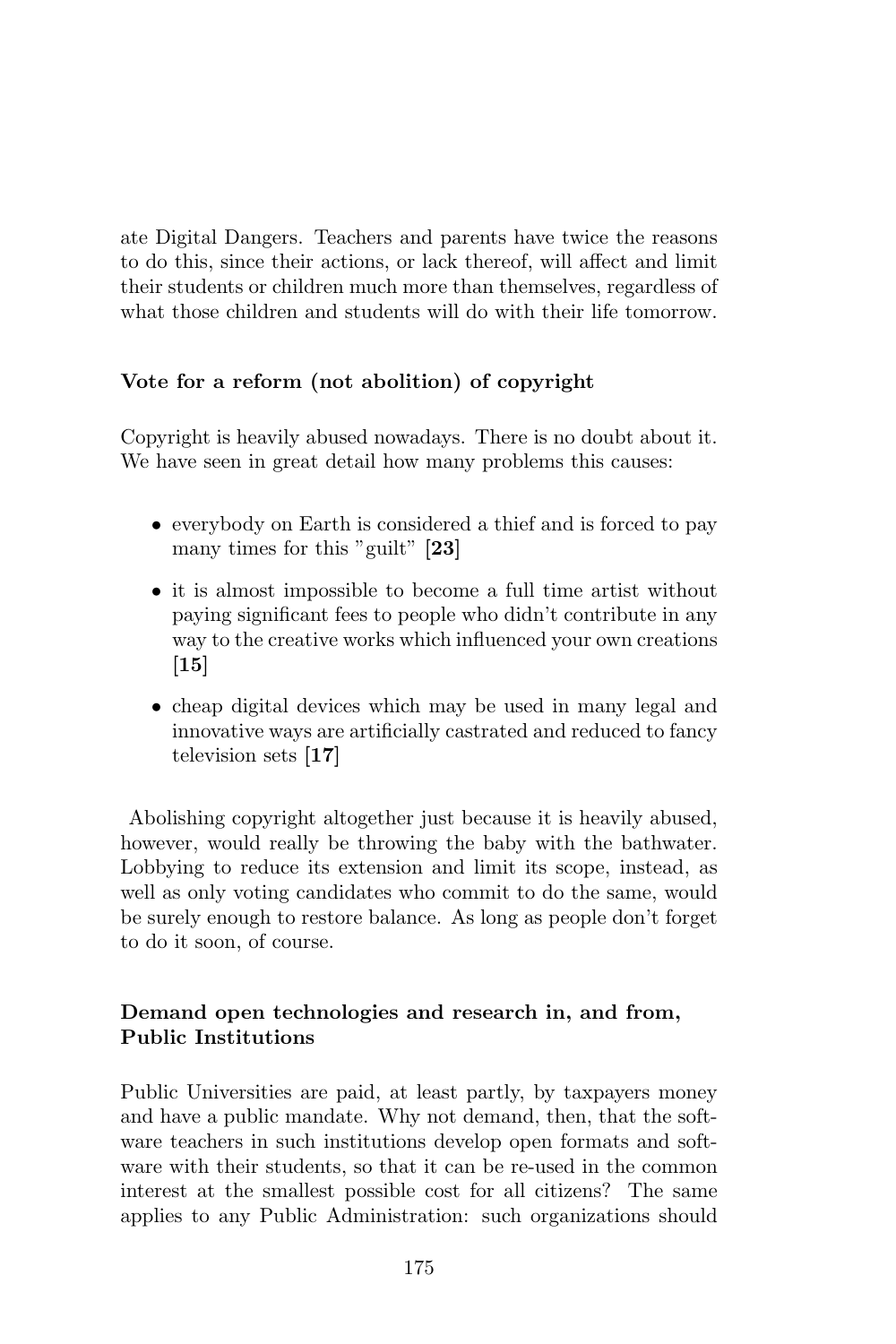be, at the very least, obliged to share the software they produce at no cost among themselves, to avoid two departments paying two different developers twice to build from scratch two different (possibly incompatible) programs on two separate occasions, that do the same thing! Public Administrations should also, whenever they publicly release software, do so under an open license.

When it comes to using general purpose software already developed outside the organization, the two first and non-negotiable goals of a Public Administration must be:

- to guarantee that all public digital documents will remain completely readable in the near and far future and
- never impose the use of the same software programs they themselves use, on external partners, suppliers or all citizens

The first goal is what makes it possible to finally abandon the Papyrus age [8]: the second is an essential condition for protecting and increasing competition in the software industry and guaranteeing all citizens the chance to interact via computers with the Administration they elect and pay, at the smallest possible cost.

Both goals can and must be achieved imposing the use of open, "Free as in Freedom" file formats and communication protocols.

This is not the only condition, just the only one within the scope of this book: there is no ethical or technical reason, with the exceptions discussed below, to enforce the use of any specific operating system or software program.

It is certainly right to punish those who create a monopoly or violate the law abusing their dominant position. However, actions limited to allowing or limiting the ways by which vendors of proprietary software can bundle all their products to make competition impossible, does very little to prevent the current offender, or the next wanna-be monopolist from doing the same rather more subtly, as soon as possible. The right solution to preventing these cases is to realize that it is finally time that governments accept and deliver documents only in non-proprietary formats. This should be done because it is the right thing to do, not to punish any company. In this way everybody would be really free to use or not, any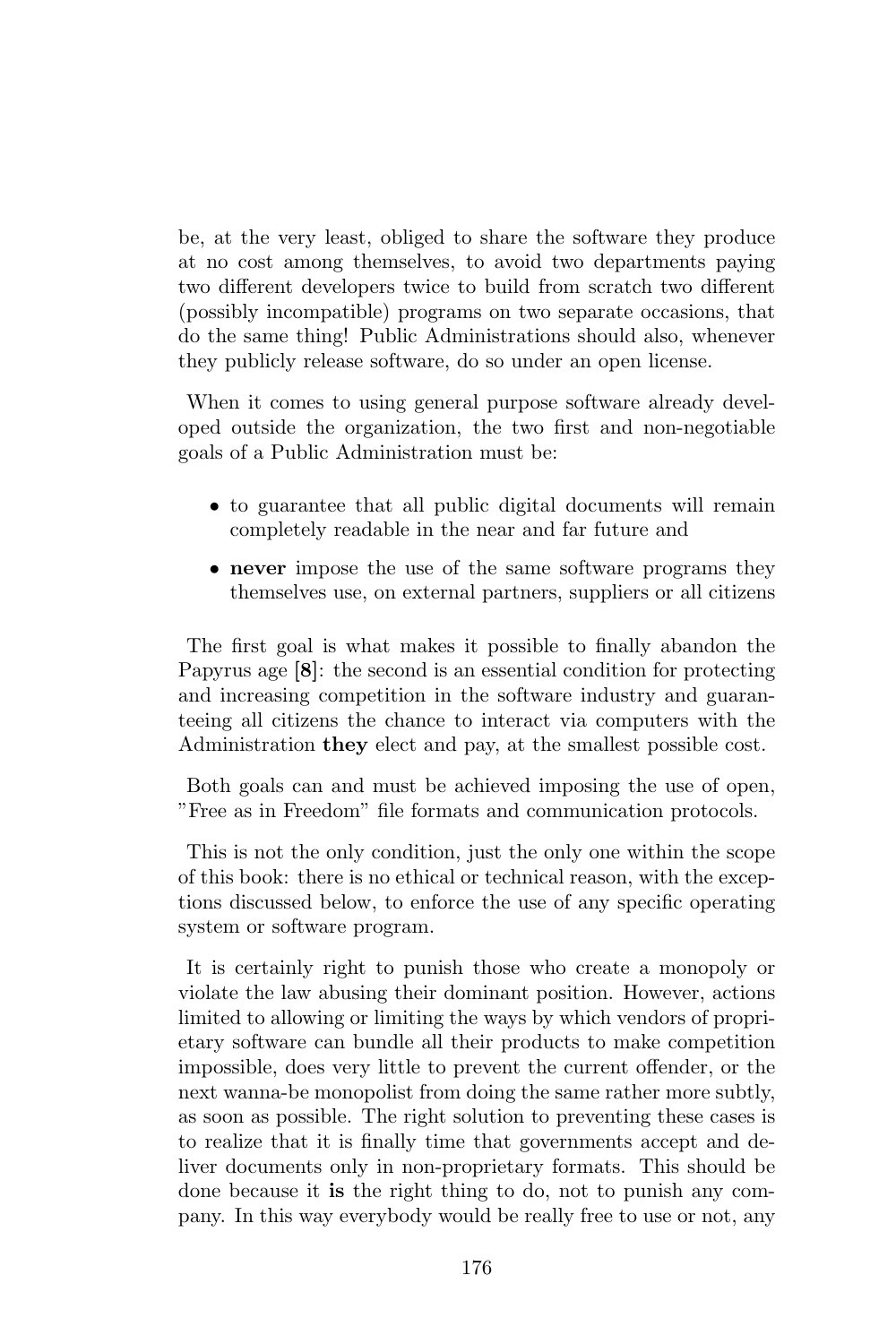software product: monopolies would be impossible. Luckily, this has already started to happen in many countries [49], but it really needs the support and votes of all citizens.

## The exceptions

The main cases where it is essential that only Free as in Freedom software [38] is used by Public Administrations are:

- teaching of basic Office Automation and, above all, Computer Science and ICT offered in Public schools or paid with public money anyway
- national security: only source code [37] which is continuously under public scrutiny and is always available and customizable at will without paying fees or accepting other conditions by one single (possibly foreign) private company is acceptable in, for example, military servers

## Other examples of laws to fight Digital Dangers

Here is a short list, by no means complete, of laws that all citizens could ask to their representatives to vote and implement:

- Demand that the ICT budget of Public Administrations, schools and Universities goes for open operating systems and hardware, unless it can be demonstrated that there are only commercial alternatives
- Demand that all information on public spending is published online [26] and then, of course, get a computer and check it!
- Limit goverment support of schools and Universities using proprietary software whenever there are other solutions
- If no open solutions are available for word processing and other basic computers related tasks, finance their development in the shortest possible time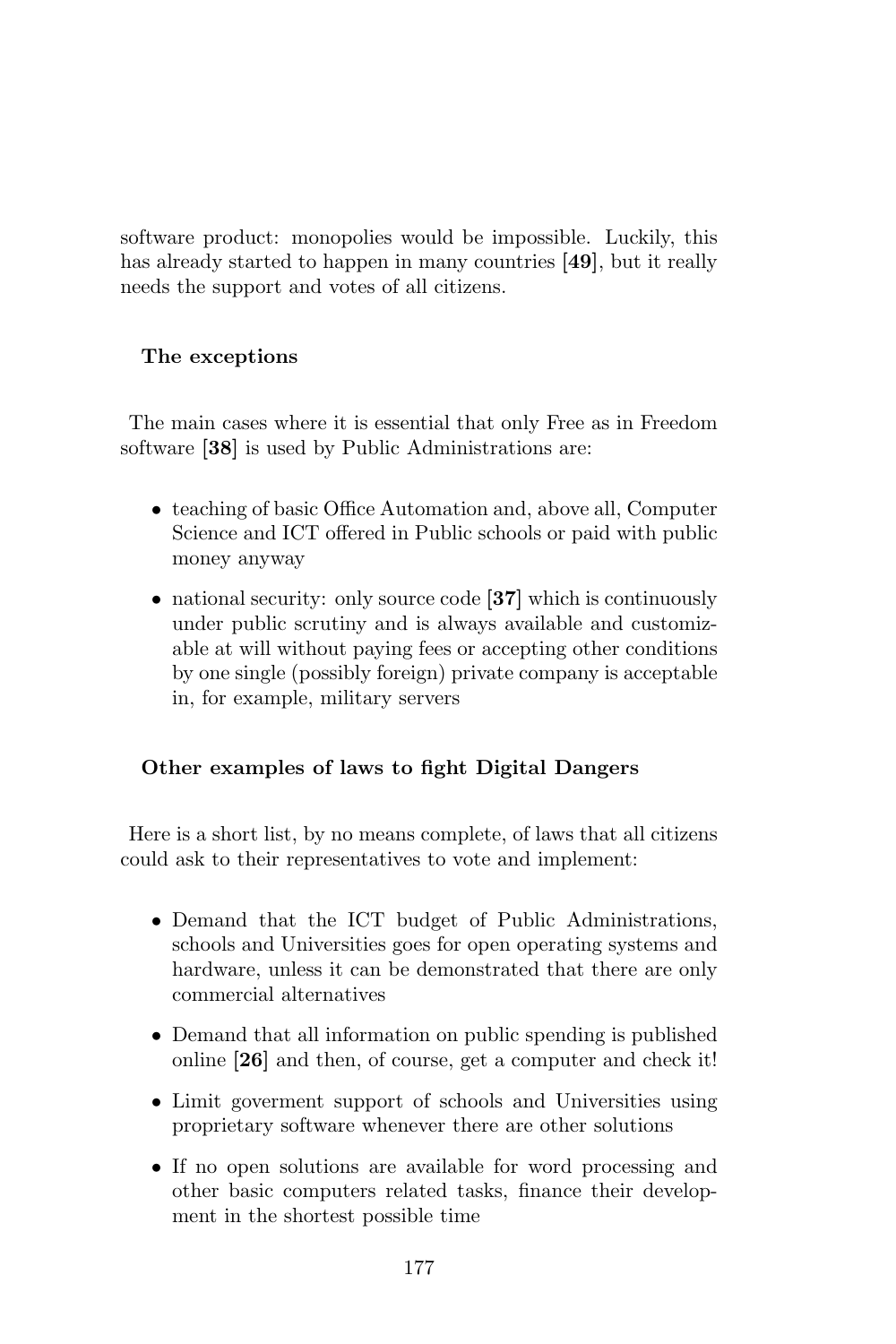- Demand that all educational software, digital reference manuals or electronic encyclopedias, be they commercial or Free, can be used in public schools and Universities only if they are available for all operating systems
- Forbid or limit exclusivity agreements between hardware and software makers
- Impose that, on all new computers, hardware and software are priced separately and explicitly, and that all new computers can also be purchased, with the same financing conditions and warranty, without any software included.

There are two things in common among all these proposals. One is preserving public records which are really accessible to everybody, now and in the future. The other is the fact that guaranteeing equal opportunities by placing fair, competent rules on software and digital technologies can reduce public expenses and help the environment while creating more local jobs. No political party should refuse to grab such opportunities or to explain why it doesn't. It is time that very clear positions on these issues (and all the other Digital Dangers) begin to be always included in the program of every candidate to any political post, no matter what his or her party is: be sure to check them the next time you vote, and vote accordingly.

## Where Are Consumer Associations?

Anybody who really cares about the real interests of all consumers can no longer ignore the existence, quality and advantages of open digital technologies because, as this book proves, their presence or absence directly impacts the wallets and quality of life of all citizens. Where then are all the Consumers Associations? Are they doing all they can, or anything at all, to inform and protect their members and all the other citizens from the Digital Dangers described in this book?

So far, in many countries this has happened only by chance, in isolated cases: not as a continuous, conscious and coherent strategy to be internationally coordinated. It is still pretty common for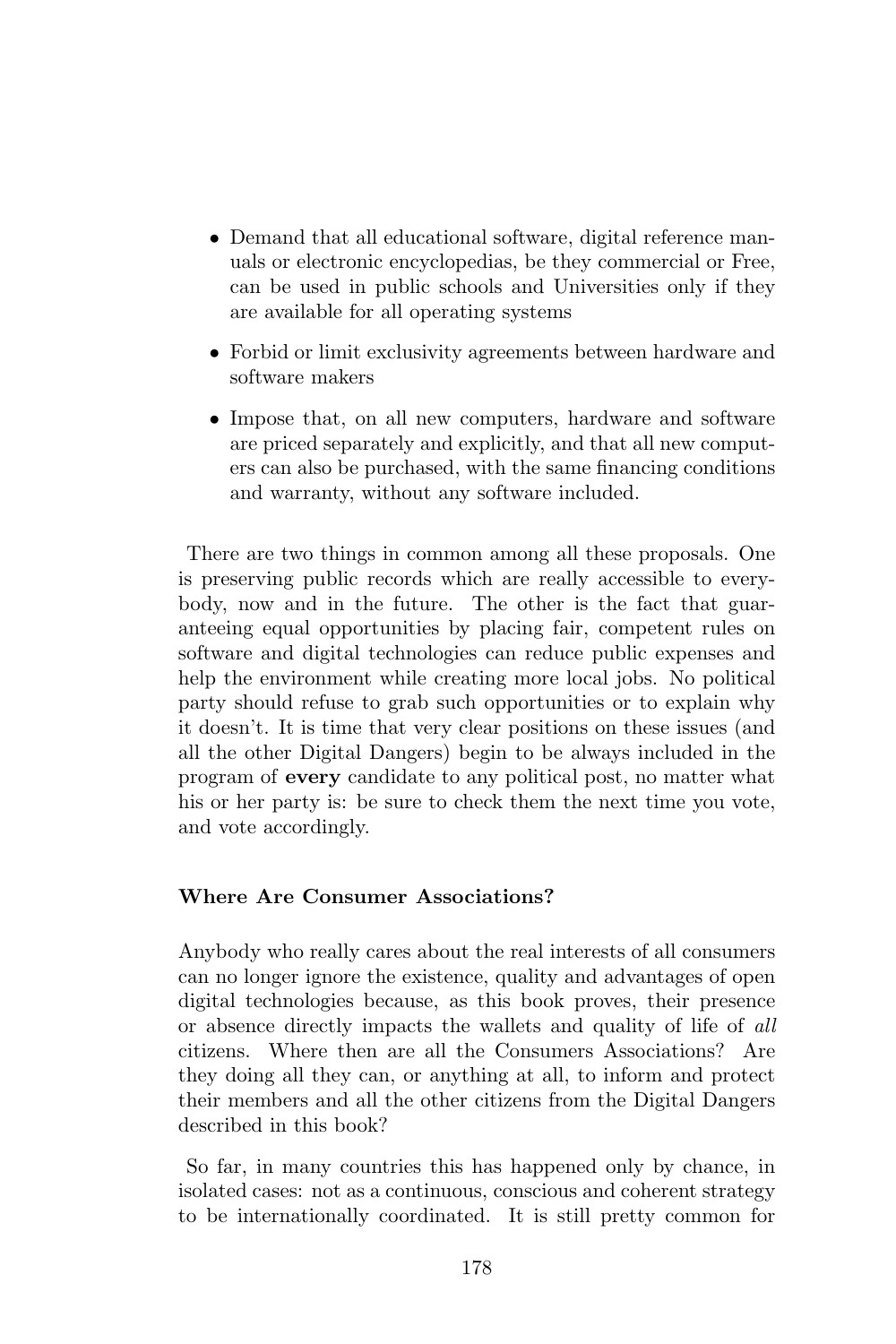these groups to buy the first computer they find at the corner department store without thinking about its content, and then use it to write, in closed file formats, reports which will be published (maybe...) on websites not usable by all consumers [27]. This is not acceptable anymore: just as has been indicated for political candidates, even Consumer Associations should have an explicit policy of monitoring Digital Dangers, protecting their members from such dangers and spreading the necessary information.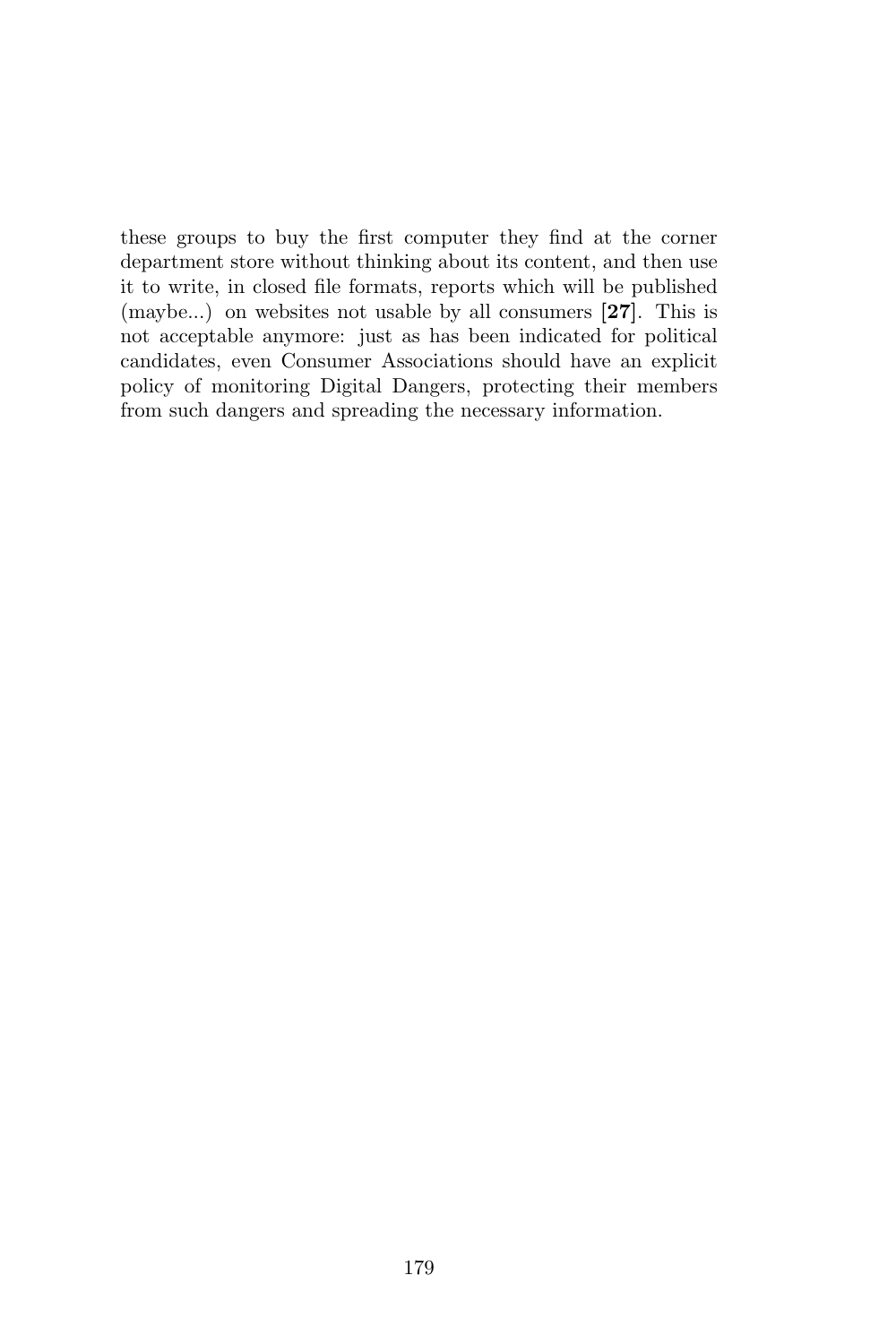# Make sure that Public Websites are Done Right

Every country has its own stories of huge amounts of public money wasted on services which were never obtained or could have cost much less. What is still little known among the general public is the fact that, unlike in recent years, websites have joined the list of public services which can be very expensive if they aren't Done Right [45 - 1].

As far as we are concerned here, "Done Right" means both "usable by any citizen, including people with disabilities, no matter which computer and Internet browser they use" and "not wasting taxpayers money".

This is a very important issue for two reasons. The first is that, apparently, to be an active and empowered citizen one must really go online these days. We are going towards a point where some services will only be available via the Internet. Not accessible or generally unusable public websites will waste more and more people time in the next years if they aren't managed properly.

The other reason to be concerned is that we are not talking of pocket change here. All governments are already spending a lot of your money on nifty websites and Internet based services.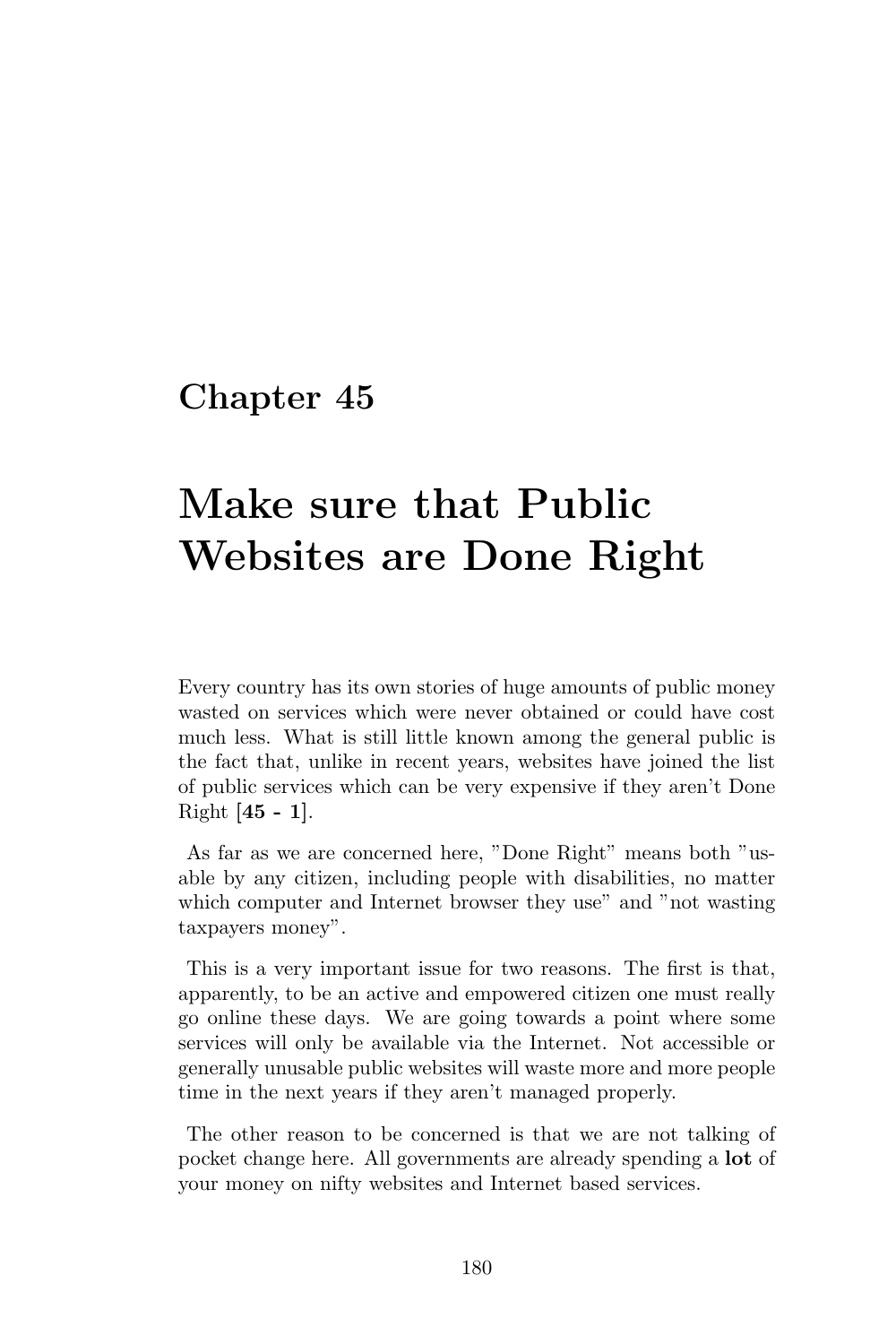In May 2006 just revamping the website of the British Department of Trade and Industry(DTI) cost at least 175,000 Pounds! Beside the price, the result was so bad from the accessibility point of view to raise very loud complaints from professional web designers [45 - 2], even after an official explanation from DTI on how the website had been commissioned [45 - 3].

The tourist portal Italia.it [45 - 4] was started in 2004. In December 2006 the website cost had already reached several millions Euro (45 according to some sources) but it still contained nothing more than a "coming soon" page [45 - 5], prompting requests for official investigations  $[45 - 6]$ . When it finally opened, in February 2007, there still were enough doubts on how the portal is managed and its lack of accessibility to prompt the creation of a website fully devoted to investigate and reports on the matter [45 - 7].

Of course, the case of Italia.it is an extreme one and only part of those millions Euro are due to hardware and software choices. The general trend with most public websites, however, is the same worldwide: any Administration must have at least one website (which is a good thing, of course), but this very seldom happens in the right way. In theory, there should be no problems: laws and regulations which specify guidelines for accessibility by disabled users and other requirements of all public websites already exist in several countries.

In practice, very often nobody inside a Public Administration has the will, the technical expertise or the authorization to demand and above all verify that the web design company which won the contract for the official website fulfilled all the relevant accessibility and usability regulations at the smallest possible cost.

All those rules are worthless if the designers and their customers, that is the Public Administrations which need a website, are not held accountable to them. Sometimes this happens even when the initial, official requirements for the website were compliant with such rules. The situation, however, is not going to change soon without real public pressure from voting citizens.

Even ignoring money savings, well done public websites may deeply transform Public Administration, making their services much faster and easier to use, even from home.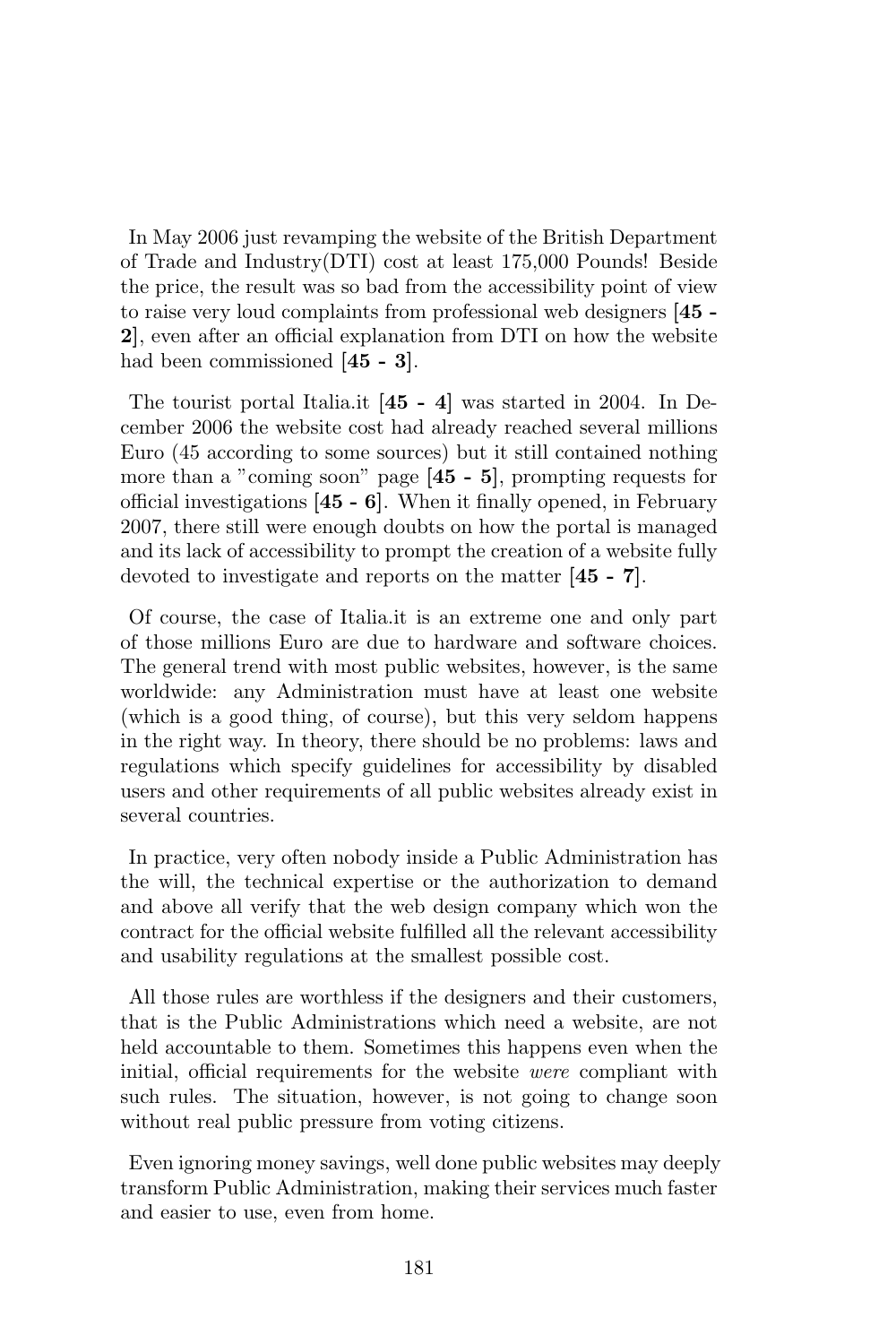Public websites done in the wrong way, instead, may become a really meaningful source of waste of public money in the next years if citizens don't realize as soon as possible how much time and stress they could save with a decent website or how much of their money what looks like just a few screenfuls on a monitor can actually cost. Remember that even people who don't use public websites or don't own a computer in the first place pay these costs through their taxes.

#### How to act

Public websites, paid with public money, should be affordable and accessible to all citizens, including users with disabilities, not just the computer maniacs who spend half their income on a new computer every six months. These websites should be routinely tested, instead, with a two-year-old computer, the slowest Internet connection available and a text-only browser, to check how much information remains actually usable!

Do the websites of your schools and all your national or local Administrations pass these tests? If not, the right way to make this change is to complain and make pressure so that all existing public websites become Done Right [45 - 1], or that all new ones are designed from scratch as such. Just remember to do it on paper, through normal email, since the politicians who let these things happen may be unable to read any email. Besides that, one paper letter or fax is worth 10,000 email messages, because it's still perceived as much more real.

To find out or denounce which public websites still waste public money without providing the best possible service you can also visit the section of the Digifreedom website specifically devoted to this purpose.

As food for thought, what if it were required by law that all websites (yes, even personal ones!) publish online a list of all the software they used for the creation of every document they put online, license numbers included? Such a measure would do a lot to fight illegal software usage, at least for some classes of programs.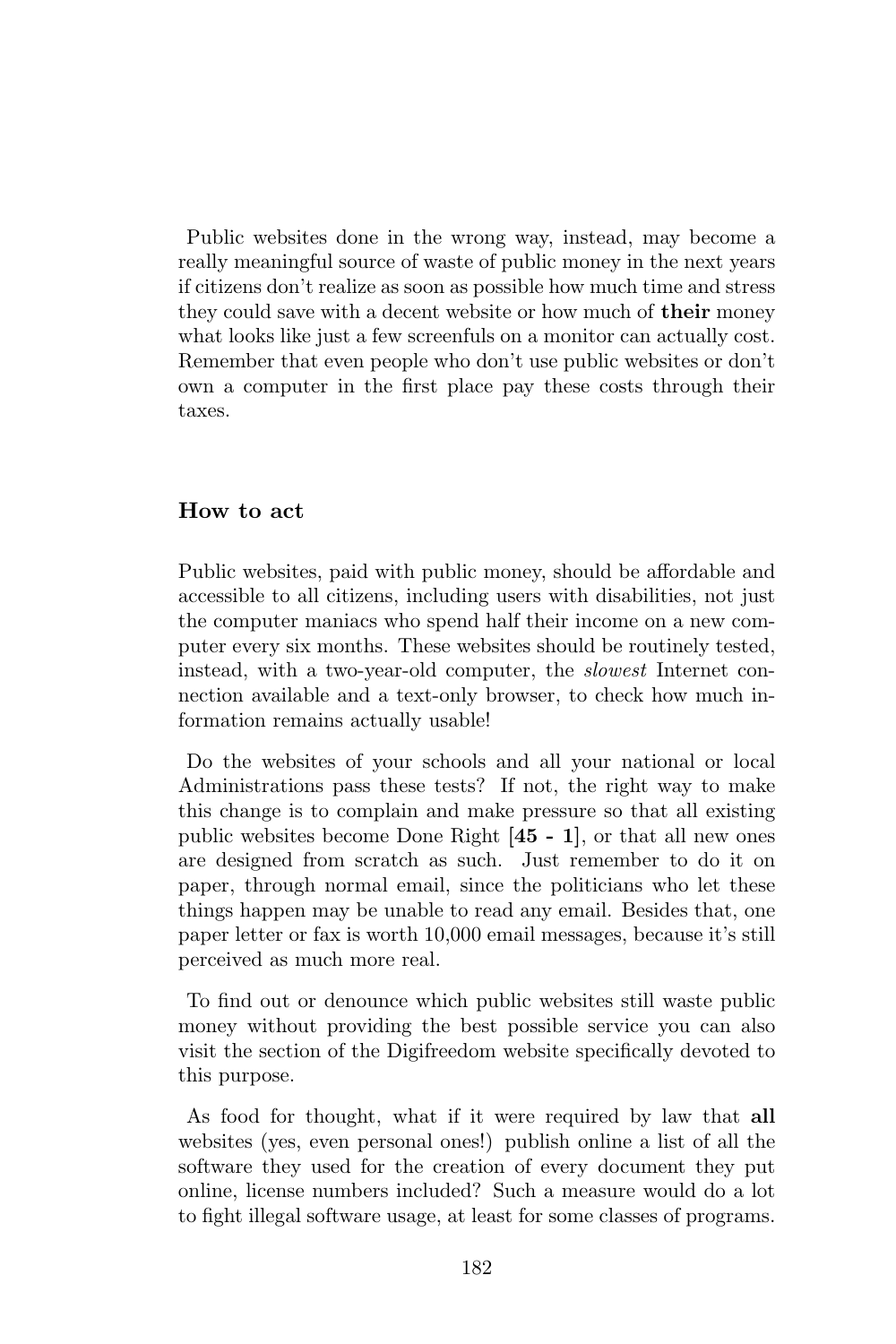Of course, if applied to personal web pages it would be extremely difficult to verify that such a law is respected and doing so could also raise privacy issues which are better avoided. Imposing these rules on business and Public Administrations websites would be an entirely different matter, however, something which could do a lot to fight that part of software piracy which is used to publish a lot of material online.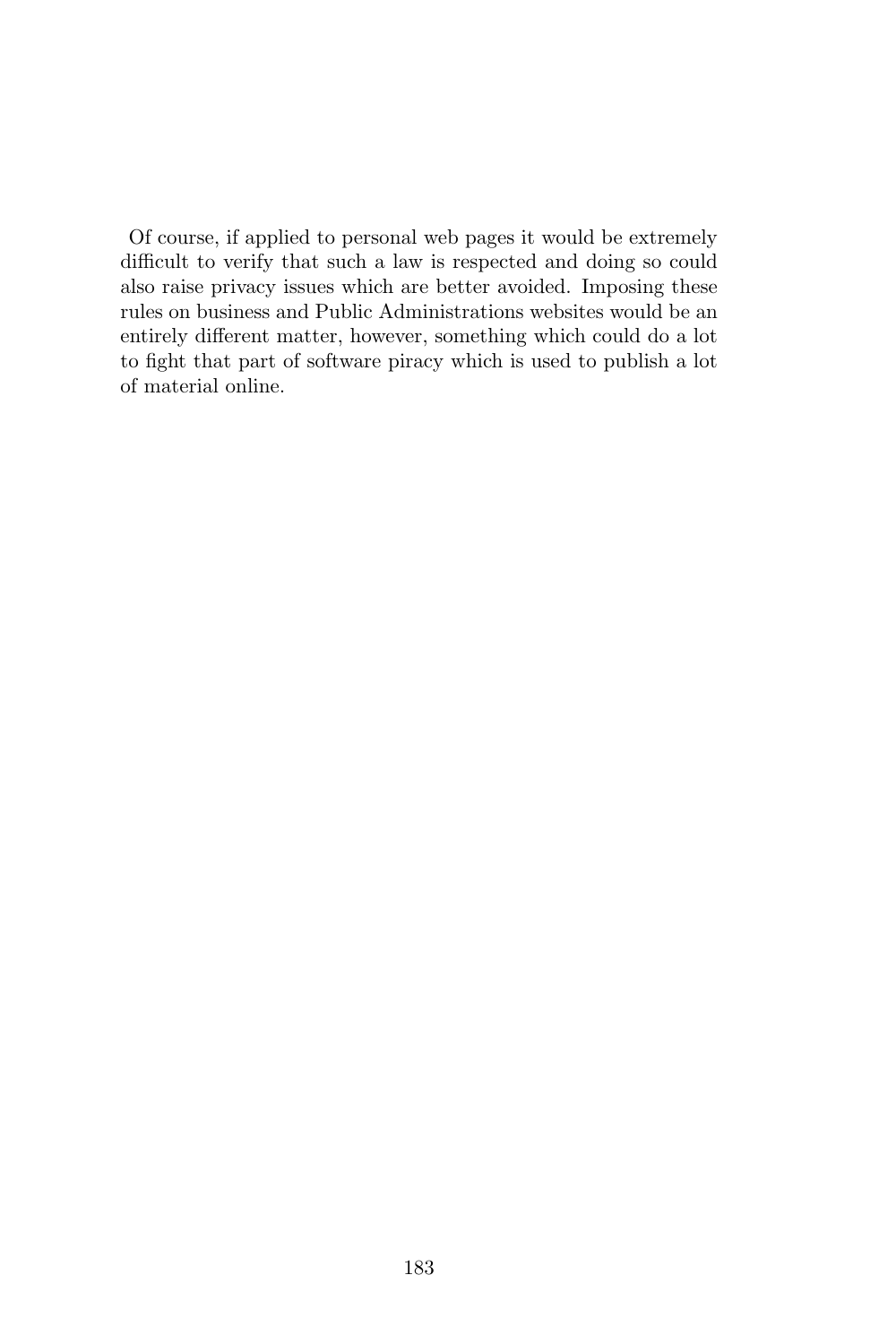# How Can A Parent Fight Digital Dangers?

Very often a computer, unlike purely passive appliances like TVs and DVD players, is not a luxury today. Without owning a computer or being actually competent in Information and Communication Technology, in many countries it's already much harder, if even possible, to graduate, find a good job and above all keep it. Everybody can play at will with his or her own money. No family, however, should be forced to dismiss a working computer and shell out more money just because a new home-banking website or some new software (new as in "can handle Etruscan fonts", not as in "it does something else I need") necessary for homework requires twice as much hardware and electric power. Equally important is to protect the digital future of your children.

#### Let children be hackers and protect the environment

Don't be fooled by the critical distinction between mere technofashion and conscientious use of technology. Sending SMS messages all day, chatting online or being able to set the correct time on a VCR has little or no added value at all, if that's all the technology a child or teenager are doing. Learning as soon as possible to look (and tinker) under the hood is one of the best technical and civic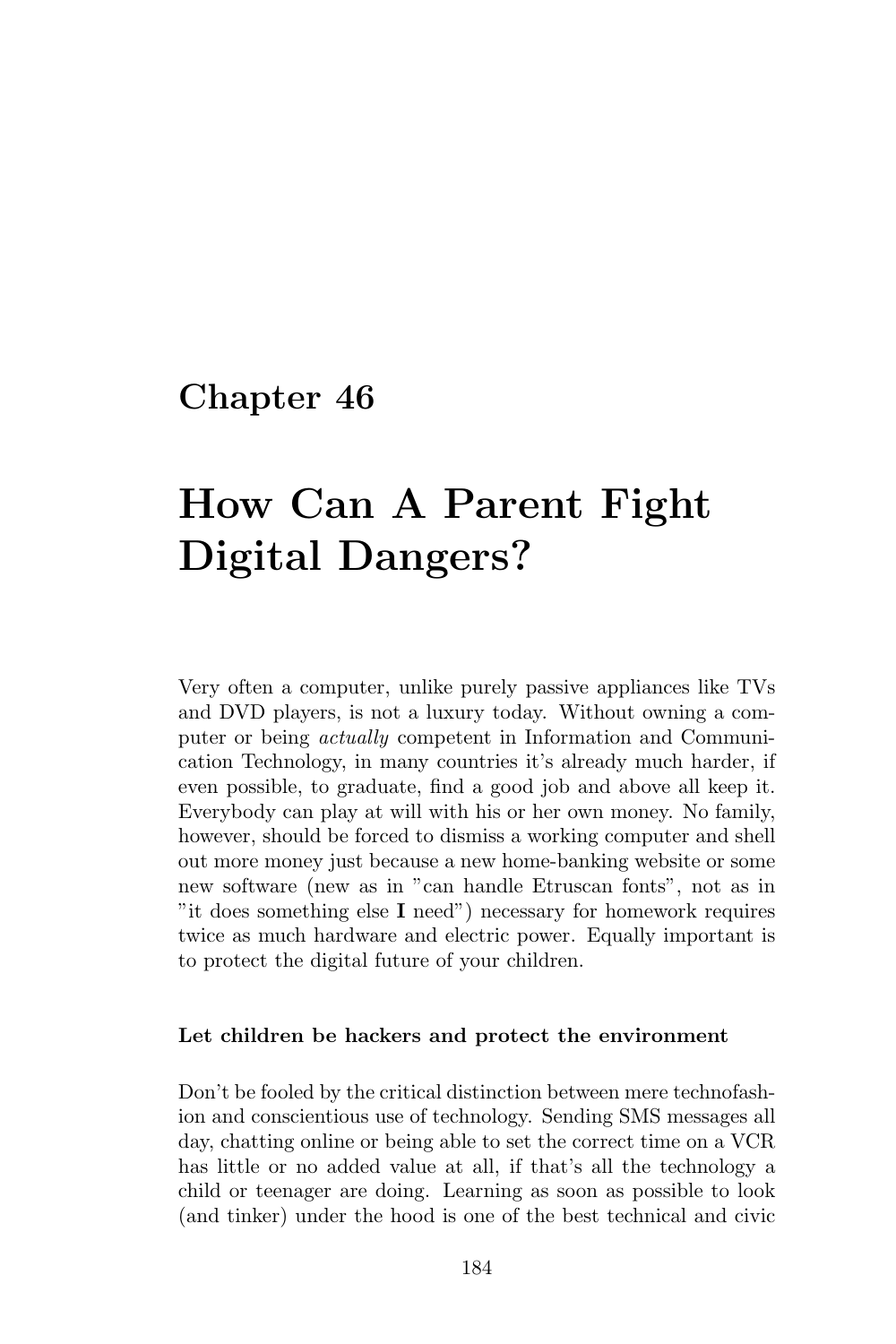education lessons one could learn.

Being able to build things yourself has always been very popular among kids. Learning soon enough that one can (and should) be able to fix broken engines, that is to actively solve problems by him or herself rather than complain or sheepishly open his or her wallet is also essential to one's success in adult life, in every field.

Let's then just change the engine to look at, i.e. let's *encourage* our children to open computers and their software, rather than the hood of a car. It's much cheaper, much more important, much more powerful and much more environmentally sustainable. On top of that, it's even much cooler, today.

# Teach children to be fair and fight copyright abuse in the right way

Many children and teenagers probably still violate the law every day. The same kids everybody is so proud of: Eagle Scouts, school team pillars, Parish choir leaders and so on.

Illegally installing music, video, games and software is one of the most useless, that is stupid, crimes ever. It is wrong, and potentially dangerous, to educate your children to violate laws just because you or they think they are stupid; at least in all cases where there is really no threat to survival (that is you are not left without food, medicines, shelter or basic schooling) and, above all, viable and perfectly legal alternatives **do exist**. Copyright abuses must be fought, but in the right way. Illegal copying gives corporations the best excuses they could ever dream of to block children from becoming artists or authors tomorrow, without signing some contract that enslaves them to somebody else's stock options. Let's explain to children that it's much smarter and more fun to follow other paths. Please leave the corporations without the pretext to make many uses of technology illegal or practically unfeasible, uses which are essential to get a good education or job or to exercise basic civil rights.

Last but not least: let's urge children and teenagers to convert their audio and video files as soon as possible to free multimedia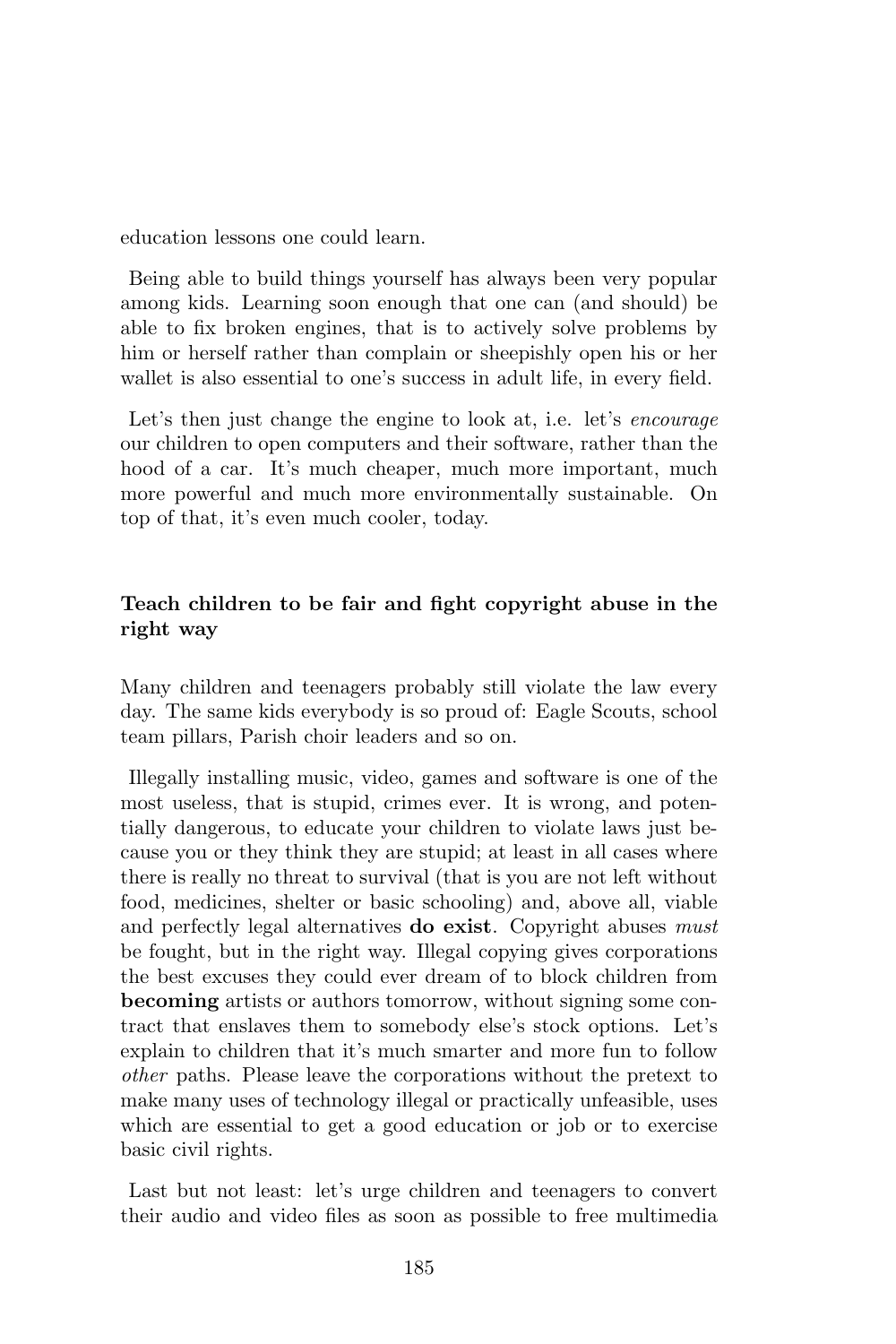formats [40]. After getting rid of all the illegal material from the computer, of course.

### Let children create

Music and art in general are essential. If you worry about how much money your children would spend on music, or they nag you about it, do the right thing: buy them a nice guitar, one of those old fashioned things that happily play without electricity, even in the middle of the woods, and take them there, to play and have a good time.

There is no question that children and teenagers alike should be encouraged to be active, to express themselves, to engage in constructive discussion and to share their feelings with others. A proper use of Free Software at the right age is a very economical, cool and powerful way to achieve these goals: even a two or three year old computer can be an excellent tool to compose music on, draw stunning 2 and 3-D graphics, write poetry, fiction, and much more. They also get top notch computer training through a process which also teaches the value of cooperation and how to work in team efficiently.

In short, let's teach kids to respect the work of others even when it's digital, but also to try to create themselves. Of course, being creative with computers should still come after [10] old-fashioned education and interaction with one's neighbors and classmates. There is little point in being pals with lads living ten thousand miles away if a child still doesn't know the name of the next door neighbors, and couldn't care less if they live or die.

#### Protect their future opportunities

Let's give children laws that make it possible, that is both legal and affordable, to be creative artists, authors, performers or hackers tomorrow with as few intermediaries as possible. The right way to make this happen is that all parents start requiring as soon as possible from their lawmakers a fair copyright and a really fair use [18] of creative works.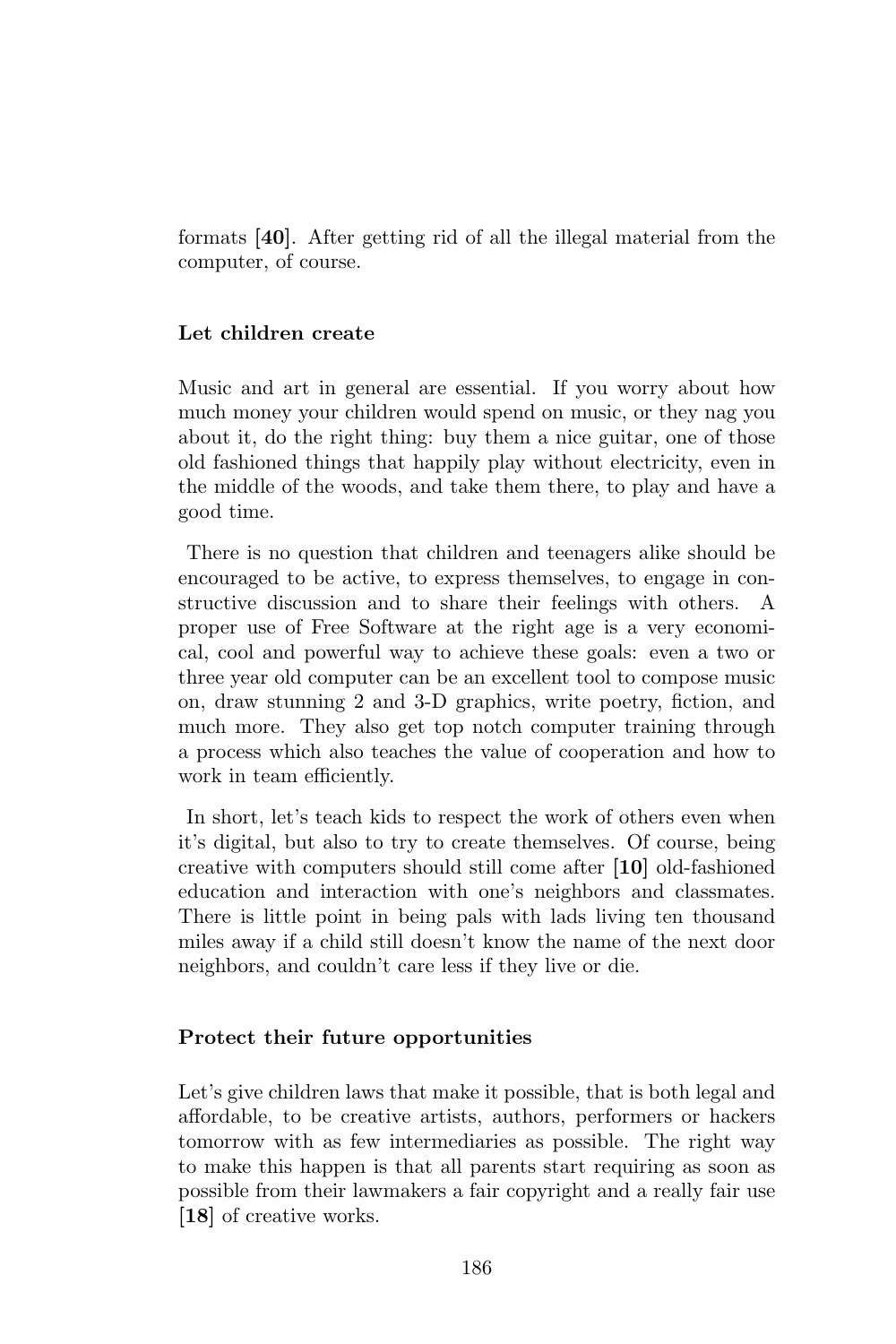### Protect children's privacy online... in the right way

Websites devoted to making as many friends as possible online, to share anything from pictures to hobbies and contact information, are very popular and easy to use nowadays. It is certainly possible that a minor gives out enough personal information on these websites to put him or herself in concrete dangers of all kinds. For this reason there have already been several proposals for laws in some countries to force all these websites to verify users' ages and get parental authorization [46 - 1] before allowing minors to publish anything online.

Surely such proposals can help and are made with the best of intentions, but they have two big limitations which is essential that we do not overlook. One is that there are no technical procedures which are both practically feasible and hard to circumvent. The other is that principles and common sense must be first tought and practiced in the family. Law and technology can only assist parents, not replace them.

## Don't tolerate illegal software in or from schools

This can also be a very effective way to distinguish the educators who really care about their pupils and those who only live for the next paycheck, and look at teaching as if it were no more critical than stacking paper. It is essential to demand that schools:

- explain to the students that there is software that can be legally installed and duplicated at no cost [38].
- exchange computer files in proprietary formats only when there is really no open alternative.
- (when proprietary formats cannot possibly be avoided) do not allow students to deliver files in those formats, if they cannot prove that they created them with legally installed software.
- teach software design using Free Software [38] to the maximum extent possible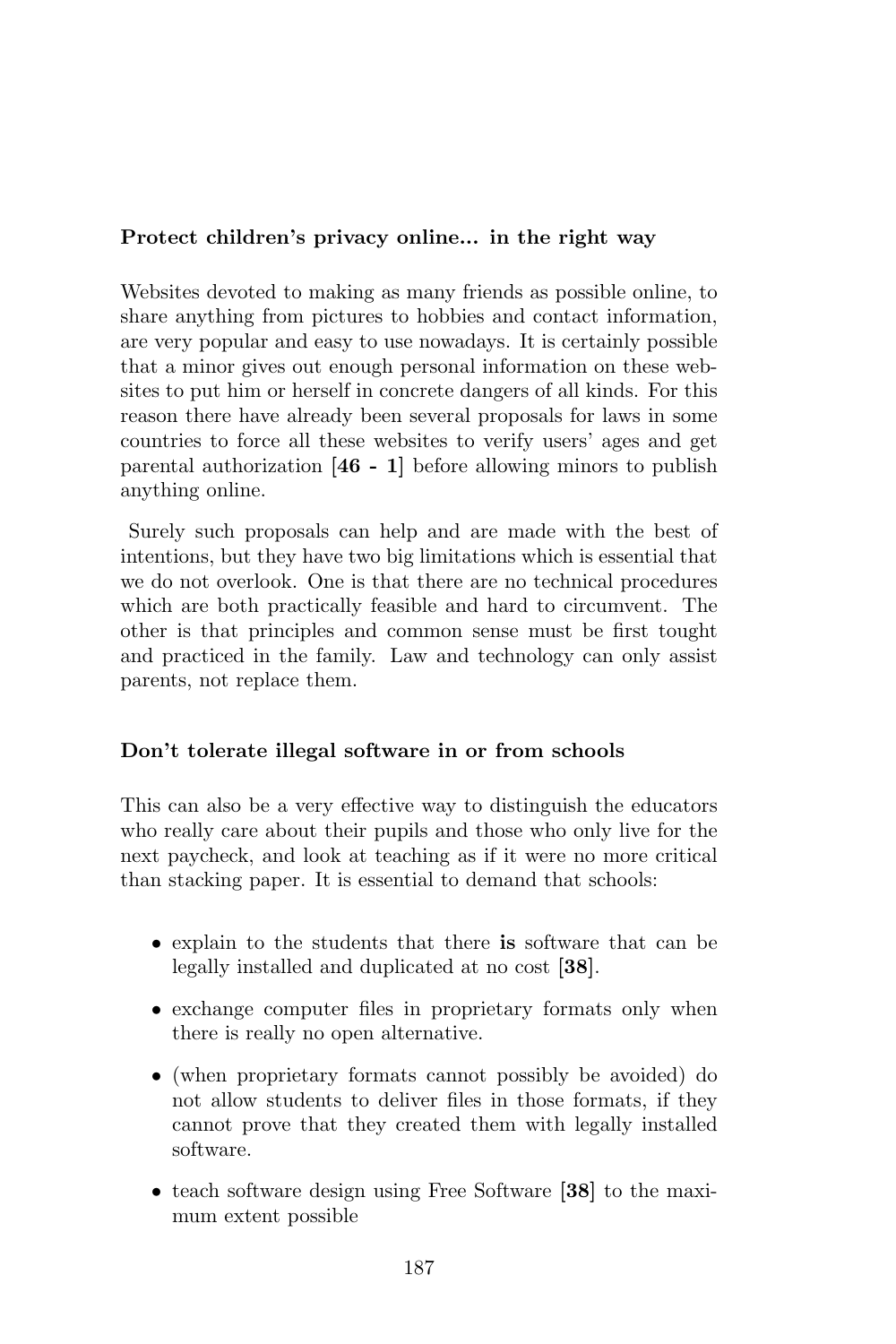- set up and support, if the budget allows it, sharing of studentproduced content, and content which can be legally shared. There already is a lot of it  $[46 - 2]$  online
- $\bullet\,$  follow the advice in the next chapter of this book

Also remember to take advantage of the database of Digitally Free Schools [47] and contribute to it.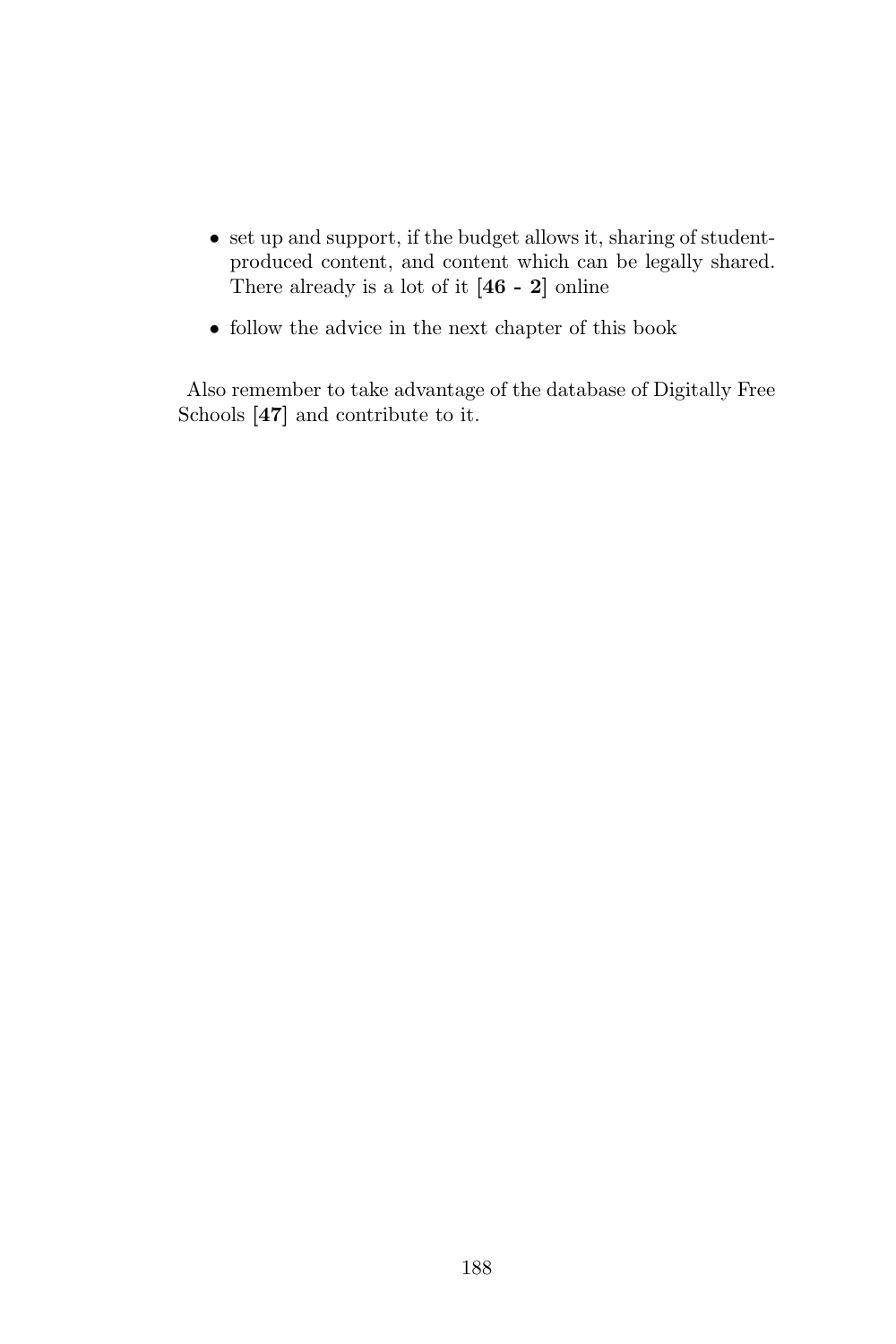# How to recognize a really good ICT School Program, and why

Regardless of its actual cost, sending a child to a good school is always a huge investment in the future. The relevance, inside school programs, of Information and Communication Technology (ICT), that is how to correctly use computers or telecommunications devices for fun and profit, is constantly increasing. This is a good and necessary thing, even if often it is done just to be trendy and some families are tiring of it [10].

Now, how can a parent recognize the best ICT package for his or her children? How can one figure out if it will still be worth something by the time one graduates? Does the answer require any specialist knowledge? Luckily not!

The right questions are below. They are valid for any scenario from primary school to University degrees or single-purpose private courses or Professional Schools. Ask those questions, decide according to what you discover and, above all, if you decide not to go to a particular School or University for the reasons below, do take the time to let that Institution (and all the newspapers and TV stations in their area) know why you chose to go somewhere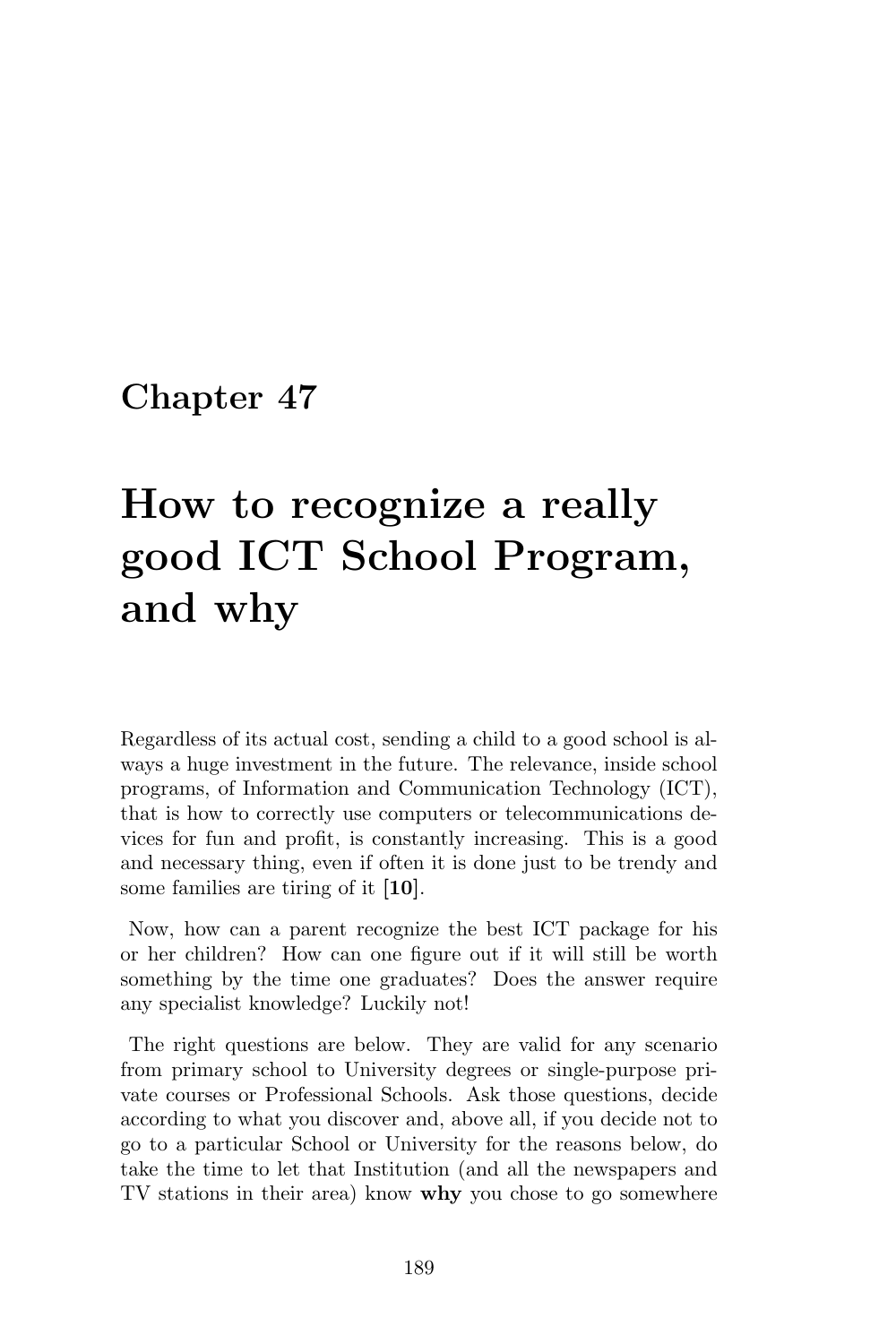else.

#### The bogus ICT program checklist

#### Money first

The computer technologies used in schools, especially public ones, must not discriminate against the less wealthy children, by forcing their families to spend unnecessary money. If the expense for parents is null because already included in the school tuition or paid for by the Government, those are just more reasons to make sure that no money is wasted.

#### Who pays, and why?

There is nothing wrong with a computer class supported by a private company with any combination of its money, teachers, software or hardware. It is perfectly logical and legitimate to do so, both for the company and for the school which is funded, but only if the program is balanced, the (public) school mission is not forgotten, and no software time bombs [3] are placed in the life and career of the students!

### Do the computer activities at school tolerate or induce illegality?

Education is about principles, isn't it? Well, as sad as it is, sometimes it is the teachers themselves who distribute the free drug, er we mean illegal copies of software programs [47 - 1] to their students, or indirectly force them to use such copies: this may happen because the school curriculum is structured in such a way (but who wrote it?) that there are no alternatives than to use those programs at home. So much for ethics.

Remember that, in such cases, providing free or discounted copies to students is in the interest of the software makers. If the course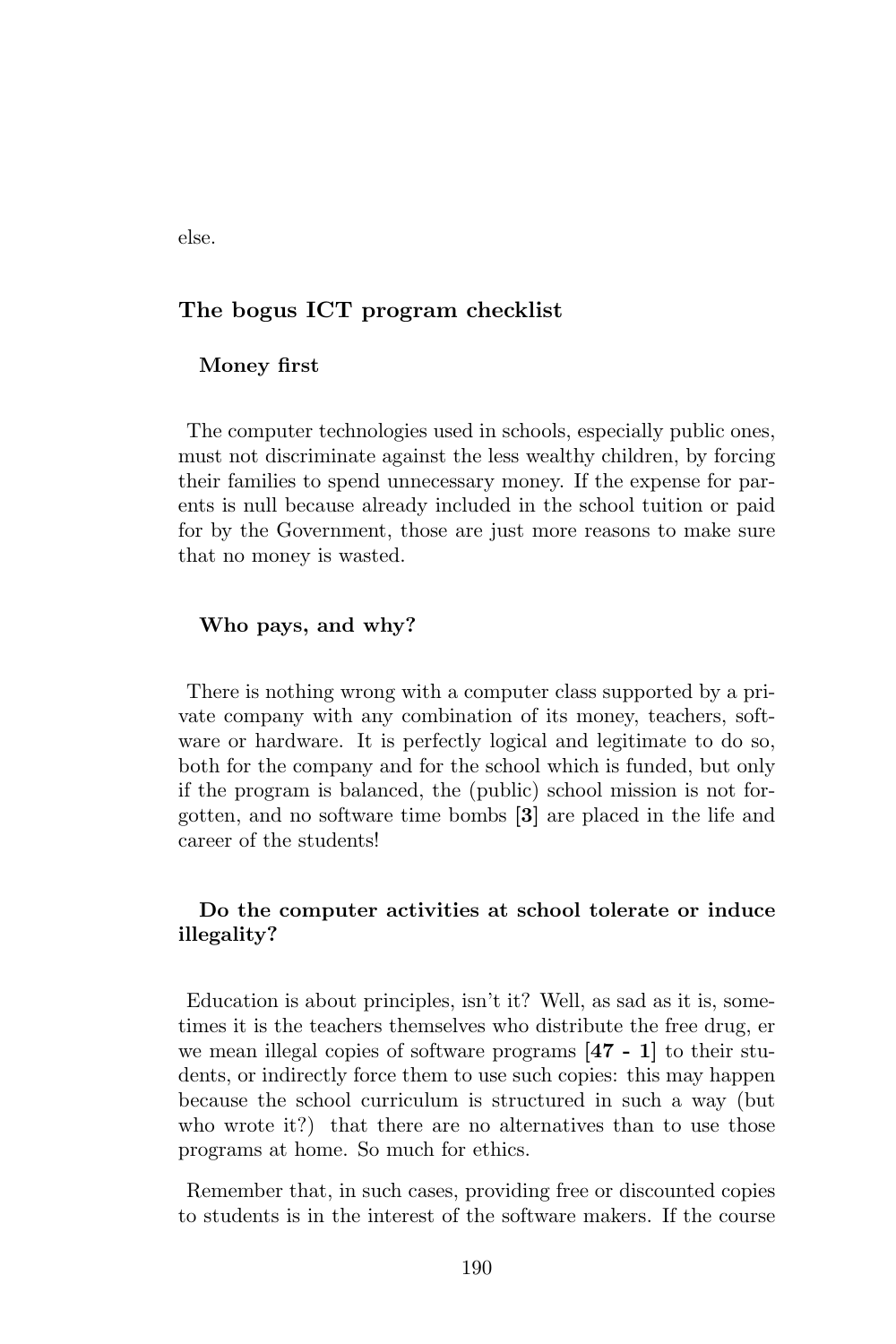program forces the usage of their software, all the students who today have little money anyway will be much more likely to prefer that software when they start working. Then they'll be forced to pay whatever the full price is [3], and will obviously pass it on to their customers, that is, the rest of us.

Considering all this, does the school check that no student uses (both in the classroom and at home) illegally installed computer programs?

Sometimes, proprietary software is still the only kind of software appropriate for the courses in which it is used, as may still happen with some engineering programs. In such cases, are there enough computers in the school for all students to work on their projects during school hours? If the students are forced to used the same programs on their own computers, does the school takes care to get a special, hopefully free license for them?

If teachers receive homework that could have only been done with expensive software, do they ask for proof that the student obtained and used it legally [36], rather than inducing or tolerating illegal software usage?

Above all: do teachers know that there is software that can be legally installed for free and is more than adequate for the great majority of grade school projects?

#### Life expectancy of what is taught

No computer course program should focus on things that will be obsolete before the class ends. Many courses are sponsored, either directly or indirectly, by software vendors [11] who need to release a new version every other year to survive. Many schools are proud to teach you immediately not how to do something (writing, calculating formulas) but how to use the latest version of this or that software package.

Teaching specifically how to use one version of one program, even if it were surely the best one in its field, is really like, instead of teaching writing, schools showing students the healthier and most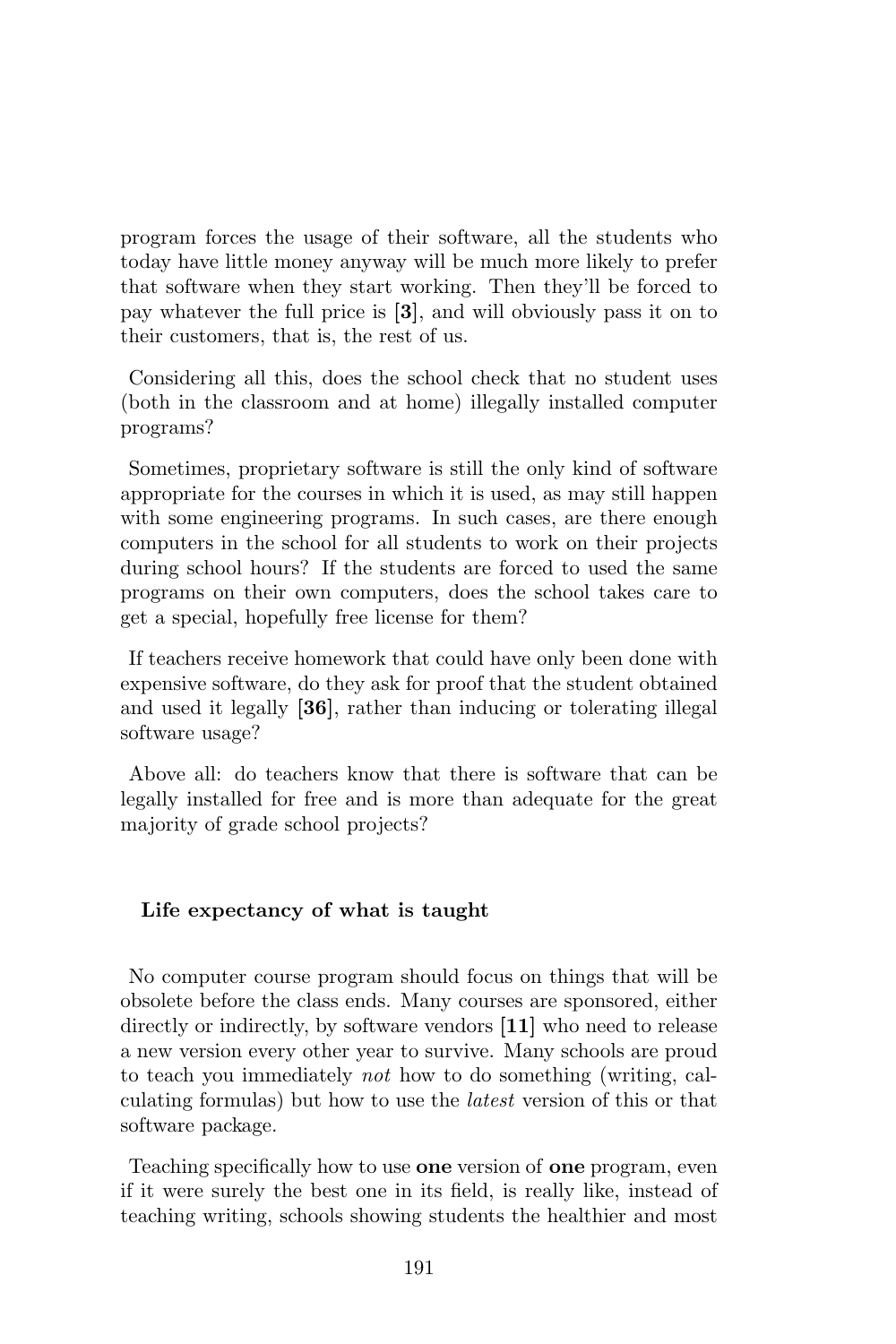efficient way to hold the latest model of pen from only one maker. The only reason they can get away with this is that computers are still seen as some must-have incomprehensible black magic by most of us. More or less consciously, we think that we will never be able to ask for better treatment without sounding stupid, and anything goes.

Is this computer-related training? Certainly. Is this worthwhile education? Hardly, if the course program stops there. In that case, it would be a sure sign that the course is worthless. Chances are that one will not remember anyway, nor find valuable, most notions of this kind in one year from now. Most basic courses which want to be this specific should come at no cost for their end users (online or in DVD/videotape form, maybe), with the software itself, if they already paid to use it.

By the way, the same judgment applies to all those job offers which demand "perfect knowledge" of specific versions of office productivity software (word processing, spreadsheets etc). Stay away from those companies if you can.

#### Concepts or buttons?

Do they teach what the problem being studied is (accounting, word-processing, whatever) and how to solve it in general? Do they teach how to install, set up, upgrade, troubleshoot and customize the software appropriate for the task, or just to click buttons like a monkey?

#### Why worship mouses and windows?

The advertising of many computer courses is based on some combinations of these two slogans:

• "This shortens the learning curve" (that is the time before you can do something with the software all by yourself)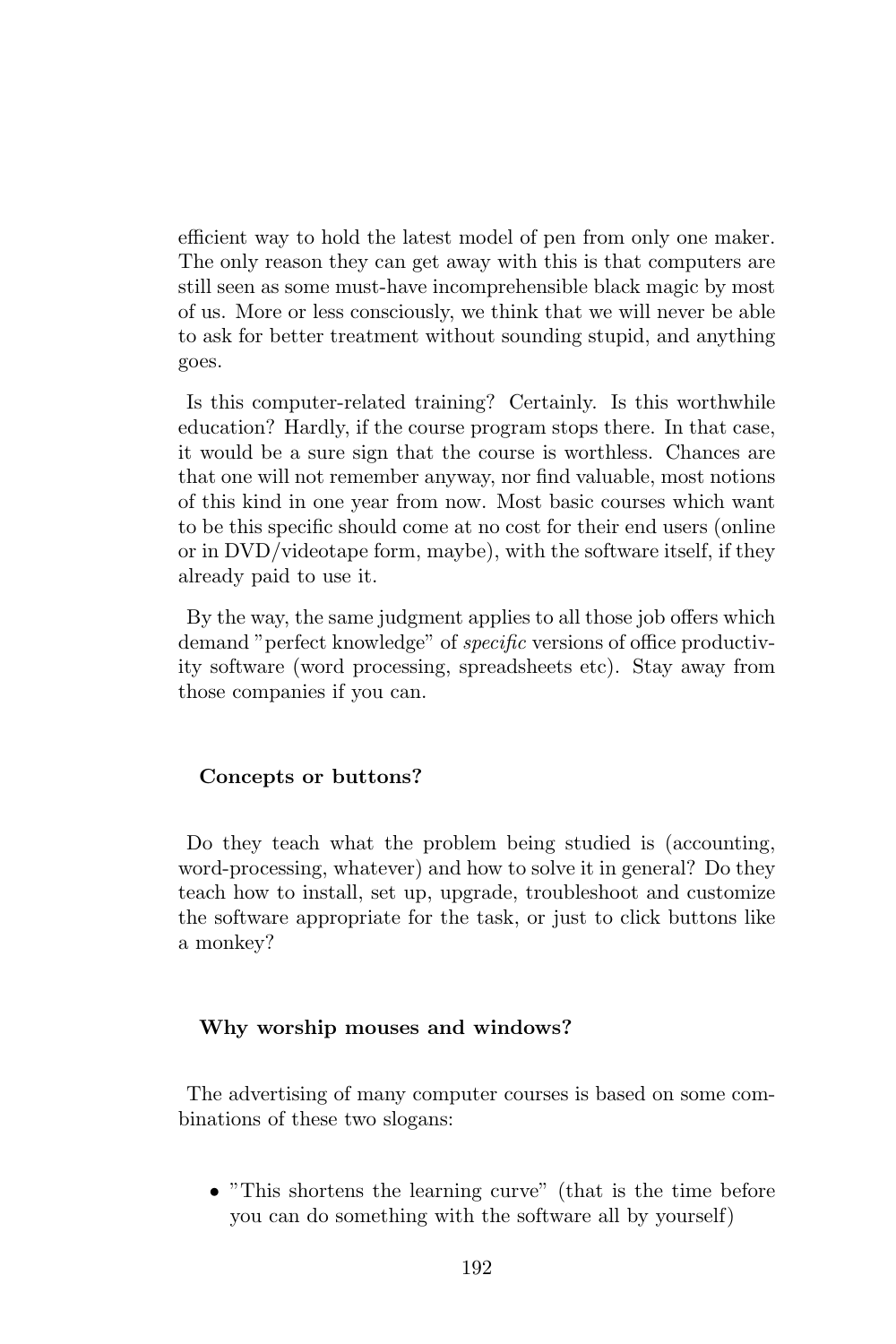• "This has a graphical user interface, no need to know and type arcane commands"

These sentences sound like life savers. It's like being beamed by aliens up to their planet and discovering you can talk to them with just some simple gestures. On the other hand, if people went from sign language and simple pictures to real speech and alphabets and never went back there must be a reason.

Learning just the bare minimum of graphical interfaces is perfectly acceptable and honorable for irregular and basic computer usage. If we all were software programmers, how boring would life be? There are also a lot of situations when a nice graphical interface is the best, if not only way to go. Landscaping, Computer Aided Design (CAD) or photo editing are just a few examples. A mouseonly approach, however, can be extremely limiting.

"Short learning curve" very likely implies that it will be impossible, or very difficult, to ever do more than one can learn in the first two months. "Point and click graphical interface" often means that you cannot automatize anything. When moving a computer mouse is the only way to do something, a human must remain attached to it all the time: the mouse cannot memorize complex or repetitive instructions. Real computer education, instead, should teach how to spend as little time as possible in front of a monitor. If you can save one digital photograph in just two clicks, but *must* manually click two hundred times to save one hundred pictures, you can't afford long vacations to take pictures!

Again, there is nothing intrinsically wrong with refusing to learn all the secrets of every program you encounter, if it is for fun or really limited needs. Software is just a tool, not a religion. But sending anybody's education and career down a "point and click all the way" route is really risky and unfair. If all that is known or offered by the job market are mouse click sequences, there will always be cheaper countries where those clicks can be outsorced.

#### What is the other way to do it?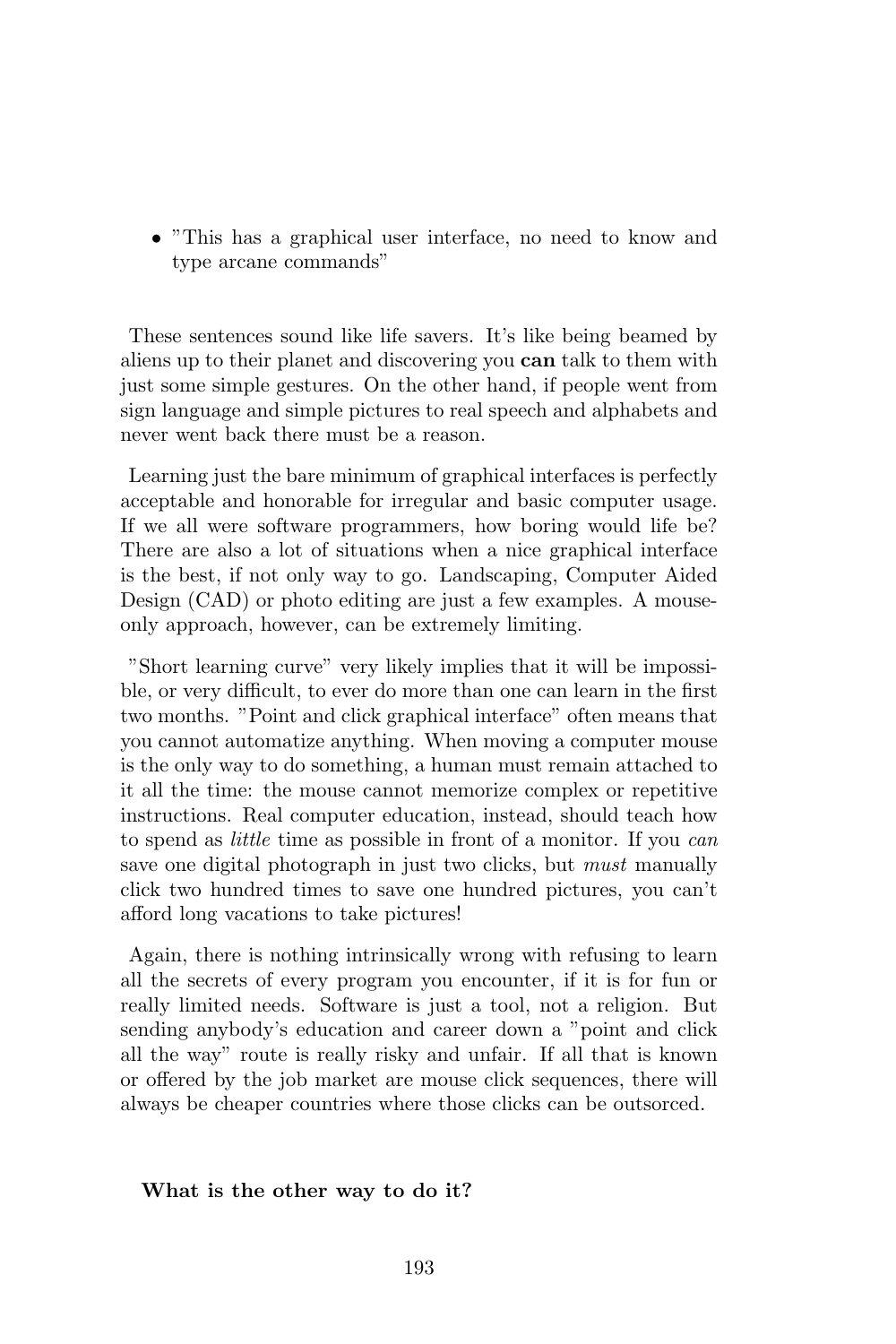This is strictly related to the three previous questions. In order to make sure that the skills you pay for will be valuable in real life, a course in any discipline should teach at least two different ways to solve the same problem. In many software-related classes this means introducing at least two competing programs. If this doesn't happen, what is the reason why not? Is it because there really are no competing programs, or because the teachers are not prepared to explain them both? Or is it because the teachers are not required nor encouraged to do so?

#### The European Computer Driving License

Many countries have already instituted and started to offer, or require from all applicants for public employment, some basic Computer Knowledge certification. One of the biggest and most important initiatives of this kind is the European Computer Driving License (ECDL) [47 - 2] which also exists in an International version (ICDL). The concept behind the ECDL is to guarantee that the minimum skills necessary to work with computers, as well as the qualification of the instructors, are fairly and clearly defined.

As many other Government-sponsored initiatives, the ECDL and similar programs could become an excellent occasion to improve general education, as well as a wonderful opportunity to spread better and less expensive software [47 - 3]. There are equal odds that the whole thing may become yet another cultural disaster and huge waste of public and family money. The greatest risk is that all the Government funding for ECDL and ICDL ends up aggravating public debt to the advantage of a few multinational companies.

Stay away from ECDL and similar courses when they don't pass the test described above. Ask their organizers, and the Government branches which fund them, to stop such a misuse of public money. A State-funded program for large scale ICT education cannot simply teach how to click buttons, perpetuating (with public money!) the dependence from overpriced software.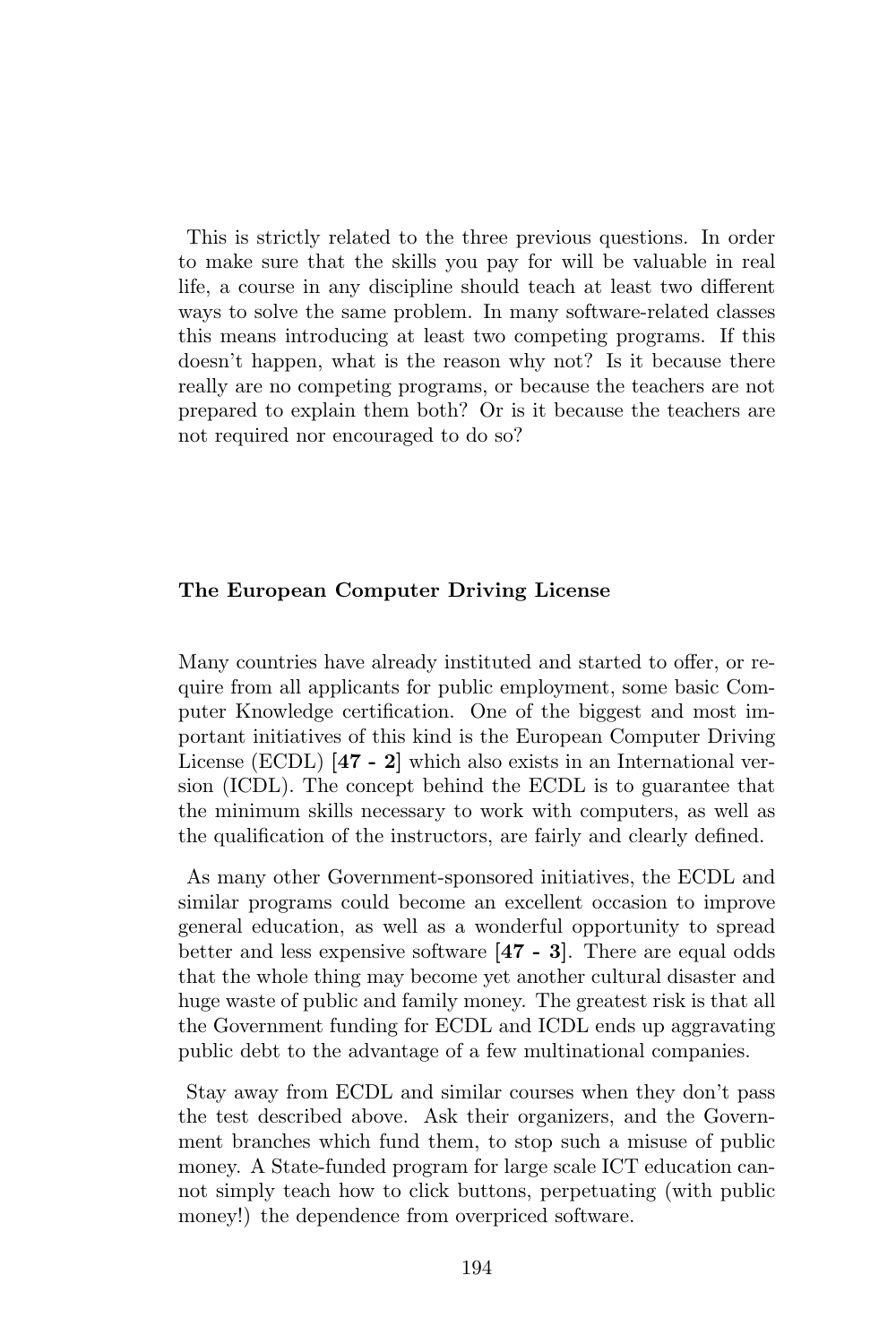## The Database of Digitally Free Schools

Finding or advertising Schools and Universities which protect the Digital Freedom of their students and their families will hopefully become much easier in the near future. The Digifreedom.net website has started a searchable database  $[1 - 4]$  where all schools can describe how their ICT offer guarantees Digital Freedom, as described here and in the other chapters of this book. On the same website all students and parents can add comments and exchange their experience on any school listed in the database.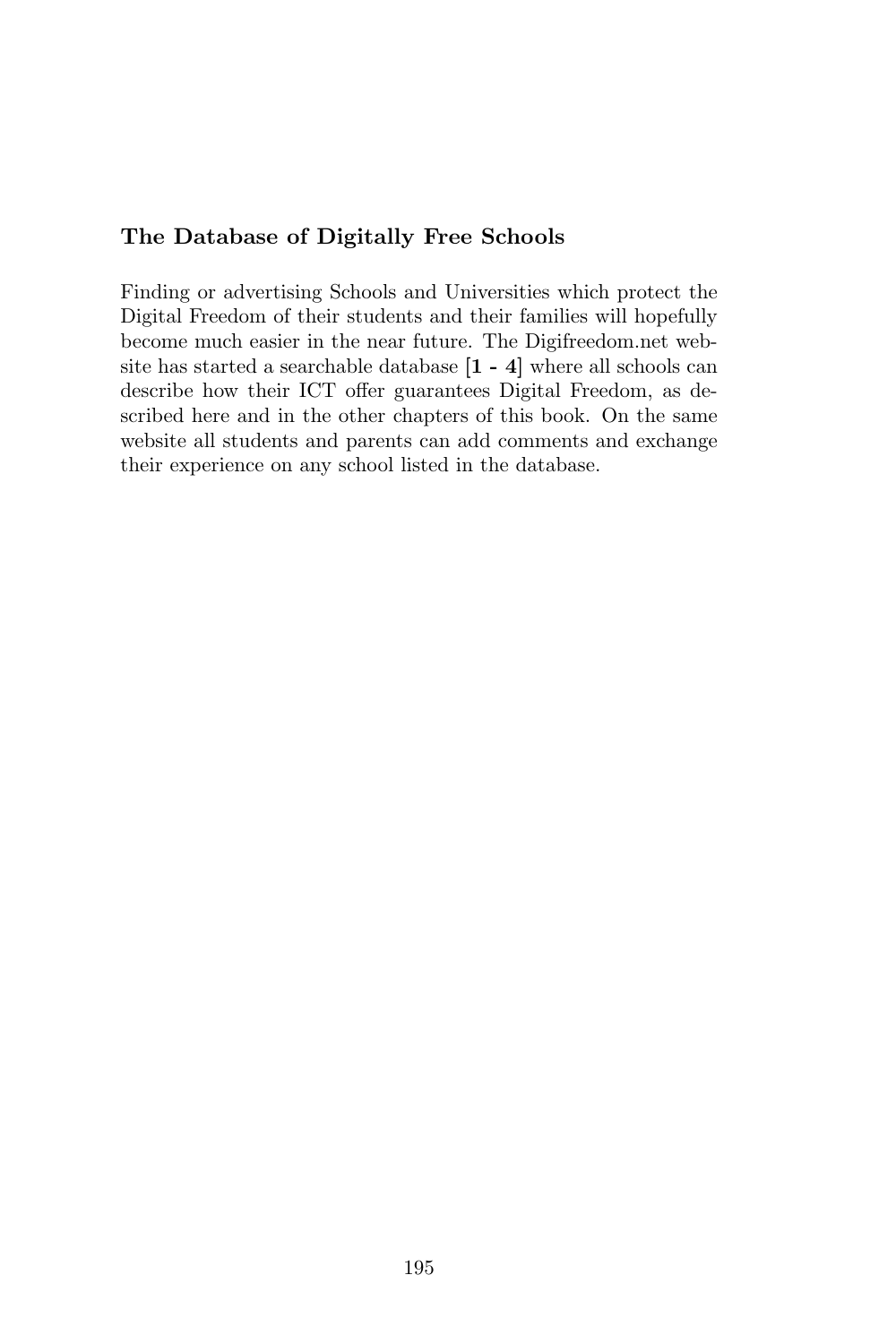# How All Internet Users Can Fight The Digital Dangers

Today we are all "users", or at least unconscious sponsors, of the Internet and digital technologies, even if we do not use yet a computer or an Internet connection: all the true stories mentioned in this book demonstrate this fact. This said, can a simple (maybe unwilling) user, somebody who only needs to use computers and the Internet in a very basic way contribute to making the Internet a Better Place? Of course: here's how.

To begin with, let's avoid like the plague all the web-based services and applications [28] which are not already guaranteed to work across all types of software and hardware devices, from traditional computers to cell phones. You never know which kind of terminal may be the only one available to check your bank account or contact your manager when you're traveling. Next, use only standard compliant browsers like Firefox [48 - 1] and whenever a site and/or the documents it makes available for download, are usable only with proprietary software, do the following two things.

First, let them know that you won't come back, and why. This is the most essential thing. Websites live off traffic: never visiting a bad one again, after letting it know why, is the fastest way to solve the problem: make yourself heard, since just ignoring them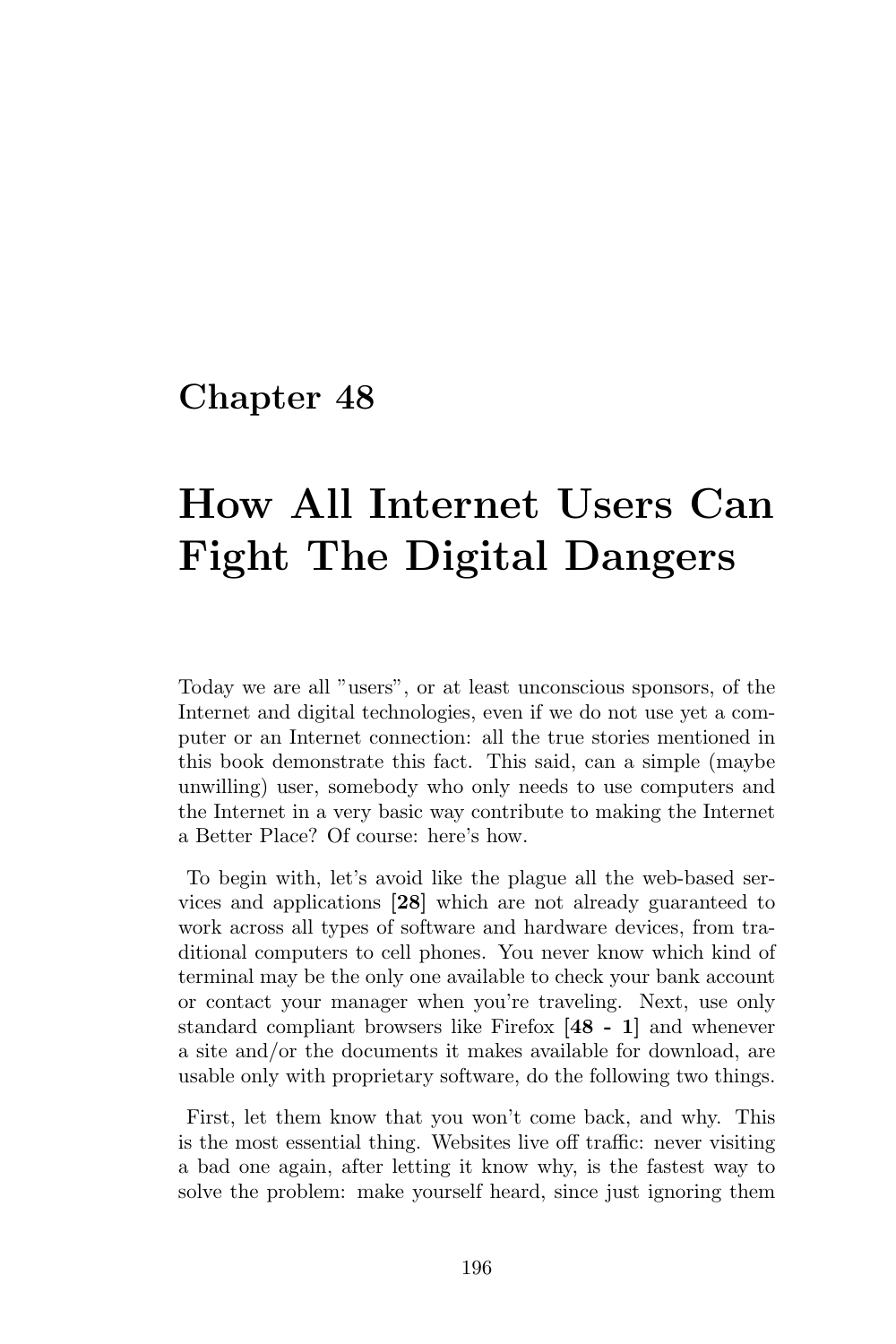will perpetuate the problem. If you can find their email address (yes, many communication-challenged guys still set up web sites without giving you contact info), use it. If you don't find it try wemaster@the.closed.website.address. Send the message to newspapers, too, or maybe only to them if you fear it's a site that could spam you. Alternatively, you could get a second email address, to be used only via web for these purposes. If you run a website, you may also consider joining the Website Done Right campaign [45 - 1]!

The second thing to do is to never build bad websites. Internet communication is not supposed to be "best viewed in such-andsuch a resolution, or only with such-and-such a browser, or with a link speed not less than X".

If you need a website and hire professionals to take care of it, or just ask it as a favor to some web-savy friend, require that they always use, at the very minimum, open, non-proprietary file formats which are guaranteed to work on every computer: both for web pages, and for every documentation that's put online for your visitors to download.

Also make sure your webmaster isn't one of those who must put animated pictures, sound effects, mini-movies or other gadgets on every page, even when they are not needed, simply to justify their salary. Stay away from those people. Do it. Ninety nine per cent of your likely visitors will have computers or Internet enabled cell phones which are different, or differently configured from yours, or slower connections: you can't bother them like this. They want to talk, not just listen, i.e. be active, not passive. Maximize the speed at which they can use your website, instead of generating more trash TV.

There is a short, absolutely non technical list on the Digifreedom website which can help you in two ways: to choose the right webmaster for your business and to make sure that he or she does what is needed in the right way.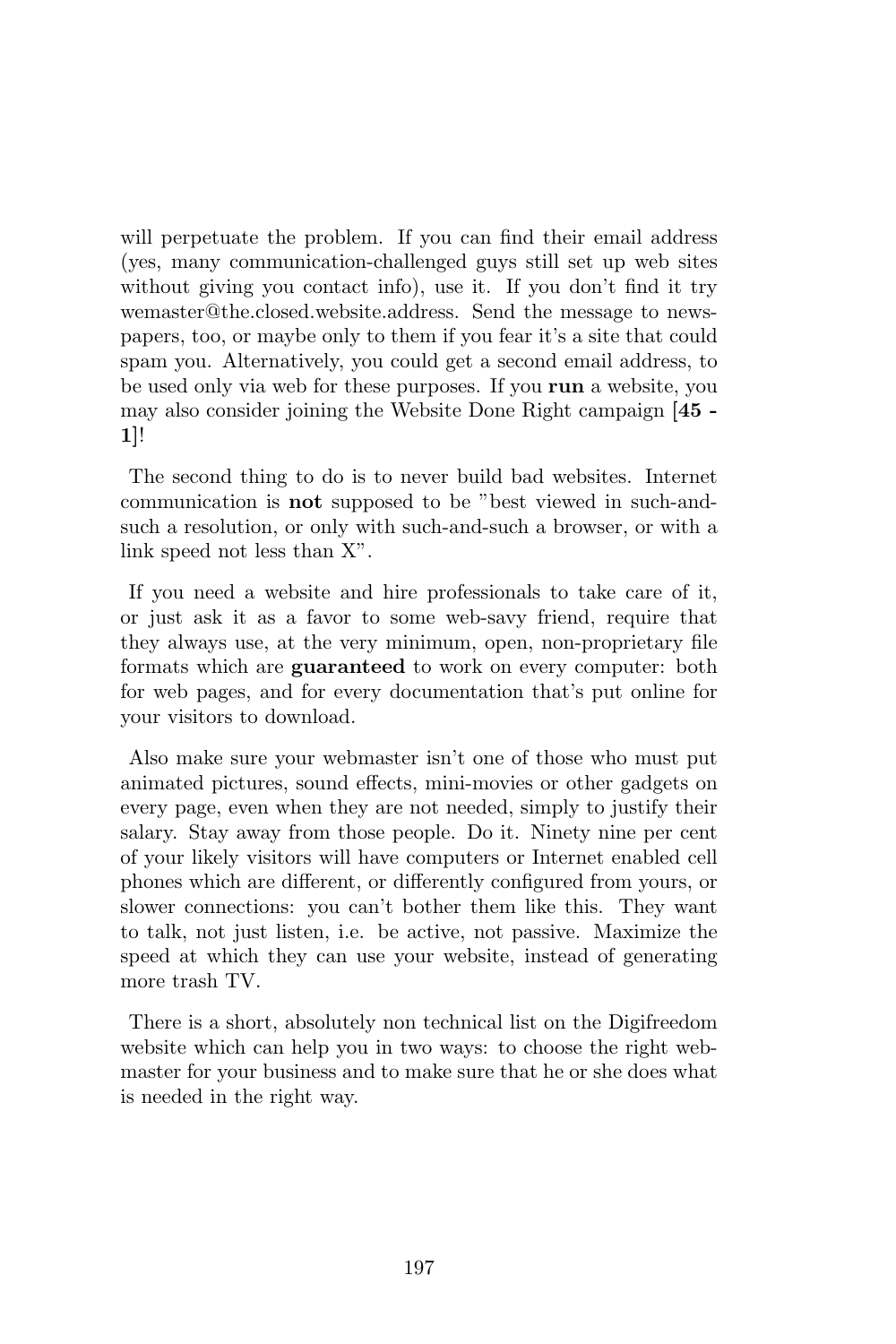# What Are Other Countries Doing?

A lot, even if it isn't the kind of news which, until today at least, was likely to make the front page of the Enquirer. The following list, while very incomplete, should be more than enough to convince any parent that Free protocols, file formats and software are taken really seriously, are already moving or saving a lot of money and should be available and familiar to every child who should have all the possibilities to go far in the world.

#### Free software worldwide

China, Japan and South Korea announced an official initiative in 2003 to promote open source software and platforms such as Linux [49 - 1], in order to increase their self-reliance in the Information Technology sector. In January 2007 the Government of the Indian State of Kerala proposed to make the State as "the Free Software destination in India" [49 - 2], establishing an International Center to develop Free Software technologies for social and economic advancement in developing countries. The policy proposal also includes the will to use OpenDocument [41] and similarly open standards [40] just to avoid total dependence on a few software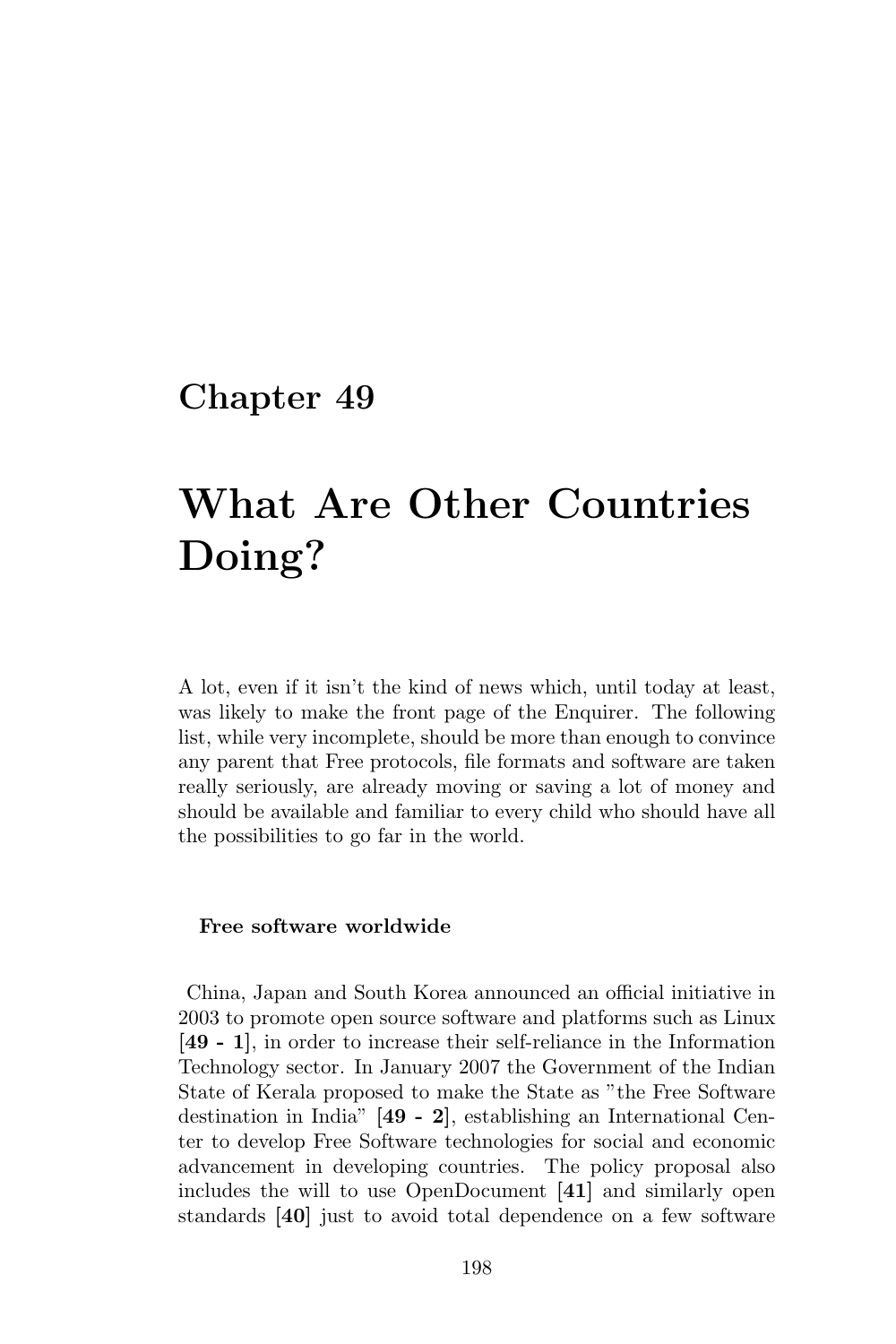vendors. Vietnam has a Master Plan for "applying and Developing Open Source Software for the 2004-2008 period" [49 - 3]. Starting from summer 2007, members of the French Parliament and their assistants will use the Ubuntu version of the Gnu/Linux operating system [49 - 4].

#### Are open formats coming?

They surely are raising more and more interest every day worldwide, in all fields. South Korea announced in May 2006 an overhaul of its national mapping system [49 - 5] using open standards and software. Three months later, the Hong Kong Government recognized OpenDocument as the recommended standard for interoperability [49 - 6] in the areas of collaborative editing of texts, presentations and spreadsheets. In the same month, the Danish Open Source Business Association estimated that the State and local Governments could save about 94 million US Dollars by migrating to OpenOffice.org and OpenDocument [49 - 7]. One year before, the Norwegian Minister of Modernization had announced that his government "eNorge 2009" plan includes a transfer to Open Source by 2009, when "Proprietary formats will no longer be acceptable in communication between citizens and government" [49 - 8]. As of March 2007, the "Precedents" page of the OpenDocument Fellowship, a volunteers organization devoted to OpenDocument promotion and development, lists almost forty countries where at least one central or local government body has decided to adopt office software supporting OpenDocument [49 - 9].

#### Does it always work perfectly?

No. There are cases, like the one of the Berlin Senate, which in June 2006 opposed a complete migration to Free operating systems [49 - 10] after the software migration trials didn't go smoothly. Actually this is a good proof of the fact that, when proprietary communication protocols and file formats are used, software, like nuclear plants, is dangerous even after you stop, or try to stop, using it [3]. What matters more then it is to accelerate the transition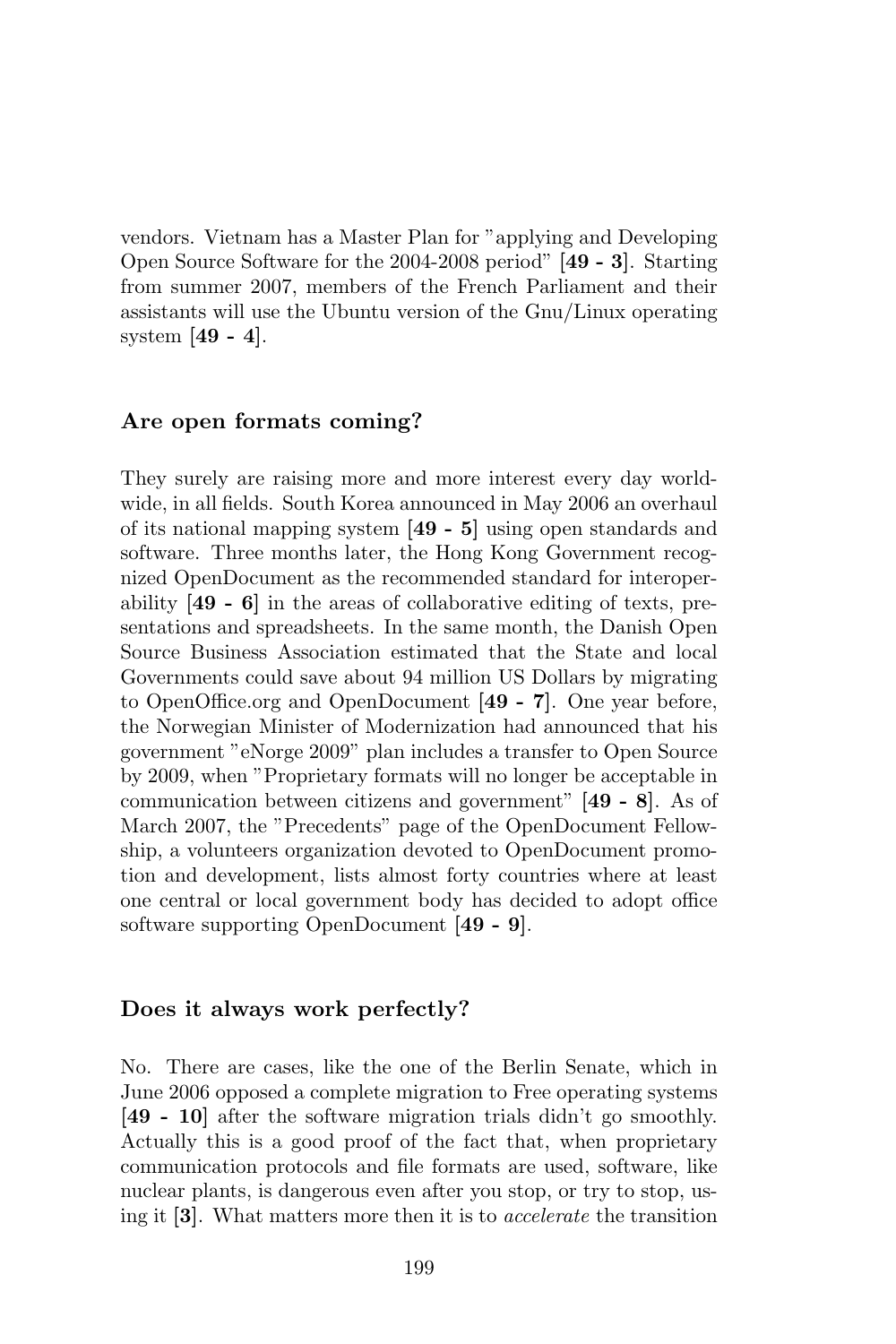to freely usable protocols and formats, to minimize the damages and put an end to them as soon as possible.

## What about Copyright?

Luckily, even the copyright-related laws and regulations which contribute so much to create the Digital Dangers or extend their scope are starting to irritate some public officials, at least apparently. In March 2007, for example, a European Union Commissioner asked if it's reasonable that a song purchased from one digital store cannot be played on any digital music player, adding "It doesn't to me. Something must change." [49 - 11] In 2006 the Consumer Council of Norway filed a complaint against just this kind of practice. Similar initiatives are under discussion in several countries, but they may not see the light soon enough to be useful, if they aren't backed by popular pressure.

## What does all this mean?

It is especially interesting to note that many of these initiatives are not happening in countries which have been the most technologically advanced so far, but in those who are catching up, free of the burdens of false starts and antiquated infrastructures so common in "first world" countries.

In many emerging countries a very large percentage of software programs is distributed and installed illegally. This is not going to continue forever, though. Partly, it is for ethical reasons, and partly because there is no point in stealing the apparently latest and greatest software if it still forces you to buy a much powerful computer just to boot up. Emerging countries have less money to waste and therefore are more motivated to find the really efficient solutions, that is to go in the right direction earlier.

Another important point is that many of these initiatives don't come from hating the free market or anything similar. In most cases they don't actually care about which software is used. They simply want to make sure that unrestricted access to public records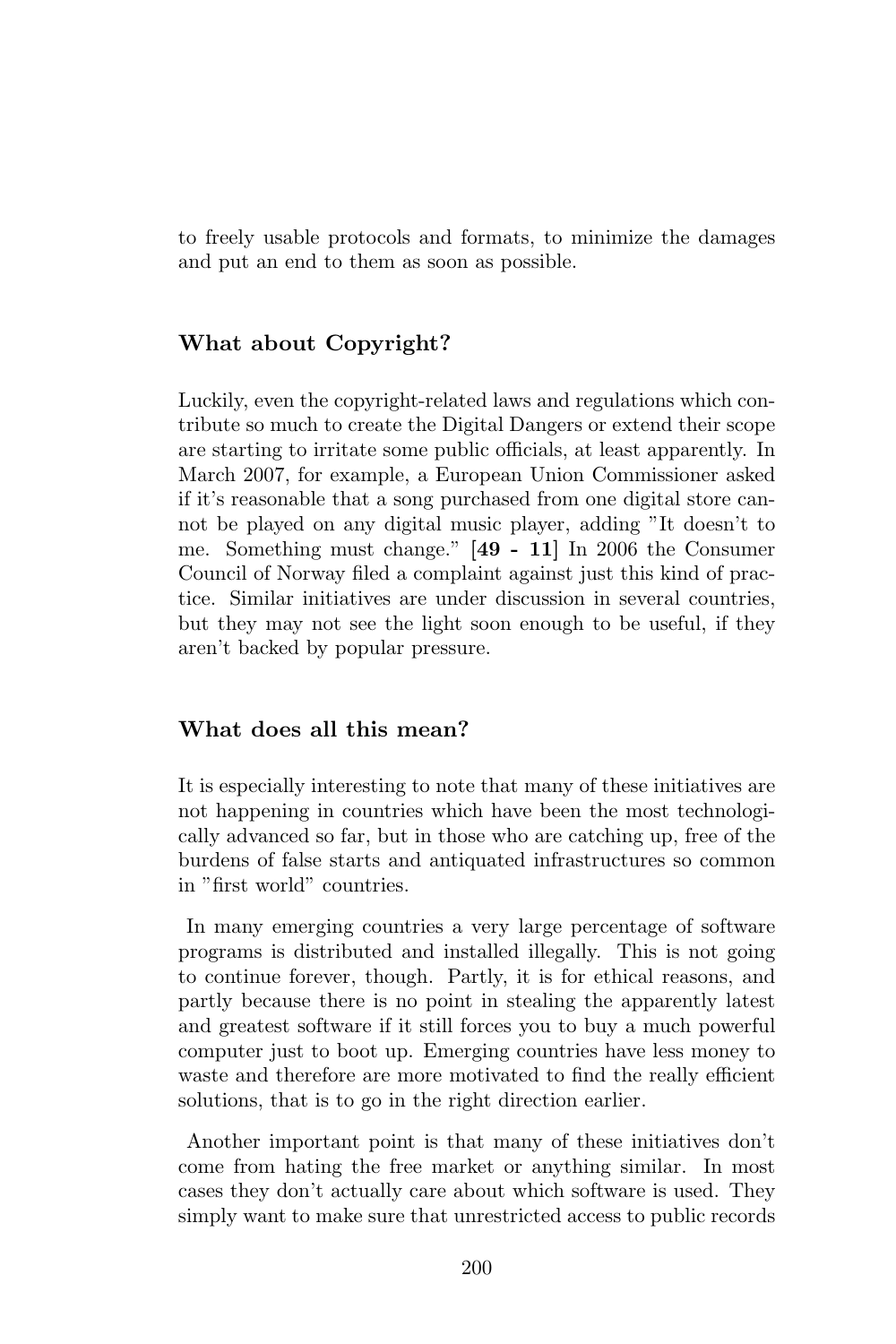[8] in their original electronic format is possible even many years after the documents were created. This can be guaranteed only using non-proprietary communication protocols and file formats. When it comes to actually mandating the usage of Free Software [38], usually the reasons are purely technical, like the fact that it is essential to spot backdoors or privacy violations, and to not leave public offices depending on one or very few vendors.

In any case, all the facts mentioned in this chapter demonstrate that this is the right moment to fight all the Digital Dangers at the State level and that many countries are already doing it, or trying to do it, to jump ahead of the others. Even more importantly, these facts prove that it is essential, for any Government which cares about minimizing expenses, maintaining control of its own culture and data, and creating (and keeping at home) as many qualified jobs as possible to not remain behind in this particular race.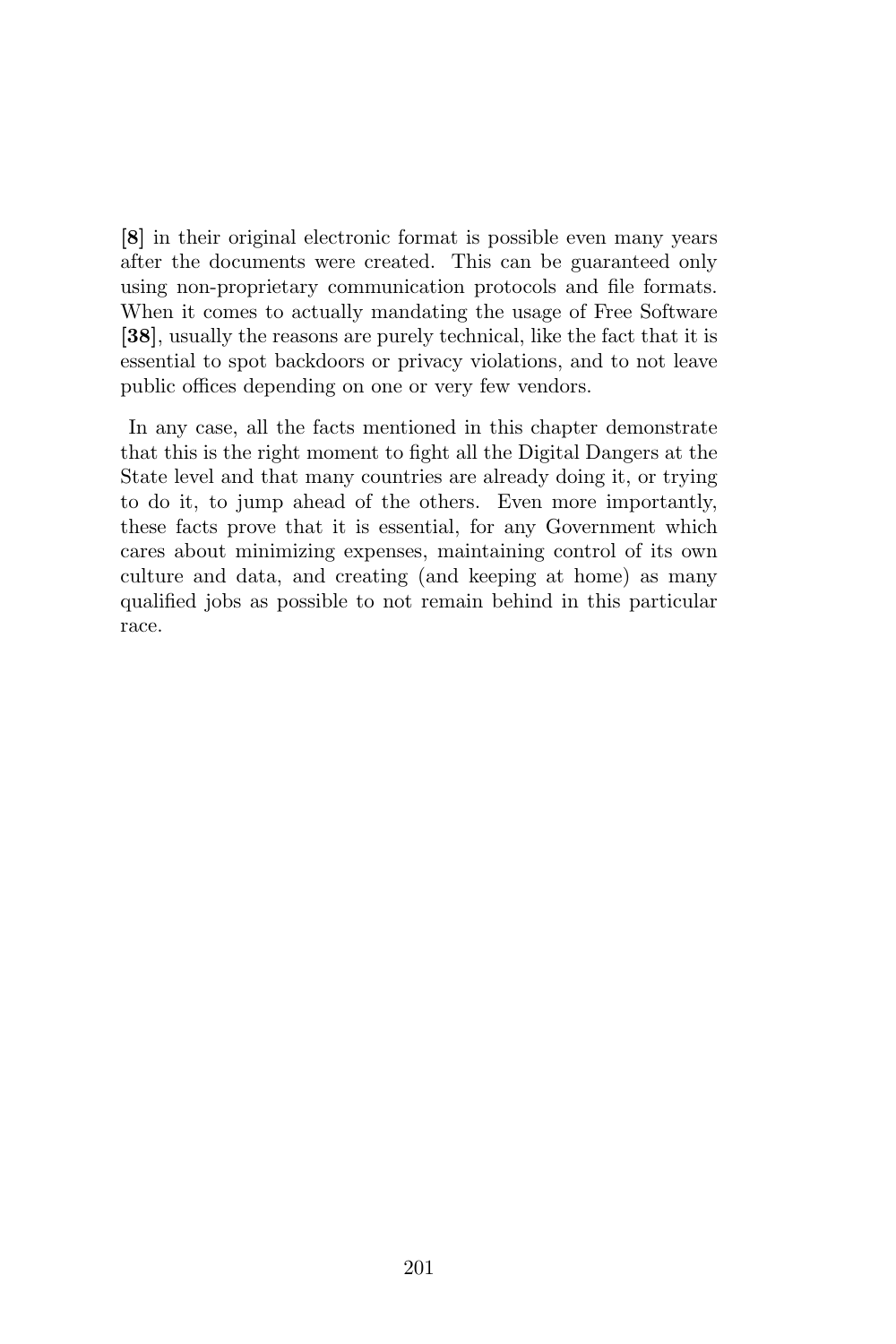# Living among digits and hackers: survival tips

#### Breaking the last wall

The main obstacle to defeat the Digital Dangers is maybe the lack of communication between average parents and average hackers. Sometimes it is just difficult to grasp the connection between abstruse issues like software development or copyright reform and one's concrete, ordinary life. In a few, extreme cases, the first encounter with the Free Software "activists" may have been an unhappy one: "I tried to ask for help from the Free Software community one or two times, and all I got were insults, or no answers at all".

There is no problem to leave the actual design and implementation of software to real, competent programmers. What is wrong, when civil rights and education are concerned, is if those programmers ignore the actual point of view, needs and possibilities of everybody else, or abuse ordinary users because of their technical skills. Bad manners and narrow points of view can never be excused, even when they come from some genius. There is also no reason to feel inferior to a technical expert, when the problem to solve is an ethical one.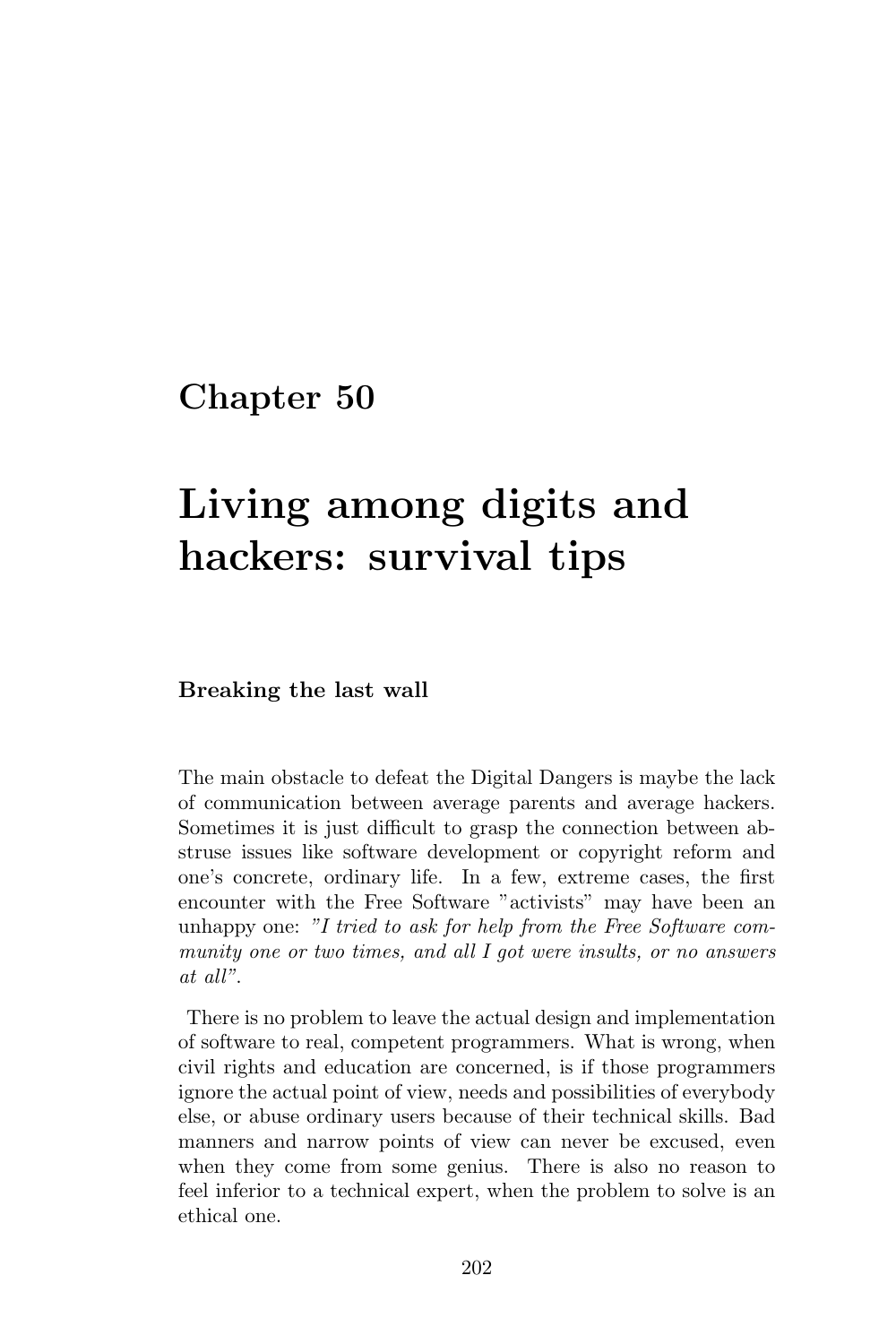At the same time every software user, no matter how "technologically challenged", must learn at least to read the manuals and ask online for help in the proper and most effective manner if he or she wants to use a computer or generally fight the Digital Dangers.

This said, parents, teachers and hackers all need to learn the right language to interact with each other and start doing it soon. Parents and teachers, more than everybody else, also need to do their part as soon as possible for a better digital society. Hackers must not be free to feel superior, but they should really be kept free to do their work, and in this sense it is essential that everybody makes pressure for the right laws to be adopted worldwide.

What matters is to finally *start* talking to each other. The reason is the one stated at the beginning of this book: today the quality of everybody's life, not just that of programmers, heavily depends on which software is used around them. The modern world is too dependent on digital technologies to keep ignoring these issues.

## How the Digifreedom website can help

The Resources section of the Digifreedom website will soon host practical instructions, suggestions and pointers to the best resources on how to install and use Free Software, from how to try it at home without installing anything to how to get technical help in the most effective way or how to shop for FOSS service contracts. You will also find links to tutorials on how to minimize or avoid the risks of using a computer in the family, restricting or monitoring usage of the Internet only if and how you, not the government, think is the right way to act. There will also be forums to discuss and protect Digital Freedom together with other parents and teachers.

Besides a directory of Digitally Free Schools, the website will also host a list of bad public websites and another one of mainstream media outlets which have demonstrated poor or no knowledge when covering the issues discussed in this book.

Once you have became more familiar with these issues and (hopefully) contacted other concerned parents or teacher through the Digifreedom website, the next move to establish a contact with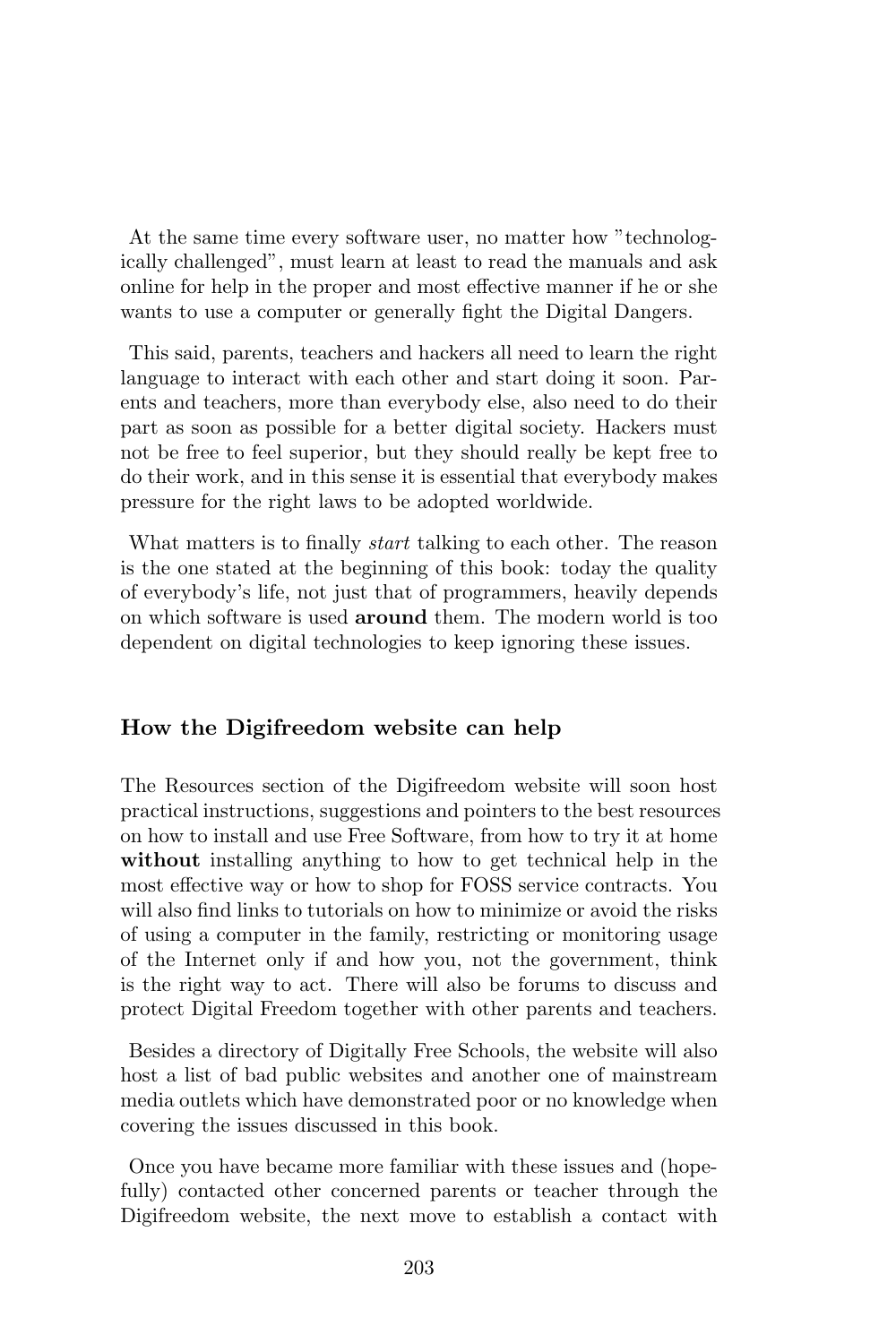Free Software or Free Culture activist and work together may be to find the Gnu/Linux User Group closer to your neighborhood and arrange a meeting with them to start fighting the Digital Dangers together. GNU is a recursive acronym which stands for "GNU's Not UNIX" and indicates the completely Free as in Freedom computing environment whose development was launched by Richard M. Stallman in 1984. Linux is a Free as in Freedom kernel, that is the basic software program inside each computer, the one which starts and coordinates all the others. Gnu/Linux systems are the easiest and most popular alternative to Digitally Dangerous software environments.

Another useful move would be to contact the closest office of two international organizations which are very active in this area, the Electronic Frontier Foundation [50 - 1] and the Free Software Foundation [39 - 1].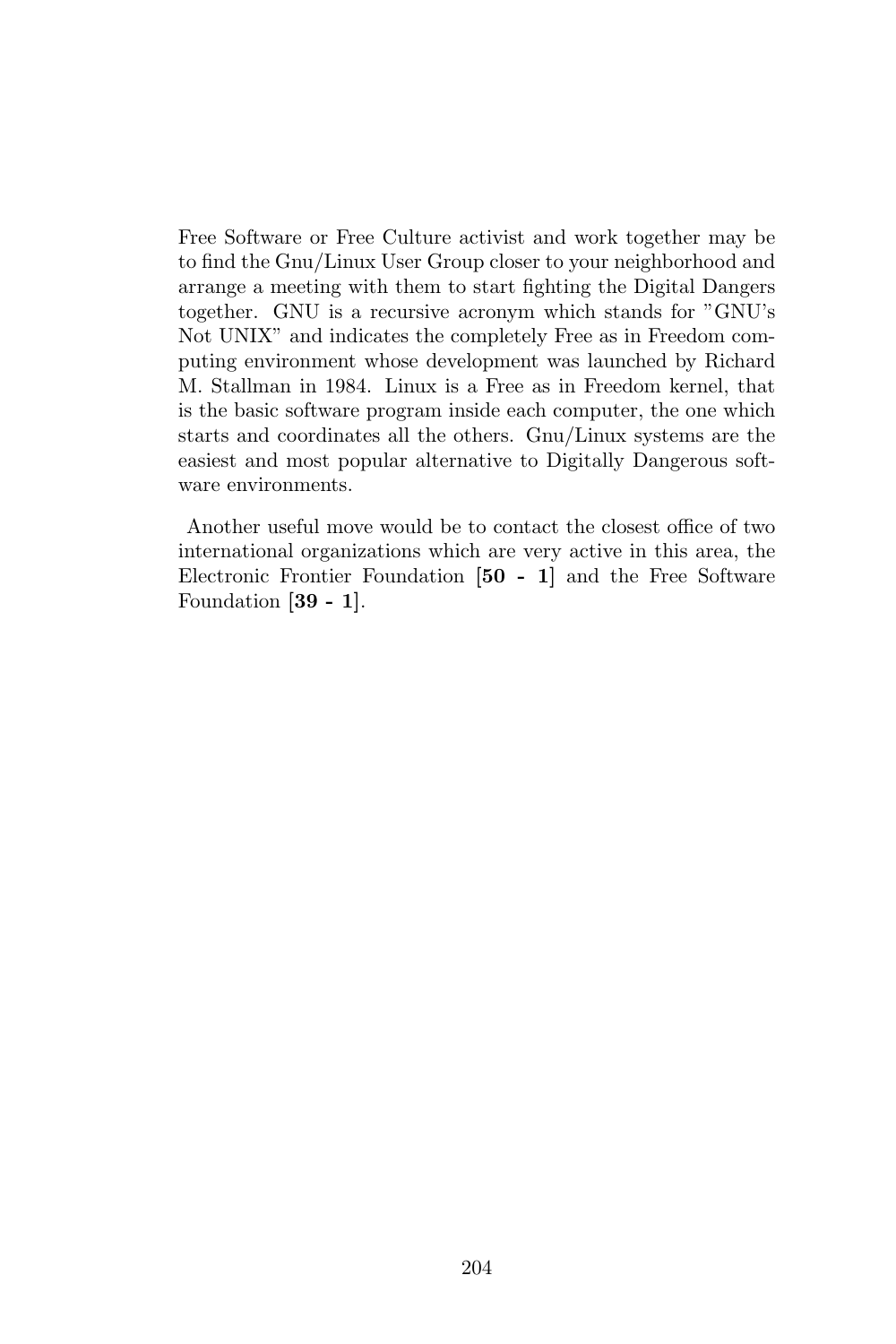#### Conclusion: act and spread the word

All the Digital Dangers described in this book are interrelated global problems which require local pressure to find a proper solution.

Today there are still many differences which make some countries less Digitally Dangerous for their citizens than others, but there is also a very strong political pressure to make such countries conform only to the interest of software and entertainment multinationals. There is, for example, an official blacklist of countries that are believed to be persistent offenders of copyright, patents, trademarks and other related regulations  $[C - 1]$ . In the long term, having the same or very similar laws in every country is unavoidable in some fields and it is also (potentially, at least) a good thing. This is true, however, only if all citizens push to make this standardization happen in the right way for the *common* good.

## What now?

This book does not and cannot contain complete descriptions of each Digital Danger and its solutions. More exactly, some specific technologies mentioned in this book are still very young and in active development, so it may very well be that they turn out to not be the best solutions. That's no problem.

What matters is to be aware that all the issues discussed in this book are already affecting your life and that of your children. Reading this book is just the first step. Its main purpose is to help all parents and teachers to understand that, unless they start acting today to protect from the Digital Dangers their own interests and civil rights, together with those that their children may not have tomorrow, adequate legal and technical solutions will never be developed and used.

It is also important that you don't feel scared or intimidated by technology. Remember: in many cases, you don't even have to use it yourself unless you wish to: you just have to make sure that its usage is regulated in the best possible way. Common sense, a bit of good will and a sense of responsibility are all you'll need to achieve